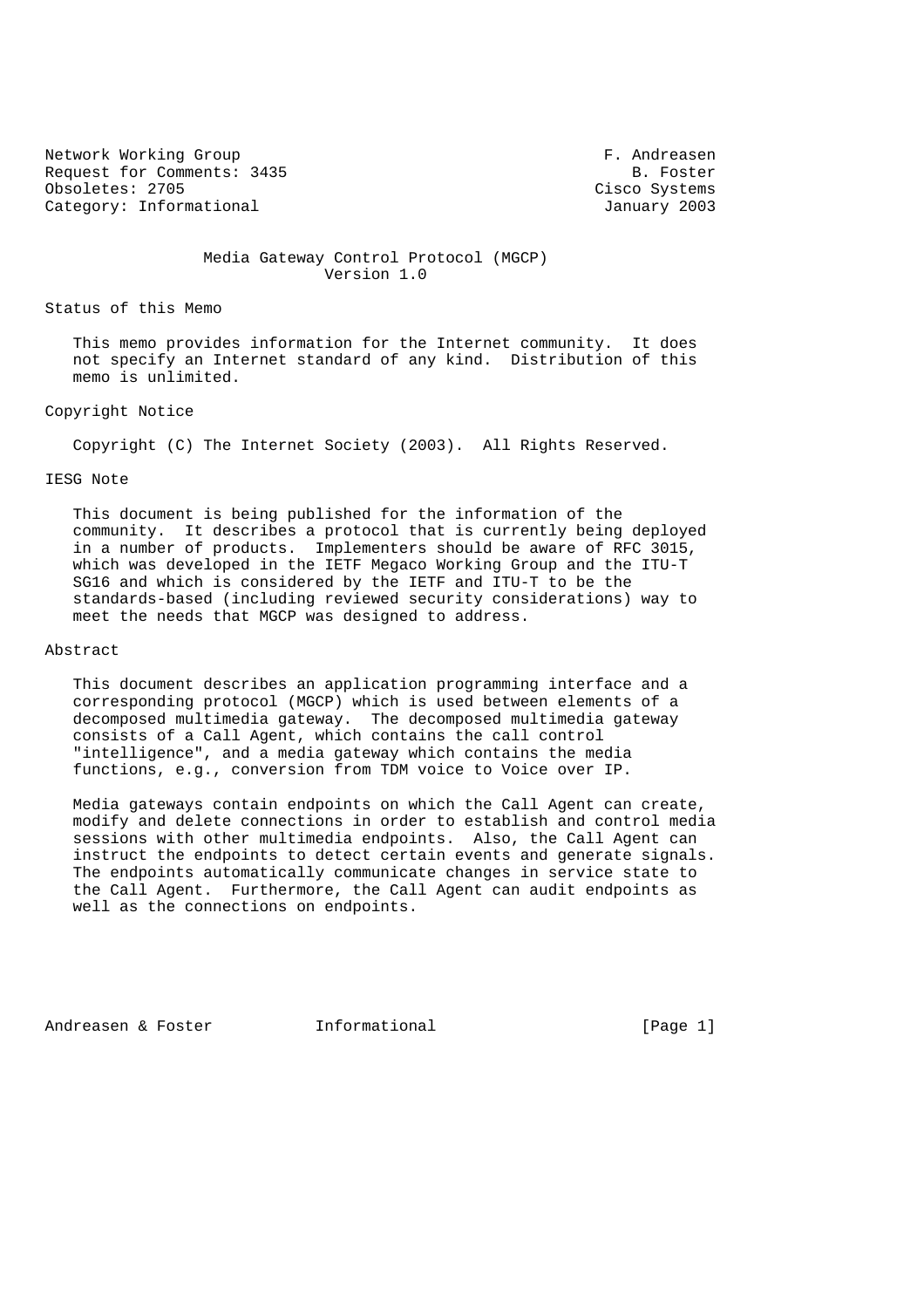The basic and general MGCP protocol is defined in this document, however most media gateways will need to implement one or more MGCP packages, which define extensions to the protocol suitable for use with specific types of media gateways. Such packages are defined in separate documents.

Table of Contents

| 1 <sup>1</sup> |                                                                |
|----------------|----------------------------------------------------------------|
| 1.1            | Relation with the H.323 Standards7                             |
| 1.2            |                                                                |
| 1.3            |                                                                |
| 1.4            |                                                                |
| 2.             | Media Gateway Control Interface10                              |
| 2.1            |                                                                |
| 2.1.1          |                                                                |
| 2.1.2          |                                                                |
| 2.1.3          |                                                                |
| 2.1.4          | Names of Call Agents and Other Entities22                      |
| 2.1.5          |                                                                |
| 2.1.6          |                                                                |
| 2.1.7          |                                                                |
| 2.2            |                                                                |
| 2.3            |                                                                |
| 2.3.1          |                                                                |
| 2.3.2          |                                                                |
| 2.3.3          |                                                                |
| 2.3.4          |                                                                |
| 2.3.5          |                                                                |
| 2.3.6          |                                                                |
| 2.3.7          | DeleteConnection (from the Call Agent)54                       |
| 2.3.8          | DeleteConnection (from the gateway)58                          |
| 2.3.9          | DeleteConnection (multiple connections from the Call Agent) 59 |
|                |                                                                |
|                |                                                                |
|                |                                                                |
| 2.4            |                                                                |
| 2.5            |                                                                |
| 2.6            | Use of Local Connection Options and Connection Descriptors75   |
| 2.7            |                                                                |
| 3.             | Media Gateway Control Protocol77                               |
| 3.1            |                                                                |
| 3.2            |                                                                |
| 3.2.1          |                                                                |
| 3.2.2          |                                                                |
| 3.3            | Format of response headers101                                  |
| 3.3.1          |                                                                |
| 3.3.2          |                                                                |

Andreasen & Foster **Informational Informational** [Page 2]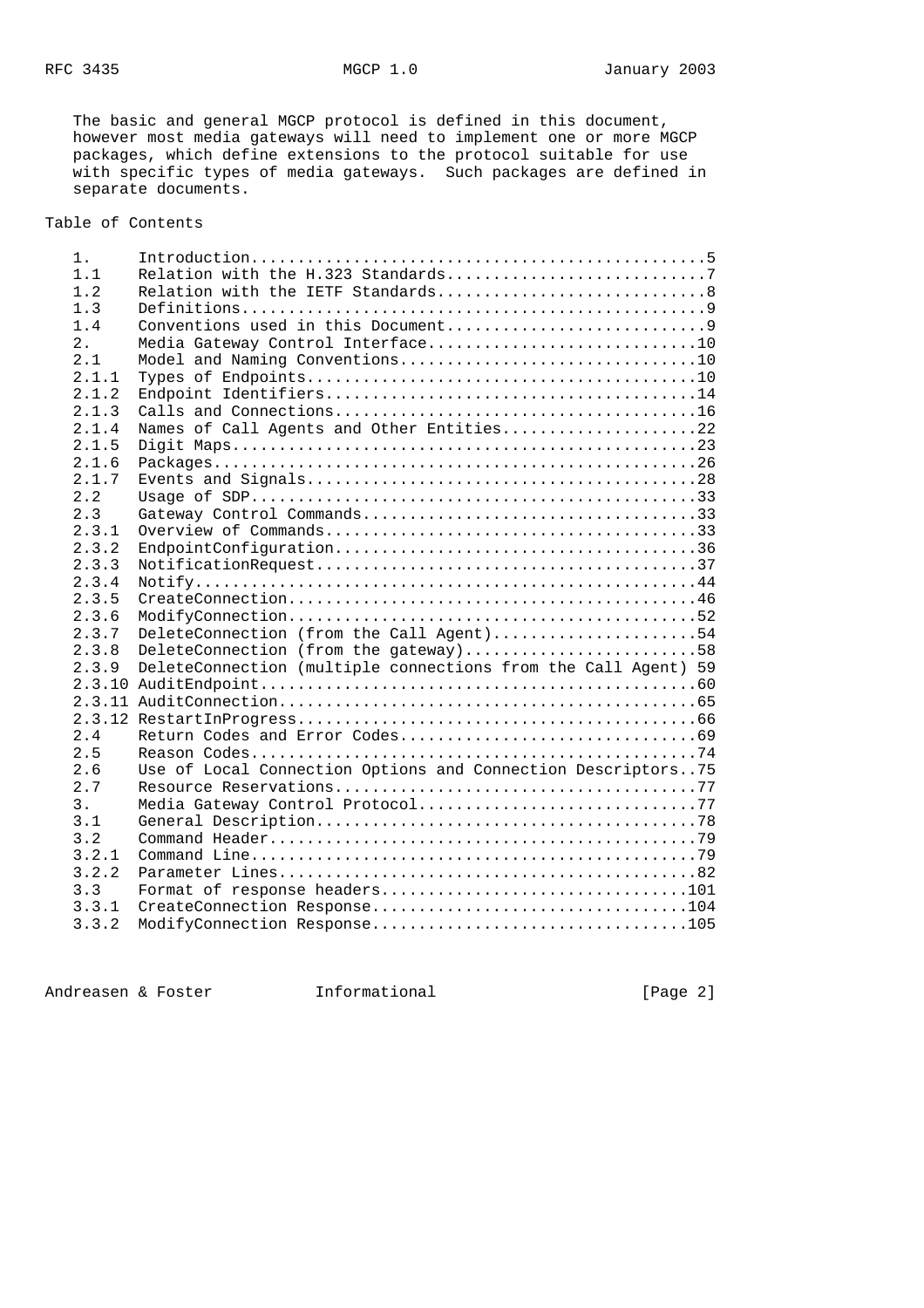| 3.3.3 | DeleteConnection Response106                           |  |
|-------|--------------------------------------------------------|--|
| 3.3.4 | NotificationRequest Response106                        |  |
| 3.3.5 |                                                        |  |
| 3.3.6 |                                                        |  |
| 3.3.7 |                                                        |  |
| 3.3.8 | RestartInProgress Response108                          |  |
| 3.4   | Encoding of the Session Description (SDP)108           |  |
| 3.4.1 | Usage of SDP for an Audio Service110                   |  |
| 3.4.2 | Usage of SDP for LOCAL Connections110                  |  |
| 3.5   |                                                        |  |
|       |                                                        |  |
| 3.5.1 | Providing the At-Most-Once Functionality112            |  |
| 3.5.2 | Transaction Identifiers and Three Ways Handshake113    |  |
| 3.5.3 | Computing Retransmission Timers114                     |  |
| 3.5.4 | Maximum Datagram Size, Fragmentation and Reassembly115 |  |
| 3.5.5 |                                                        |  |
| 3.5.6 |                                                        |  |
| 4.    | States, Failover and Race Conditions119                |  |
| 4.1   | Failover Assumptions and Highlights119                 |  |
| 4.2   | Communicating with Gateways121                         |  |
| 4.3   | Retransmission, and Detection of Lost Associations:122 |  |
| 4.4   |                                                        |  |
| 4.4.1 |                                                        |  |
| 4.4.2 |                                                        |  |
| 4.4.3 |                                                        |  |
| 4.4.4 | Ordering of Commands, and Treatment of Misorder135     |  |
| 4.4.5 |                                                        |  |
| 4.4.6 | Fighting the Restart Avalanche140                      |  |
| 4.4.7 |                                                        |  |
| 4.4.8 |                                                        |  |
| 5.    |                                                        |  |
| 5.1   | Protection of Media Connections148                     |  |
| б.    |                                                        |  |
| 6.1   |                                                        |  |
| 6.2   |                                                        |  |
| 6.3   |                                                        |  |
| 6.4   |                                                        |  |
| 6.5   |                                                        |  |
| 6.6   |                                                        |  |
| 6.6.1 | Default and Reserved Events155                         |  |
| 6.7   |                                                        |  |
| 6.8   |                                                        |  |
| 6.9   |                                                        |  |
| 6.10  |                                                        |  |
| 6.11  |                                                        |  |
| 7.    | Versions and Compatibility158                          |  |
| 7.1   |                                                        |  |
| $8$ . |                                                        |  |
| 9.    |                                                        |  |
|       |                                                        |  |

Andreasen & Foster **Informational** 11.1 [Page 3]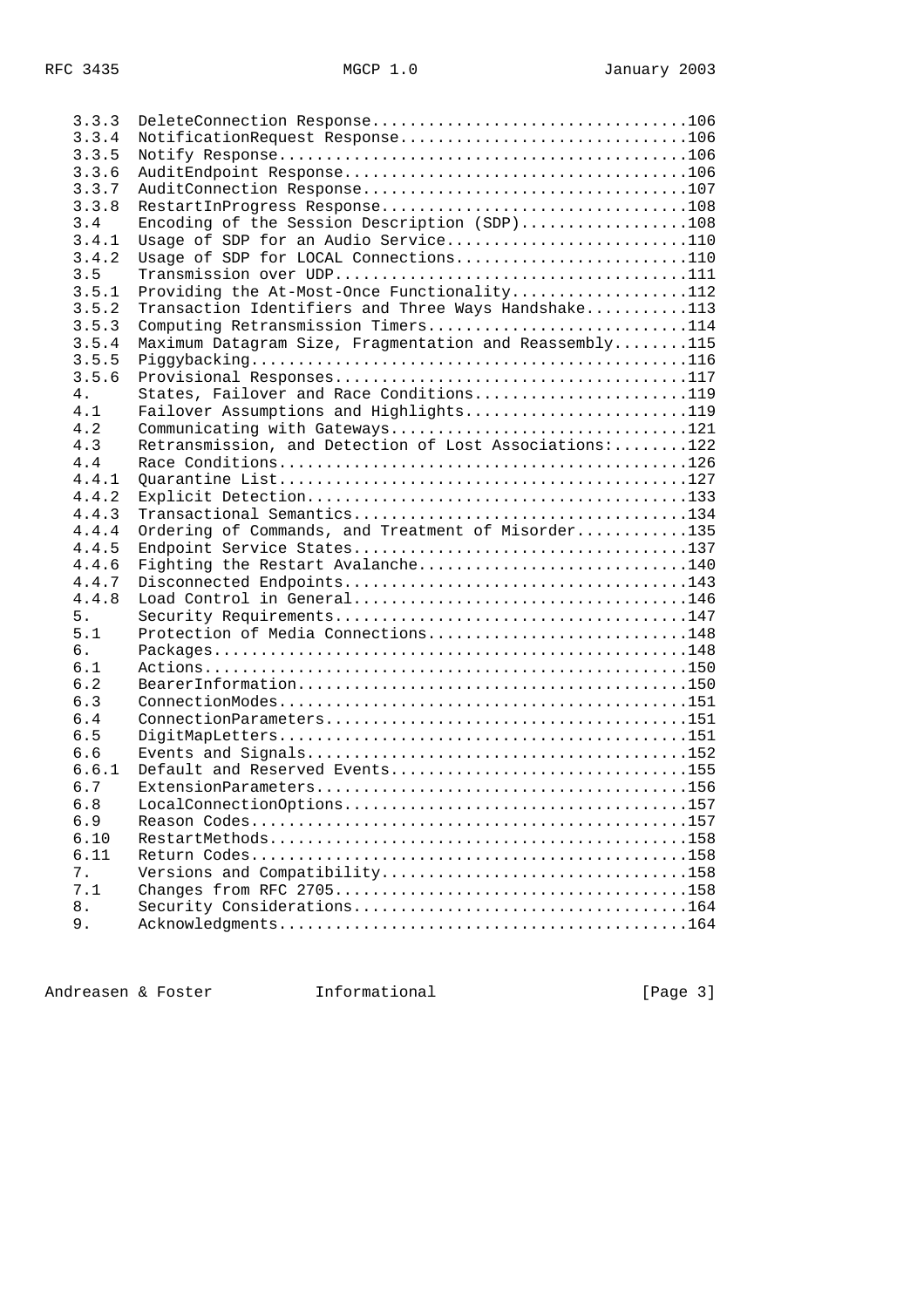| 10.       |                                                          |  |
|-----------|----------------------------------------------------------|--|
|           | Appendix A: Formal Syntax Description of the Protocol167 |  |
|           |                                                          |  |
| B.1       |                                                          |  |
| B.2       |                                                          |  |
| B.2.1     |                                                          |  |
| B.2.2     |                                                          |  |
| B.3       |                                                          |  |
|           |                                                          |  |
| C.1       | New MGCP Package Sub-Registry179                         |  |
| C.2       |                                                          |  |
| C.3       | New MGCP LocalConnectionOptions Sub-Reqistry179          |  |
|           |                                                          |  |
|           | Appendix E: Endpoint Naming Conventions182               |  |
| E.1       | Analog Access Line Endpoints182                          |  |
| $F1$ . 2. |                                                          |  |
| E.3       |                                                          |  |
| E.4       |                                                          |  |
| F.5       |                                                          |  |
|           | Appendix F: Example Command Encodings185                 |  |
| F.1       |                                                          |  |
| F.2       |                                                          |  |
| F.3       |                                                          |  |
| F.4       |                                                          |  |
| F.5       | DeleteConnection (from the Call Agent)189                |  |
| F.6       | DeleteConnection (from the gateway)190                   |  |
| F.7       | DeleteConnection (multiple connections                   |  |
|           |                                                          |  |
| F.8       |                                                          |  |
| F.9       |                                                          |  |
| F.10      |                                                          |  |
|           |                                                          |  |
| G.1       |                                                          |  |
| G.1.1     | Residential Gateway Restart195                           |  |
| G.1.2     |                                                          |  |
| G.2       |                                                          |  |
| G.2.1     | Residential Gateway to Residential Gateway200            |  |
| G.3       |                                                          |  |
| G.3.1     | Residential Gateway to Residential Gateway206            |  |
|           |                                                          |  |
|           |                                                          |  |

Andreasen & Foster **Informational** 11.1 [Page 4]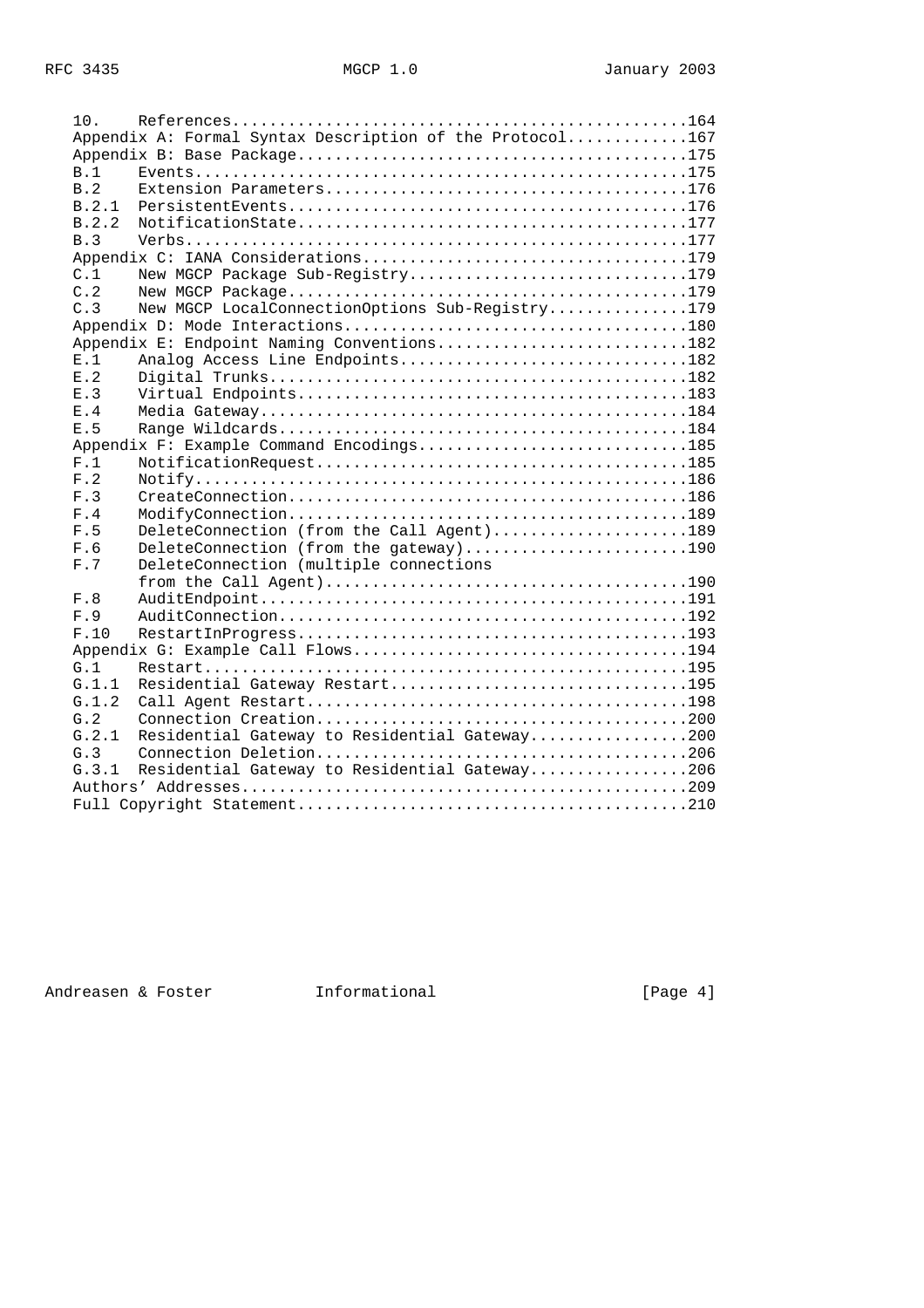## 1. Introduction

 This document describes an abstract application programming interface (MGCI) and a corresponding protocol (MGCP) for controlling media gateways from external call control elements called media gateway controllers or Call Agents. A media gateway is typically a network element that provides conversion between the audio signals carried on telephone circuits and data packets carried over the Internet or over other packet networks. Examples of media gateways are:

- \* Trunking gateways, that interface between the telephone network and a Voice over IP network. Such gateways typically manage a large number of digital circuits.
- \* Voice over ATM gateways, which operate much the same way as voice over IP trunking gateways, except that they interface to an ATM network.
- \* Residential gateways, that provide a traditional analog (RJ11) interface to a Voice over IP network. Examples of residential gateways include cable modem/cable set-top boxes, xDSL devices, and broad-band wireless devices.
- \* Access gateways, that provide a traditional analog (RJ11) or digital PBX interface to a Voice over IP network. Examples of access gateways include small-scale voice over IP gateways.
- \* Business gateways, that provide a traditional digital PBX interface or an integrated "soft PBX" interface to a Voice over IP network.
- \* Network Access Servers, that can attach a "modem" to a telephone circuit and provide data access to the Internet. We expect that in the future, the same gateways will combine Voice over IP services and Network Access services.
- \* Circuit switches, or packet switches, which can offer a control interface to an external call control element.

 MGCP assumes a call control architecture where the call control "intelligence" is outside the gateways and handled by external call control elements known as Call Agents. The MGCP assumes that these call control elements, or Call Agents, will synchronize with each other to send coherent commands and responses to the gateways under their control. If this assumption is violated, inconsistent behavior should be expected. MGCP does not define a mechanism for synchronizing Call Agents. MGCP is, in essence, a master/slave protocol, where the gateways are expected to execute commands sent by the Call Agents. In consequence, this document specifies in great

Andreasen & Foster **Informational Informational** [Page 5]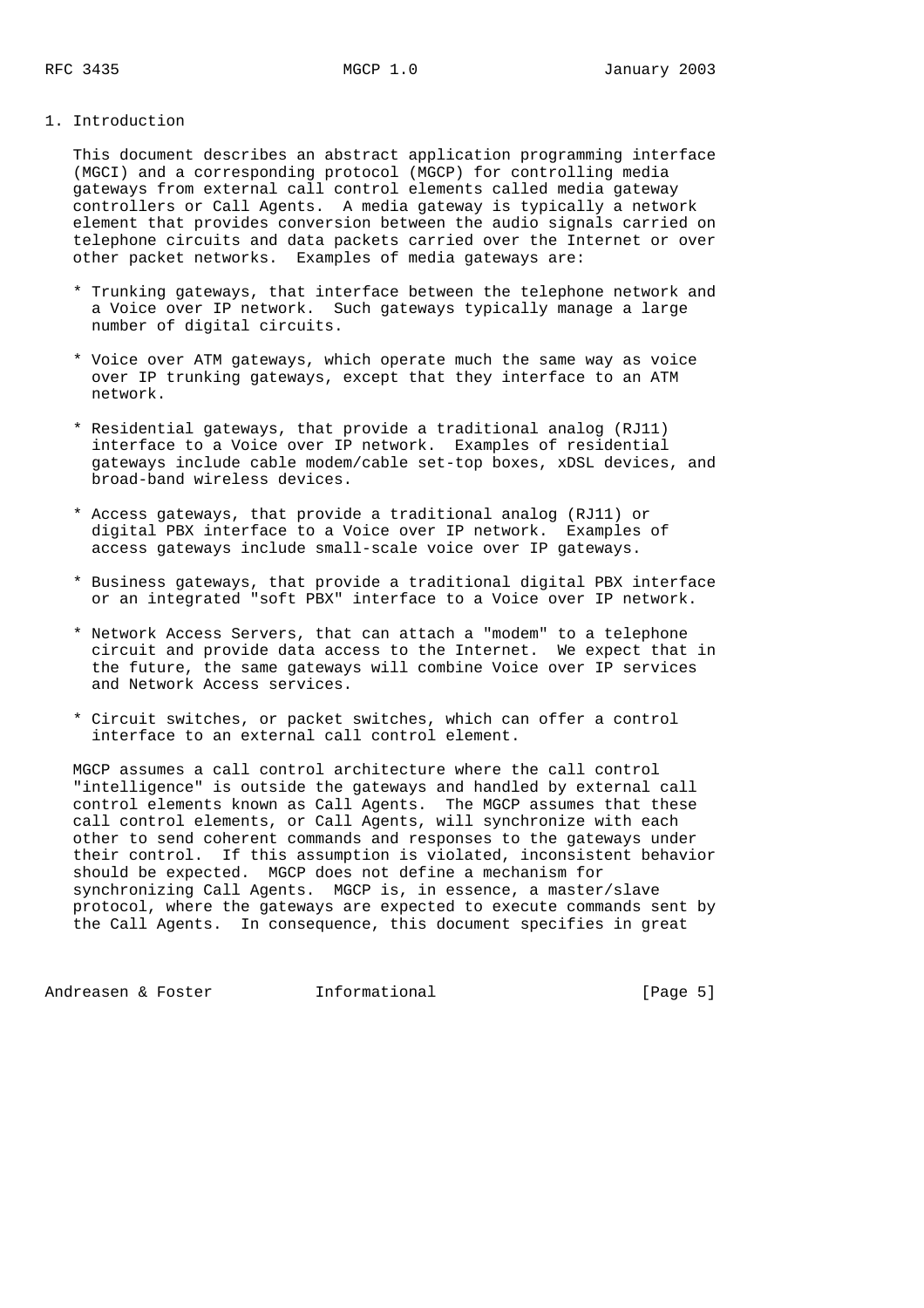detail the expected behavior of the gateways, but only specifies those parts of a Call Agent implementation, such as timer management, that are mandated for proper operation of the protocol.

 MGCP assumes a connection model where the basic constructs are endpoints and connections. Endpoints are sources and/or sinks of data and can be physical or virtual. Examples of physical endpoints are:

- \* An interface on a gateway that terminates a trunk connected to a PSTN switch (e.g., Class 5, Class 4, etc.). A gateway that terminates trunks is called a trunking gateway.
- \* An interface on a gateway that terminates an analog POTS connection to a phone, key system, PBX, etc. A gateway that terminates residential POTS lines (to phones) is called a residential gateway.

 An example of a virtual endpoint is an audio source in an audio content server. Creation of physical endpoints requires hardware installation, while creation of virtual endpoints can be done by software.

 Connections may be either point to point or multipoint. A point to point connection is an association between two endpoints with the purpose of transmitting data between these endpoints. Once this association is established for both endpoints, data transfer between these endpoints can take place. A multipoint connection is established by connecting the endpoint to a multipoint session.

 Connections can be established over several types of bearer networks, for example:

- \* Transmission of audio packets using RTP and UDP over an IP network.
- \* Transmission of audio packets using AAL2, or another adaptation layer, over an ATM network.
- \* Transmission of packets over an internal connection, for example the TDM backplane or the interconnection bus of a gateway. This is used, in particular, for "hairpin" connections, connections that terminate in a gateway but are immediately rerouted over the telephone network.

 For point-to-point connections the endpoints of a connection could be in separate gateways or in the same gateway.

Andreasen & Foster **Informational Informational** [Page 6]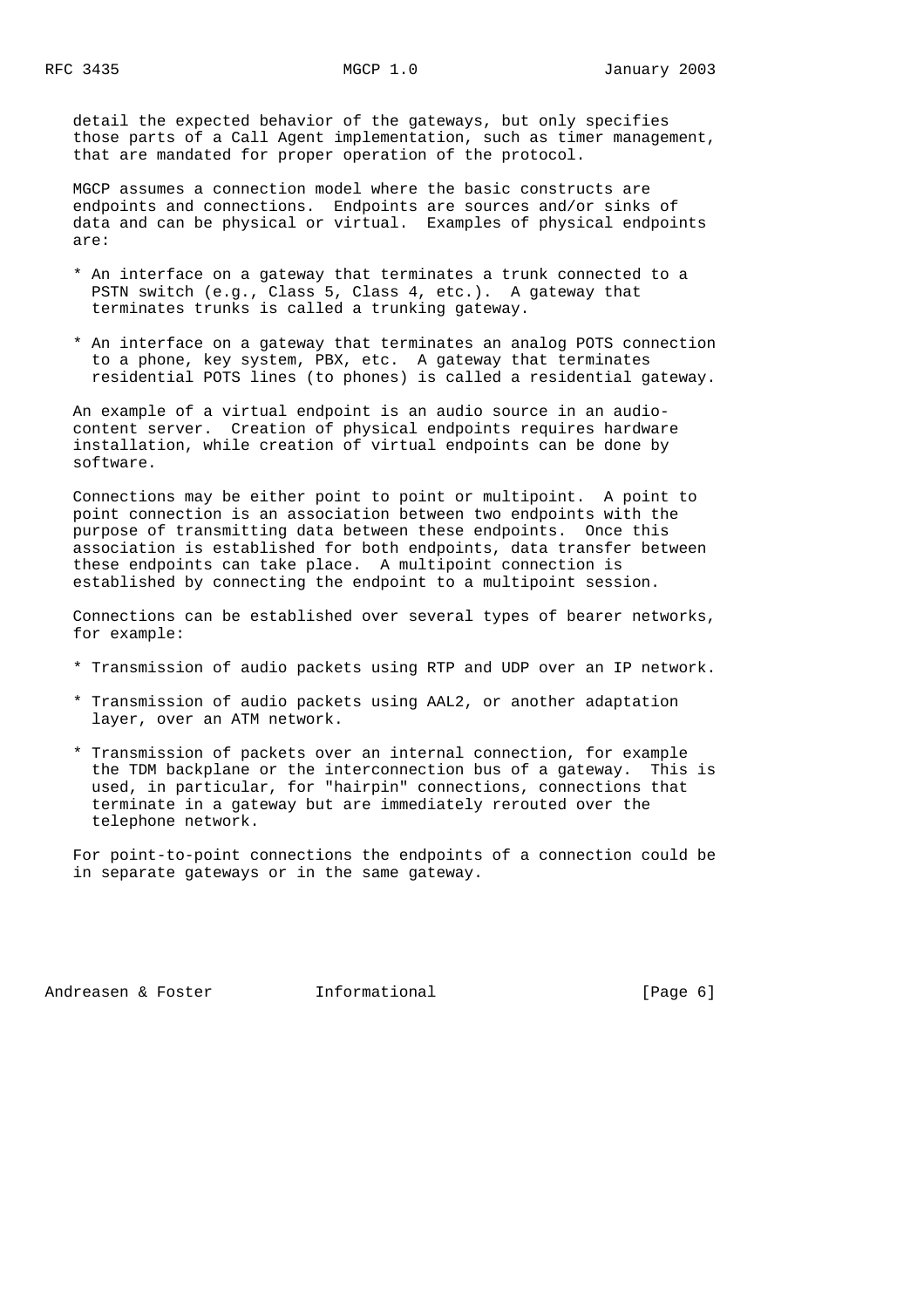### 1.1 Relation with the H.323 Standards

 MGCP is designed as an internal protocol within a distributed system that appears to the outside as a single VoIP gateway. This system is composed of a Call Agent, that may or may not be distributed over several computer platforms, and of a set of gateways, including at least one "media gateway" that perform the conversion of media signals between circuits and packets, and at least one "signaling gateway" when connecting to an SS7 controlled network. In a typical configuration, this distributed gateway system will interface on one side with one or more telephony (i.e., circuit) switches, and on the other side with H.323 conformant systems, as indicated in the following table:

| Functional<br>Plane                  | Phone<br>switch                                        | Terminating<br>Entity                       | H.323 conformant<br>systems                                                                                            |
|--------------------------------------|--------------------------------------------------------|---------------------------------------------|------------------------------------------------------------------------------------------------------------------------|
| Signaling<br>Plane                   | Signaling<br>exchanges<br>through<br>SS7/ISUP          | Call agent                                  | Signaling exchanges<br>with the Call Agent<br>through H.225/RAS and<br>H.225/Q.931.                                    |
|                                      |                                                        |                                             | Possible negotiation<br>of logical channels<br>and transmission<br>parameters through<br>H.245 with the call<br>agent. |
|                                      |                                                        | Internal<br>synchronization<br>through MGCP |                                                                                                                        |
| Bearer<br>Data<br>Transport<br>Plane | Connection<br>through<br>high speed<br>trunk<br>groups | Telephony<br>gateways                       | Transmission of VoIP<br>data using RTP<br>directly between the<br>H.323 station and the<br>gateway.                    |

 In the MGCP model, the gateways focus on the audio signal translation function, while the Call Agent handles the call signaling and call processing functions. As a consequence, the Call Agent implements the "signaling" layers of the H.323 standard, and presents itself as an "H.323 Gatekeeper" or as one or more "H.323 Endpoints" to the H.323 systems.

Andreasen & Foster **Informational Informational** [Page 7]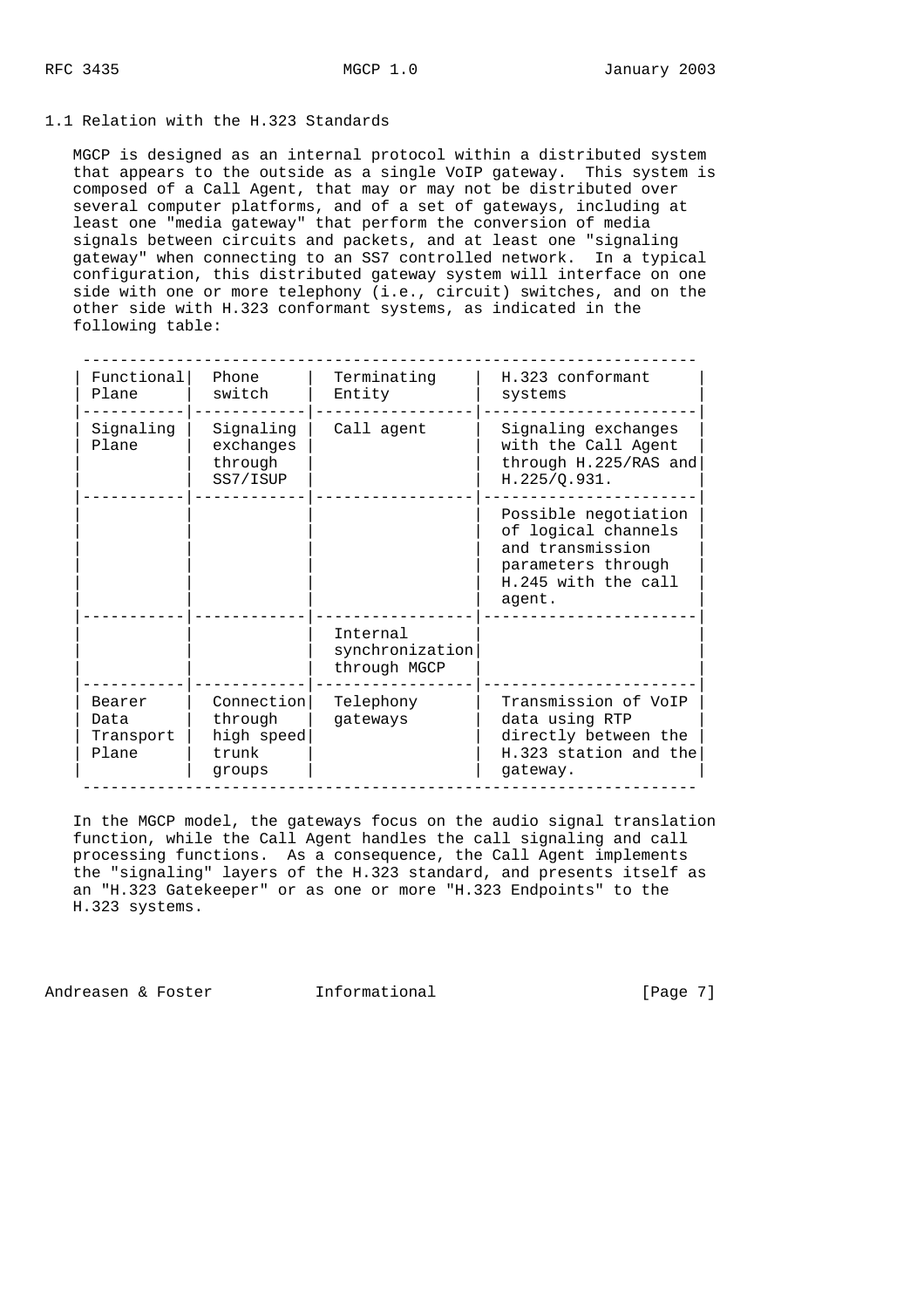## 1.2 Relation with the IETF Standards

 While H.323 is the recognized standard for VoIP terminals, the IETF has also produced specifications for other types of multi-media applications. These other specifications include:

- \* the Session Description Protocol (SDP), RFC 2327
- \* the Session Announcement Protocol (SAP), RFC 2974
- \* the Session Initiation Protocol (SIP), RFC 3261
- \* the Real Time Streaming Protocol (RTSP), RFC 2326.

 The latter three specifications are in fact alternative signaling standards that allow for the transmission of a session description to an interested party. SAP is used by multicast session managers to distribute a multicast session description to a large group of recipients, SIP is used to invite an individual user to take part in a point-to-point or unicast session, RTSP is used to interface a server that provides real time data. In all three cases, the session description is described according to SDP; when audio is transmitted, it is transmitted through the Real-time Transport Protocol, RTP.

Andreasen & Foster **Informational Informational** [Page 8]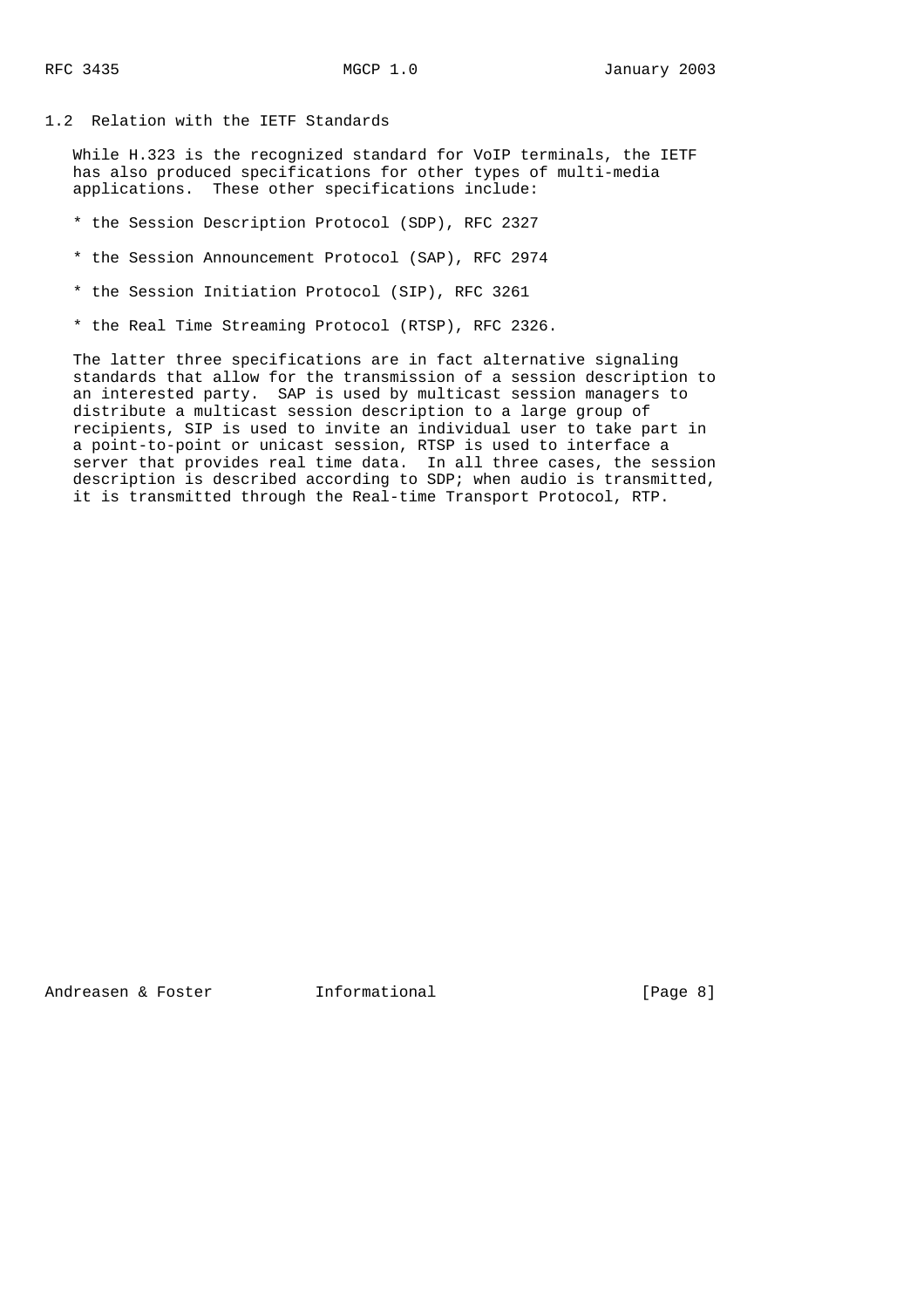The distributed gateway systems and MGCP will enable PSTN telephony users to access sessions set up using SAP, SIP or RTSP. The Call Agent provides for signaling conversion, according to the following table:

| Functional<br>Plane                  | Phone<br>switch                                        | Terminating<br>Entity                         | IETF conforming systems                                                                                                                                                         |
|--------------------------------------|--------------------------------------------------------|-----------------------------------------------|---------------------------------------------------------------------------------------------------------------------------------------------------------------------------------|
| Signaling<br>Plane                   | Signaling<br>exchanges<br>through<br>SS7/ISUP          | Call agent                                    | Signaling exchanges<br>with the Call Agent<br>through SAP, SIP or<br>RTSP.                                                                                                      |
|                                      |                                                        |                                               | Negotiation of session<br>description parameters<br>through SDP (telephony<br>gateway terminated but<br>passed via the call<br>agent to and from the<br>IETF conforming system) |
|                                      |                                                        | Internal syn-<br>chronization<br>through MGCP |                                                                                                                                                                                 |
| Bearer<br>Data<br>Transport<br>Plane | Connection<br>through<br>high speed<br>trunk<br>groups | Telephony<br>gateways                         | Transmission of VoIP<br>data using RTP,<br>directly between the<br>remote IP end system<br>and the gateway.                                                                     |

 The SDP standard has a pivotal status in this architecture. We will see in the following description that we also use it to carry session descriptions in MGCP.

### 1.3 Definitions

 Trunk: A communication channel between two switching systems, e.g., a DS0 on a T1 or E1 line.

1.4 Conventions used in this Document

 The key words "MUST", "MUST NOT", "REQUIRED", "SHALL", "SHALL NOT", "SHOULD", "SHOULD NOT", "RECOMMENDED", "NOT RECOMMENDED, "MAY", and "OPTIONAL" in this document are to be interpreted as described in BCP 14, RFC 2119 [2].

Andreasen & Foster **Informational Informational** [Page 9]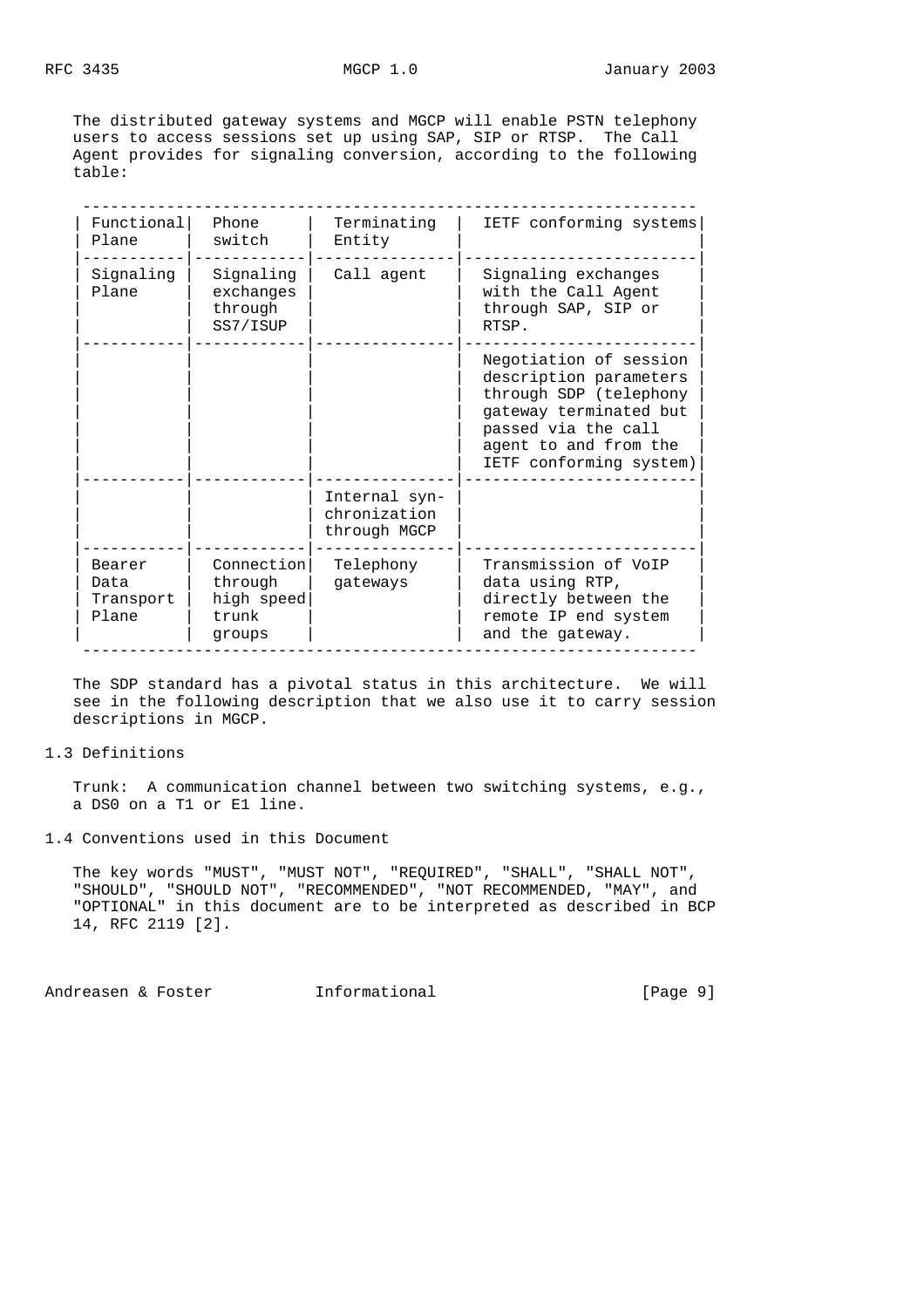2. Media Gateway Control Interface

 The interface functions provide for connection control and endpoint control. Both use the same system model and the same naming conventions.

2.1 Model and Naming Conventions

 The MGCP assumes a connection model where the basic constructs are endpoints and connections. Connections are grouped in calls. One or more connections can belong to one call. Connections and calls are set up at the initiative of one or more Call Agents.

2.1.1 Types of Endpoints

 In the introduction, we presented several classes of gateways. Such classifications, however, can be misleading. Manufacturers can arbitrarily decide to provide several types of services in a single package. A single product could well, for example, provide some trunk connections to telephony switches, some primary rate connections and some analog line interfaces, thus sharing the characteristics of what we described in the introduction as "trunking", "access" and "residential" gateways. MGCP does not make assumptions about such groupings. We simply assume that media gateways support collections of endpoints. The type of the endpoint determines its functionality. Our analysis, so far, has led us to isolate the following basic endpoint types:

- \* Digital channel (DS0),
- \* Analog line,
- \* Announcement server access point,
- \* Interactive Voice Response access point,
- \* Conference bridge access point,
- \* Packet relay,
- \* ATM "trunk side" interface.

 In this section, we will describe the expected behavior of such endpoints.

Andreasen & Foster **Informational** [Page 10]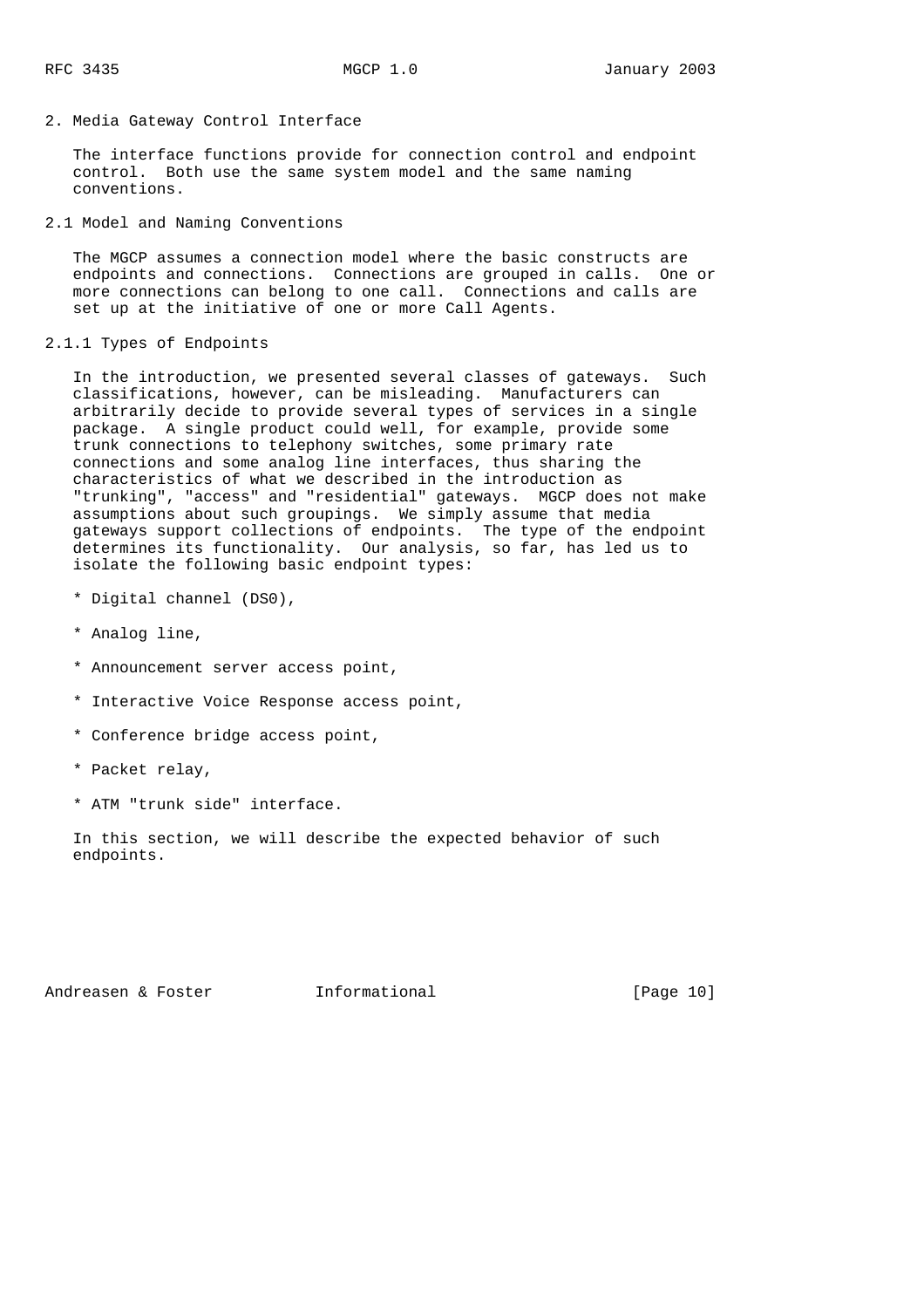This list is not final. There may be other types of endpoints defined in the future, for example test endpoints that could be used to check network quality, or frame-relay endpoints that could be used to manage audio channels multiplexed over a frame-relay virtual circuit.

# 2.1.1.1 Digital Channel (DS0)

 Digital channels provide a 64 Kbps service. Such channels are found in trunk and ISDN interfaces. They are typically part of digital multiplexes, such as T1, E1, T3 or E3 interfaces. Media gateways that support such channels are capable of translating the digital signals received on the channel, which may be encoded according to A-law or mu-law, using either the complete set of 8 bits per sample or only 7 of these bits, into audio packets. When the media gateway also supports a Network Access Server (NAS) service, the gateway shall be capable of receiving either audio-encoded data (modem connection) or binary data (ISDN connection) and convert them into data packets.

> +------- +------------+| (channel) ===|DS0 endpoint| -------- Connections +------------+| +-------

 Media gateways should be able to establish several connections between the endpoint and the packet networks, or between the endpoint and other endpoints in the same gateway. The signals originating from these connections shall be mixed according to the connection "mode", as specified later in this document. The precise number of connections that an endpoint supports is a characteristic of the gateway, and may in fact vary according to the allocation of resources within the gateway.

 In some cases, digital channels are used to carry signaling. This is the case for example for SS7 "F" links, or ISDN "D" channels. Media gateways that support these signaling functions shall be able to send and receive the signaling packets to and from a Call Agent, using the "backhaul" procedures defined by the SIGTRAN working group of the IETF. Digital channels are sometimes used in conjunction with channel associated signaling, such as "MF R2". Media gateways that support these signaling functions shall be able to detect and produce the corresponding signals, such as for example "wink" or "A", according to the event signaling and reporting procedures defined in MGCP.

Andreasen & Foster **Informational Informational** [Page 11]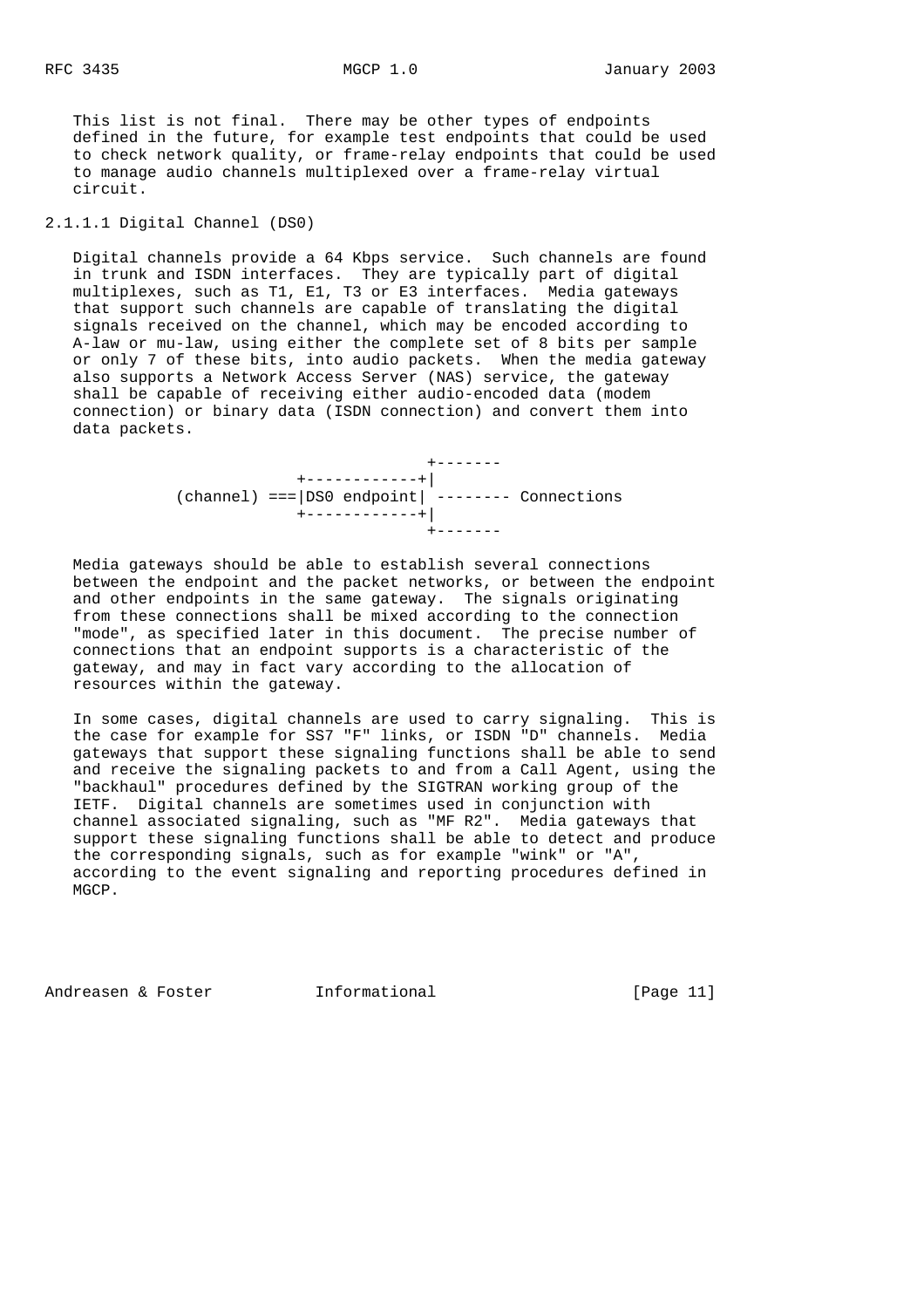#### 2.1.1.2 Analog Line

 Analog lines can be used either as a "client" interface, providing service to a classic telephone unit, or as a "service" interface, allowing the gateway to send and receive analog calls. When the media gateway also supports a NAS service, the gateway shall be capable of receiving audio-encoded data (modem connection) and convert them into data packets.

 +------- +---------------+| (line) ===|analog endpoint| -------- Connections +---------------+| +-------

 Media gateways should be able to establish several connections between the endpoint and the packet networks, or between the endpoint and other endpoints in the same gateway. The audio signals originating from these connections shall be mixed according to the connection "mode", as specified later in this document. The precise number of connections that an endpoint supports is a characteristic of the gateway, and may in fact vary according to the allocation of resources within the gateway. A typical gateway should however be able to support two or three connections per endpoint, in order to support services such as "call waiting" or "three way calling".

#### 2.1.1.3 Announcement Server Access Point

 An announcement server endpoint provides access to an announcement service. Under requests from the Call Agent, the announcement server will "play" a specified announcement. The requests from the Call Agent will follow the event signaling and reporting procedures defined in MGCP.

> +----------------------+ | Announcement endpoint| -------- Connection +----------------------+

 A given announcement endpoint is not expected to support more than one connection at a time. If several connections were established to the same endpoint, then the same announcements would be played simultaneously over all the connections.

 Connections to an announcement server are typically one way, or "half duplex" -- the announcement server is not expected to listen to the audio signals from the connection.

Andreasen & Foster **Informational** [Page 12]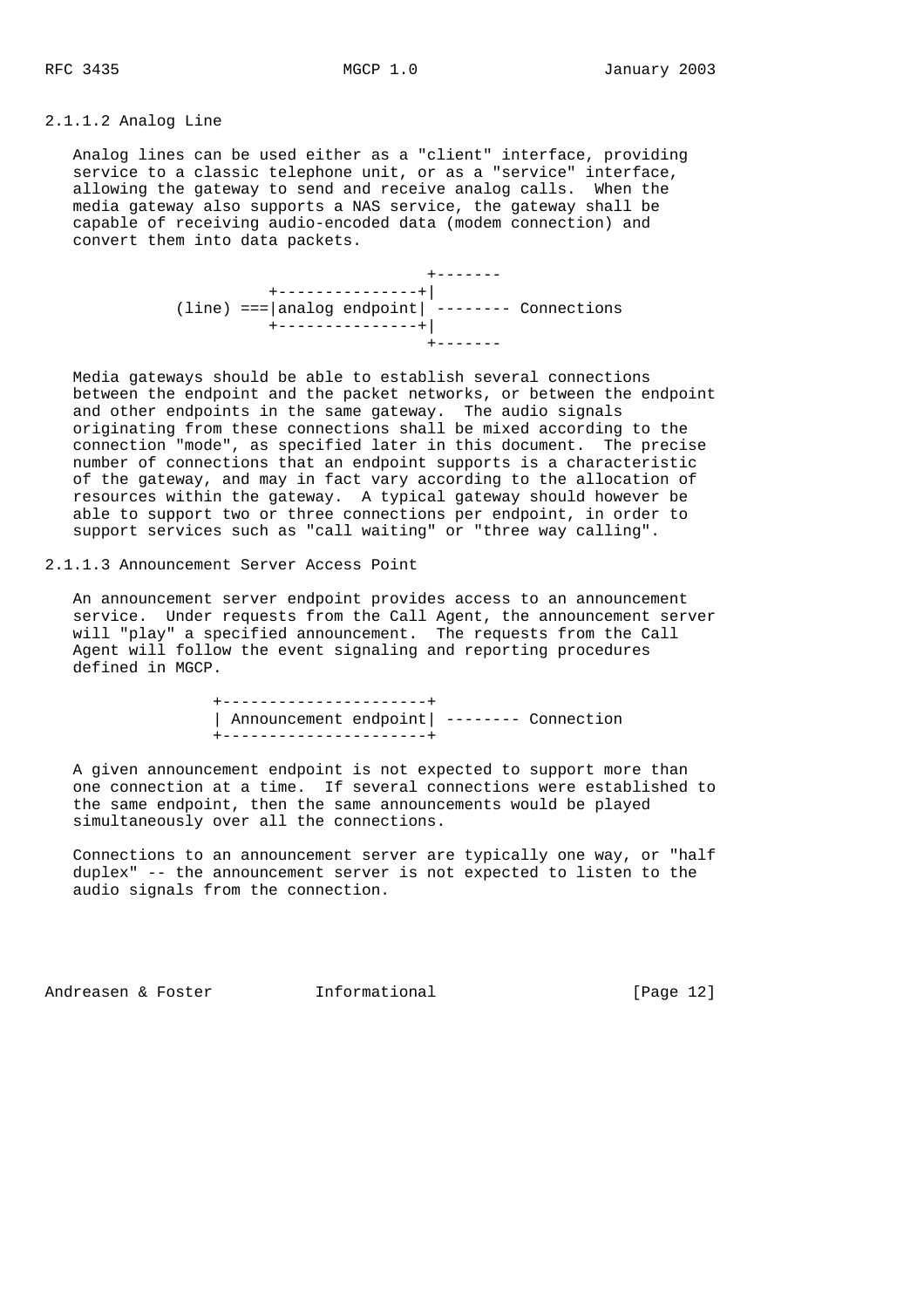## 2.1.1.4 Interactive Voice Response Access Point

 An Interactive Voice Response (IVR) endpoint provides access to an IVR service. Under requests from the Call Agent, the IVR server will "play" announcements and tones, and will "listen" to responses, such as DTMF input or voice messages, from the user. The requests from the Call Agent will follow the event signaling and reporting procedures defined in MGCP.

> +-------------+ | IVR endpoint| -------- Connection +-------------+

 A given IVR endpoint is not expected to support more than one connection at a time. If several connections were established to the same endpoint, then the same tones and announcements would be played simultaneously over all the connections.

2.1.1.5 Conference Bridge Access Point

 A conference bridge endpoint is used to provide access to a specific conference.

> +------- +--------------------------+| |Conference bridge endpoint| -------- Connections +--------------------------+| +-------

 Media gateways should be able to establish several connections between the endpoint and the packet networks, or between the endpoint and other endpoints in the same gateway. The signals originating from these connections shall be mixed according to the connection "mode", as specified later in this document. The precise number of connections that an endpoint supports is a characteristic of the gateway, and may in fact vary according to the allocation of resources within the gateway.

2.1.1.6 Packet Relay

 A packet relay endpoint is a specific form of conference bridge, that typically only supports two connections. Packets relays can be found in firewalls between a protected and an open network, or in transcoding servers used to provide interoperation between incompatible gateways, for example gateways that do not support compatible compression algorithms, or gateways that operate over different transmission networks such as IP and ATM.

Andreasen & Foster **Informational** [Page 13]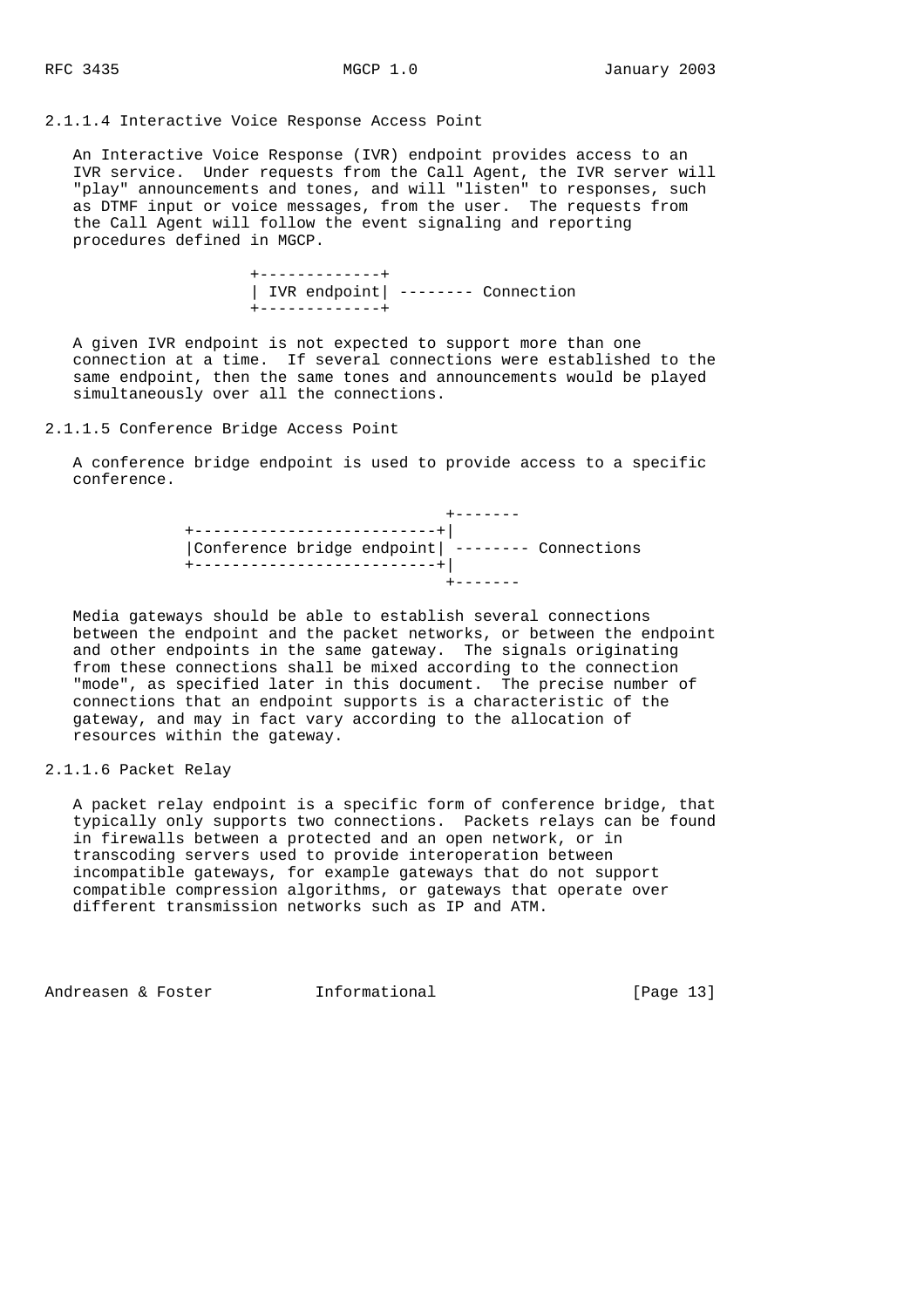+------- +---------------------+ | |Packet relay endpoint| 2 connections +---------------------+ | +-------

2.1.1.7 ATM "trunk side" Interface

 ATM "trunk side" endpoints are typically found when one or several ATM permanent virtual circuits are used as a replacement for the classic "TDM" trunks linking switches. When ATM/AAL2 is used, several trunks or channels are multiplexed on a single virtual circuit; each of these trunks correspond to a single endpoint.

 +------- +------------------+| (channel) = |ATM trunk endpoint| -------- Connections +------------------+| +-------

 Media gateways should be able to establish several connections between the endpoint and the packet networks, or between the endpoint and other endpoints in the same gateway. The signals originating from these connections shall be mixed according to the connection "mode", as specified later in this document. The precise number of connections that an endpoint supports is a characteristic of the gateway, and may in fact vary according to the allocation of resources within the gateway.

2.1.2 Endpoint Identifiers

 Endpoint identifiers have two components that both are case insensitive:

- \* the domain name of the gateway that is managing the endpoint
- \* a local name within that gateway

Endpoint names are of the form:

local-endpoint-name@domain-name

 where domain-name is an absolute domain-name as defined in RFC 1034 and includes a host portion, thus an example domain-name could be:

mygateway.whatever.net

Andreasen & Foster **Informational** [Page 14]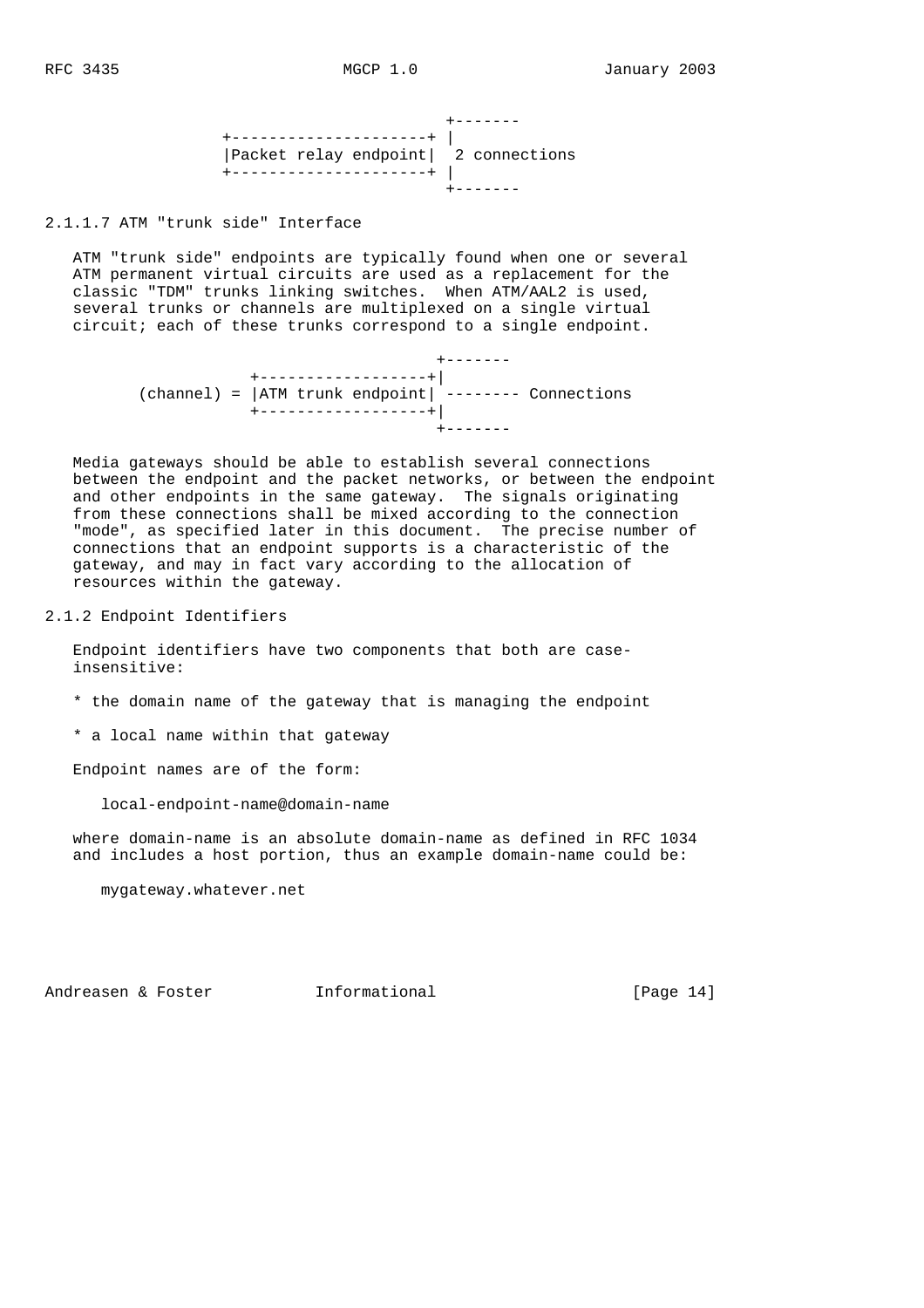Also, domain-name may be an IP-address of the form defined for domain name in RFC 821, thus another example could be (see RFC 821 for details):

[192.168.1.2]

 Both IPv4 and IPv6 addresses can be specified, however use of IP addresses as endpoint identifiers is generally discouraged.

 Note that since the domain name portion is part of the endpoint identifier, different forms or different values referring to the same entity are not freely interchangeable. The most recently supplied form and value MUST always be used.

 The local endpoint name is case-insensitive. The syntax of the local endpoint name is hierarchical, where the least specific component of the name is the leftmost term, and the most specific component is the rightmost term. The precise syntax depends on the type of endpoint being named and MAY start with a term that identifies the endpoint type. In any case, the local endpoint name MUST adhere to the following naming rules:

- 1) The individual terms of the naming path MUST be separated by a single slash ("/", ASCII 2F hex).
- 2) The individual terms are character strings composed of letters, digits or other printable characters, with the exception of characters used as delimiters ("/", "@"), characters used for wildcarding ("\*", "\$") and white spaces.
- 3) Wild-carding is represented either by an asterisk ("\*") or a dollar sign ("\$") for the terms of the naming path which are to be wild-carded. Thus, if the full local endpoint name is of the form:

term1/term2/term3

 then the entity name field looks like this depending on which terms are wild-carded:

 \*/term2/term3 if term1 is wild-carded term1/\*/term3 if term2 is wild-carded term1/term2/\* if term3 is wild-carded term1/\*/\* if term2 and term3 are wild-carded, etc.

 In each of these examples a dollar sign could have appeared instead of an asterisk.

Andreasen & Foster **Informational Informational** [Page 15]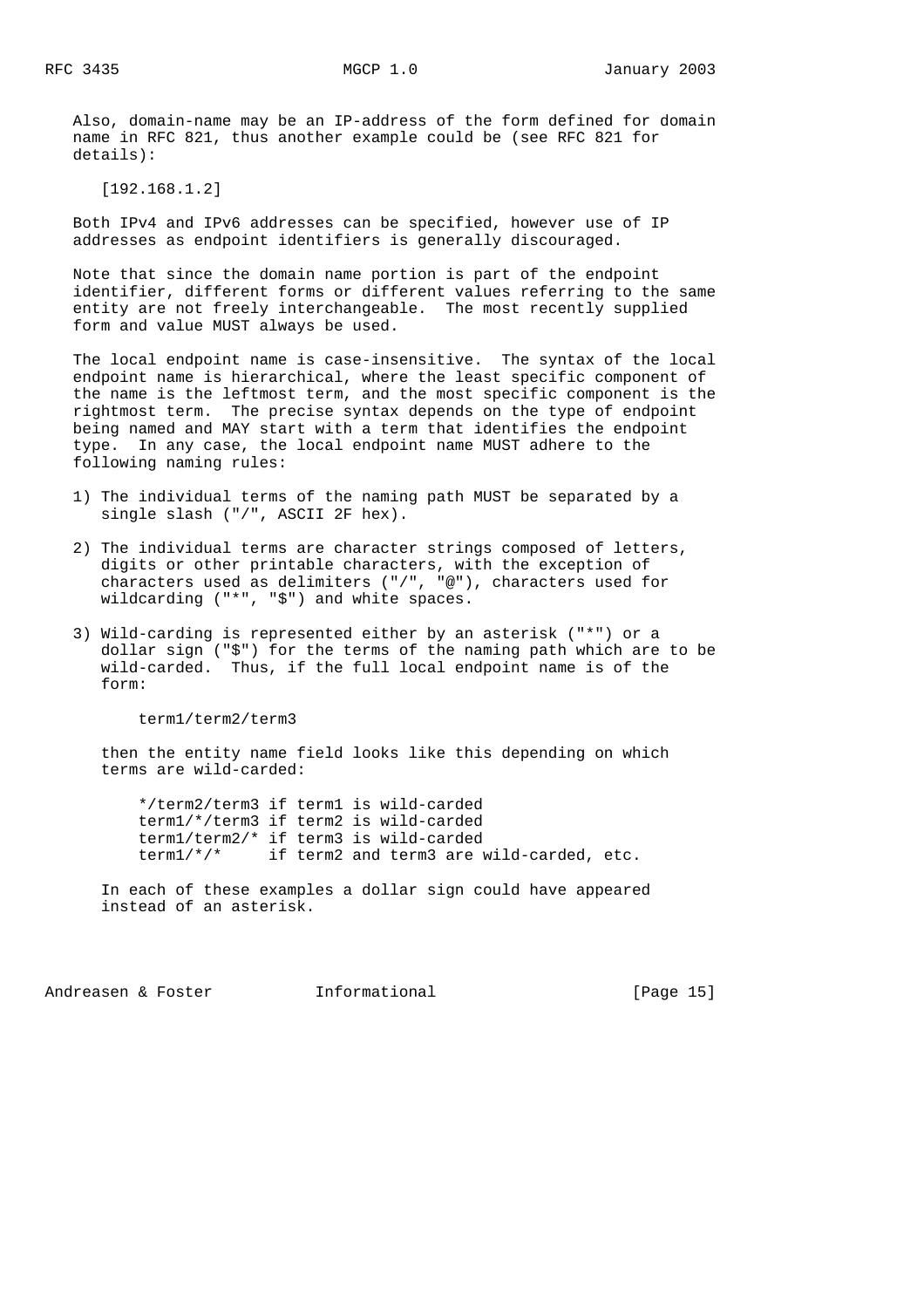- 4) A term represented by an asterisk ("\*") is to be interpreted as: "use ALL values of this term known within the scope of the Media Gateway". Unless specified otherwise, this refers to all endpoints configured for service, regardless of their actual service state, i.e., in-service or out-of-service.
- 5) A term represented by a dollar sign ("\$") is to be interpreted as: "use ANY ONE value of this term known within the scope of the Media Gateway". Unless specified otherwise, this only refers to endpoints that are in-service.

 Furthermore, it is RECOMMENDED that Call Agents adhere to the following:

- \* Wild-carding should only be done from the right, thus if a term is wild-carded, then all terms to the right of that term should be wild-carded as well.
- \* In cases where mixed dollar sign and asterisk wild-cards are used, dollar-signs should only be used from the right, thus if a term had a dollar sign wild-card, all terms to the right of that term should also contain dollar sign wild-cards.

 The description of a specific command may add further criteria for selection within the general rules given above.

 Note, that wild-cards may be applied to more than one term in which case they shall be evaluated from left to right. For example, if we have the endpoint names "a/1", "a/2", "b/1", and "b/2", then "\$/\*" (which is not recommended) will evaluate to either "a/1, a/2", or  $nb/1$ ,  $b/2$ ". However, "\*/\$" may evaluate to "a/1,  $b/1$ ", "a/1,  $b/2$ ", "a/2, b/1", or "a/2, b/2". The use of mixed wild-cards in a command is considered error prone and is consequently discouraged.

 A local name that is composed of only a wildcard character refers to either all (\*) or any (\$) endpoints within the media gateway.

2.1.3 Calls and Connections

 Connections are created on the Call Agent on each endpoint that will be involved in the "call". In the classic example of a connection between two "DS0" endpoints (EP1 and EP2), the Call Agents controlling the endpoints will establish two connections (C1 and C2):

 +---+ +---+ (channel1) === $|EP1| - (C1) - ...$  ...(C2)-- $|EP2| == (channel2)$ +---+ +---+

Andreasen & Foster **Informational** [Page 16]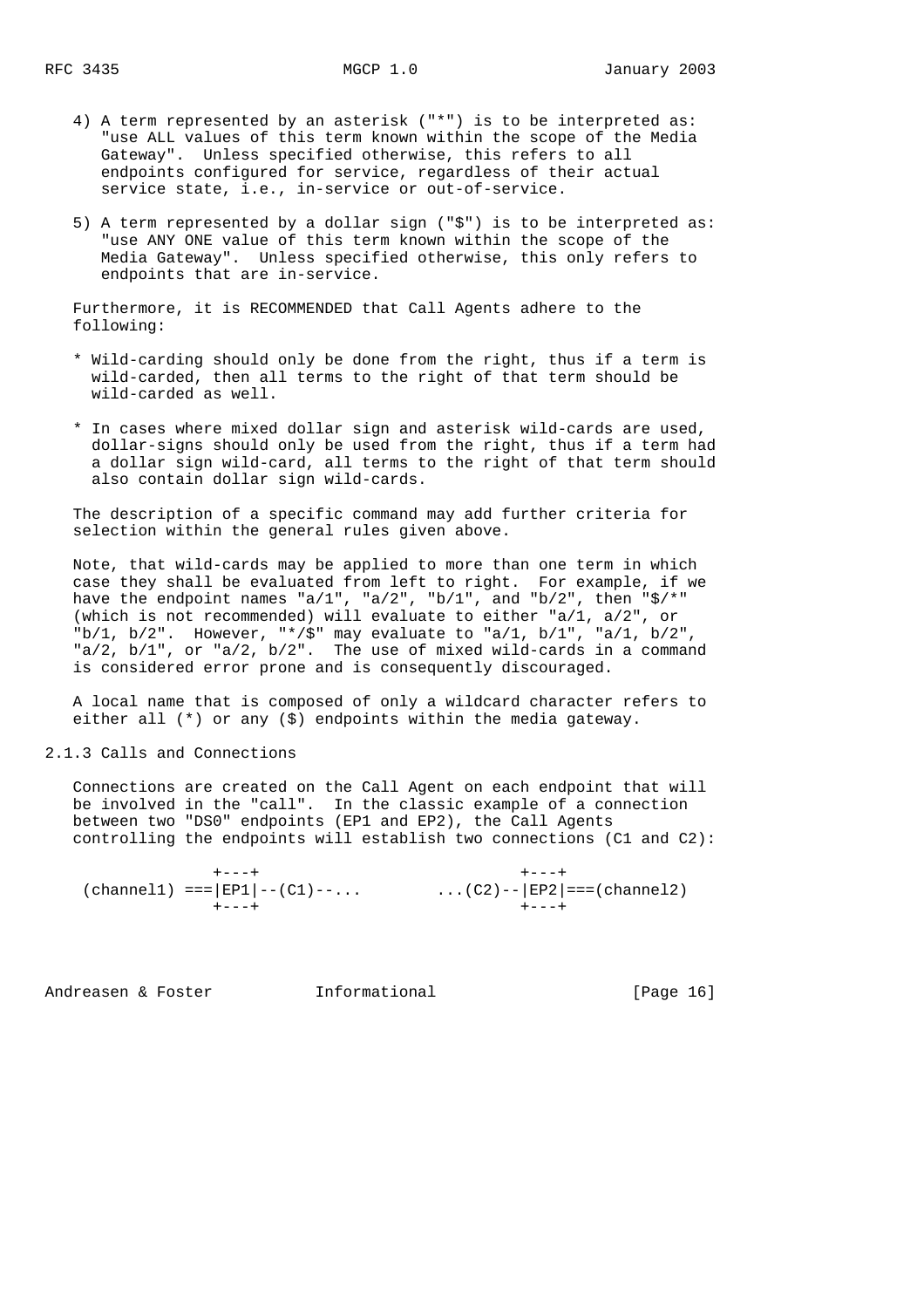Each connection will be designated locally by an endpoint unique connection identifier, and will be characterized by connection attributes.

 When the two endpoints are located on gateways that are managed by the same Call Agent, the creation is done via the three following steps:

- 1) The Call Agent asks the first gateway to "create a connection" on the first endpoint. The gateway allocates resources to that connection, and responds to the command by providing a "session description". The session description contains the information necessary for a third party to send packets towards the newly created connection, such as for example IP address, UDP port, and codec parameters.
- 2) The Call Agent then asks the second gateway to "create a connection" on the second endpoint. The command carries the "session description" provided by the first gateway. The gateway allocates resources to that connection, and responds to the command by providing its own "session description".
- 3) The Call Agent then uses a "modify connection" command to provide this second "session description" to the first endpoint. Once this is done, communication can proceed in both directions.

 When the two endpoints are located on gateways that are managed by two different Call Agents, the Call Agents exchange information through a Call-Agent to Call-Agent signaling protocol, e.g., SIP [7], in order to synchronize the creation of the connection on the two endpoints.

 Once a connection has been established, the connection parameters can be modified at any time by a "modify connection" command. The Call Agent may for example instruct the gateway to change the codec used on a connection, or to modify the IP address and UDP port to which data should be sent, if a connection is "redirected".

 The Call Agent removes a connection by sending a "delete connection" command to the gateway. The gateway may also, under some circumstances, inform a gateway that a connection could not be sustained.

 The following diagram provides a view of the states of a connection, as seen from the gateway:

Andreasen & Foster **Informational Informational** [Page 17]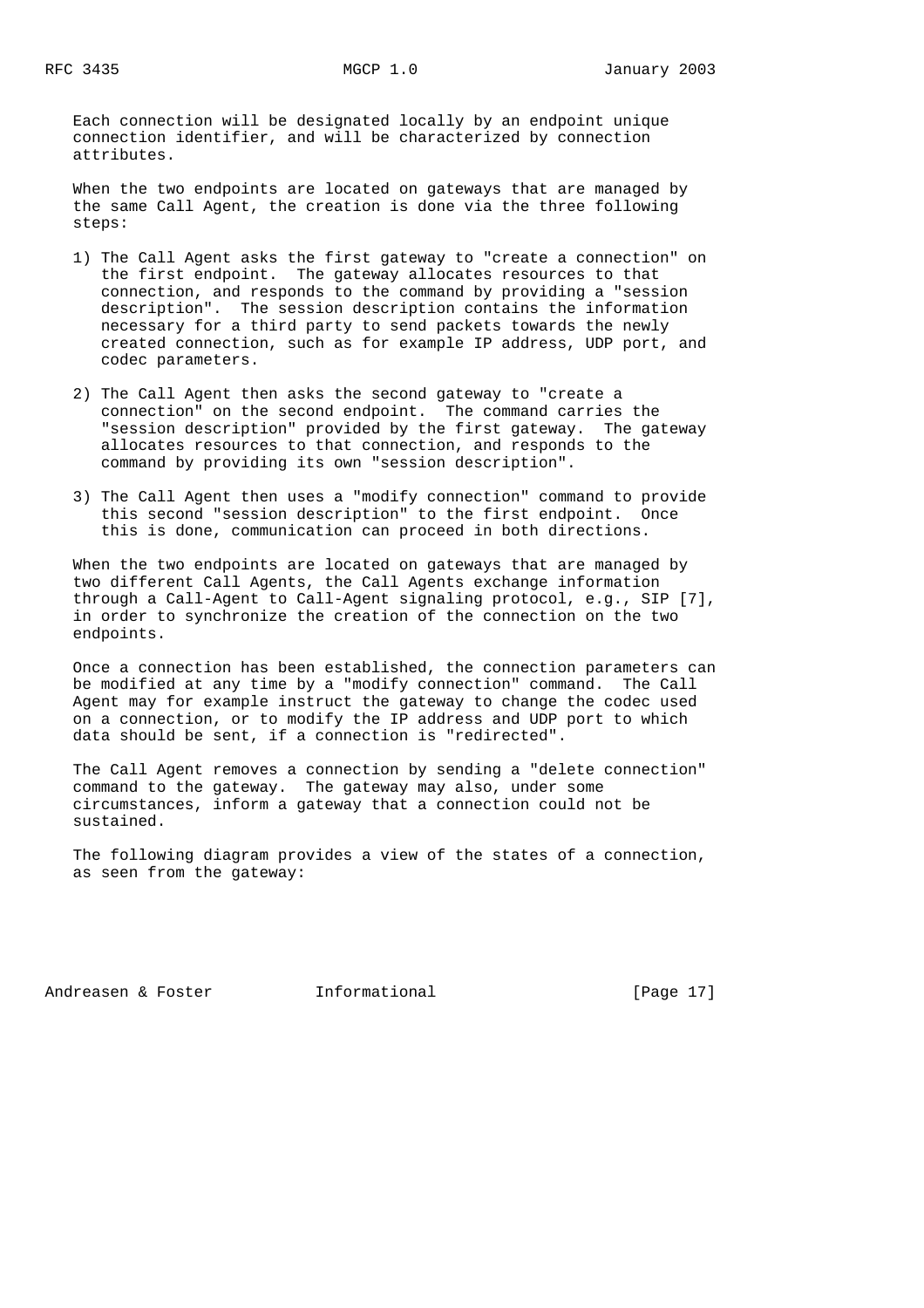

Andreasen & Foster **Informational Informational** [Page 18]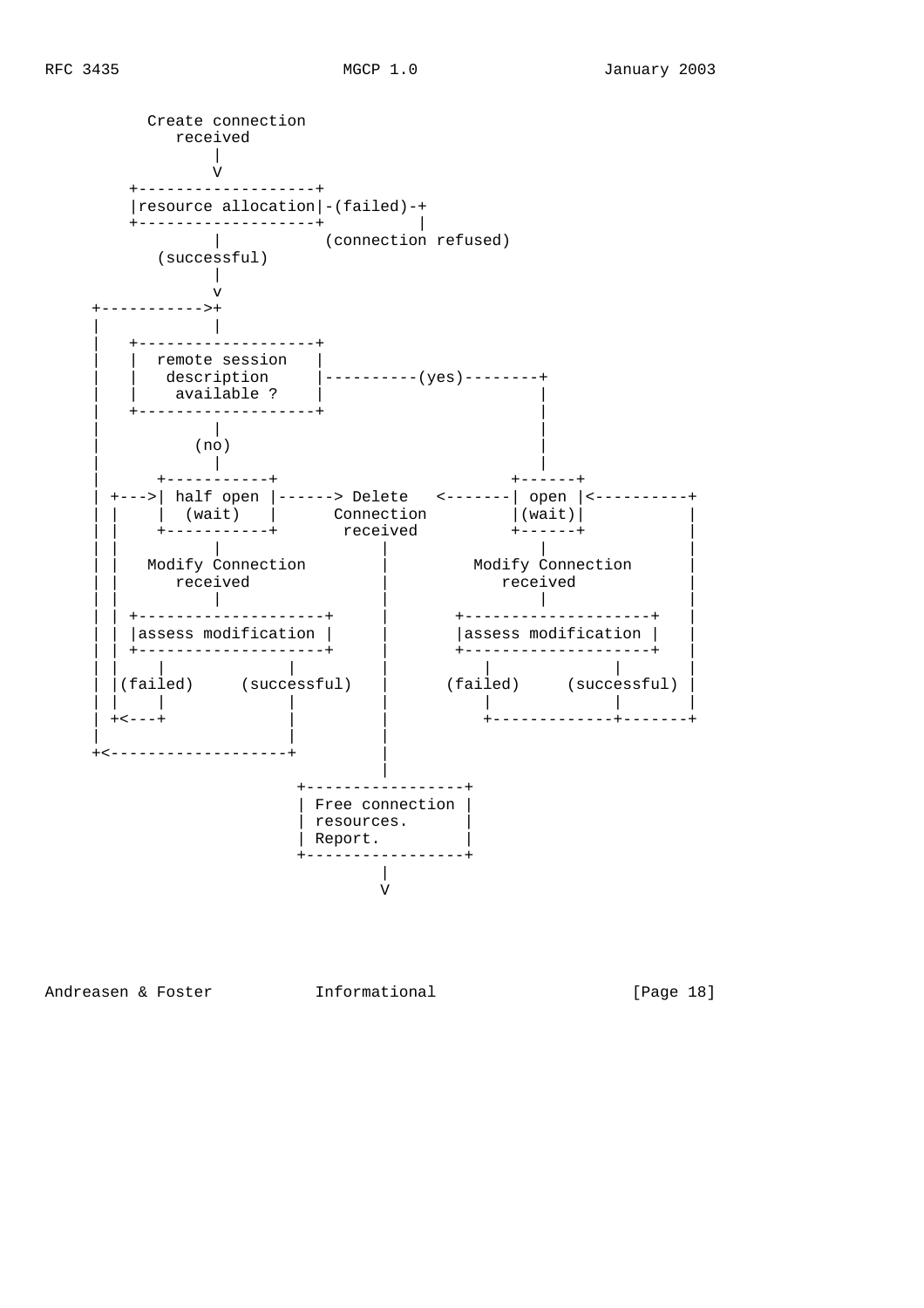## 2.1.3.1 Names of Calls

 One of the attributes of each connection is the "call identifier", which as far as the MGCP protocol is concerned has little semantic meaning, and is mainly retained for backwards compatibility.

 Calls are identified by unique identifiers, independent of the underlying platforms or agents. Call identifiers are hexadecimal strings, which are created by the Call Agent. The maximum length of call identifiers is 32 characters.

 Call identifiers are expected to be unique within the system, or at a minimum, unique within the collection of Call Agents that control the same gateways. From the gateway's perspective, the Call identifier is thus unique. When a Call Agent builds several connections that pertain to the same call, either on the same gateway or in different gateways, these connections that belong to the same call should share the same call-id. This identifier can then be used by accounting or management procedures, which are outside the scope of MGCP.

## 2.1.3.2 Names of Connections

 Connection identifiers are created by the gateway when it is requested to create a connection. They identify the connection within the context of an endpoint. Connection identifiers are treated in MGCP as hexadecimal strings. The gateway MUST make sure that a proper waiting period, at least 3 minutes, elapses between the end of a connection that used this identifier and its use in a new connection for the same endpoint (gateways MAY decide to use identifiers that are unique within the context of the gateway). The maximum length of a connection identifier is 32 characters.

2.1.3.3 Management of Resources, Attributes of Connections

 Many types of resources will be associated to a connection, such as specific signal processing functions or packetization functions. Generally, these resources fall in two categories:

- 1) Externally visible resources, that affect the format of "the bits on the network" and must be communicated to the second endpoint involved in the connection.
- 2) Internal resources, that determine which signal is being sent over the connection and how the received signals are processed by the endpoint.

Andreasen & Foster **Informational** [Page 19]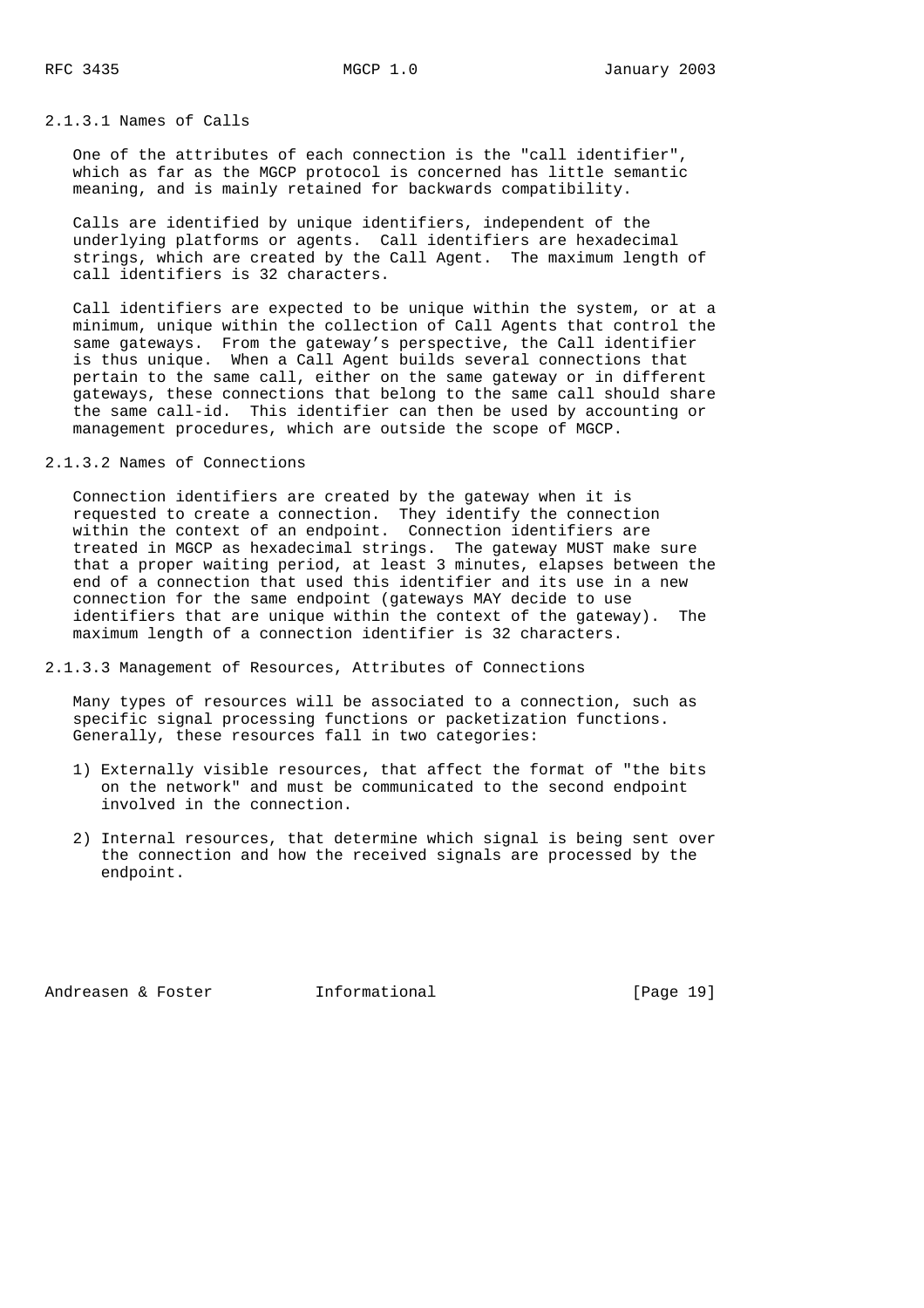The resources allocated to a connection, and more generally the handling of the connection, are chosen by the gateway under instructions from the Call Agent. The Call Agent will provide these instructions by sending two sets of parameters to the gateway:

- 1) The local directives instruct the gateway on the choice of resources that should be used for a connection,
- 2) When available, the "session description" provided by the other end of the connection (referred to as the remote session description).

 The local directives specify such parameters as the mode of the connection (e.g., send-only, or send-receive), preferred coding or packetization methods, usage of echo cancellation or silence suppression. (A detailed list can be found in the specification of the LocalConnectionOptions parameter of the CreateConnection command.) Depending on the parameter, the Call Agent MAY either specify a value, a range of values, or no value at all. This allows various implementations to implement various levels of control, from a very tight control where the Call Agent specifies minute details of the connection handling to a very loose control where the Call Agent only specifies broad guidelines, such as the maximum bandwidth, and lets the gateway choose the detailed values subject to the guidelines.

 Based on the value of the local directives, the gateway will determine the resources to allocate to the connection. When this is possible, the gateway will choose values that are in line with the remote session description - but there is no absolute requirement that the parameters be exactly the same.

 Once the resources have been allocated, the gateway will compose a "session description" that describes the way it intends to send and receive packets. Note that the session description may in some cases present a range of values. For example, if the gateway is ready to accept one of several compression algorithms, it can provide a list of these accepted algorithms.

Andreasen & Foster **Informational** [Page 20]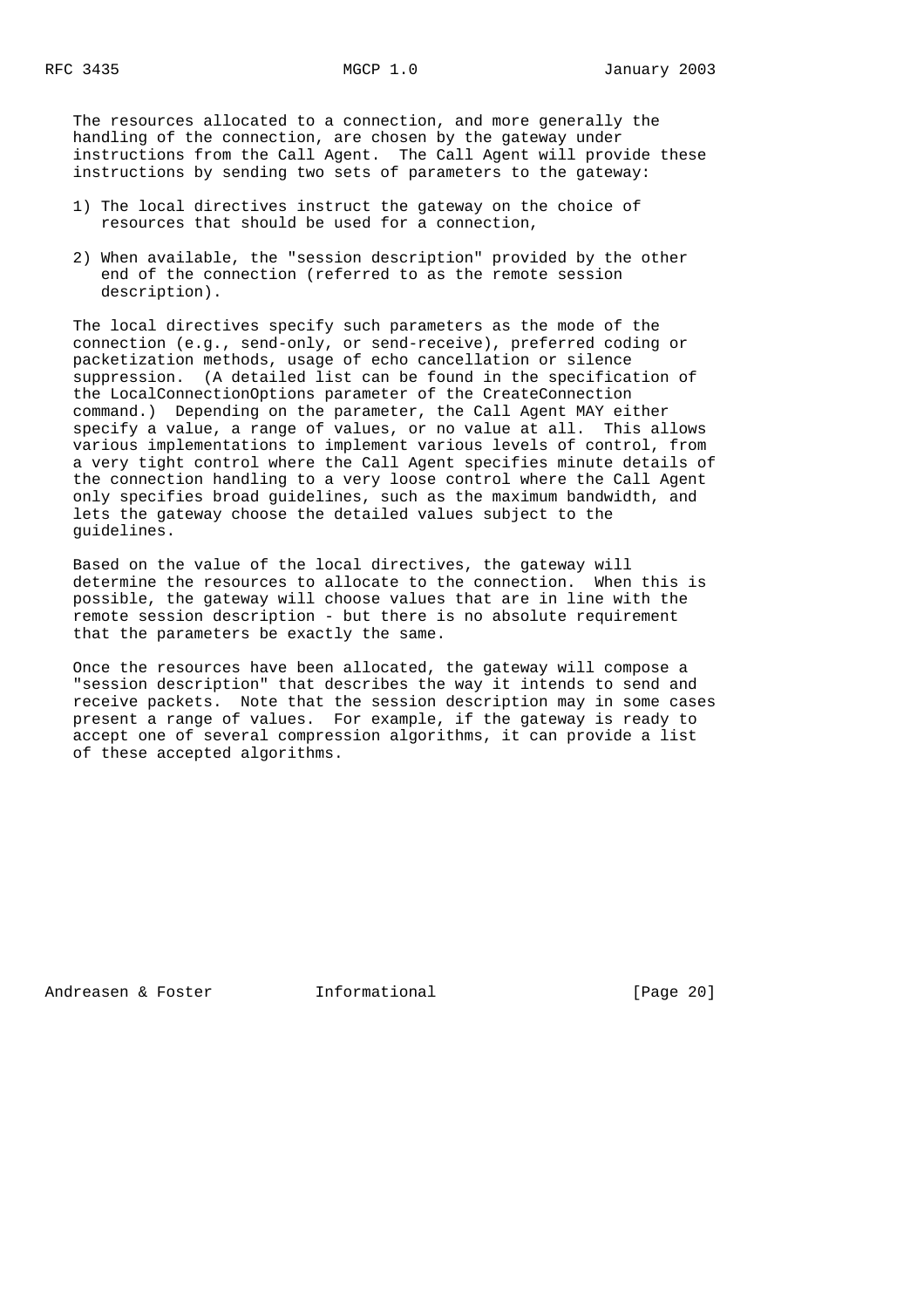Local Directives (from Call Agent 1)

+-------------+

 $\begin{array}{c|c} & & \\\mathbf{V} & & \\\mathbf{V} & & \\\mathbf{V} & & \\\mathbf{V} & & \\\mathbf{V} & & \\\mathbf{V} & & \\\mathbf{V} & & \\\mathbf{V} & & \\\mathbf{V} & & \\\mathbf{V} & & \\\mathbf{V} & & \\\mathbf{V} & & \\\mathbf{V} & & \\\mathbf{V} & & \\\mathbf{V} & & \\\mathbf{V} & & \\\mathbf{V} & & \\\mathbf{V} & & \\\mathbf{V} & & \\\mathbf{V} & & \\\mathbf{V} & & \\\mathbf{V} & & \\\mathbf{V} & & \\\$ 

V





Parameters

-- Information flow: local directives & session descriptions --

Andreasen & Foster **Informational** [Page 21]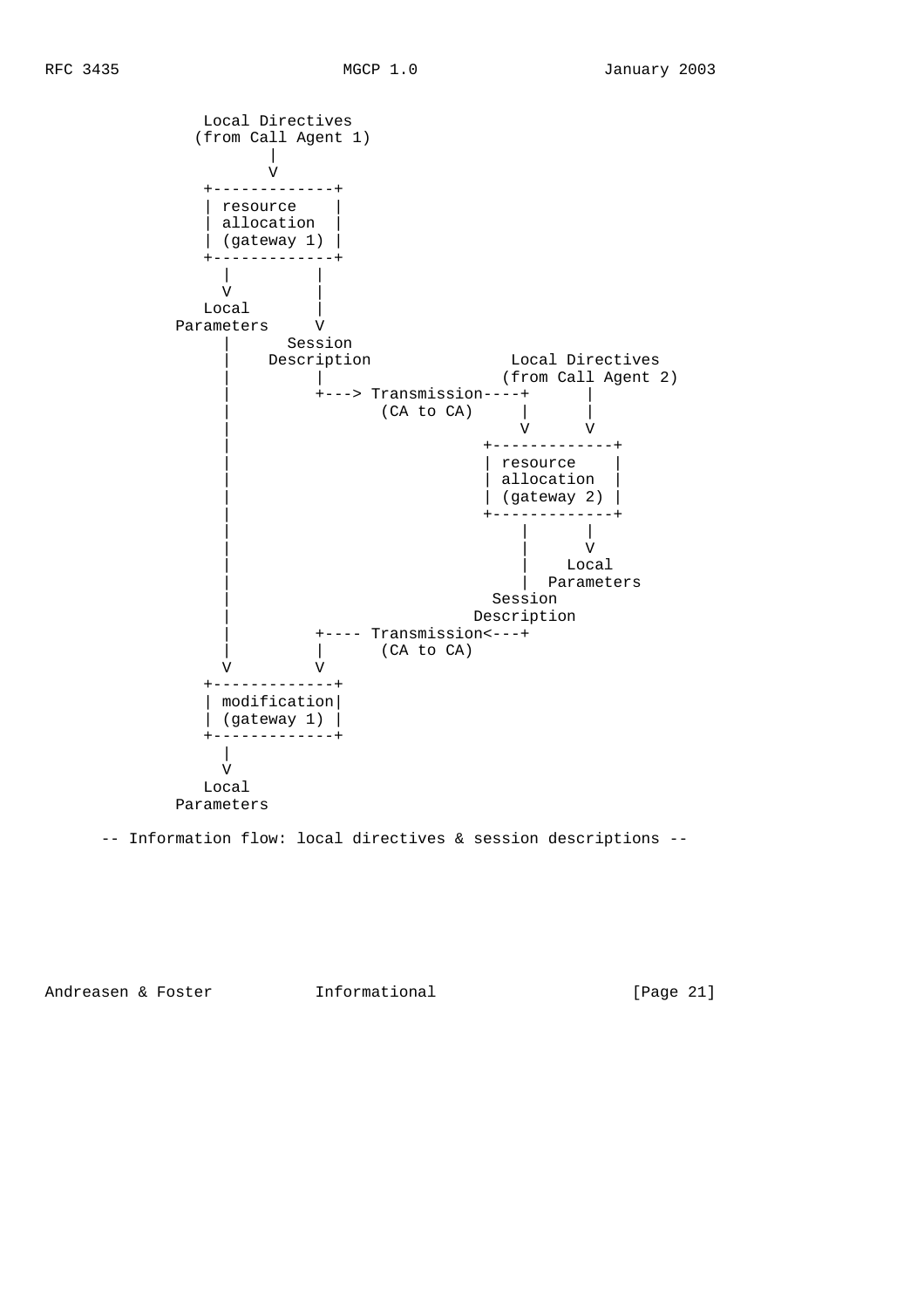### 2.1.3.4 Special Case of Local Connections

 Large gateways include a large number of endpoints which are often of different types. In some networks, we may often have to set-up connections between endpoints that are located within the same gateway. Examples of such connections may be:

- \* Connecting a call to an Interactive Voice-Response unit,
- \* Connecting a call to a Conferencing unit,
- \* Routing a call from one endpoint to another, something often described as a "hairpin" connection.

 Local connections are much simpler to establish than network connections. In most cases, the connection will be established through some local interconnecting device, such as for example a TDM bus.

 When two endpoints are managed by the same gateway, it is possible to specify the connection in a single command that conveys the names of the two endpoints that will be connected. The command is essentially a "Create Connection" command which includes the name of the second endpoint in lieu of the "remote session description".

#### 2.1.4 Names of Call Agents and Other Entities

 The media gateway control protocol has been designed to allow the implementation of redundant Call Agents, for enhanced network reliability. This means that there is no fixed binding between entities and hardware platforms or network interfaces.

 Call Agent names consist of two parts, similar to endpoint names. Semantically, the local portion of the name does not exhibit any internal structure. An example Call Agent name is:

ca1@ca.whatever.net

 Note that both the local part and the domain name have to be supplied. Nevertheless, implementations are encouraged to accept call agent names consisting of only the domain name.

Reliability can be improved by using the following procedures:

 \* Entities such as endpoints or Call Agents are identified by their domain name, not their network addresses. Several addresses can be

Andreasen & Foster **Informational** [Page 22]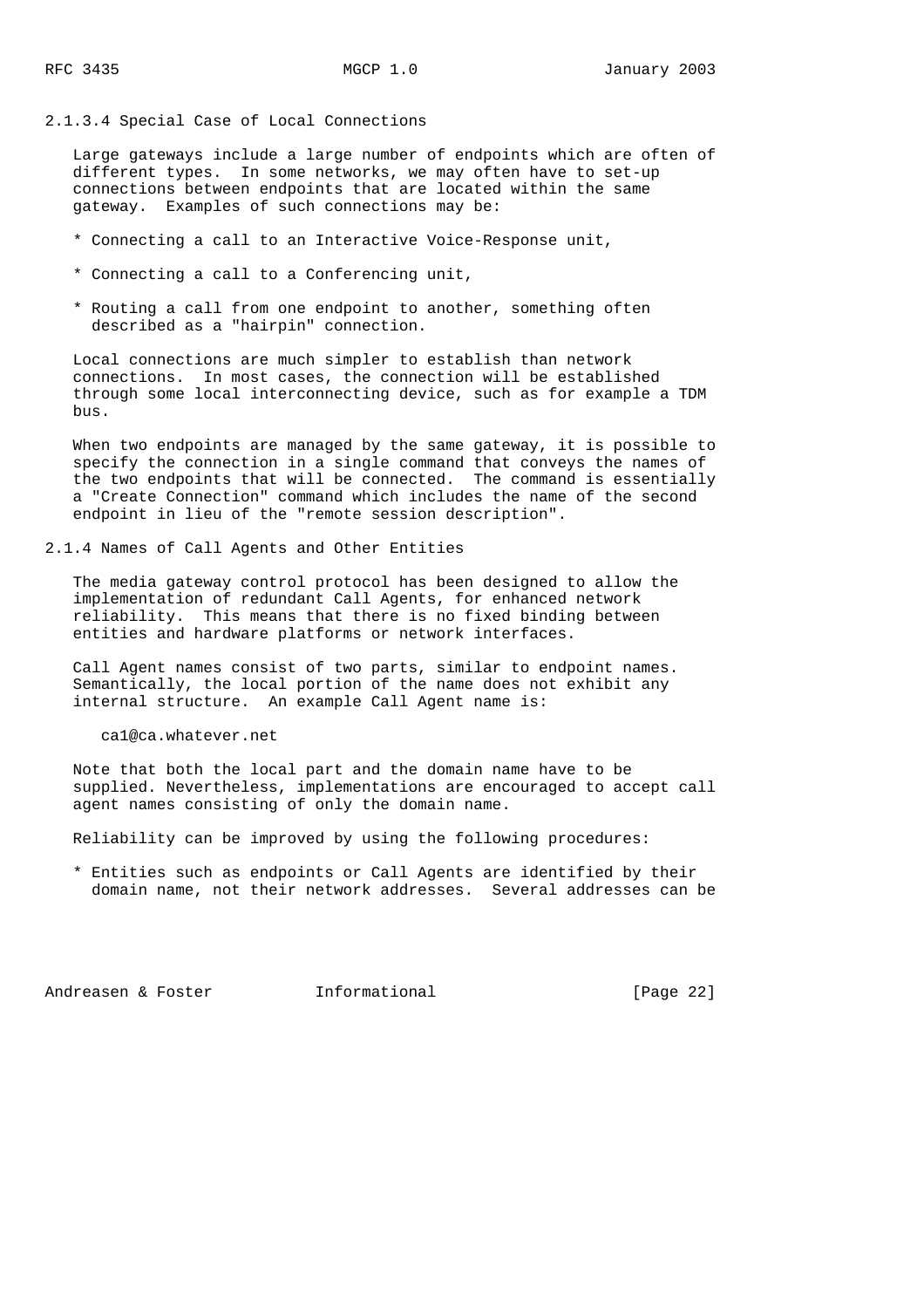associated with a domain name. If a command or a response cannot be forwarded to one of the network addresses, implementations MUST retry the transmission using another address.

 \* Entities MAY move to another platform. The association between a logical name (domain name) and the actual platform is kept in the domain name service. Call Agents and Gateways MUST keep track of the time-to-live of the record they read from the DNS. They MUST query the DNS to refresh the information if the time to live has expired.

 In addition to the indirection provided by the use of domain names and the DNS, the concept of "notified entity" is central to reliability and fail-over in MGCP. The "notified entity" for an endpoint is the Call Agent currently controlling that endpoint. At any point in time, an endpoint has one, and only one, "notified entity" associated with it. The "notified entity" determines where the endpoint will send commands to; when the endpoint needs to send a command to the Call Agent, it MUST send the command to its current "notified entity". The "notified entity" however does not determine where commands can be received from; any Call Agent can send commands to the endpoint. Please refer to Section 5 for the relevant security considerations.

 Upon startup, the "notified entity" MUST be set to a provisioned value. Most commands sent by the Call Agent include the ability to explicitly name the "notified entity" through the use of a "NotifiedEntity" parameter. The "notified entity" will stay the same until either a new "NotifiedEntity" parameter is received or the endpoint does a warm or cold (power-cycle) restart.

 If a "NotifiedEntity" parameter is sent with an "empty" value, the "notified entity" for the endpoint will be set to empty. If the "notified entity" for an endpoint is empty or has not been set explicitly (neither by a command nor by provisioning), the "notified entity" will then default to the source address (i.e., IP address and UDP port number) of the last successful non-audit command received for the endpoint. Auditing will thus not change the "notified entity". Use of an empty "NotifiedEntity" parameter value is strongly discouraged as it is error prone and eliminates the DNS based fail-over and reliability mechanisms.

## 2.1.5 Digit Maps

 The Call Agent can ask the gateway to collect digits dialed by the user. This facility is intended to be used with residential gateways to collect the numbers that a user dials; it can also be used with

Andreasen & Foster **Informational** [Page 23]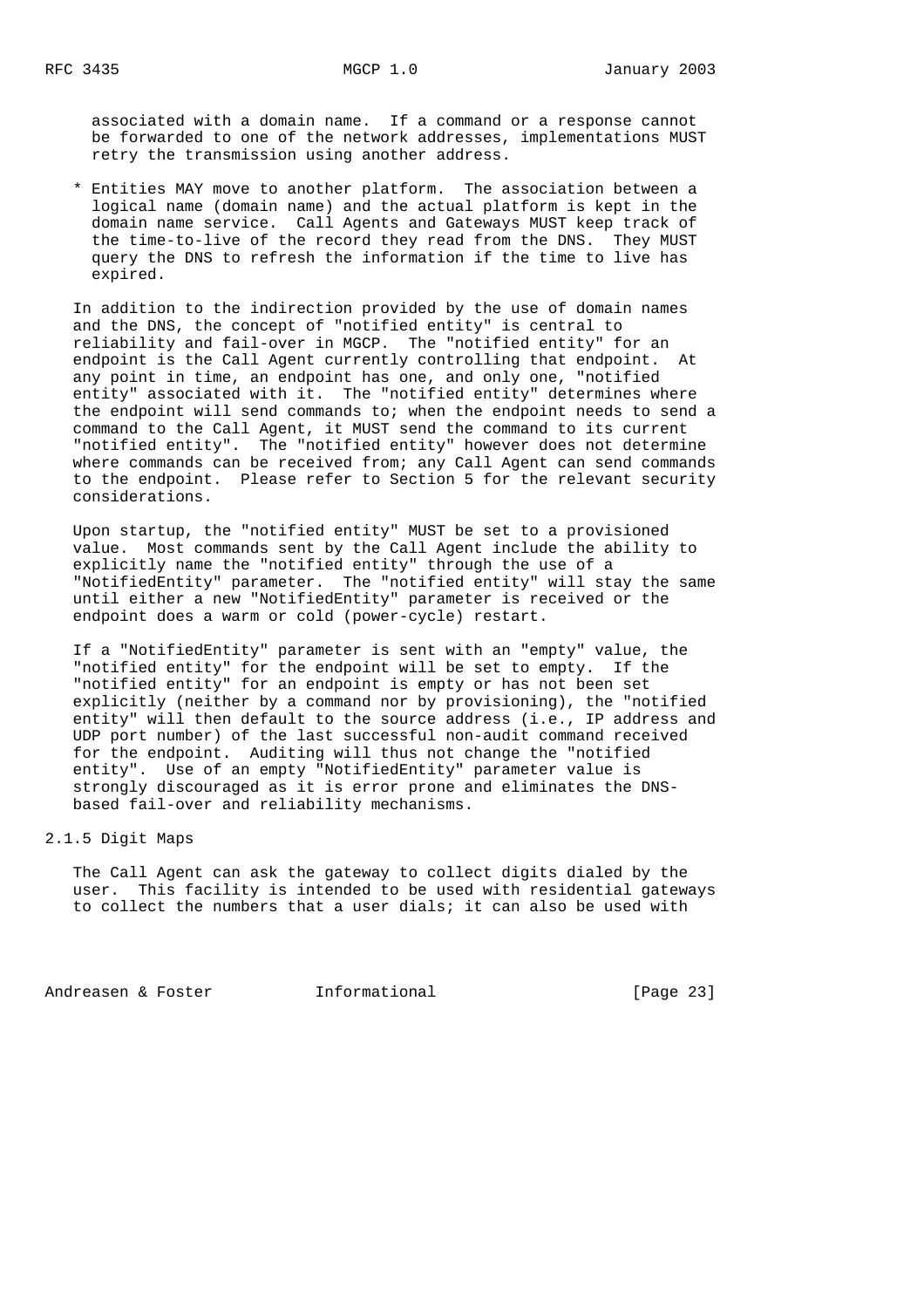trunking gateways and access gateways alike, to collect access codes, credit card numbers and other numbers requested by call control services.

 One procedure is for the gateway to notify the Call Agent of each individual dialed digit, as soon as they are dialed. However, such a procedure generates a large number of interactions. It is preferable to accumulate the dialed numbers in a buffer, and to transmit them in a single message.

 The problem with this accumulation approach, however, is that it is hard for the gateway to predict how many numbers it needs to accumulate before transmission. For example, using the phone on our desk, we can dial the following numbers:

------------------------------------------------------

|                          | Local operator              |
|--------------------------|-----------------------------|
| 00                       | Long distance operator      |
| <b>XXXX</b>              | Local extension number      |
| 8xxxxxxx                 | Local number                |
| #xxxxxxx                 | Shortcut to local number at |
|                          | other corporate sites       |
| $*_{xx}$                 | Star services               |
| 91xxxxxxxxxx             | Long distance number        |
| $9011 + up to 15 digits$ | International number        |
|                          |                             |

 The solution to this problem is to have the Call Agent load the gateway with a digit map that may correspond to the dial plan. This digit map is expressed using a syntax derived from the Unix system command, egrep. For example, the dial plan described above results in the following digit map:

 $(0T|00T|[1-7]xxx|8xxxxxxx|4xxxxxxx|*xx|91xxxxxxxxxxxx|9011x.T)$ 

 The formal syntax of the digit map is described by the DigitMap rule in the formal syntax description of the protocol (see Appendix A) support for basic digit map letters is REQUIRED while support for extension digit map letters is OPTIONAL. A gateway receiving a digit map with an extension digit map letter not supported SHOULD return error code 537 (unknown digit map extension).

 A digit map, according to this syntax, is defined either by a (case insensitive) "string" or by a list of strings. Each string in the list is an alternative numbering scheme, specified either as a set of digits or timers, or as an expression over which the gateway will attempt to find a shortest possible match. The following constructs can be used in each numbering scheme:

Andreasen & Foster **Informational** [Page 24]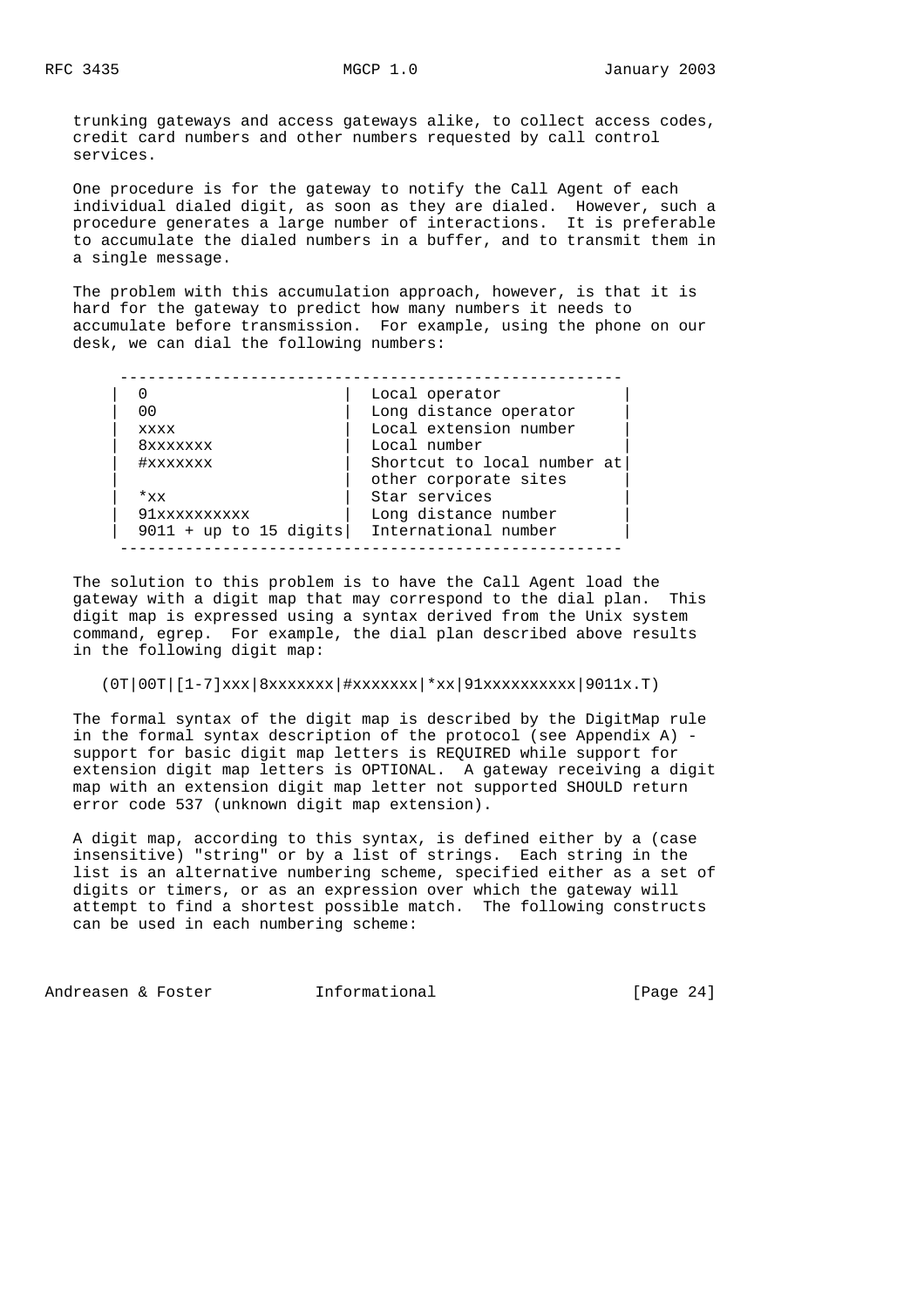|  | * Digit:  | A digit from "0" to "9".                                           |
|--|-----------|--------------------------------------------------------------------|
|  | * Timer:  | The symbol "T" matching a timer expiry.                            |
|  | $*$ DTMF: | A digit, a timer, or one of the symbols "A", "B", "C",             |
|  |           | "D", "#", or "*". Extensions may be defined.                       |
|  |           | * Wildcard: The symbol "x" which matches any digit ("0" to "9").   |
|  |           | * Range: One or more DTMF symbols enclosed between square brackets |
|  |           |                                                                    |
|  |           | * Subrange: Two digits separated by hyphen ("-") which matches any |

- digit between and including the two. The subrange construct can only be used inside a range construct, i.e., between "[" and "]". \* Position: A period (".") which matches an arbitrary number,
- including zero, of occurrences of the preceding construct.

 A gateway that detects events to be matched against a digit map MUST do the following:

- 1) Add the event code as a token to the end of an internal state variable for the endpoint called the "current dial string".
- 2) Apply the current dial string to the digit map table, attempting a match to each expression in the digit map.
- 3) If the result is under-qualified (partially matches at least one entry in the digit map and doesn't completely match another entry), do nothing further.

 If the result matches an entry, or is over-qualified (i.e., no further digits could possibly produce a match), send the list of accumulated events to the Call Agent. A match, in this specification, can be either a "perfect match," exactly matching one of the specified alternatives, or an impossible match, which occurs when the dial string does not match any of the alternatives. Unexpected timers, for example, can cause "impossible matches". Both perfect matches and impossible matches trigger notification of the accumulated digits (which may include other events - see Section  $2.3.3$ .

 The following example illustrates the above. Assume we have the digit map:

 $(xxxxxxx|x11)$ 

 and a current dial string of "41". Given the input "1" the current dial string becomes "411". We have a partial match with "xxxxxxx", but a complete match with "x11", and hence we send "411" to the Call Agent.

Andreasen & Foster **Informational** [Page 25]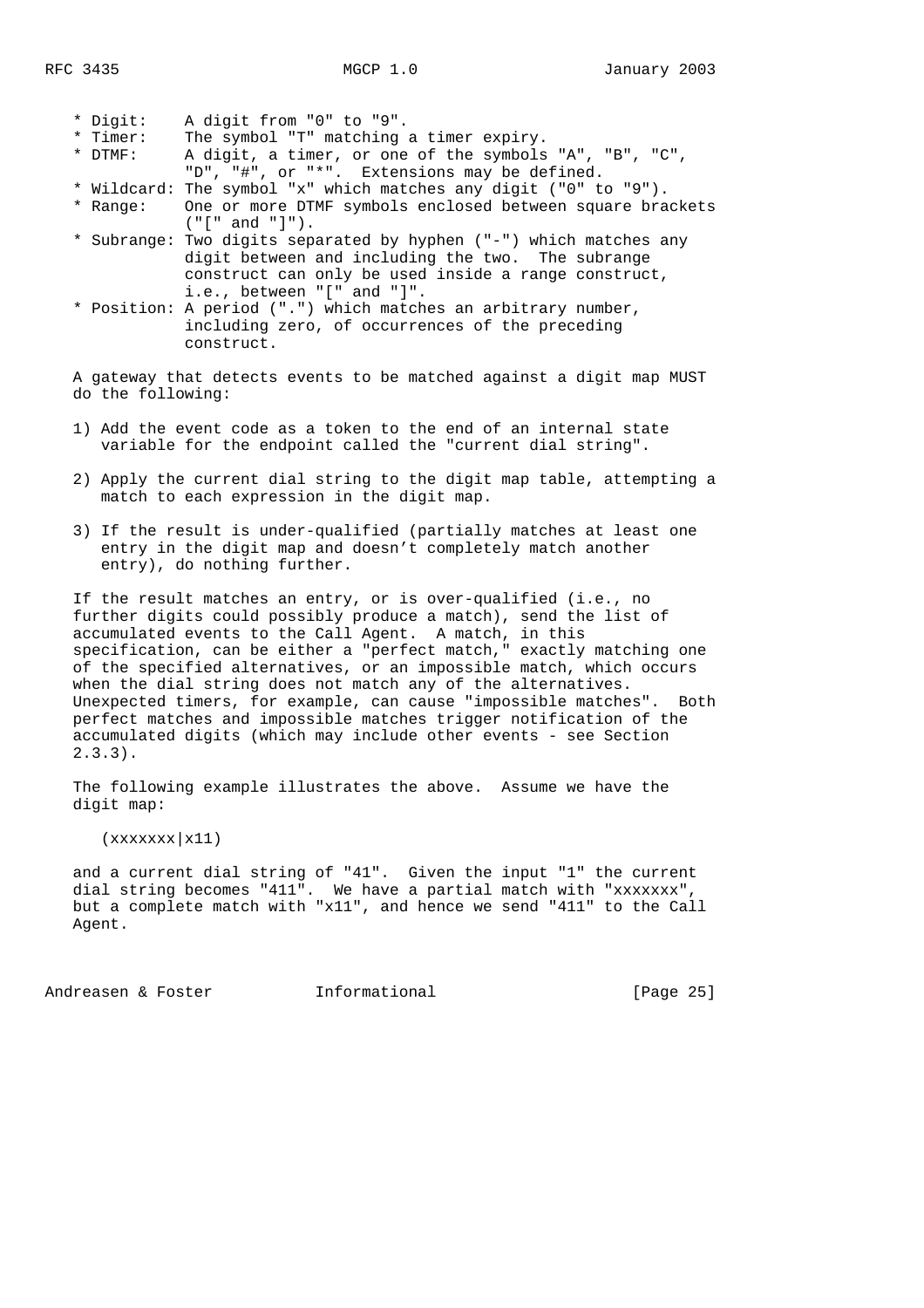The following digit map example is more subtle:

(0[12].|00|1[12].1|2x.#)

 Given the input "0", a match will occur immediately since position (".") allows for zero occurrences of the preceding construct. The input "00" can thus never be produced in this digit map.

 Given the input "1", only a partial match exists. The input "12" is also only a partial match, however both "11" and "121" are a match.

 Given the input "2", a partial match exists. A partial match also exists for the input "23", "234", "2345", etc. A full match does not occur here until a "#" is generated, e.g., "2345#". The input "2#" would also have been a match.

 Note that digit maps simply define a way of matching sequences of event codes against a grammar. Although digit maps as defined here are for DTMF input, extension packages can also be defined so that digit maps can be used for other types of input represented by event codes that adhere to the digit map syntax already defined for these event codes (e.g., "1" or "T"). Where such usage is envisioned, the definition of the particular event(s) SHOULD explicitly state that in the package definition.

 Since digit maps are not bounded in size, it is RECOMMENDED that gateways support digit maps up to at least 2048 bytes per endpoint.

#### 2.1.6 Packages

 MGCP is a modular and extensible protocol, however with extensibility comes the need to manage, identify, and name the individual extensions. This is achieved by the concept of packages, which are simply well-defined groupings of extensions. For example, one package may support a certain group of events and signals, e.g., off-hook and ringing, for analog access lines. Another package may support another group of events and signals for analog access lines or for another type of endpoint such as video. One or more packages may be supported by a given endpoint.

 MGCP allows the following types of extensions to be defined in a package:

- \* BearerInformation
- \* LocalConnectionOptions
- \* ExtensionParameters

Andreasen & Foster **Informational** [Page 26]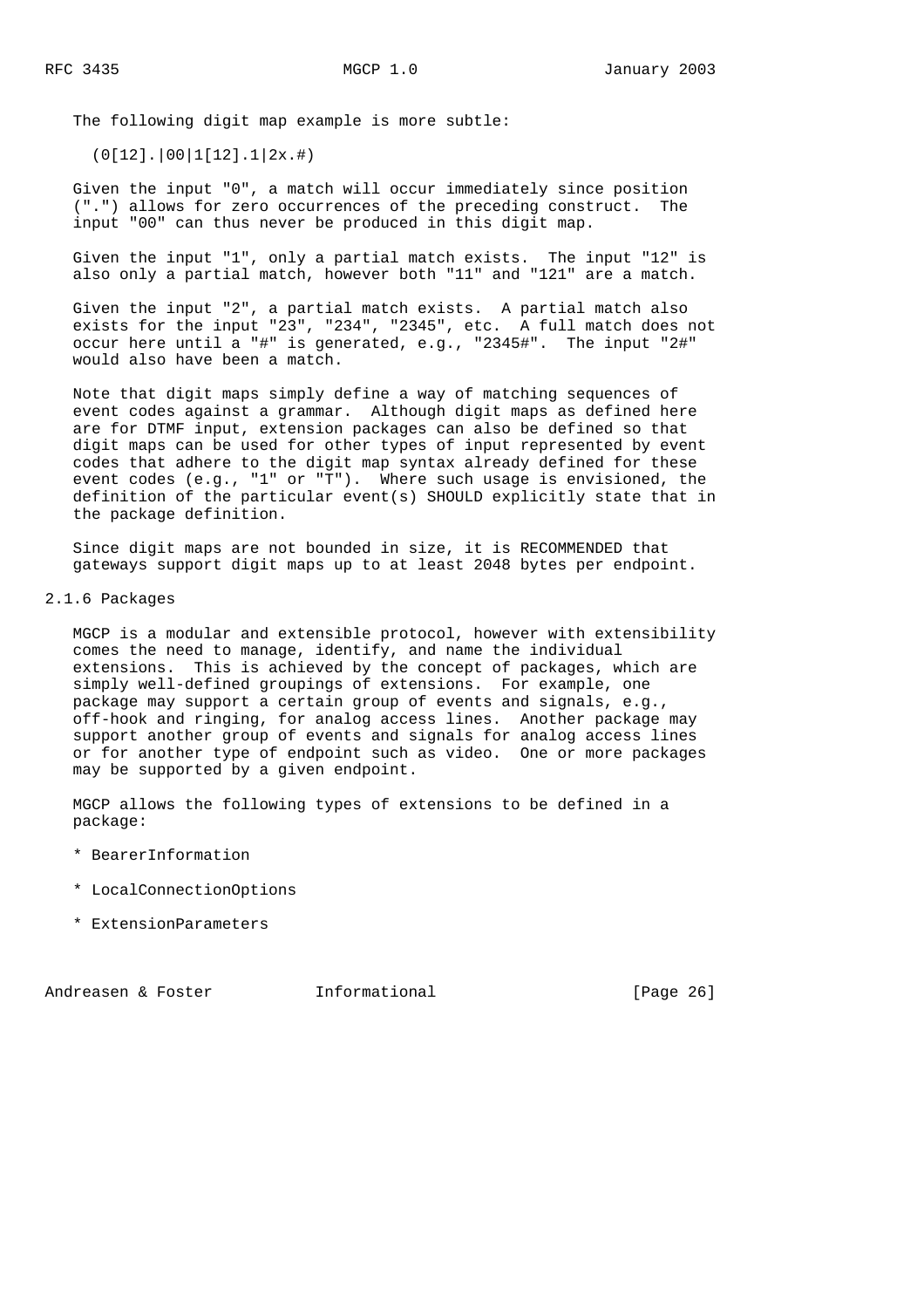- \* ConnectionModes
- \* Events
- \* Signals
- \* Actions
- \* DigitMapLetters
- \* ConnectionParameters
- \* RestartMethods
- \* ReasonCodes
- \* Return codes

 each of which will be explained in more detail below. The rules for defining each of these extensions in a package are described in Section 6, and the encoding and syntax are defined in Section 3 and Appendix A.

 With the exception of DigitMapLetters, a package defines a separate name space for each type of extension by adding the package name as a prefix to the extension, i.e.:

package-name/extension

 Thus the package-name is followed by a slash ("/") and the name of the extension.

 An endpoint supporting one or more packages may define one of those packages as the default package for the endpoint. Use of the package name for events and signals in the default package for an endpoint is OPTIONAL, however it is RECOMMENDED to always include the package name. All other extensions, except DigitMapLetter, defined in the package MUST include the package-name when referring to the extension.

 Package names are case insensitive strings of letters, hyphens and digits, with the restriction that hyphens shall never be the first or last character in a name. Examples of package names are "D", "T", and "XYZ". Package names are not case sensitive - names such as "XYZ", "xyz", and "xYz" are equal.

Andreasen & Foster **Informational** [Page 27]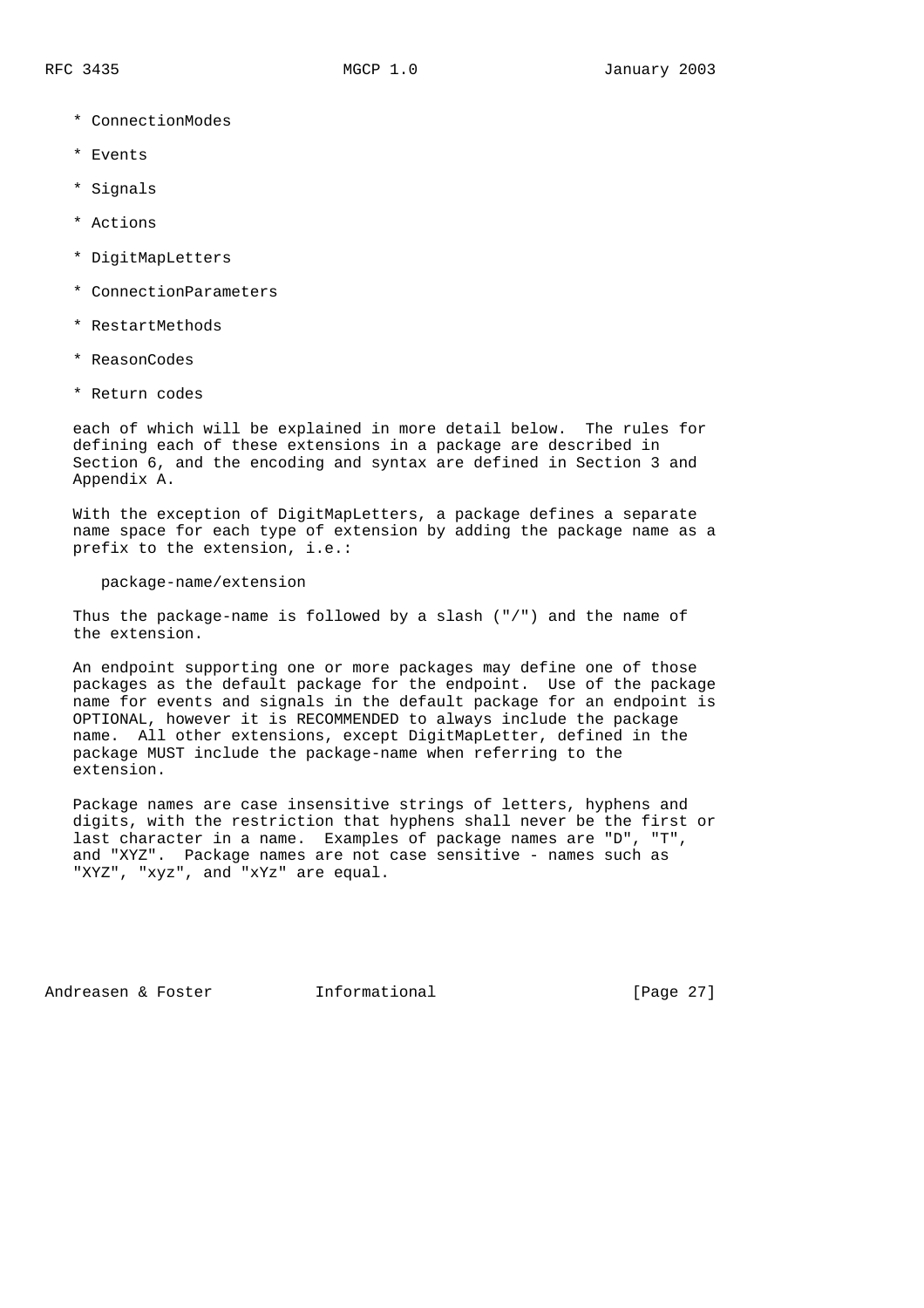Package definitions will be provided in other documents and with package names and extensions names registered with IANA. For more details, refer to section 6.

 Implementers can gain experience by using experimental packages. The name of an experimental package MUST start with the two characters "x-"; the IANA SHALL NOT register package names that start with these characters, or the characters "x+", which are reserved. A gateway that receives a command referring to an unsupported package MUST return an error (error code 518 - unsupported package, is RECOMMENDED).

## 2.1.7 Events and Signals

 The concept of events and signals is central to MGCP. A Call Agent may ask to be notified about certain events occurring in an endpoint (e.g., off-hook events) by including the name of the event in a RequestedEvents parameter (in a NotificationRequest command - see Section 2.3.3).

 A Call Agent may also request certain signals to be applied to an endpoint (e.g., dial-tone) by supplying the name of the event in a SignalRequests parameter.

 Events and signals are grouped in packages, within which they share the same name space which we will refer to as event names in the following. Event names are case insensitive strings of letters, hyphens and digits, with the restriction that hyphens SHALL NOT be the first or last character in a name. Some event codes may need to be parameterized with additional data, which is accomplished by adding the parameters between a set of parentheses. Event names are not case sensitive - values such as "hu", "Hu", "HU" or "hU" are equal.

 Examples of event names can be "hu" (off hook or "hang-up" transition), "hf" (hook-flash) or "0" (the digit zero).

 The package name is OPTIONAL for events in the default package for an endpoint, however it is RECOMMENDED to always include the package name. If the package name is excluded from the event name, the default package name for that endpoint MUST be assumed. For example, for an analog access line which has the line package ("L") as a default with dial-tone ("dl") as one of the events in that package, the following two event names are equal:

Andreasen & Foster **Informational** [Page 28]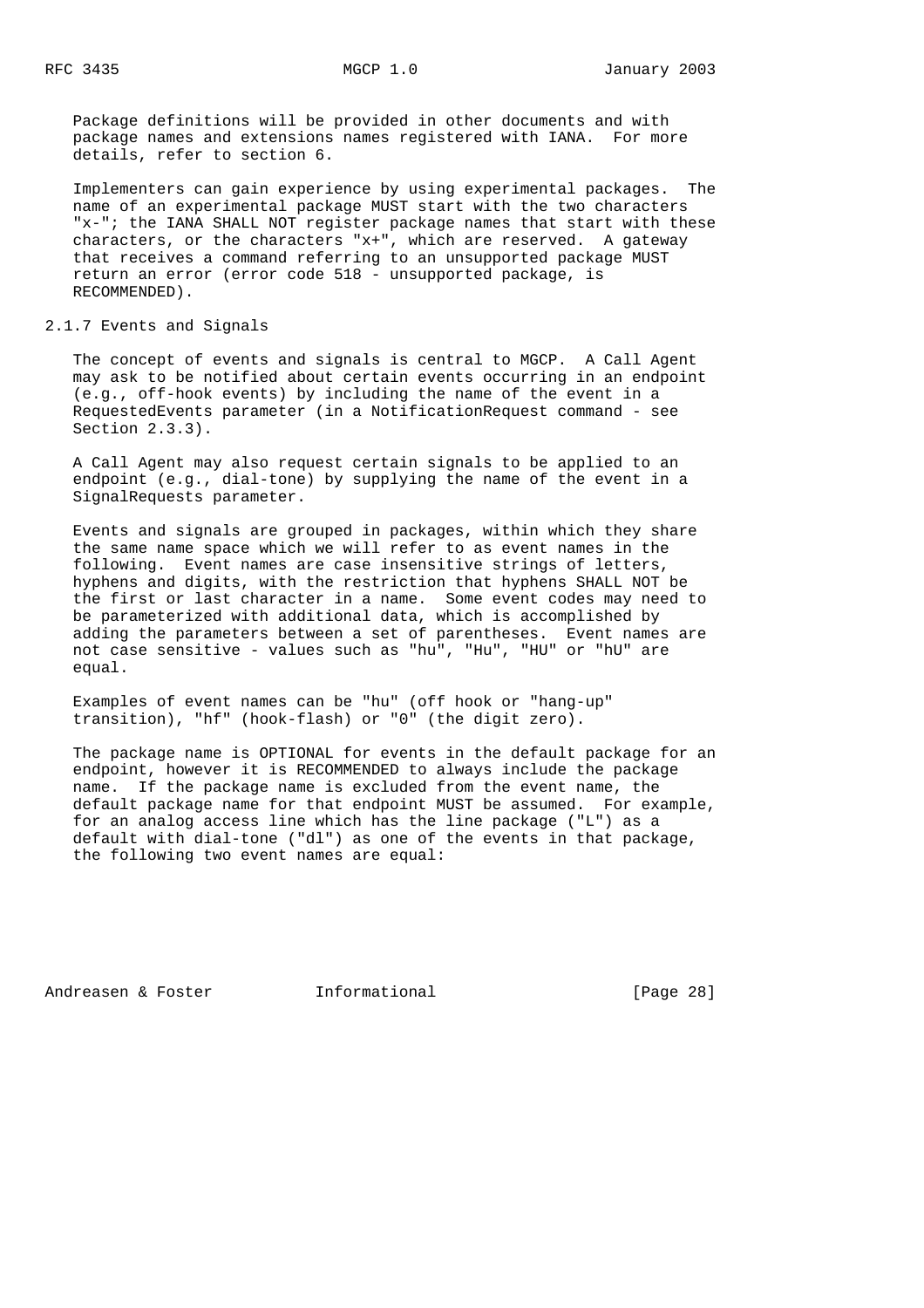L/dl

and

dl

 For any other non-default packages that are associated with that endpoint, (such as the generic package for an analog access endpoint-type for example), the package name MUST be included with the event name. Again, unconditional inclusion of the package name is RECOMMENDED.

 Digits, or letters, are supported in some packages, notably "DTMF". Digits and letters are defined by the rules "Digit" and "Letter" in the definition of digit maps. This definition refers to the digits (0 to 9), to the asterisk or star ("\*") and orthotrope, number or pound sign ("#"), and to the letters "A", "B", "C" and "D", as well as the timer indication "T". These letters can be combined in "digit string" that represents the keys that a user punched on a dial. In addition, the letter "X" can be used to represent all digits (0 to 9). Also, extensions MAY define use of other letters. The need to easily express the digit strings in earlier versions of the protocol has a consequence on the form of event names:

 An event name that does not denote a digit MUST always contain at least one character that is neither a digit, nor one of the letters A, B, C, D, T or X (such names also MUST NOT just contain the special signs "\*", or "#"). Event names consisting of more than one character however may use any of the above.

 A Call Agent may often have to ask a gateway to detect a group of events. Two conventions can be used to denote such groups:

- \* The "\*" and "all" wildcard conventions (see below) can be used to detect any event belonging to a package, or a given event in many packages, or any event in any package supported by the gateway.
- \* The regular expression Range notation can be used to detect a range of digits.

 The star sign (\*) can be used as a wildcard instead of a package name, and the keyword "all" can be used as a wildcard instead of an event name:

- \* A name such as "foo/all" denotes all events in package "foo".
- \* A name such as "\*/bar" denotes the event "bar" in any package supported by the gateway.

Andreasen & Foster **Informational Informational** [Page 29]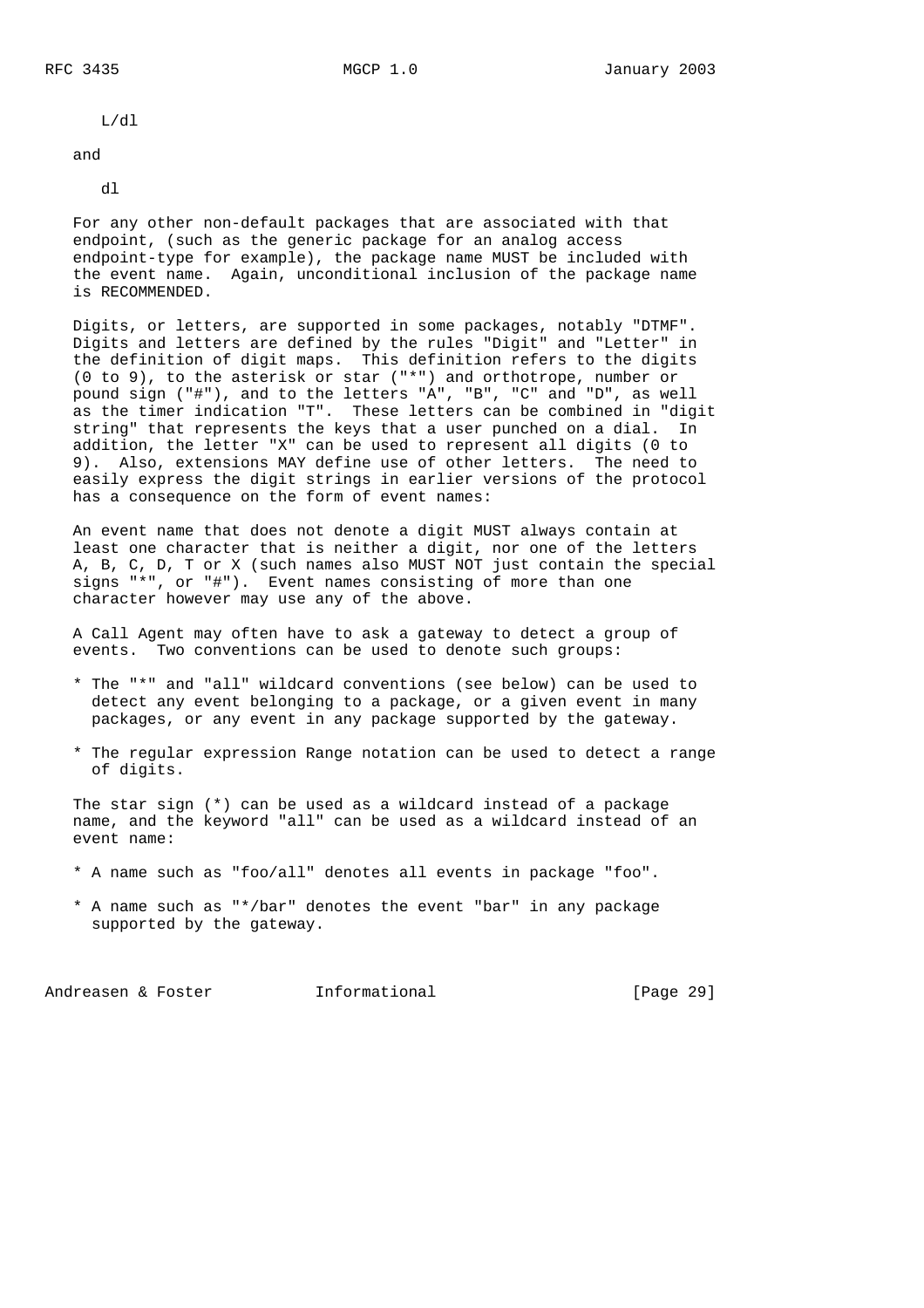\* The name "\*/all" denotes all events supported by the endpoint.

 This specification purposely does not define any additional detail for the "all packages" and "all events" wildcards. They provide limited benefits, but introduce significant complexity along with the potential for errors. Their use is consequently strongly discouraged.

 The Call Agent can ask a gateway to detect a set of digits or letters either by individually describing those letters, or by using the "range" notation defined in the syntax of digit strings. For example, the Call Agent can:

- \* Use the letter "x" to denote" digits from 0 to 9.
- \* Use the notation "[0-9#]" to denote the digits 0 to 9 and the pound sign.

 The individual event codes are still defined in a package though (e.g., the "DTMF" package).

 Events can by default only be generated and detected on endpoints, however events can be also be defined so they can be generated or detected on connections rather than on the endpoint itself (see Section 6.6). For example, gateways may be asked to provide a ringback tone on a connection. When an event is to be applied on a connection, the name of the connection MUST be added to the name of the event, using an "at" sign (@) as a delimiter, as in:

#### G/rt@0A3F58

 where "G" is the name of the package and "rt" is the name of the event. Should the connection be deleted while an event or signal is being detected or applied on it, that particular event detection or signal generation simply stops. Depending on the signal, this may generate a failure (see below).

 The wildcard character "\*" (star) can be used to denote "all connections". When this convention is used, the gateway will generate or detect the event on all the connections that are connected to the endpoint. This applies to existing as well as future connections created on the endpoint. An example of this convention could be:

R/qa@\*

 where "R" is the name of the package and "qa" is the name of the event.

Andreasen & Foster **Informational** [Page 30]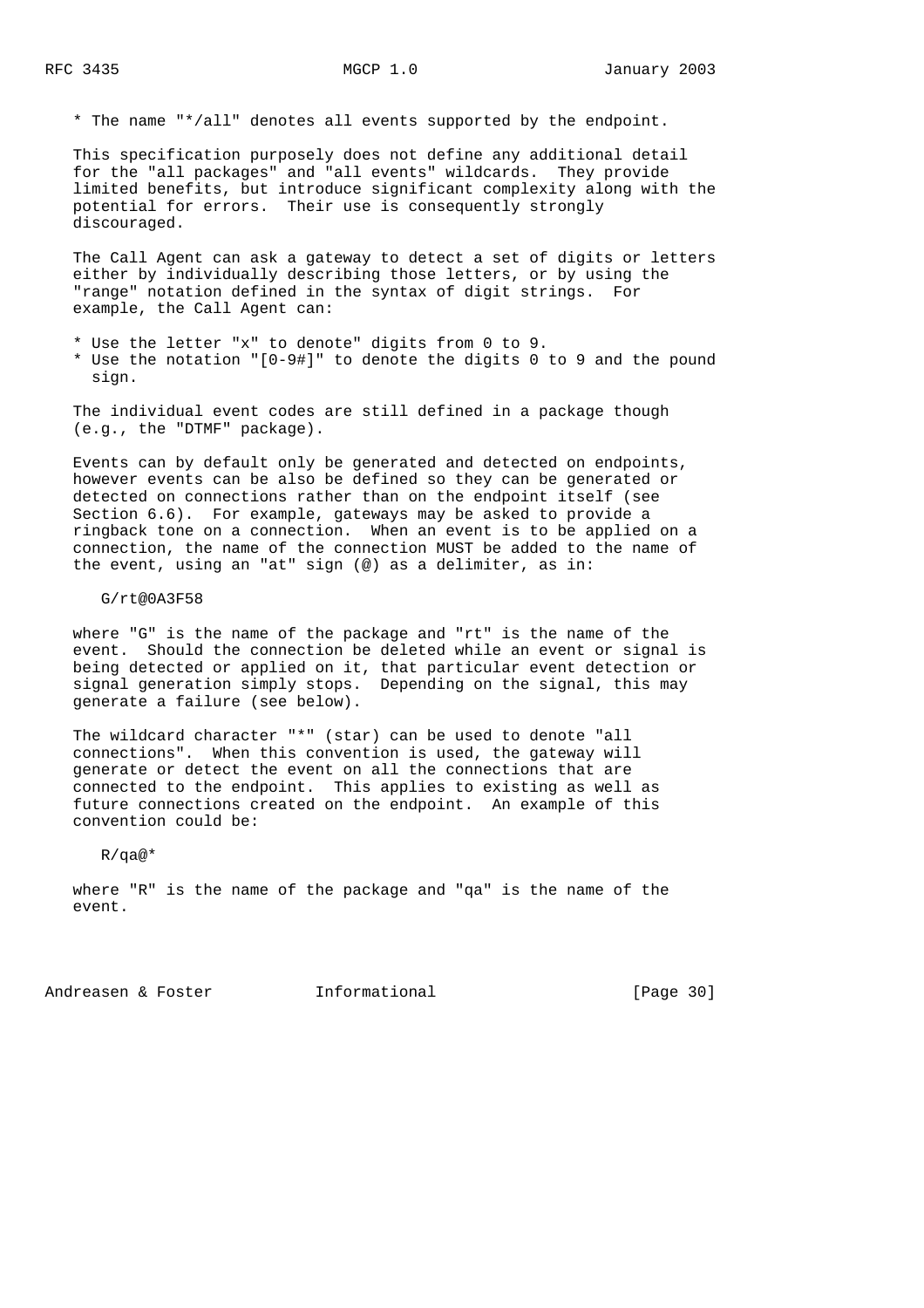When processing a command using the "all connections" wildcard, the "\*" wildcard character applies to all current and future connections on the endpoint, however it will not be expanded. If a subsequent command either explicitly (e.g., by auditing) or implicitly (e.g., by persistence) refers to such an event, the "\*" value will be used. However, when the event is actually observed, that particular occurrence of the event will include the name of the specific connection it occurred on.

 The wildcard character "\$" can be used to denote "the current connection". It can only be used by the Call Agent, when the event notification request is "encapsulated" within a connection creation or modification command. When this convention is used, the gateway will generate or detect the event on the connection that is currently being created or modified. An example of this convention is:

G/rt@\$

 When processing a command using the "current connection" wildcard, the "\$" wildcard character will be expanded to the value of the current connection. If a subsequent command either explicitly (e.g., by auditing) or implicitly (e.g., by persistence) refers to such an event, the expanded value will be used. In other words, the "current connection" wildcard is expanded once, which is at the initial processing of the command in which it was explicitly included.

 The connection id, or a wildcard replacement, can be used in conjunction with the "all packages" and "all events" conventions. For example, the notation:

 $*/align$ 

 can be used to designate all events on all current and future connections on the endpoint. However, as mentioned before, the use of the "all packages" and "all events" wildcards are strongly discouraged.

Signals are divided into different types depending on their behavior:

 \* On/off (OO): Once applied, these signals last until they are turned off. This can only happen as the result of a reboot/restart or a new SignalRequests where the signal is explicitly turned off (see later). Signals of type OO are defined to be idempotent, thus multiple requests to turn a given OO signal on (or off) are

Andreasen & Foster **Informational** [Page 31]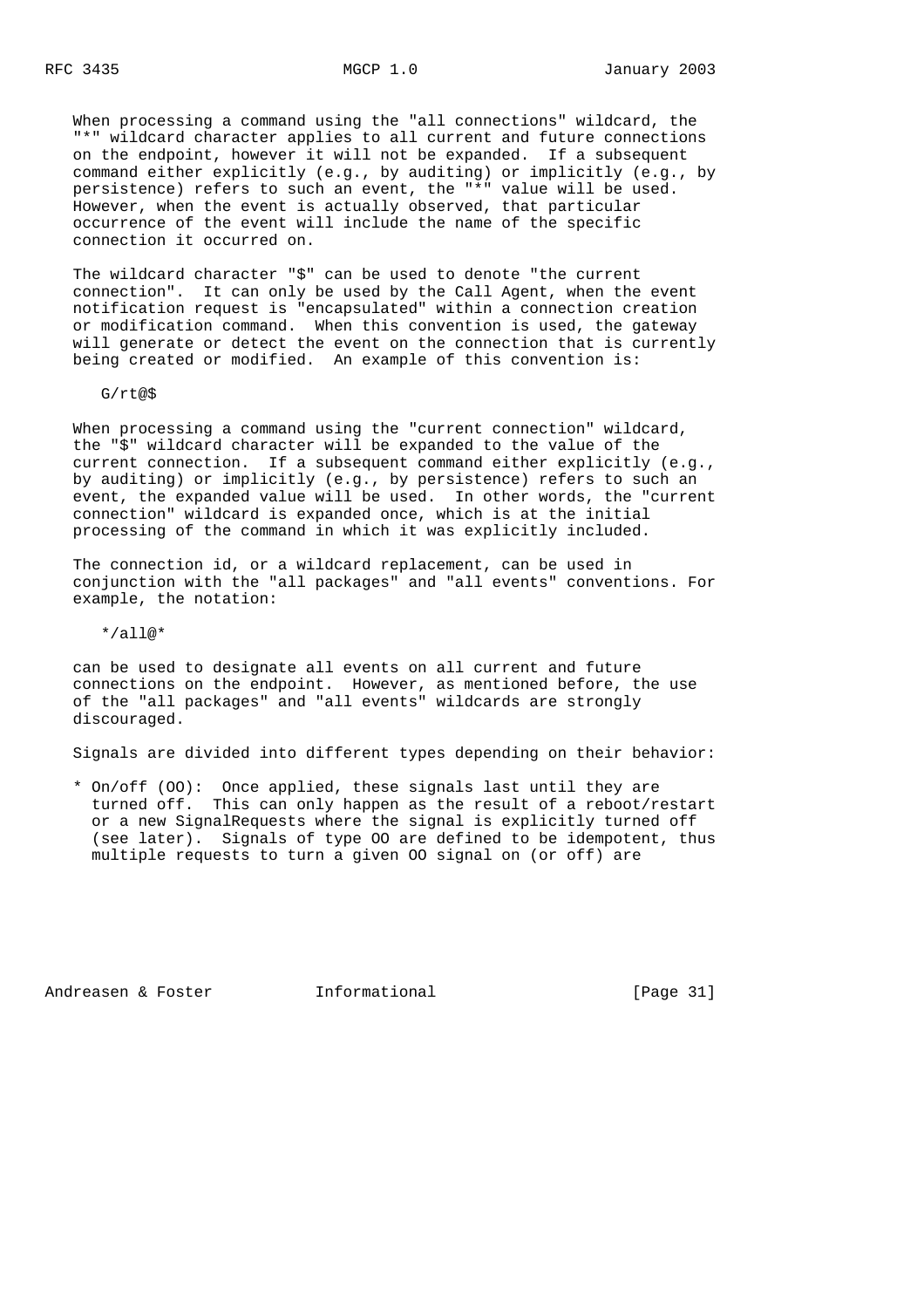perfectly valid and MUST NOT result in any errors. An On/Off signal could be a visual message-waiting indicator (VMWI). Once turned on, it MUST NOT be turned off until explicitly instructed to by the Call Agent, or as a result of an endpoint restart, i.e., these signals will not turn off as a result of the detection of a requested event.

- \* Time-out (TO): Once applied, these signals last until they are either cancelled (by the occurrence of an event or by not being included in a subsequent (possibly empty) list of signals), or a signal-specific period of time has elapsed. A TO signal that times out will generate an "operation complete" event. A TO signal could be "ringback" timing out after 180 seconds. If an event occurs prior to the 180 seconds, the signal will, by default, be stopped (the "Keep signals active" action - see Section 2.3.3 - will override this behavior). If the signal is not stopped, the signal will time out, stop and generate an "operation complete" event, about which the Call Agent may or may not have requested to be notified. If the Call Agent has asked for the "operation complete" event to be notified, the "operation complete" event sent to the Call Agent SHALL include the name(s) of the signal(s) that timed out (note that if parameters were passed to the signal, the parameters will not be reported). If the signal was generated on a connection, the name of the connection SHALL be included as described above. Time-out signals have a default time-out value defined for them, which MAY be altered by the provisioning process. Also, the time-out period may be provided as a parameter to the signal (see Section 3.2.2.4). A value of zero indicates that the time-out period is infinite. A TO signal that fails after being started, but before having generated an "operation complete" event will generate an "operation failure" event which will include the name of the signal that failed. Deletion of a connection with an active TO signal will result in such a failure.
	- \* Brief (BR): The duration of these signals is normally so short that they stop on their own. If a signal stopping event occurs, or a new SignalRequests is applied, a currently active BR signal will not stop. However, any pending BR signals not yet applied MUST be cancelled (a BR signal becomes pending if a NotificationRequest includes a BR signal, and there is already an active BR signal). As an example, a brief tone could be a DTMF digit. If the DTMF digit "1" is currently being played, and a signal stopping event occurs, the "1" would play to completion. If a request to play DTMF digit "2" arrives before DTMF digit "1" finishes playing, DTMF digit "2" would become pending.

 Signal(s) generated on a connection MUST include the name of that connection.

Andreasen & Foster **Informational** [Page 32]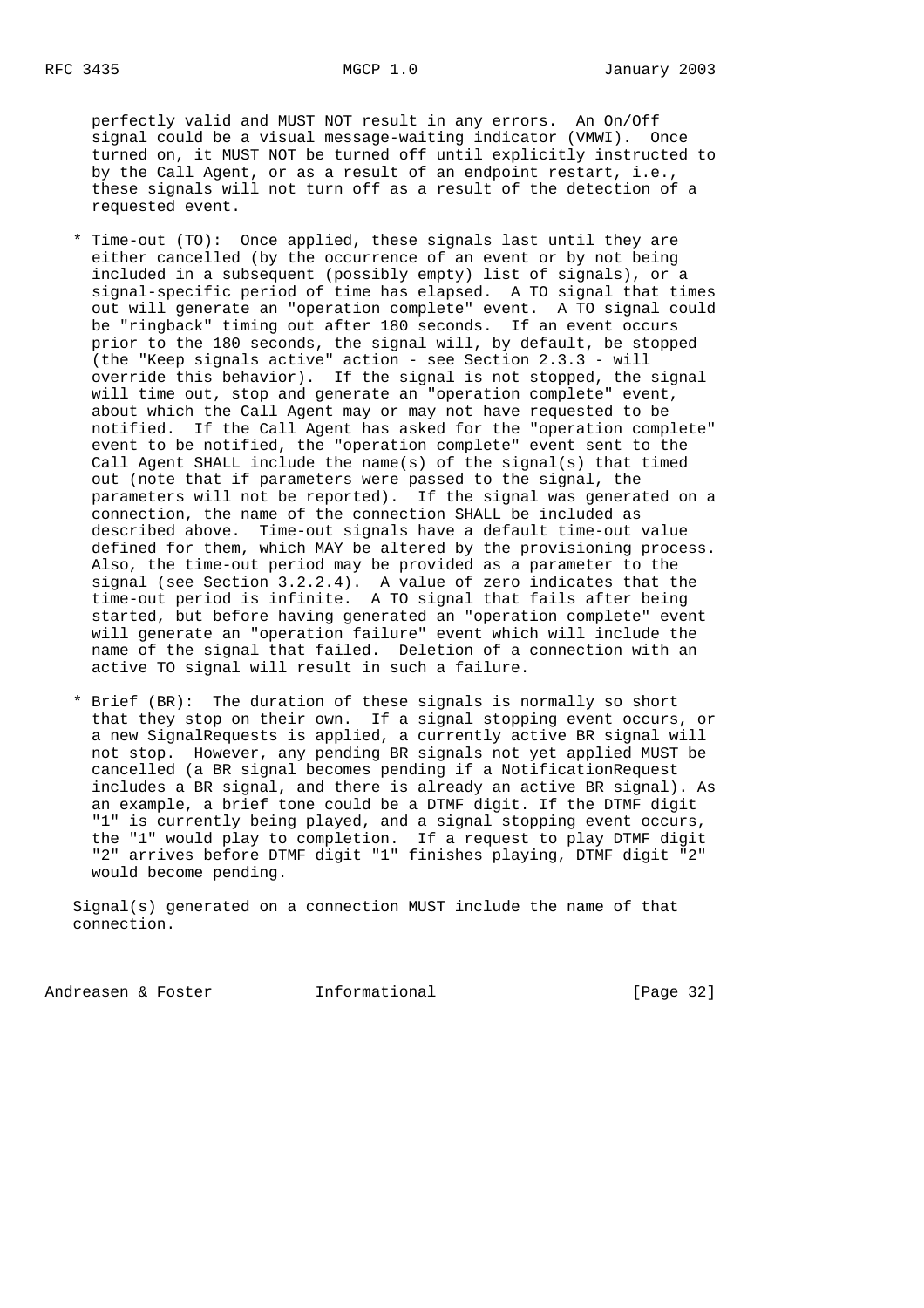2.2 Usage of SDP

 The Call Agent uses the MGCP to provide the endpoint with the description of connection parameters such as IP addresses, UDP port and RTP profiles. These descriptions will follow the conventions delineated in the Session Description Protocol which is now an IETF proposed standard, documented in RFC 2327.

- 2.3 Gateway Control Commands
- 2.3.1 Overview of Commands

 This section describes the commands of the MGCP. The service consists of connection handling and endpoint handling commands. There are currently nine commands in the protocol:

- \* The Call Agent can issue an EndpointConfiguration command to a gateway, instructing the gateway about the coding characteristics expected by the "line-side" of the endpoint.
- \* The Call Agent can issue a NotificationRequest command to a gateway, instructing the gateway to watch for specific events such as hook actions or DTMF tones on a specified endpoint.
- \* The gateway will then use the Notify command to inform the Call Agent when the requested events occur.
- \* The Call Agent can use the CreateConnection command to create a connection that terminates in an "endpoint" inside the gateway.
- \* The Call Agent can use the ModifyConnection command to change the parameters associated with a previously established connection.
- \* The Call Agent can use the DeleteConnection command to delete an existing connection. The DeleteConnection command may also be used by a gateway to indicate that a connection can no longer be sustained.
- \* The Call Agent can use the AuditEndpoint and AuditConnection commands to audit the status of an "endpoint" and any connections associated with it. Network management beyond the capabilities provided by these commands is generally desirable. Such capabilities are expected to be supported by the use of the Simple Network Management Protocol (SNMP) and definition of a MIB which is outside the scope of this specification.

Andreasen & Foster **Informational Informational** [Page 33]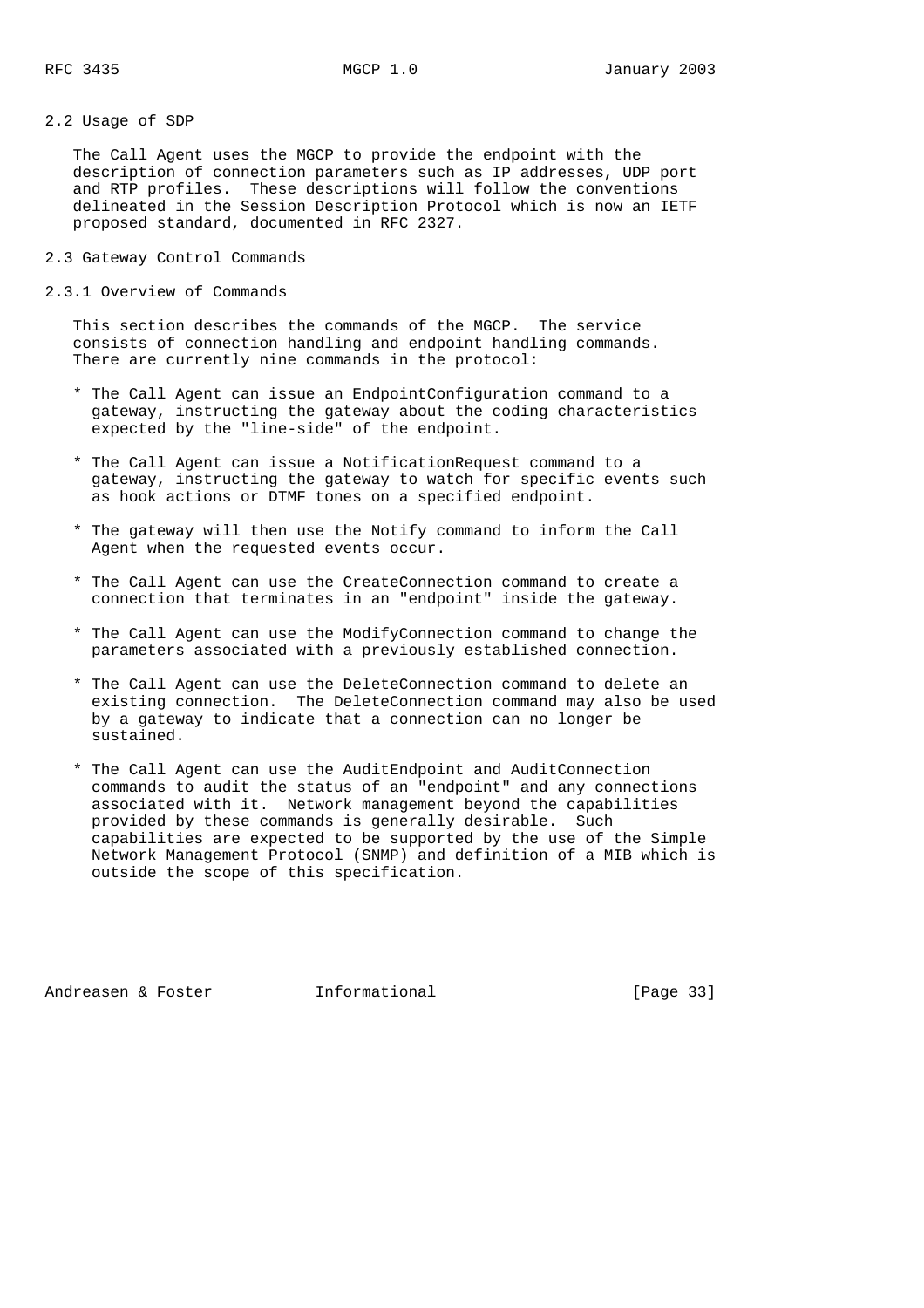\* The Gateway can use the RestartInProgress command to notify the Call Agent that a group of endpoints managed by the gateway is being taken out-of-service or is being placed back in-service.

 These services allow a controller (normally, the Call Agent) to instruct a gateway on the creation of connections that terminate in an "endpoint" attached to the gateway, and to be informed about events occurring at the endpoint. An endpoint may be for example:

- \* A specific trunk circuit, within a trunk group terminating in a gateway,
- \* A specific announcement handled by an announcement server.

 Connections are logically grouped into "calls" (the concept of a "call" has however little semantic meaning in MGCP itself). Several connections, that may or may not belong to the same call, can terminate in the same endpoint. Each connection is qualified by a "mode" parameter, which can be set to "send only" (sendonly), "receive only" (recvonly), "send/receive" (sendrecv), "conference" (confrnce), "inactive" (inactive), "loopback", "continuity test" (conttest), "network loop back" (netwloop) or "network continuity test" (netwtest).

 Media generated by the endpoint is sent on connections whose mode is either "send only", "send/receive", or "conference", unless the endpoint has a connection in "loopback" or "continuity test" mode. However, media generated by applying a signal to a connection is always sent on the connection, regardless of the mode.

 The handling of the media streams received on connections is determined by the mode parameters:

- \* Media streams received through connections in "receive", "conference" or "send/receive" mode are mixed and sent to the endpoint, unless the endpoint has another connection in "loopback" or "continuity test" mode.
- \* Media streams originating from the endpoint are transmitted over all the connections whose mode is "send", "conference" or "send/receive", unless the endpoint has another connection in "loopback" or "continuity test" mode.
- \* In addition to being sent to the endpoint, a media stream received through a connection in "conference" mode is forwarded to all the other connections whose mode is "conference". This also applies

Andreasen & Foster **Informational Informational** [Page 34]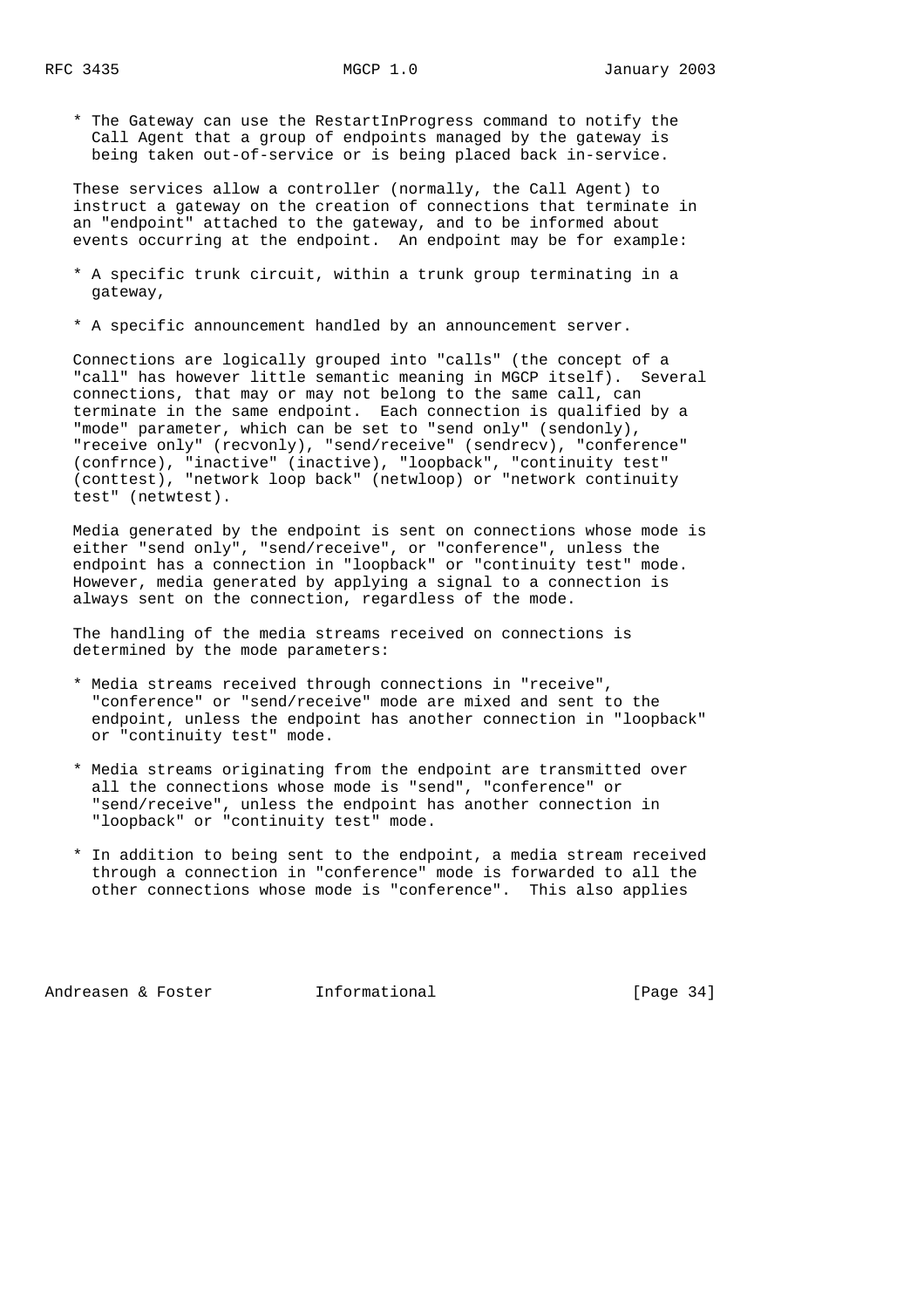when the endpoint has a connection in "loopback" or "continuity test" mode. The details of this forwarding, e.g., RTP translator or mixer, is outside the scope of this document.

 Note that in order to detect events on a connection, the connection must by default be in one of the modes "receive", "conference", "send/receive", "network loopback" or "network continuity test". The event detection only applies to the incoming media. Connections in "sendonly", "inactive", "loopback", or "continuity test" mode will thus normally not detect any events, although requesting to do so is not considered an error.

 The "loopback" and "continuity test" modes are used during maintenance and continuity test operations. An endpoint may have more than one connection in either "loopback" or "continuity test" mode. As long as there is one connection in that particular mode, and no other connection on the endpoint is placed in a different maintenance or test mode, the maintenance or test operation shall continue undisturbed. There are two flavors of continuity test, one specified by ITU and one used in the US. In the first case, the test is a loopback test. The originating switch will send a tone (the go tone) on the bearer circuit and expects the terminating switch to loopback the tone. If the originating switch sees the same tone returned (the return tone), the COT has passed. If not, the COT has failed. In the second case, the go and return tones are different. The originating switch sends a certain go tone. The terminating switch detects the go tone, it asserts a different return tone in the backwards direction. When the originating switch detects the return tone, the COT is passed. If the originating switch never detects the return tone, the COT has failed.

 If the mode is set to "loopback", the gateway is expected to return the incoming signal from the endpoint back into that same endpoint. This procedure will be used, typically, for testing the continuity of trunk circuits according to the ITU specifications. If the mode is set to "continuity test", the gateway is informed that the other end of the circuit has initiated a continuity test procedure according to the GR specification (see [22]). The gateway will place the circuit in the transponder mode required for dual-tone continuity tests.

 If the mode is set to "network loopback", the audio signals received from the connection will be echoed back on the same connection. The media is not forwarded to the endpoint.

 If the mode is set to "network continuity test", the gateway will process the packets received from the connection according to the transponder mode required for dual-tone continuity test, and send the processed signal back on the connection. The media is not forwarded

Andreasen & Foster **Informational** [Page 35]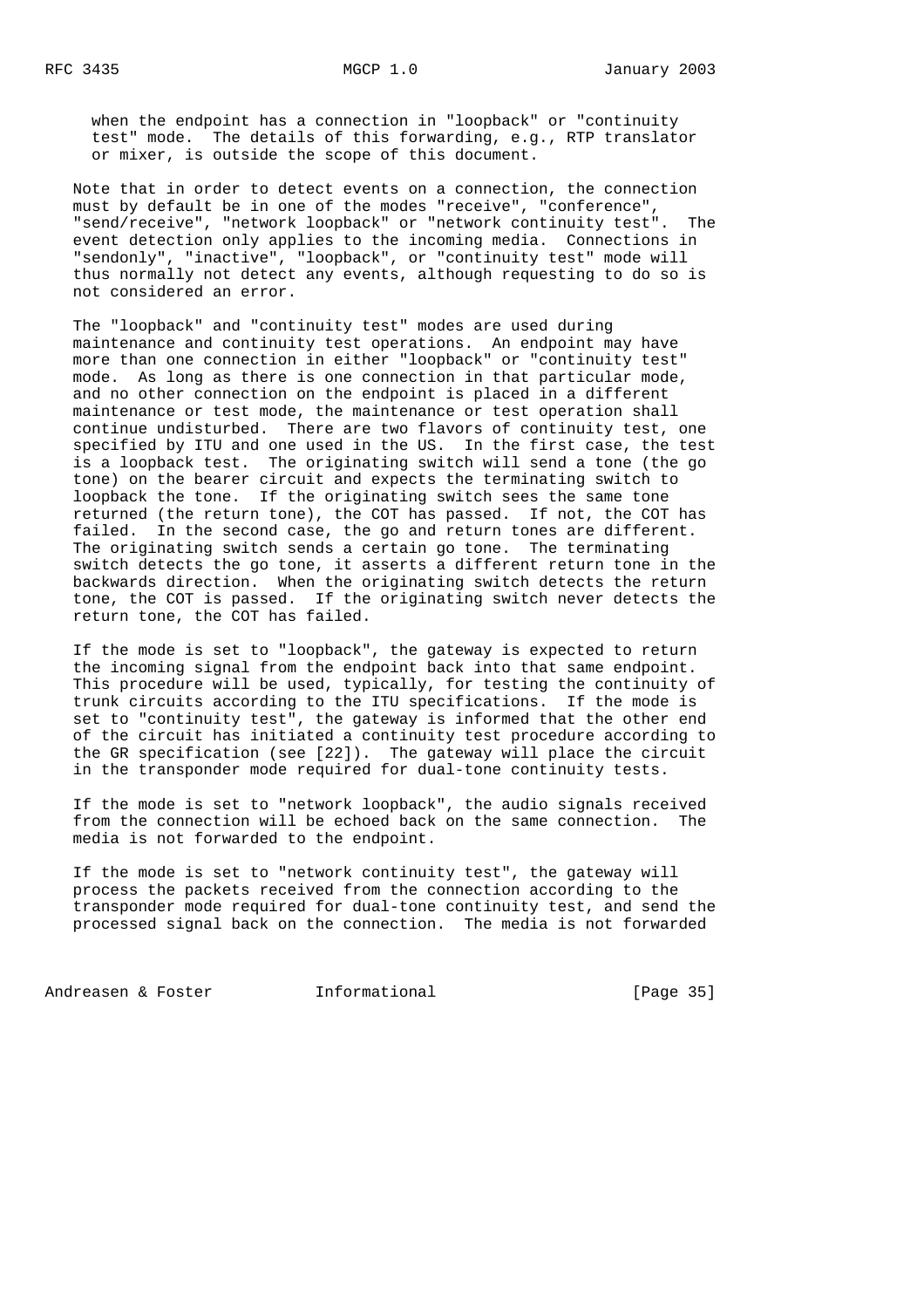to the endpoint. The "network continuity test" mode is included for backwards compatibility only and use of it is discouraged.

2.3.2 EndpointConfiguration

 The EndpointConfiguration command can be used to specify the encoding of the signals that will be received by the endpoint. For example, in certain international telephony configurations, some calls will carry mu-law encoded audio signals, while others will use A-law. The Call Agent can use the EndpointConfiguration command to pass this information to the gateway. The configuration may vary on a call by call basis, but can also be used in the absence of any connection.

```
 ReturnCode,
[PackageList]
<-- EndpointConfiguration(EndpointId,
                            [BearerInformation])
```
EndpointId is the name of the endpoint $(s)$  in the gateway where EndpointConfiguration executes. The "any of" wildcard convention MUST NOT be used. If the "all of" wildcard convention is used, the command applies to all the endpoints whose name matches the wildcard.

 BearerInformation is a parameter defining the coding of the data sent to and received from the line side. The information is encoded as a list of sub-parameters. The only sub-parameter defined in this version of the specification is the bearer encoding, whose value can be set to "A-law" or "mu-law". The set of sub-parameters may be extended.

 In order to allow for extensibility, while remaining backwards compatible, the BearerInformation parameter is conditionally optional based on the following conditions:

- \* if Extension Parameters (vendor, package or other) are not used, the BearerInformation parameter is REQUIRED,
- \* otherwise, the BearerInformation parameter is OPTIONAL.

When omitted, BearerInformation MUST retain its current value.

 ReturnCode is a parameter returned by the gateway. It indicates the outcome of the command and consists of an integer number optionally followed by commentary.

 PackageList is a list of supported packages that MAY be included with error code 518 (unsupported package).

Andreasen & Foster **Informational** [Page 36]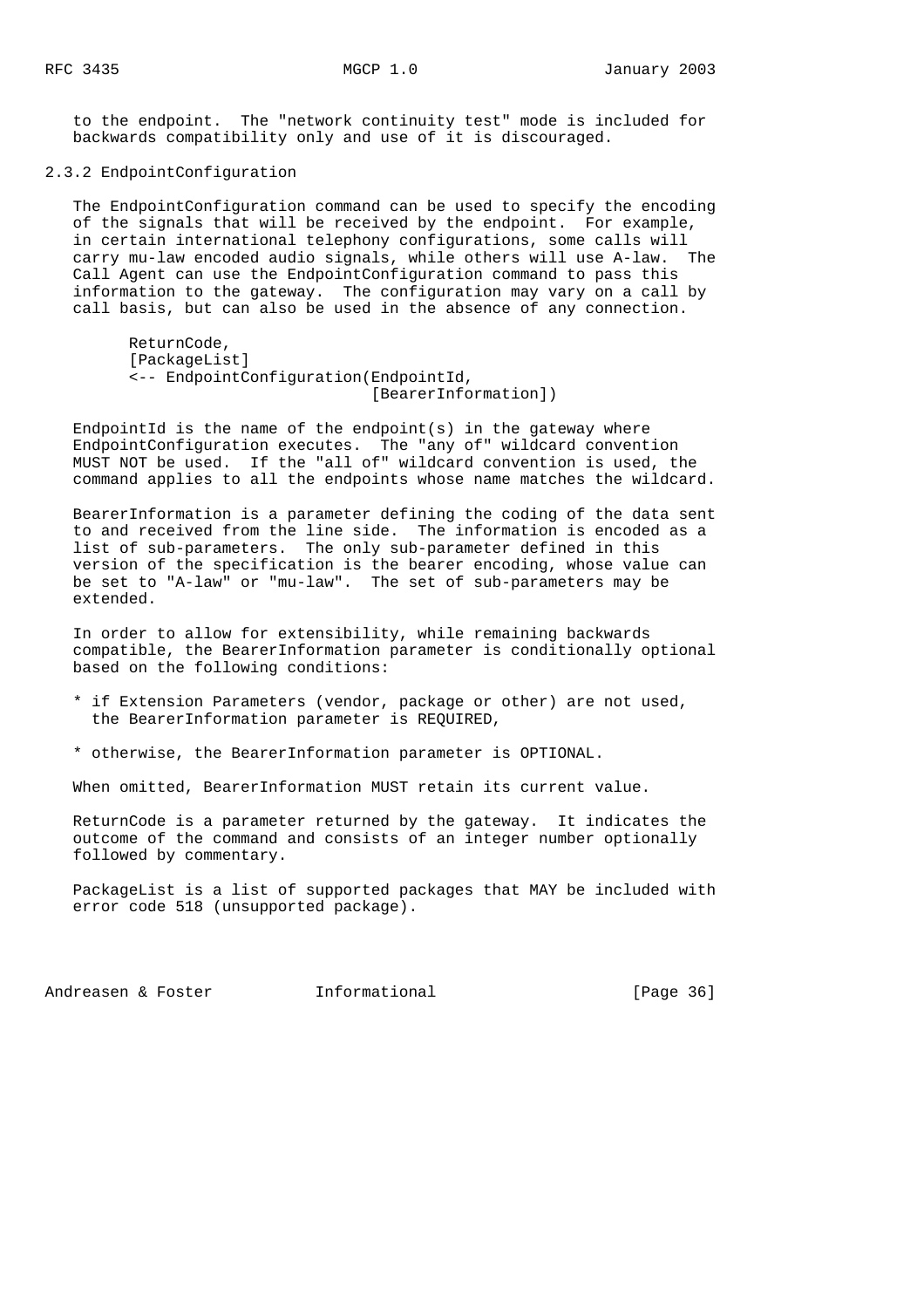2.3.3 NotificationRequest

 The NotificationRequest command is used to request the gateway to send notifications upon the occurrence of specified events in an endpoint. For example, a notification may be requested for when a gateway detects that an endpoint is receiving tones associated with fax communication. The entity receiving this notification may then decide to specify use of a different type of encoding method in the connections bound to this endpoint and instruct the gateway accordingly with a ModifyConnection Command.

 ReturnCode, [PackageList] <-- NotificationRequest(EndpointId, [NotifiedEntity,] [RequestedEvents,] RequestIdentifier, [DigitMap,] [SignalRequests,] [OuarantineHandling,] [DetectEvents, ] [encapsulated EndpointConfiguration])

 EndpointId is the identifier for the endpoint(s) in the the gateway where the NotificationRequest executes. The "any of" wildcard MUST NOT be used.

 NotifiedEntity is an optional parameter that specifies a new "notified entity" for the endpoint.

 RequestIdentifier is used to correlate this request with the notifications that it triggers. It will be repeated in the corresponding Notify command.

 RequestedEvents is a list of events, possibly qualified by event parameters (see Section 3.2.2.4), that the gateway is requested to detect and report. Such events may include, for example, fax tones, continuity tones, or on-hook transition. Unless otherwise specified, events are detected on the endpoint, however some events can be detected on a connection. A given event MUST NOT appear more than once in a RequestedEvents. If the parameter is omitted, it defaults to empty.

To each event is associated one or more actions, which can be:

 \* Notify the event immediately, together with the accumulated list of observed events,

Andreasen & Foster **Informational** [Page 37]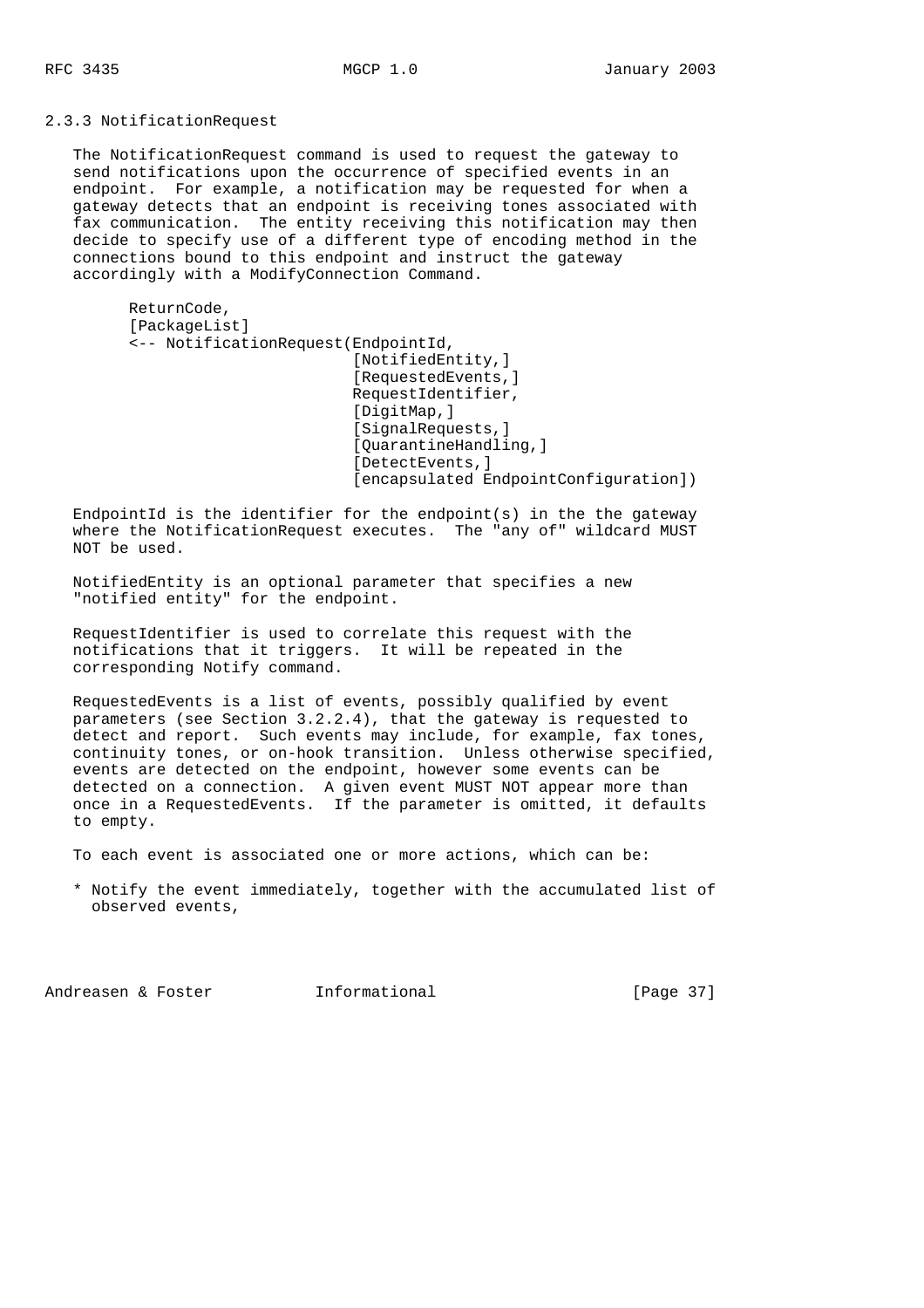- \* Swap audio,
- \* Accumulate the event in an event buffer, but don't notify yet,
- \* Accumulate according to Digit Map,
- \* Keep Signal(s) active,
- \* Process the Embedded Notification Request,
- \* Ignore the event.

 Support for Notify, Accumulate, Keep Signal(s) Active, Embedded Notification Request, and Ignore is REQUIRED. Support for Accumulate according to Digit Map is REQUIRED on any endpoint capable of detecting DTMF. Support for any other action is OPTIONAL. The set of actions can be extended.

 A given action can by default be specified for any event, although some actions will not make sense for all events. For example, an off-hook event with the Accumulate according to Digit Map action is valid, but will of course immediately trigger a digit map mismatch when the off-hook event occurs. Needless to say, such practice is discouraged.

 Some actions can be combined as shown in the table below, where "Y" means the two actions can be combined, and "N" means they cannot:

|       | Notif   Swap |   |   | Accum   AccDi | KeSiA | $EmbNo$ | Iqnor |
|-------|--------------|---|---|---------------|-------|---------|-------|
| Notif | N            | Υ | N | N             | Y     | Y*      | N     |
| Swap  |              | N | Y | N             | N     | N       | Υ     |
| Accum |              |   | N | N             | Y     | Y       | N     |
| AccDi |              |   |   | N             | Y     | N       | N     |
| KeSiA |              |   |   |               | N     | Y       | Υ     |
| EmbNo |              |   |   |               |       | N       | N     |
| Iqnor |              |   |   |               |       |         | N     |

 Note (\*): The "Embedded Notification Request" can only be combined with "Notify", if the gateway is allowed to issue more than one Notify command per Notification request (see below and Section 4.4.1).

 If no action is specified, the Notify action will be applied. If one or more actions are specified, only those actions apply. When two or more actions are specified, each action MUST be combinable with all

Andreasen & Foster **Informational** [Page 38]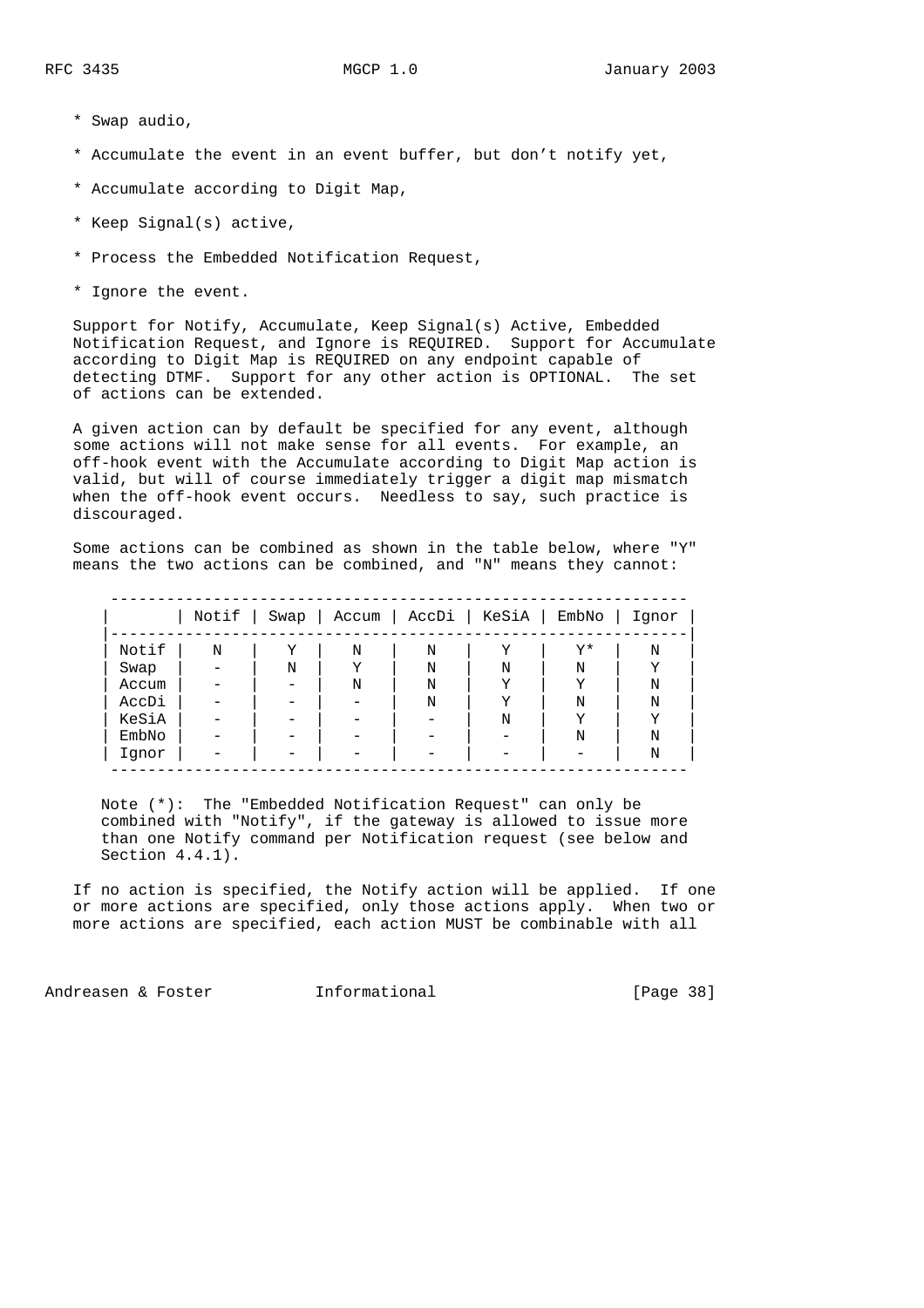the other actions as defined by the table above - the individual actions are assumed to occur simultaneously.

 If a client receives a request with an invalid or unsupported action or an illegal combination of actions, it MUST return an error to the Call Agent (error code 523 - unknown or illegal combination of actions, is RECOMMENDED).

 In addition to the RequestedEvents parameter specified in the command, some MGCP packages may contain "persistent events" (this is generally discouraged though - see Appendix B for an alternative). Persistent events in a given package are always detected on an endpoint that implements that package. If a persistent event is not included in the list of RequestedEvents, and the event occurs, the event will be detected anyway and processed like all other events, as if the persistent event had been requested with a Notify action. A NotificationRequest MUST still be in place for a persistent event to trigger a Notify though. Thus, informally, persistent events can be viewed as always being implicitly included in the list of RequestedEvents with an action to Notify, although no glare detection, etc., will be performed.

 Non-persistent events are those events that need to be explicitly included in the RequestedEvents list. The (possibly empty) list of requested events completely replaces the previous list of requested events. In addition to the persistent events, only the events specified in the requested events list will be detected by the endpoint. If a persistent event is included in the RequestedEvents list, the action specified will replace the default action associated with the event for the life of the RequestedEvents list, after which the default action is restored. For example, if "off-hook"was a persistent event, the "Ignore off-hook" action was specified, and a new request without any off-hook instructions were received, the default "Notify off-hook" operation would be restored.

 The gateway will detect the union of the persistent events and the requested events. If an event is not included in either list, it will be ignored.

 The Call Agent can send a NotificationRequest with an empty (or omitted) RequestedEvents list to the gateway. The Call Agent can do so, for example, to a gateway when it does not want to collect any more DTMF digits. However, persistent events will still be detected and notified.

 The Swap Audio action can be used when a gateway handles more than one connection on an endpoint. This will be the case for call waiting, and possibly other feature scenarios. In order to avoid the

Andreasen & Foster **Informational** [Page 39]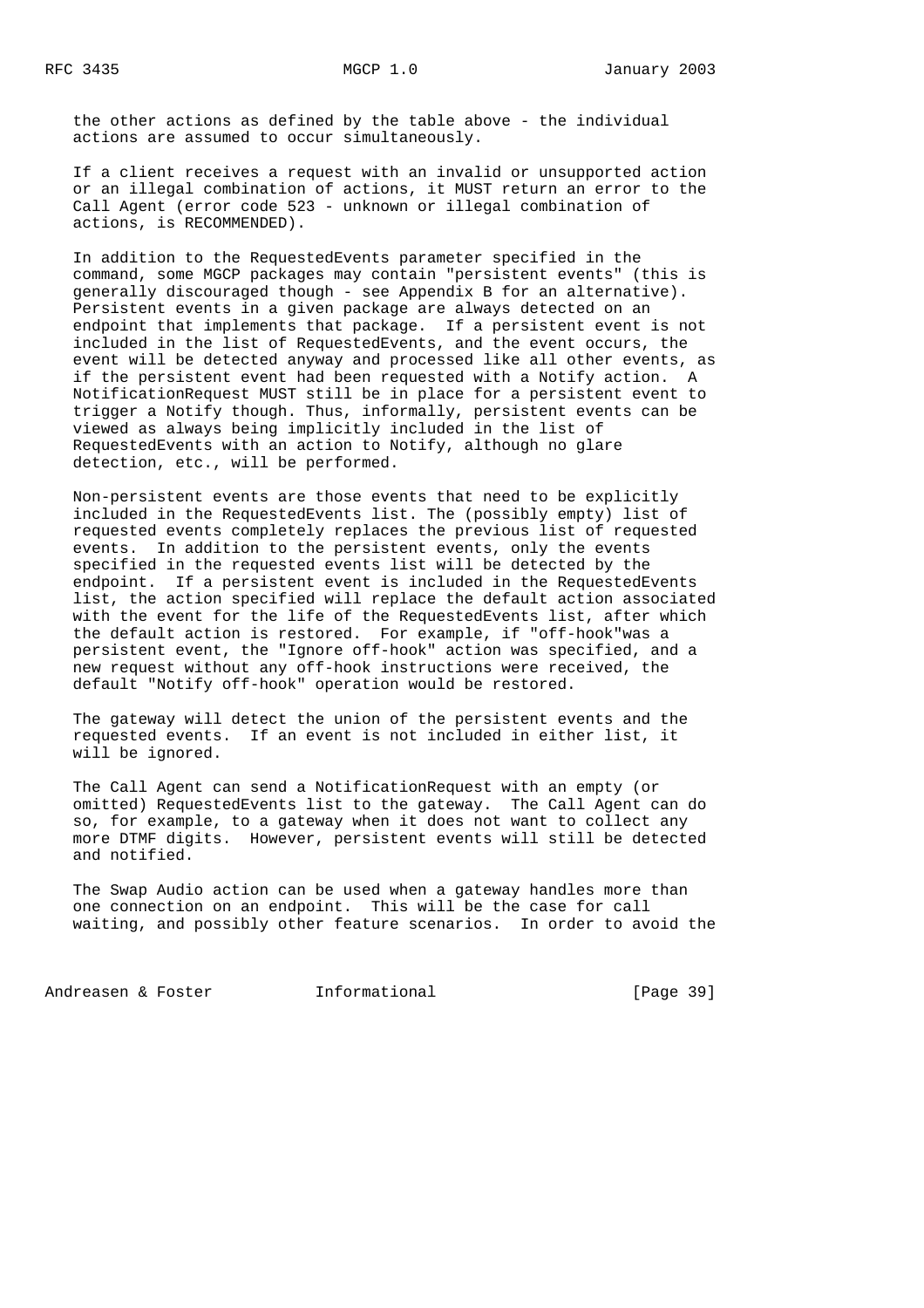round-trip to the Call Agent when just changing which connection is attached to the audio functions of the endpoint, the NotificationRequest can map an event (usually hook flash, but could be some other event) to a local swap audio function, which selects the "next" connection in a round robin fashion. If there is only one connection, this action is effectively a no-op. If there are more than two connections, the order is undefined. If the endpoint has exactly two connections, one of which is "inactive", the other of which is in "send/receive" mode, then swap audio will attempt to make the "send/receive" connection "inactive", and vice versa. This specification intentionally does not provide any additional detail on the swap audio action.

 If signal(s) are desired to start when an event being looked for occurs, the "Embedded NotificationRequest" action can be used. The embedded NotificationRequest may include a new list of RequestedEvents, SignalRequests and a new digit map as well. The semantics of the embedded NotificationRequest is as if a new NotificationRequest was just received with the same NotifiedEntity, RequestIdentifier, QuarantineHandling and DetectEvents. When the "Embedded NotificationRequest" is activated, the "current dial string" will be cleared; however the list of observed events and the quarantine buffer will be unaffected (if combined with a Notify, the Notify will clear the list of observed events though - see Section 4.4.1). Note, that the Embedded NotificationRequest action does not accumulate the triggering event, however it can be combined with the Accumulate action to achieve that. If the Embedded NotificationRequest fails, an Embedded NotificationRequest failure event SHOULD be generated (see Appendix B).

 MGCP implementations SHALL be able to support at least one level of embedding. An embedded NotificationRequest that respects this limitation MUST NOT contain another Embedded NotificationRequest.

 DigitMap is an optional parameter that allows the Call Agent to provision the endpoint with a digit map according to which digits will be accumulated. If this optional parameter is absent, the previously defined value is retained. This parameter MUST be defined, either explicitly or through a previous command, if the RequestedEvents parameter contains a request to "accumulate according to the digit map". The collection of these digits will result in a digit string. The digit string is initialized to a null string upon reception of the NotificationRequest, so that a subsequent notification only returns the digits that were collected after this request. Digits that were accumulated according to the digit map are reported as any other accumulated event, in the order in which they occur. It is therefore possible that other events accumulated are

Andreasen & Foster **Informational** [Page 40]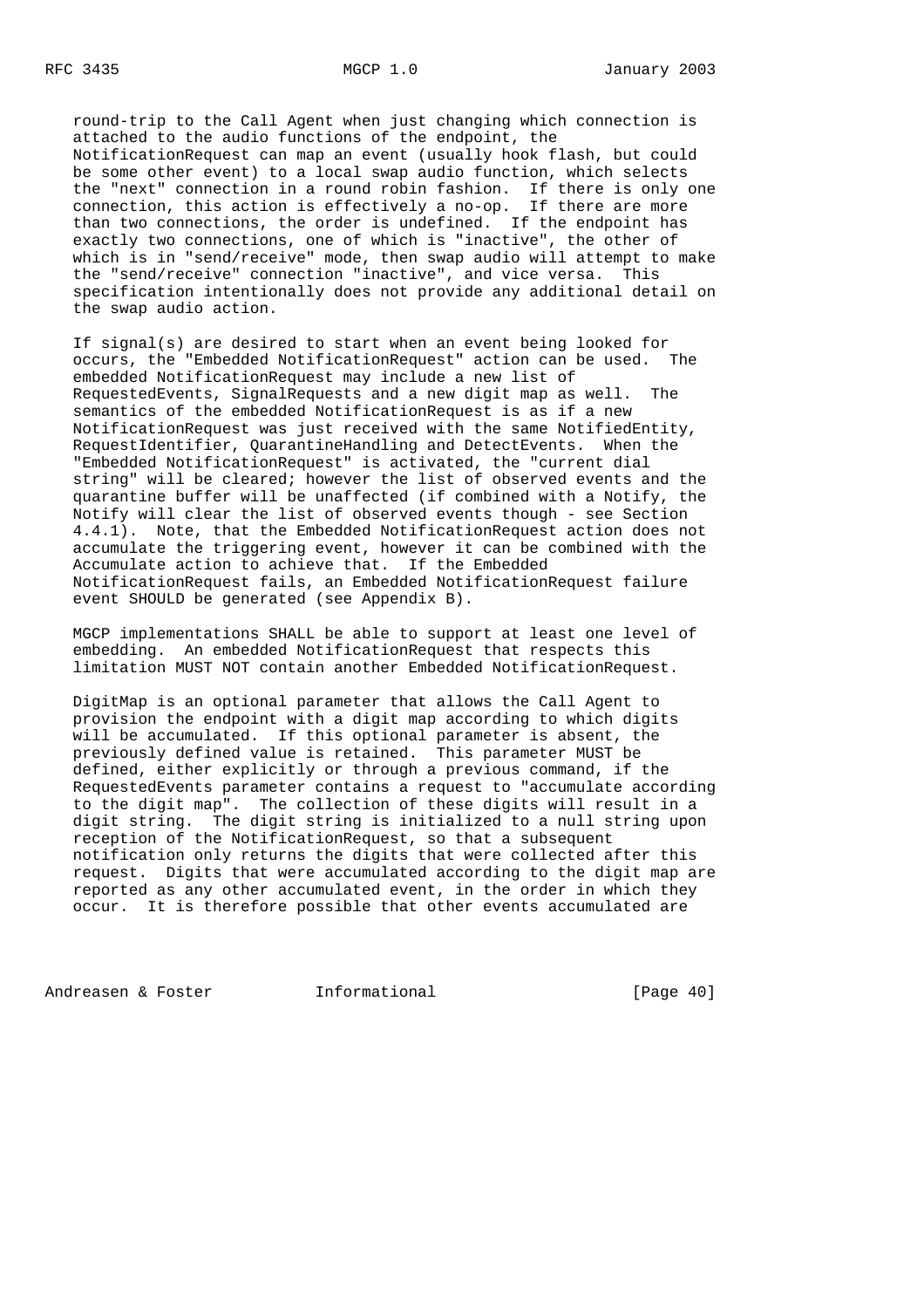found in between the list of digits. If the gateway is requested to "accumulate according to digit map" and the gateway currently does not have a digit map for the endpoint in question, the gateway MUST return an error (error code 519 - endpoint does not have a digit map, is RECOMMENDED).

 SignalRequests is an optional parameter that contains the set of signals that the gateway is asked to apply. When omitted, it defaults to empty. When multiple signals are specified, the signals MUST be applied in parallel. Unless otherwise specified, signals are applied to the endpoint. However some signals can be applied to a connection. Signals are identified by their name, which is an event name, and may be qualified by signal parameters (see Section 3.2.2.4). The following are examples of signals:

- \* Ringing,
- \* Busy tone,
- \* Call waiting tone,
- \* Off hook warning tone,
- \* Ringback tones on a connection.

 Names and descriptions of signals are defined in the appropriate package.

 Signals are, by default, applied to endpoints. If a signal applied to an endpoint results in the generation of a media stream (audio, video, etc.), then by default the media stream MUST NOT be forwarded on any connection associated with that endpoint, regardless of the mode of the connection. For example, if a call-waiting tone is applied to an endpoint involved in an active call, only the party using the endpoint in question will hear the call-waiting tone. However, individual signals may define a different behavior.

 When a signal is applied to a connection that has received a RemoteConnectionDescriptor, the media stream generated by that signal will be forwarded on the connection regardless of the current mode of the connection (including loopback and continuity test). If a RemoteConnectionDescriptor has not been received, the gateway MUST return an error (error code 527 - missing RemoteConnectionDescriptor, is RECOMMENDED). Note that this restriction does not apply to detecting events on a connection.

Andreasen & Foster **Informational Informational** [Page 41]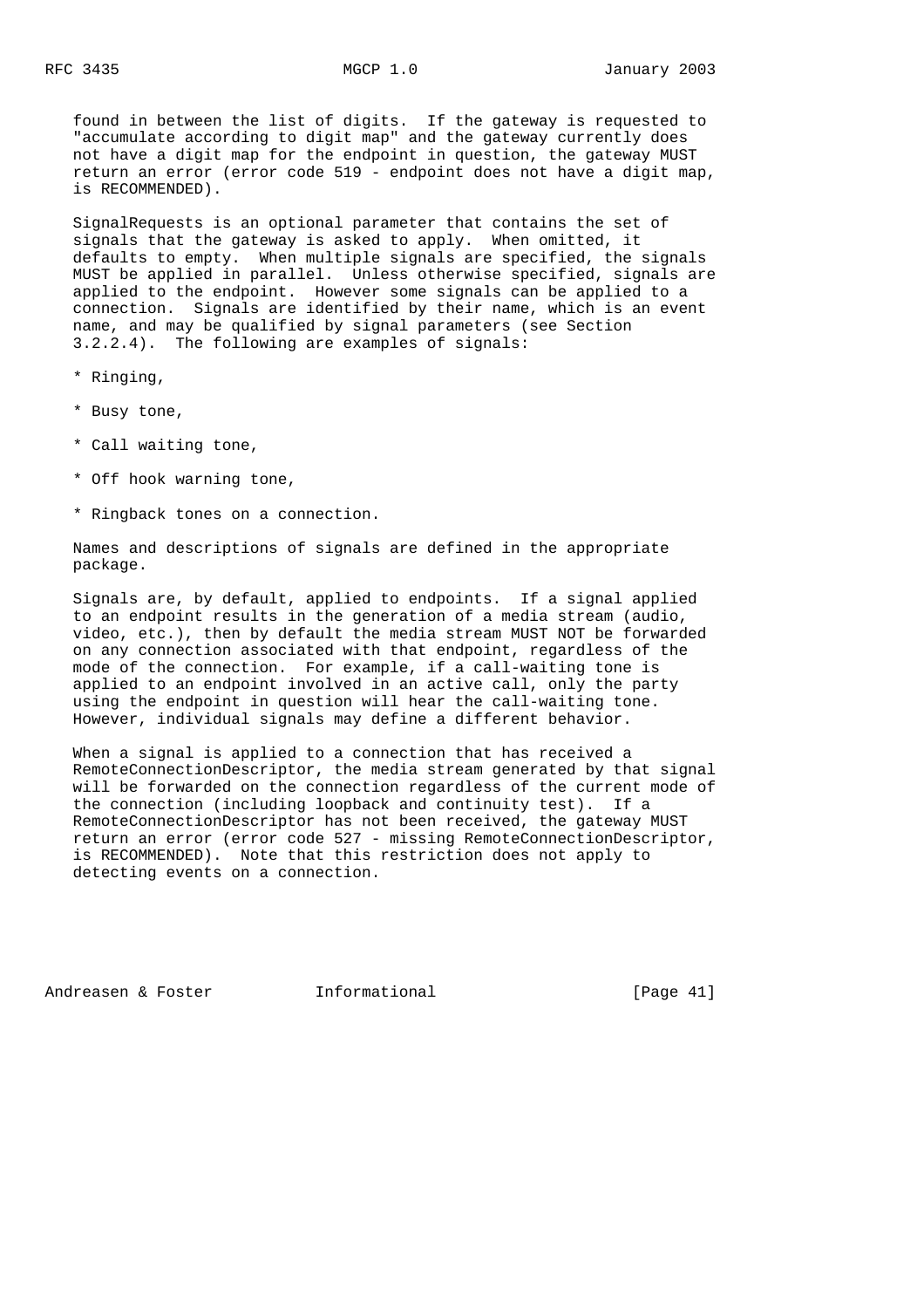When a (possibly empty) list of signal(s) is supplied, this list completely replaces the current list of active time-out signals. Currently active time-out signals that are not provided in the new list MUST be stopped and the new signal(s) provided will now become active. Currently active time-out signals that are provided in the new list of signals MUST remain active without interruption, thus the timer for such time-out signals will not be affected. Consequently, there is currently no way to restart the timer for a currently active time-out signal without turning the signal off first. If the time out signal is parameterized, the original set of parameters MUST remain in effect, regardless of what values are provided subsequently. A given signal MUST NOT appear more than once in a SignalRequests. Note that applying a signal S to an endpoint, connection C1 and connection C2, constitutes three different and independent signals.

 The action triggered by the SignalRequests is synchronized with the collection of events specified in the RequestedEvents parameter. For example, if the NotificationRequest mandates "ringing" and the RequestedEvents asks to look for an "off-hook" event, the ringing SHALL stop as soon as the gateway detects an off-hook event. The formal definition is that the generation of all "Time Out" signals SHALL stop as soon as one of the requested events is detected, unless the "Keep signals active" action is associated to the detected event. The RequestedEvents and SignalRequests may refer to the same event definitions. In one case, the gateway is asked to detect the occurrence of the event, and in the other case it is asked to generate it. The specific events and signals that a given endpoint can detect or perform are determined by the list of packages that are supported by that endpoint. Each package specifies a list of events and signals that can be detected or performed. A gateway that is requested to detect or perform an event belonging to a package that is not supported by the specified endpoint MUST return an error (error code 518 - unsupported or unknown package, is RECOMMENDED). When the event name is not qualified by a package name, the default package name for the endpoint is assumed. If the event name is not registered in this default package, the gateway MUST return an error (error code 522 - no such event or signal, is RECOMMENDED).

 The Call Agent can send a NotificationRequest whose requested signal list is empty. It will do so for example when a time-out signal(s) should stop.

 If signal(s) are desired to start as soon as a "looked-for" event occurs, the "Embedded NotificationRequest" action can be used. The embedded NotificationRequest may include a new list of RequestedEvents, SignalRequests and a new Digit Map as well. The embedded NotificationRequest action allows the Call Agent to set up a

Andreasen & Foster **Informational Informational** [Page 42]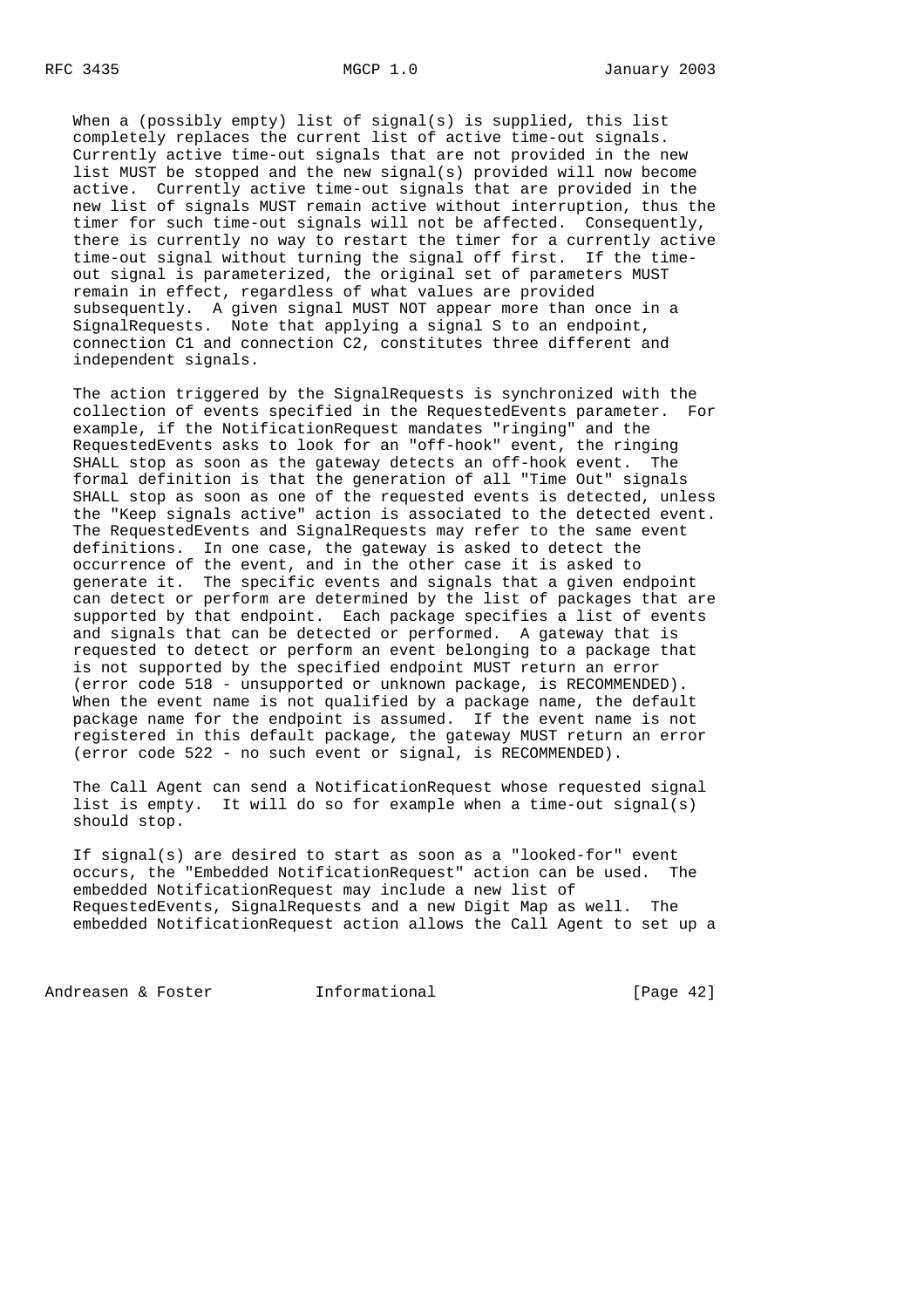"mini-script" to be processed by the gateway immediately following the detection of the associated event. Any SignalRequests specified in the embedded NotificationRequest will start immediately. Considerable care must be taken to prevent discrepancies between the Call Agent and the gateway. However, long-term discrepancies should not occur as a new SignalRequests completely replaces the old list of active time-out signals, and BR-type signals always stop on their own. Limiting the number of On/Off-type signals is encouraged. It is considered good practice for a Call Agent to occasionally turn on all On/Off signals that should be on, and turn off all On/Off signals that should be off.

 The Ignore action can be used to ignore an event, e.g., to prevent a persistent event from being notified. However, the synchronization between the event and an active time-out signal will still occur by default (e.g., a time-out dial-tone signal will stop when an off-hook occurs even if off-hook was a requested event with action "Ignore"). To prevent this synchronization from happening, the "Keep Signal(s) Active" action will have to be specified as well.

 The optional QuarantineHandling parameter specifies the handling of "quarantine" events, i.e., events that have been detected by the gateway before the arrival of this NotificationRequest command, but have not yet been notified to the Call Agent. The parameter provides a set of handling options (see Section 4.4.1 for details):

- \* whether the quarantined events should be processed or discarded (the default is to process them).
- \* whether the gateway is expected to generate at most one notification (step by step), or multiple notifications (loop), in response to this request (the default is at most one).

When the parameter is absent, the default value is assumed.

 We should note that the quarantine-handling parameter also governs the handling of events that were detected and processed but not yet notified when the command is received.

 DetectEvents is an optional parameter, possibly qualified by event parameters, that specifies a list of events that the gateway is requested to detect during the quarantine period. When this parameter is absent, the events to be detected in the quarantine period are those listed in the last received DetectEvents list. In addition, the gateway will also detect persistent events and the events specified in the RequestedEvents list, including those for which the "ignore" action is specified.

Andreasen & Foster **Informational** [Page 43]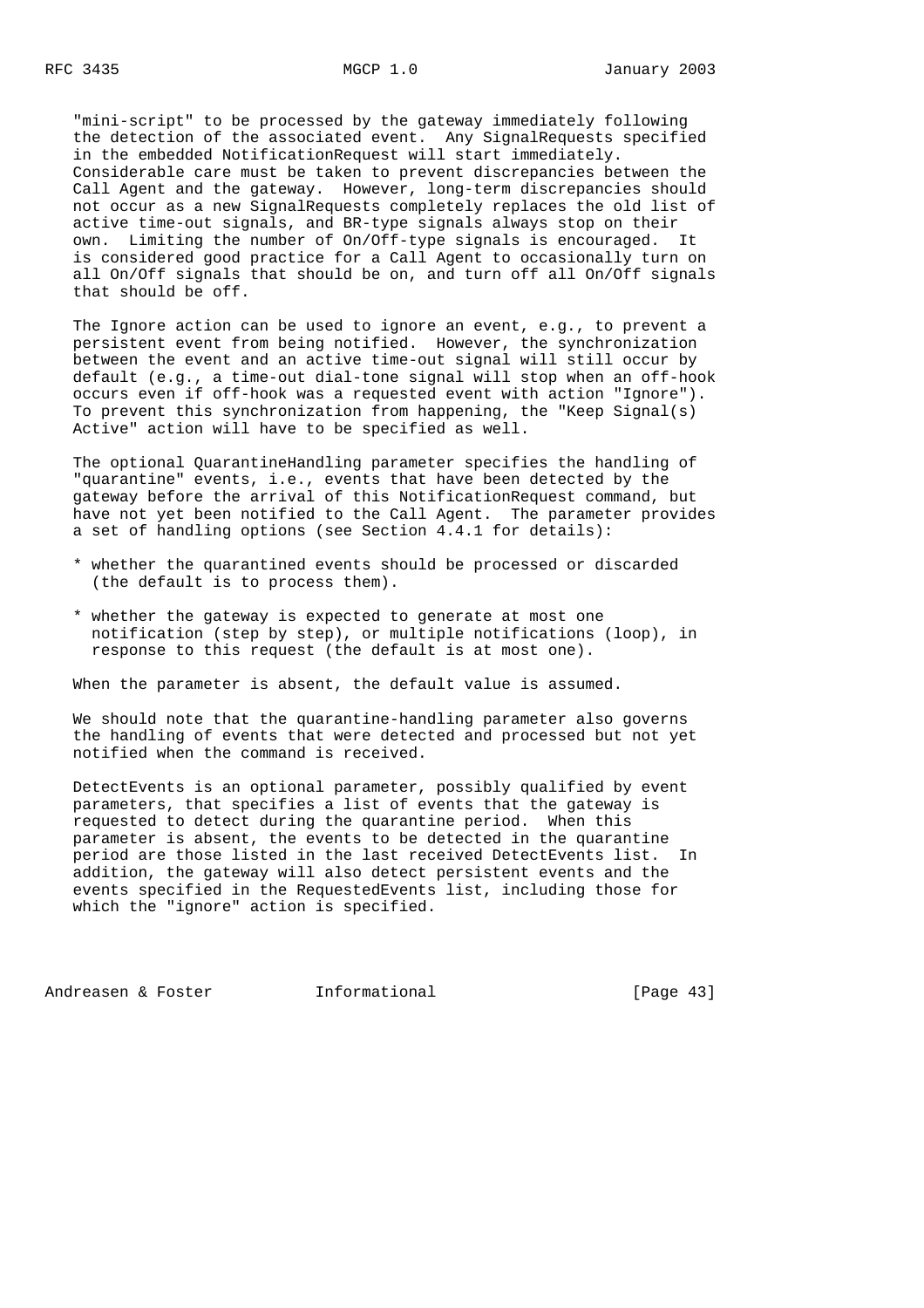Some events and signals, such as the in-line ringback or the quality alert, are performed or detected on connections terminating in the endpoint rather than on the endpoint itself. The structure of the event names (see Section 2.1.7) allows the Call Agent to specify the connection(s) on which the events should be performed or detected.

 The NotificationRequest command may carry an encapsulated EndpointConfiguration command, that will apply to the same endpoint(s). When this command is present, the parameters of the EndpointConfiguration command are included with the normal parameters of the NotificationRequest, with the exception of the EndpointId, which is not replicated.

 The encapsulated EndpointConfiguration command shares the fate of the NotificationRequest command. If the NotificationRequest is rejected, the EndpointConfiguration is not executed.

 ReturnCode is a parameter returned by the gateway. It indicates the outcome of the command and consists of an integer number optionally followed by commentary.

 PackageList is a list of supported packages that MAY be included with error code 518 (unsupported package).

2.3.4 Notify

 Notifications with the observed events are sent by the gateway via the Notify command when a triggering event occurs.

```
 ReturnCode,
 [PackageList]
 <-- Notify(EndpointId,
             [NotifiedEntity,]
             RequestIdentifier,
             ObservedEvents)
```
 EndpointId is the name for the endpoint in the gateway which is issuing the Notify command. The identifier MUST be a fully qualified endpoint identifier, including the domain name of the gateway. The local part of the name MUST NOT use any of the wildcard conventions.

 NotifiedEntity is a parameter that identifies the entity which requested the notification. This parameter is equal to the NotifiedEntity parameter of the NotificationRequest that triggered this notification. The parameter is absent if there was no such parameter in the triggering request. Regardless of the value of the NotifiedEntity parameter, the notification MUST be sent to the current "notified entity" for the endpoint.

Andreasen & Foster **Informational** [Page 44]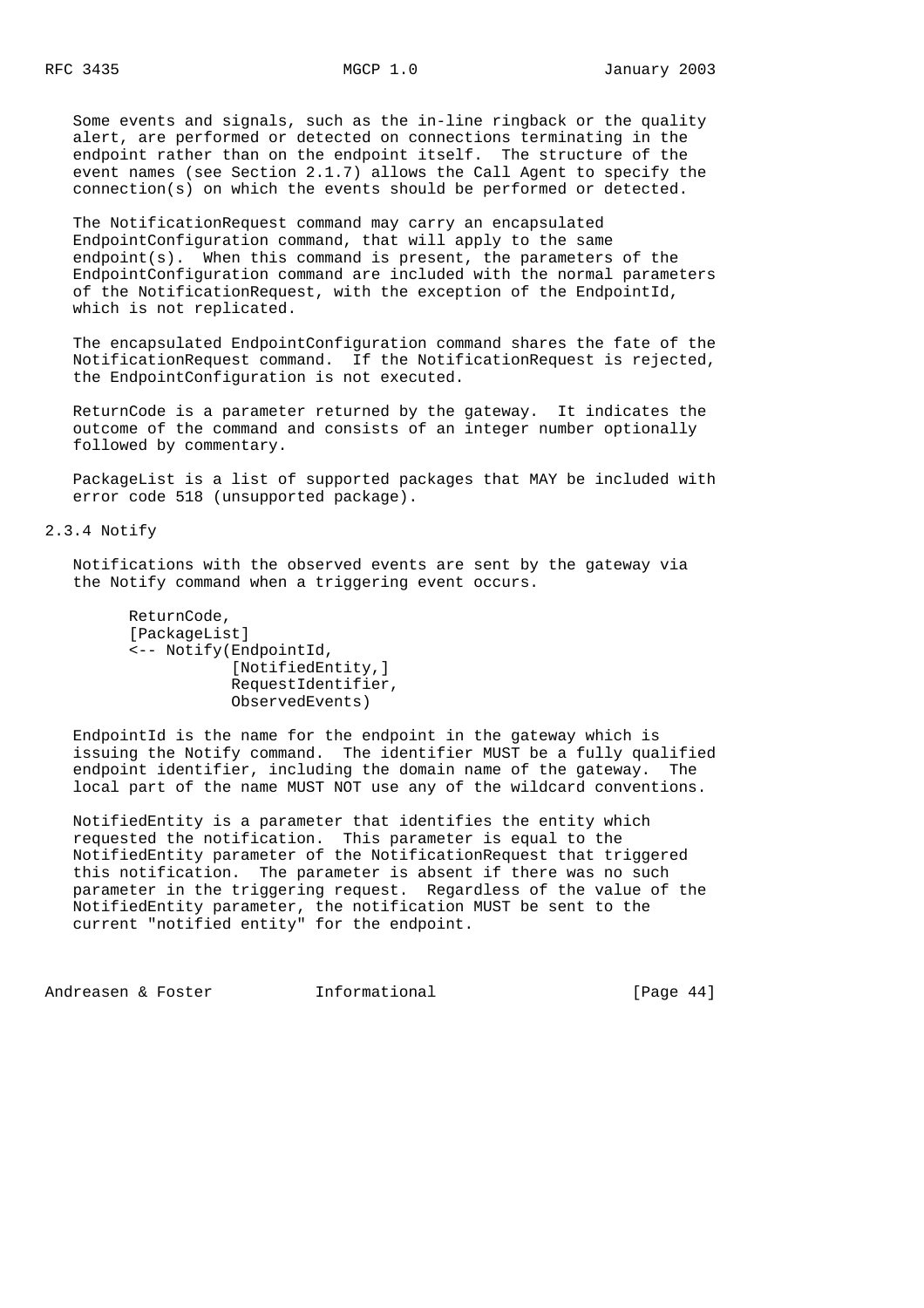RequestIdentifier is a parameter that repeats the RequestIdentifier parameter of the NotificationRequest that triggered this notification. It is used to correlate this notification with the request that triggered it. Persistent events will be viewed here as if they had been included in the last NotificationRequest. An implicit NotificationRequest MAY be in place right after restart the RequestIdentifier used for it will be zero ("0") - see Section 4.4.1 for details.

 ObservedEvents is a list of events that the gateway detected and accumulated. A single notification may report a list of events that will be reported in the order in which they were detected (FIFO).

 The list will only contain the identification of events that were requested in the RequestedEvents parameter of the triggering NotificationRequest. It will contain the events that were either accumulated (but not notified) or treated according to digit map (but no match yet), and the final event that triggered the notification or provided a final match in the digit map. It should be noted that digits MUST be added to the list of observed events as they are accumulated, irrespective of whether they are accumulated according to the digit map or not. For example, if a user enters the digits "1234" and some event E is accumulated between the digits "3" and "4" being entered, the list of observed events would be "1, 2, 3, E, 4". Events that were detected on a connection SHALL include the name of that connection as in "R/qa@0A3F58" (see Section 2.1.7).

 If the list of ObservedEvents reaches the capacity of the endpoint, an ObservedEvents Full event (see Appendix B) SHOULD be generated (the endpoint shall ensure it has capacity to include this event in the list of ObservedEvents). If the ObservedEvents Full event is not used to trigger a Notify, event processing continues as before (including digit map matching); however, the subsequent events will not be included in the list of ObservedEvents.

 ReturnCode is a parameter returned by the Call Agent. It indicates the outcome of the command and consists of an integer number optionally followed by commentary.

PackageList is a list of supported packages that MAY be included with error code 518 (unsupported package).

Andreasen & Foster **Informational** [Page 45]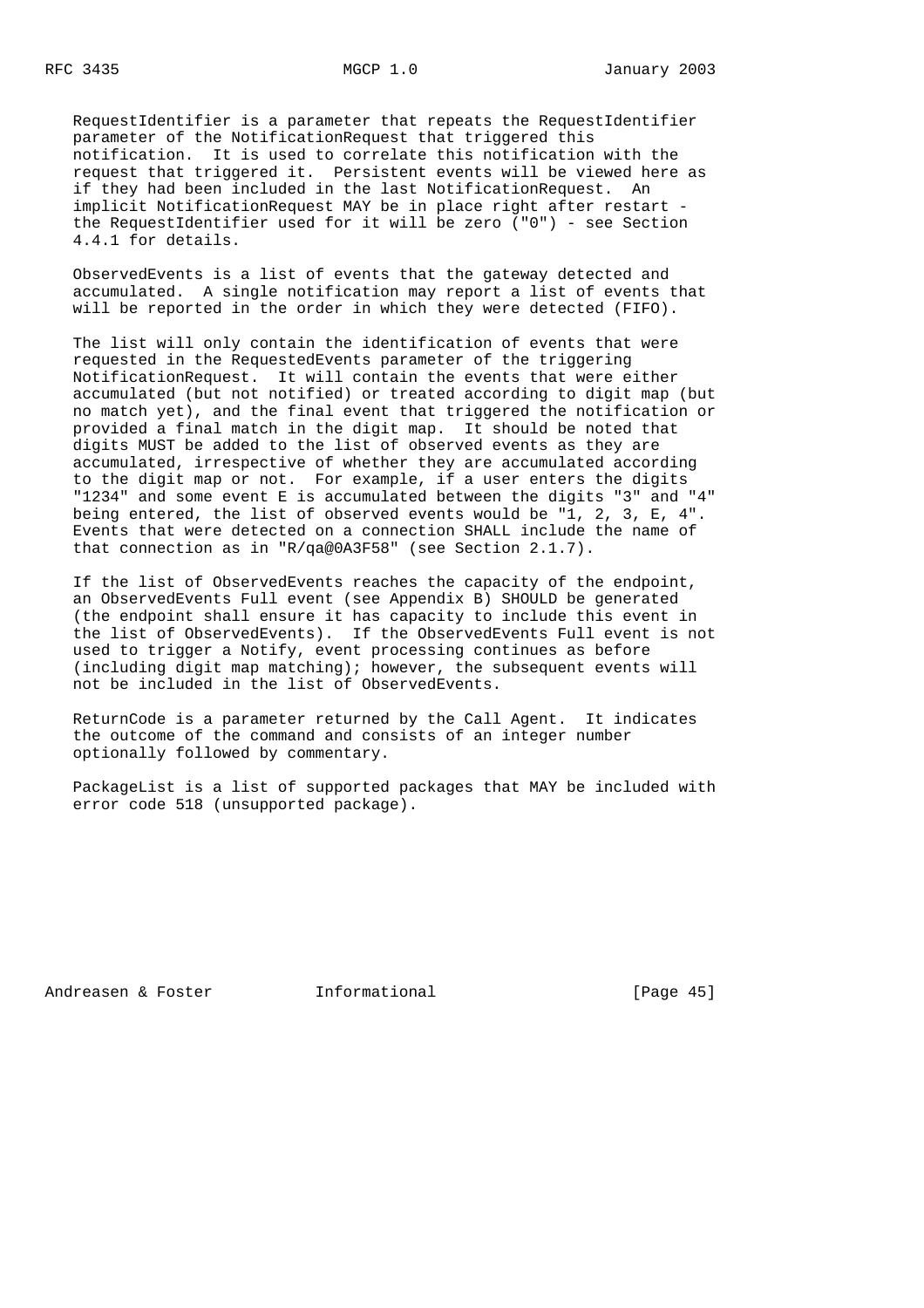2.3.5 CreateConnection

This command is used to create a connection between two endpoints.

```
 ReturnCode,
[ConnectionId, ]
 [SpecificEndPointId,]
[LocalConnectionDescriptor,]
[SecondEndPointId, ]
 [SecondConnectionId,]
 [PackageList]
 <-- CreateConnection(CallId,
                       EndpointId,
                       [NotifiedEntity,]
                       [LocalConnectionOptions,]
                       Mode,
                       [{RemoteConnectionDescriptor |
                      SecondEndpointId }, ]
                       [Encapsulated NotificationRequest,]
                       [Encapsulated EndpointConfiguration])
```
 A connection is defined by its endpoints. The input parameters in CreateConnection provide the data necessary to build a gateway's "view" of a connection.

 CallId is a parameter that identifies the call (or session) to which this connection belongs. This parameter SHOULD, at a minimum, be unique within the collection of Call Agents that control the same gateways. Connections that belong to the same call SHOULD share the same call-id. The call-id has little semantic meaning in the protocol; however it can be used to identify calls for reporting and accounting purposes. It does not affect the handling of connections by the gateway.

 EndpointId is the identifier for the connection endpoint in the gateway where CreateConnection executes. The EndpointId can be fully-specified by assigning a value to the parameter EndpointId in the function call or it may be under-specified by using the "any of" wildcard convention. If the endpoint is underspecified, the endpoint identifier SHALL be assigned by the gateway and its complete value returned in the SpecificEndPointId parameter of the response. When the "any of" wildcard is used, the endpoint assigned MUST be in service and MUST NOT already have any connections on it. If no such endpoint is available, error code 410 (no endpoint available) SHOULD be returned. The "all of" wildcard MUST NOT be used.

 The NotifiedEntity is an optional parameter that specifies a new "notified entity" for the endpoint.

Andreasen & Foster **Informational** [Page 46]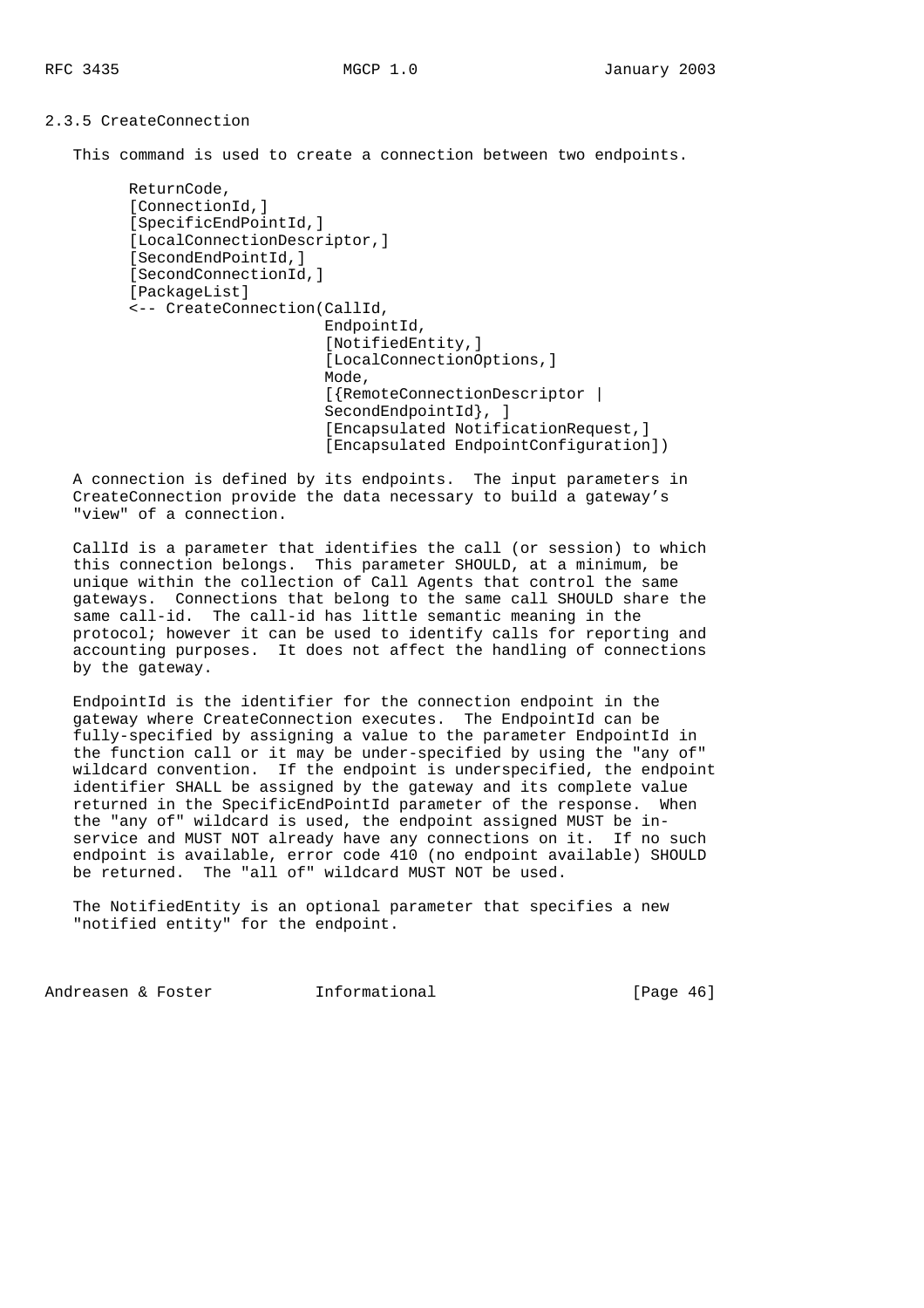LocalConnectionOptions is an optional structure used by the Call Agent to direct the handling of the connection by the gateway. The fields contained in a LocalConnectionOptions structure may include one or more of the following (each field MUST NOT be supplied more than once):

- \* Codec compression algorithm: One or more codecs, listed in order of preference. For interoperability, it is RECOMMENDED to support G.711 mu-law encoding ("PCMU"). See Section 2.6 for details on the codec selection process.
- \* Packetization period: A single millisecond value or a range may be specified. The packetization period SHOULD NOT contradict the specification of the codec compression algorithm. If a codec is specified that has a frame size which is inconsistent with the packetization period, and that codec is selected, the gateway is authorized to use a packetization period that is consistent with the frame size even if it is different from that specified. In so doing, the gateway SHOULD choose a non-zero packetization period as close to that specified as possible. If a packetization period is not specified, the endpoint SHOULD use the default packetization period(s) for the codec(s) selected.
- \* Bandwidth: The allowable bandwidth, i.e., payload plus any header overhead from the transport layer and up, e.g., IP, UDP, and RTP. The bandwidth specification SHOULD NOT contradict the specification of codec compression algorithm or packetization period. If a codec is specified, then the gateway is authorized to use it, even if it results in the usage of a larger bandwidth than specified. Any discrepancy between the bandwidth and codec specification will not be reported as an error.
- \* Type of Service: This indicates the class of service to be used for this connection. When the Type of Service is not specified, the gateway SHALL use a default value of zero unless provisioned otherwise.
- \* Usage of echo cancellation: By default, the telephony gateways always perform echo cancellation on the endpoint. However, it may be necessary, for some calls, to turn off these operations. The echo cancellation parameter can have two values, "on" (when the echo cancellation is requested) and "off" (when it is turned off). The parameter is optional. If the parameter is omitted when creating a connection and there are no other connections on the endpoint, the endpoint SHALL apply echo cancellation initially. If the parameter is omitted when creating a connection and there are existing connections on the endpoint, echo cancellation is unchanged. The endpoint SHOULD subsequently enable or disable echo

Andreasen & Foster **Informational** [Page 47]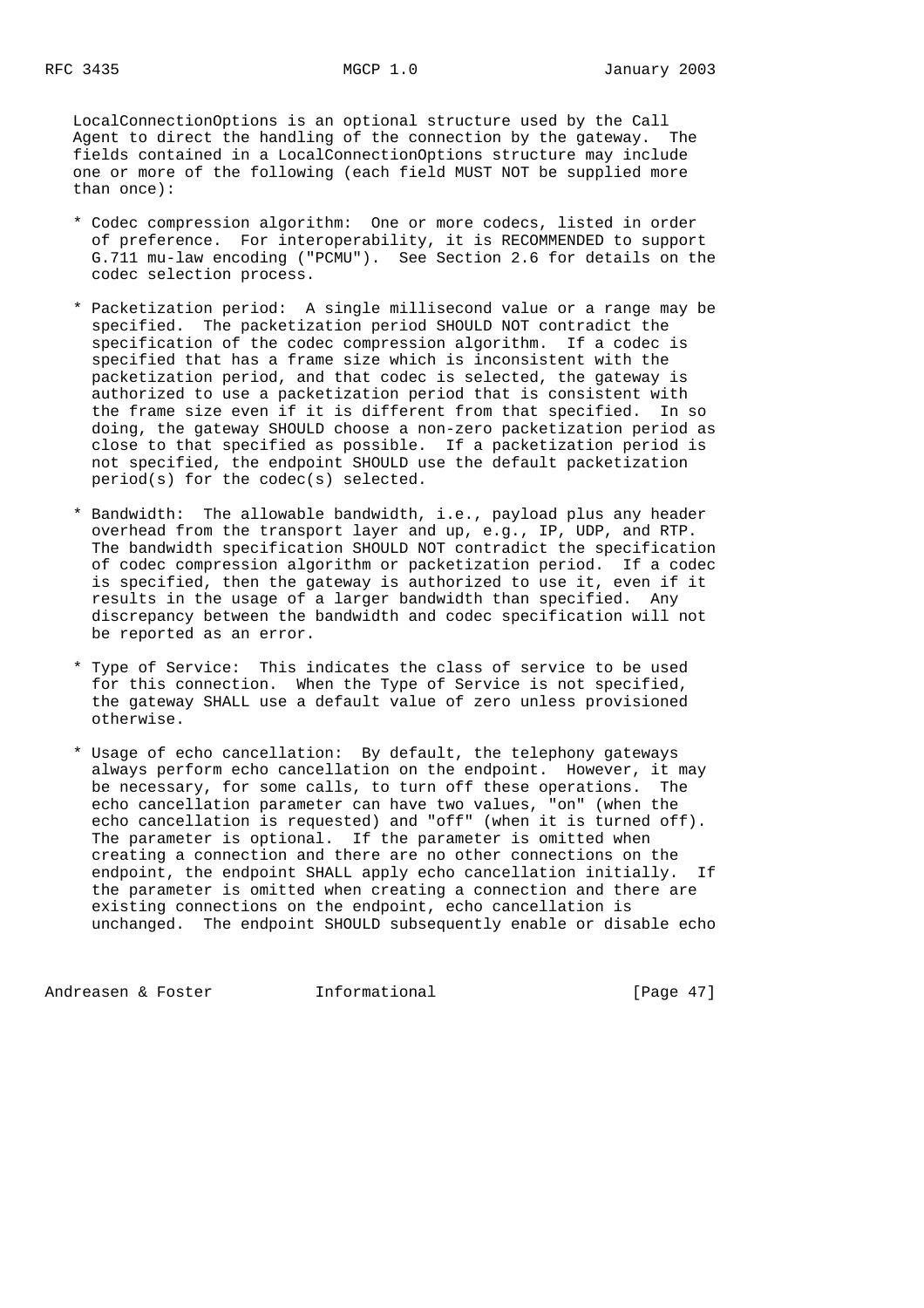cancellation when voiceband data is detected - see e.g., ITU-T recommendation V.8, V.25, and G.168. Following termination of voiceband data, the handling of echo cancellation SHALL then revert to the current value of the echo cancellation parameter. It is RECOMMENDED that echo cancellation handling is left to the gateway rather than having this parameter specified by the Call Agent.

- \* Silence Suppression: The telephony gateways may perform voice activity detection, and avoid sending packets during periods of silence. However, it is necessary, for example for modem calls, to turn off this detection. The silence suppression parameter can have two values, "on" (when the detection is requested) and "off" (when it is not requested). The default is "off" (unless provisioned otherwise). Upon detecting voiceband data, the endpoint SHOULD disable silence suppression. Following termination of voiceband data, the handling of silence suppression SHALL then revert to the current value of the silence suppression parameter.
- \* Gain Control: The telephony gateways may perform gain control on the endpoint, in order to adapt the level of the signal. However, it is necessary, for example for some modem calls, to turn off this function. The gain control parameter may either be specified as "automatic", or as an explicit number of decibels of gain. The gain specified will be added to media sent out over the endpoint (as opposed to the connection) and subtracted from media received on the endpoint. The parameter is optional. When there are no other connections on the endpoint, and the parameter is omitted, the default is to not perform gain control (unless provisioned otherwise), which is equivalent to specifying a gain of 0 decibels. If there are other connections on the endpoint, and the parameter is omitted, gain control is unchanged. Upon detecting voiceband data, the endpoint SHOULD disable gain control if needed. Following termination of voiceband data, the handling of gain control SHALL then revert to the current value of the gain control parameter. It should be noted, that handling of gain control is normally best left to the gateway and hence use of this parameter is NOT RECOMMENDED.
- \* RTP security: The Call agent can request the gateway to enable encryption of the audio Packets. It does so by providing a key specification, as specified in RFC 2327. By default, encryption is not performed.
- \* Network Type: The Call Agent may instruct the gateway to prepare the connection on a specified type of network. If absent, the value is based on the network type of the gateway being used.

Andreasen & Foster **Informational** [Page 48]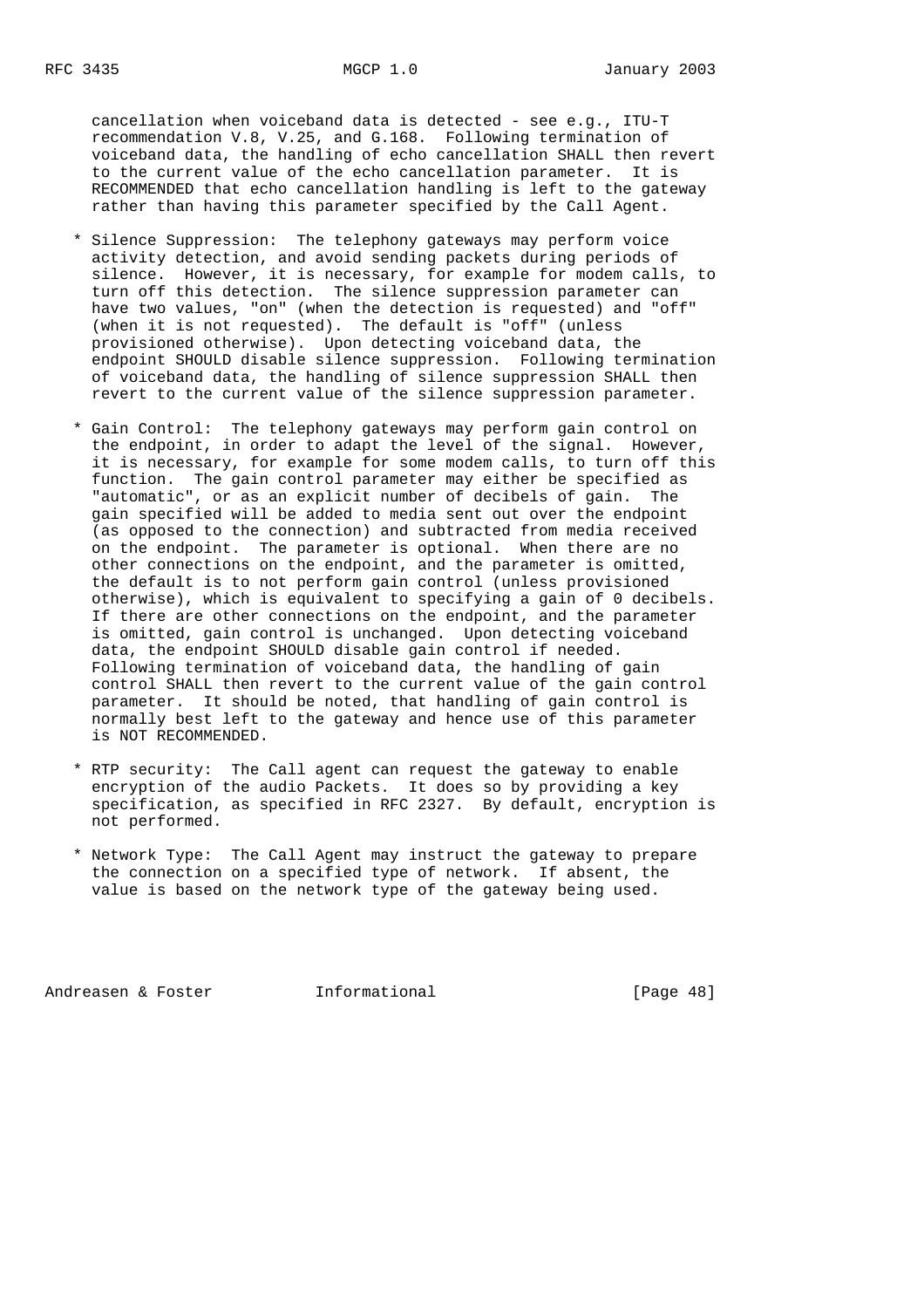\* Resource reservation: The Call Agent may instruct the gateway to use network resource reservation for the connection. See Section 2.7 for details.

 The Call Agent specifies the relevant fields it cares about in the command and leaves the rest to the discretion of the gateway. For those of the above parameters that were not explicitly included, the gateway SHOULD use the default values if possible. For a detailed list of local connection options included with this specification refer to section 3.2.2.10. The set of local connection options can be extended.

 The Mode indicates the mode of operation for this side of the connection. The basic modes are "send", "receive", "send/receive", "conference", "inactive", "loopback", "continuity test", "network loop back" and "network continuity test". The expected handling of these modes is specified in the introduction of the "Gateway Control Commands", Section 2.3. Note that signals applied to a connection do not follow the connection mode. Some endpoints may not be capable of supporting all modes. If the command specifies a mode that the endpoint does not support, an error SHALL be returned (error 517 unsupported mode, is RECOMMENDED). Also, if a connection has not yet received a RemoteConnectionDescriptor, an error MUST be returned if the connection is attempted to be placed in any of the modes "send only", "send/receive", "conference", "network loopback", "network continuity test", or if a signal (as opposed to detecting an event) is to be applied to the connection (error code 527 - missing RemoteConnectionDescriptor, is RECOMMENDED). The set of modes can be extended.

 The gateway returns a ConnectionId, that uniquely identifies the connection within the endpoint, and a LocalConnectionDescriptor, which is a session description that contains information about the connection, e.g., IP address and port for the media, as defined in SDP.

 The SpecificEndPointId is an optional parameter that identifies the responding endpoint. It is returned when the EndpointId argument referred to an "any of" wildcard name and the command succeeded. When a SpecificEndPointId is returned, the Call Agent SHALL use it as the EndpointId value in successive commands referring to this connection.

 The SecondEndpointId can be used instead of the RemoteConnectionDescriptor to establish a connection between two endpoints located on the same gateway. The connection is by definition a local connection. The SecondEndpointId can be fully specified by assigning a value to the parameter SecondEndpointId in

Andreasen & Foster **Informational Informational** [Page 49]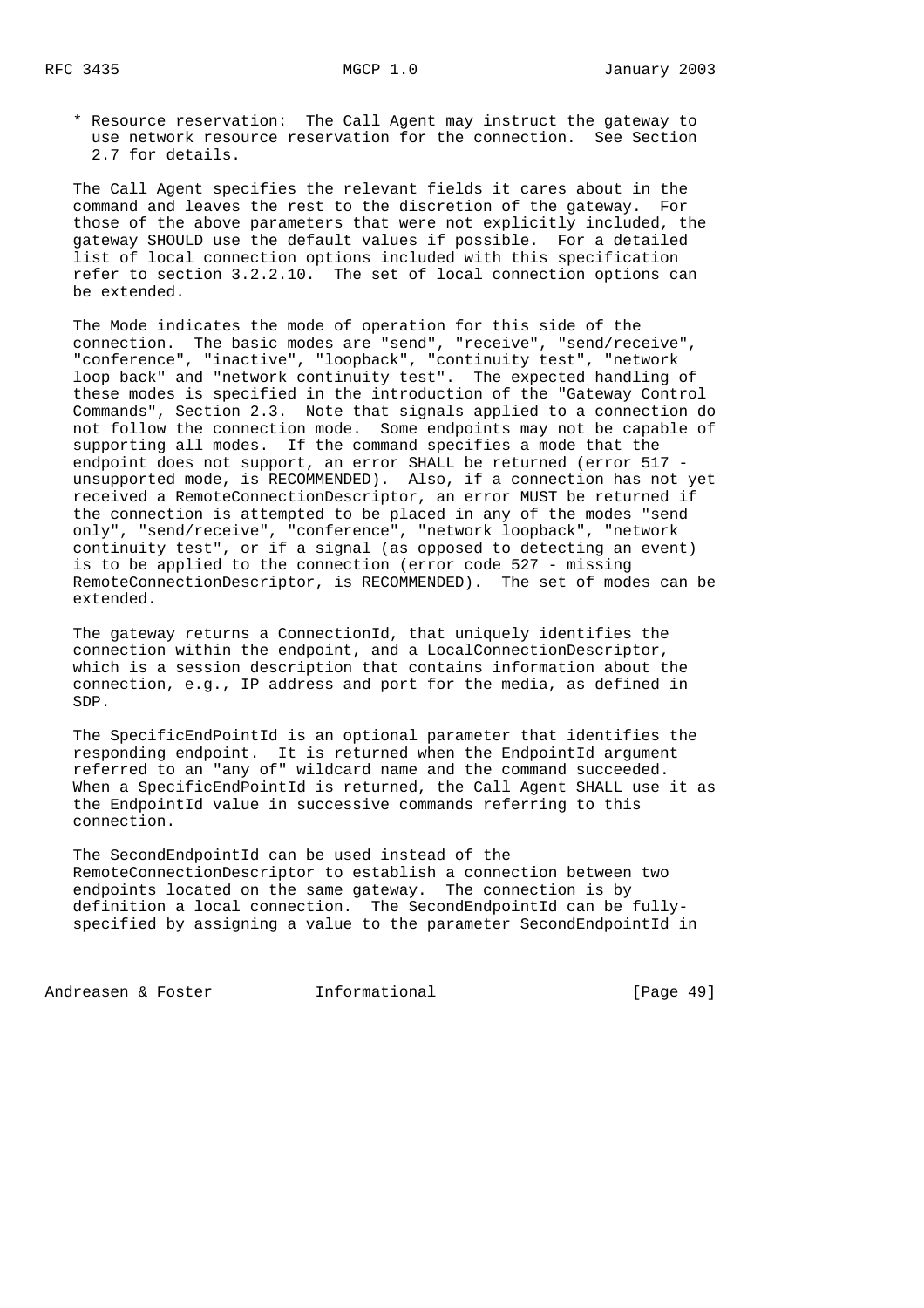the function call or it may be under-specified by using the "any of" wildcard convention. If the SecondEndpointId is underspecified, the second endpoint identifier will be assigned by the gateway and its complete value returned in the SecondEndPointId parameter of the response.

 When a SecondEndpointId is specified, the command really creates two connections that can be manipulated separately through ModifyConnection and DeleteConnection commands. In addition to the ConnectionId and LocalConnectionDescriptor for the first connection, the response to the creation provides a SecondConnectionId parameter that identifies the second connection. The second connection is established in "send/receive" mode.

 After receiving a "CreateConnection" request that did not include a RemoteConnectionDescriptor parameter, a gateway is in an ambiguous situation. Because it has exported a LocalConnectionDescriptor parameter, it can potentially receive packets. Because it has not yet received the RemoteConnectionDescriptor parameter of the other gateway, it does not know whether the packets that it receives have been authorized by the Call Agent. It must thus navigate between two risks, i.e., clipping some important announcements or listening to insane data. The behavior of the gateway is determined by the value of the Mode parameter:

- \* If the mode was set to ReceiveOnly, the gateway MUST accept the media and transmit them through the endpoint.
- \* If the mode was set to Inactive, Loopback, or Continuity Test, the gateway MUST NOT transmit the media through to the endpoint.

 Note that the mode values SendReceive, Conference, SendOnly, Network Loopback and Network Continuity Test do not make sense in this situation. They MUST be treated as errors, and the command MUST be rejected (error code 527 - missing RemoteConnectionDescriptor, is RECOMMENDED).

 The command may optionally contain an encapsulated Notification Request command, which applies to the EndpointId, in which case a RequestIdentifier parameter MUST be present, as well as, optionally, other parameters of the NotificationRequest with the exception of the EndpointId, which is not replicated. The encapsulated NotificationRequest is executed simultaneously with the creation of the connection. For example, when the Call Agent wants to initiate a call to a residential gateway, it could:

Andreasen & Foster **Informational** [Page 50]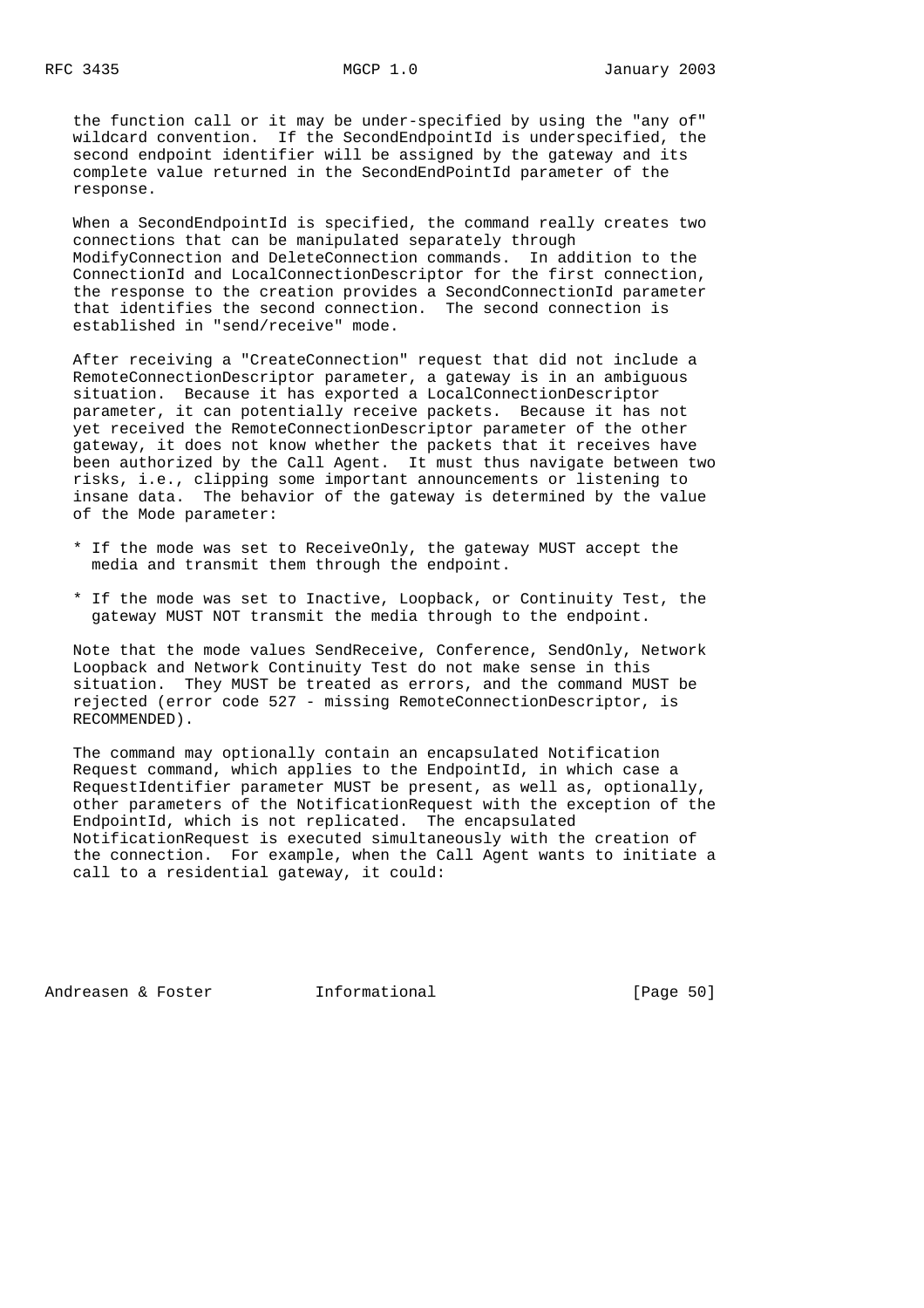- \* ask the residential gateway to prepare a connection, in order to be sure that the user can start speaking as soon as the phone goes off hook,
- \* ask the residential gateway to start ringing,
- \* ask the residential gateway to notify the Call Agent when the phone goes off-hook.

 This can be accomplished in a single CreateConnection command, by also transmitting the RequestedEvents parameters for the off-hook event, and the SignalRequests parameter for the ringing signal.

 When these parameters are present, the creation and the NotificationRequest MUST be synchronized, which means that both MUST be accepted, or both MUST be refused. In our example, the CreateConnection may be refused if the gateway does not have sufficient resources, or cannot get adequate resources from the local network access, and the off-hook NotificationRequest can be refused in the glare condition, if the user is already off-hook. In this example, the phone must not ring if the connection cannot be established, and the connection must not be established if the user is already off-hook.

 The NotifiedEntity parameter, if present, defines the new "notified entity" for the endpoint.

 The command may carry an encapsulated EndpointConfiguration command, which applies to the EndpointId. When this command is present, the parameters of the EndpointConfiguration command are included with the normal parameters of the CreateConnection with the exception of the EndpointId, which is not replicated. The EndpointConfiguration command may be encapsulated together with an encapsulated NotificationRequest command. Note that both of these apply to the EndpointId only.

 The encapsulated EndpointConfiguration command shares the fate of the CreateConnection command. If the CreateConnection is rejected, the EndpointConfiguration is not executed.

 ReturnCode is a parameter returned by the gateway. It indicates the outcome of the command and consists of an integer number optionally followed by commentary.

 PackageList is a list of supported packages that MAY be included with error code 518 (unsupported package).

Andreasen & Foster **Informational** [Page 51]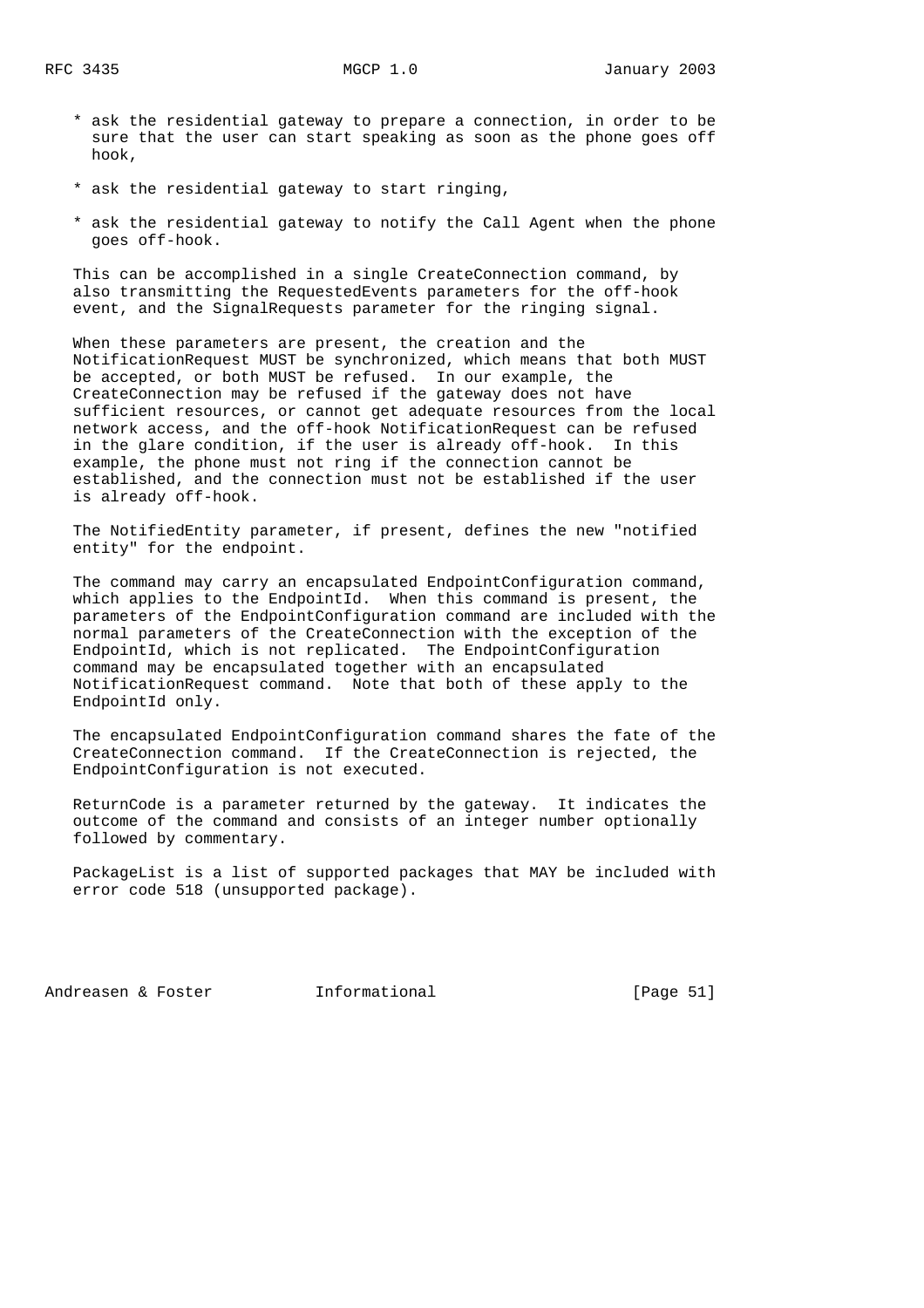2.3.6 ModifyConnection

 This command is used to modify the characteristics of a gateway's "view" of a connection. This "view" of the call includes both the local connection descriptor as well as the remote connection descriptor.

```
 ReturnCode,
[LocalConnectionDescriptor,]
 [PackageList]
 <-- ModifyConnection(CallId,
                       EndpointId,
                       ConnectionId,
                       [NotifiedEntity,]
                       [LocalConnectionOptions,]
                       [Mode,]
                       [RemoteConnectionDescriptor,]
                       [Encapsulated NotificationRequest,]
                       [Encapsulated EndpointConfiguration])
```
 The parameters used are the same as in the CreateConnection command, with the addition of a ConnectionId that identifies the connection within the endpoint. This parameter was returned by the CreateConnection command, in addition to the local connection descriptor. It uniquely identifies the connection within the context of the endpoint. The CallId used when the connection was created MUST be included as well.

 The EndpointId MUST be a fully qualified endpoint identifier. The local name MUST NOT use the wildcard conventions.

 The ModifyConnection command can be used to affect parameters of a connection in the following ways:

- \* Provide information about the other end of the connection, through the RemoteConnectionDescriptor. If the parameter is omitted, it retains its current value.
- \* Activate or deactivate the connection, by changing the value of the Mode parameter. This can occur at any time during the connection, with arbitrary parameter values. If the parameter is omitted, it retains its current value.
- \* Change the parameters of the connection through the LocalConnectionOptions, for example by switching to a different coding scheme, changing the packetization period, or modifying the handling of echo cancellation. If one or more LocalConnectionOptions parameters are omitted, then the gateway

Andreasen & Foster **Informational** (Page 52)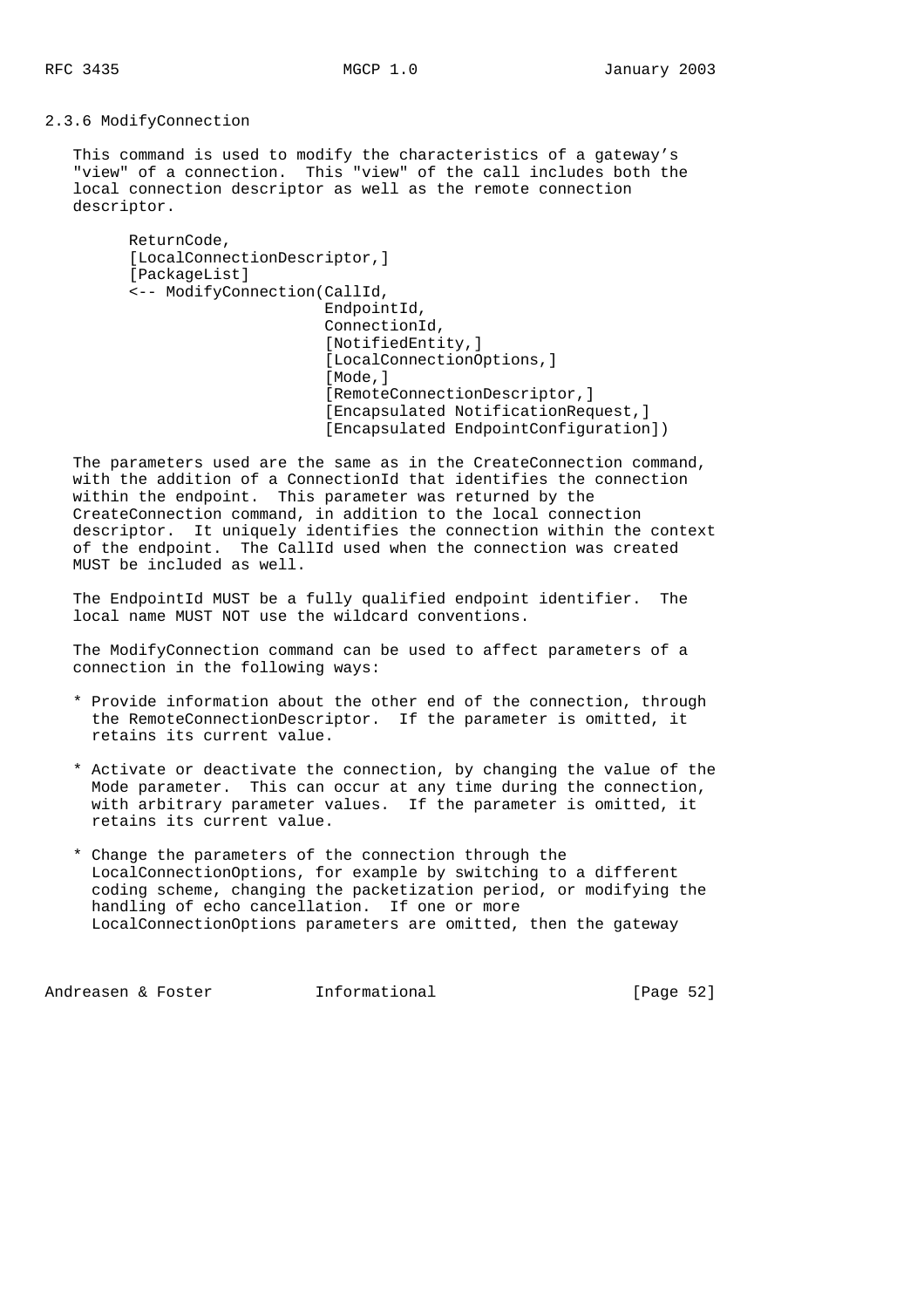SHOULD refrain from changing that parameter from its current value, unless another parameter necessitating such a change is explicitly provided. For example, a codec change might require a change in silence suppression. Note that if a RemoteConnectionDescriptor is supplied, then only the LocalConnectionOptions actually supplied with the ModifyConnection command will affect the codec negotiation (as described in Section 2.6).

 Connections can only be fully activated if the RemoteConnectionDescriptor has been provided to the gateway. The receive-only mode, however, can be activated without the provision of this descriptor.

 The command will only return a LocalConnectionDescriptor if the local connection parameters, such as RTP ports, were modified. Thus, if, for example, only the mode of the connection is changed, a LocalConnectionDescriptor will not be returned. Note however, that inclusion of LocalConnectionOptions in the command is not a prerequisite for local connection parameter changes to occur. If a connection parameter is omitted, e.g., silence suppression, the old value of that parameter will be retained if possible. If a parameter change necessitates a change in one or more unspecified parameters, the gateway is free to choose suitable values for the unspecified parameters that must change. This can for instance happen if the packetization period was not specified. If the new codec supported the old packetization period, the value of this parameter would not change, as a change would not be necessary. However, if it did not support the old packetization period, it would choose a suitable value.

 The command may optionally contain an encapsulated Notification Request command, in which case a RequestIdentifier parameter MUST be present, as well as, optionally, other parameters of the NotificationRequest with the exception of the EndpointId, which is not replicated. The encapsulated NotificationRequest is executed simultaneously with the modification of the connection. For example, when a connection is accepted, the calling gateway should be instructed to place the circuit in send-receive mode and to stop providing ringing tones. This can be accomplished in a single ModifyConnection command, by also transmitting the RequestedEvents parameters, for the on-hook event, and an empty SignalRequests parameter, to stop the provision of ringing tones.

 When these parameters are present, the modification and the NotificationRequest MUST be synchronized, which means that both MUST be accepted, or both MUST be refused.

Andreasen & Foster **Informational** [Page 53]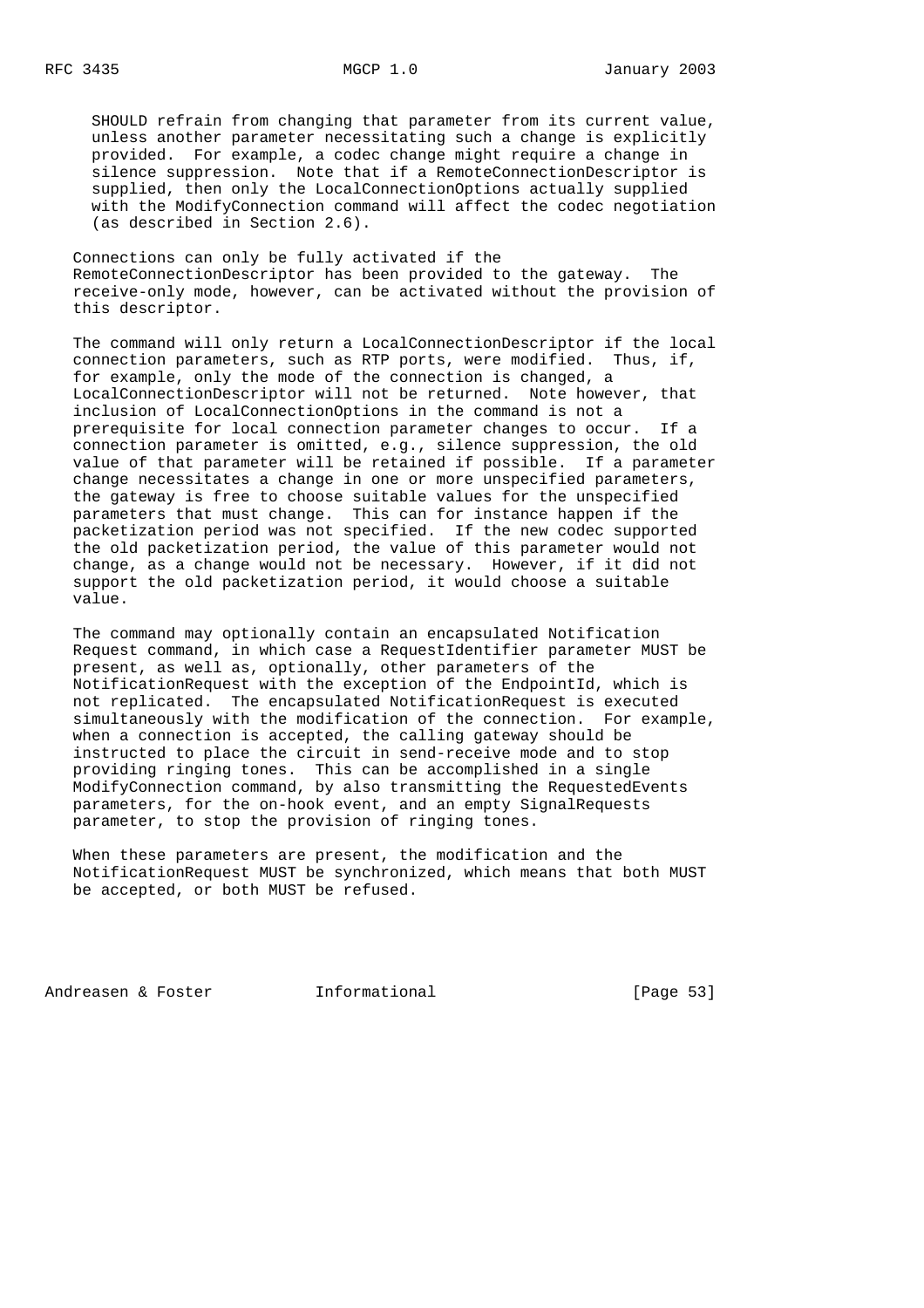The NotifiedEntity parameter, if present, defines the new "notified entity" for the endpoint.

 The command may carry an encapsulated EndpointConfiguration command, that will apply to the same endpoint. When this command is present, the parameters of the EndpointConfiguration command are included with the normal parameters of the ModifyConnection with the exception of the EndpointId, which is not replicated. The EndpointConfiguration command may be encapsulated together with an encapsulated NotificationRequest command.

 The encapsulated EndpointConfiguration command shares the fate of the ModifyConnection command. If the ModifyConnection is rejected, the EndpointConfiguration is not executed.

 ReturnCode is a parameter returned by the gateway. It indicates the outcome of the command and consists of an integer number optionally followed by commentary.

 PackageList is a list of supported packages that MAY be included with error code 518 (unsupported package).

2.3.7 DeleteConnection (from the Call Agent)

 This command is used to terminate a connection. As a side effect, it collects statistics on the execution of the connection.

 ReturnCode, ConnectionParameters, [PackageList] <-- DeleteConnection(CallId, EndpointId, ConnectionId, [NotifiedEntity,] [Encapsulated NotificationRequest,] [Encapsulated EndpointConfiguration])

 The endpoint identifier, in this form of the DeleteConnection command, SHALL be fully qualified. Wildcard conventions SHALL NOT be used.

 The ConnectionId identifies the connection to be deleted. The CallId used when the connection was created is included as well.

 The NotifiedEntity parameter, if present, defines the new "notified entity" for the endpoint.

Andreasen & Foster **Informational Informational** [Page 54]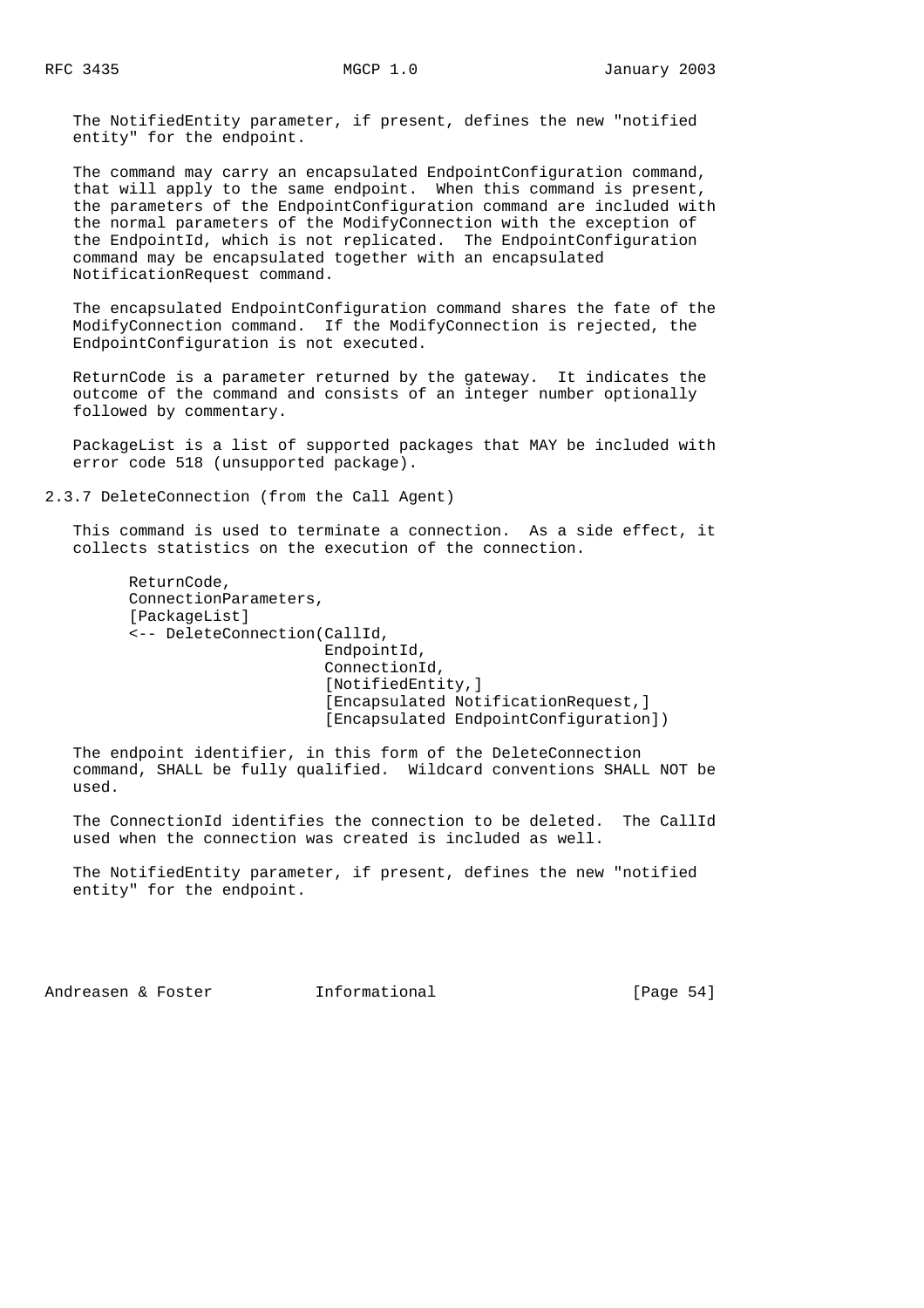In the case of IP multicast, connections can be deleted individually and independently. However, in the unicast case where a connection has two ends, a DeleteConnection command has to be sent to both gateways involved in the connection. After the connection has been deleted, media streams previously supported by the connection are no longer available. Any media packets received for the old connection are simply discarded and no new media packets for the stream are sent.

 After the connection has been deleted, any loopback that has been requested for the connection must be cancelled (unless the endpoint has another connection requesting loopback).

 In response to the DeleteConnection command, the gateway returns a list of connection parameters that describe statistics for the connection.

 When the connection was for an Internet media stream, these parameters are:

Number of packets sent:

 The total number of media packets transmitted by the sender since starting transmission on this connection. In the case of RTP, the count is not reset if the sender changes its synchronization source identifier (SSRC, as defined in RTP), for example as a result of a ModifyConnection command. The value is zero if the connection was always set in "receive only" mode and no signals were applied to the connection.

Number of octets sent:

 The total number of payload octets (i.e., not including header or padding) transmitted in media packets by the sender since starting transmission on this connection. In the case of RTP, the count is not reset if the sender changes its SSRC identifier, for example as a result of a ModifyConnection command. The value is zero if the connection was always set in "receive only" mode and no signals were applied to the connection.

Number of packets received:

 The total number of media packets received by the sender since starting reception on this connection. In the case of RTP, the count includes packets received from different SSRC, if the sender used several values. The value is zero if the connection was always set in "send only" mode.

Andreasen & Foster **Informational** [Page 55]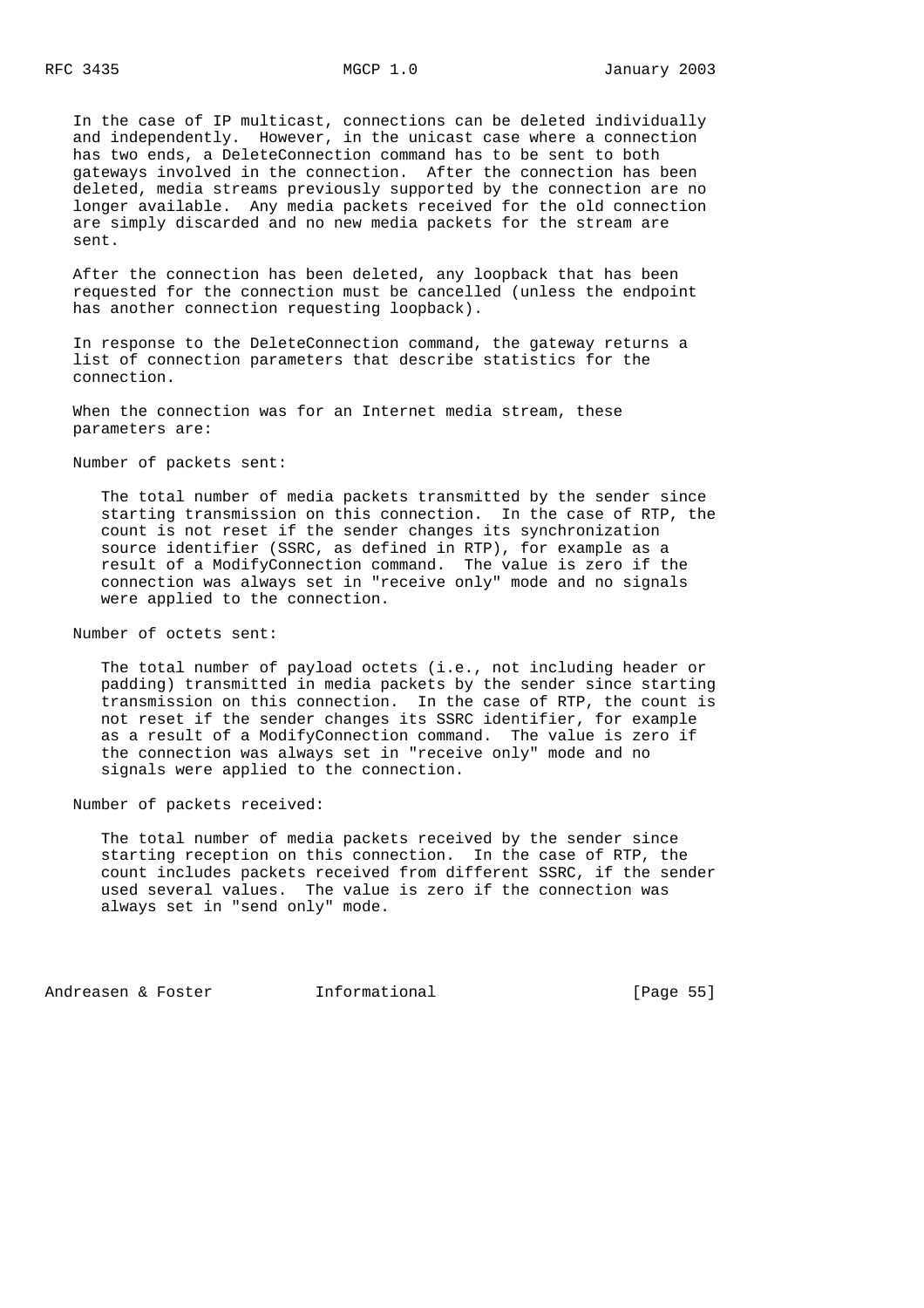Number of octets received:

 The total number of payload octets (i.e., not including header, e.g., RTP, or padding) transmitted in media packets by the sender since starting transmission on this connection. In the case of RTP, the count includes packets received from different SSRC, if the sender used several values. The value is zero if the connection was always set in "send only" mode.

Number of packets lost:

 The total number of media packets that have been lost since the beginning of reception. This number is defined to be the number of packets expected less the number of packets actually received, where the number of packets received includes any which are late or duplicates. For RTP, the count includes packets received from different SSRC, if the sender used several values. Thus packets that arrive late are not counted as lost, and the loss may be negative if there are duplicates. The count includes packets received from different SSRC, if the sender used several values. The number of packets expected is defined to be the extended last sequence number received, as defined next, less the initial sequence number received. The count includes packets received from different SSRC, if the sender used several values. The value is zero if the connection was always set in "send only" mode.

Interarrival jitter:

 An estimate of the statistical variance of the media packet interarrival time measured in milliseconds and expressed as an unsigned integer. For RTP, the interarrival jitter J is defined to be the mean deviation (smoothed absolute value) of the difference D in packet spacing at the receiver compared to the sender for a pair of packets. Detailed computation algorithms are found in RFC 1889. The count includes packets received from different SSRC, if the sender used several values. The value is zero if the connection was always set in "send only" mode.

Average transmission delay:

 An estimate of the network latency, expressed in milliseconds. For RTP, this is the average value of the difference between the NTP timestamp indicated by the senders of the RTCP messages and the NTP timestamp of the receivers, measured when the messages are received. The average is obtained by summing all the estimates,

Andreasen & Foster **Informational** [Page 56]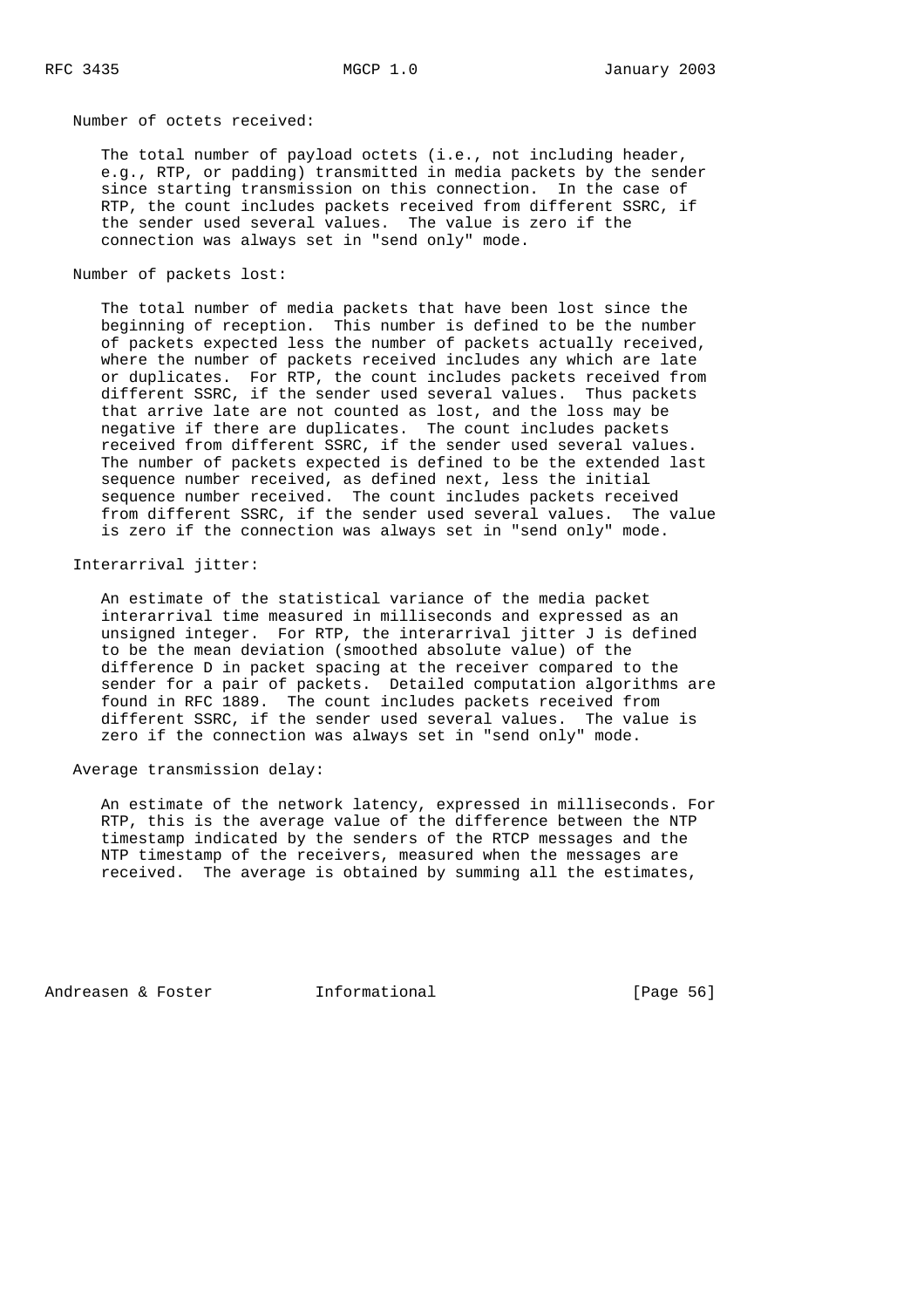then dividing by the number of RTCP messages that have been received. When the gateway's clock is not synchronized by NTP, the latency value can be computed as one half of the round trip delay, as measured through RTCP. When the gateway cannot compute the one way delay or the round trip delay, the parameter conveys a null value. For a detailed definition of these variables, refer to RFC 1889. When the connection was set up over a LOCAL interconnect, the meaning of these parameters is defined as follows: Number of packets sent: Not significant - MAY be omitted. Number of octets sent: The total number of payload octets transmitted over the local connection. Number of packets received: Not significant - MAY be omitted. Number of octets received: The total number of payload octets received over the connection. Number of packets lost: Not significant - MAY be omitted. A value of zero is assumed. Interarrival jitter: Not significant - MAY be omitted. A value of zero is assumed. Average transmission delay: Not significant - MAY be omitted. A value of zero is assumed. The set of connection parameters can be extended. Also, the meaning may be further defined by other types of networks which MAY furthermore elect to not return all, or even any, of the above

 The command may optionally contain an encapsulated Notification Request command, in which case a RequestIdentifier parameter MUST be present, as well as, optionally, other parameters of the NotificationRequest with the exception of the EndpointId, which is not replicated. The encapsulated NotificationRequest is executed simultaneously with the deletion of the connection. For example, when a user hang-up is notified, the gateway should be instructed to delete the connection and to start looking for an off-hook event.

Andreasen & Foster **Informational** (Page 57)

specified parameters.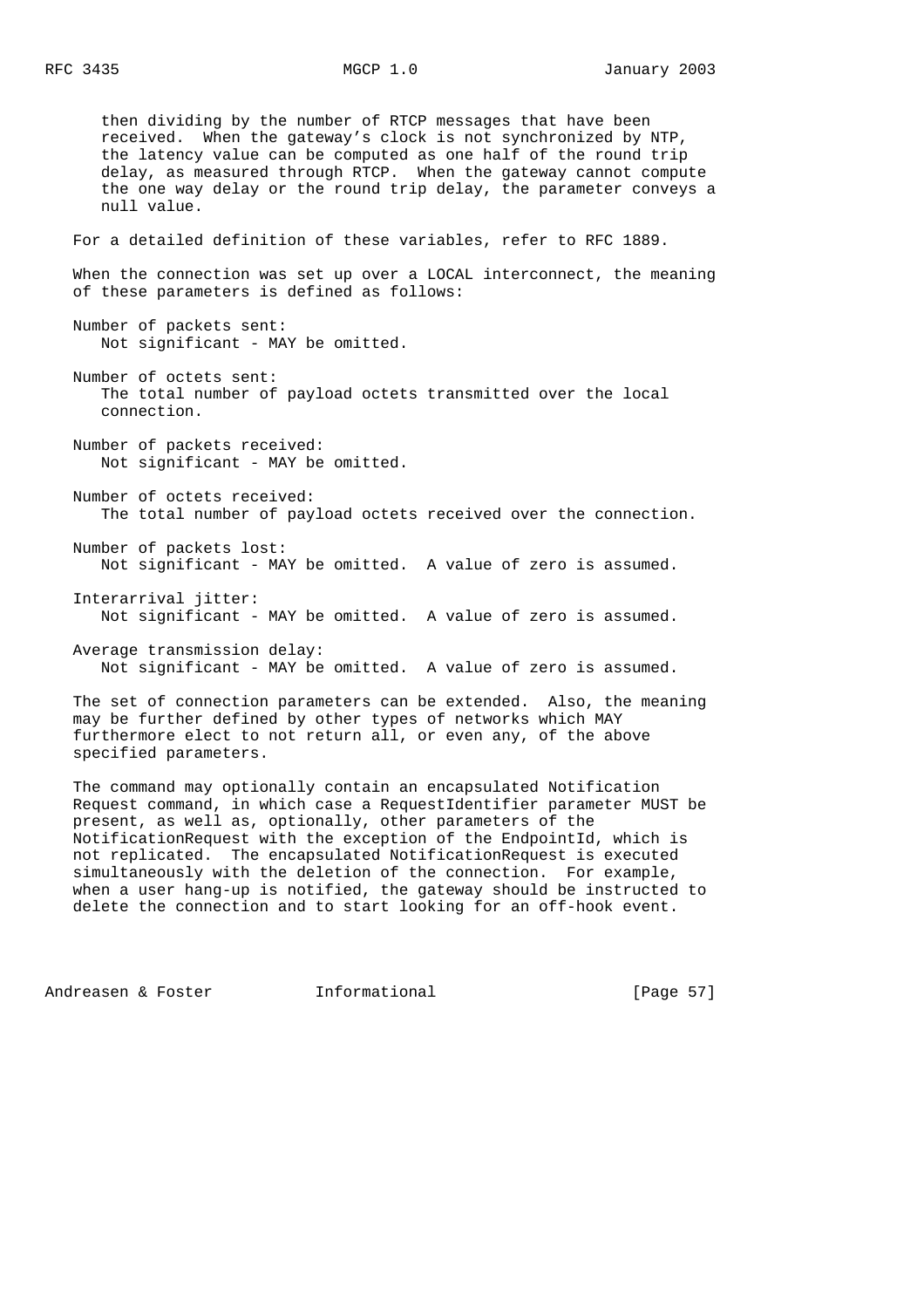This can be accomplished in a single DeleteConnection command, by also transmitting the RequestedEvents parameters, for the off-hook event, and an empty SignalRequests parameter.

 When these parameters are present, the DeleteConnection and the NotificationRequest must be synchronized, which means that both MUST be accepted, or both MUST be refused.

 The command may carry an encapsulated EndpointConfiguration command, that will apply to the same endpoint. When this command is present, the parameters of the EndpointConfiguration command are included with the normal parameters of the DeleteConnection with the exception of the EndpointId, which is not replicated. The EndpointConfiguration command may be encapsulated together with an encapsulated NotificationRequest command.

 The encapsulated EndpointConfiguration command shares the fate of the DeleteConnection command. If the DeleteConnection is rejected, the EndpointConfiguration is not executed.

 ReturnCode is a parameter returned by the gateway. It indicates the outcome of the command and consists of an integer number optionally followed by commentary.

 PackageList is a list of supported packages that MAY be included with error code 518 (unsupported package).

2.3.8 DeleteConnection (from the gateway)

 In some rare circumstances, a gateway may have to clear a connection, for example because it has lost the resource associated with the connection, or because it has detected that the endpoint no longer is capable or willing to send or receive media. The gateway may then terminate the connection by using a variant of the DeleteConnection command:

 ReturnCode, [PackageList] <-- DeleteConnection(CallId, EndpointId, ConnectionId, ReasonCode, Connection-parameters)

 The EndpointId, in this form of the DeleteConnection command, MUST be fully qualified. Wildcard conventions MUST NOT be used.

Andreasen & Foster **Informational Informational** [Page 58]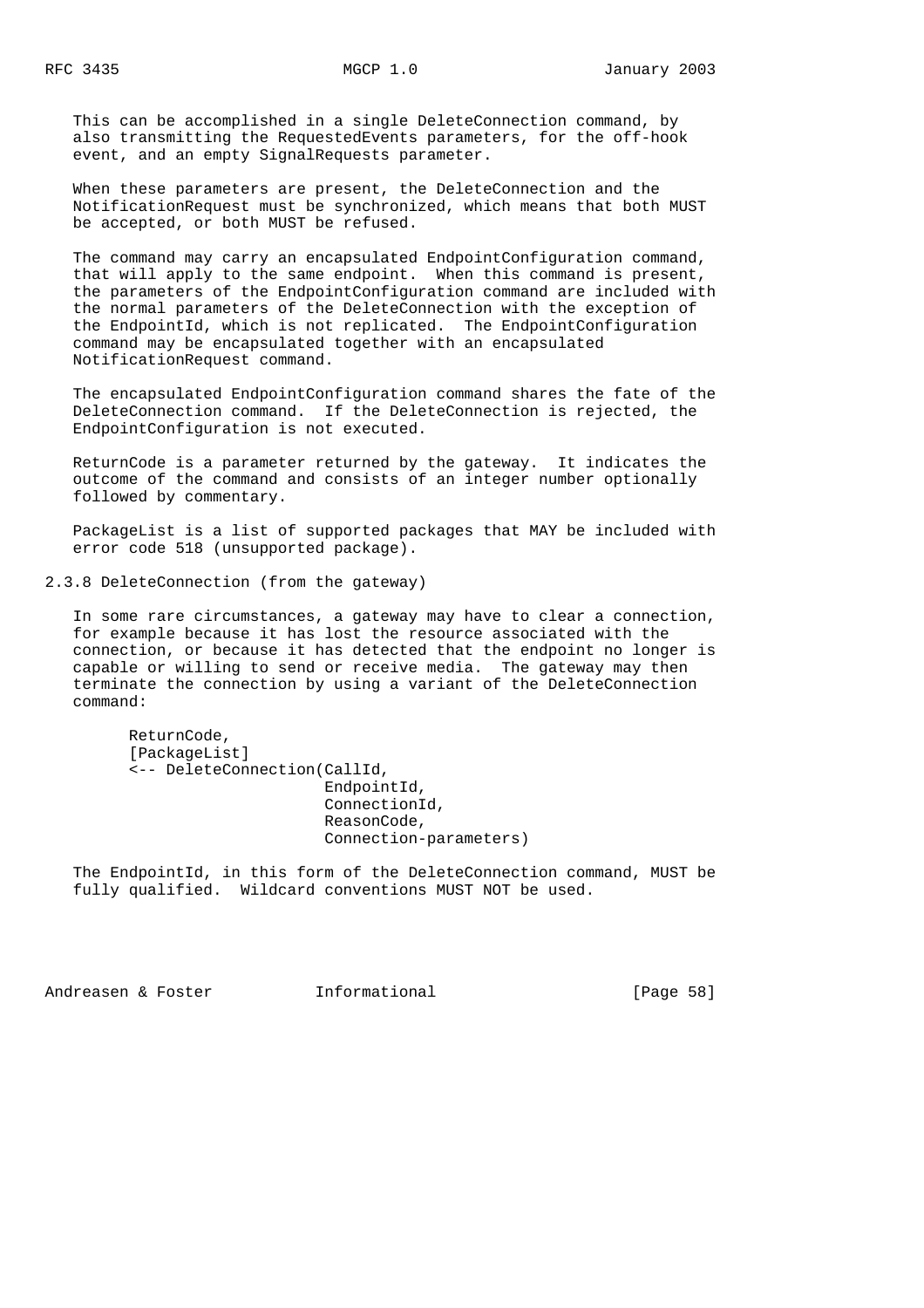The ReasonCode is a text string starting with a numeric reason code and optionally followed by a descriptive text string. The reason code indicates the cause of the DeleteConnection. A list of reason codes can be found in Section 2.5.

 In addition to the call, endpoint and connection identifiers, the gateway will also send the connection parameters that would have been returned to the Call Agent in response to a DeleteConnection command.

 ReturnCode is a parameter returned by the Call Agent. It indicates the outcome of the command and consists of an integer number optionally followed by commentary.

 PackageList is a list of supported packages that MAY be included with error code 518 (unsupported package).

 Note that use of this command is generally discouraged and should only be done as a last resort. If a connection can be sustained, deletion of it should be left to the discretion of the Call Agent which is in a far better position to make intelligent decisions in this area.

2.3.9 DeleteConnection (multiple connections from the Call Agent)

 A variation of the DeleteConnection function can be used by the Call Agent to delete multiple connections at the same time. Note that encapsulating other commands with this variation of the DeleteConnection command is not permitted. The command can be used to delete all connections that relate to a Call for an endpoint:

 ReturnCode, [PackageList] <-- DeleteConnection(CallId, EndpointId)

 The EndpointId, in this form of the DeleteConnection command, MUST NOT use the "any of" wildcard. All connections for the endpoint(s) with the CallId specified will be deleted. Note that the command will still succeed if there were no connections with the CallId specified, as long as the EndpointId was valid. However, if the EndpointId is invalid, the command will fail. The command does not return any individual statistics or call parameters.

Andreasen & Foster **Informational** [Page 59]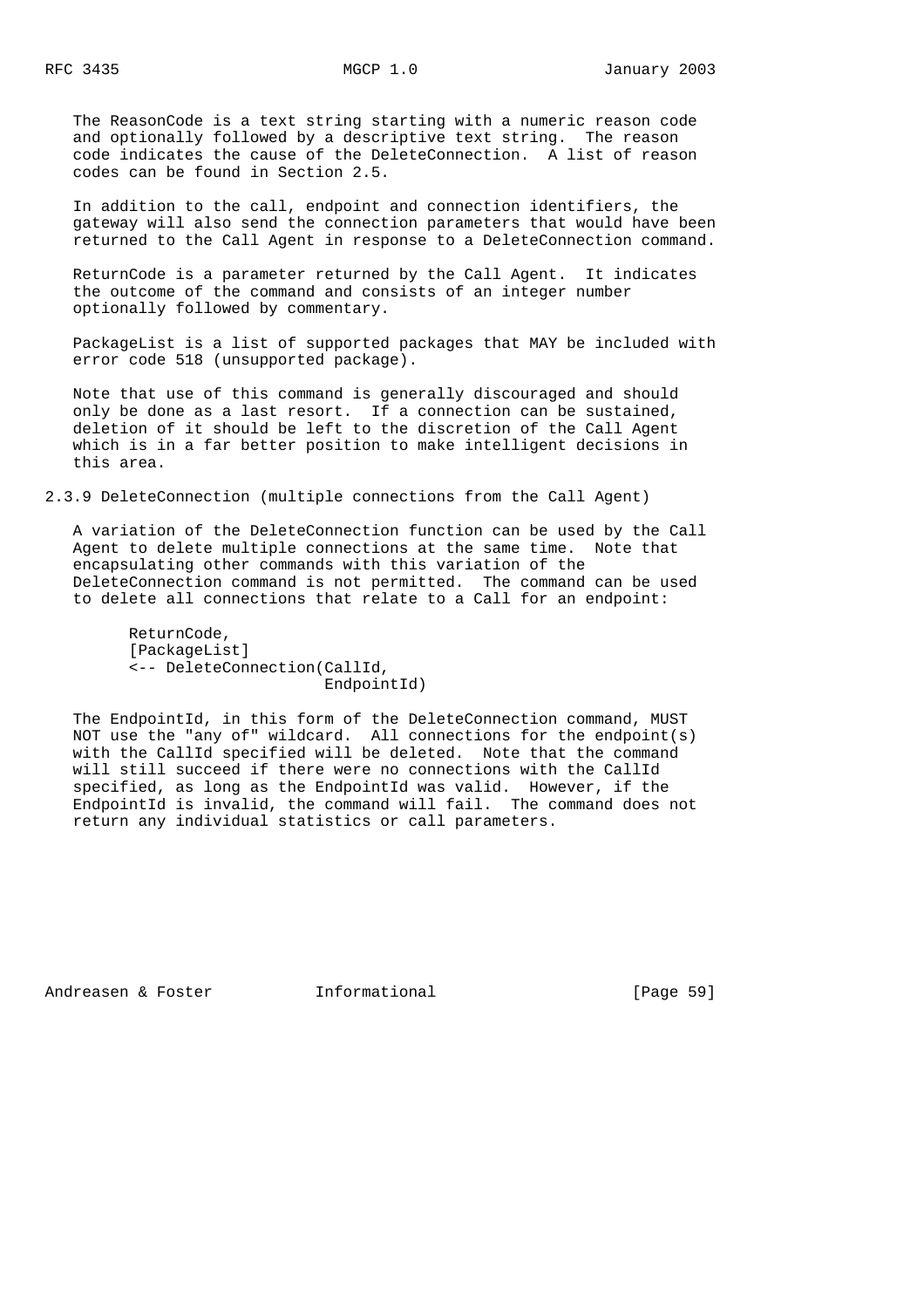It can also be used to delete all connections that terminate in a given endpoint:

 ReturnCode, [PackageList] <-- DeleteConnection(EndpointId)

 The EndpointId, in this form of the DeleteConnection command, MUST NOT use the "any of" wildcard. Again, the command succeeds even if there were no connections on the endpoint(s).

 Finally, Call Agents can take advantage of the hierarchical structure of endpoint names to delete all the connections that belong to a group of endpoints. In this case, the "local name" component of the EndpointId will be specified using the "all of" wildcarding convention. The "any of" convention SHALL NOT be used. For example, if endpoint names are structured as the combination of a physical interface name and a circuit number, as in "X35V3+A4/13", the Call Agent may replace the circuit number by the "all of" wild card character "\*", as in "X35V3+A4/\*". This "wildcard" command instructs the gateway to delete all the connections that were attached to circuits connected to the physical interface "X35V3+A4".

 After all the connections have been deleted, any loopback that has been requested for the connections MUST be cancelled by the gateway.

 This command does not return any individual statistics or call parameters.

 ReturnCode is a parameter returned by the gateway. It indicates the outcome of the command and consists of an integer number optionally followed by commentary.

 PackageList is a list of supported packages that MAY be included with error code 518 (unsupported package).

## 2.3.10 AuditEndpoint

 The AuditEndPoint command can be used by the Call Agent to find out the status of a given endpoint.

Andreasen & Foster **Informational** [Page 60]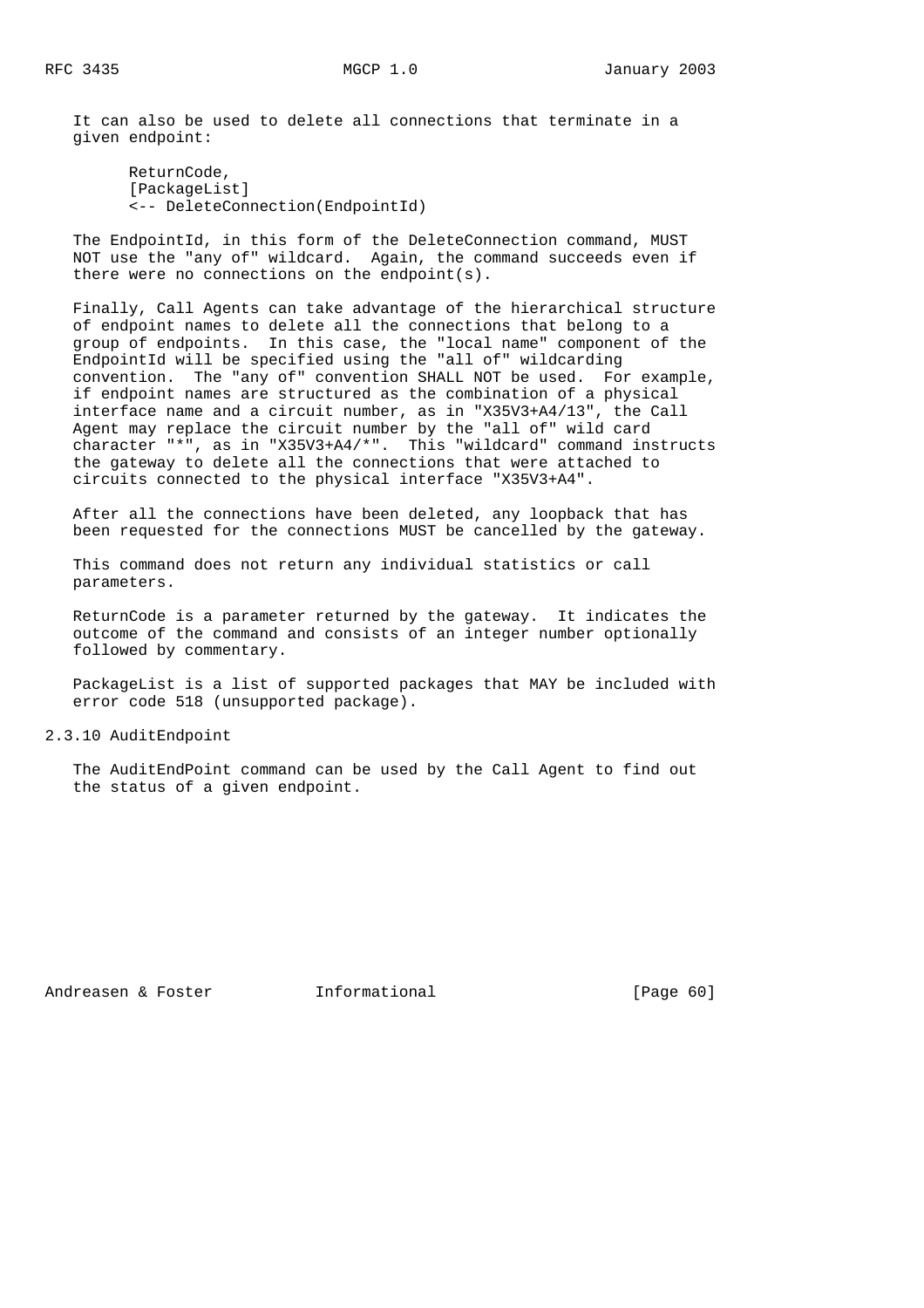ReturnCode, EndPointIdList,|{ [RequestedEvents,] [QuarantineHandling,] [DigitMap,] [SignalRequests,] [RequestIdentifier,] [NotifiedEntity,] [ConnectionIdentifiers,] [DetectEvents,] [ObservedEvents,] [EventStates,] [BearerInformation,] [RestartMethod,] [RestartDelay,] [ReasonCode,] [MaxMGCPDatagram,] [Capabilities]} [PackageList] <-- AuditEndPoint(EndpointId, [RequestedInfo])

 The EndpointId identifies the endpoint(s) being audited. The "any of" wildcard convention MUST NOT be used.

 The EndpointId identifies the endpoint(s) being audited. The "all of" wildcard convention can be used to start auditing of a group of endpoints (regardless of their service-state). If this convention is used, the gateway SHALL return the list of endpoint identifiers that match the wildcard in the EndPointIdList parameter, which is simply one or more SpecificEndpointIds (each supplied separately). In the case where the "all of" wildcard is used, RequestedInfo SHOULD NOT be included (if it is included, it MUST be ignored). Note that the use of the "all of" wildcard can potentially generate a large EndPointIdList. If the resulting EndPointIdList is considered too large, the gateway returns an error (error code 533 - response too large, is RECOMMENDED).

 When a non-wildcard EndpointId is specified, the (possibly empty) RequestedInfo parameter describes the information that is requested for the EndpointId specified. The following endpoint info can be audited with this command:

 RequestedEvents, DigitMap, SignalRequests, RequestIdentifier, QuarantineHandling, NotifiedEntity, ConnectionIdentifiers, DetectEvents, ObservedEvents, EventStates, BearerInformation, RestartMethod, RestartDelay, ReasonCode, PackageList, MaxMGCPDatagram, and Capabilities.

Andreasen & Foster **Informational** (Page 61)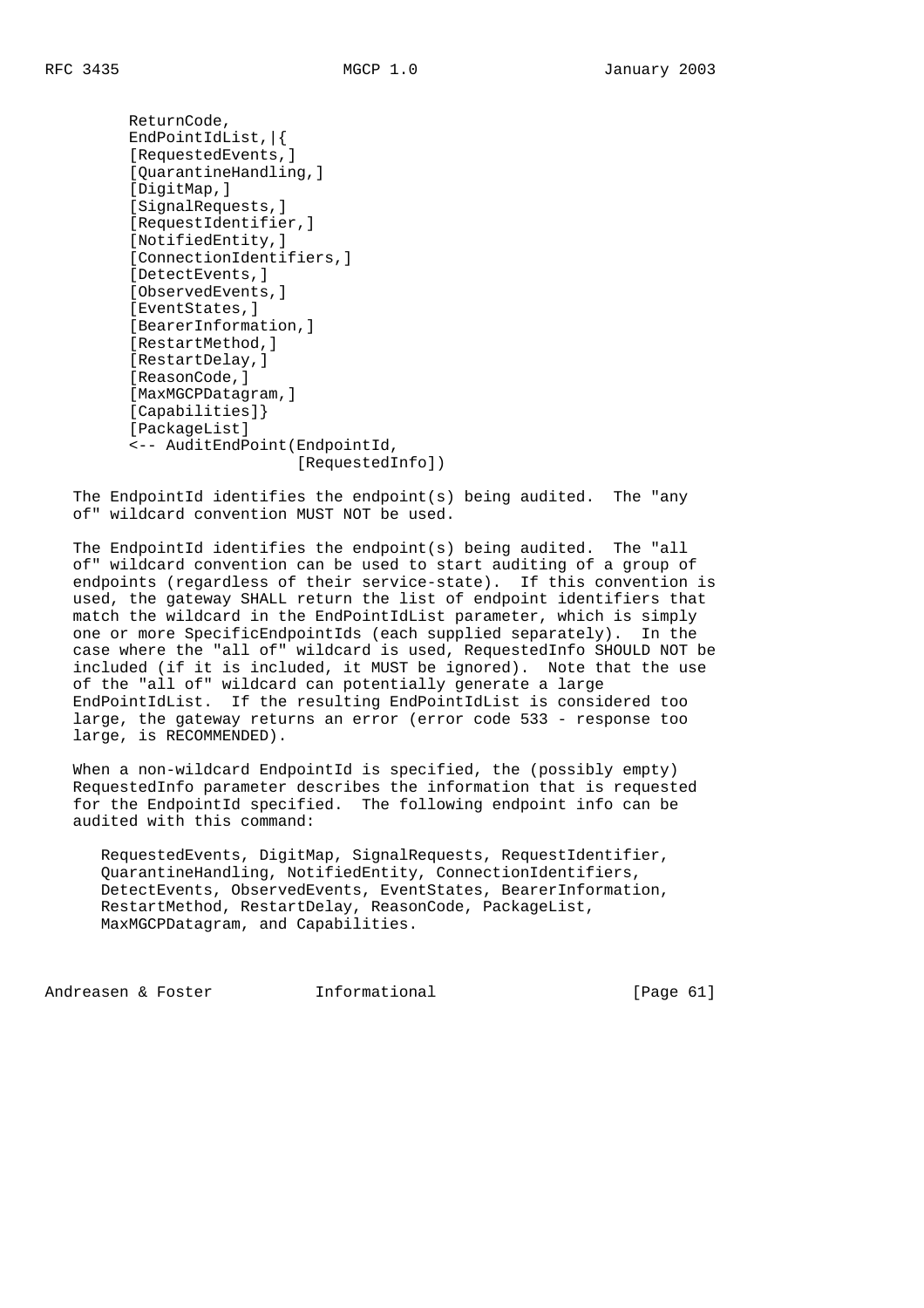The list may be extended by extension parameters. The response will in turn include information about each of the items for which auditing info was requested. Supported parameters with empty values MUST always be returned. However, if an endpoint is queried about a parameter it does not understand, the endpoint MUST NOT generate an error; instead the parameter MUST be omitted from the response:

- \* RequestedEvents: The current value of RequestedEvents the endpoint is using including the action(s) and event parameters associated with each event - if no actions are included, the default action is assumed. Persistent events are included in the list. If an embedded NotificationRequest is active, the RequestedEvents will reflect the events requested in the embedded NotificationRequest, not any surrounding RequestedEvents (whether embedded or not).
- \* DigitMap: The digit map the endpoint is currently using. The parameter will be empty if the endpoint does not have a digit map.
- \* SignalRequests: A list of the; Time-Out signals that are currently active, On/Off signals that are currently "on" for the endpoint (with or without parameter), and any pending Brief signals. Time- Out signals that have timed-out, and currently playing Brief signals are not included. Any signal parameters included in the original SignalRequests will be included.
- \* RequestIdentifier: The RequestIdentifier for the last NotificationRequest received by this endpoint (includes NotificationRequests encapsulated in other commands). If no NotificationRequest has been received since reboot/restart, the value zero will be returned.
- \* QuarantineHandling: The QuarantineHandling for the last NotificationRequest received by this endpoint. If QuarantineHandling was not included, or no notification request has been received, the default values will be returned.
- \* DetectEvents: The value of the most recently received DetectEvents parameter plus any persistent events implemented by the endpoint. If no DetectEvents parameter has been received, the (possibly empty) list only includes persistent events.
- \* NotifiedEntity: The current "notified entity" for the endpoint.
- \* ConnectionIdentifiers: The list of ConnectionIdentifiers for all connections that currently exist for the specified endpoint.
- \* ObservedEvents: The current list of observed events for the endpoint.

Andreasen & Foster **Informational** [Page 62]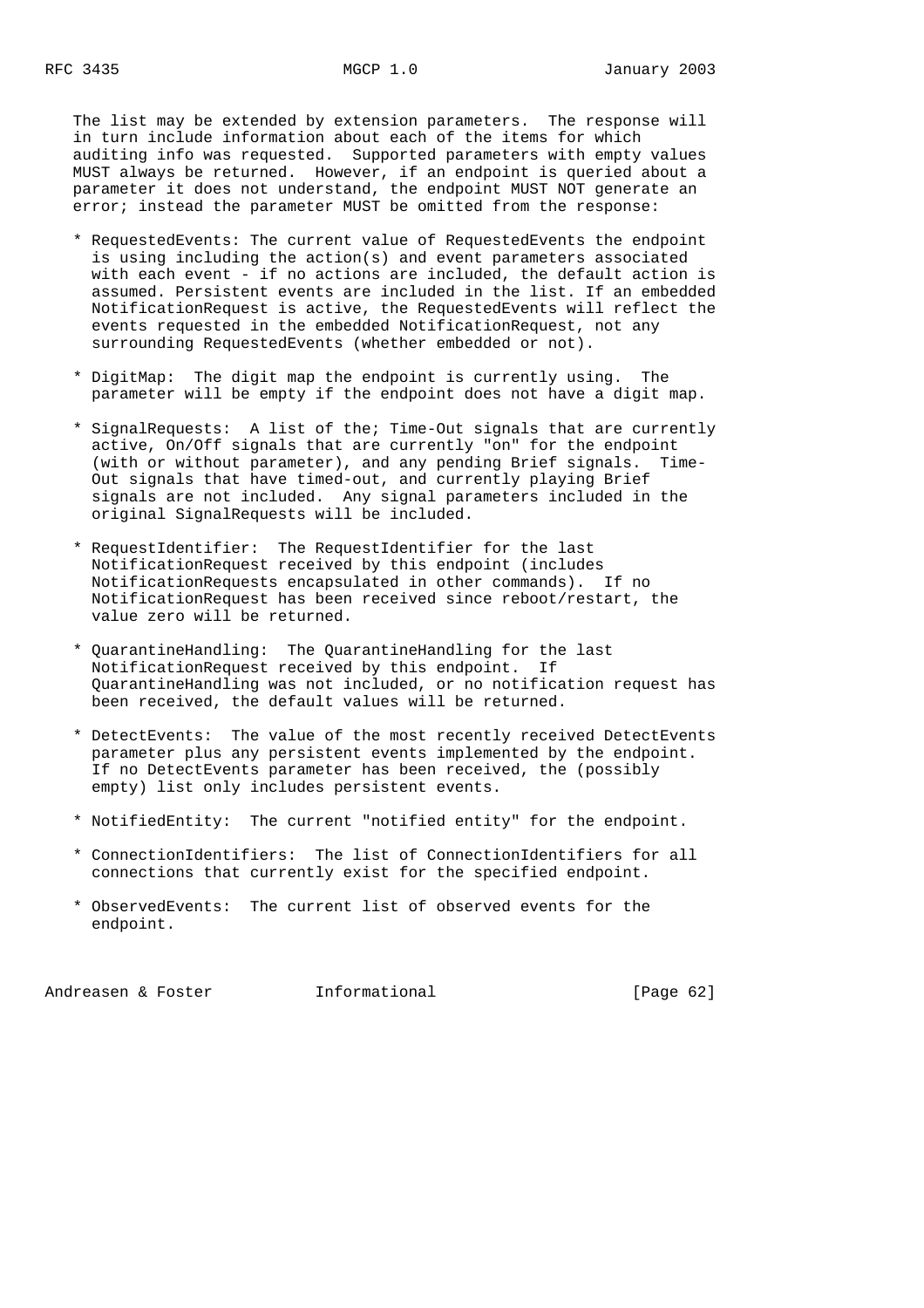- \* EventStates: For events that have auditable states associated with them, the event corresponding to the state the endpoint is in, e.g., off-hook if the endpoint is off-hook. Note that the definition of the individual events will state if the event in question has an auditable state associated with it.
- \* BearerInformation: The value of the last received BearerInformation parameter for this endpoint (this includes the case where BearerInformation was provisioned). The parameter will be empty if the endpoint has not received a BearerInformation parameter and a value was also not provisioned.
- \* RestartMethod: "restart" if the endpoint is in-service and operation is normal, or if the endpoint is in the process of becoming in-service (a non-zero RestartDelay will indicate the latter). Otherwise, the value of the restart method parameter in the last RestartInProgress command issued (or should have been issued) by the endpoint. Note that a "disconnected" endpoint will thus only report "disconnected" as long as it actually is disconnected, and "restart" will be reported once it is no longer disconnected. Similarly, "cancel-graceful" will not be reported, but "graceful" might (see Section 4.4.5 for further details).
	- \* RestartDelay: The value of the restart delay parameter if a RestartInProgress command was to be issued by the endpoint at the time of this response, or zero if the command would not include this parameter.
	- \* ReasonCode: The value of the ReasonCode parameter in the last RestartInProgress or DeleteConnection command issued by the gateway for the endpoint, or the special value 000 if the endpoint's state is normal.
	- \* PackageList: The packages supported by the endpoint including package version numbers. For backwards compatibility, support for the parameter is OPTIONAL although implementations with package versions higher than zero SHOULD support it.
	- \* MaxMGCPDatagram: The maximum size of an MGCP datagram in bytes that can be received by the endpoint (see Section 3.5.4). The value excludes any lower layer overhead. For backwards compatibility, support for this parameter is OPTIONAL. The default maximum MGCP datagram size SHOULD be assumed if a value is not returned.

Andreasen & Foster **Informational** [Page 63]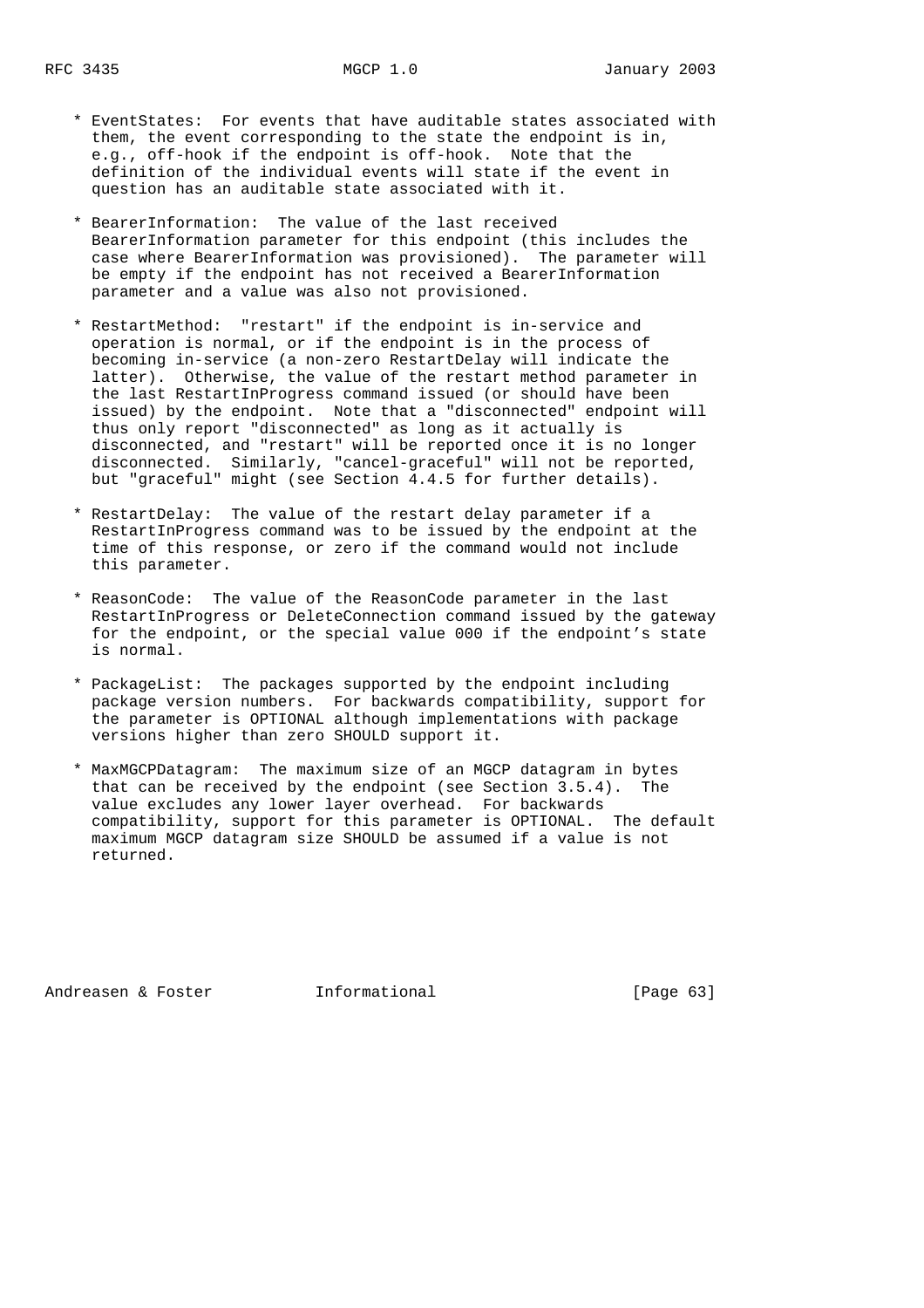- \* Capabilities: The capabilities for the endpoint similar to the LocalConnectionOptions parameter and including packages and connection modes. Extensions MAY be included as well. If any unknown capabilities are reported, they MUST simply be ignored. If there is a need to specify that some parameters, such as e.g., silence suppression, are only compatible with some codecs, then the gateway MUST return several capability sets, each of which may include:
	- Compression Algorithm: A list of supported codecs. The rest of the parameters in the capability set will apply to all codecs specified in this list.
	- Packetization Period: A single value or a range may be specified.
	- Bandwidth: A single value or a range corresponding to the range for packetization periods may be specified (assuming no silence suppression).
	- Echo Cancellation: Whether echo cancellation is supported or not for the endpoint.
	- Silence Suppression: Whether silence suppression is supported or not.
	- Gain Control: Whether gain control is supported or not.
	- Type of Service: Whether type of service is supported or not.
	- Resource Reservation: Whether resource reservation is supported or not.
	- Security: Whether media encryption is supported or not.
	- Type of network: The type(s) of network supported.
	- Packages: A list of packages supported. The first package in the list will be the default package.
	- Modes: A list of supported connection modes.

 The Call Agent may then decide to use the AuditConnection command to obtain further information about the connections.

 If no info was requested and the EndpointId refers to a valid endpoint (in-service or not), the gateway simply returns a positive acknowledgement.

Andreasen & Foster **Informational** [Page 64]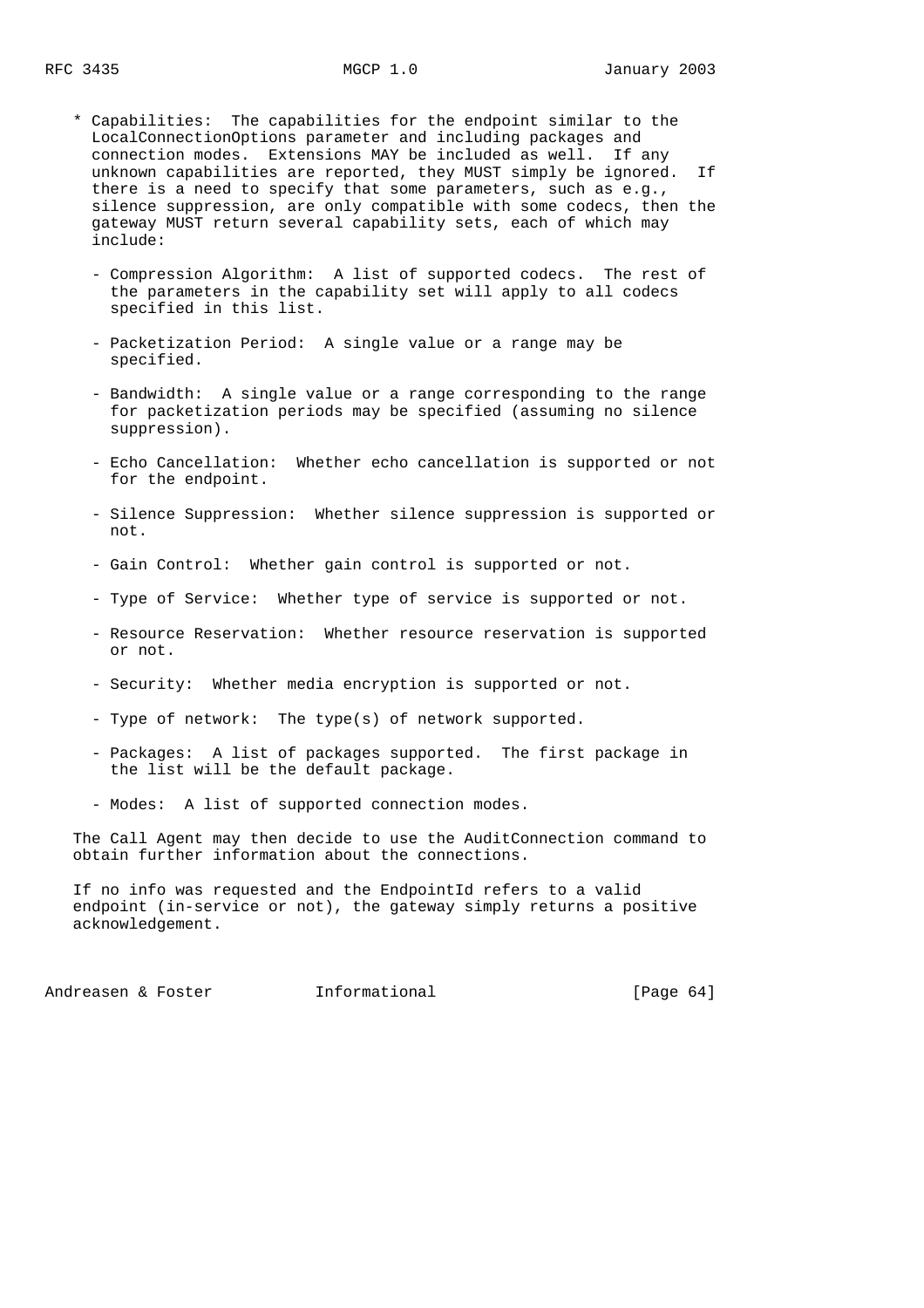ReturnCode is a parameter returned by the gateway. It indicates the outcome of the command and consists of an integer number optionally followed by commentary.

 Note that PackageList MAY also be included with error code 518 (unsupported package).

## 2.3.11 AuditConnection

 The AuditConnection command can be used by the Call Agent to retrieve the parameters attached to a connection.

```
 ReturnCode,
 [CallId,]
 [NotifiedEntity,]
 [LocalConnectionOptions,]
 [Mode,]
 [RemoteConnectionDescriptor,]
 [LocalConnectionDescriptor,]
 [ConnectionParameters,]
[PackageList]
 <-- AuditConnection(EndpointId,
                      ConnectionId,
                      RequestedInfo)
```
 The EndpointId parameter specifies the endpoint that handles the connection. The wildcard conventions SHALL NOT be used.

 The ConnectionId parameter is the identifier of the audited connection, within the context of the specified endpoint.

 The (possibly empty) RequestedInfo describes the information that is requested for the ConnectionId within the EndpointId specified. The following connection info can be audited with this command:

 CallId, NotifiedEntity, LocalConnectionOptions, Mode, RemoteConnectionDescriptor, LocalConnectionDescriptor, ConnectionParameters

 The AuditConnection response will in turn include information about each of the items auditing info was requested for:

- \* CallId, the CallId for the call the connection belongs to.
- \* NotifiedEntity, the current "notified entity" for the Connection. Note this is the same as the "notified entity" for the endpoint (included here for backwards compatibility).

Andreasen & Foster **Informational** (Page 65)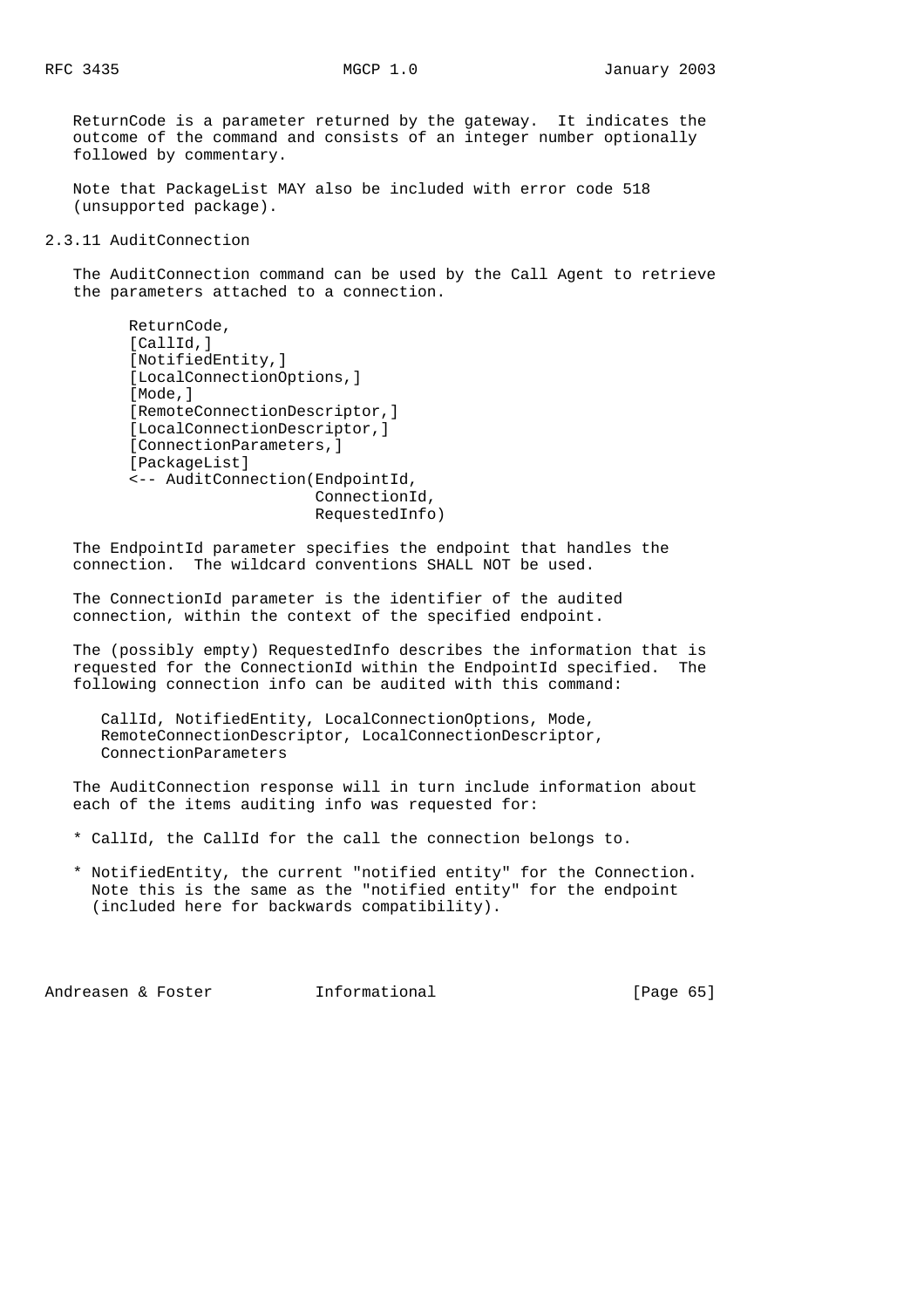- \* LocalConnectionOptions, the most recent LocalConnectionOptions parameters that was actually supplied for the connection (omitting LocalConnectionOptions from a command thus does not change this value). Note that default parameters omitted from the most recent LocalConnectionOptions will not be included. LocalConnectionOptions that retain their value across ModifyConnection commands and which have been included in a previous command for the connection are also included, regardless of whether they were supplied in the most recent LocalConnectionOptions or not.
- \* Mode, the current mode of the connection.
- \* RemoteConnectionDescriptor, the RemoteConnectionDescriptor that was supplied to the gateway for the connection.
- \* LocalConnectionDescriptor, the LocalConnectionDescriptor the gateway supplied for the connection.
- \* ConnectionParameters, the current values of the connection parameters for the connection.

 If no info was requested and the EndpointId is valid, the gateway simply checks that the connection exists, and if so returns a positive acknowledgement. Note, that by definition, the endpoint must be in-service for this to happen, as out-of-service endpoints do not have any connections.

 ReturnCode is a parameter returned by the gateway. It indicates the outcome of the command and consists of an integer number optionally followed by commentary.

PackageList is a list of supported packages that MAY be included with error code 518 (unsupported package).

## 2.3.12 RestartInProgress

 The RestartInProgress command is used by the gateway to signal that an endpoint, or a group of endpoints, is put in-service or out-of service.

```
 ReturnCode,
 [NotifiedEntity,]
 [PackageList]
 <-- RestartInProgress(EndPointId,
                        RestartMethod,
                         [RestartDelay,]
                         [ReasonCode])
```
Andreasen & Foster **Informational** [Page 66]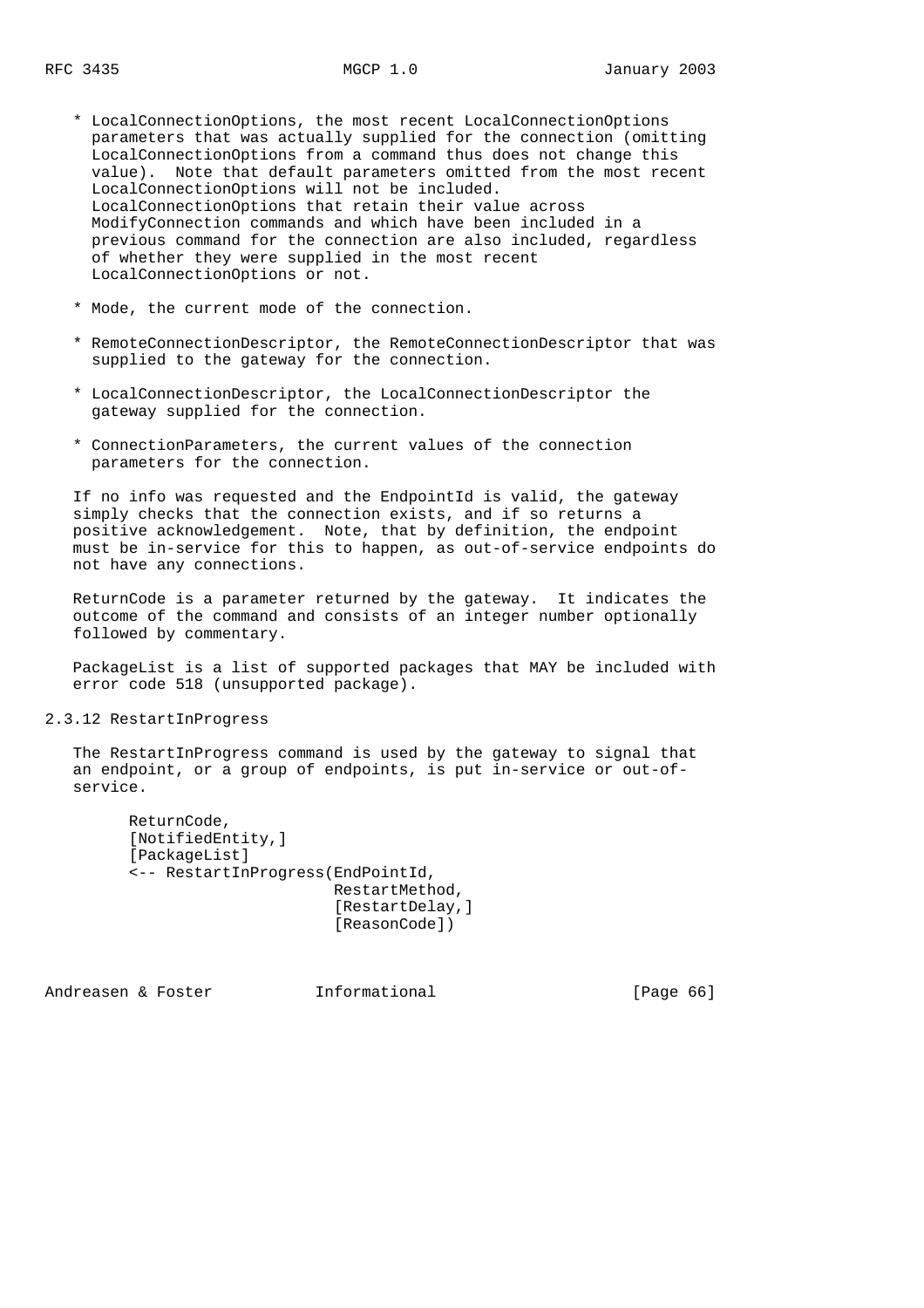The EndPointId identifies the endpoint(s) that are put in-service or out-of-service. The "all of" wildcard convention may be used to apply the command to a group of endpoints managed by the same Call Agent, such as for example all endpoints that are attached to a specified interface, or even all endpoints that are attached to a given gateway. The "any of" wildcard convention SHALL NOT be used.

 The RestartMethod parameter specifies the type of restart. The following values have been defined:

- \* A "graceful" restart method indicates that the specified endpoints will be taken out-of-service after the specified delay. The established connections are not yet affected, but the Call Agent SHOULD refrain from establishing new connections, and SHOULD try to gracefully tear down the existing connections.
- \* A "forced" restart method indicates that the specified endpoints are taken abruptly out-of-service. The established connections, if any, are lost.
- \* A "restart" method indicates that service will be restored on the endpoints after the specified "restart delay", i.e., the endpoints will be in-service. The endpoints are in their clean default state and there are no connections that are currently established on the endpoints.
- \* A "disconnected" method indicates that the endpoint has become disconnected and is now trying to establish connectivity (see Section 4.4.7). The "restart delay" specifies the number of seconds the endpoint has been disconnected. Established connections are not affected.
- \* A "cancel-graceful" method indicates that a gateway is canceling a previously issued "graceful" restart command. The endpoints are still in-service.

The list of restart methods may be extended.

 The optional "restart delay" parameter is expressed as a number of seconds. If the number is absent, the delay value MUST be considered null (i.e., zero). In the case of the "graceful" method, a null delay indicates that the Call Agent SHOULD simply wait for the natural termination of the existing connections, without establishing new connections. The restart delay is always considered null in the case of the "forced" and "cancel-graceful" methods, and hence the "restart delay" parameter MUST NOT be used with these restart methods. When the gateway sends a "restart" or "graceful"

Andreasen & Foster **Informational** [Page 67]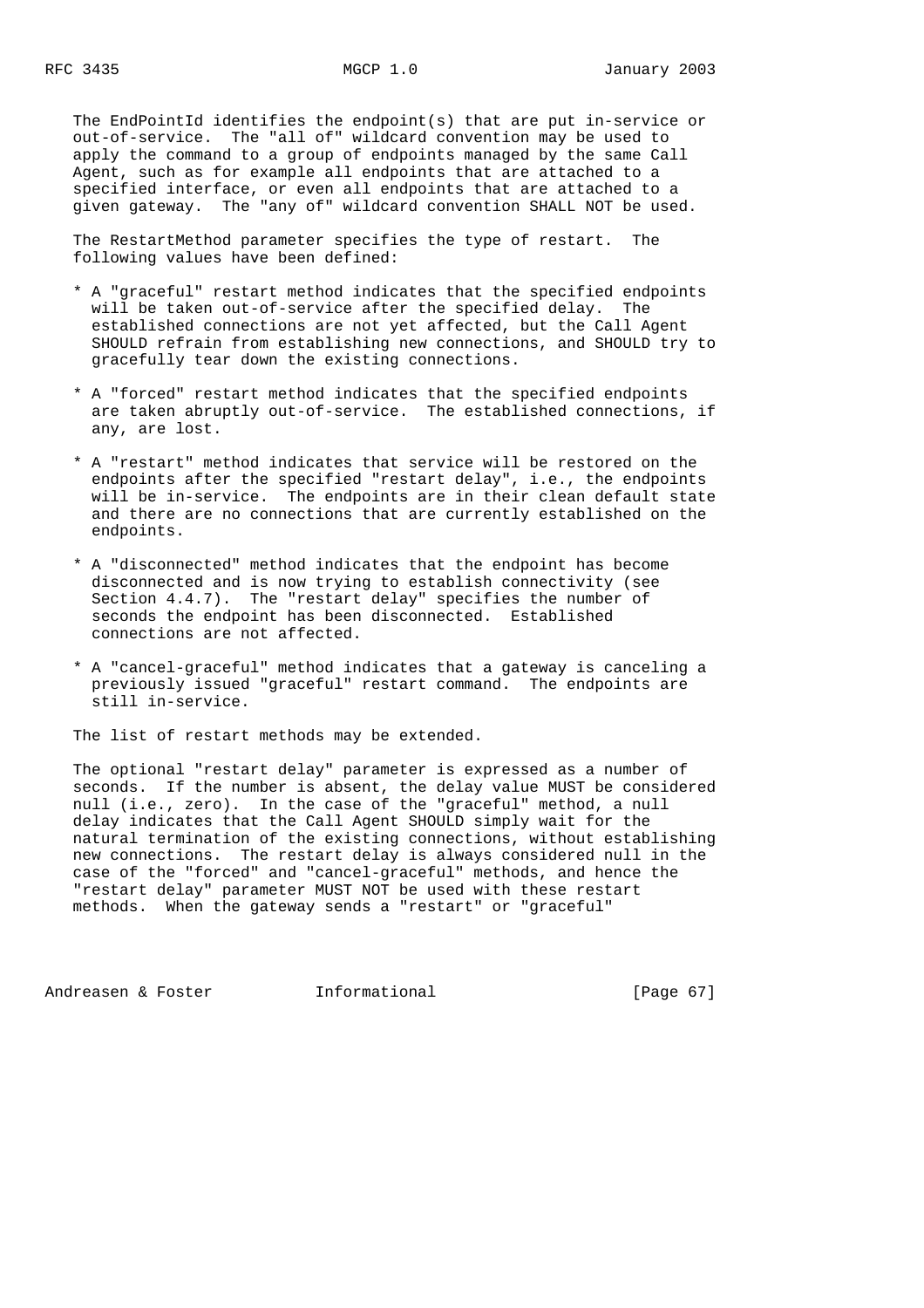RestartInProgress message with a non-zero restart delay, the gateway SHOULD send an updated RestartInProgress message after the "restart delay" has passed.

 A restart delay of null for the "restart" method indicates that service has already been restored. This typically will occur after gateway startup/reboot. To mitigate the effects of a gateway IP address change as a result of a re-boot, the Call Agent MAY wish to either flush its DNS cache for the gateway's domain name or resolve the gateway's domain name by querying the DNS regardless of the TTL of a current DNS resource record for the restarted gateway.

 The optional reason code parameter indicates the cause of the restart.

 Gateways SHOULD send a "graceful" or "forced" RestartInProgress message (for the relevant endpoints) as a courtesy to the Call Agent when they are taken out-of-service, e.g., by being shutdown, or taken out-of-service by a network management system, however the Call Agent cannot rely on always receiving such a message. Gateways MUST send a "restart" RestartInProgress message (for the relevant endpoints) with a null delay to their Call Agent when they are back in-service according to the restart procedure specified in Section 4.4.6 - Call Agents can rely on receiving this message. Also, gateways MUST send a "disconnected" RestartInProgress message (for the relevant endpoints) to their current "notified entity" according to the "disconnected" procedure specified in Section 4.4.7.

 The RestartInProgress message will be sent to the current "notified entity" for the EndpointId in question. It is expected that a default Call Agent, i.e., "notified entity", has been provisioned so that after a reboot/restart, the default Call Agent will always be the "notified entity" for the endpoint. Gateways SHOULD take full advantage of wild-carding to minimize the number of RestartInProgress messages generated when multiple endpoints in a gateway restart and the endpoints are managed by the same Call Agent.

 ReturnCode is a parameter returned by the Call Agent. It indicates the outcome of the command and consists of an integer number optionally followed by commentary.

 A NotifiedEntity may additionally be returned with the response to the RestartInProgress from the Call Agent - this SHOULD normally only be done in response to "restart" or "disconnected" (see also Section 4.4.6 and 4.4.7):

Andreasen & Foster **Informational** [Page 68]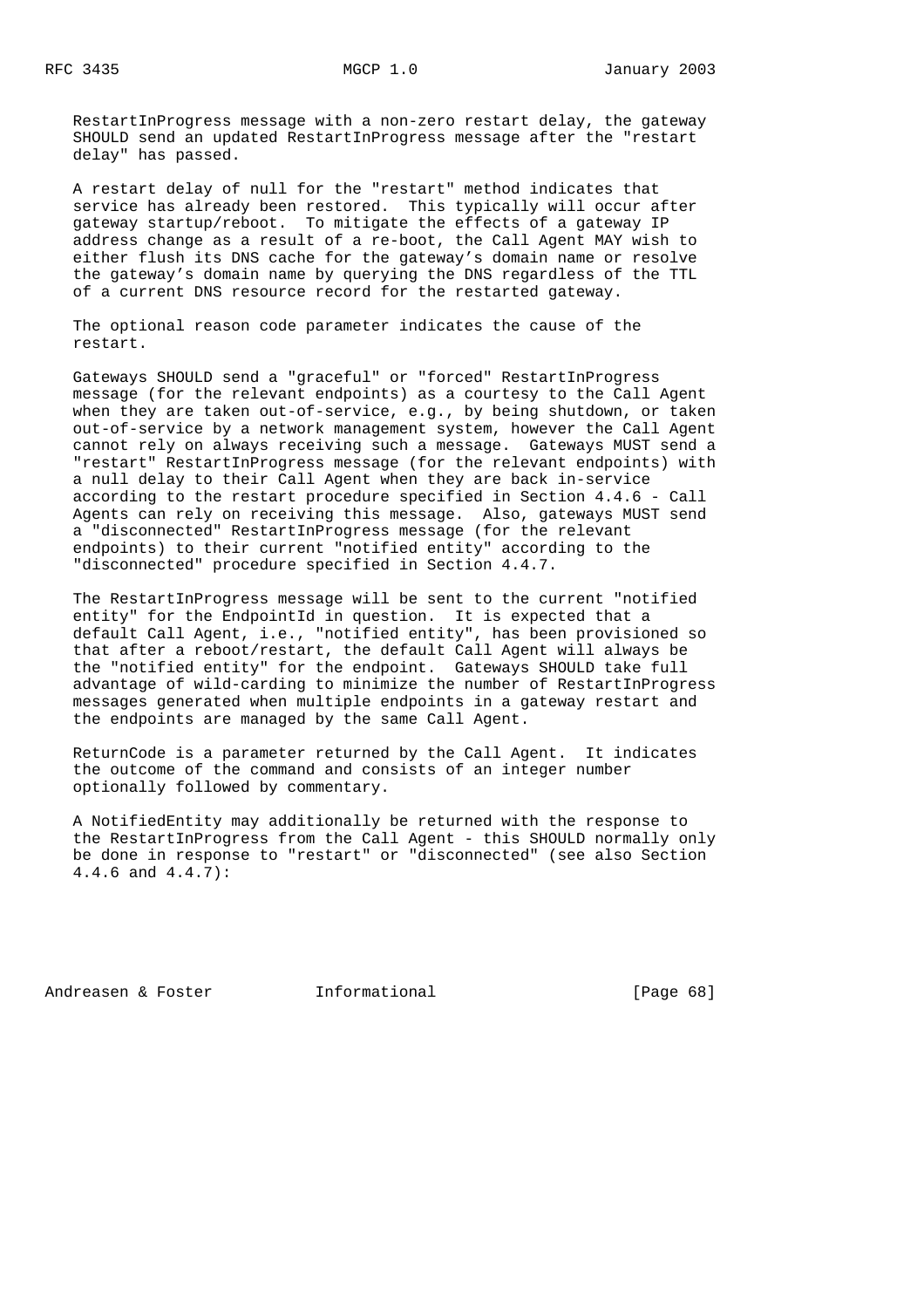- \* If the response indicated success (return code 200 transaction executed), the restart in question completed successfully, and the NotifiedEntity returned is the new "notified entity" for the endpoint(s).
- \* If the response from the Call Agent indicated an error, the restart in question did not complete successfully. If a NotifiedEntity parameter was included in the response returned, it specifies a new "notified entity" for the endpoint(s), which MUST be used when retrying the restart in question (as a new transaction). This SHOULD only be done with error code 521 (endpoint redirected).

 Note that the above behavior for returning a NotifiedEntity in the response is only defined for RestartInProgress responses and SHOULD NOT be done for responses to other commands. Any other behavior is undefined.

 PackageList is a list of supported packages that MAY be included with error code 518 (unsupported package).

2.4 Return Codes and Error Codes

 All MGCP commands are acknowledged. The acknowledgment carries a return code, which indicates the status of the command. The return code is an integer number, for which the following ranges of values have been defined:

- \* values between 000 and 099 indicate a response acknowledgement
- \* values between 100 and 199 indicate a provisional response
- \* values between 200 and 299 indicate a successful completion
- \* values between 400 and 499 indicate a transient error
- \* values between 500 and 599 indicate a permanent error
- \* values between 800 and 899 are package specific response codes.

 A broad description of transient errors (4XX error codes) versus permanent errors (5XX error codes) is as follows:

Andreasen & Foster **Informational** [Page 69]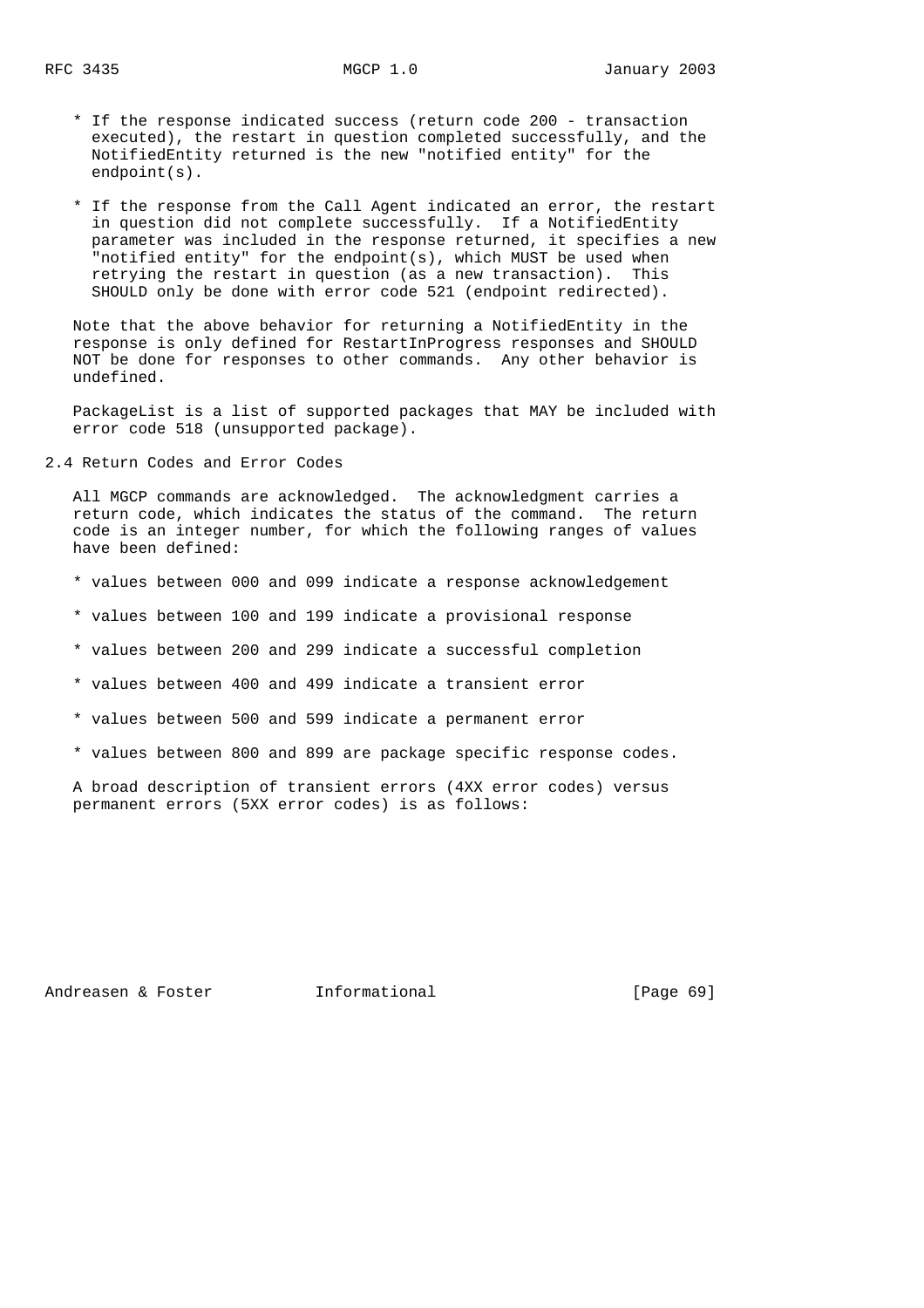- \* If a Call Agent receives a transient error, there is the expectation of the possibility that a future similar request will be honored by the endpoint. In some cases, this may require some state change in the environment of the endpoint (e.g., hook state as in the case of error codes 401 or 402; resource availability as in the case of error code 403, or bandwidth availability as in the case of error code 404).
- \* Permanent errors (error codes 500 to 599) indicate one or more permanent conditions either due to protocol error or incompatibility between the endpoint and the Call Agent, or because of some error condition over which the Call Agent has no control. Examples are protocol errors, requests for endpoint capabilities that do not exist, errors on interfaces associated with the endpoint, missing or incorrect information in the request or any number of other conditions which will simply not disappear with time.

The values that have been already defined are the following:

- 000 Response Acknowledgement.
- 100 The transaction is currently being executed. An actual completion message will follow later.
- 101 The transaction has been queued for execution. An actual completion message will follow later.
- 200 The requested transaction was executed normally. This return code can be used for a successful response to any command.
- 250 The connection was deleted. This return code can only be used for a successful response to a DeleteConnection command.
- 400 The transaction could not be executed, due to some unspecified transient error.
- 401 The phone is already off hook.
- 402 The phone is already on hook.
- 403 The transaction could not be executed, because the endpoint does not have sufficient resources at this time.
- 404 Insufficient bandwidth at this time.
- 405 The transaction could not be executed, because the endpoint is "restarting".

Andreasen & Foster **Informational Informational** [Page 70]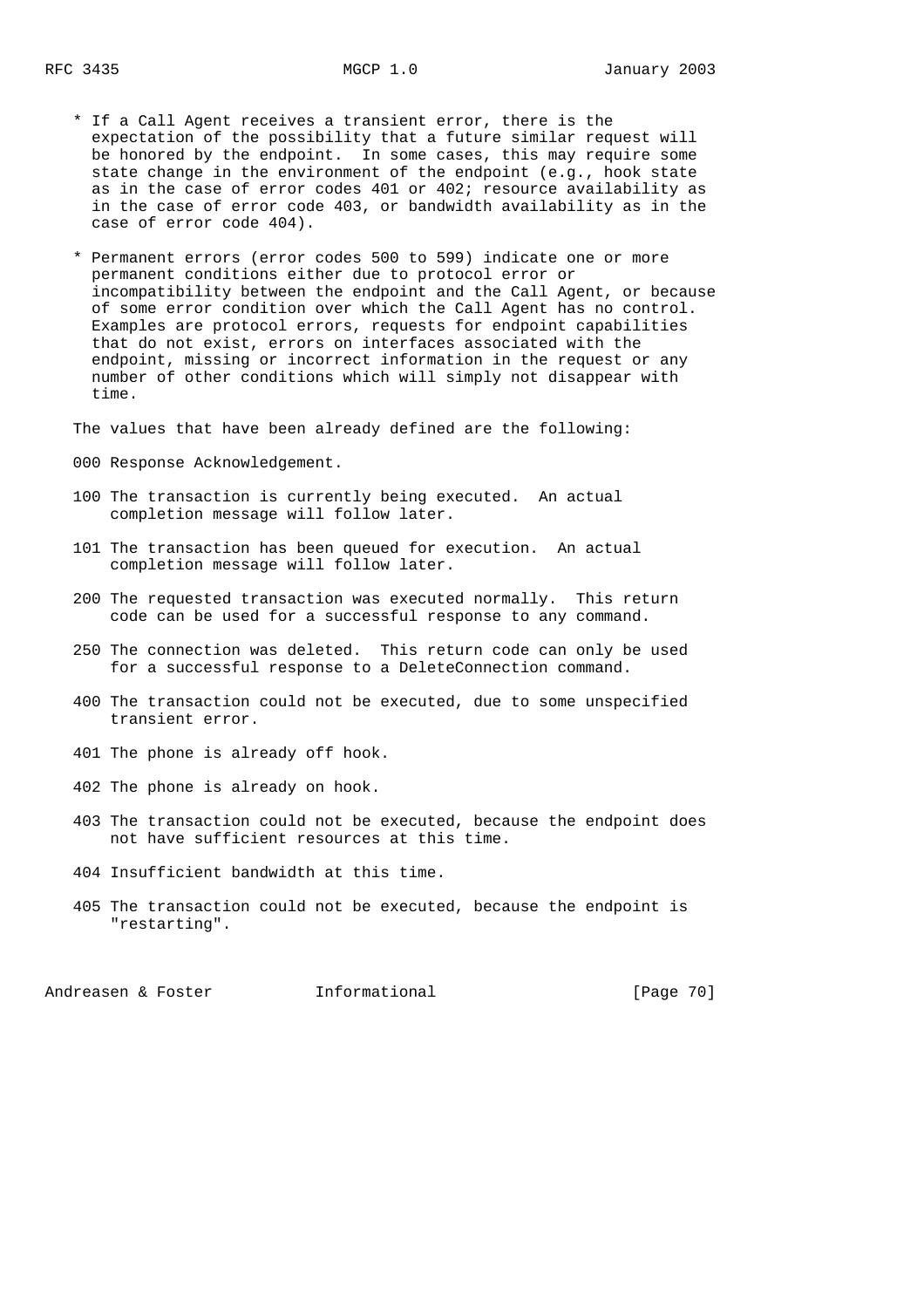- 406 Transaction time-out. The transaction did not complete in a reasonable period of time and has been aborted.
- 407 Transaction aborted. The transaction was aborted by some external action, e.g., a ModifyConnection command aborted by a DeleteConnection command.
	- 409 The transaction could not be executed because of internal overload.
	- 410 No endpoint available. A valid "any of" wildcard was used, however there was no endpoint available to satisfy the request.
	- 500 The transaction could not be executed, because the endpoint is unknown.
	- 501 The transaction could not be executed, because the endpoint is not ready. This includes the case where the endpoint is out-of service.
	- 502 The transaction could not be executed, because the endpoint does not have sufficient resources (permanent condition).
	- 503 "All of" wildcard too complicated.
	- 504 Unknown or unsupported command.
	- 505 Unsupported RemoteConnectionDescriptor. This SHOULD be used when one or more mandatory parameters or values in the RemoteConnectionDescriptor is not supported.
	- 506 Unable to satisfy both LocalConnectionOptions and RemoteConnectionDescriptor. This SHOULD be used when the LocalConnectionOptions and RemoteConnectionDescriptor contain one or more mandatory parameters or values that conflict with each other and/or cannot be supported at the same time (except for codec negotiation failure - see error code 534).
	- 507 Unsupported functionality. Some unspecified functionality required to carry out the command is not supported. Note that several other error codes have been defined for specific areas of unsupported functionality (e.g. 508, 511, etc.), and this error code SHOULD only be used if there is no other more specific error code for the unsupported functionality.
	- 508 Unknown or unsupported quarantine handling.

Andreasen & Foster **Informational Informational** [Page 71]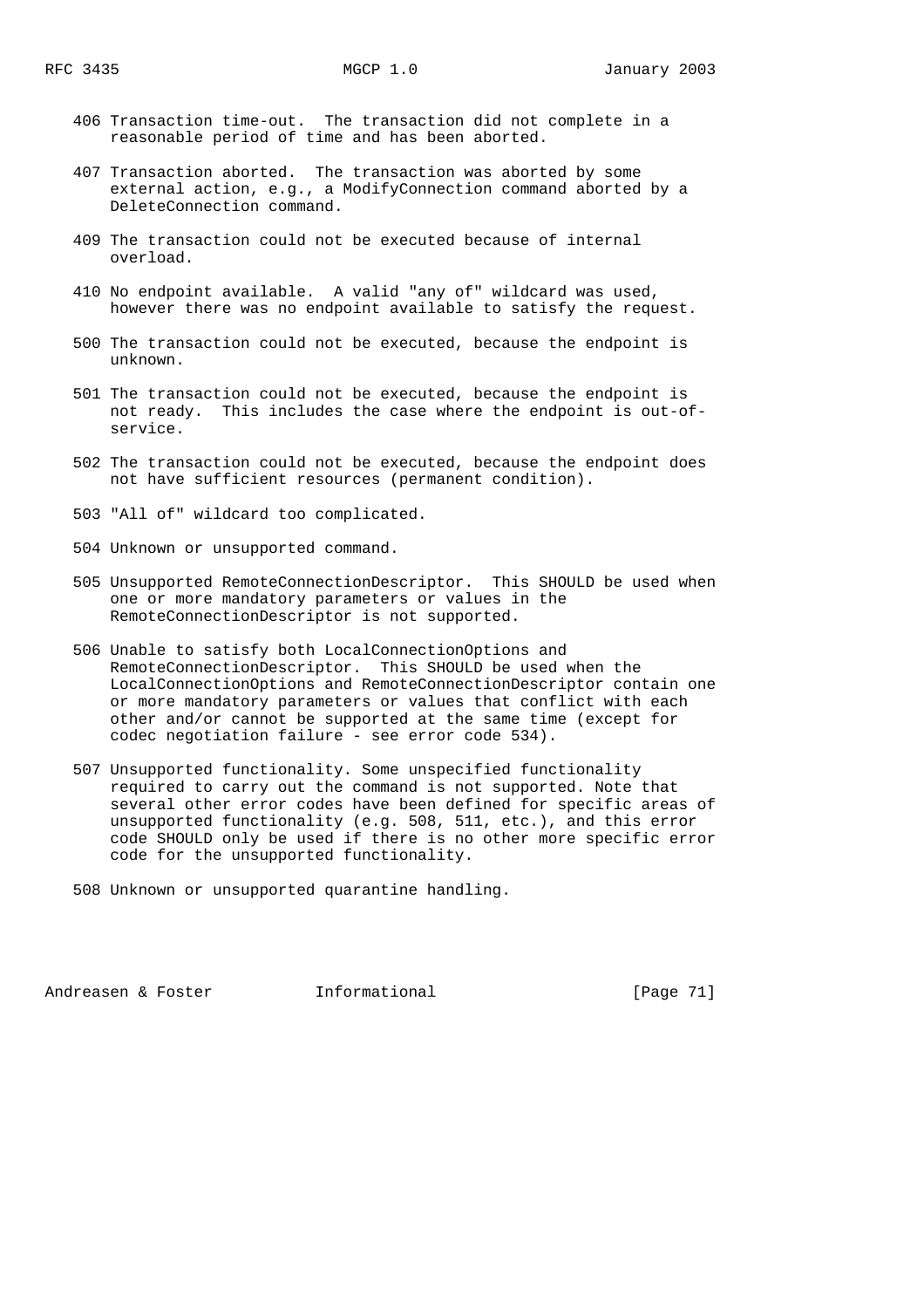- 509 Error in RemoteConnectionDescriptor. This SHOULD be used when there is a syntax or semantic error in the RemoteConnectionDescriptor.
- 510 The transaction could not be executed, because some unspecified protocol error was detected. Automatic recovery from such an error will be very difficult, and hence this code SHOULD only be used as a last resort.
- 511 The transaction could not be executed, because the command contained an unrecognized extension. This code SHOULD be used for unsupported critical parameter extensions ("X+").
- 512 The transaction could not be executed, because the gateway is not equipped to detect one of the requested events.
- 513 The transaction could not be executed, because the gateway is not equipped to generate one of the requested signals.
- 514 The transaction could not be executed, because the gateway cannot send the specified announcement.
- 515 The transaction refers to an incorrect connection-id (may have been already deleted).
- 516 The transaction refers to an unknown call-id, or the call-id supplied is incorrect (e.g., connection-id not associated with this call-id).
- 517 Unsupported or invalid mode.
- 518 Unsupported or unknown package. It is RECOMMENDED to include a PackageList parameter with the list of supported packages in the response, especially if the response is generated by the Call Agent.
- 519 Endpoint does not have a digit map.
- 520 The transaction could not be executed, because the endpoint is "restarting". In most cases this would be a transient error, in which case, error code 405 SHOULD be used instead. The error code is only included here for backwards compatibility.
- 521 Endpoint redirected to another Call Agent. The associated redirection behavior is only well-defined when this response is issued for a RestartInProgress command.

Andreasen & Foster **Informational Informational** [Page 72]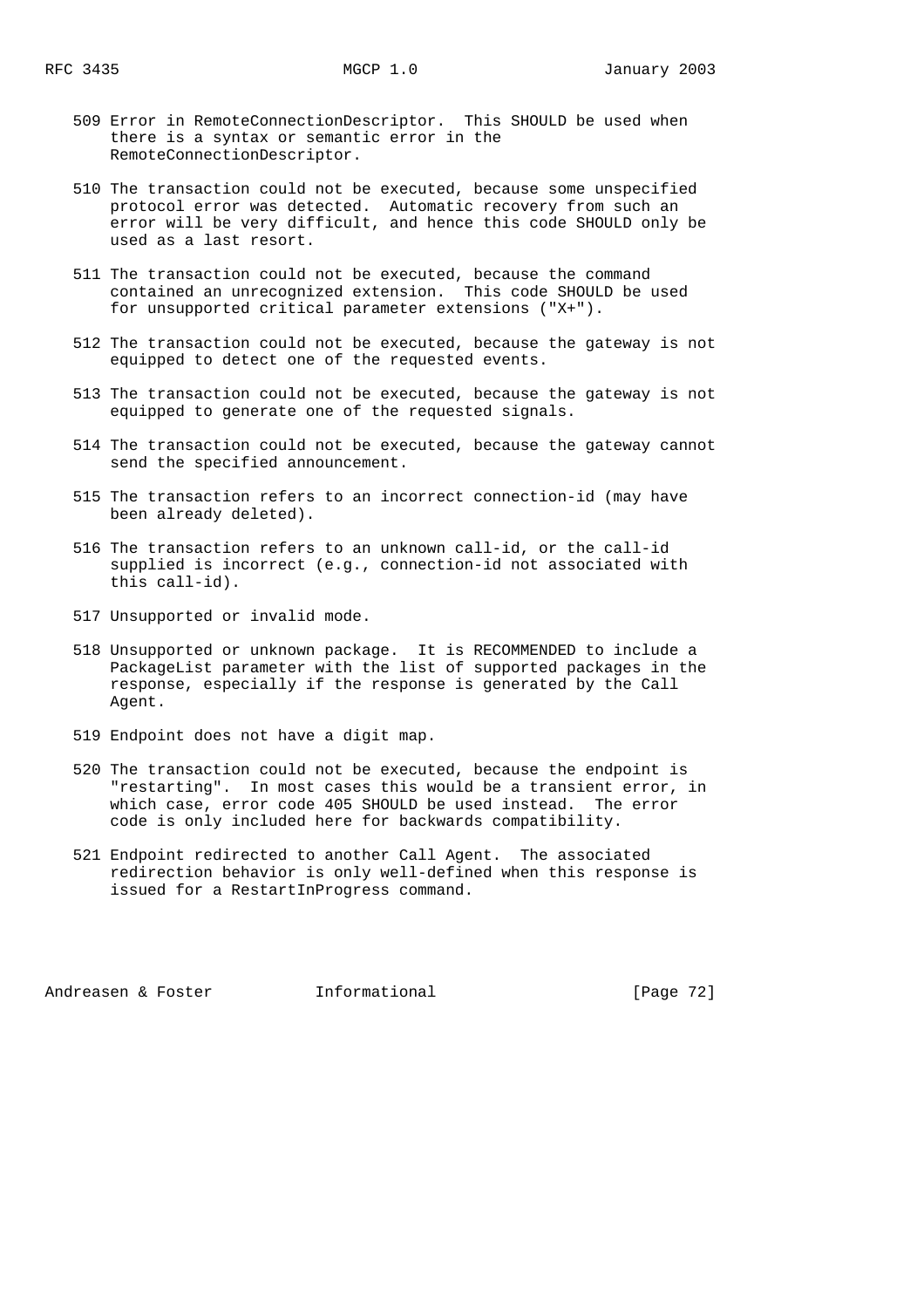- 522 No such event or signal. The request referred to an event or signal that is not defined in the relevant package (which could be the default package).
- 523 Unknown action or illegal combination of actions.
- 524 Internal inconsistency in LocalConnectionOptions.
- 525 Unknown extension in LocalConnectionOptions. This code SHOULD be used for unsupported mandatory vendor extensions ("x+").
- 526 Insufficient bandwidth. In cases where this is a transient error, error code 404 SHOULD be used instead.
- 527 Missing RemoteConnectionDescriptor.
- 528 Incompatible protocol version.
- 529 Internal hardware failure.
- 530 CAS signaling protocol error.
- 531 Failure of a grouping of trunks (e.g., facility failure).
- 532 Unsupported value(s) in LocalConnectionOptions.
- 533 Response too large.
- 534 Codec negotiation failure.
- 535 Packetization period not supported.
- 536 Unknown or unsupported RestartMethod.
- 537 Unknown or unsupported digit map extension.
- 538 Event/signal parameter error (e.g., missing, erroneous, unsupported, unknown, etc.).
- 539 Invalid or unsupported command parameter. This code SHOULD only be used when the parameter is neither a package or vendor extension parameter.
- 540 Per endpoint connection limit exceeded.
- 541 Invalid or unsupported LocalConnectionOptions. This code SHOULD only be used when the LocalConnectionOptions is neither a package nor a vendor extension LocalConnectionOptions.

Andreasen & Foster **Informational** [Page 73]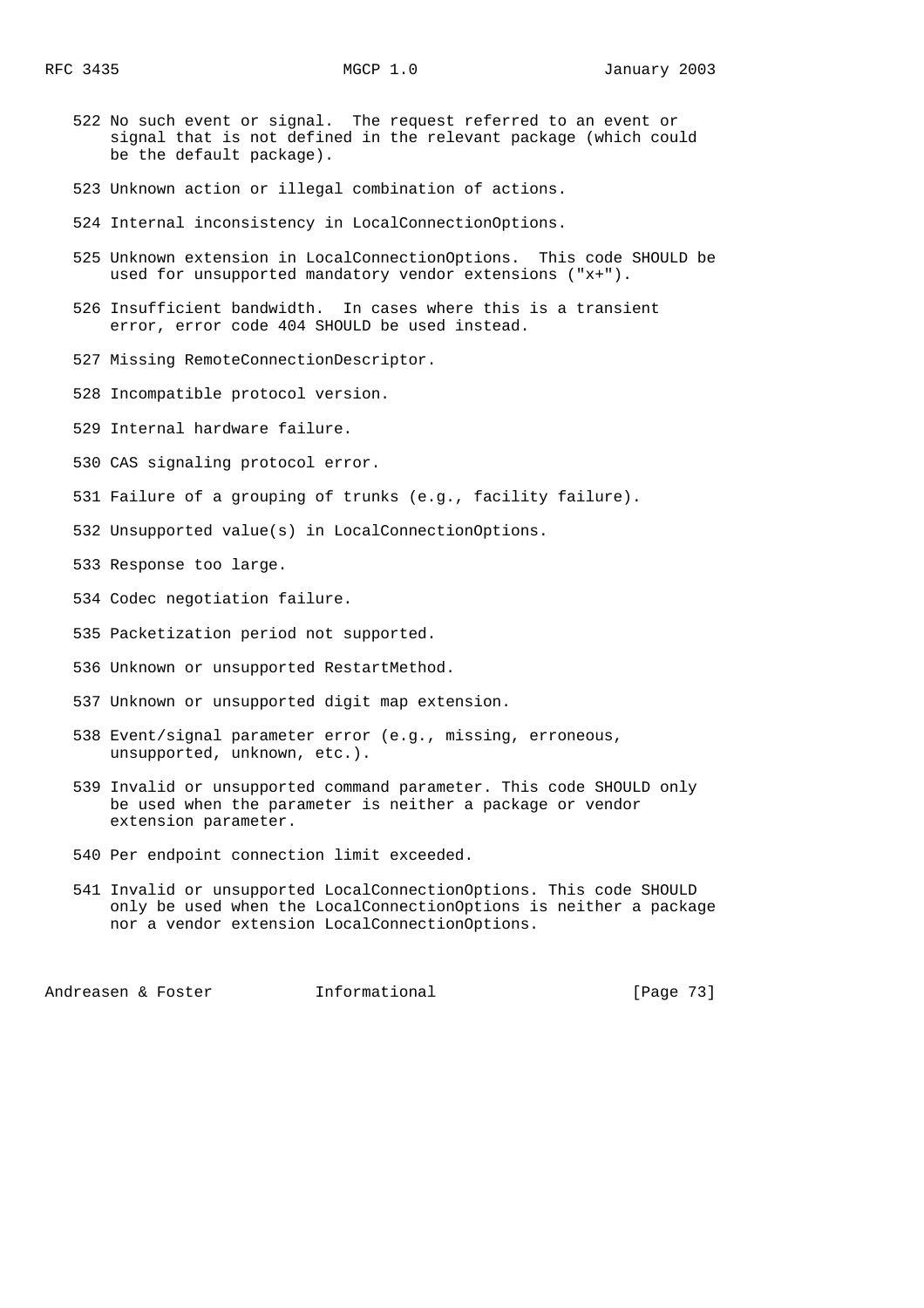The set of return codes may be extended in a future version of the protocol. Implementations that receive an unknown or unsupported return code SHOULD treat the return code as follows:

- \* Unknown 0xx code treated as 000.
- \* Unknown 1xx code treated as 100.
- \* Unknown 2xx code treated as 200.
- \* Unknown 3xx code treated as 521.
- \* Unknown 4xx code treated as 400.
- \* Unknown 5xx-9xx code treated as 510.
- 2.5 Reason Codes

 Reason codes are used by the gateway when deleting a connection to inform the Call Agent about the reason for deleting the connection. They may also be used in a RestartInProgress command to inform the Call Agent of the reason for the RestartInProgress.

 The reason code is an integer number, and the following values have been defined:

- 000 Endpoint state is normal (this code is only used in response to audit requests).
- 900 Endpoint malfunctioning.
- 901 Endpoint taken out-of-service.
- 902 Loss of lower layer connectivity (e.g., downstream sync).
- 903 QoS resource reservation was lost.
- 904 Manual intervention.
- 905 Facility failure (e.g., DS-0 failure).

The set of reason codes can be extended.

Andreasen & Foster **Informational Informational** [Page 74]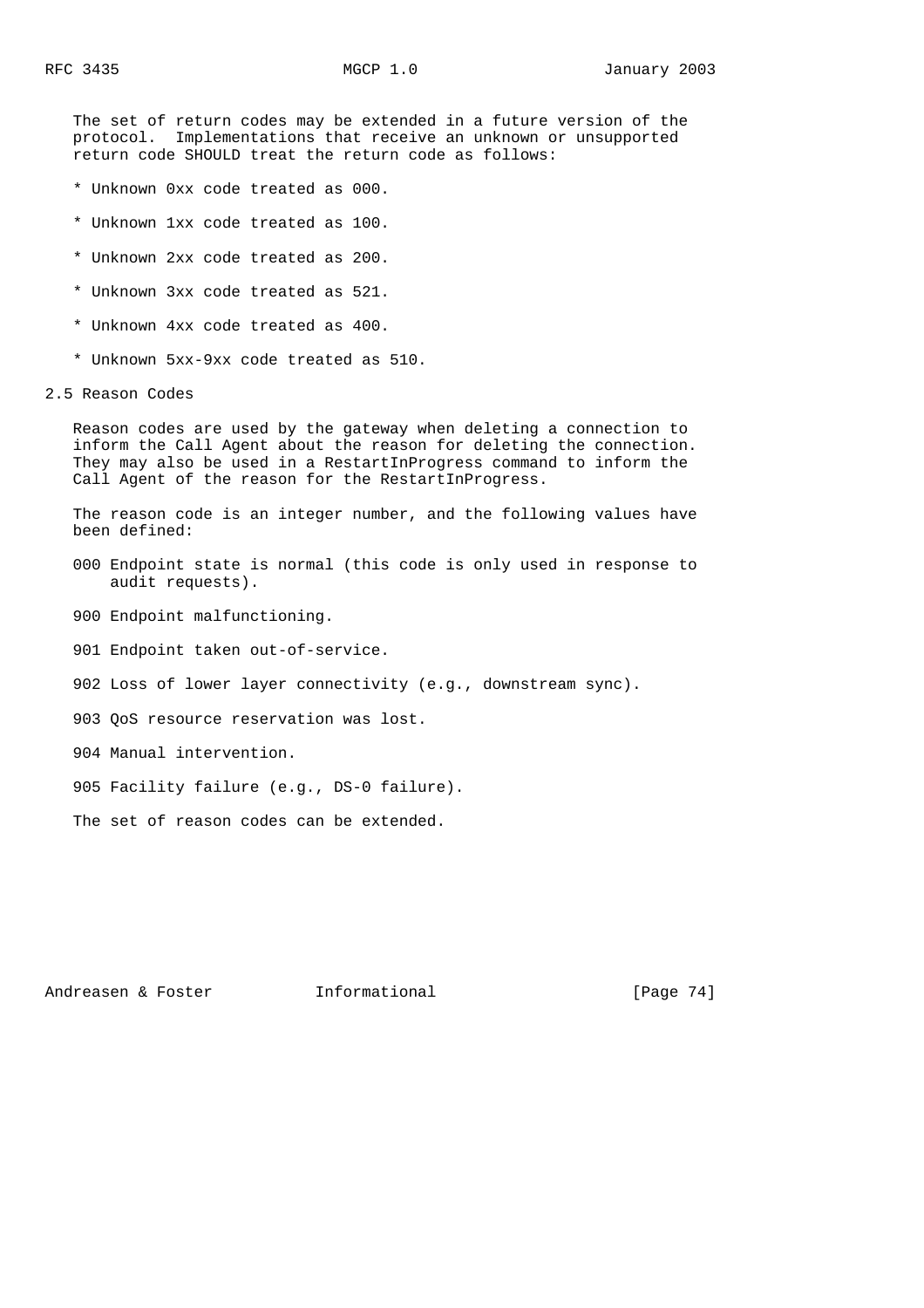2.6 Use of Local Connection Options and Connection Descriptors

 As indicated previously, the normal sequence in setting up a bi directional connection involves at least 3 steps:

- 1) The Call Agent asks the first gateway to "create a connection" on an endpoint. The gateway allocates resources to that connection, and responds to the command by providing a "session description" (referred to as its LocalConnectionDescriptor). The session description contains the information necessary for another party to send packets towards the newly created connection.
- 2) The Call Agent then asks the second gateway to "create a connection" on an endpoint. The command carries the "session description" provided by the first gateway (now referred to as the RemoteConnectionDescriptor). The gateway allocates resources to that connection, and responds to the command by providing its own "session description" (LocalConnectionDescriptor).
- 3) The Call Agent uses a "modify connection" command to provide this second "session description" (now referred to as the RemoteConnectionDescriptor ) to the first endpoint. Once this is done, communication can proceed in both directions.

 When the Call Agent issues a Create or Modify Connection command, there are thus three parameters that determine the media supported by that connection:

- \* LocalConnectionOptions: Supplied by the Call Agent to control the media parameters used by the gateway for the connection. When supplied, the gateway MUST conform to these media parameters until either the connection is deleted, or a ModifyConnection command with new media parameters (LocalConnectionOptions or RemoteConnectionDescriptor) is received.
- \* RemoteConnectionDescriptor: Supplied by the Call Agent to convey the media parameters supported by the other side of the connection. When supplied, the gateway MUST conform to these media parameters until either the connection is deleted, or a ModifyConnection command with new media parameters (LocalConnectionOptions or RemoteConnectionDescriptor) is received.
- \* LocalConnectionDescriptor: Supplied by the gateway to the Call Agent to convey the media parameters it supports for the connection. When supplied, the gateway MUST honor the media parameters until either the connection is deleted, or the gateway issues a new LocalConnectionDescriptor for that connection.

Andreasen & Foster **Informational** [Page 75]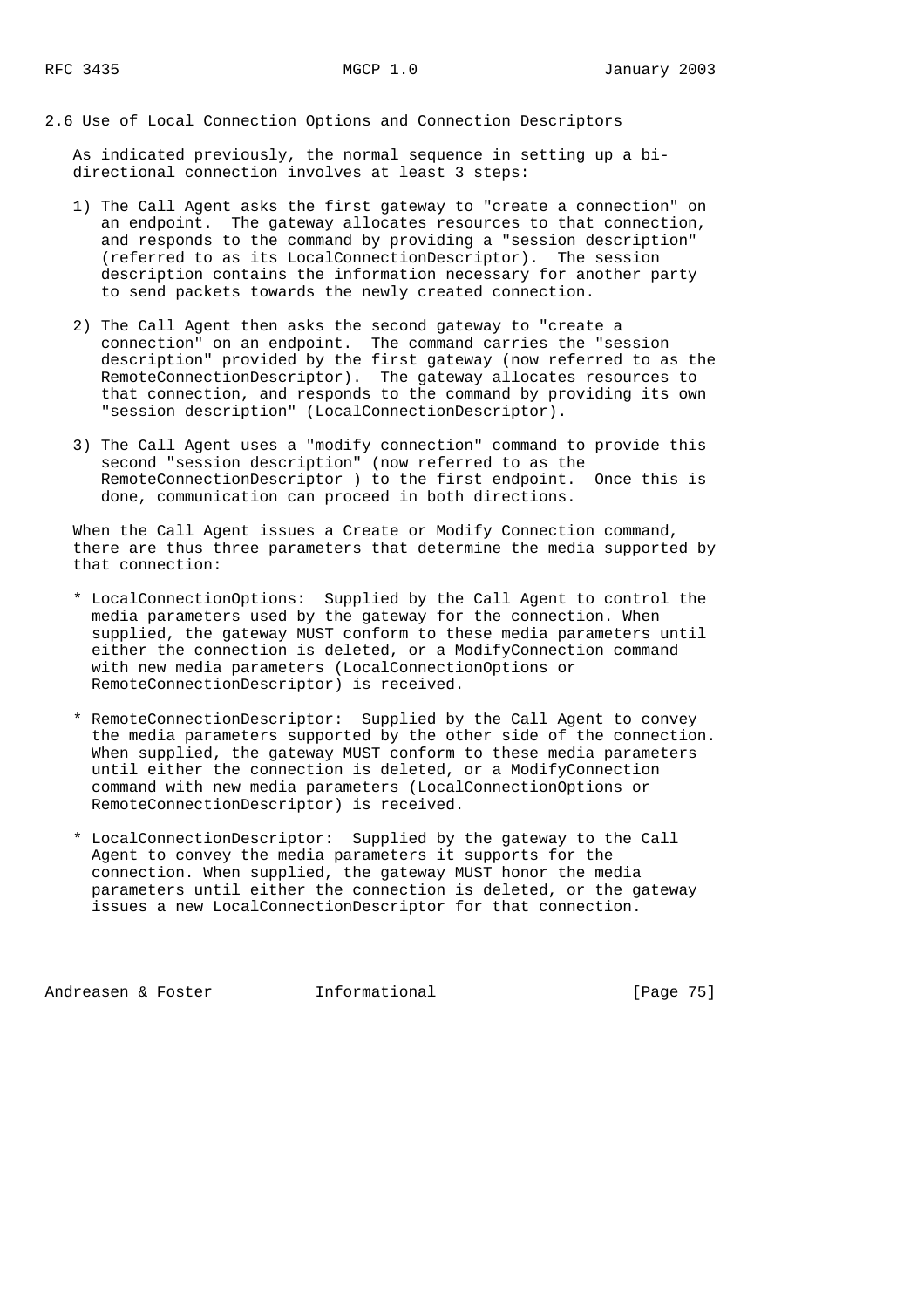In determining which codec(s) to provide in the LocalConnectionDescriptor, there are three lists of codecs that a gateway needs to consider:

- \* A list of codecs allowed by the LocalConnectionOptions in the current command (either explicitly by encoding method or implicitly by bandwidth and/or packetization period).
- \* A list of codecs in the RemoteConnectionDescriptor in the current command.
- \* An internal list of codecs that the gateway can support for the connection. A gateway MAY support one or more codecs for a given connection.

 Codec selection (including all relevant media parameters) can then be described by the following steps:

- 1. An approved list of codecs is formed by taking the intersection of the internal list of codecs and codecs allowed by the LocalConnectionOptions. If LocalConnectionOptions were not provided in the current command, the approved list of codecs thus contains the internal list of codecs.
- 2. If the approved list of codecs is empty, a codec negotiation failure has occurred and an error response is generated (error code 534 - codec negotiation failure, is RECOMMENDED).
- 3. Otherwise, a negotiated list of codecs is formed by taking the intersection of the approved list of codecs and codecs allowed by the RemoteConnectionDescriptor. If a RemoteConnectionDescriptor was not provided in the current command, the negotiated list of codecs thus contains the approved list of codecs.
- 4. If the negotiated list of codecs is empty, a codec negotiation failure has occurred and an error response is generated (error code 534 - codec negotiation failure, is RECOMMENDED).
- 5. Otherwise, codec negotiation has succeeded, and the negotiated list of codecs is returned in the LocalConnectionDescriptor.

 Note that both LocalConnectionOptions and the RemoteConnectionDescriptor can contain a list of codecs ordered by preference. When both are supplied in the current command, the gateway MUST adhere to the preferences provided in the LocalConnectionOptions.

Andreasen & Foster **Informational Informational** [Page 76]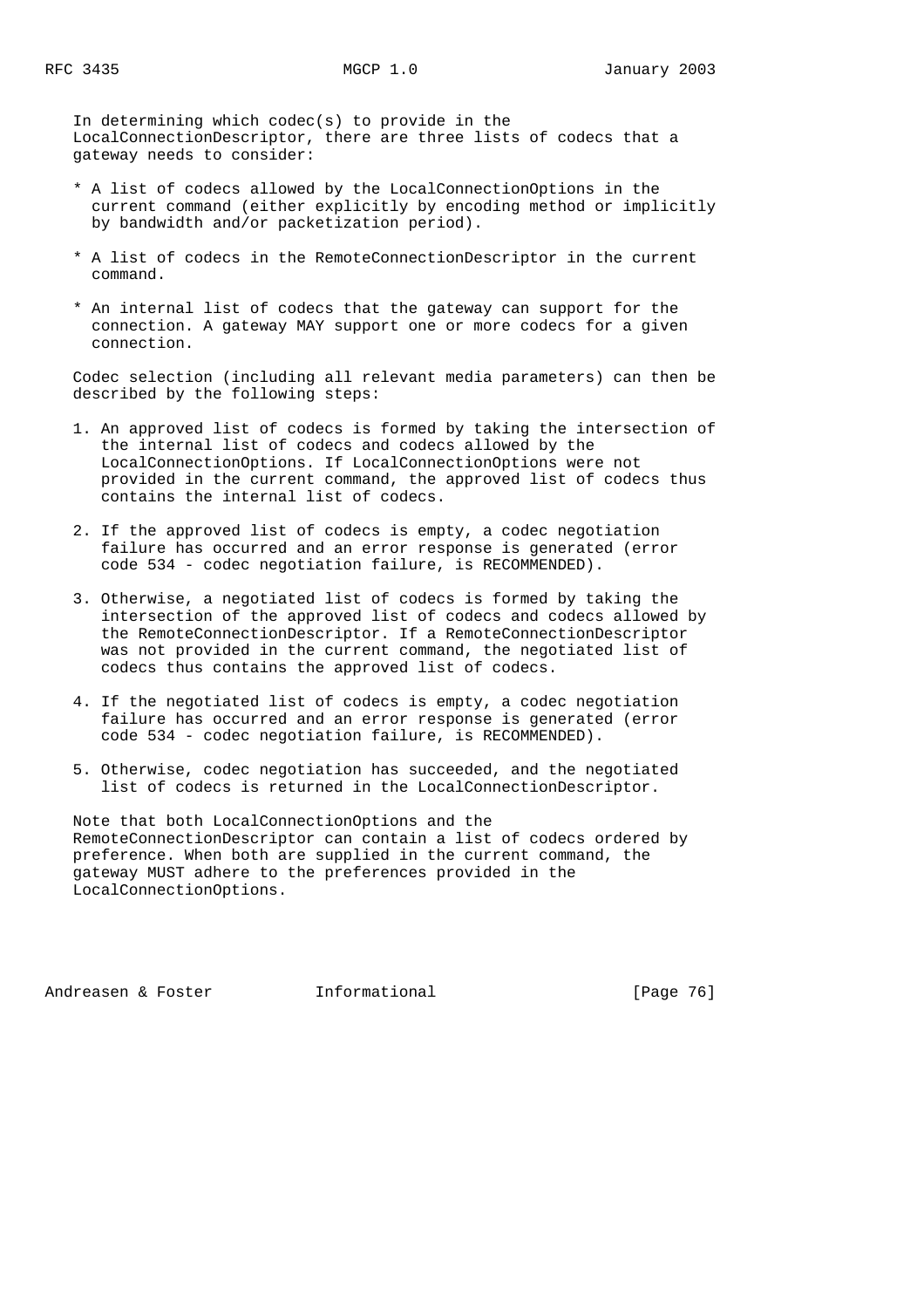## 2.7 Resource Reservations

 The gateways can be instructed to perform a reservation, for example using RSVP, on a given connection. When a reservation is needed, the call agent will specify the reservation profile to be used, which is either "controlled load" or "guaranteed service". The absence of reservation can be indicated by asking for the "best effort" service, which is the default value of this parameter in a CreateConnection command. For a ModifyConnection command, the default is simply to retain the current value. When reservation has been asked on a connection, the gateway will:

- \* start emitting RSVP "PATH" messages if the connection is in "send only", "send-receive", "conference", "network loop back" or "network continuity test" mode (if a suitable remote connection descriptor has been received,).
- \* start emitting RSVP "RESV" messages as soon as it receives "PATH" messages if the connection is in "receive-only", "send-receive", "conference", "network loop back" or "network continuity test" mode.

 The RSVP filters will be deduced from the characteristics of the connection. The RSVP resource profiles will be deduced from the connection's codecs, bandwidth and packetization period.

3. Media Gateway Control Protocol

 The Media Gateway Control Protocol (MGCP) implements the media gateway control interface as a set of transactions. The transactions are composed of a command and a mandatory response. There are nine commands:

- \* EndpointConfiguration
- \* CreateConnection
- \* ModifyConnection
- \* DeleteConnection
- \* NotificationRequest
- \* Notify
- \* AuditEndpoint
- \* AuditConnection

Andreasen & Foster **Informational** [Page 77]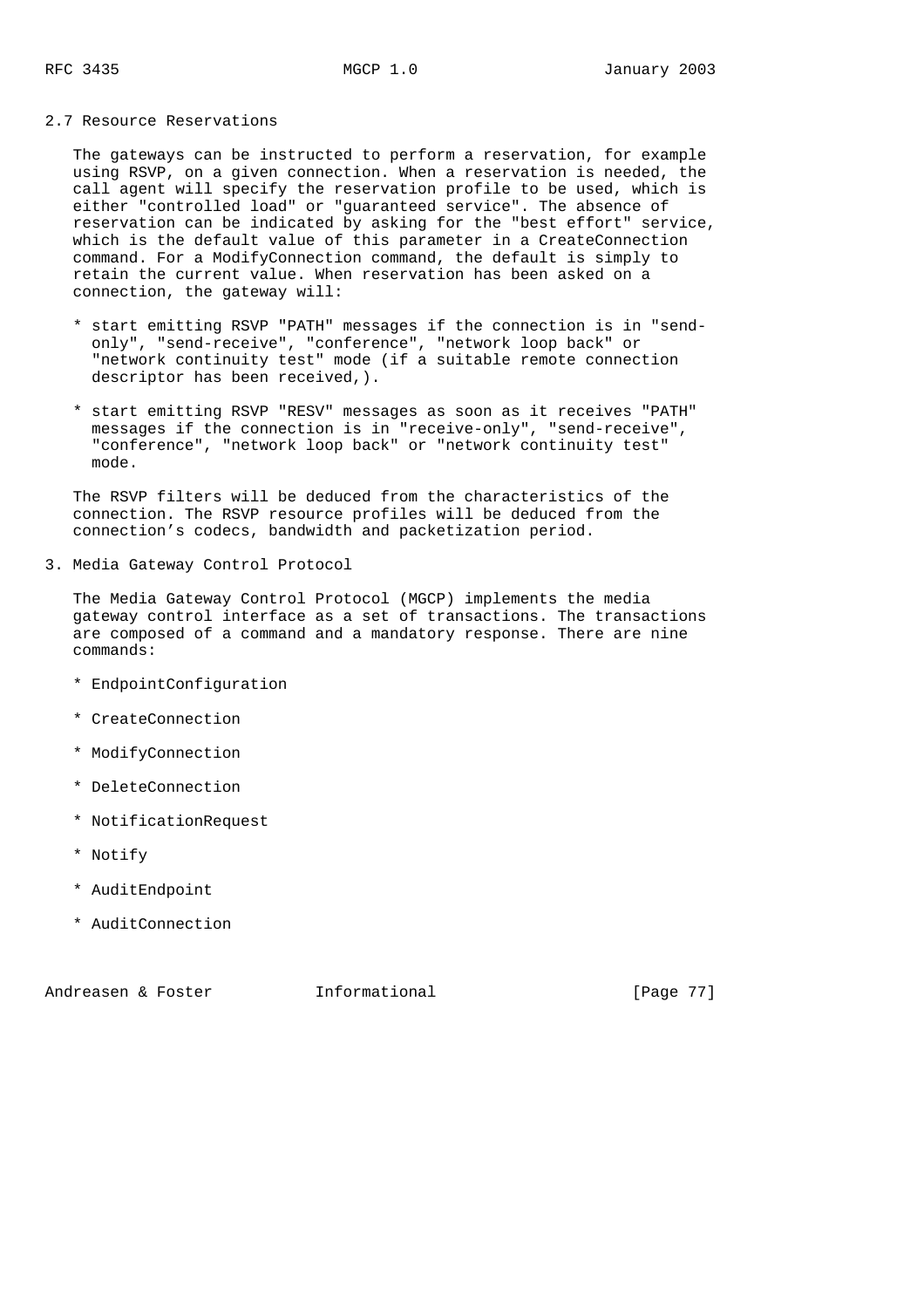\* RestartInProgress

 The first five commands are sent by the Call Agent to a gateway. The Notify command is sent by the gateway to the Call Agent. The gateway may also send a DeleteConnection as defined in Section 2.3.8. The Call Agent may send either of the Audit commands to the gateway, and the gateway may send a RestartInProgress command to the Call Agent.

### 3.1 General Description

 All commands are composed of a Command header, optionally followed by a session description.

 All responses are composed of a Response header, optionally followed by session description information.

 Headers and session descriptions are encoded as a set of text lines, separated by a carriage return and line feed character (or, optionally, a single line-feed character). The session descriptions are preceded by an empty line.

 MGCP uses a transaction identifier to correlate commands and responses. The transaction identifier is encoded as a component of the command header and repeated as a component of the response header (see sections 3.2.1.2 and 3.3).

 Note that an ABNF grammar for MGCP is provided in Appendix A. Commands and responses SHALL be encoded in accordance with the grammar, which, per RFC 2234, is case-insensitive except for the SDP part. Similarly, implementations SHALL be capable of decoding commands and responses that follow the grammar. Additionally, it is RECOMMENDED that implementations tolerate additional linear white space.

 Some productions allow for use of quoted strings, which can be necessary to avoid syntax problems. Where the quoted string form is used, the contents will be UTF-8 encoded [20], and the actual value provided is the unquoted string (UTF-8 encoded). Where both a quoted and unquoted string form is allowed, either form can be used provided it does not otherwise violate the grammar.

 In the following, we provide additional detail on the format of MGCP commands and responses.

Andreasen & Foster **Informational** [Page 78]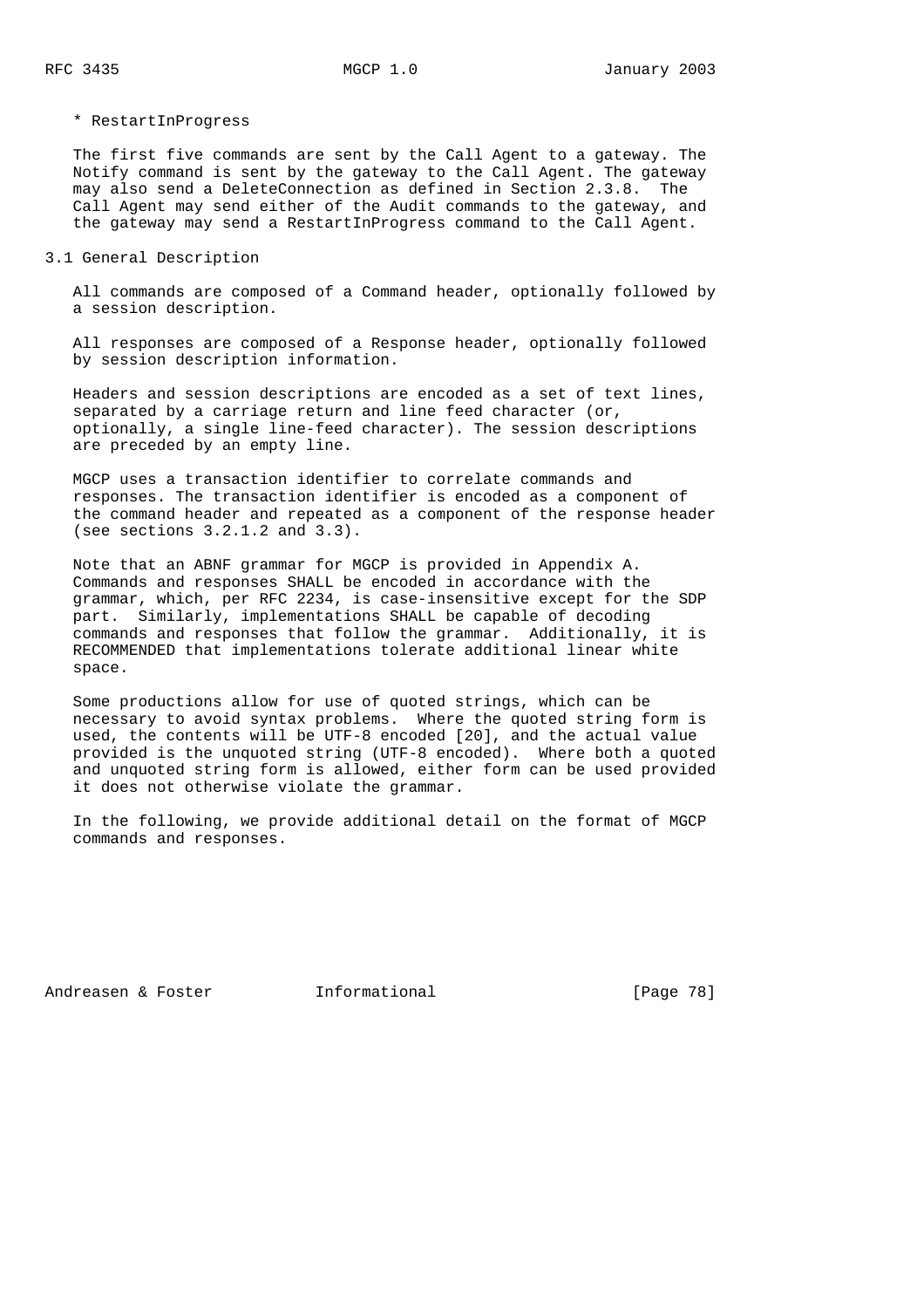### 3.2 Command Header

The command header is composed of:

- \* A command line, identifying the requested action or verb, the transaction identifier, the endpoint towards which the action is requested, and the MGCP protocol version,
- \* A set of zero or more parameter lines, composed of a parameter name followed by a parameter value.

 Unless otherwise noted or dictated by other referenced standards (e.g., SDP), each component in the command header is case insensitive. This goes for verbs as well as parameters and values, and hence all comparisons MUST treat upper and lower case as well as combinations of these as being equal.

3.2.1 Command Line

The command line is composed of:

- \* The name of the requested verb,
- \* The identification of the transaction,
- \* The name of the endpoint(s) that are to execute the command (in notifications or restarts, the name of the endpoint(s) that is issuing the command),
- \* The protocol version.

 These four items are encoded as strings of printable ASCII characters, separated by white spaces, i.e., the ASCII space (0x20) or tabulation (0x09) characters. It is RECOMMENDED to use exactly one ASCII space separator. However, MGCP entities MUST be able to parse messages with additional white space characters.

Andreasen & Foster **Informational** [Page 79]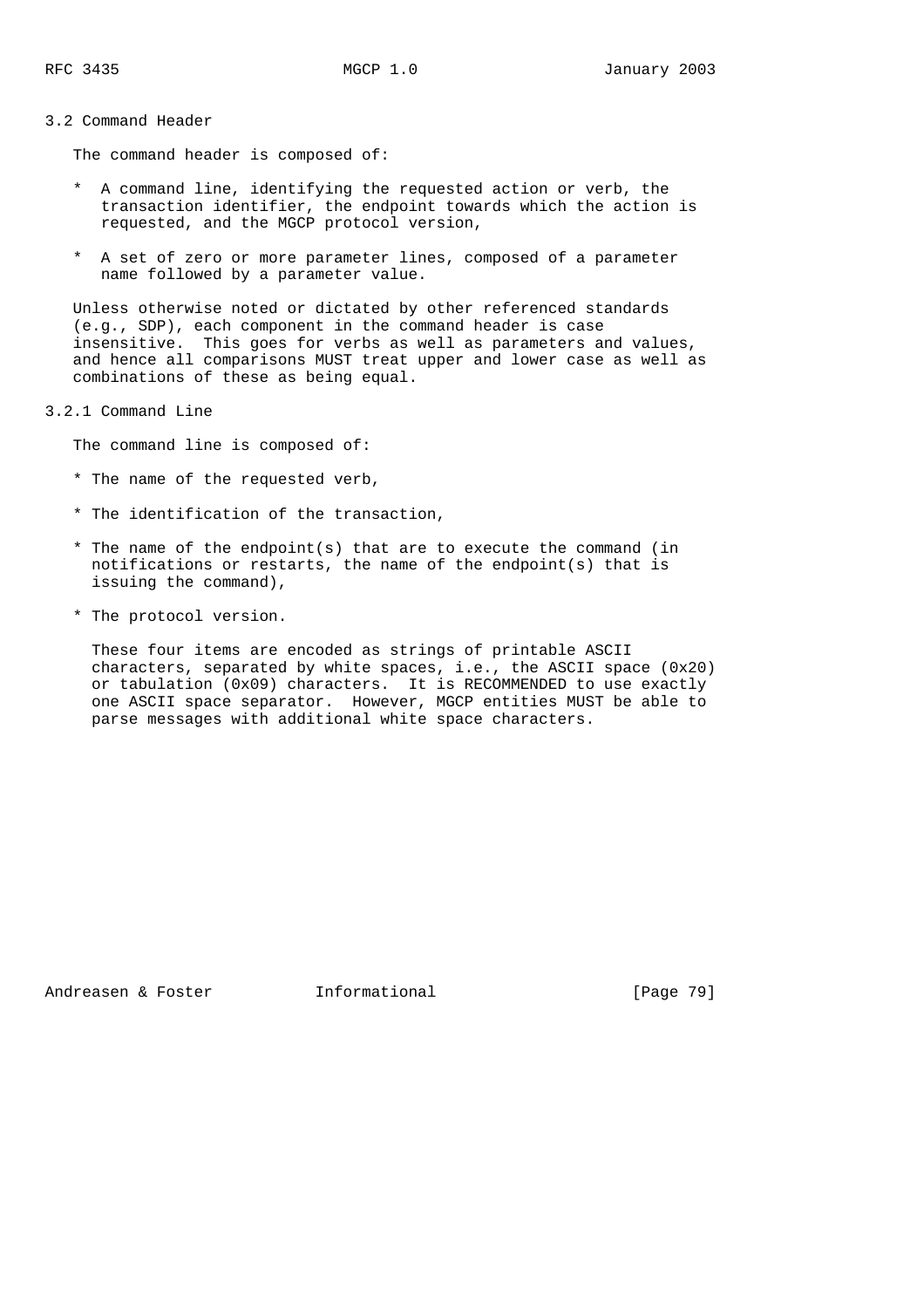3.2.1.1 Coding of the Requested Verb

 The verbs that can be requested are encoded as four letter upper or lower case ASCII codes (comparisons SHALL be case insensitive) as defined in the following table:

| Verb                  | Code        |
|-----------------------|-------------|
|                       |             |
| EndpointConfiguration | <b>EPCF</b> |
| CreateConnection      | CRCX        |
| ModifyConnection      | MDCX        |
| DeleteConnection      | <b>DLCX</b> |
| NotificationRequest   | <b>RONT</b> |
| Notify                | NTFY        |
| AuditEndpoint         | AUEP        |
| AuditConnection       | AUCX        |
| RestartInProgress     | RSIP        |

 The transaction identifier is encoded as a string of up to 9 decimal digits. In the command line, it immediately follows the coding of the verb.

 New verbs may be defined in further versions of the protocol. It may be necessary, for experimentation purposes, to use new verbs before they are sanctioned in a published version of this protocol. Experimental verbs MUST be identified by a four letter code starting with the letter X, such as for example XPER.

3.2.1.2 Transaction Identifiers

 MGCP uses a transaction identifier to correlate commands and responses. A gateway supports two separate transaction identifier name spaces:

- \* a transaction identifier name space for sending transactions, and
- \* a transaction identifier name space for receiving transactions.

 At a minimum, transaction identifiers for commands sent to a given gateway MUST be unique for the maximum lifetime of the transactions within the collection of Call Agents that control that gateway. Thus, regardless of the sending Call Agent, gateways can always detect duplicate transactions by simply examining the transaction identifier. The coordination of these transaction identifiers between Call Agents is outside the scope of this specification though.

Andreasen & Foster **Informational** [Page 80]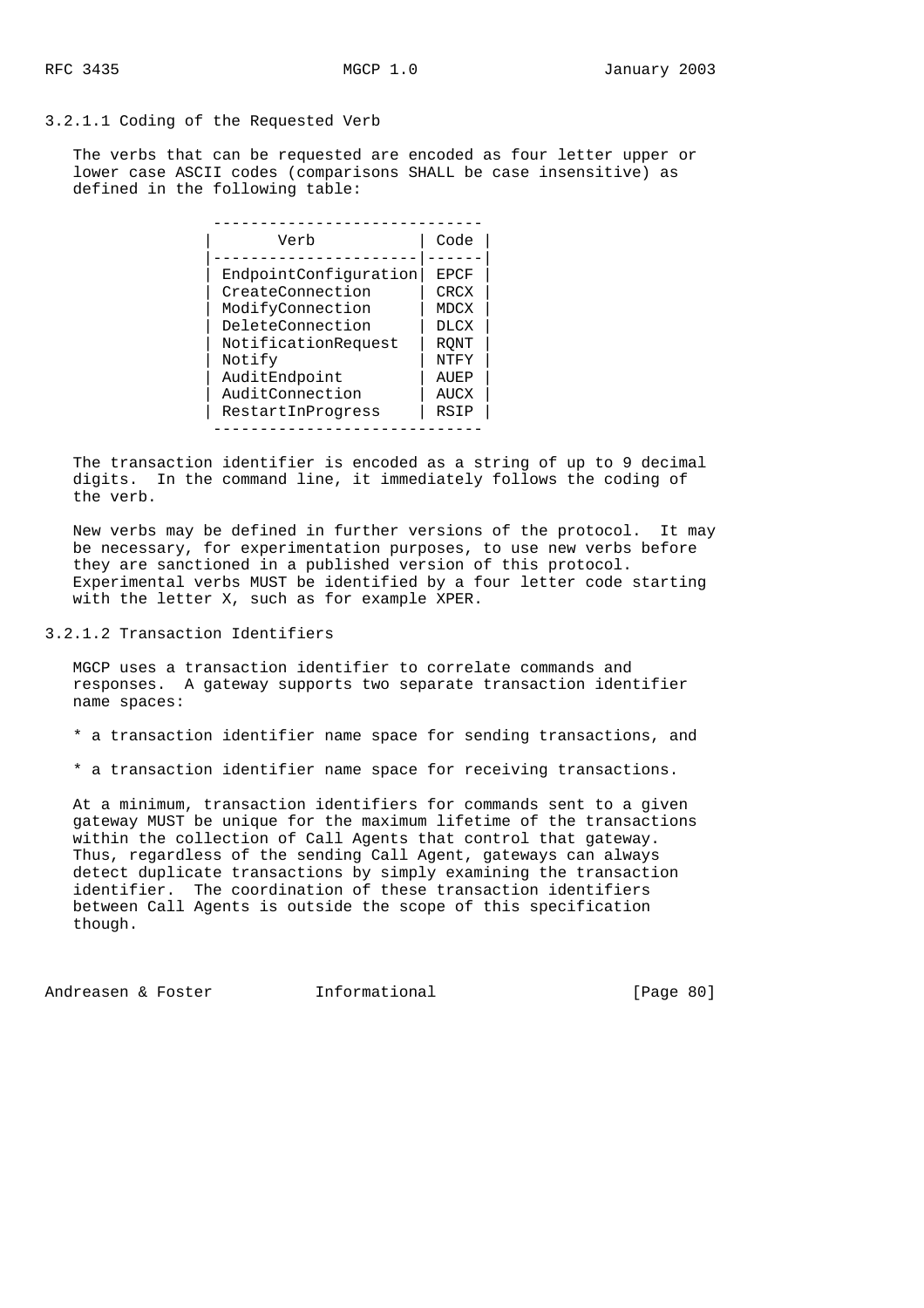Transaction identifiers for all commands sent from a given gateway MUST be unique for the maximum lifetime of the transactions regardless of which Call Agent the command is sent to. Thus, a Call Agent can always detect a duplicate transaction from a gateway by the combination of the domain-name of the endpoint and the transaction identifier.

 The transaction identifier is encoded as a string of up to nine decimal digits. In the command lines, it immediately follows the coding of the verb.

 Transaction identifiers have values between 1 and 999,999,999 (both included). Transaction identifiers SHOULD NOT use any leading zeroes, although equality is based on numerical value, i.e., leading zeroes are ignored. An MGCP entity MUST NOT reuse a transaction identifier more quickly than three minutes after completion of the previous command in which the identifier was used.

3.2.1.3 Coding of the Endpoint Identifiers and Entity Names

 The endpoint identifiers and entity names are encoded as case insensitive e-mail addresses, as defined in RFC 821, although with some syntactic restrictions on the local part of the name. Furthermore, both the local endpoint name part and the domain name part can each be up to 255 characters. In these addresses, the domain name identifies the system where the endpoint is attached, while the left side identifies a specific endpoint or entity on that system.

Examples of such addresses are:

| hrd4/56@gw23.example.net      | Circuit number 56 in            |
|-------------------------------|---------------------------------|
|                               | interface "hrd4" of the Gateway |
|                               | 23 of the "Example" network     |
| Call-agent@ca.example.net     | Call Agent for the              |
|                               | "example" network               |
| Busy-signal@ann12.example.net | The "busy signal" virtual       |
|                               | endpoint in the announcement    |
|                               | server number 12.               |

 The name of a notified entity is expressed with the same syntax, with the possible addition of a port number as in:

Call-agent@ca.example.net:5234

Andreasen & Foster **Informational** [Page 81]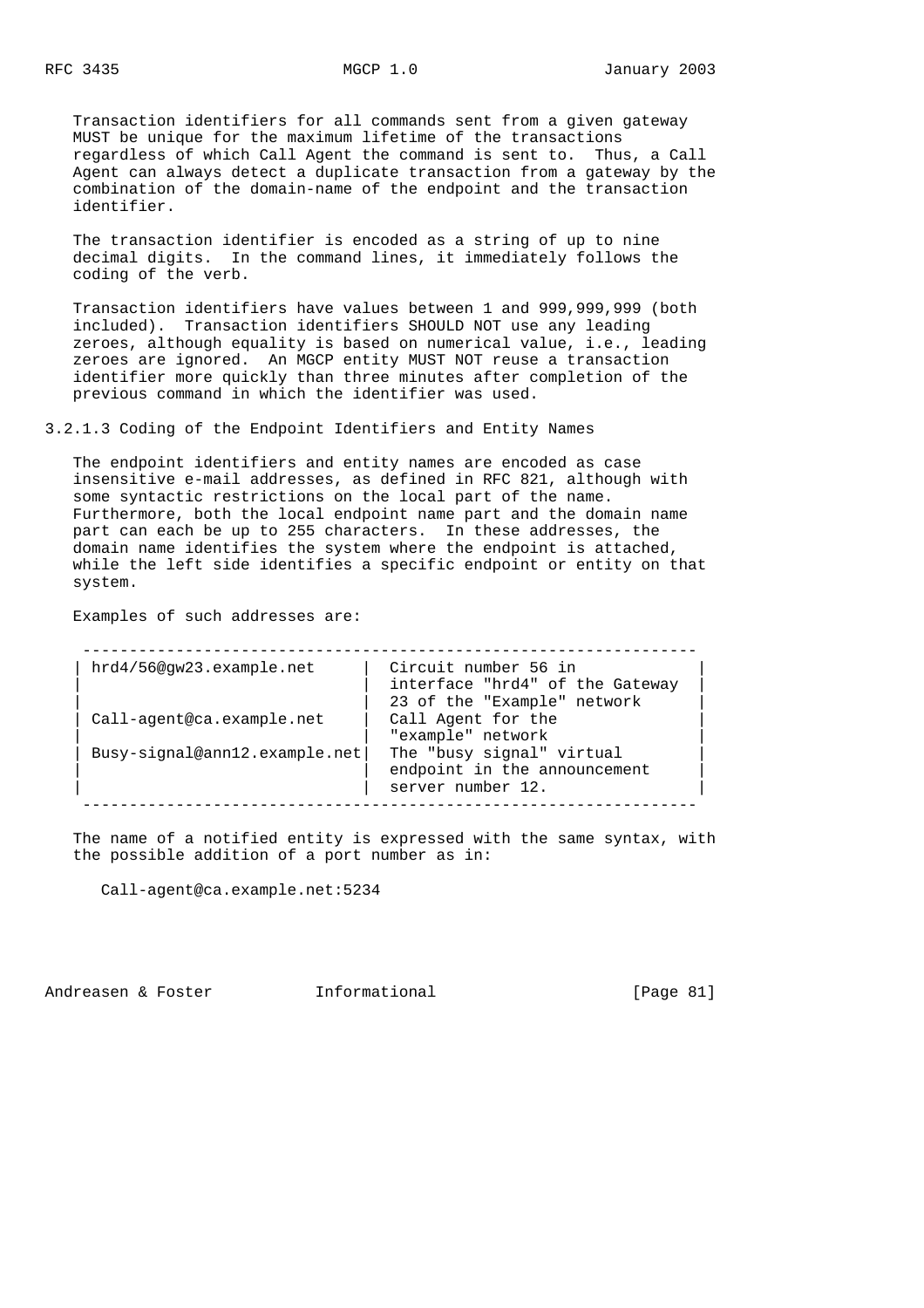In case the port number is omitted from the notified entity, the default MGCP Call Agent port (2727) MUST be used.

3.2.1.4 Coding of the Protocol Version

 The protocol version is coded as the keyword MGCP followed by a white space and the version number, and optionally followed by a profile name. The version number is composed of a major version, coded by a decimal number, a dot, and a minor version number, coded as a decimal number. The version described in this document is version 1.0.

 The profile name, if present, is represented by white-space separated strings of visible (printable) characters extending to the end of the line. Profile names may be defined for user communities who want to apply restrictions or other profiling to MGCP.

In the initial messages, the version will be coded as:

MGCP 1.0

 An entity that receives a command with a protocol version it does not support, MUST respond with an error (error code 528 - incompatible protocol version, is RECOMMENDED). Note that this applies to unsupported profiles as well.

### 3.2.2 Parameter Lines

 Parameter lines are composed of a parameter name, which in most cases is composed of one or two characters, followed by a colon, optional white space(s) and the parameter value. The parameters that can be present in commands are defined in the following table:

Andreasen & Foster **Informational** [Page 82]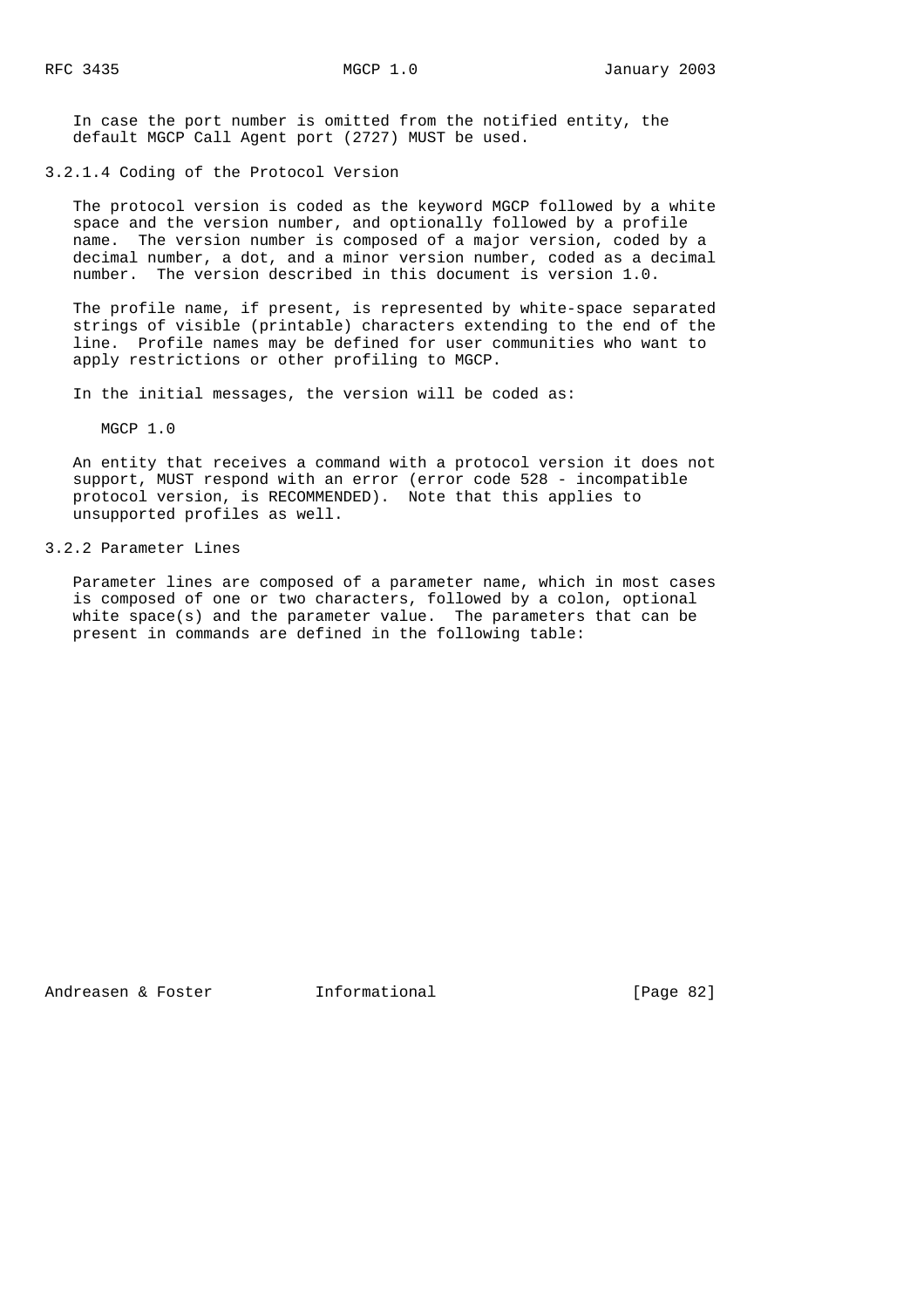| Parameter name         | Code            | Parameter value                   |
|------------------------|-----------------|-----------------------------------|
| BearerInformation      | B               | See description $(3.2.2.1)$ .     |
| CallId                 | $\mathcal{C}$   | See description (3.2.2.2).        |
| Capabilities           | A               | See description $(3.2.2.3)$ .     |
| ConnectionId           | T.              | See description $(3.2.2.5)$ .     |
| ConnectionMode         | М               | See description (3.2.2.6).        |
| ConnectionParameters   | P               | See description (3.2.2.7).        |
| DetectEvents           | T.              | See description (3.2.2.8).        |
| DigitMap               | D               | A text encoding of a digit map.   |
| EventStates            | ES              | See description (3.2.2.9).        |
| LocalConnectionOptions | L               | See description (3.2.2.10).       |
| MaxMGCPDatagram        | MD              | See description $(3.2.2.11)$ .    |
| NotifiedEntity         | N               | An identifier, in RFC 821 format, |
|                        |                 | composed of an arbitrary string   |
|                        |                 | and of the domain name of the     |
|                        |                 | requesting entity, possibly com-  |
|                        |                 |                                   |
|                        |                 | pleted by a port number, as in:   |
|                        |                 | Call-agent@ca.example.net:5234    |
|                        |                 | See also Section 3.2.1.3.         |
| ObservedEvents         | O               | See description (3.2.2.12).       |
| PackageList            | PT <sub>1</sub> | See description (3.2.2.13).       |
| QuarantineHandling     | Q               | See description (3.2.2.14).       |
| ReasonCode             | E.              | A string with a 3 digit integer   |
|                        |                 | optionally followed by a set of   |
|                        |                 | arbitrary characters (3.2.2.15).  |
| RequestedEvents        | R               | See description (3.2.2.16).       |
| RequestedInfo          | $\mathbf F$     | See description (3.2.2.17).       |
| RequestIdentifier      | Χ               | See description $(3.2.2.18)$ .    |
| ResponseAck            | K               | See description (3.2.2.19).       |
| RestartDelay           | <b>RD</b>       | A number of seconds, encoded as   |
|                        |                 | a decimal number.                 |
| RestartMethod          | RM              | See description (3.2.2.20).       |
| SecondConnectionId     | I2              | Connection Id.                    |
| SecondEndpointId       | Z <sub>2</sub>  | Endpoint Id.                      |
| SignalRequests         | S               | See description (3.2.2.21).       |
| SpecificEndPointId     | Z.              | An identifier, in RFC 821 format, |
|                        |                 | composed of an arbitrary string,  |
|                        |                 | followed by an "@" followed by    |
|                        |                 | the domain name of the gateway to |
|                        |                 | which this endpoint is attached.  |
|                        |                 | See also Section 3.2.1.3.         |

Andreasen & Foster **Informational** 111 (Page 83)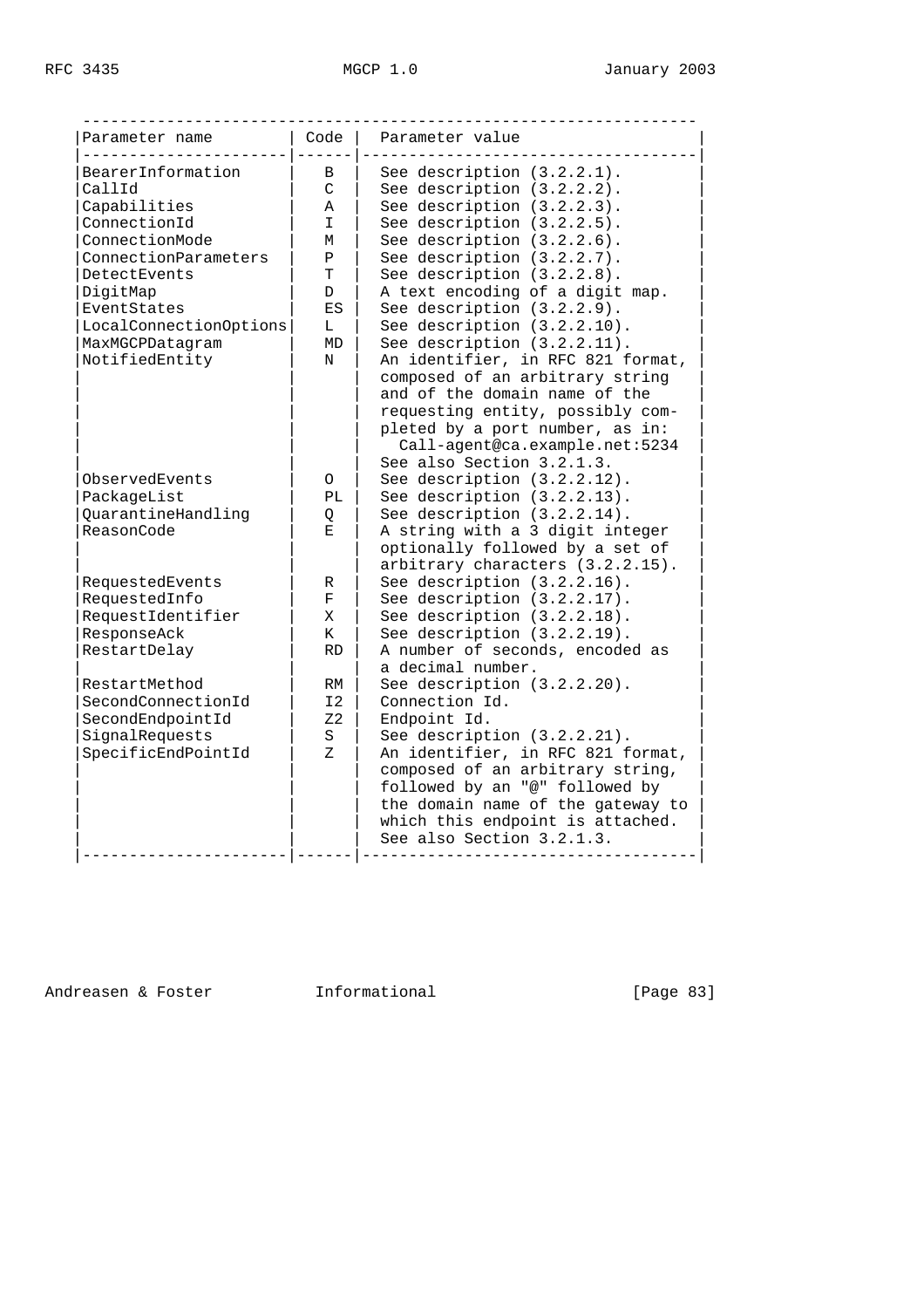| RemoteConnection- | RC. | Session Description. |
|-------------------|-----|----------------------|
| Descriptor        |     |                      |
| LocalConnection-  | LC. | Session Description. |
| Descriptor        |     |                      |
|                   |     |                      |

 The parameters are not necessarily present in all commands. The following table provides the association between parameters and commands. The letter M stands for mandatory, O for optional and F for forbidden. Unless otherwise specified, a parameter MUST NOT be present more than once.

Andreasen & Foster **Informational** [Page 84]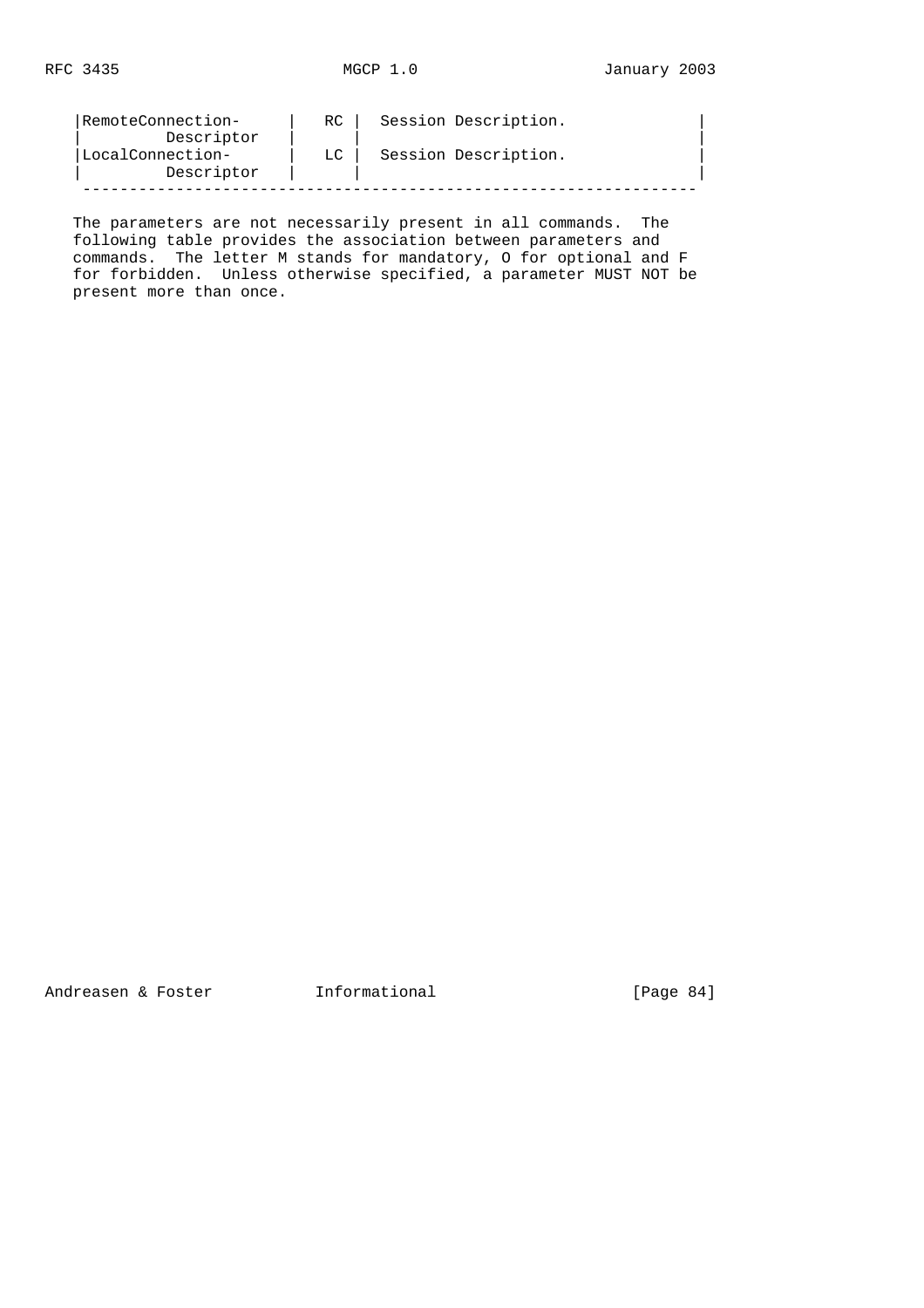| Parameter name                  | EP                 | CR        | <b>MD</b>            | DL          | <b>RO</b>          | NT | AU                 | AU        | RS                 |
|---------------------------------|--------------------|-----------|----------------------|-------------|--------------------|----|--------------------|-----------|--------------------|
|                                 | CF                 | <b>CX</b> | <b>CX</b>            | <b>CX</b>   | NΤ                 | FY | EP                 | <b>CX</b> | ΙP                 |
| BearerInformation               | $0*$               | $\circ$   | $\circ$              | O           | $\circ$            | F  | F                  | F         | F                  |
| CallId                          | F                  | М         | М                    | $\Omega$    | F                  | F  | F                  | F         | F                  |
| Capabilities                    | F                  | F         | F                    | F           | F                  | F  | F                  | F         | F                  |
| ConnectionId                    | F                  | F         | М                    | $\Omega$    | F                  | F  | F                  | М         | F                  |
| ConnectionMode                  | F                  | М         | $\Omega$             | F           | F                  | F  | F                  | F         | F                  |
| Connection-<br>Parameters       | F                  | F         | F                    | $^{\wedge}$ | F                  | F  | F                  | F         | F                  |
| DetectEvents                    | F                  | $\Omega$  | O                    | $\Omega$    | $\Omega$           | F  | F                  | F         | F                  |
| DigitMap                        | F                  | $\Omega$  | $\circ$              | $\Omega$    | $\Omega$           | F  | F                  | F         | F                  |
| EventStates                     | F                  | F         | F                    | F           | F                  | F  | F                  | F         | F                  |
| LocalConnection-<br>Options     | F                  | $\Omega$  | $\Omega$             | F           | F                  | F  | F                  | F         | F                  |
| MaxMGCPDatagram                 | F                  | F         | $\mathbf F$          | F           | F                  | F  | F                  | F         | F                  |
| NotifiedEntity                  | F                  | $\Omega$  | $\Omega$             | O           | $\Omega$           | Ο  | F                  | F         | F                  |
| ObservedEvents                  | F                  | F         | F                    | F           | $\mathbf{F}% _{0}$ | М  | F                  | F         | F                  |
| PackageList                     | F                  | F         | F                    | F           | F                  | F  | F                  | F         | F                  |
| QuarantineHandling              | F                  | $\Omega$  | $\Omega$             | O           | $\Omega$           | F  | F                  | F         | $\mathbf{F}% _{0}$ |
| ReasonCode                      | F                  | F         | F                    | $\Omega$    | F                  | F  | F                  | F         | $\Omega$           |
| RequestedEvents                 | $\mathbf F$        | $\Omega$  | $\Omega$             | O           | $O^*$              | F  | F                  | F         | F                  |
| RequestIdentifier               | F                  | $0*$      | $\circlearrowleft^*$ | $0*$        | М                  | М  | F                  | F         | $\mathbf F$        |
| RequestedInfo                   | $\mathbf{F}% _{0}$ | F         | F                    | F           | $\mathbf F$        | F  | $\Omega$           | М         | F                  |
| ResponseAck                     | $\circ$            | $\Omega$  | O                    | O           | $\Omega$           | O  | Ο                  | O         | O                  |
| RestartDelay                    | F                  | F         | $\mathbf F$          | F           | F                  | F  | F                  | F         | O                  |
| RestartMethod                   | F                  | F         | F                    | F           | F                  | F  | $\mathbf{F}% _{0}$ | F         | M                  |
| SecondConnectionId              | F                  | F         | $\mathbf F$          | F           | F                  | F  | $\mathbf F$        | F         | F                  |
| SecondEndpointId                | F                  | $\Omega$  | F                    | F           | F                  | F  | F                  | F         | F                  |
| SignalRequests                  | F                  | $\Omega$  | $\Omega$             | $\Omega$    | $0*$               | F  | F                  | F         | $\mathbf{F}% _{0}$ |
| SpecificEndpointId              | F                  | F         | F                    | F           | F                  | F  | F                  | F         | $\mathbf F$        |
| RemoteConnection-<br>Descriptor | F                  | $\Omega$  | $\Omega$             | F           | F                  | F  | F                  | F         | F                  |
| LocalConnection-<br>Descriptor  | F                  | F         | F                    | F           | F                  | F  | F                  | F         | F                  |

Notes (\*):

- \* The BearerInformation parameter is only conditionally optional as explained in Section 2.3.2.
- \* The RequestIdentifier parameter is optional in connection creation, modification and deletion commands, however it becomes REQUIRED if the command contains an encapsulated notification request.

Andreasen & Foster **Informational** [Page 85]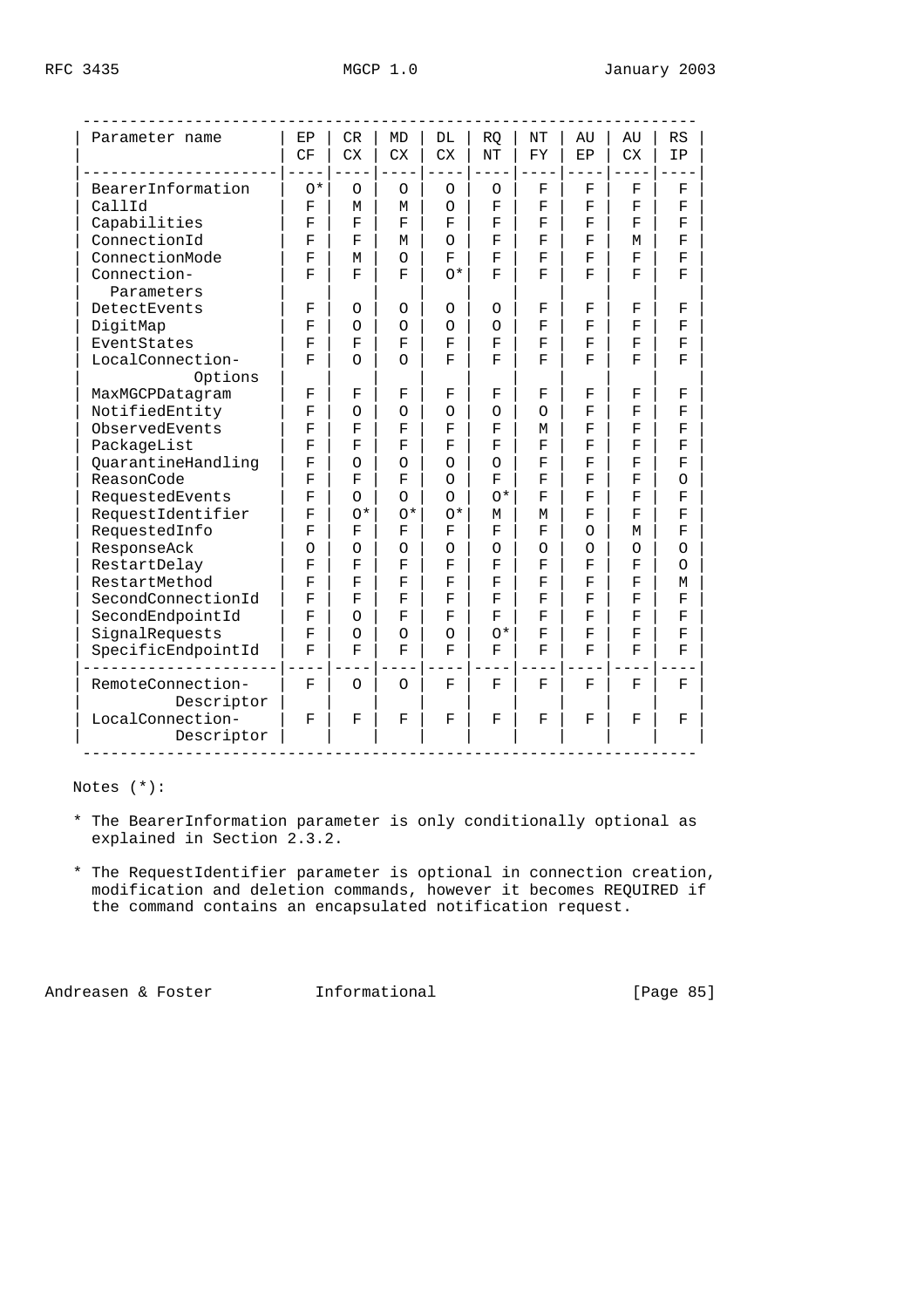- \* The RequestedEvents and SignalRequests parameters are optional in the NotificationRequest. If these parameters are omitted the corresponding lists will be considered empty.
- \* The ConnectionParameters parameter is only valid in a DeleteConnection request sent by the gateway.

The set of parameters can be extended in two different ways:

- \* Package Extension Parameters (preferred)
- \* Vendor Extension Parameters

 Package Extension Parameters are defined in packages which provides the following benefits:

- \* a registration mechanism (IANA) for the package name.
- \* a separate name space for the parameters.
- \* a convenient grouping of the extensions.
- \* a simple way to determine support for them through auditing.

The package extension mechanism is the preferred extension method.

 Vendor extension parameters can be used if implementers need to experiment with new parameters, for example when developing a new application of MGCP. Vendor extension parameters MUST be identified by names that start with the string "X-" or "X+", such as for example:

X-Flower: Daisy

 Parameter names that start with "X+" are critical parameter extensions. An MGCP entity that receives a critical parameter extension that it cannot understand MUST refuse to execute the command. It SHOULD respond with error code 511 (unrecognized extension).

 Parameter names that start with "X-" are non-critical parameter extensions. An MGCP entity that receives a non-critical parameter extension that it cannot understand MUST simply ignore that parameter.

Andreasen & Foster **Informational Informational** [Page 86]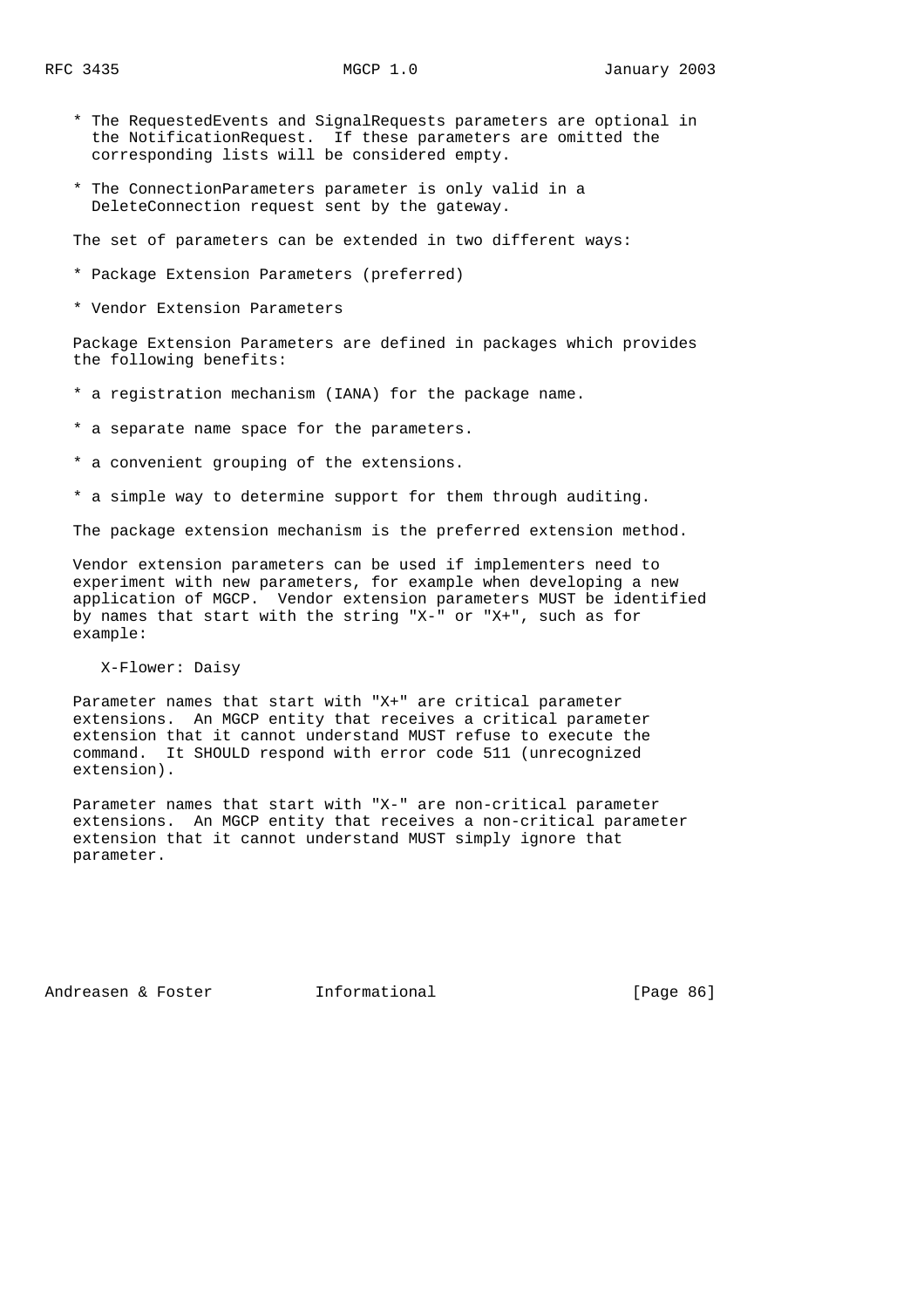Note that vendor extension parameters use an unmanaged name space, which implies a potential for name clashing. Vendors are consequently encouraged to include some vendor specific string, e.g., vendor name, in their vendor extensions.

### 3.2.2.1 BearerInformation

 The values of the bearer information are encoded as a comma separated list of attributes, which are represented by an attribute name, and possibly followed by a colon and an attribute value.

 The only attribute that is defined is the "encoding" (code "e") attribute, which MUST have one of the values "A" (A-law) or "mu" (mu-law).

An example of bearer information encoding is:

 $B: e:mm$ 

 The set of bearer information attributes may be extended through packages.

### 3.2.2.2 CallId

 The Call Identifier is encoded as a hexadecimal string, at most 32 characters in length. Call Identifiers are compared as strings rather than numerical values.

### 3.2.2.3 Capabilities

 Capabilities inform the Call Agent about endpoints' capabilities when audited. The encoding of capabilities is based on the Local Connection Options encoding for the parameters that are common to both, although a different parameter line code is used ("A"). In addition, capabilities can also contain a list of supported packages, and a list of supported modes.

The parameters used are:

A list of supported codecs.

 The following parameters will apply to all codecs specified in this list. If there is a need to specify that some parameters, such as e.g., silence suppression, are only compatible with some codecs, then the gateway will return several Capability parameters; one for each set of codecs.

 Packetization Period: A range may be specified.

Andreasen & Foster **Informational** [Page 87]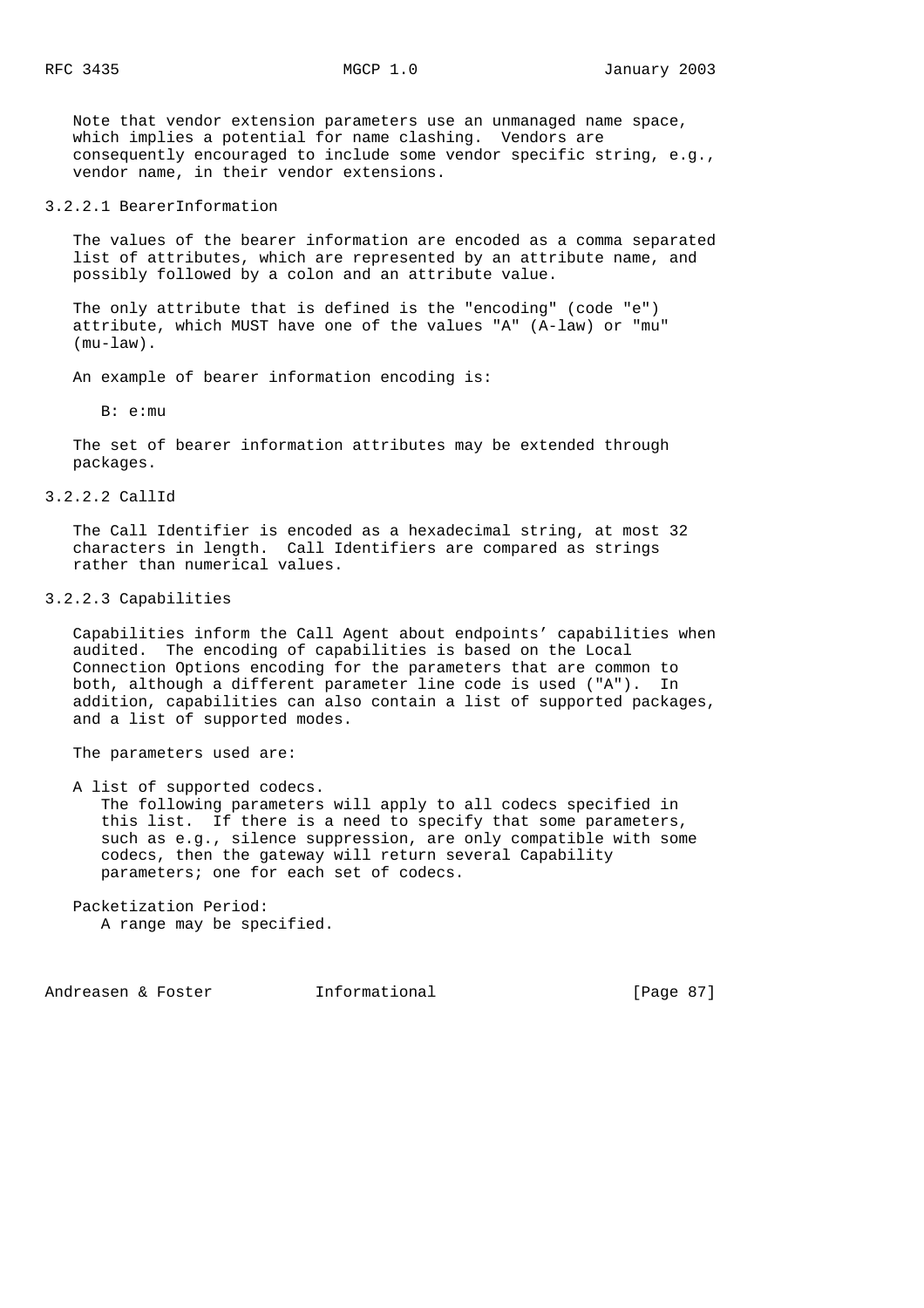Bandwidth: A range corresponding to the range for packetization periods may be specified (assuming no silence suppression). If absent, the values will be deduced from the codec type. Echo Cancellation: "on" if echo cancellation is supported, "off" otherwise. The default is support. Silence Suppression: "on" if silence suppression is supported for this codec, "off" otherwise. The default is support. Gain Control: "0" if gain control is not supported, all other values indicate support for gain control. The default is support. Type of Service: The value "0" indicates no support for type of service, all other values indicate support for type of service. The default is support. Resource Reservation Service: The parameter indicates the reservation services that are supported, in addition to best effort. The value "g" is encoded when the gateway supports both the guaranteed and the controlled load service, "cl" when only the controlled load service is supported. The default is "best effort". Encryption Key: Encoding any value indicates support for encryption. Default is no support which is implied by omitting the parameter. Type of network: The keyword "nt", followed by a colon and a semicolon separated list of supported network types. This parameter is optional. Packages: The packages supported by the endpoint encoded as the keyword "v", followed by a colon and a character string. If a list of values is specified, these values will be separated by a semicolon. The first value specified will be the default package for the endpoint. Modes: The modes supported by this endpoint encoded as the keyword "m", followed by a colon and a semicolon-separated list of supported connection modes for this endpoint.

Andreasen & Foster **Informational Informational** [Page 88]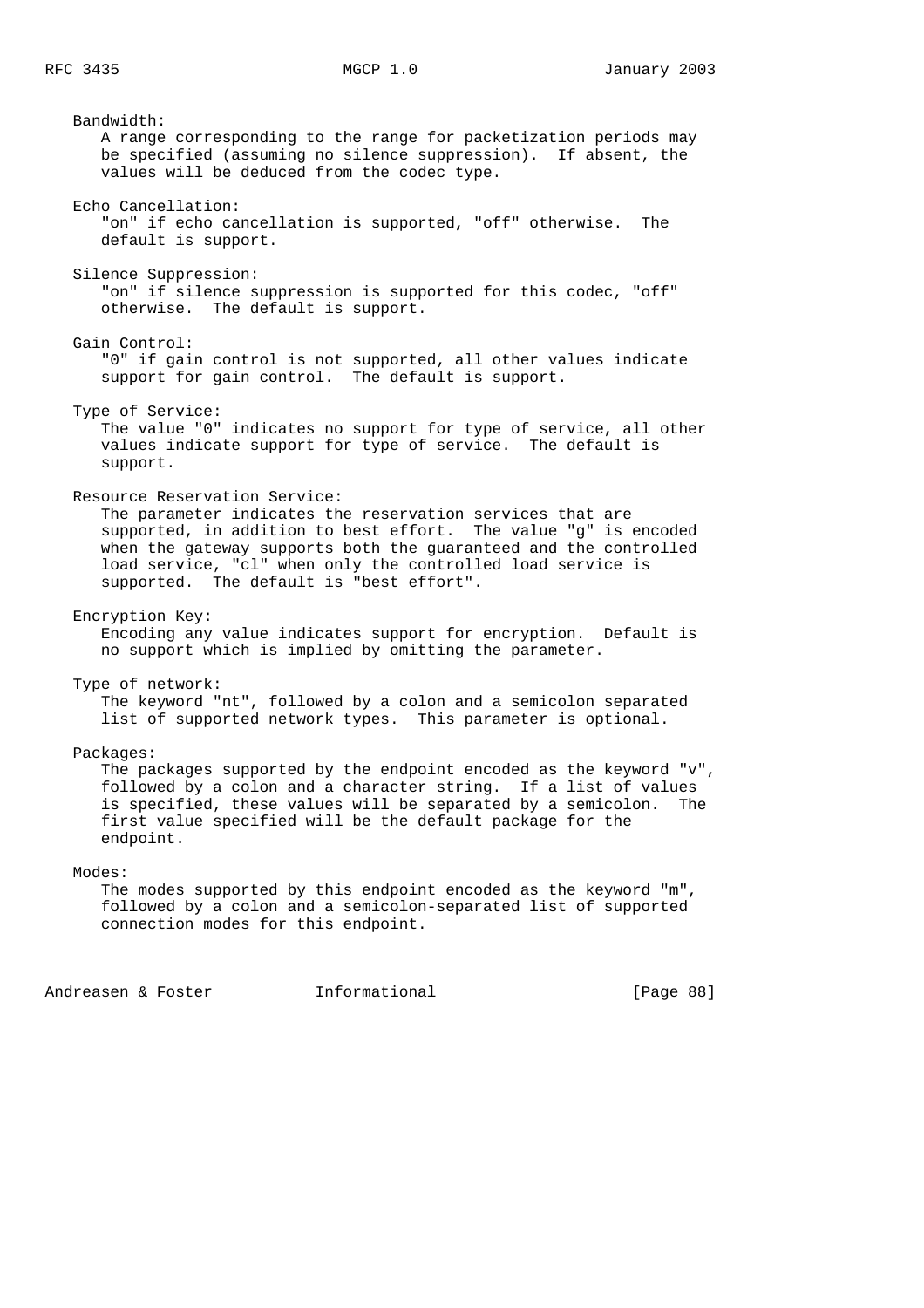Lack of support for a capability can also be indicated by excluding the parameter from the capability set.

An example capability is:

 A: a:PCMU;G728, p:10-100, e:on, s:off, t:1, v:L, m:sendonly;recvonly;sendrecv;inactive

 The carriage return above is included for formatting reasons only and is not permissible in a real implementation.

 If multiple capabilities are to be returned, each will be returned as a separate capability line.

 Since Local Connection Options can be extended, the list of capability parameters can also be extended. Individual extensions may define how they are reported as capabilities. If no such definition is provided, the following defaults apply:

- \* Package Extension attributes: The individual attributes are not reported. Instead, the name of the package is simply reported in the list of supported packages.
- \* Vendor Extension attributes: The name of the attribute is reported without any value.
- \* Other Extension attributes: The name of the attribute is reported without any value.

3.2.2.4 Coding of Event Names

 Event names are composed of an optional package name, separated by a slash (/) from the name of the actual event (see Section 2.1.7). The wildcard character star ("\*") can be use to refer to all packages. The event name can optionally be followed by an at sign (@) and the identifier of a connection (possibly using a wildcard) on which the event should be observed. Event names are used in the RequestedEvents, SignalRequests, ObservedEvents, DetectEvents, and EventStates parameters.

 Events and signals may be qualified by parameters defined for the event/signal. Such parameters may be enclosed in double-quotes (in fact, some parameters MUST be enclosed in double-quotes due to syntactic restrictions) in which case they are UTF-8 encoded [20].

 The parameter name "!" (exclamation point) is reserved for future use for both events and signals.

Andreasen & Foster **Informational** [Page 89]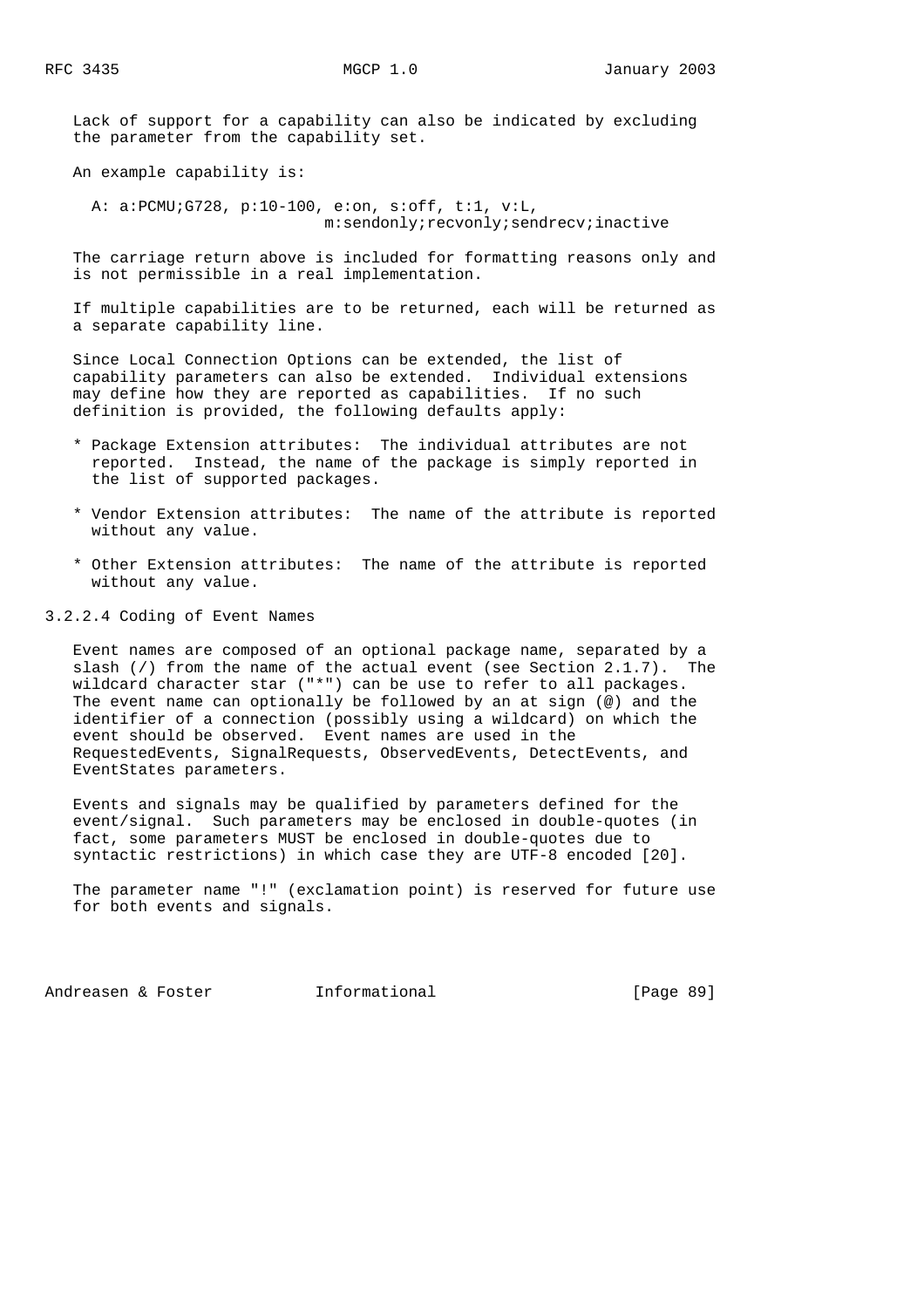Each signal has one of the following signal-types associated with it: On/Off (OO), Time-out (TO), or Brief (BR). (These signal types are specified in the package definitions, and are not present in the messages.) On/Off signals can be parameterized with a "+" to turn the signal on, or a "-" to turn the signal off. If an on/off signal is not parameterized, the signal is turned on. Both of the following will turn the vmwi signal (from the line package "L") on:

 $L/\text{vmw}i(+)$ L/vmwi

 In addition to "!", "+" and "-", the signal parameter "to" is reserved as well. It can be used with Time-Out signals to override the default time-out value for the current request. A decimal value in milliseconds will be supplied. The individual signal and/or package definition SHOULD indicate if this parameter is supported for one or more TO signals in the package. If not indicated, TO signals in package version zero are assumed to not support it, whereas TO signals in package versions one or higher are assumed to support it. By default, a supplied time-out value MAY be rounded to the nearest non-zero value divisible by 1000, i.e., whole second. The individual signal and/or package definition may define other rounding rules. All new package and TO signal definitions are strongly encouraged to support the "to" signal parameter.

 The following example illustrates how the "to" parameter can be used to apply a signal for 6 seconds:

 $L/rg(to=6000)$  $L/rq(to(6000))$ 

The following are examples of event names:

| L/hu        | on-hook transition, in the line package    |
|-------------|--------------------------------------------|
| F/0         | digit 0 in the MF package                  |
| hf          | Hook-flash, assuming that the line package |
|             | is the default package for the endpoint.   |
| G/rt@0A3F58 | Ring back signal on connection "0A3F58"    |

 In addition, the range and wildcard notation of events can be used, instead of individual names, in the RequestedEvents and DetectEvents parameters. The event code "all" is reserved and refers to all events or signals in a package. The star sign ("\*") can be used to denote "all connections", and the dollar sign ("\$") can be used to denote the "current" connection (see Section 2.1.7 for details).

Andreasen & Foster **Informational** [Page 90]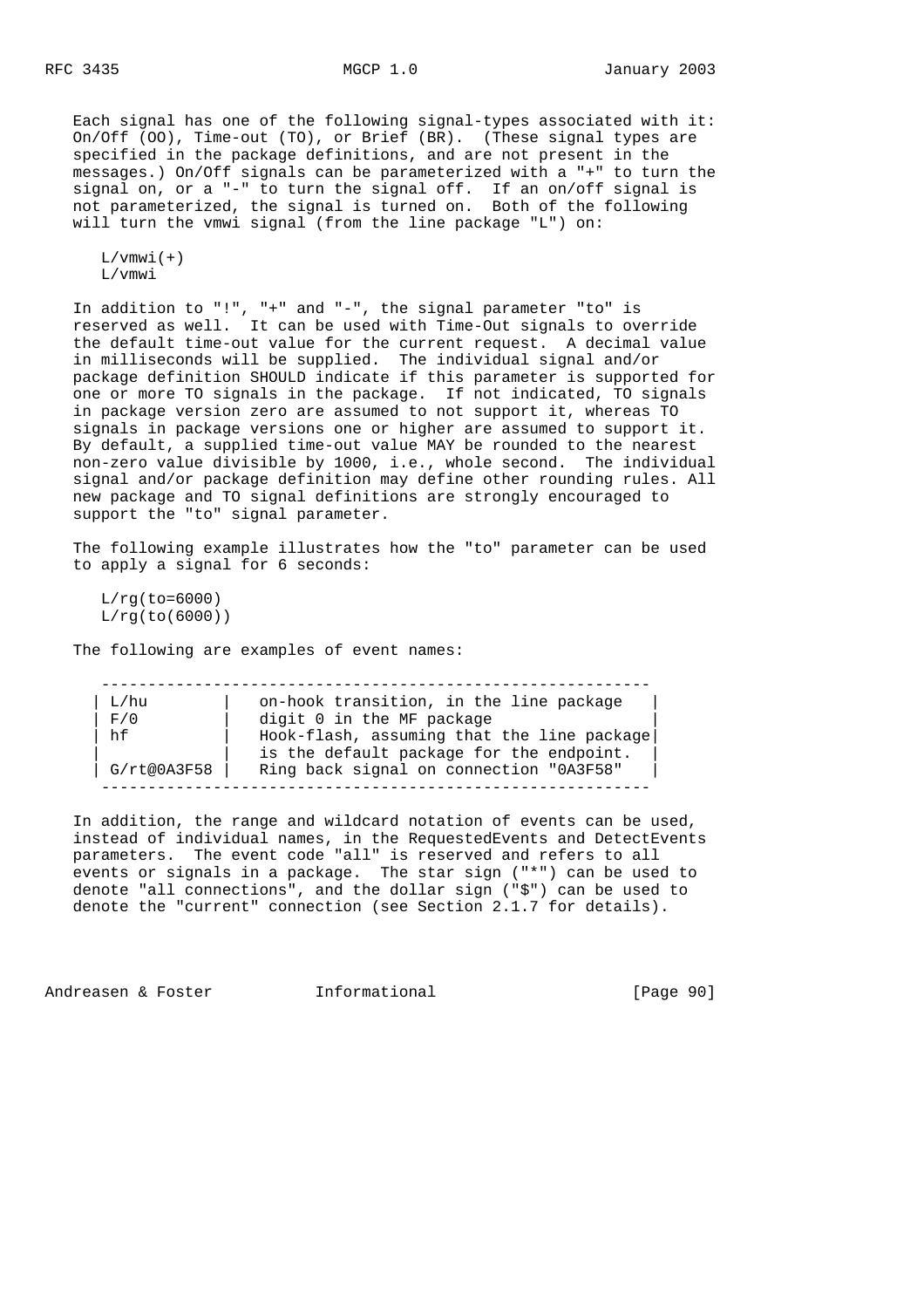The following are examples of such notations:

| $M/[0-9]$    | Digits 0 to 9 in the MF package.           |
|--------------|--------------------------------------------|
| hf           | Hook-flash, assuming that the line package |
|              | is a default package for the endpoint.     |
| $[0-9*#A-D]$ | All digits and letters in the DTMF         |
|              | packages (default for endpoint).           |
| T/a11        | All events in the trunk package.           |
| $R/qa@*$     | The quality alert event on all             |
|              | connections.                               |
| G/rt@\$      | Ringback on current connection.            |

3.2.2.5 ConnectionId

 The Connection Identifier is encoded as a hexadecimal string, at most 32 characters in length. Connection Identifiers are compared as strings rather than numerical values.

## 3.2.2.6 ConnectionMode

 The connection mode describes the mode of operation of the connection. The possible values are:

| Mode        | Meaning                                  |
|-------------|------------------------------------------|
| M: sendonly | The gateway should only send packets     |
| M: recvonly | The gateway should only receive packets  |
| M: sendrecv | The gateway should send                  |
|             | and receive packets                      |
| M: confrnce | The gateway should place                 |
|             | the connection in conference mode        |
| M: inactive | The gateway should neither               |
|             | send nor receive packets                 |
| M: loopback | The gateway should place                 |
|             | the circuit in loopback mode.            |
| M: conttest | The gateway should place                 |
|             | the circuit in test mode.                |
| M: netwloop | The gateway should place                 |
|             | the connection in network loopback mode. |
| M: netwtest | The gateway should place the connection  |
|             | in network continuity test mode.         |

Andreasen & Foster **Informational** [Page 91]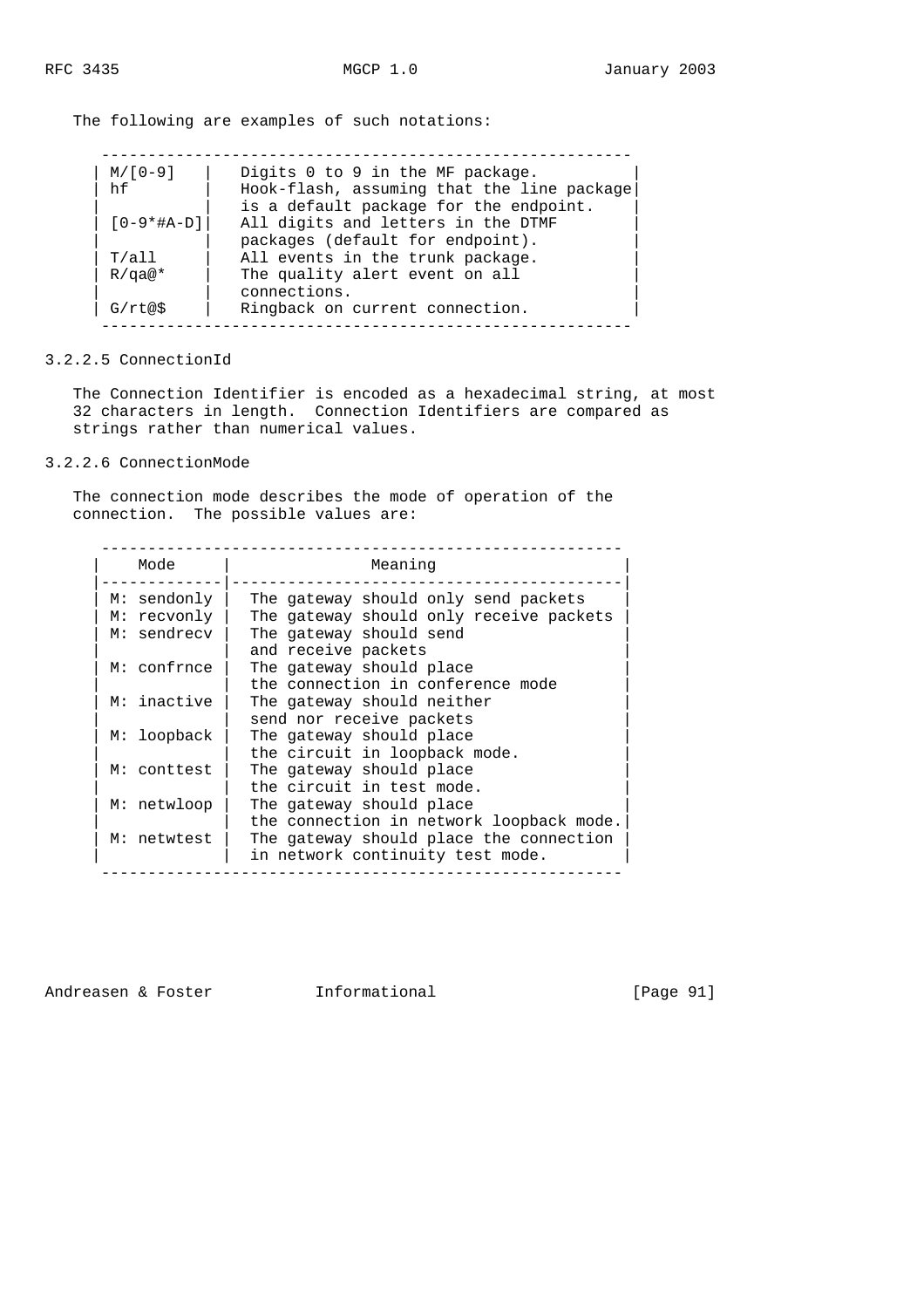Note that irrespective of the connection mode, signals applied to the connection will still result in packets being sent (see Section  $2.3.1$ .

The set of connection modes can be extended through packages.

### 3.2.2.7 ConnectionParameters

 Connection parameters are encoded as a string of type and value pairs, where the type is either a two-letter identifier of the parameter or an extension type, and the value a decimal integer. Types are separated from value by an '=' sign. Parameters are separated from each other by a comma. Connection parameter values can contain up to nine digits. If the maximum value is reached, the counter is no longer updated, i.e., it doesn't wrap or overflow.

The connection parameter types are specified in the following table:

-----------------------------------------------------------------

| Connection parameter<br>name | Code | Connection parameter<br>value                                                                                    |
|------------------------------|------|------------------------------------------------------------------------------------------------------------------|
| Packets sent                 | PS.  | The number of packets that<br>were sent on the connection.                                                       |
| Octets sent                  | OS.  | The number of octets that<br>were sent on the connection.                                                        |
| Packets received             | PR.  | The number of packets that<br>were received on the connection.                                                   |
| Octets received              | OR.  | The number of octets that<br>were received on the connection.                                                    |
| Packets lost                 | PL   | The number of packets that<br>were lost on the connection<br>as deduced from gaps in the<br>RTP sequence number. |
| Jitter                       | JI   | The average inter-packet arrival<br>jitter, in milliseconds,<br>expressed as an integer number.                  |
| Latency                      | LA   | Average latency, in milliseconds,<br>expressed as an integer number.                                             |

 The set of connection parameters can be extended in two different ways:

- \* Package Extension Parameters (preferred)
- \* Vendor Extension Parameters

Andreasen & Foster **Informational** [Page 92]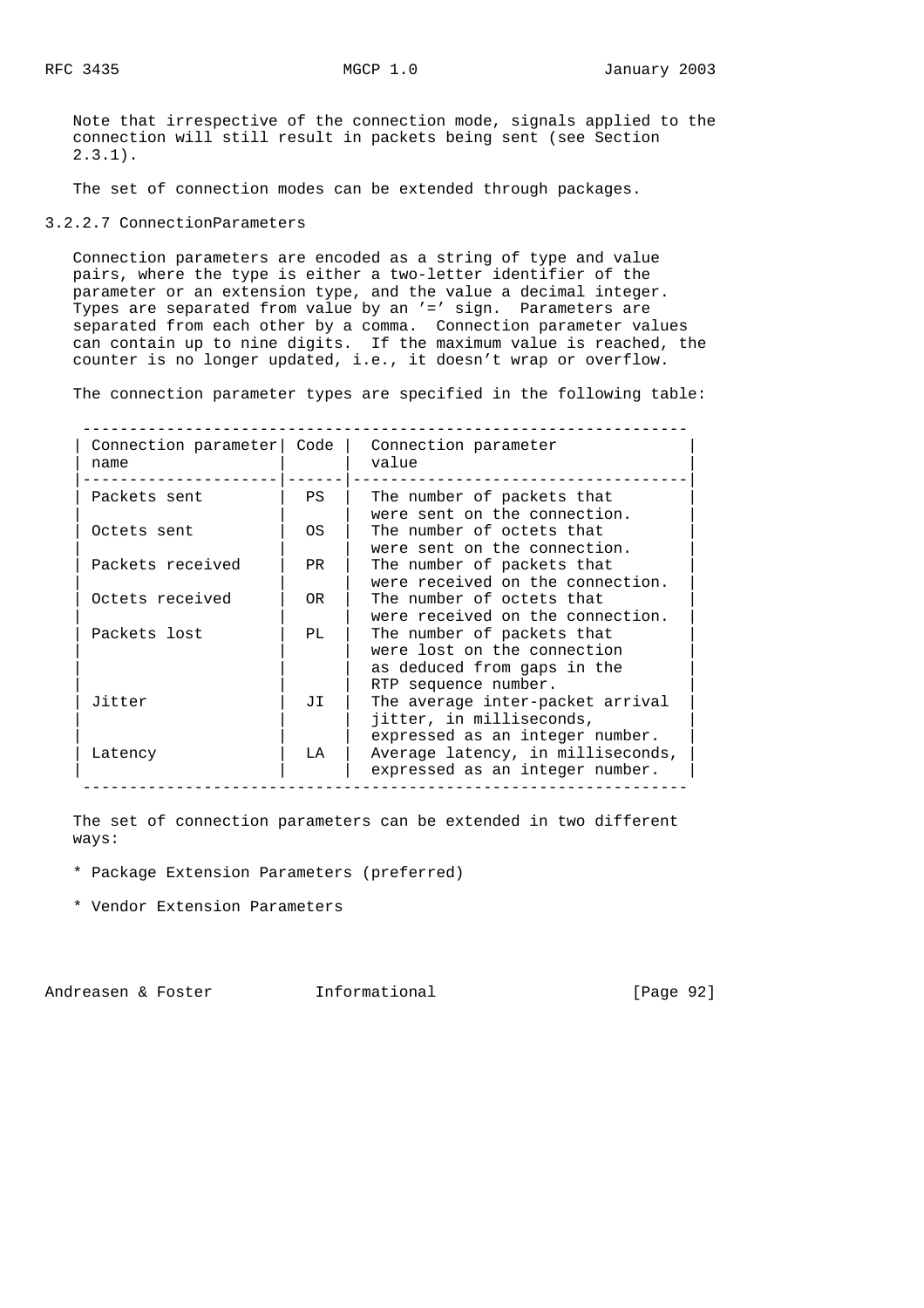Package Extension Connection Parameters are defined in packages which provides the following benefits:

\* A registration mechanism (IANA) for the package name.

\* A separate name space for the parameters.

\* A convenient grouping of the extensions.

\* A simple way to determine support for them through auditing.

The package extension mechanism is the preferred extension method.

 Vendor extension parameters names are composed of the string "X-" followed by a two or more letters extension parameter name.

 Call agents that receive unrecognized package or vendor connection parameter extensions SHALL silently ignore these parameters.

An example of connection parameter encoding is:

P: PS=1245, OS=62345, PR=0, OR=0, PL=0, JI=0, LA=48

3.2.2.8 DetectEvents

 The DetectEvents parameter is encoded as a comma separated list of events (see Section 3.2.2.4), such as for example:

T: L/hu,L/hd,L/hf,D/[0-9#\*]

 It should be noted, that no actions can be associated with the events, however event parameters may be provided.

3.2.2.9 EventStates

 The EventStates parameter is encoded as a comma separated list of events (see Section 3.2.2.4), such as for example:

ES: L/hu

 It should be noted, that no actions can be associated with the events, however event parameters may be provided.

### 3.2.2.10 LocalConnectionOptions

 The local connection options describe the operational parameters that the Call Agent provides to the gateway in connection handling commands. These include:

Andreasen & Foster **Informational** (Page 93)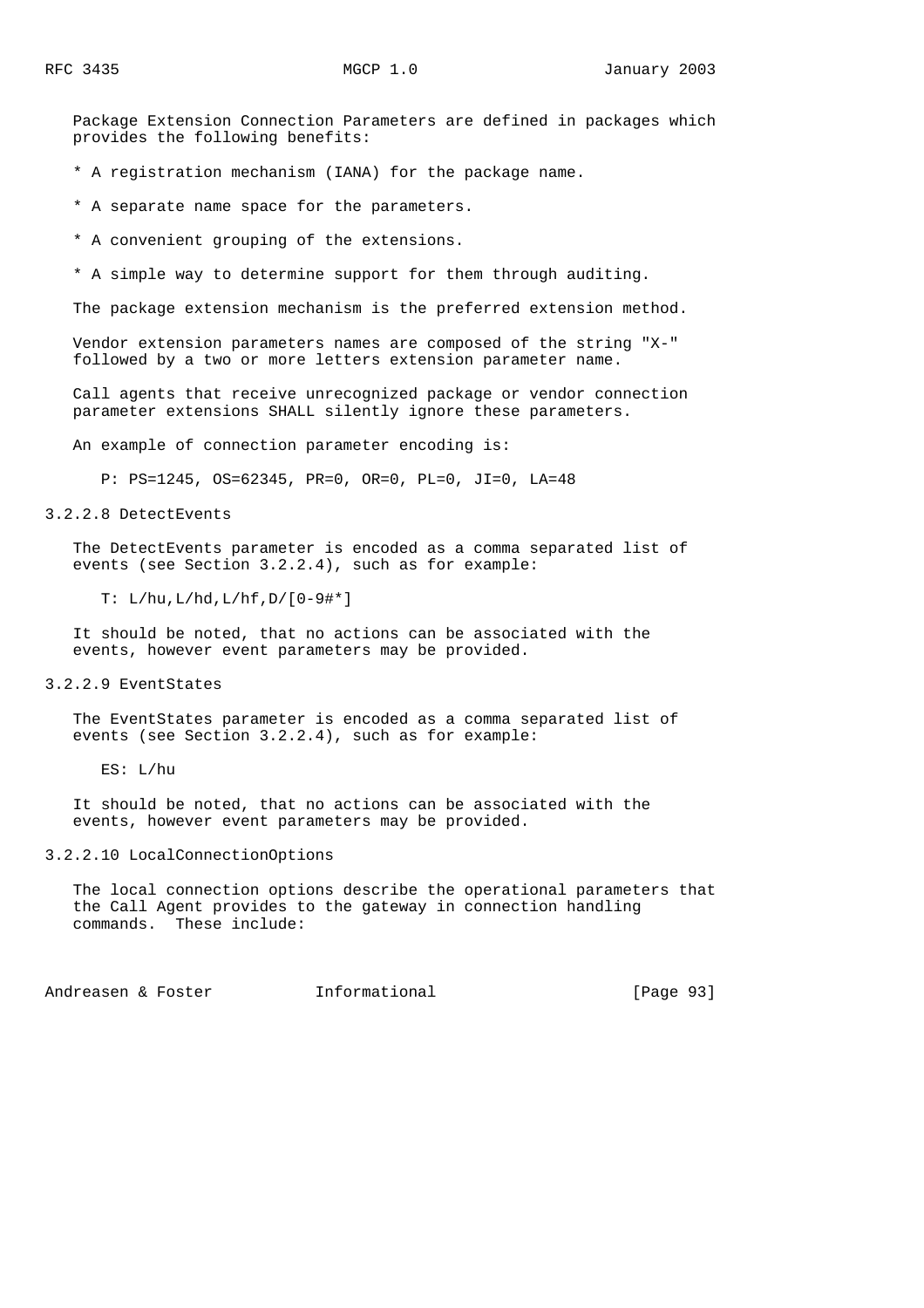- \* The allowed codec(s), encoded as the keyword "a", followed by a colon and a character string. If the Call Agent specifies a list of values, these values will be separated by a semicolon. For RTP, audio codecs SHALL be specified by using encoding names defined in the RTP AV Profile [4] or its replacement, or by encoding names registered with the IANA. Non-audio media registered as a MIME type MUST use the "<MIME type>/<MIME subtype>" form, as in "image/t38".
- \* The packetization period in milliseconds, encoded as the keyword "p", followed by a colon and a decimal number. If the Call Agent specifies a range of values, the range will be specified as two decimal numbers separated by a hyphen (as specified for the "ptime" parameter for SDP).
- \* The bandwidth in kilobits per second (1000 bits per second), encoded as the keyword "b", followed by a colon and a decimal number. If the Call Agent specifies a range of values, the range will be specified as two decimal numbers separated by a hyphen.
	- \* The type of service parameter, encoded as the keyword "t", followed by a colon and the value encoded as two hexadecimal digits. When the connection is transmitted over an IP network, the parameters encode the 8-bit type of service value parameter of the IP header (a.k.a. DiffServ field). The left-most "bit" in the parameter corresponds to the least significant bit in the IP header.
	- \* The echo cancellation parameter, encoded as the keyword "e", followed by a colon and the value "on" or "off".
	- \* The gain control parameter, encoded as the keyword "gc", followed by a colon and a value which can be either the keyword "auto" or a decimal number (positive or negative) representing the number of decibels of gain.
	- \* The silence suppression parameter, encoded as the keyword "s", followed by a colon and the value "on" or "off".
	- \* The resource reservation parameter, encoded as the keyword "r", followed by a colon and the value "g" (guaranteed service), "cl" (controlled load) or "be" (best effort).
	- \* The encryption key, encoded as the keyword "k" followed by a colon and a key specification, as defined for the parameter "K" in SDP (RFC 2327).

Andreasen & Foster **Informational** [Page 94]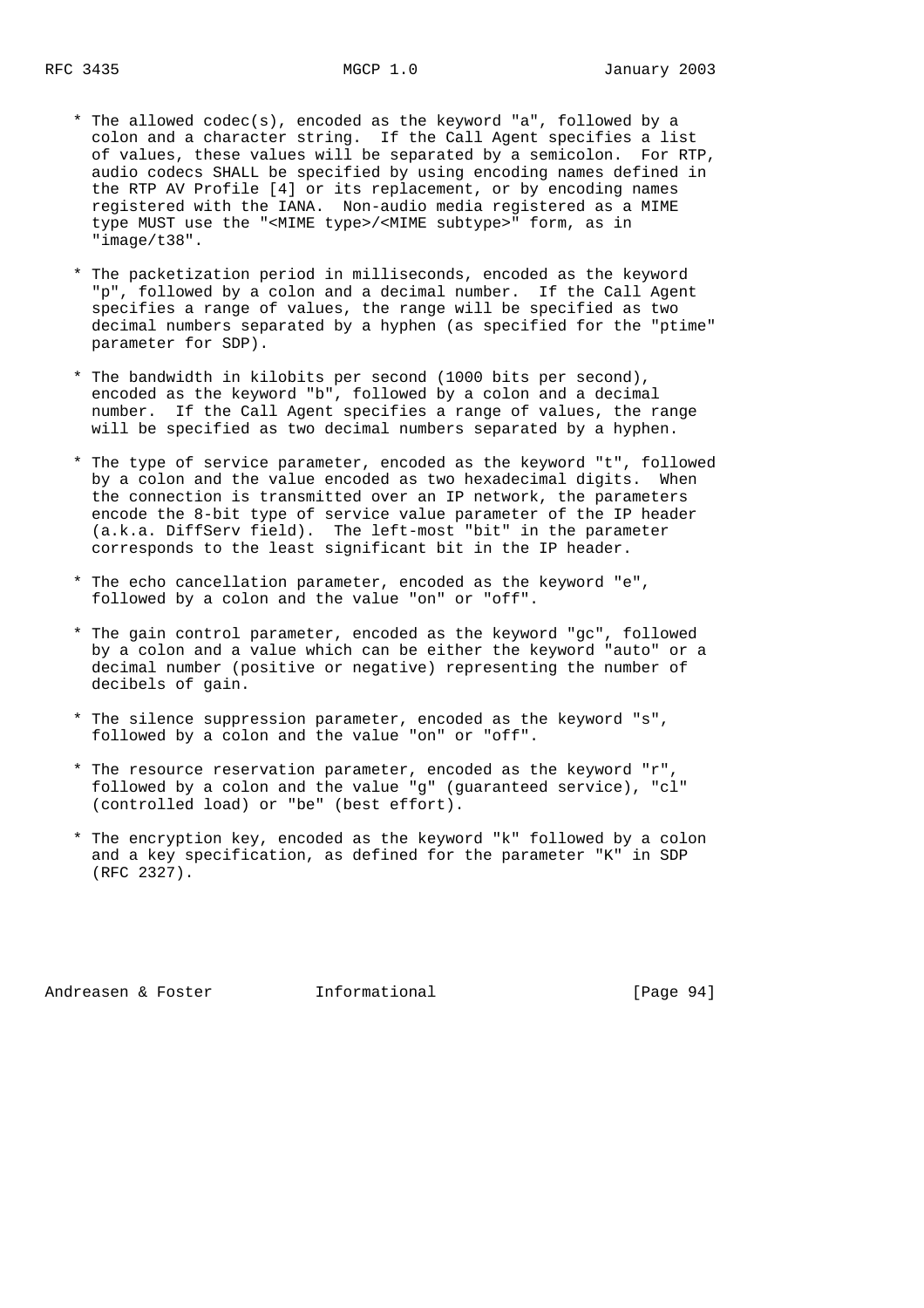- \* The type of network, encoded as the keyword "nt" followed by a colon and the type of network encoded as the keyword "IN" (internet), "ATM", "LOCAL" (for a local connection), or possibly another type of network registered with the IANA as per SDP (RFC 2327).
- \* The resource reservation parameter, encoded as the keyword "r", followed by a colon and the value "g" (guaranteed service), "cl" (controlled load) or "be" (best effort).

 The encoding of the first three attributes, when they are present, will be compatible with the SDP and RTP profiles. Note that each of the attributes is optional. When several attributes are present, they are separated by a comma.

Examples of local connection options are:

 L: p:10, a:PCMU L: p:10, a:G726-32 L: p:10-20, b:64 L: b:32-64, e:off

 The set of Local Connection Options attributes can be extended in three different ways:

- \* Package Extension attributes (preferred)
- \* Vendor Extension attributes
- \* Other Extension attributes

 Package Extension Local Connection Options attributes are defined in packages which provides the following benefits:

- \* A registration mechanism (IANA) for the package name.
- \* A separate name space for the attributes.
- \* A convenient grouping of the extensions.
- \* A simple way to determine support for them through auditing.

The package extension mechanism is the preferred extension method.

Andreasen & Foster **Informational** [Page 95]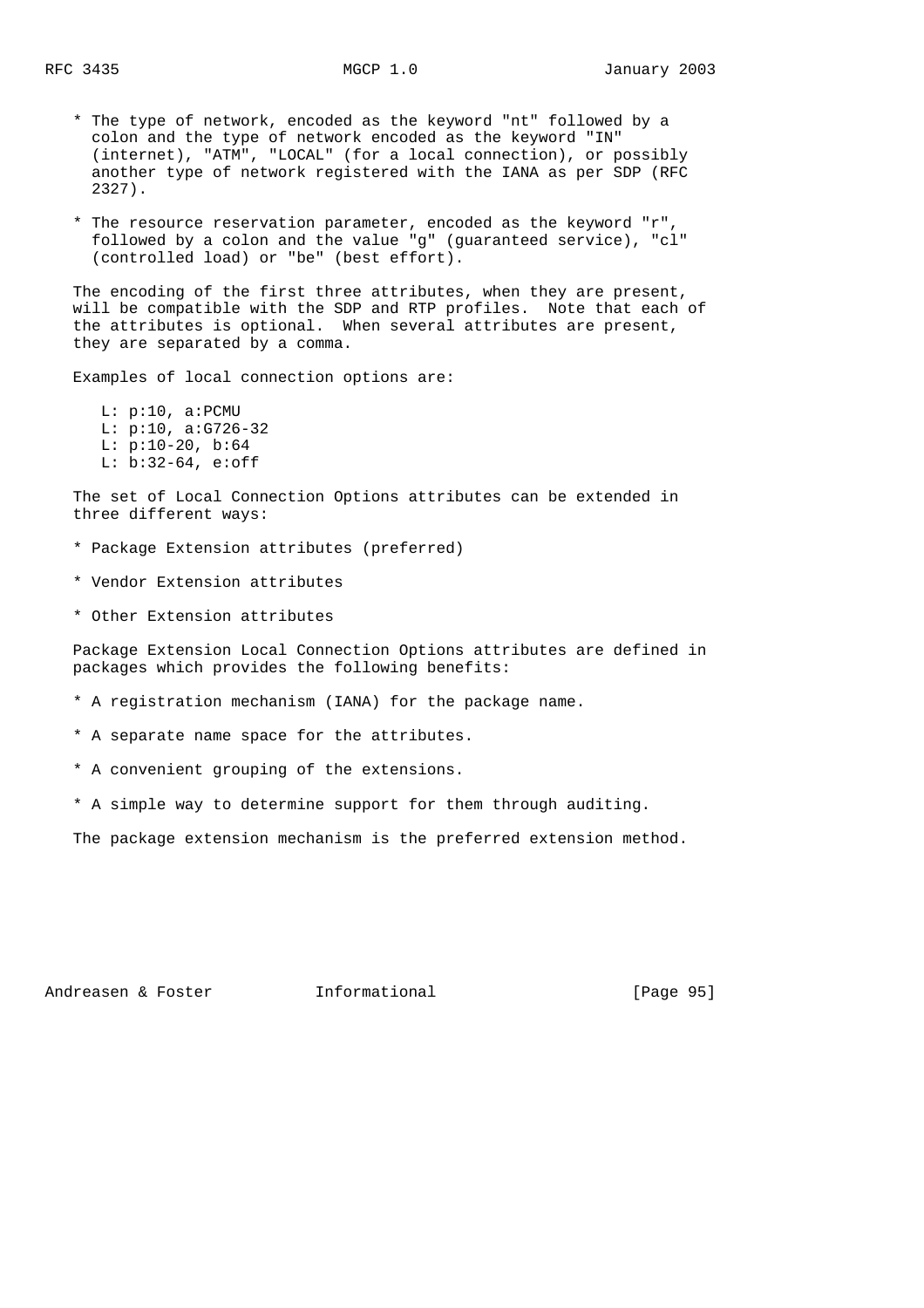Vendor extension attributes are composed of an attribute name, and possibly followed by a colon and an attribute value. The attribute name MUST start with the two characters "x+", for a mandatory extension, or "x-", for a non-mandatory extension. If a gateway receives a mandatory extension attribute that it does not recognize, it MUST reject the command (error code 525 - unknown extension in LocalConnectionOptions, is RECOMMENDED).

 Note that vendor extension attributes use an unmanaged name space, which implies a potential for name clashing. Vendors are consequently encouraged to include some vendor specific string, e.g., vendor name, in their vendor extensions.

 Finally, for backwards compatibility with some existing implementations, MGCP allows for other extension attributes as well (see grammar in Appendix A). Note however, that these attribute extensions do not provide the package extension attribute benefits. Use of this mechanism for new extensions is discouraged.

## 3.2.2.11 MaxMGCPDatagram

 The MaxMGCPDatagram can only be used for auditing, i.e., it is a valid RequestedInfo code and can be provided as a response parameter.

 In responses, the MaxMGCPDatagram value is encoded as a string of up to nine decimal digits -- leading zeroes are not permitted. The following example illustrates the use of this parameter:

MD: 8100

### 3.2.2.12 ObservedEvents

 The observed events parameter provides the list of events that have been observed. The event codes are the same as those used in the NotificationRequest. Events that have been accumulated according to the digit map may be grouped in a single string, however such practice is discouraged; they SHOULD be reported as lists of isolated events if other events were detected during the digit accumulation. Examples of observed events are:

 O: L/hu O: D/8295555T

 O: D/8,D/2,D/9,D/5,D/5,L/hf,D/5,D/5,D/T O:  $L/hf$ ,  $L/hf$ ,  $L/hu$ 

Andreasen & Foster **Informational** [Page 96]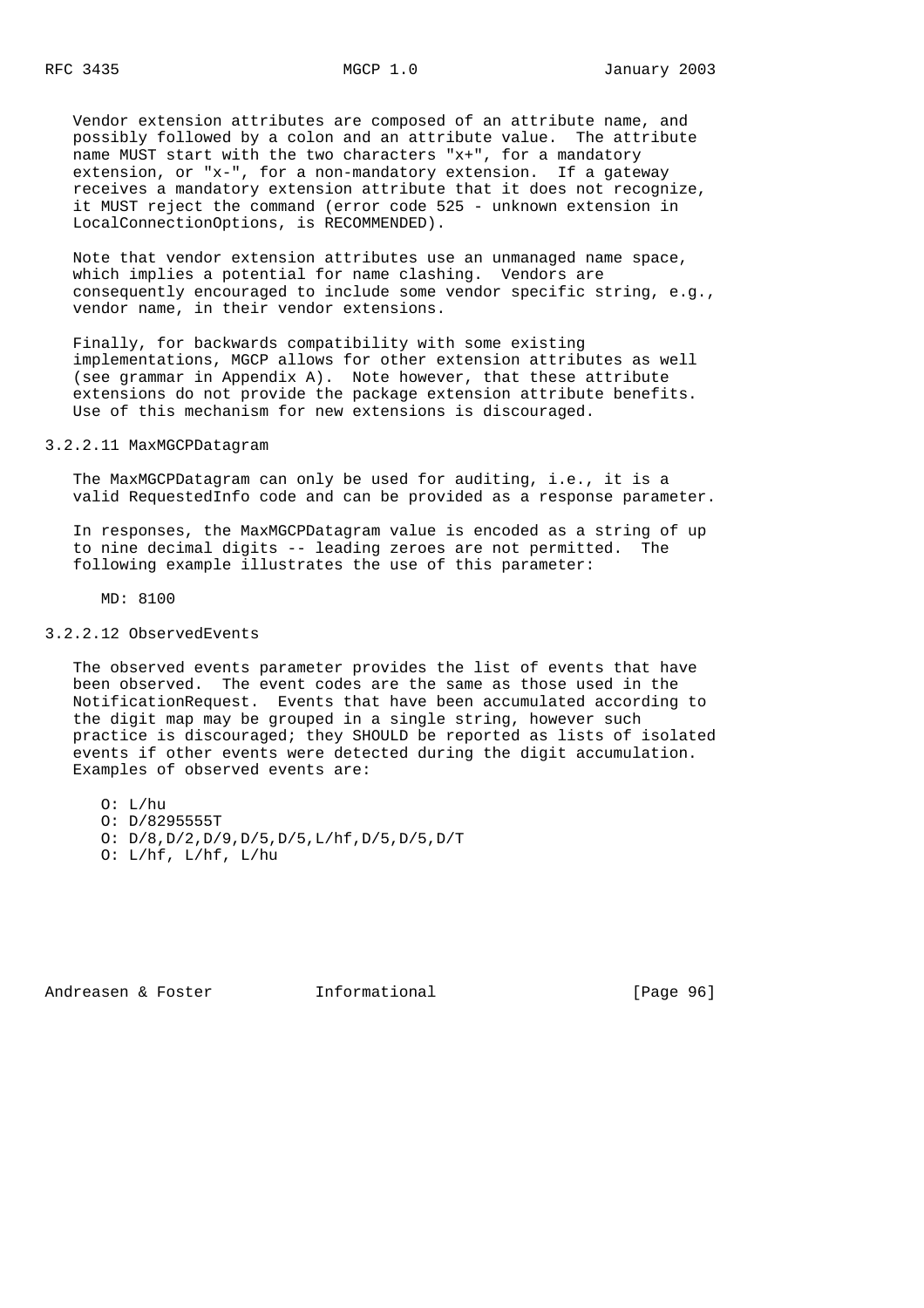3.2.2.13 PackageList

 The Package List can only be used for auditing, i.e., it is a valid RequestedInfo code and can be provided as a response parameter.

 The response parameter will consist of a comma separated list of packages supported. The first package returned in the list is the default package. Each package in the list consists of the package name followed by a colon, and the highest version number of the package supported.

An example of a package list is:

PL: L:1,G:1,D:0,FOO:2,T:1

 Note that for backwards compatibility, support for this parameter is OPTIONAL.

3.2.2.14 QuarantineHandling

 The quarantine handling parameter contains a list of comma separated keywords:

- \* The keyword "process" or "discard" to indicate the treatment of quarantined and observed events. If neither "process" or "discard" is present, "process" is assumed.
- \* The keyword "step" or "loop" to indicate whether at most one notification per NotificationRequest is allowed, or whether multiple notifications per NotificationRequest are allowed. If neither "step" nor "loop" is present, "step" is assumed.

The following values are valid examples:

- Q: loop
- Q: process
- Q: loop,discard
- 3.2.2.15 ReasonCode

 Reason codes are three-digit numeric values. The reason code is optionally followed by a white space and commentary, e.g.:

E: 900 Endpoint malfunctioning

A list of reason codes can be found in Section 2.5.

The set of reason codes can be extended through packages.

Andreasen & Foster **Informational** (Page 97)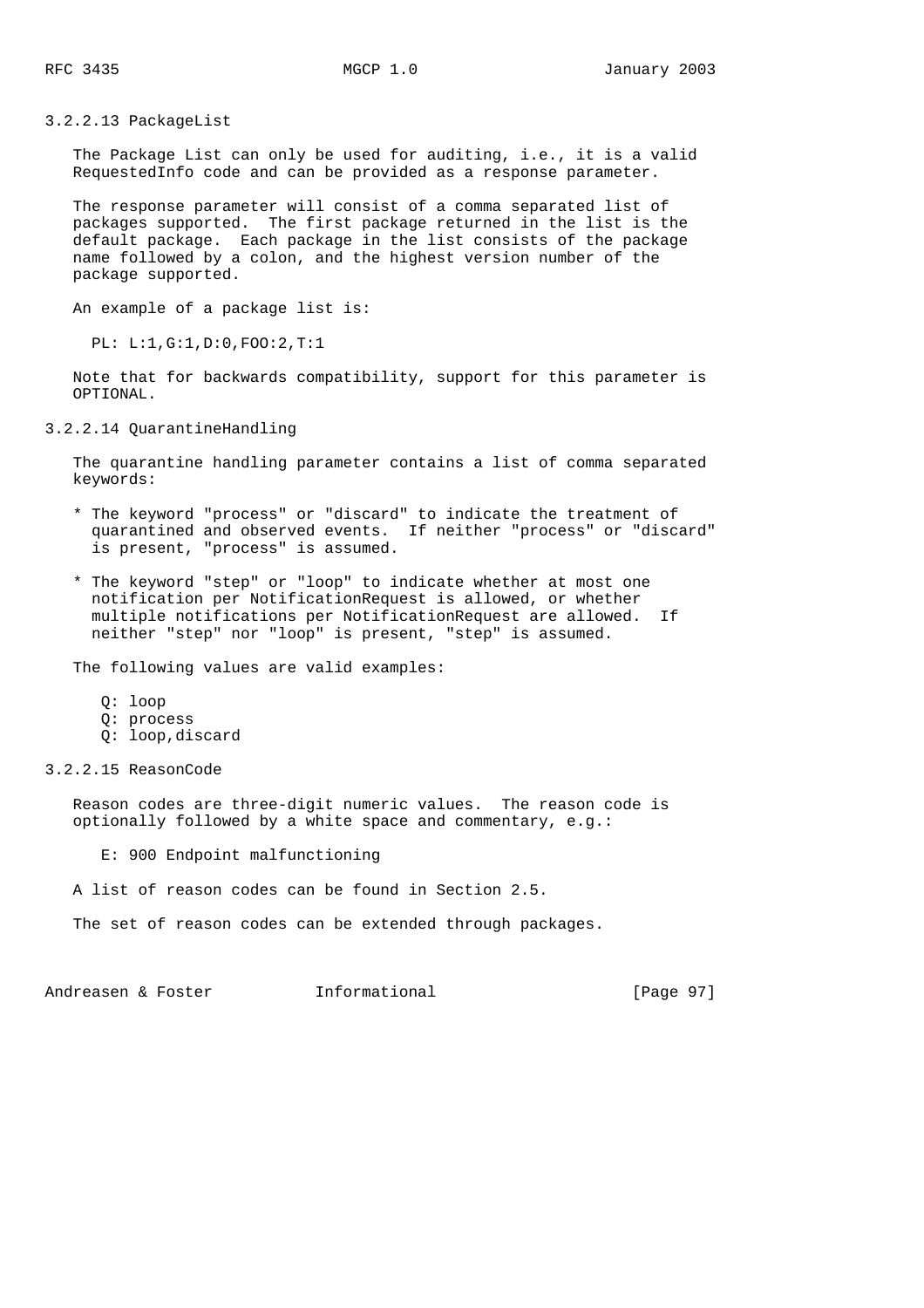### 3.2.2.16 RequestedEvents

 The RequestedEvents parameter provides the list of events that are requested. The event codes are described in Section 3.2.2.4.

 Each event can be qualified by a requested action, or by a list of actions. The actions, when specified, are encoded as a list of keywords, enclosed in parenthesis and separated by commas. The codes for the various actions are:

| Action                        | Code |  |
|-------------------------------|------|--|
| Notify immediately            | N    |  |
| Accumulate                    | Α    |  |
| Treat according to digit map  | Ð    |  |
| Swap                          | S    |  |
| Ignore                        |      |  |
| Keep Signal(s) active         | K    |  |
| Embedded Notification Request | Е    |  |
|                               |      |  |

 When no action is specified, the default action is to notify the event. This means that, for example, ft and ft(N) are equivalent. Events that are not listed are ignored (unless they are persistent).

 The digit-map action SHOULD only be specified for the digits, letters and interdigit timers in packages that define the encoding of digits, letters, and timers (including extension digit map letters).

 The requested events list is encoded on a single line, with event/action groups separated by commas. Examples of RequestedEvents encodings are:

 $R: L/hu(N), L/hf(S,N)$  $R: L/hu(N), D/[0-9#T](D)$ 

 In the case of the "Embedded Notification Request" action, the embedded notification request parameters are encoded as a list of up to three parameter groups separated by commas. Each group starts by a one letter identifier, followed by a list of parameters enclosed between parentheses. The first optional parameter group, identified by the letter "R", is the value of the embedded RequestedEvents parameter. The second optional group, identified by the letter "S", is the embedded value of the SignalRequests parameter. The third

Andreasen & Foster **Informational** [Page 98]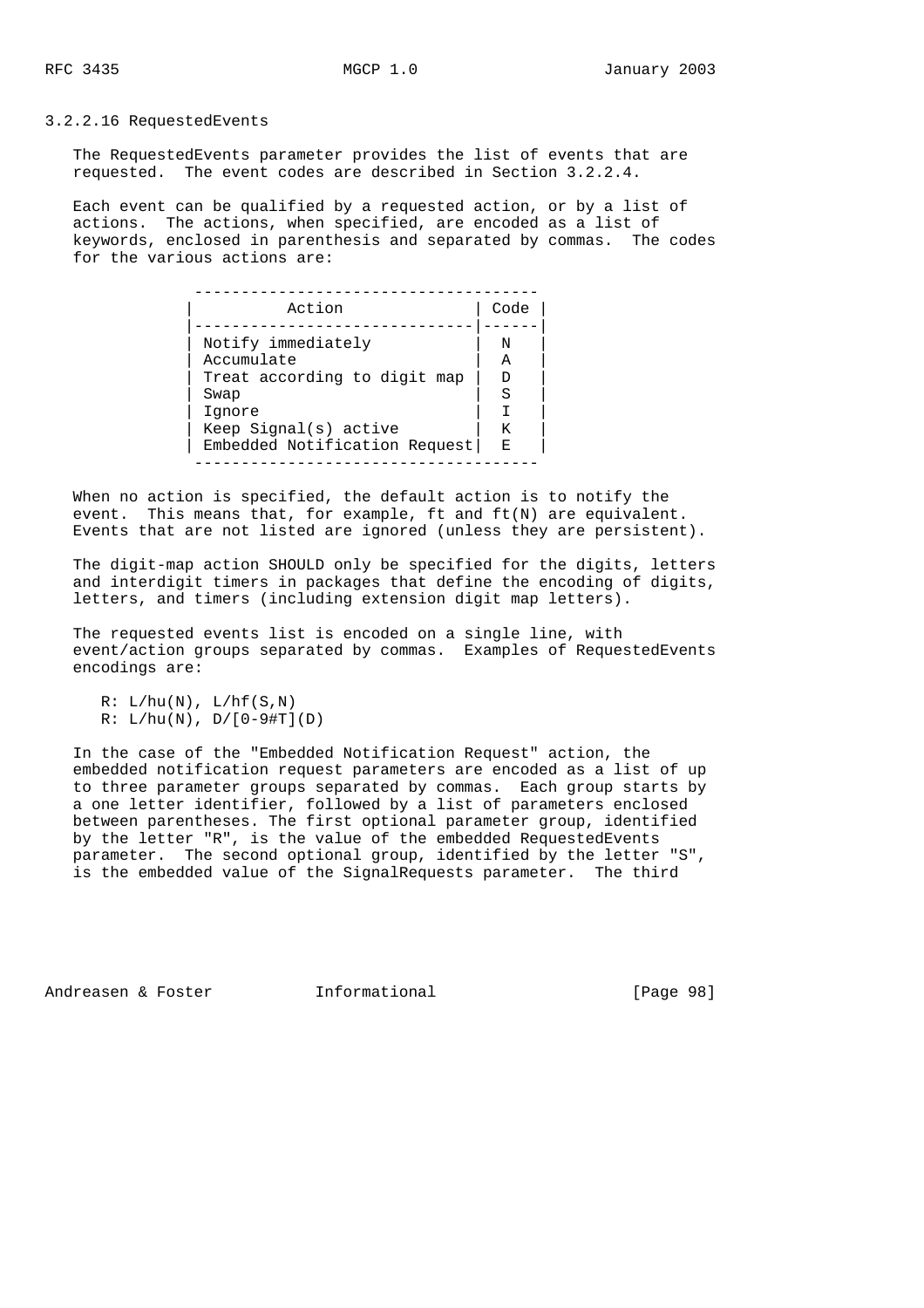optional group, identified by the letter "D", is the embedded value of the DigitMap. (Note that some existing implementations and profiles may encode these three components in a different order. Implementers are encouraged to accept such encodings, but they SHOULD NOT generate them.)

 If the RequestedEvents parameter is not present, the parameter will be set to a null value. If the SignalRequests parameter is not present, the parameter will be set to a null value. If the DigitMap is absent, the current value MUST be used. The following are valid examples of embedded requests:

R:  $L/hd(E(R(D/[0-9#T](D), L/hu(N)), S(L/dl), D([0-9], [#T]))))$  $R: L/hd(E(R(D/[0-9#T](D), L/hu(N)), S(L/dl)))$ 

 Some events can be qualified by additional event parameters. Such event parameters will be separated by commas and enclosed within parentheses. Event parameters may be enclosed in double-quotes (in fact, some event parameters MUST be enclosed in double-quotes due to syntactic restrictions), in which case the quoted string itself is UTF-8 encoded. Please refer to Section 3.2.2.4 for additional detail on event parameters.

 The following example shows the foobar event with an event parameter "epar":

R: X/foobar(N)(epar=2)

 Notice that the Action was included even though it is the default Notify action - this is required by the grammar.

3.2.2.17 RequestedInfo

 The RequestedInfo parameter contains a comma separated list of parameter codes, as defined in Section 3.2.2. For example, if one wants to audit the value of the NotifiedEntity, RequestIdentifier, RequestedEvents, SignalRequests, DigitMap, QuarantineHandling and DetectEvents parameters, the value of the RequestedInfo parameter will be:

F: N,X,R,S,D,Q,T

 Note that extension parameters in general can be audited as well. The individual extension will define the auditing operation.

Andreasen & Foster **Informational** [Page 99]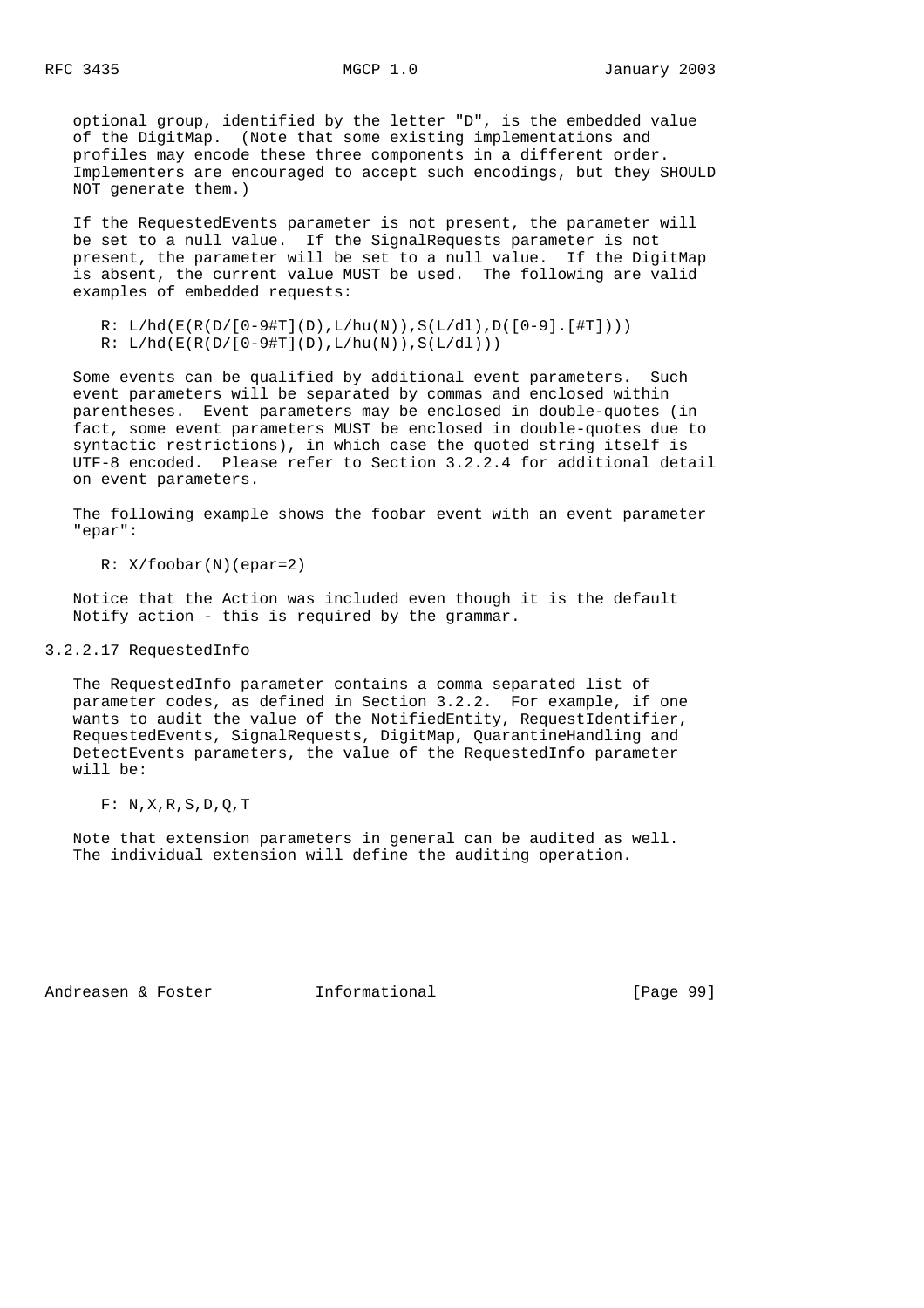The capabilities request, in the AuditEndPoint command, is encoded by the parameter code "A", as in:

F: A

3.2.2.18 RequestIdentifier

 The request identifier correlates a Notify command with the NotificationRequest that triggered it. A RequestIdentifier is a hexadecimal string, at most 32 characters in length. RequestIdentifiers are compared as strings rather than numerical value. The string "0" is reserved for reporting of persistent events in the case where a NotificationRequest has not yet been received after restart.

## 3.2.2.19 ResponseAck

 The response acknowledgement parameter is used to manage the "at most-once" facility described in Section 3.5. It contains a comma separated list of "confirmed transaction-id ranges".

 Each "confirmed transaction-id range" is composed of either one decimal number, when the range includes exactly one transaction, or two decimal numbers separated by a single hyphen, describing the lower and higher transaction identifiers included in the range.

An example of a response acknowledgement is:

K: 6234-6255, 6257, 19030-19044

### 3.2.2.20 RestartMethod

 The RestartMethod parameter is encoded as one of the keywords "graceful", "forced", "restart", "disconnected" or "cancel-graceful" as for example:

RM: restart

The set of restart methods can be extended through packages.

3.2.2.21 SignalRequests

 The SignalRequests parameter provides the name of the signal(s) that have been requested. Each signal is identified by a name, as described in Section 3.2.2.4.

 Some signals, such as for example announcement or ADSI display, can be qualified by additional parameters, e.g.:

Andreasen & Foster **Informational** [Page 100]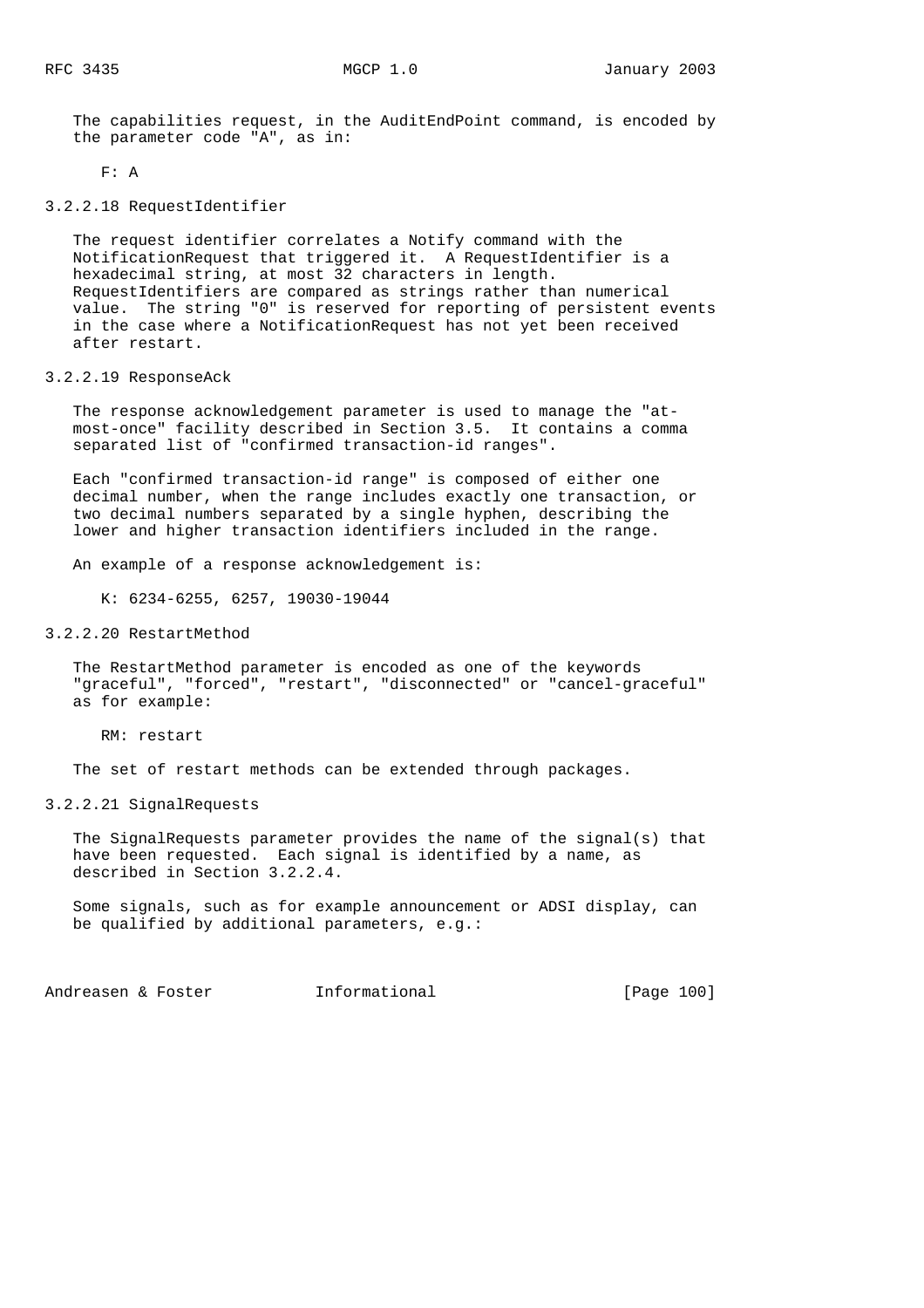\* the name and parameters of the announcement,

\* the string that should be displayed.

 Such parameters will be separated by commas and enclosed within parenthesis, as in:

S: L/adsi("123456 Francois Gerard")

S: A/ann(http://ann.example.net/no-such-number.au, 1234567)

When a quoted-string is provided, the string itself is UTF-8 encoded [20].

 When several signals are requested, their codes are separated by a comma, as in:

S: L/adsi("123456 Your friend"), L/rg

 Please refer to Section 3.2.2.4 for additional detail on signal parameters.

3.3 Format of response headers

 The response header is composed of a response line, optionally followed by headers that encode the response parameters.

An example of a response header could be:

200 1203 OK

 The response line starts with the response code, which is a three digit numeric value. The code is followed by a white space, and the transaction identifier. Response codes defined in packages (8xx) are followed by white space, a slash ("/") and the package name. All response codes may furthermore be followed by optional commentary preceded by a white space.

 The following table describes the parameters whose presence is mandatory or optional in a response header, as a function of the command that triggered the response. The letter M stands for mandatory, O for optional and F for forbidden. Unless otherwise specified, a parameter MUST NOT be present more than once. Note that the table only reflects the default for responses that have not defined any other behavior. If a response is received with a parameter that is either not understood or marked as forbidden, the offending parameter(s) MUST simply be ignored.

Andreasen & Foster **Informational** [Page 101]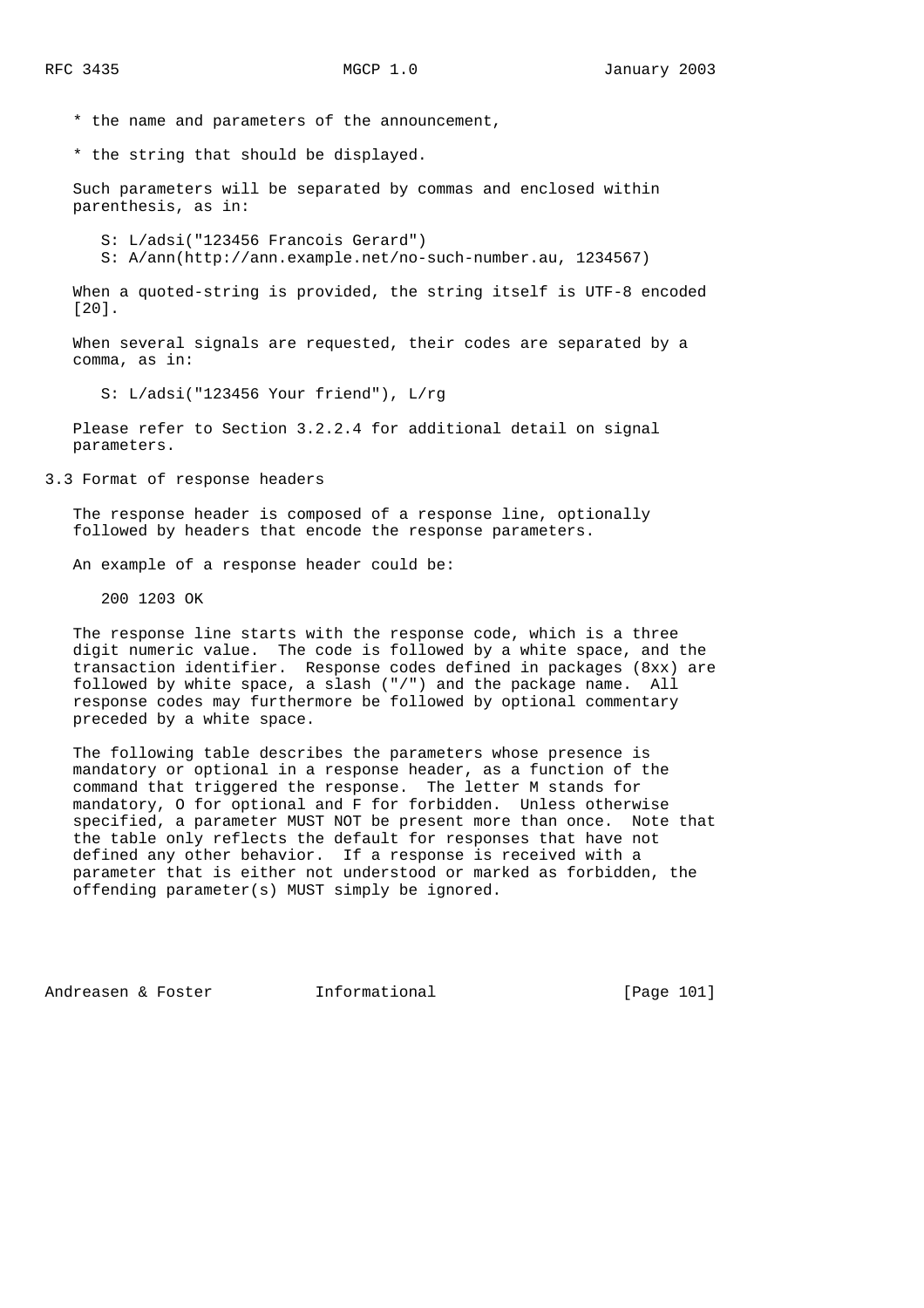| Parameter name                  | EP                 | CR        | <b>MD</b>   | DL          | <b>RO</b>   | NT                 | AU                         | AU          | RS                 |
|---------------------------------|--------------------|-----------|-------------|-------------|-------------|--------------------|----------------------------|-------------|--------------------|
|                                 | CF                 | <b>CX</b> | ${\rm CX}$  | <b>CX</b>   | NT          | FY                 | EP                         | <b>CX</b>   | ΙP                 |
| BearerInformation               | F                  | F         | $\mathbf F$ | $\mathbf F$ | $\mathbf F$ | F                  | O                          | F           | $\mathbf F$        |
| CallId                          | F                  | F         | F           | F           | F           | F                  | F                          | Ο           | F                  |
| Capabilities                    | F                  | F         | F           | F           | F           | F                  | $^{\wedge}$                | F           | F                  |
| ConnectionId                    | F                  | $0*$      | F           | F           | F           | F                  | $0*$                       | F           | F                  |
| ConnectionMode                  | F                  | F         | F           | F           | F           | F                  | F                          | O           | F                  |
| Connection-<br>Parameters       | F                  | F         | F           | $0*$        | F           | F                  | F                          | $\Omega$    | F                  |
| DetectEvents                    | F                  | F         | F           | F           | F           | F                  | O                          | F           | F                  |
| DigitMap                        | F                  | F         | F           | F           | F           | F                  | $\Omega$                   | F           | F                  |
| EventStates                     | F                  | F         | F           | F           | F           | F                  | $\Omega$                   | F           | F                  |
| LocalConnection-                | F                  | F         | F           | F           | F           | F                  | F                          | Ω           | F                  |
| Options                         |                    |           |             |             |             |                    |                            |             |                    |
| MaxMGCPDatagram                 | F                  | F         | $\mathbf F$ | F           | F           | F                  | O                          | F           | F                  |
| NotifiedEntity                  | F                  | F         | F           | F           | F           | F                  | $\Omega$                   | $\Omega$    | $\Omega$           |
| ObservedEvents                  | $\mathbf{F}% _{0}$ | F         | F           | F           | $\mathbf F$ | F                  | $\Omega$                   | F           | F                  |
| QuarantineHandling              | F                  | F         | F           | F           | F           | F                  | Ο                          | F           | F                  |
| PackageList                     | $0*$               | $0*$      | $0*$        | $0*$        | $0*$        | $0*$               | $\Omega$                   | $O^*$       | $0*$               |
| ReasonCode                      | F                  | F         | F           | F           | F           | F                  | $\Omega$                   | F           | F                  |
| RequestIdentifier               | F                  | F         | F           | F           | F           | F                  | Ο                          | F           | F                  |
| ResponseAck                     | $0*$               | $0*$      | $0*$        | $0*$        | $0*$        | $0*$               | $0*$                       | $0*$        | $0*$               |
| RestartDelay                    | $\mathbf{F}% _{0}$ | F         | F           | F           | F           | F                  | O                          | F           | F                  |
| RestartMethod                   | $\mathbf{F}% _{0}$ | F         | $\mathbf F$ | F           | $\mathbf F$ | F                  | Ο                          | F           | $\mathbf F$        |
| RequestedEvents                 | $\mathbf{F}% _{0}$ | F         | $\mathbf F$ | F           | F           | F                  | O                          | F           | $\mathbf F$        |
| RequestedInfo                   | F                  | F         | F           | F           | F           | F                  | F                          | F           | $\mathbf{F}% _{0}$ |
| SecondConnectionId              | F                  | $\Omega$  | $\mathbf F$ | F           | F           | F                  | $\mathbf{F}% _{0}$         | F           | F                  |
| SecondEndpointId                | F                  | $\Omega$  | $\mathbf F$ | F           | F           | F                  | F                          | $\mathbf F$ | F                  |
| SignalRequests                  | F                  | F         | F           | F           | F           | F                  | 0                          | F           | $\mathbf{F}% _{0}$ |
| SpecificEndpointId              | F                  | $\Omega$  | F           | F           | F           | F                  | $\circlearrowleft^{\star}$ | F           | $\mathbf{F}% _{0}$ |
| LocalConnection-<br>Descriptor  | F                  | $0*$      | $\Omega$    | F           | F           | $\mathbf{F}% _{0}$ | F                          | $0*$        | F                  |
| RemoteConnection-<br>Descriptor | F                  | F         | F           | F           | F           | F                  | F                          | $0*$        | F                  |

Notes (\*):

 \* The PackageList parameter is only allowed with return code 518 (unsupported package), except for AuditEndpoint, where it may also be returned if audited.

Andreasen & Foster **Informational** [Page 102]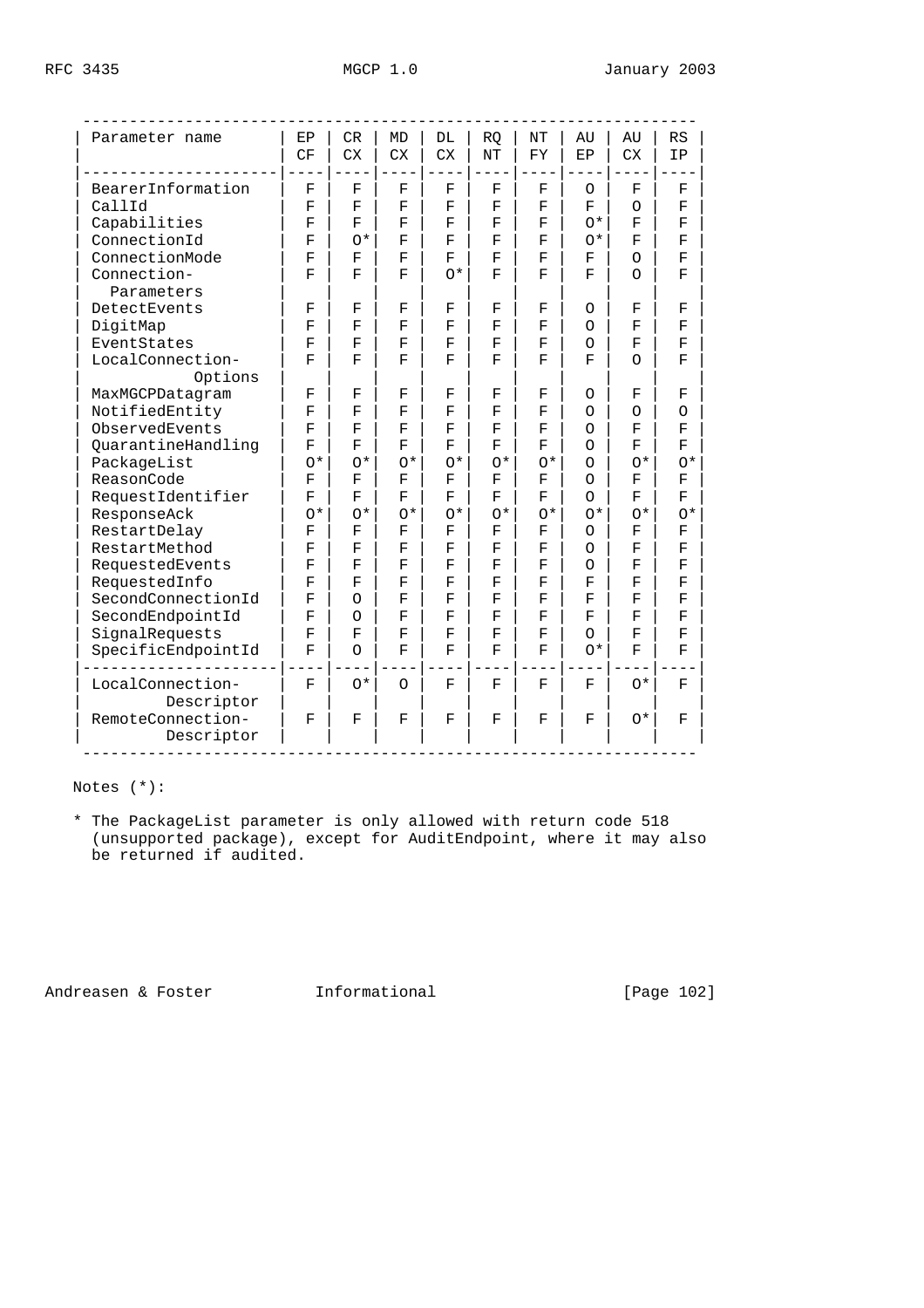- \* The ResponseAck parameter MUST NOT be used with any other responses than a final response issued after a provisional response for the transaction in question. In that case, the presence of the ResponseAck parameter SHOULD trigger a Response Acknowledgement any ResponseAck values provided will be ignored.
- \* In the case of a CreateConnection message, the response line is followed by a Connection-Id parameter and a LocalConnectionDescriptor. It may also be followed a Specific- Endpoint-Id parameter, if the creation request was sent to a wildcarded Endpoint-Id. The connection-Id and LocalConnectionDescriptor parameter are marked as optional in the Table. In fact, they are mandatory with all positive responses, when a connection was created, and forbidden when the response is negative, and no connection was created.
- \* A LocalConnectionDescriptor MUST be transmitted with a positive response (code 200) to a CreateConnection. It MUST also be transmitted in response to a ModifyConnection command, if the modification resulted in a modification of the session parameters. The LocalConnectionDescriptor is encoded as a "session description", as defined in section 3.4. It is separated from the response header by an empty line.
- \* Connection-Parameters are only valid in a response to a non wildcarded DeleteConnection command sent by the Call Agent.
- \* Multiple ConnectionId, SpecificEndpointId, and Capabilities parameters may be present in the response to an AuditEndpoint command.
- \* When several session descriptors are encoded in the same response, they are encoded one after each other, separated by an empty line. This is the case for example when the response to an audit connection request carries both a local session description and a remote session description, as in:

Andreasen & Foster **Informational** [Page 103]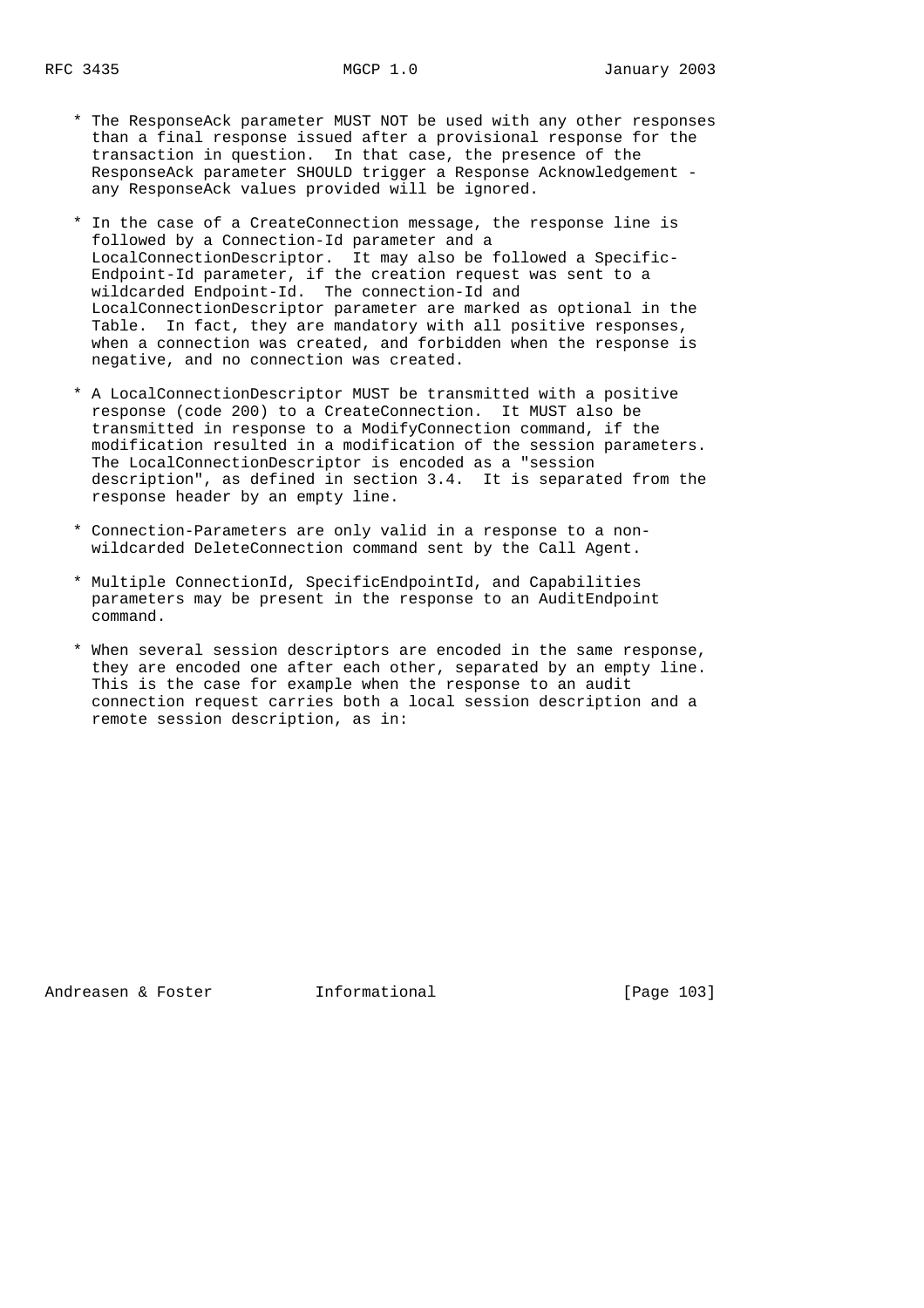200 1203 OK C: A3C47F21456789F0 N: [128.96.41.12] L: p:10, a:PCMU;G726-32 M: sendrecv P: PS=1245, OS=62345, PR=780, OR=45123, PL=10, JI=27,LA=48  $v=0$  o=- 25678 753849 IN IP4 128.96.41.1  $s=$  c=IN IP4 128.96.41.1  $t=0$  0 m=audio 1296 RTP/AVP 0  $v=0$  o=- 33343 346463 IN IP4 128.96.63.25  $s=$  c=IN IP4 128.96.63.25  $t=0$  0 m=audio 1296 RTP/AVP 0 96 a=rtpmap:96 G726-32/8000

 In this example, according to the SDP syntax, each description starts with a "version" line, (v=...). The local description is always transmitted before the remote description. If a connection descriptor is requested, but it does not exist for the connection audited, that connection descriptor will appear with the SDP protocol version field only.

 The response parameters are described for each of the commands in the following.

# 3.3.1 CreateConnection Response

 In the case of a CreateConnection message, the response line is followed by a Connection-Id parameter with a successful response (code 200). A LocalConnectionDescriptor is furthermore transmitted with a positive response. The LocalConnectionDescriptor is encoded as a "session description", as defined by SDP (RFC 2327). It is separated from the response header by an empty line, e.g.:

Andreasen & Foster **Informational** [Page 104]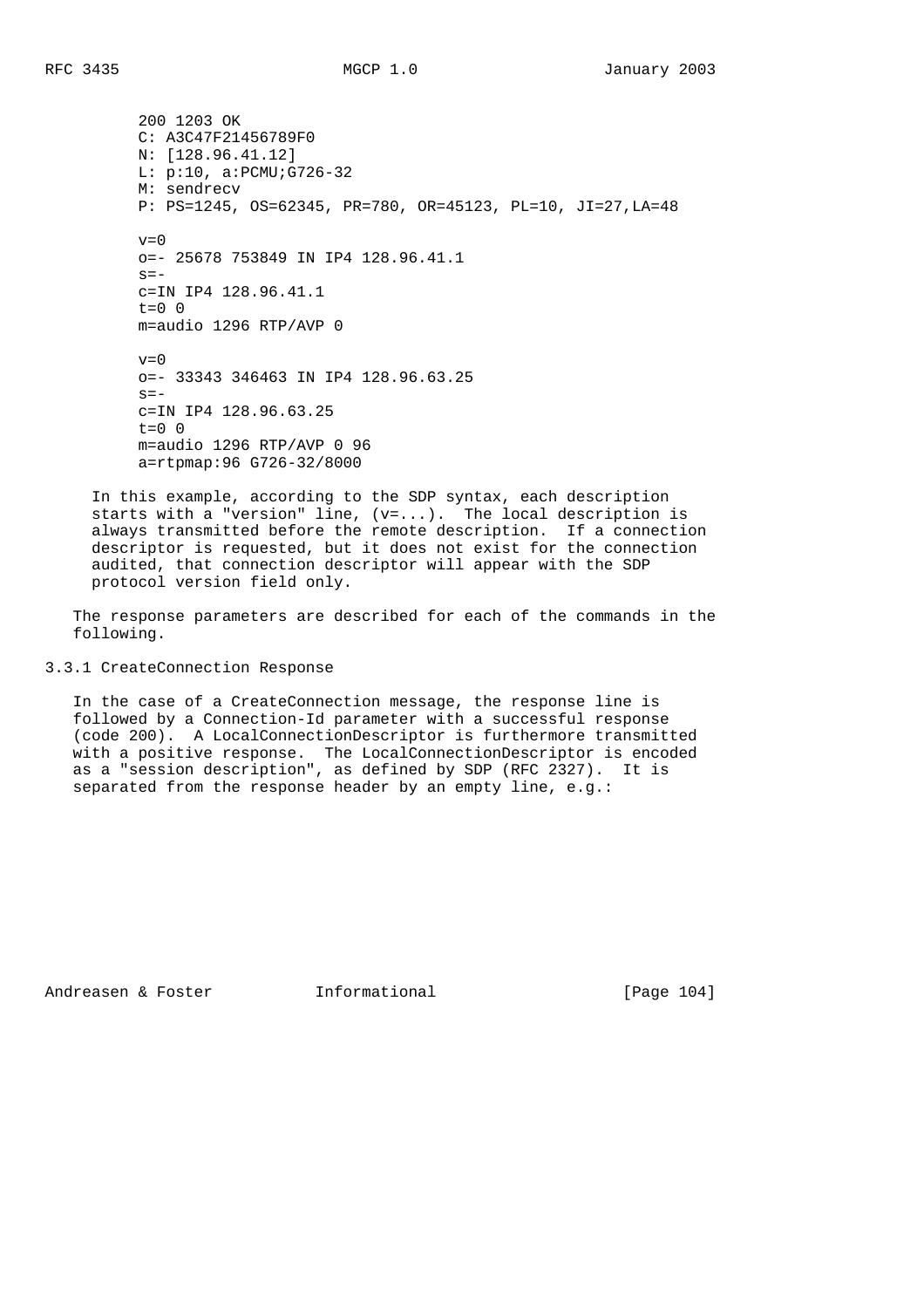```
 200 1204 OK
 I: FDE234C8
v=0 o=- 25678 753849 IN IP4 128.96.41.1
s=- c=IN IP4 128.96.41.1
t=0 0
 m=audio 3456 RTP/AVP 96
 a=rtpmap:96 G726-32/8000
```
 When a provisional response has been issued previously, the final response SHOULD furthermore contain the Response Acknowledgement parameter (final responses issued by entities adhering to this specification will include the parameter, but older RFC 2705 implementations MAY not):

 200 1204 OK K: I: FDE234C8  $v=0$  o=- 25678 753849 IN IP4 128.96.41.1  $s=$  c=IN IP4 128.96.41.1 t=0 0 m=audio 3456 RTP/AVP 96 a=rtpmap:96 G726-32/8000

 The final response SHOULD then be acknowledged by a Response Acknowledgement:

000 1204

## 3.3.2 ModifyConnection Response

 In the case of a successful ModifyConnection message, the response line is followed by a LocalConnectionDescriptor, if the modification resulted in a modification of the session parameters (e.g., changing only the mode of a connection does not alter the session parameters). The LocalConnectionDescriptor is encoded as a "session description", as defined by SDP. It is separated from the response header by an empty line.

Andreasen & Foster **Informational** [Page 105]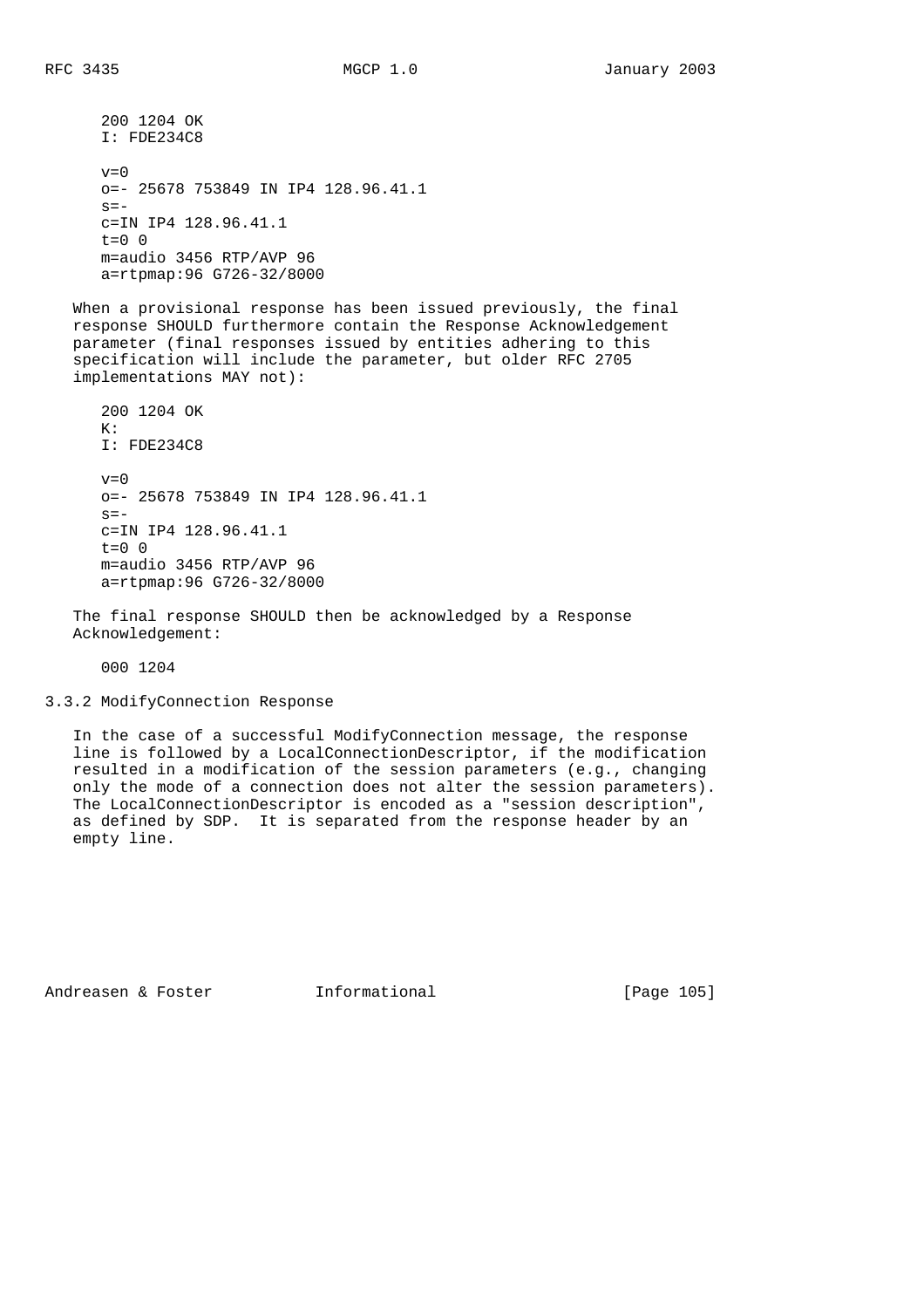200 1207 OK  $v=0$  o=- 25678 753849 IN IP4 128.96.41.1  $s=$  c=IN IP4 128.96.41.1  $t=0$  0 m=audio 3456 RTP/AVP 0 When a provisional response has been issued previously, the final response SHOULD furthermore contain the Response Acknowledgement parameter as in: 200 1207 OK  $K:$  The final response SHOULD then be acknowledged by a Response Acknowledgement: 000 1207 OK 3.3.3 DeleteConnection Response Depending on the variant of the DeleteConnection message, the response line may be followed by a Connection Parameters parameter line, as defined in Section 3.2.2.7. 250 1210 OK P: PS=1245, OS=62345, PR=780, OR=45123, PL=10, JI=27, LA=48 3.3.4 NotificationRequest Response

 A successful NotificationRequest response does not include any additional response parameters.

3.3.5 Notify Response

 A successful Notify response does not include any additional response parameters.

### 3.3.6 AuditEndpoint Response

 In the case of a successful AuditEndPoint the response line may be followed by information for each of the parameters requested - each parameter will appear on a separate line. Parameters for which no

Andreasen & Foster **Informational** [Page 106]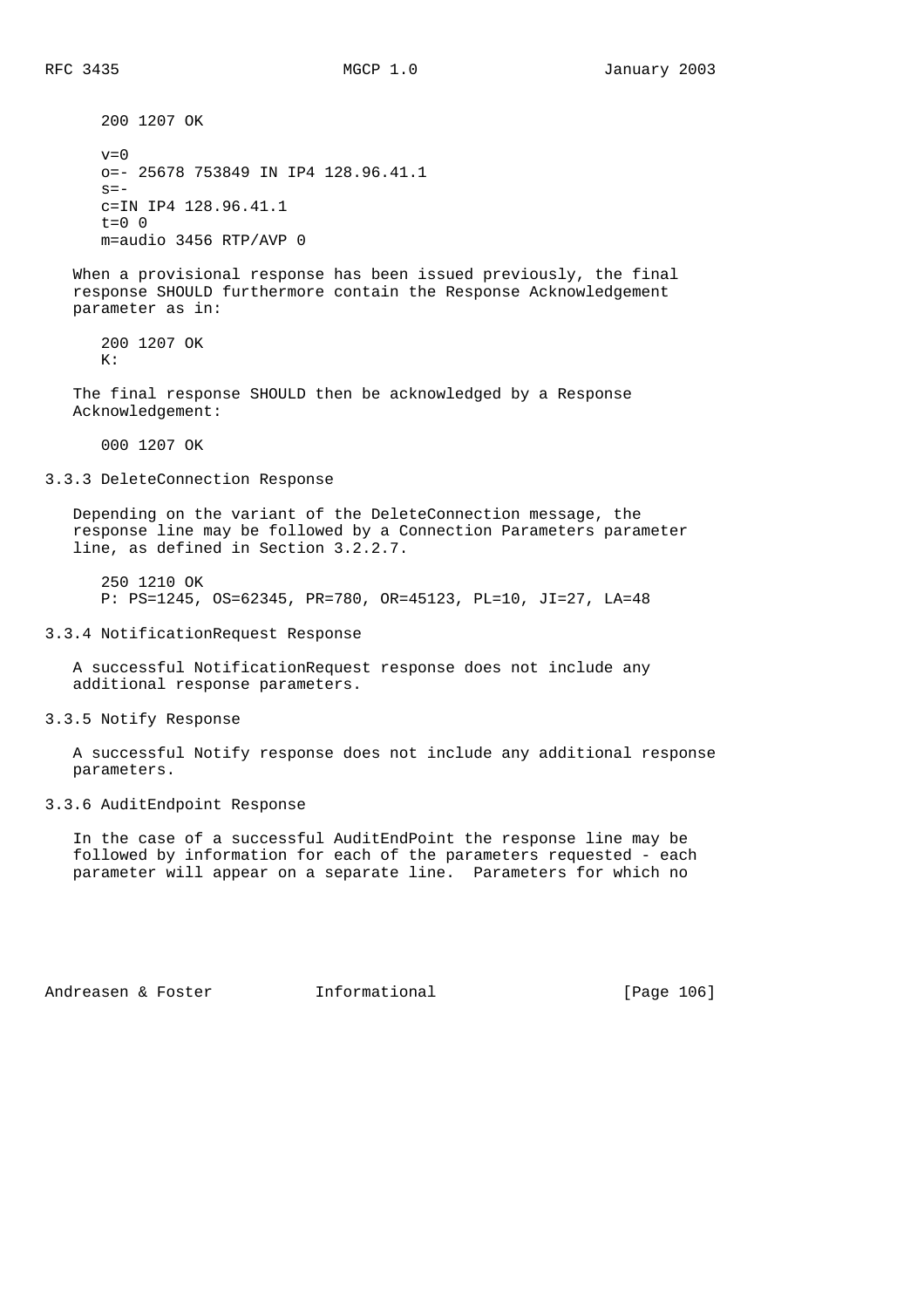value currently exists, e.g., digit map, will still be provided but with an empty value. Each local endpoint name "expanded" by a wildcard character will appear on a separate line using the "SpecificEndPointId" parameter code, e.g.: 200 1200 OK Z: aaln/1@rgw.whatever.net Z: aaln/2@rgw.whatever.net When connection identifiers are audited and multiple connections exist on the endpoint, a comma-separated list of connection identifiers SHOULD be returned as in: 200 1200 OK I: FDE234C8, DFE233D1

 Alternatively, multiple connection id parameter lines may be returned - the two forms should not be mixed although doing so does not constitute an error.

 When capabilities are audited, the response may include multiple capabilities parameter lines as in:

 200 1200 OK A: a:PCMU;G728, p:10-100, e:on, s:off, t:1, v:L, m:sendonly;recvonly;sendrecv;inactive A: a:G729, p:30-90, e:on, s:on, t:1, v:L, m:sendonly;recvonly;sendrecv;inactive;confrnce

 Note: The carriage return for Capabilities shown above is present for formatting reasons only. It is not permissible in a real command encoding.

## 3.3.7 AuditConnection Response

 In the case of a successful AuditConnection, the response may be followed by information for each of the parameters requested. Parameters for which no value currently exists will still be provided. Connection descriptors will always appear last and each will be preceded by an empty line, as for example:

Andreasen & Foster Theormational [Page 107]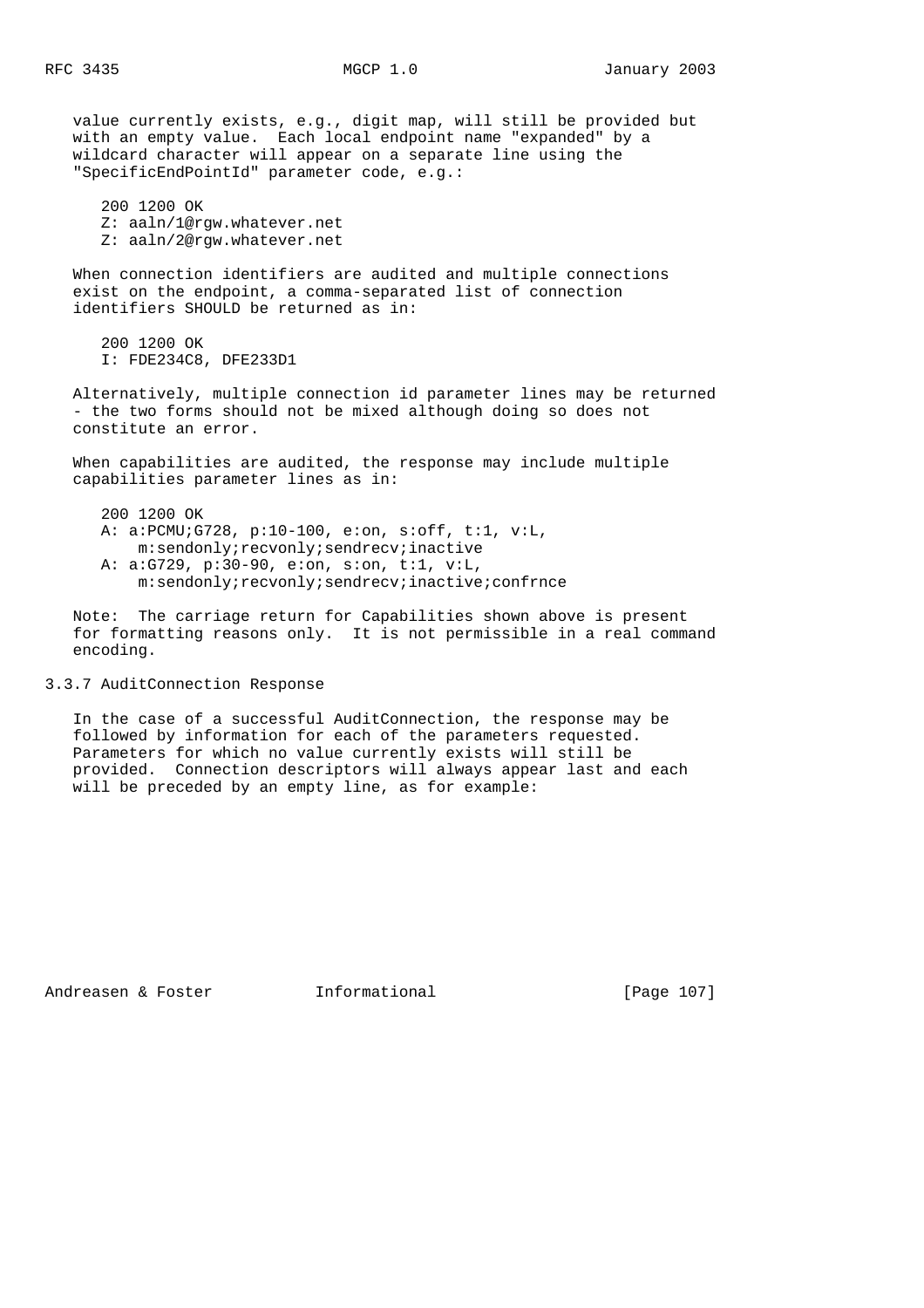200 1203 OK C: A3C47F21456789F0 N: [128.96.41.12] L: p:10, a:PCMU;G728 M: sendrecv P: PS=622, OS=31172, PR=390, OR=22561, PL=5, JI=29, LA=50  $v=0$  o=- 4723891 7428910 IN IP4 128.96.63.25  $s=$  c=IN IP4 128.96.63.25  $t=0$  0 m=audio 1296 RTP/AVP 96 a=rtpmap:96 G726-32/8000

 If both a local and a remote connection descriptor are provided, the local connection descriptor will be the first of the two. If a connection descriptor is requested, but it does not exist for the connection audited, that connection descriptor will appear with the SDP protocol version field only ("v=0"), as for example:

200 1203 OK

 $v=0$ 

3.3.8 RestartInProgress Response

 A successful RestartInProgress response may include a NotifiedEntity parameter, but otherwise does not include any additional response parameters.

 Also, a 521 response to a RestartInProgress MUST include a NotifiedEntity parameter with the name of another Call Agent to contact when the first Call Agent redirects the endpoint to another Call Agent as in:

 521 1204 Redirect N: CA-1@whatever.net

3.4 Encoding of the Session Description (SDP)

 The session description (SDP) is encoded in conformance with the session description protocol, SDP. MGCP implementations are REQUIRED to be fully capable of parsing any conformant SDP message, and MUST send session descriptions that strictly conform to the SDP standard.

Andreasen & Foster **Informational** [Page 108]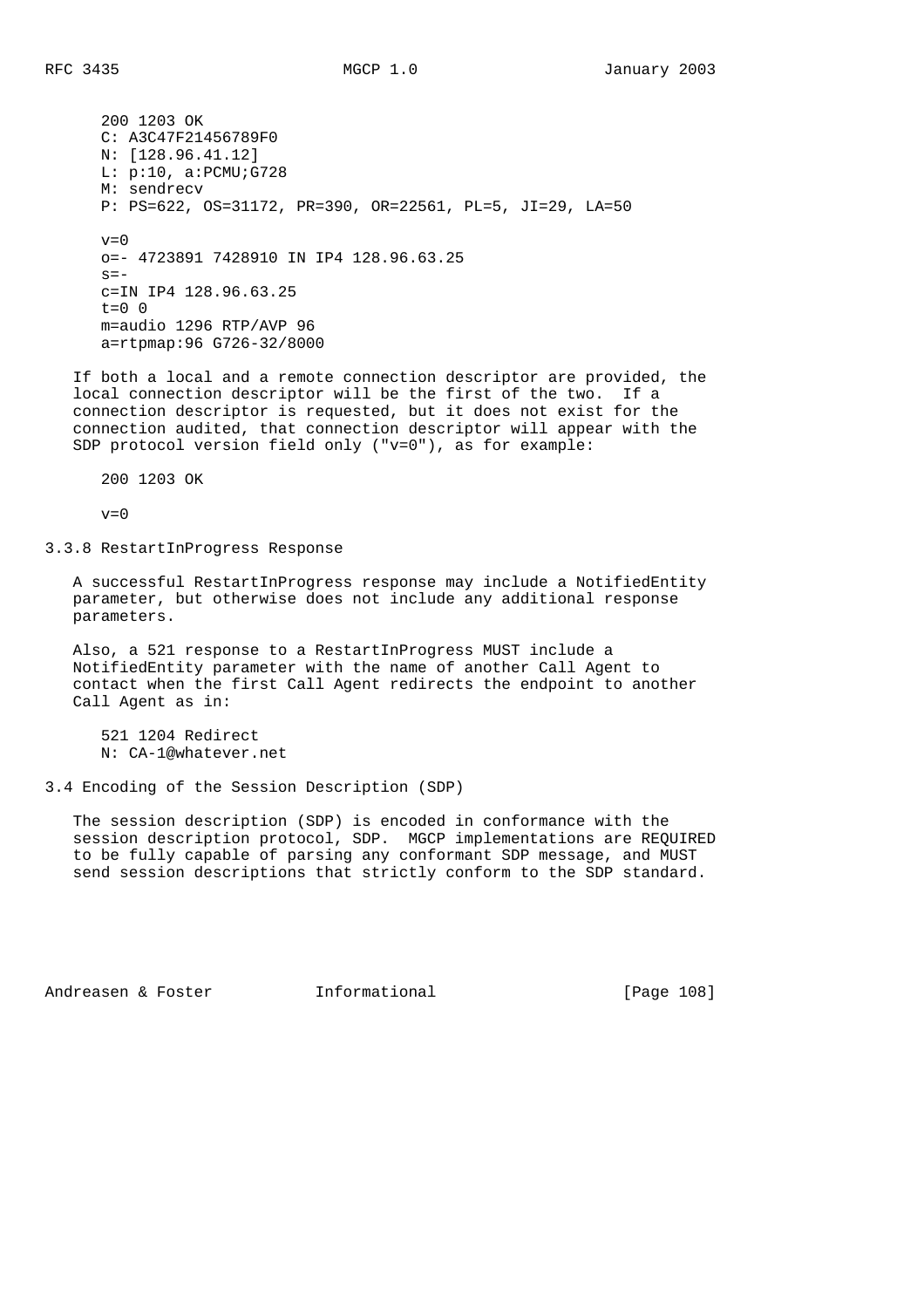The general description and explanation of SDP parameters can be found in RFC 2327 (or its successor). In particular, it should be noted that the

- \* Origin ("o="),
- \* Session Name ("s="), and
- \* Time active ("t=")

 are all mandatory in RFC 2327. While they are of little use to MGCP, they MUST be provided in conformance with RFC 2327 nevertheless. The following suggests values to be used for each of the fields, however the reader is encouraged to consult RFC 2327 (or its successor) for details:

Origin

- o = <username> <session id> <version> <network type> <address type> <address>
- \* The username SHOULD be set to hyphen ("-").
- \* The session id is RECOMMENDED to be an NTP timestamp as suggested in RFC 2327.
- \* The version is a version number that MUST increment with each change to the SDP. A counter initialized to zero or an NTP timestamp as suggested in RFC 2327 is RECOMMENDED.
- \* The network type defines the type of network. For RTP sessions the network type SHOULD be "IN".
- \* The address type defines the type of address. For RTP sessions the address type SHOULD be "IP4" (or "IP6").
- \* The address SHOULD be the same address as provided in the connection information ("c=") field.

 Session Name s = <session name>

The session name should be hyphen ("-").

 Time active t = <start time> <stop time>

Andreasen & Foster **Informational** [Page 109]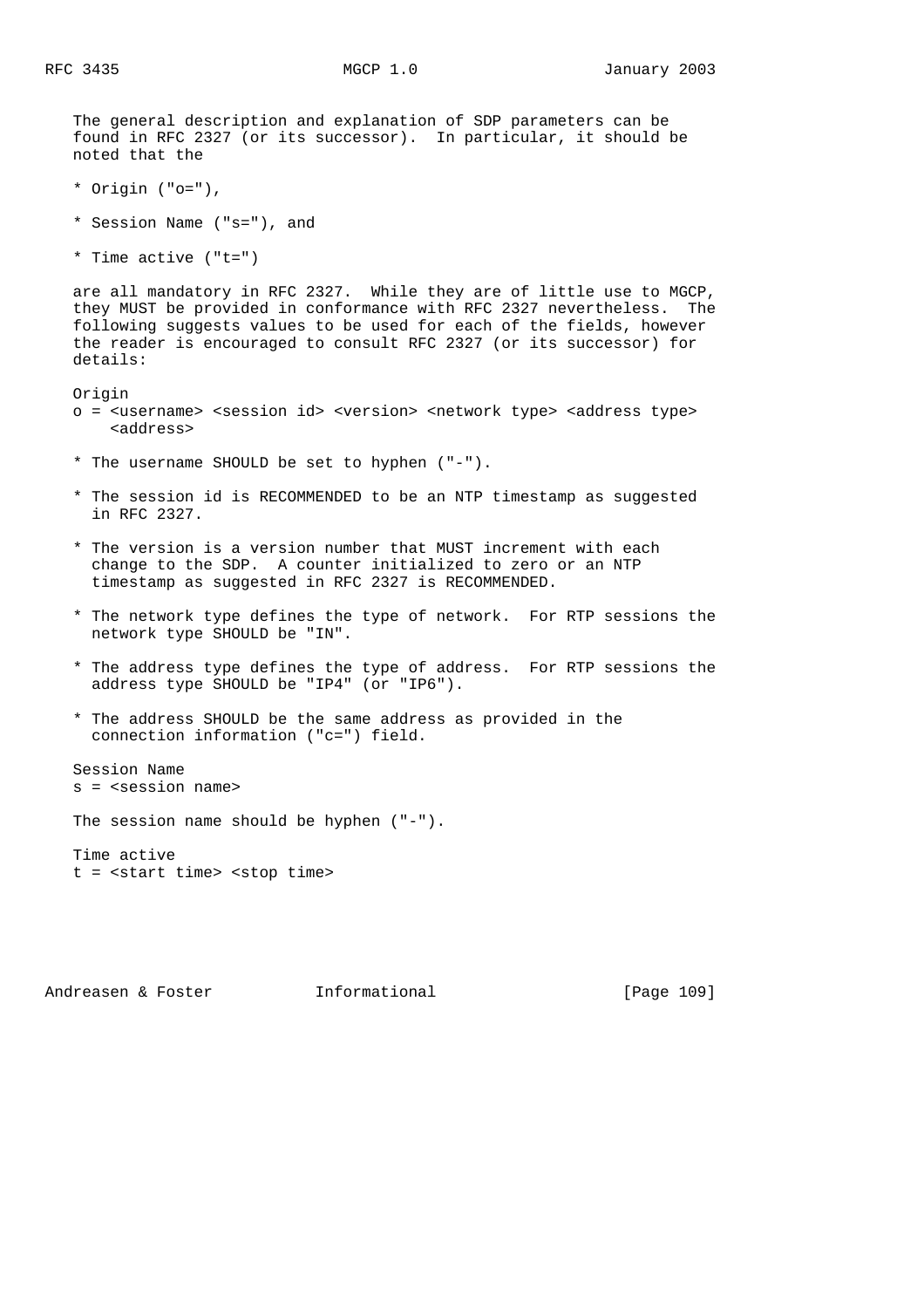- \* The start time may be set to zero.
- \* The stop time should be set to zero.

Each of the three fields can be ignored upon reception.

 To further accommodate the extensibility principles of MGCP, implementations are ENCOURAGED to support the PINT "a=require" attribute - please refer to RFC 2848 for further details.

 The usage of SDP actually depends on the type of session that is being established. Below we describe usage of SDP for an audio service using the RTP/AVP profile [4], or the LOCAL interconnect defined in this document. In case of any conflicts between what is described below and SDP (RFC 2327 or its successor), the SDP specification takes precedence.

3.4.1 Usage of SDP for an Audio Service

 In a telephony gateway, we only have to describe sessions that use exactly one media, audio. The usage of SDP for this is straightforward and described in detail in RFC 2327.

 The following is an example of an RFC 2327 conformant session description for an audio connection:

 $v=0$  o=- A7453949499 0 IN IP4 128.96.41.1  $s=$  c=IN IP4 128.96.41.1  $t=0$  0 m=audio 3456 RTP/AVP 0 96 a=rtpmap:96 G726-32/8000

3.4.2 Usage of SDP for LOCAL Connections

 When MGCP is used to set up internal connections within a single gateway, the SDP format is used to encode the parameters of that connection. The connection and media parameters will be used as follows:

 \* The connection parameter (c=) will specify that the connection is local, using the keyword "LOCAL" as network type, the keyword "EPN" (endpoint name) as address type, and the local name of the endpoint as the connection-address.

Andreasen & Foster **Informational** [Page 110]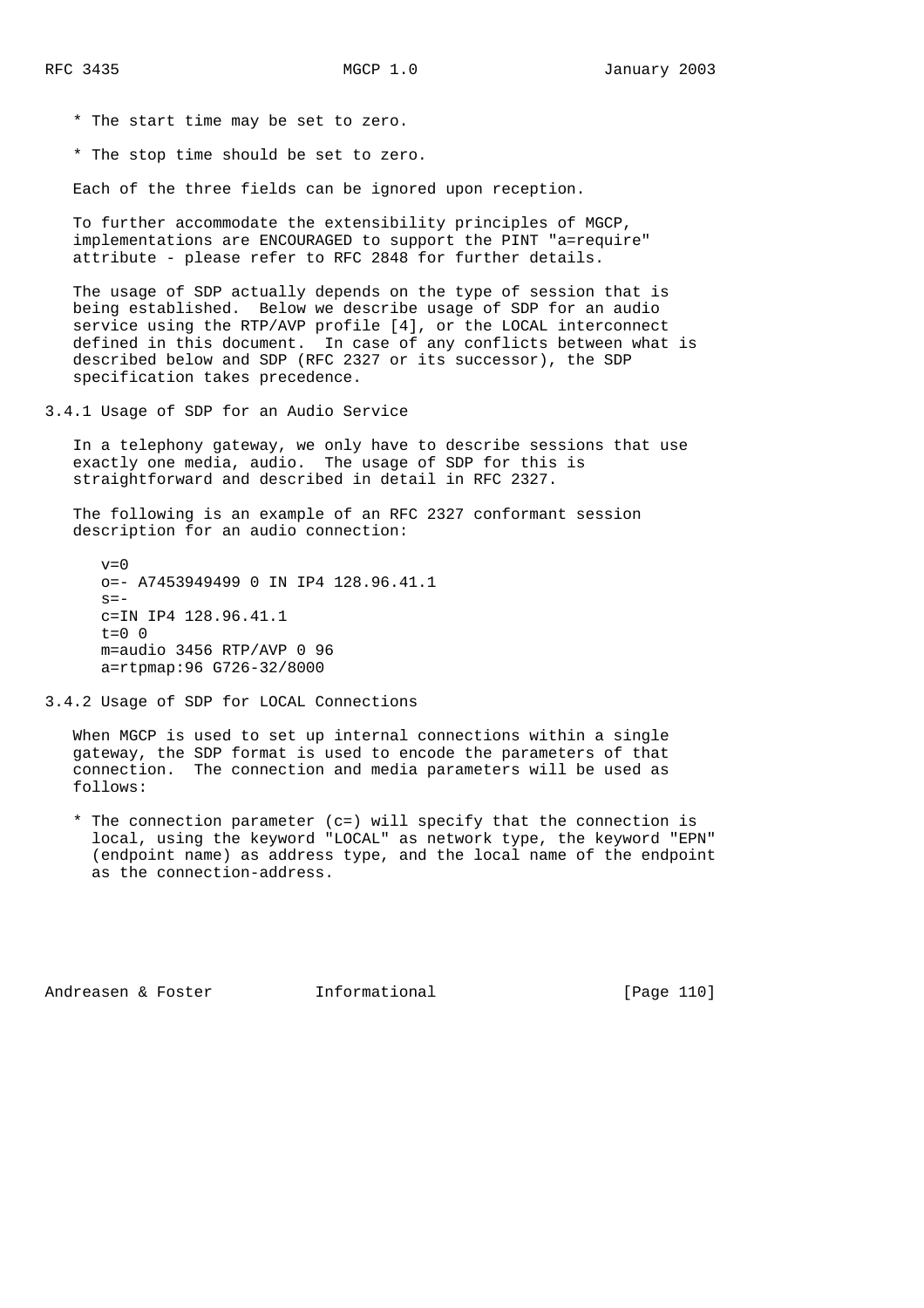\* The "m=audio" parameter will specify a port number, which will always be set to 0, the type of protocol, always set to the keyword LOCAL, and the type of encoding, using the same conventions used for the RTP AVP profile (RTP payload numbers). The type of encoding should normally be set to 0 (PCMU).

 A session-level attribute identifying the connection MAY furthermore be present. This enables endpoints to support multiple LOCAL connections. Use of this attribute is OPTIONAL and indeed unnecessary for endpoints that only support a single LOCAL connection. The attribute is defined as follows:

a=MGCPlocalcx:<ConnectionID>

 The MGCP Local Connection attribute is a session level only case insensitive attribute that identifies the MGCP LOCAL connection, on the endpoint identified in the connection information, to which the SDP applies. The ConnectionId is a hexadecimal string containing at most 32 characters. The ConnectionId itself is case-insensitive. The MGCP Local Connection attribute is not subject to the charset attribute.

An example of a LOCAL session description could be:

 $v=0$  o=- A7453949499 0 LOCAL EPN X35V3+A4/13  $s=$  c=LOCAL EPN X35V3+A4/13  $t=0$  0 a=MGCPlocalcx:FDE234C8 m=audio 0 LOCAL 0

 Note that the MGCP Local Connection attribute is specified at the session level and that it could have been omitted in case only a single LOCAL connection per endpoint is supported.

#### 3.5 Transmission over UDP

 MGCP messages are transmitted over UDP. Commands are sent to one of the IP addresses defined in the DNS for the specified endpoint. The responses are sent back to the source address (i.e., IP address and UDP port number) of the commands - the response may or may not arrive from the same address as the command was sent to.

Andreasen & Foster **Informational** [Page 111]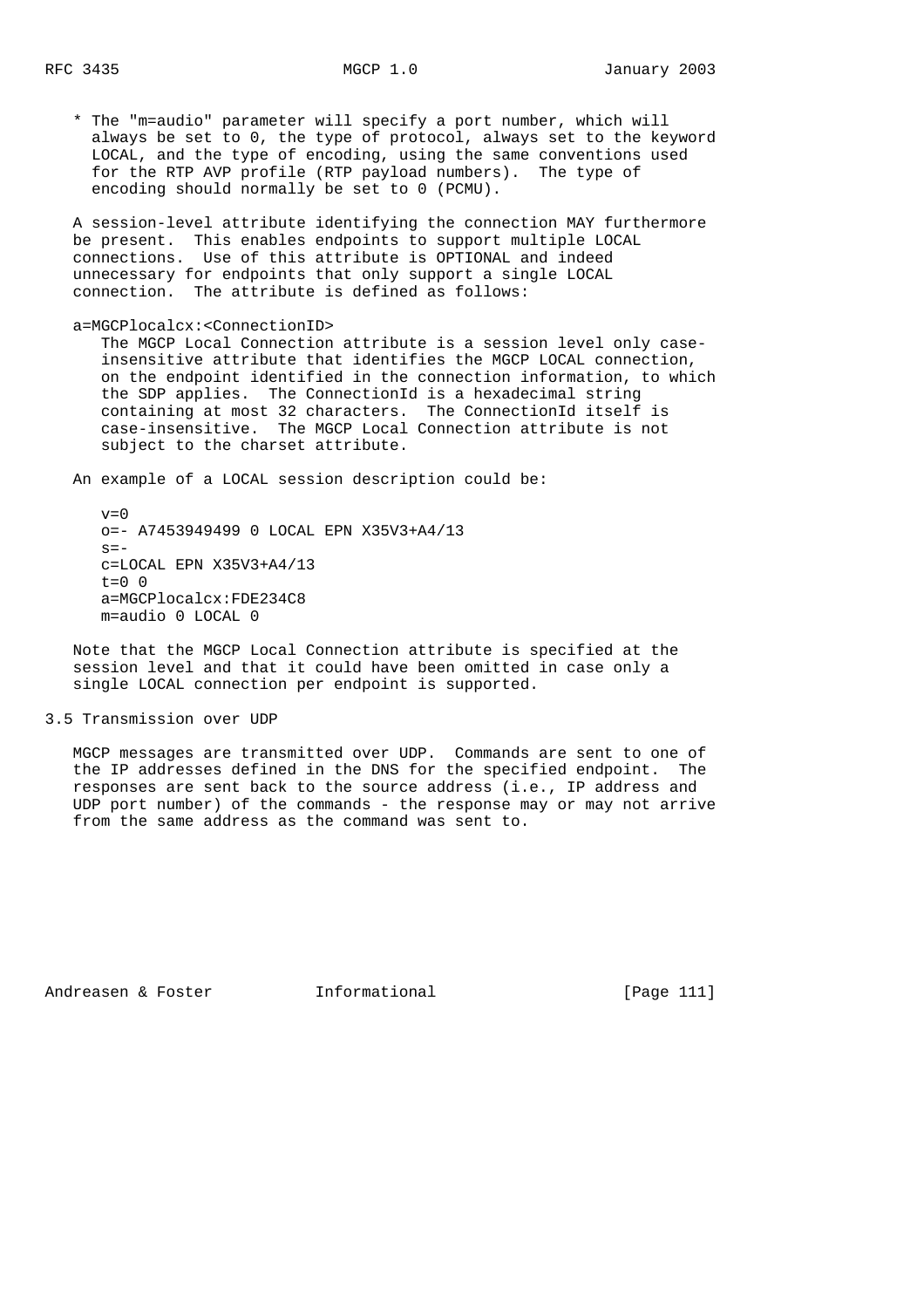When no port is specified for the endpoint, the commands MUST by default be sent:

\* by the Call Agents, to the default MGCP port for gateways, 2427.

\* by the Gateways, to the default MGCP port for Call Agents, 2727.

3.5.1 Providing the At-Most-Once Functionality

 MGCP messages, being carried over UDP, may be subject to losses. In the absence of a timely response, commands are retransmitted. Most MGCP commands are not idempotent. The state of the gateway would become unpredictable if, for example, CreateConnection commands were executed several times. The transmission procedures MUST thus provide an "at-most-once" functionality.

 MGCP entities are expected to keep in memory a list of the responses that they sent to recent transactions, and a list of the transactions that are currently being executed. The numerical value of transaction identifiers of incoming commands are compared to the transaction identifiers of the recent responses. If a match is found, the MGCP entity does not execute the transaction again, but simply resends the response. The remaining commands will be compared to the list of current transactions, i.e., transactions received previously which have not yet finished executing. If a match is found, the MGCP entity does not execute the transaction again, but a provisional response (Section 3.5.5) SHOULD be issued to acknowledge receipt of the command.

 The procedure uses a long timer value, noted T-HIST in the following. The timer MUST be set larger than the maximum duration of a transaction, which MUST take into account the maximum number of repetitions, the maximum value of the repetition timer and the maximum propagation delay of a packet in the network. A suggested value is 30 seconds.

 The copy of the responses MAY be destroyed either T-HIST seconds after the response is issued, or when the gateway (or the Call Agent) receives a confirmation that the response has been received, through the "Response Acknowledgement". For transactions that are acknowledged through this attribute, the gateway SHALL keep a copy of the transaction-id (as opposed to the entire transaction response) for T-HIST seconds after the response is issued, in order to detect and ignore duplicate copies of the transaction request that could be produced by the network.

Andreasen & Foster **Informational** [Page 112]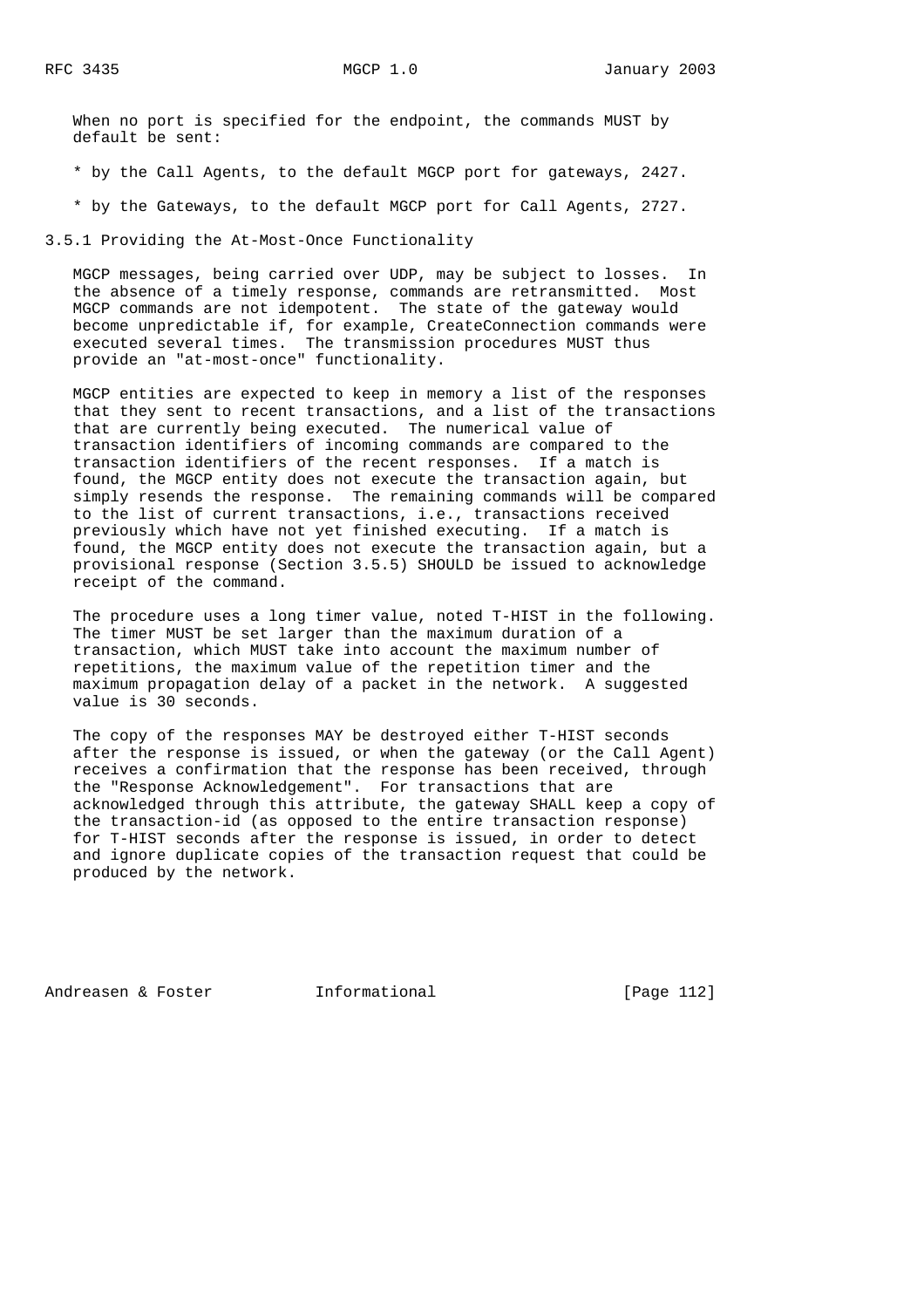3.5.2 Transaction Identifiers and Three Ways Handshake

 Transaction identifiers are integer numbers in the range from 1 to 999,999,999 (both included). Call-agents may decide to use a specific number space for each of the gateways that they manage, or to use the same number space for all gateways that belong to some arbitrary group. Call agents may decide to share the load of managing a large gateway between several independent processes. These processes MUST then share the transaction number space. There are multiple possible implementations of this sharing, such as having a centralized allocation of transaction identifiers, or pre allocating non-overlapping ranges of identifiers to different processes. The implementations MUST guarantee that unique transaction identifiers are allocated to all transactions that originate from a logical call agent, as defined in Section 4. Gateways can simply detect duplicate transactions by looking at the transaction identifier only.

 The Response Acknowledgement Attribute can be found in any command. It carries a set of "confirmed transaction-id ranges" for final responses received - provisional responses MUST NOT be confirmed. A given response SHOULD NOT be confirmed in two separate messages.

 MGCP entities MAY choose to delete the copies of the responses (but not the transaction-id) to transactions whose id is included in "confirmed transaction-id ranges" received in the Response Confirmation messages (command or response). They SHOULD then silently discard further commands from that entity when the transaction-id falls within these ranges, and the response was issued less than T-HIST seconds ago.

 Entities MUST exercise due caution when acknowledging responses. In particular, a response SHOULD only be acknowledged if the response acknowledgement is sent to the same entity as the corresponding command (i.e., the command whose response is being acknowledged) was sent to.

 Likewise, entities SHOULD NOT blindly accept a response acknowledgement for a given response. However it is considered safe to accept a response acknowledgement for a given response, when that response acknowledgement is sent by the same entity as the command that generated that response.

 It should be noted, that use of response acknowledgments in commands (as opposed to the Response Acknowledgement response following a provisional response) is OPTIONAL. The benefit of using it is that it reduces overall memory consumption. However, in order to avoid large messages, implementations SHOULD NOT generate large response

Andreasen & Foster [Page 113]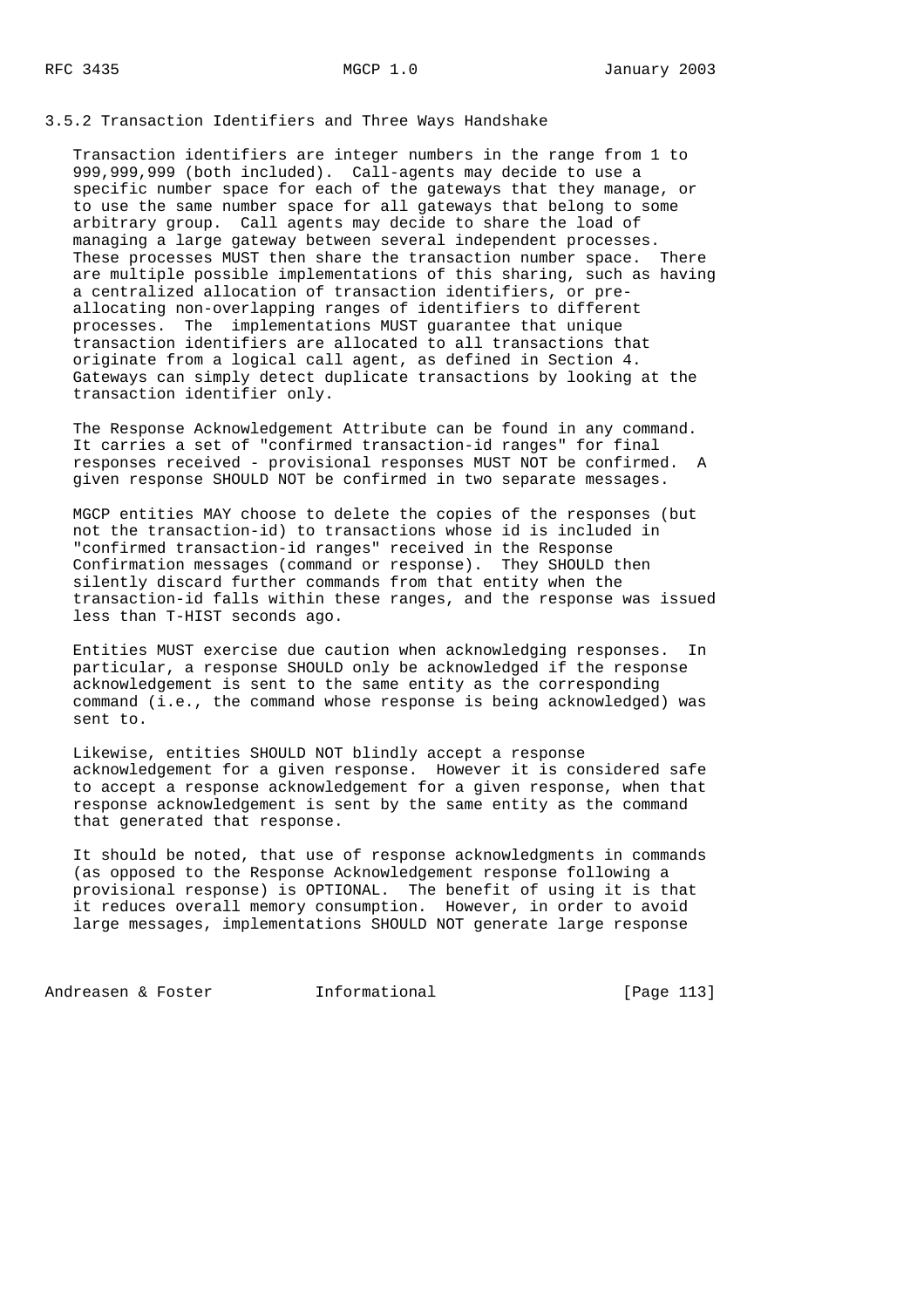acknowledgement lists. One strategy is to manage responses to commands on a per endpoint basis. A command for an endpoint can confirm a response to an older command for that same endpoint. Responses to commands with wildcarded endpoint names can be confirmed selectively with due consideration to message sizes, or alternatively simply not be acknowledged (unless the response explicitly required a Response Acknowledgement). Care must be taken to not confirm the same response twice or a response that is more than T-HIST seconds old.

 The "confirmed transaction-id ranges" values SHALL NOT be used if more than T-HIST seconds have elapsed since the entity issued its last response to the other entity, or when an entity resumes operation. In this situation, commands MUST be accepted and processed, without any test on the transaction-id.

 Commands that carry the "Response Acknowledgement attribute" may be transmitted in disorder. The union of the "confirmed transaction-id ranges" received in recent messages SHALL be retained.

#### 3.5.3 Computing Retransmission Timers

 It is the responsibility of the requesting entity to provide suitable time outs for all outstanding commands, and to retry commands when time outs have been exceeded. Furthermore, when repeated commands fail to be acknowledged, it is the responsibility of the requesting entity to seek redundant services and/or clear existing or pending associations.

 The specification purposely avoids specifying any value for the retransmission timers. These values are typically network dependent. The retransmission timers SHOULD normally estimate the timer by measuring the time spent between the sending of a command and the return of the first response to the command. At a minimum, a retransmission strategy involving exponential backoff MUST be implemented. One possibility is to use the algorithm implemented in TCP/IP, which uses two variables:

- \* the average acknowledgement delay, AAD, estimated through an exponentially smoothed average of the observed delays,
- \* the average deviation, ADEV, estimated through an exponentially smoothed average of the absolute value of the difference between the observed delay and the current average.

Andreasen & Foster **Informational** [Page 114]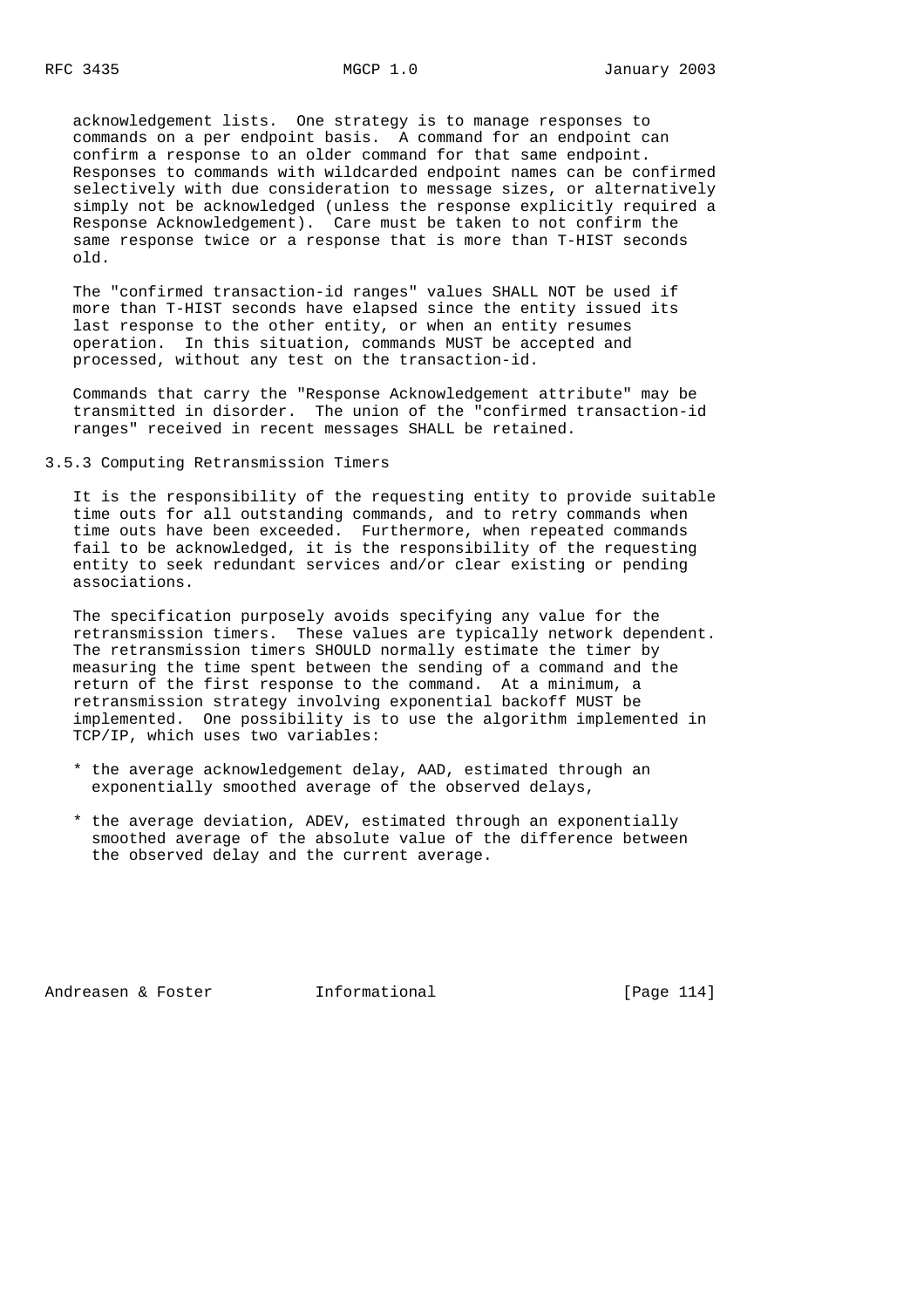The retransmission timer, RTO, in TCP, is set to the sum of the average delay plus N times the average deviation, where N is a constant. In MGCP, the maximum value of the timer SHOULD however be bounded, in order to guarantee that no repeated packet will be received by the gateways after T-HIST seconds. A suggested maximum value for RTO (RTO-MAX) is 4 seconds. Implementers SHOULD consider bounding the minimum value of this timer as well [19].

After any retransmission, the MGCP entity SHOULD do the following:

- \* It should double the estimated value of the acknowledgement delay for this transaction, T-DELAY.
- \* It should compute a random value, uniformly distributed between 0.5 T-DELAY and T-DELAY.
- \* It should set the retransmission timer (RTO) to the minimum of: - the sum of that random value and N times the average deviation, - RTO-MAX.

 This procedure has two effects. Because it includes an exponentially increasing component, it will automatically slow down the stream of messages in case of congestion. Because it includes a random component, it will break the potential synchronization between notifications triggered by the same external event.

 Note that the estimators AAD and ADEV SHOULD NOT be updated for transactions that involve retransmissions. Also, the first new transmission following a successful retransmission SHOULD use the RTO for that last retransmission. If this transmission succeeds without any retransmissions, the AAD and ADEV estimators are updated and RTO is determined as usual again. See, e.g., [18] for further details.

3.5.4 Maximum Datagram Size, Fragmentation and Reassembly

 MGCP messages being transmitted over UDP rely on IP for fragmentation and reassembly of large datagrams. The maximum theoretical size of an IP datagram is 65535 bytes. With a 20-byte IP header and an 8 byte UDP header, this leaves us with a maximum theoretical MGCP message size of 65507 bytes when using UDP.

 However, IP does not require a host to receive IP datagrams larger than 576 bytes [21], which would provide an unacceptably small MGCP message size. Consequently, MGCP mandates that implementations MUST support MGCP datagrams up to at least 4000 bytes, which requires the

Andreasen & Foster **Informational** [Page 115]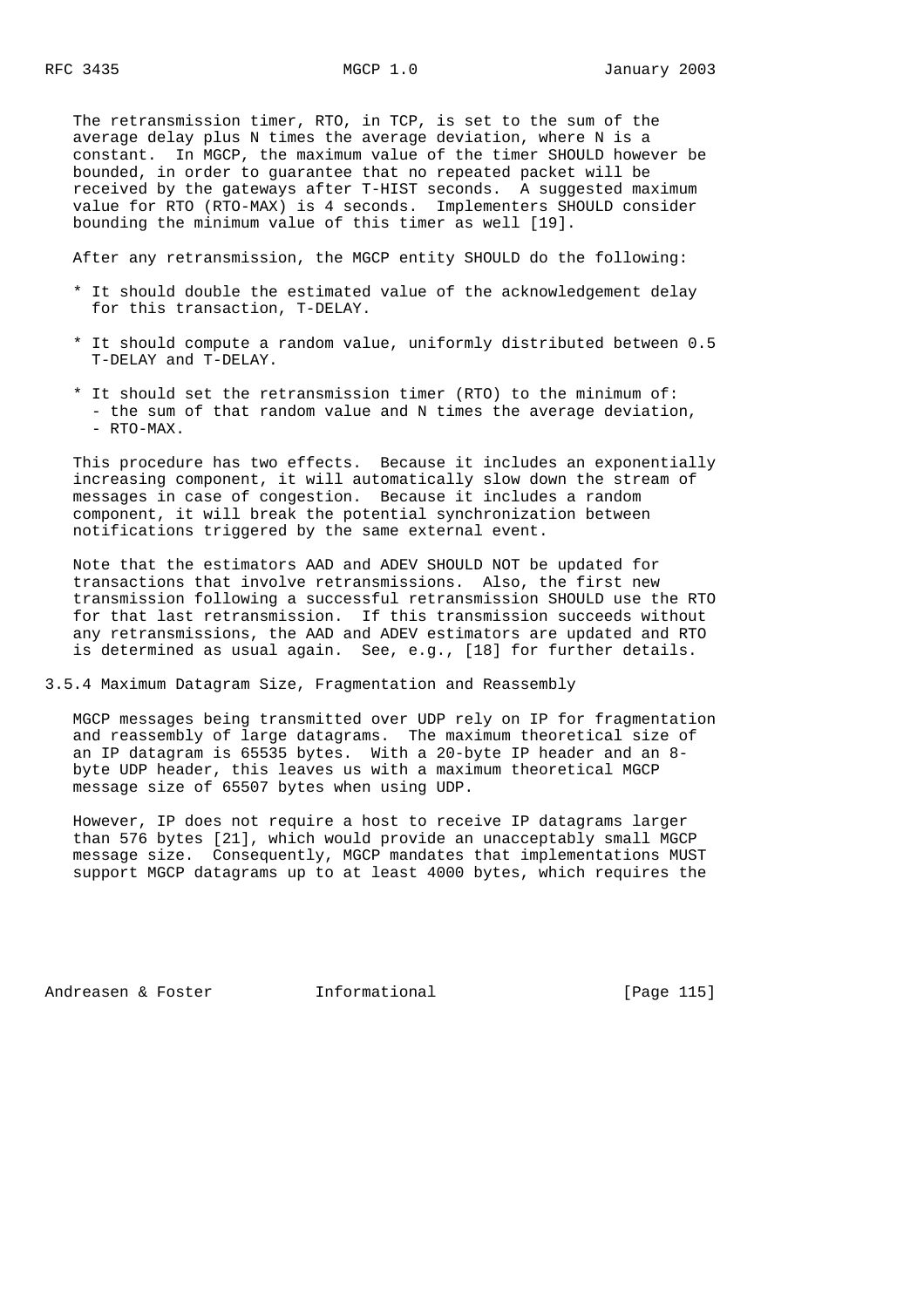corresponding IP fragmentation and reassembly to be supported. Note, that the 4000 byte limit applies to the MGCP level. Lower layer overhead will require support for IP datagrams that are larger than this: UDP and IP overhead will be at least 28 bytes, and, e.g., use of IPSec will add additional overhead.

 It should be noted, that the above applies to both Call Agents and endpoints. Call Agents can audit endpoints to determine if they support larger MGCP datagrams than specified above. Endpoints do currently not have a similar capability to determine if a Call Agent supports larger MGCP datagram sizes.

3.5.5 Piggybacking

 There are cases when a Call Agent will want to send several messages at the same time to the same gateways, and vice versa. When several MGCP messages have to be sent in the same datagram, they MUST be separated by a line of text that contains a single dot, as in for example:

 200 2005 OK . DLCX 1244 card23/21@tgw-7.example.net MGCP 1.0 C: A3C47F21456789F0 I: FDE234C8

 The piggybacked messages MUST be processed exactly as if they had been received one at a time in several separate datagrams. Each message in the datagram MUST be processed to completion and in order starting with the first message, and each command MUST be responded to. Errors encountered in a message that was piggybacked MUST NOT affect any of the other messages received in that datagram - each message is processed on its own.

Piggybacking can be used to achieve two things:

- \* Guaranteed in-order delivery and processing of messages.
- \* Fate sharing of message delivery.

 When piggybacking is used to guarantee in-order delivery of messages, entities MUST ensure that this in-order delivery property is retained on retransmissions of the individual messages. An example of this is when multiple Notify's are sent using piggybacking (as described in Section 4.4.1).

Andreasen & Foster **Informational** [Page 116]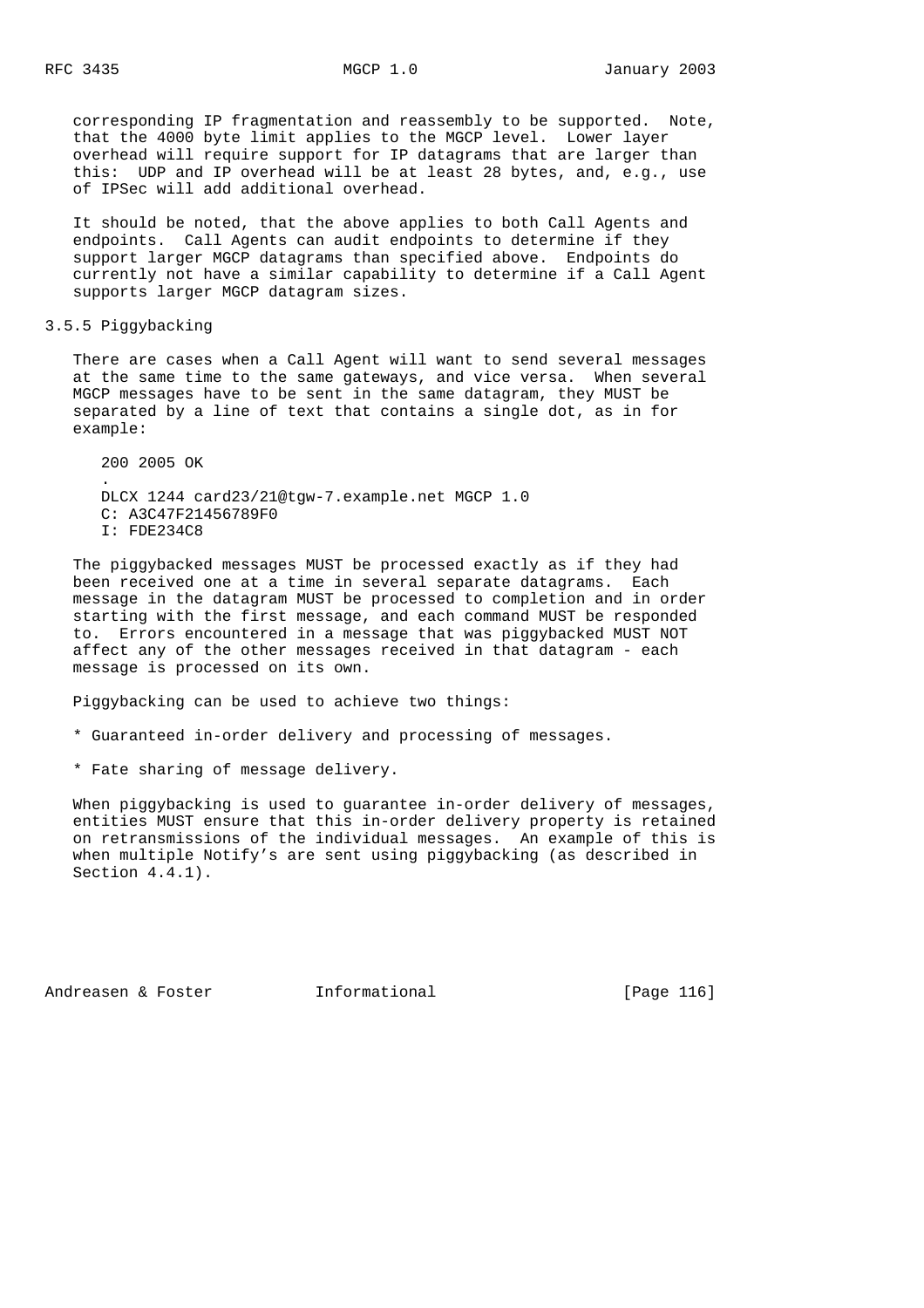Fate sharing of message delivery ensures that either all the messages are delivered, or none of them are delivered. When piggybacking is used to guarantee this fate-sharing, entities MUST also ensure that this property is retained upon retransmission. For example, upon receiving a Notify from an endpoint operating in lockstep mode, the Call Agent may wish to send the response and a new NotificationRequest command in a single datagram to ensure message delivery fate-sharing of the two.

3.5.6 Provisional Responses

 Executing some transactions may require a long time. Long execution times may interact with the timer based retransmission procedure.

 This may result either in an inordinate number of retransmissions, or in timer values that become too long to be efficient.

 Gateways (and Call Agents) that can predict that a transaction will require a long execution time SHOULD send a provisional response with response code 100. As a guideline, a transaction that requires external communication to complete, e.g., network resource reservation, SHOULD issue a provisional response. Furthermore entities SHOULD send a provisional response if they receive a repetition of a transaction that has not yet finished executing.

 Gateways (or Call Agents) that start building up queues of transactions to be executed may send a provisional response with response code 101 to indicate this (see Section 4.4.8 for further details).

 Pure transactional semantics would imply, that provisional responses SHOULD NOT return any other information than the fact that the transaction is currently executing, however an optimistic approach allowing some information to be returned enables a reduction in the delay that would otherwise be incurred in the system.

 In order to reduce the delay in the system, it is RECOMMENDED to include a connection identifier and session description in a 100 provisional response to the CreateConnection command. If a session description would be returned by the ModifyConnection command, the session description SHOULD be included in the provisional response here as well. If the transaction completes successfully, the information returned in the provisional response MUST be repeated in the final response. It is considered a protocol error not to repeat this information or to change any of the previously supplied information in a successful response. If the transaction fails, an error code is returned - the information returned previously is no longer valid.

Andreasen & Foster **Informational** [Page 117]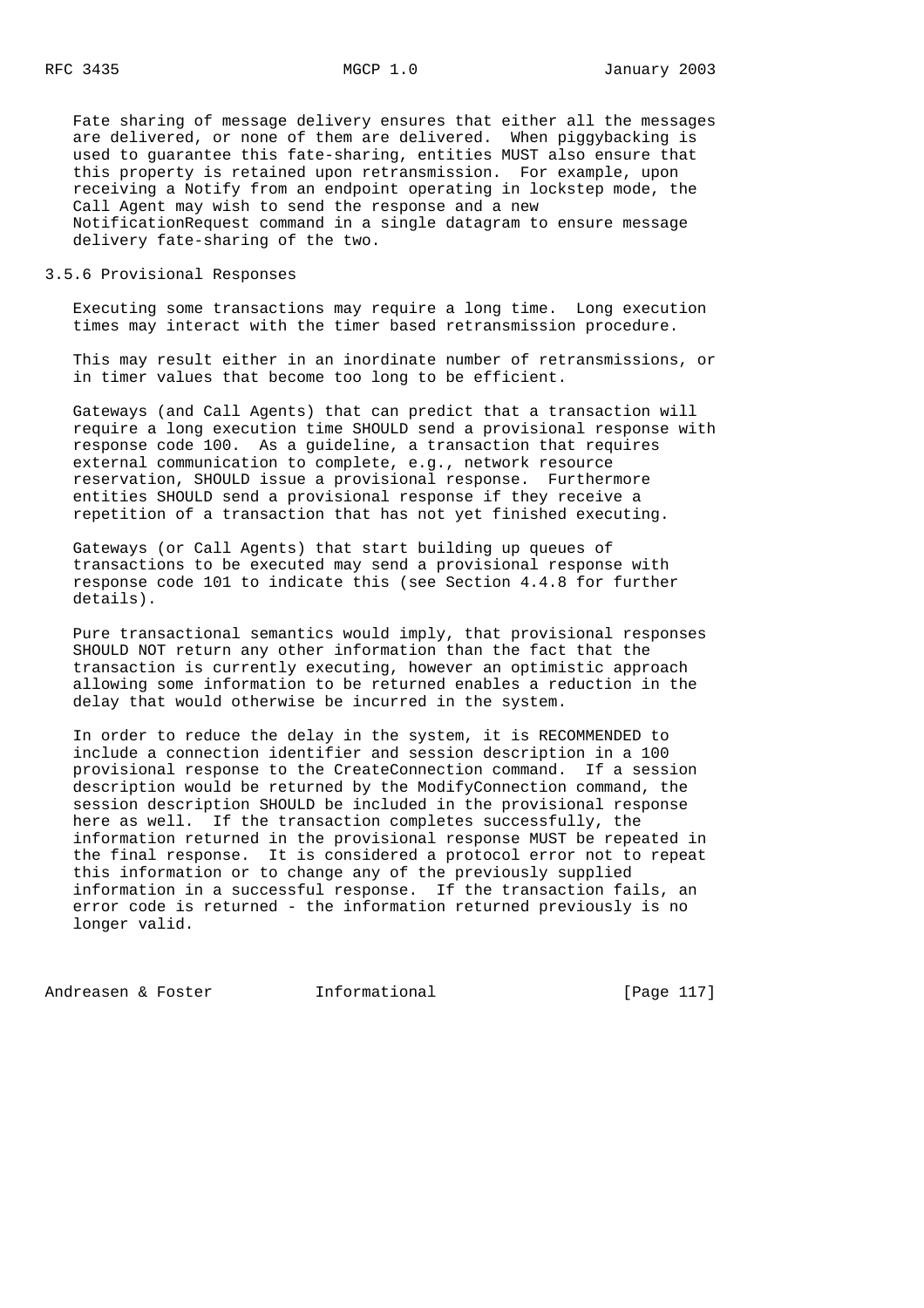A currently executing CreateConnection or ModifyConnection transaction MUST be cancelled if a DeleteConnection command for the endpoint is received. In that case, a final response for the cancelled transaction SHOULD still be returned automatically (error code 407 - transaction aborted, is RECOMMENDED), and a final response for the cancelled transaction MUST be returned if a retransmission of the cancelled transaction is detected (see also Section 4.4.4).

 MGCP entities that receive a provisional response SHALL switch to a longer repetition timer (LONGTRAN-TIMER) for that transaction. The purpose of this timer is primarily to detect processing failures. The default value of LONGTRAN-TIMER is 5 seconds, however the provisioning process may alter this. Note, that retransmissions MUST still satisfy the timing requirements specified in Section 3.5.1 and 3.5.3. Consequently LONGTRAN-TIMER MUST be smaller than T-HIST (it should in fact be considerably smaller). Also, entities MUST NOT let a transaction run forever. A transaction that is timed out by the entity SHOULD return error code 406 (transaction time-out). Per the definition of T-HIST (Section 3.5.1), the maximum transaction execution time is smaller than T-HIST (in a network with low delay, it can reasonably safely be approximated as T-HIST minus T-MAX), and a final response should be received no more than T-HIST seconds after the command was sent initially. Nevertheless, entities SHOULD wait for 2\*T-HIST seconds before giving up on receiving a final response. Retransmission of the command MUST still cease after T-MAX seconds though. If a response is not received, the outcome of the transaction is not known. If the entity sending the command was a gateway, it now becomes "disconnected" and SHALL initiate the "disconnected" procedure (see Section 4.4.7).

 When the transaction finishes execution, the final response is sent and the by now obsolete provisional response is deleted. In order to ensure rapid detection of a lost final response, final responses issued after provisional responses for a transaction SHOULD be acknowledged (unfortunately older RFC 2705 implementations may not do this, which is the only reason it is not an absolute requirement).

 The endpoint SHOULD therefore include an empty "ResponseAck" parameter in those, and only those, final responses. The presence of the "ResponseAck" parameter in the final response SHOULD trigger a "Response Acknowledgement" response to be sent back to the endpoint. The Response Acknowledgement" response will then include the transaction-id of the response it acknowledges in the response header. Note that, for backwards compatibility, entities cannot depend on receiving such a "response acknowledgement", however it is strongly RECOMMENDED to support this behavior, as excessive delays in case of packet loss as well as excessive retransmissions may occur otherwise.

Andreasen & Foster **Informational** [Page 118]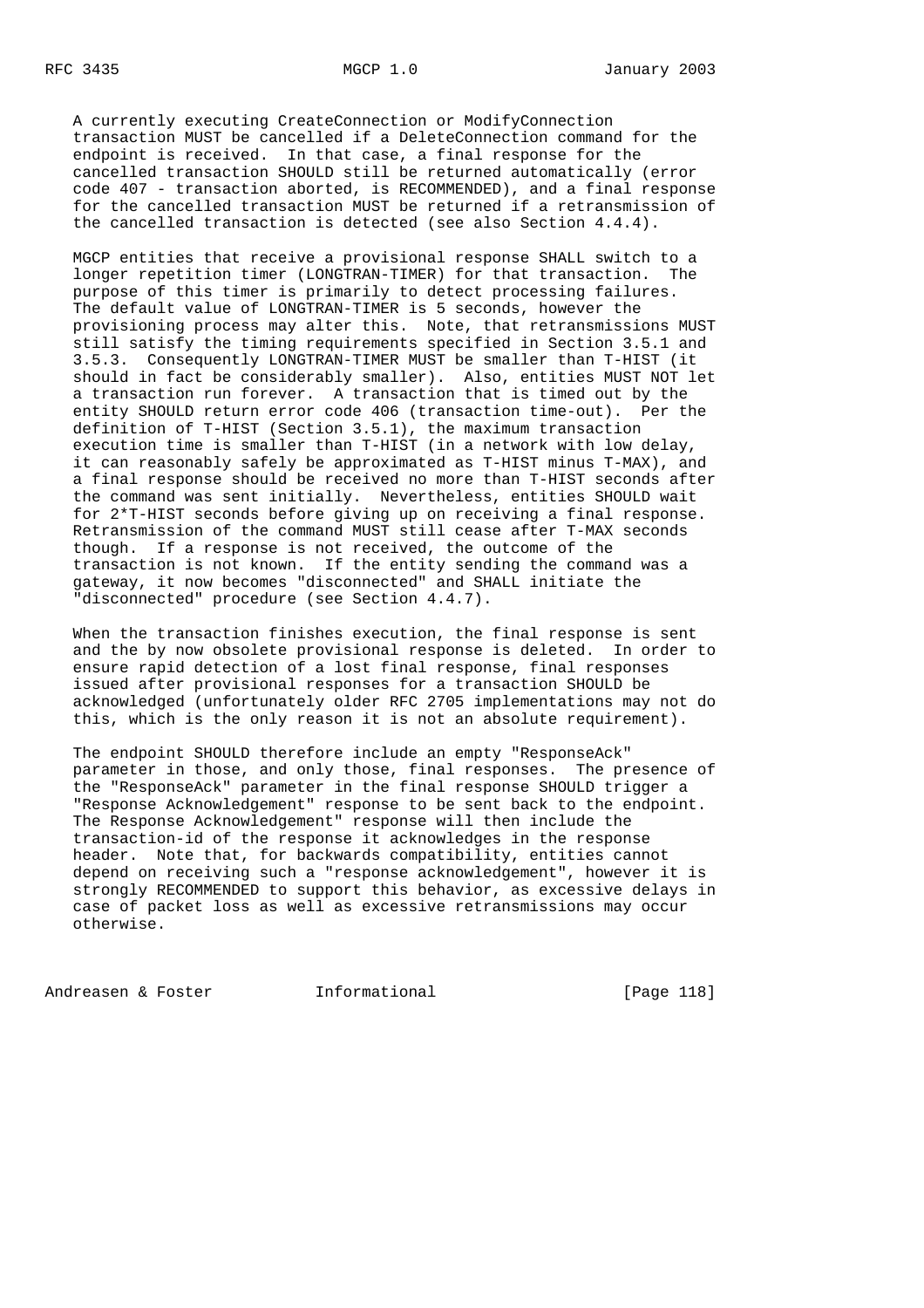Receipt of a "Response Acknowledgement" response is subject to the same time-out and retransmission strategies and procedures as responses to commands, i.e., the sender of the final response will retransmit it if a "Response Acknowledgement" is not received in time. For backwards compatibility, failure to receive a "response acknowledgement" SHOULD NOT affect the roundtrip time estimates for subsequent commands, and furthermore MUST NOT lead to the endpoint becoming "disconnected". The "Response Acknowledgment" response is never acknowledged.

4. States, Failover and Race Conditions

 In order to implement proper call signaling, the Call Agent must keep track of the state of the endpoint, and the gateway must make sure that events are properly notified to the Call Agent. Special conditions exist when the gateway or the Call Agent are restarted: the gateway must be redirected to a new Call Agent during "failover" procedures, the Call Agent must take special action when the gateway is taken offline, or restarted.

4.1 Failover Assumptions and Highlights

 The following protocol highlights are important to understanding Call Agent fail-over mechanisms:

- \* Call Agents are identified by their domain name (and optional port), not their network addresses, and several addresses can be associated with a domain name.
- \* An endpoint has one and only one Call Agent associated with it at any given point in time. The Call Agent associated with an endpoint is the current value of the "notified entity". The "notified entity" determines where the gateway will send it's commands. If the "notified entity" does not include a port number, the default Call Agent port number (2727) is assumed.
- \* NotifiedEntity is a parameter sent by the Call Agent to the gateway to set the "notified entity" for the endpoint.
- \* The "notified entity" for an endpoint is the last value of the NotifiedEntity parameter received for this endpoint. If no explicit NotifiedEntity parameter has ever been received, the "notified entity" defaults to a provisioned value. If no value was provisioned or an empty NotifiedEntity parameter was provided (both strongly discouraged) thereby making the "notified entity" empty, the "notified entity" is set to the source address of the last non-audit command for the endpoint. Thus auditing will not change the "notified entity".

Andreasen & Foster **Informational** [Page 119]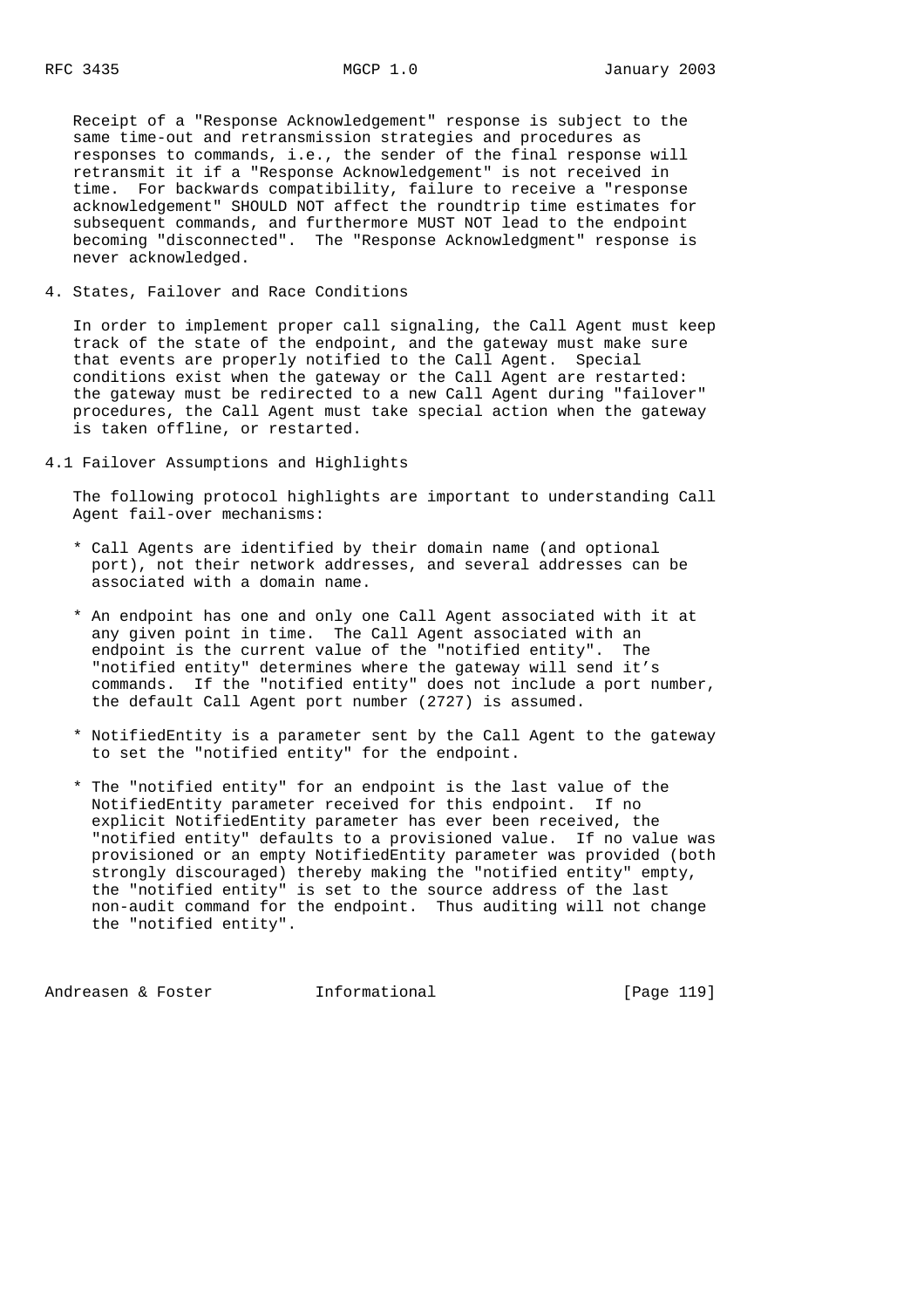\* Responses to commands are sent to the source address of the command, regardless of the current "notified entity". When a Notify message needs to be piggybacked with the response, the datagram is still sent to the source address of the new command received, regardless of the current "notified entity".

 The ability for the "notified entity" to resolve to multiple network addresses, allows a "notified entity" to represent a Call Agent with multiple physical interfaces on it and/or a logical Call Agent made up of multiple physical systems. The order of network addresses when a DNS name resolves to multiple addresses is non-deterministic so Call Agent fail-over schemes MUST NOT depend on any order (e.g., a gateway MUST be able to send a "Notify" to any of the resolved network addresses). On the other hand, the system is likely to be most efficient if the gateway sends commands to the interface with which it already has a current association. It is RECOMMENDED that gateways use the following algorithm to achieve that goal:

- \* If the "notified entity" resolves to multiple network addresses, and the source address of the request is one of those addresses, that network address is the preferred destination address for commands.
- \* If on the other hand, the source address of the request is not one of the resolved addresses, the gateway must choose one of the resolved addresses for commands.
- \* If the gateway fails to contact the network address chosen, it MUST try the alternatives in the resolved list as described in Section 4.3.

 If an entire Call Agent becomes unavailable, the endpoints managed by that Call Agent will eventually become "disconnected". The only way for these endpoints to become connected again is either for the failed Call Agent to become available, or for a backup call agent to contact the affected endpoints with a new "notified entity".

 When a backup Call Agent has taken over control of a group of endpoints, it is assumed that the failed Call Agent will communicate and synchronize with the backup Call Agent in order to transfer control of the affected endpoints back to the original Call Agent. Alternatively, the failed Call Agent could simply become the backup Call Agent.

Andreasen & Foster **Informational** [Page 120]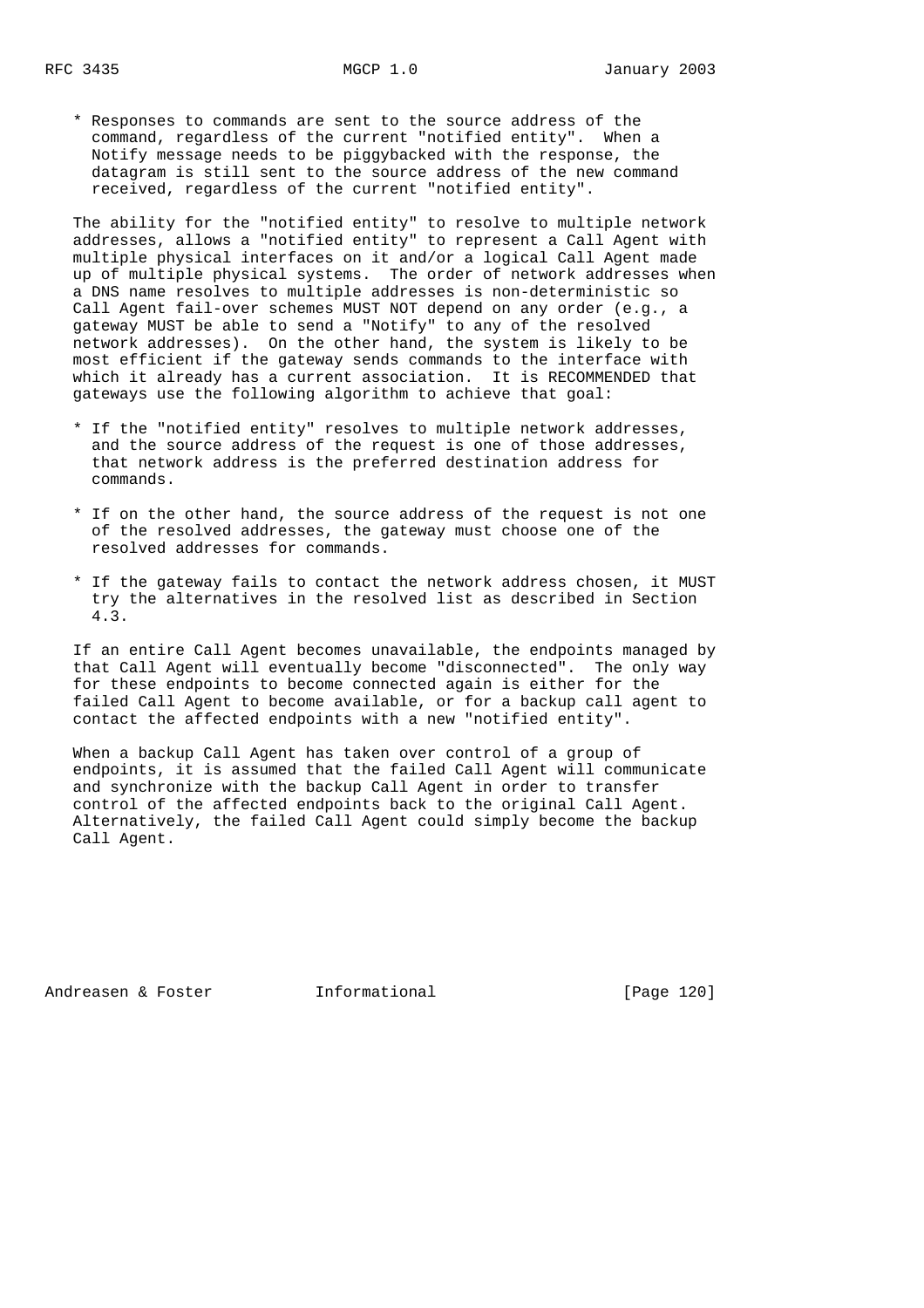We should note that handover conflict resolution between separate CA's is not in place - we are relying strictly on the CA's knowing what they are doing and communicating with each other (although AuditEndpoint can be used to learn about the current "notified entity"). If this is not the case, unexpected behavior may occur.

 Note that as mentioned earlier, the default "notified entity" is provisioned and may include both domain name and port. For small gateways, provisioning may be done on a per endpoint basis. For much larger gateways, a single provisioning element may be provided for multiple endpoints or even for the entire gateway itself. In either case, once the gateway powers up, each endpoint MUST have its own "notified entity", so provisioned values for an aggregation of endpoints MUST be copied to the "notified entity" for each endpoint in the aggregation before operation proceeds. Where possible, the RestartInProgress command on restart SHOULD be sent to the provisioned "notified entity" based on an aggregation that allows the "all of" wild-card to be used. This will reduce the number of RestartInProgress messages.

 Another way of viewing the use of "notified entity" is in terms of associations between gateways and Call Agents. The "notified entity" is a means to set up that association, and governs where the gateway will send commands to. Commands received by the gateway however may come from any source. The association is initially provisioned with a provisioned "notified entity", so that on power up RestartInProgress and persistent events that occur prior to the first NotificationRequest from Call Agents will be sent to the provisioned Call Agent. Once a Call Agent makes a request, however it may include the NotifiedEntity parameter and set up a new association. Since the "notified entity" persists across calls, the association remains intact until a new "notified entity" is provided.

# 4.2 Communicating with Gateways

 Endpoint names in gateways include a local name indicating the specific endpoint and a domain name indicating the host/gateway where the endpoint resides. Gateways may have several interfaces for redundancy.

 In gateways that have routing capability, the domain name may resolve to a single network address with internal routing to that address from any of the gateway's interfaces. In others, the domain name may resolve to multiple network addresses, one for each interface. In the latter case, if a Call Agent fails to contact the gateway on one of the addresses, it MUST try the alternates.

Andreasen & Foster **Informational** [Page 121]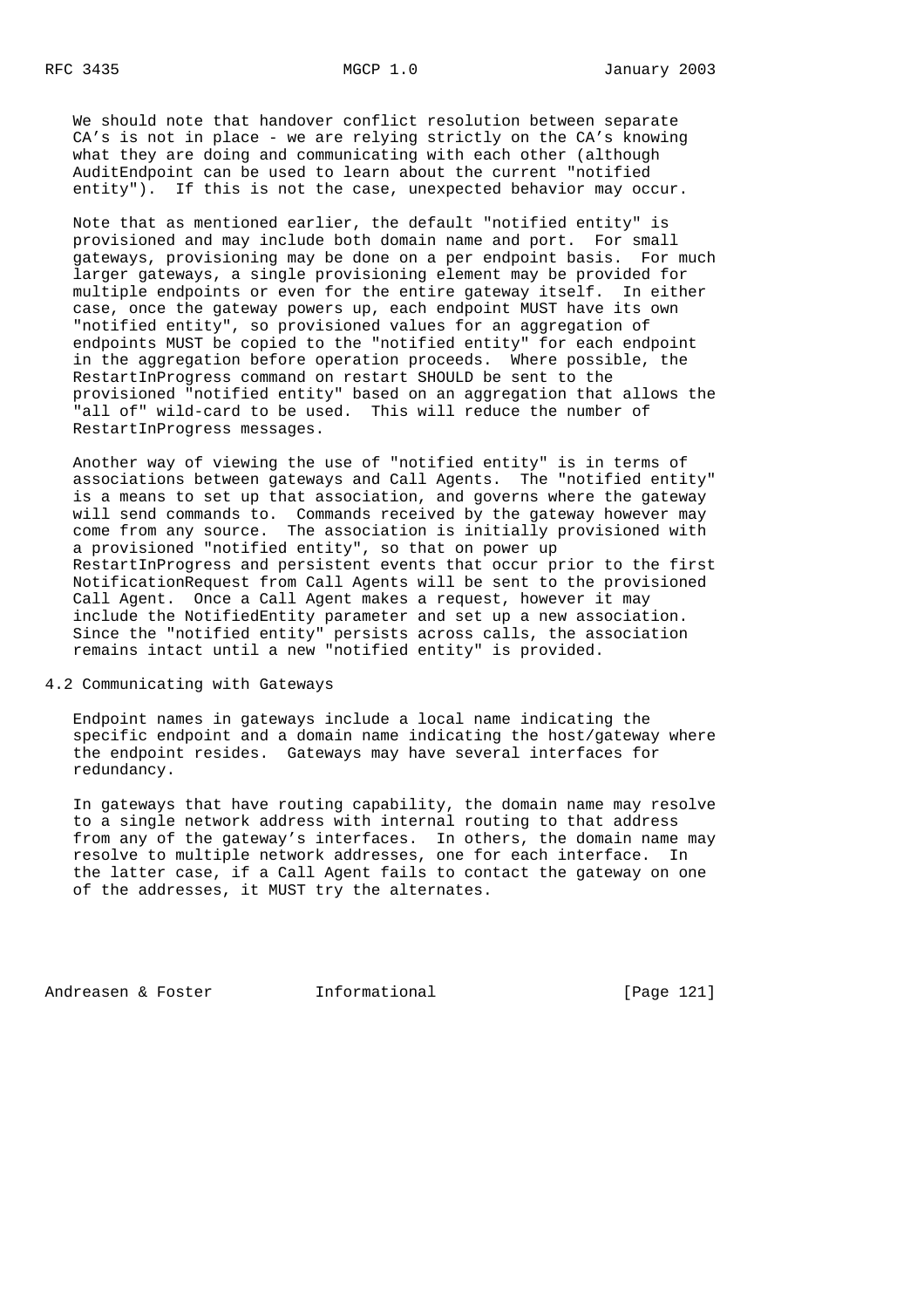The media gateway control protocol is organized as a set of transactions, each of which is composed of a command and a response, commonly referred to as an acknowledgement. The MGCP messages, being carried over UDP, may be subject to losses. In the absence of a timely response, commands are retransmitted. MGCP entities MUST keep in memory a list of the responses that they sent to recent transactions, i.e., a list of all the responses they sent over the last T-HIST seconds, and a list of the transactions that have not yet finished executing.

 The transaction identifiers of incoming commands are compared to the transaction identifiers of the recent responses. If a match is found, the MGCP entity does not execute the transaction, but simply repeats the response. If a match to a previously responded to transaction is not found, the transaction identifier of the incoming command is compared to the list of transactions that have not yet finished executing. If a match is found, the MGCP entity does not execute the transaction again, but SHOULD simply send a provisional response - a final response will be provided when the execution of the command is complete (see Section 3.5.6 for further detail).

 The repetition mechanism is used to guard against four types of possible errors:

- \* transmission errors, when for example a packet is lost due to noise on a line or congestion in a queue,
- \* component failure, when for example an interface to a Call Agent becomes unavailable,
- \* Call Agent failure, when for example an entire Call Agent becomes unavailable,
- \* failover, when a new Call Agent is "taking over" transparently.

 The elements should be able to derive from the past history an estimate of the packet loss rate due to transmission errors. In a properly configured system, this loss rate should be very low, typically less than 1%. If a Call Agent or a gateway has to repeat a message more than a few times, it is very legitimate to assume that something other than a transmission error is occurring. For example, given a loss rate of 1%, the probability that 5 consecutive transmission attempts fail is 1 in 100 billion, an event that should occur less than once every 10 days for a Call Agent that processes 1,000 transactions per second. (Indeed, the number of retransmissions that is considered excessive should be a function of

Andreasen & Foster **Informational** [Page 122]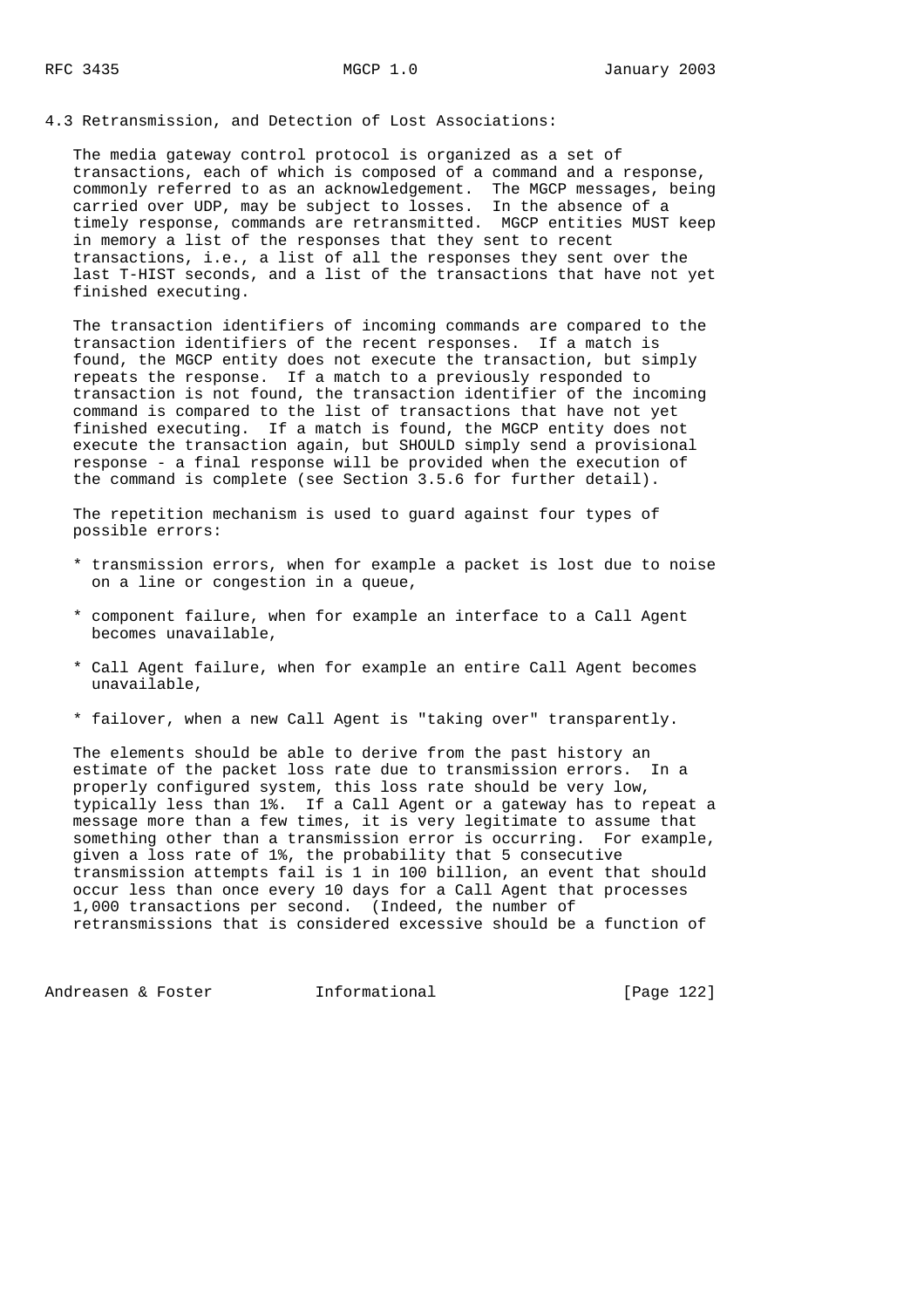the prevailing packet loss rate.) We should note that the "suspicion threshold", which we will call "Max1", is normally lower than the "disconnection threshold", which we will call "Max2". Max2 MUST be set to a larger value than Max1.

 The MGCP retransmission algorithm is illustrated in the Figure below and explained further in the following:

Andreasen & Foster **Informational** [Page 123]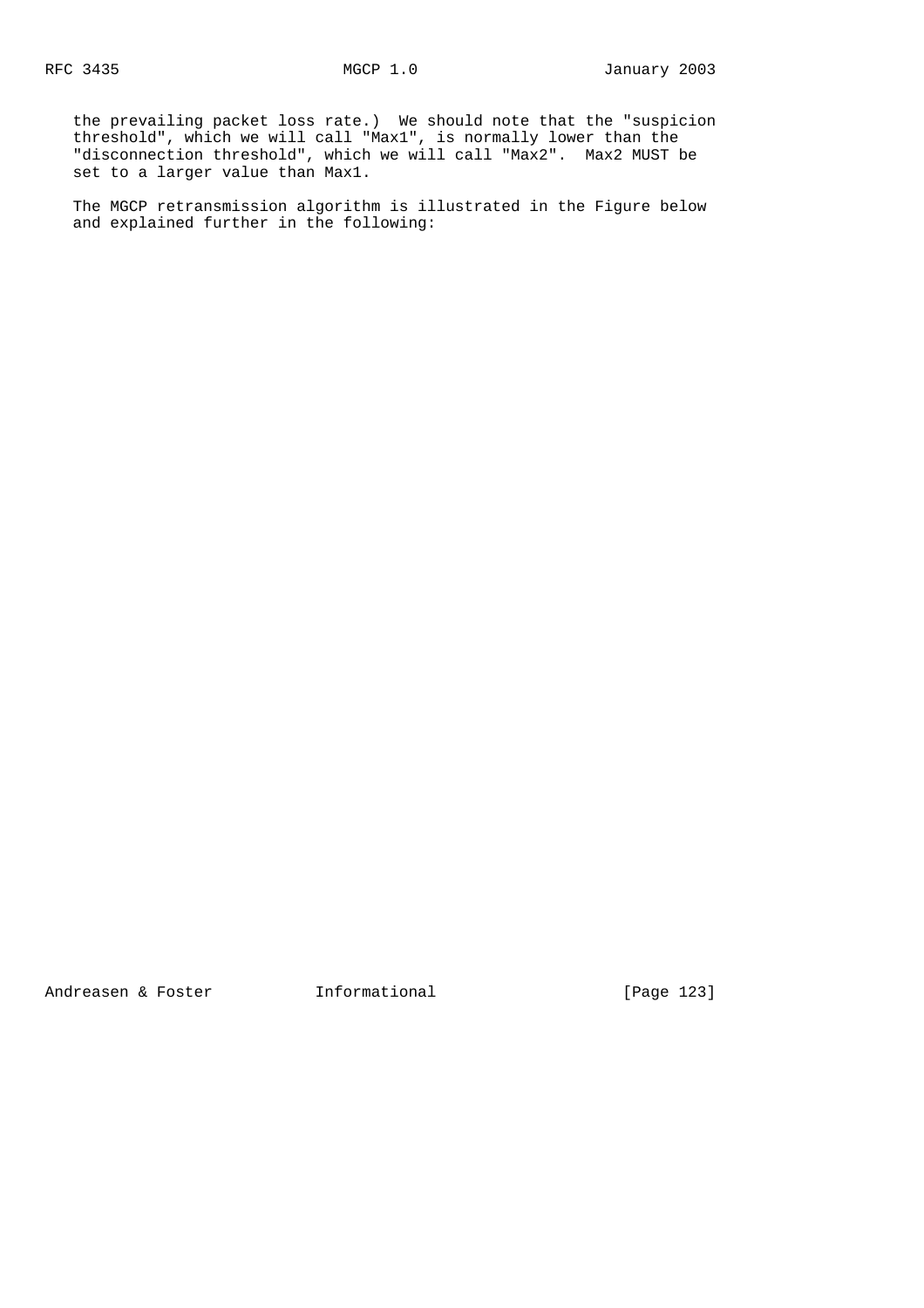

(disconnected)

Andreasen & Foster **Informational** [Page 124]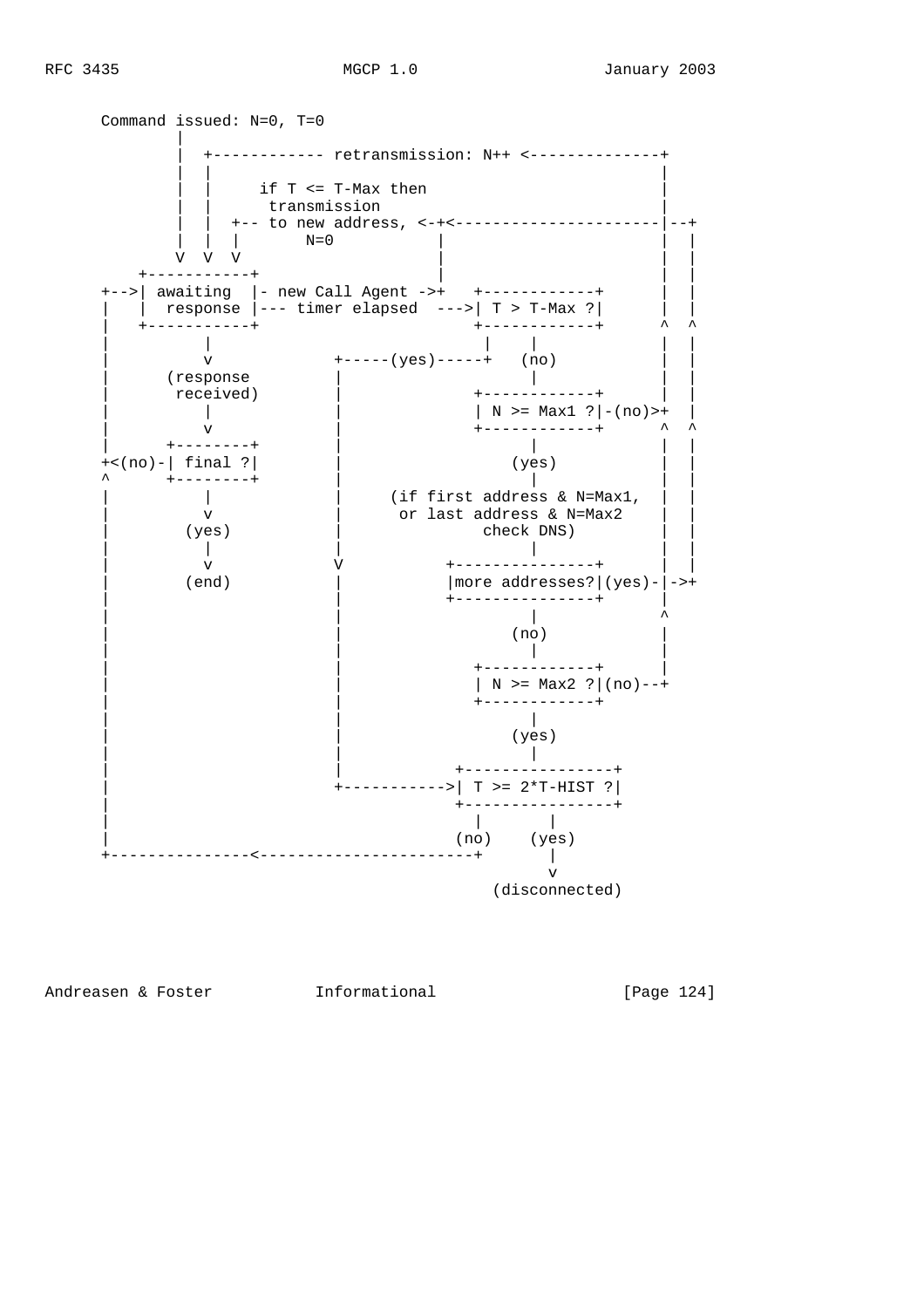A classic retransmission algorithm would simply count the number of successive repetitions, and conclude that the association is broken after re-transmitting the packet an excessive number of times (typically between 7 and 11 times). In order to account for the possibility of an undetected or in-progress "failover", we modify the classic algorithm as follows:

- \* We require that the gateway always checks for the presence of a new Call Agent. It can be noticed either by:
	- receiving a command where the NotifiedEntity points to the new Call Agent, or
	- receiving a redirection response pointing to a new Call Agent.

 If a new Call Agent is detected, the gateway MUST start retransmitting outstanding commands for the endpoint(s) redirected to that new Call Agent. Responses to new or old commands are still transmitted to the source address of the command.

- \* Prior to any retransmission, it is checked that the time elapsed since the sending of the initial datagram is no greater than T-MAX. If more than T-MAX time has elapsed, then retransmissions MUST cease. If more than 2\*T-HIST has elapsed, then the endpoint becomes disconnected.
- \* If the number of repetitions for this Call Agent is equal to "Max1", and its domain name was not resolved recently (e.g., within the last 5 seconds or otherwise provisioned), and it is not in the process of being resolved, then the gateway MAY actively query the domain name server in order to detect the possible change of the Call Agent interfaces. Note that the first repetition is the second transmission.
- \* The gateway may have learned several IP addresses for the call agent. If the number of repetitions for this IP address is greater than or equal to "Max1" and lower than "Max2", and there are more addresses that have not been tried, then the gateway MUST direct the retransmissions to alternate addresses. Also, receipt of explicit network notifications such as, e.g., ICMP network, host, protocol, or port unreachable SHOULD lead the gateway to try alternate addresses (with due consideration to possible security issues).

Andreasen & Foster **Informational** [Page 125]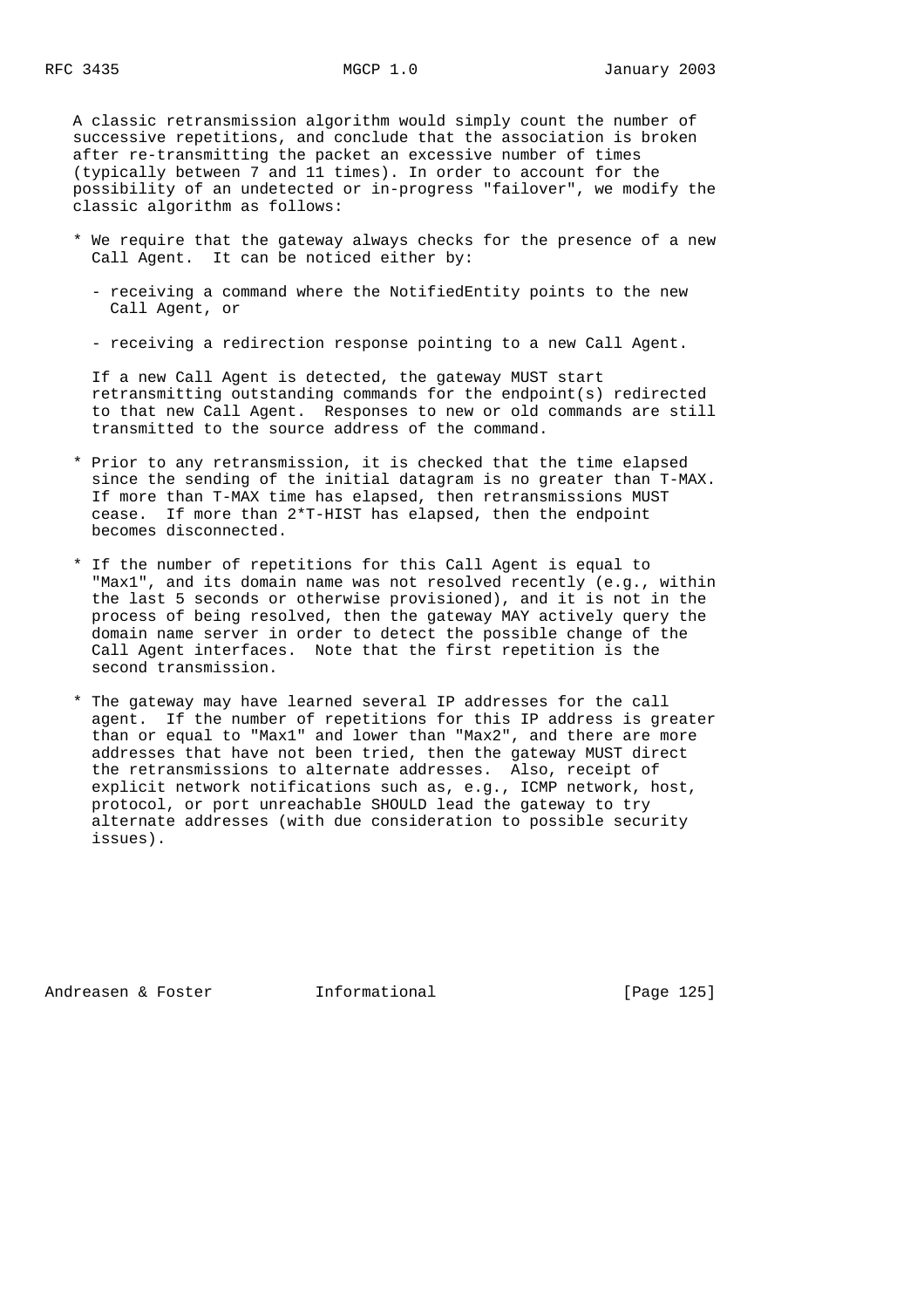\* If there are no more interfaces to try, and the number of repetitions for this address is Max2, then the gateway SHOULD contact the DNS one more time to see if any other interfaces have become available, unless the domain name was resolved recently (e.g., within the last 5 seconds or otherwise provisioned), or it is already in the process of being resolved. If there still are no more interfaces to try, the gateway is then disconnected and MUST initiate the "disconnected" procedure (see Section 4.4.7).

 In order to automatically adapt to network load, MGCP specifies exponentially increasing timers. If the initial timer is set to 200 milliseconds, the loss of a fifth retransmission will be detected after about 6 seconds. This is probably an acceptable waiting delay to detect a failover. The repetitions should continue after that delay not only in order to perhaps overcome a transient connectivity problem, but also in order to allow some more time for the execution of a failover - waiting a total delay of 30 seconds is probably acceptable.

 It is however important that the maximum delay of retransmissions be bounded. Prior to any retransmission, it is checked that the time (T) elapsed since the sending of the initial datagram is no greater than T-MAX. If more than T-MAX time has elapsed, retransmissions MUST cease. If more than 2\*T-HIST time has elapsed, the endpoint becomes disconnected. The value T-MAX is related to the T-HIST value: the T-HIST value MUST be greater than or equal to T-MAX plus the maximum propagation delay in the network.

 The default value for T-MAX is 20 seconds. Thus, if the assumed maximum propagation delay is 10 seconds, then responses to old transactions would have to be kept for a period of at least 30 seconds. The importance of having the sender and receiver agree on these values cannot be overstated.

 The default value for Max1 is 5 retransmissions and the default value for Max2 is 7 retransmissions. Both of these values may be altered by the provisioning process.

 The provisioning process MUST be able to disable one or both of the Max1 and Max2 DNS queries.

4.4 Race Conditions

 MGCP deals with race conditions through the notion of a "quarantine list" and through explicit detection of desynchronization, e.g., for mismatched hook state due to glare for an endpoint.

Andreasen & Foster **Informational** [Page 126]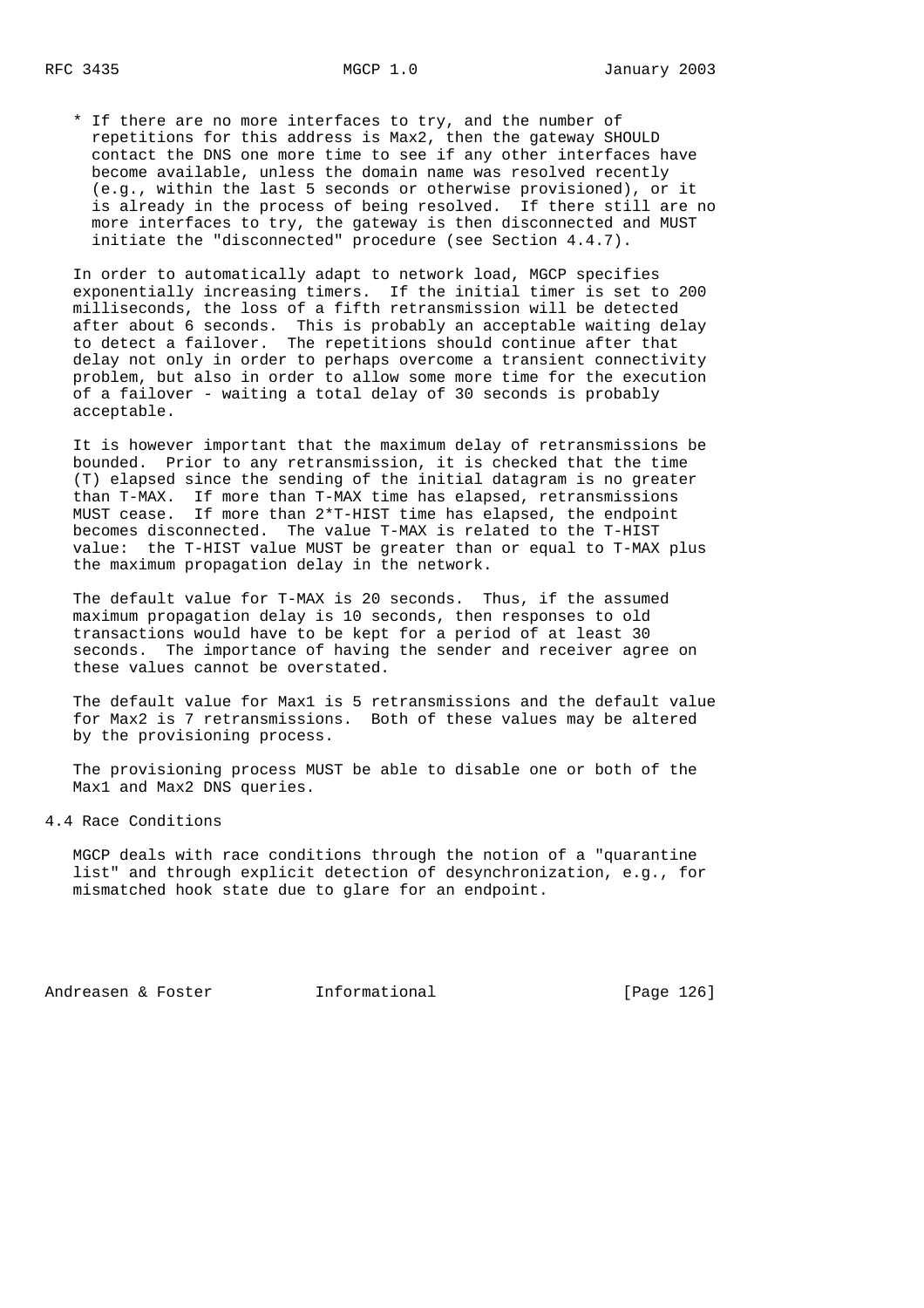MGCP does not assume that the transport mechanism will maintain the order of commands and responses. This may cause race conditions, that may be obviated through a proper behavior of the Call Agent. (Note that some race conditions are inherent to distributed systems; they would still occur, even if the commands were transmitted in strict order.)

 In some cases, many gateways may decide to restart operation at the same time. This may occur, for example, if an area loses power or transmission capability during an earthquake or an ice storm. When power and transmission are reestablished, many gateways may decide to send "RestartInProgress" commands simultaneously, leading to very unstable operation.

## 4.4.1 Quarantine List

 MGCP controlled gateways will receive "notification requests" that ask them to watch for a list of "events". The protocol elements that determine the handling of these events are the "Requested Events" list, the "Digit Map", the "Quarantine Handling", and the "Detect Events" list.

 When the endpoint is initialized, the requested events list only consists of persistent events for the endpoint, and the digit map is assumed empty. At this point, the endpoint MAY use an implicit NotificationRequest with the reserved RequestIdentifier zero ("0") to detect and report a persistent event, e.g., off-hook. A pre-existing off-hook condition MUST here result in the off-hook event being generated as well.

 The endpoint awaits the reception of a NotificationRequest command, after which the gateway starts observing the endpoint for occurrences of the events mentioned in the list, including persistent events.

 The events are examined as they occur. The action that follows is determined by the "action" parameter associated with the event in the list of requested events, and also by the digit map. The events that are defined as "accumulate" or "accumulate according to digit map" are accumulated in a list of events, the events that are marked as "accumulate according to the digit map" will additionally be accumulated in the "current dial string". This will go on until one event is encountered that triggers a notification which will be sent to the current "notified entity".

 The gateway, at this point, will transmit the Notify command and will place the endpoint in a "notification" state. As long as the endpoint is in this notification state, the events that are to be detected on the endpoint are stored in a "quarantine" buffer (FIFO)

Andreasen & Foster **Informational Informational** [Page 127]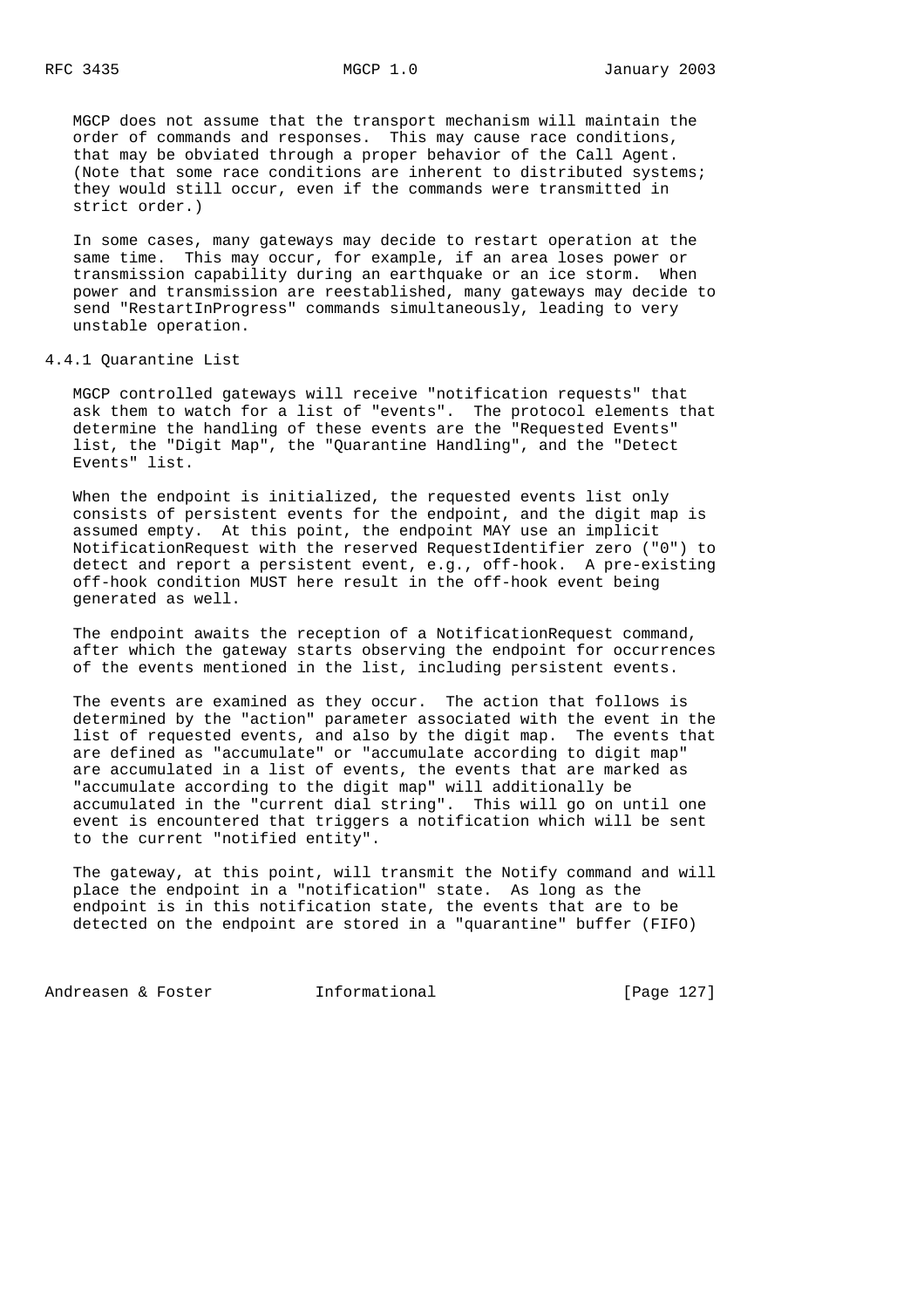for later processing. The events are, in a sense, "quarantined". All events that are specified by the union of the RequestedEvents parameter and the most recently received DetectEvents parameter or, in the absence of the latter, all events that are referred to in the RequestedEvents, SHALL be detected and quarantined, regardless of the action associated with the event. Persistent events are here viewed as implicitly included in RequestedEvents. If the quarantine buffer reaches the capacity of the endpoint, a Quarantine Buffer Overflow event (see Appendix B) SHOULD be generated (when this event is supported, the endpoint MUST ensure it has capacity to include the event in the quarantine buffer). Excess events will now be discarded.

 The endpoint exits the "notification state" when the response (whether success or failure) to the Notify command is received. The Notify command may be retransmitted in the "notification state", as specified in Section 3.5 and 4. If the endpoint is or becomes disconnected (see Section 4.3) during this, a response to the Notify command will never be received. The Notify command is then lost and hence no longer considered pending, yet the endpoint is still in the "notification state". Should that occur, completion of the disconnected procedure specified in Section 4.4.7 SHALL then lead the endpoint to exit the "notification state".

 When the endpoint exits the "notification state" it resets the list of observed events and the "current dial string" of the endpoint to a null value.

 Following that point, the behavior of the gateway depends on the value of the QuarantineHandling parameter in the triggering NotificationRequest command:

 If the Call Agent had specified, that it expected at most one notification in response to the notification request command, then the gateway SHALL simply keep on accumulating events in the quarantine buffer until it receives the next notification request command.

 If, however, the gateway is authorized to send multiple successive Notify commands, it will proceed as follows. When the gateway exits the "notification state", it resets the list of observed events and the "current dial string" of the endpoint to a null value and starts processing the list of quarantined events, using the already received list of requested events and digit map. When processing these events, the gateway may encounter an event which triggers a Notify command to be sent. If that is the case, the gateway can adopt one of the two following behaviors:

Andreasen & Foster **Informational** [Page 128]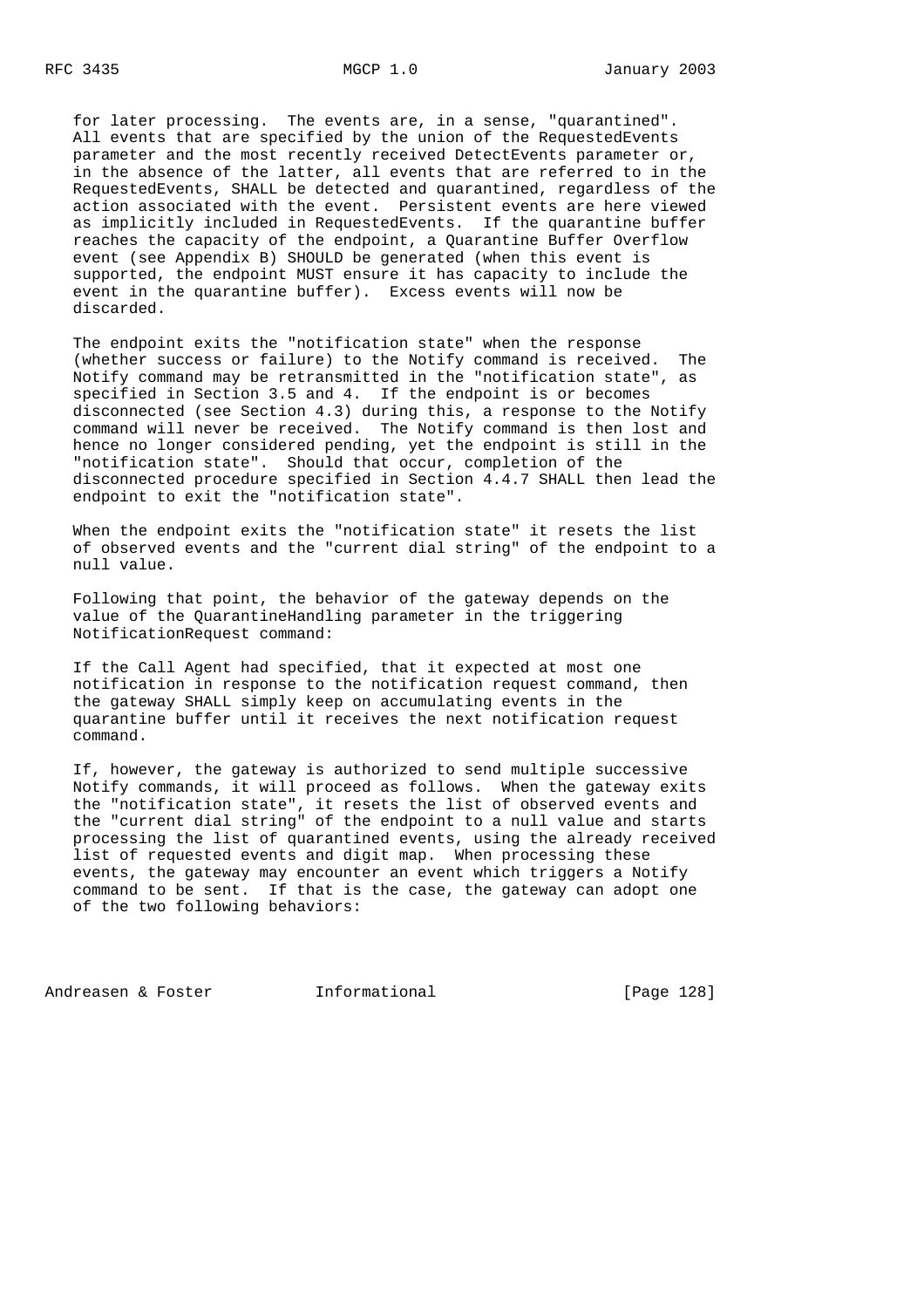- \* it can immediately transmit a Notify command that will report all events that were accumulated in the list of observed events until the triggering event, included, leaving the unprocessed events in the quarantine buffer,
- \* or it can attempt to empty the quarantine buffer and transmit a single Notify command reporting several sets of events (in a single list of observed events) and possibly several dial strings. The "current dial string" is reset to a null value after each triggering event. The events that follow the last triggering event are left in the quarantine buffer.

 If the gateway transmits a Notify command, the endpoint will reenter and remain in the "notification state" until the acknowledgement is received (as described above). If the gateway does not find a quarantined event that triggers a Notify command, it places the endpoint in a normal state. Events are then processed as they come, in exactly the same way as if a Notification Request command had just been received.

 A gateway may receive at any time a new Notification Request command for the endpoint, including the case where the endpoint is disconnected. Activating an embedded Notification Request is here viewed as receiving a new Notification Request as well, except that the current list of ObservedEvents remains unmodified rather than being processed again. When a new notification request is received in the notification state, the gateway SHALL ensure that the pending Notify is received by the Call Agent prior to a new Notify (note that a Notify that was lost due to being disconnected, is no longer considered pending). It does so by using the "piggybacking" functionality of the protocol. The messages will then be sent in a single packet to the current "notified entity". The steps involved are the following:

a) the gateway sends a response to the new notification request.

- b) the endpoint is then taken out of the "notification state" without waiting for the acknowledgement of the pending Notify command.
- c) a copy of the unacknowledged Notify command is kept until an acknowledgement is received. If a timer elapses, the Notify will be retransmitted.
- d) If the gateway has to transmit a new Notify before the previous Notify(s) is acknowledged, it constructs a packet that piggybacks a repetition of the old Notify(s) and the new Notify (ordered by age with the oldest first). This datagram will be sent to the current "notified entity".

Andreasen & Foster **Informational** [Page 129]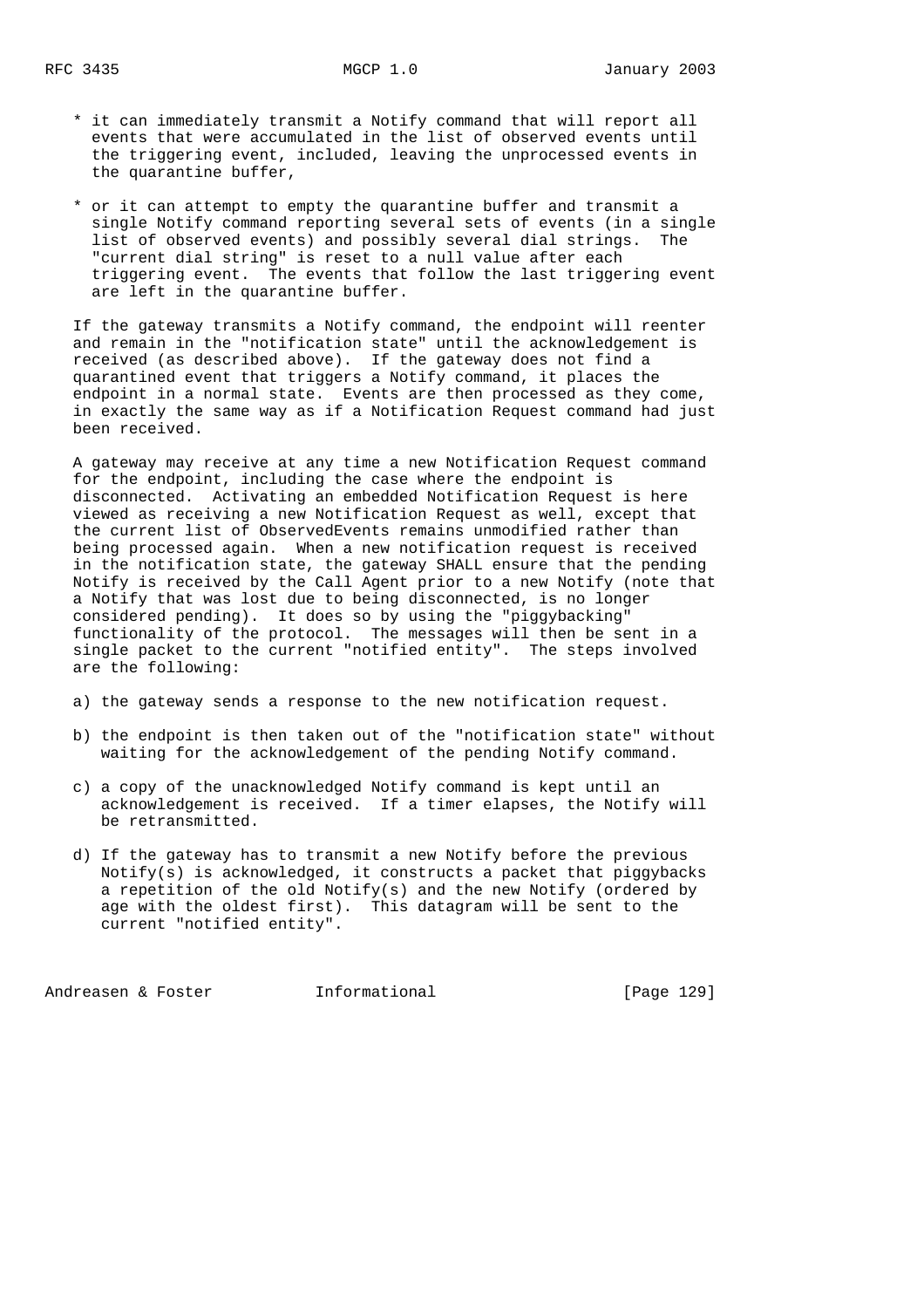f) Gateways that cannot piggyback several messages in the same datagram and hence guarantee in-order delivery of two (or more) Notify's SHALL leave the endpoint in the "notification" state as long as the last Notify is not acknowledged.

Andreasen & Foster **Informational** [Page 130]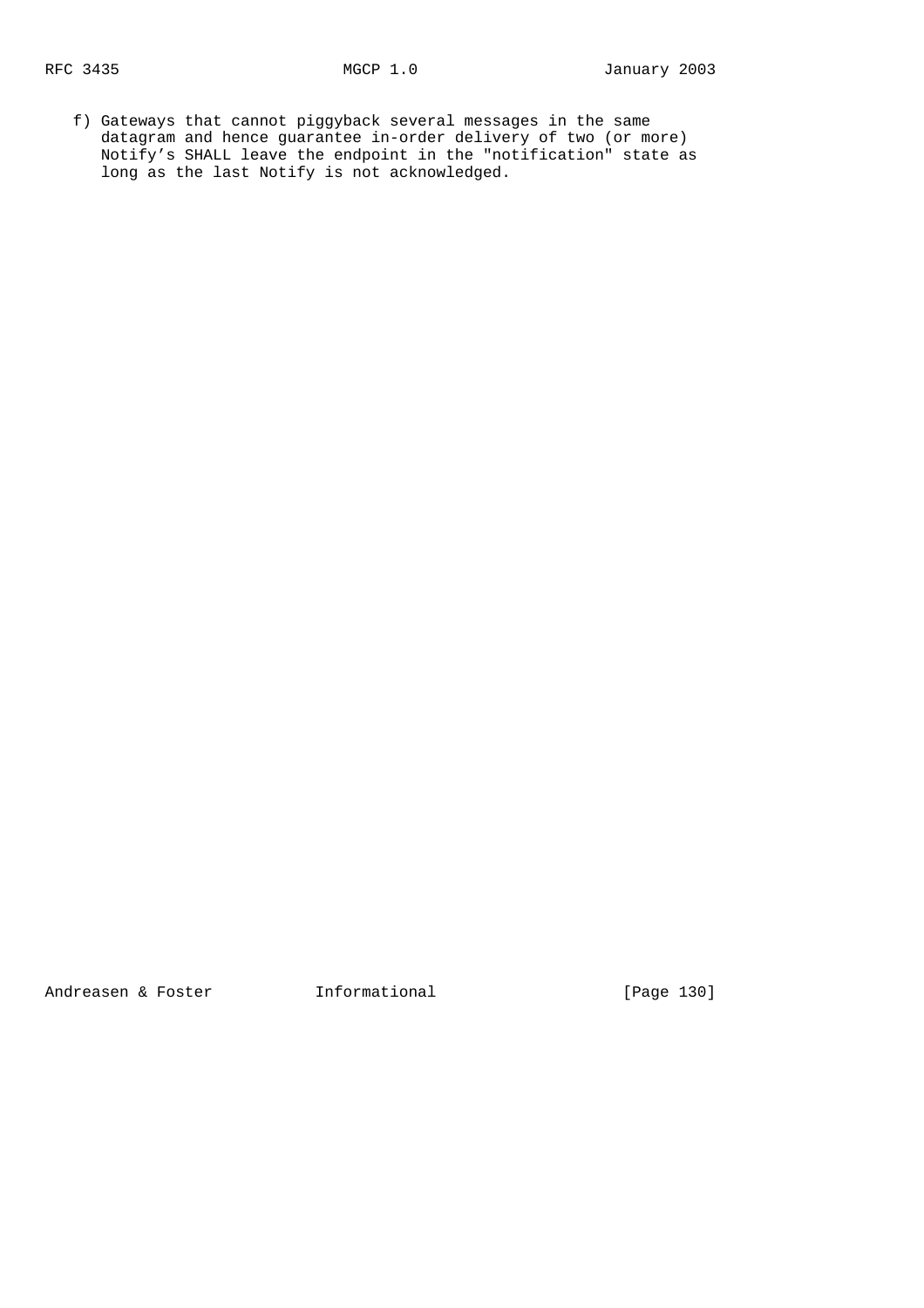The procedure is illustrated by the following diagram:



Andreasen & Foster **Informational** [Page 131]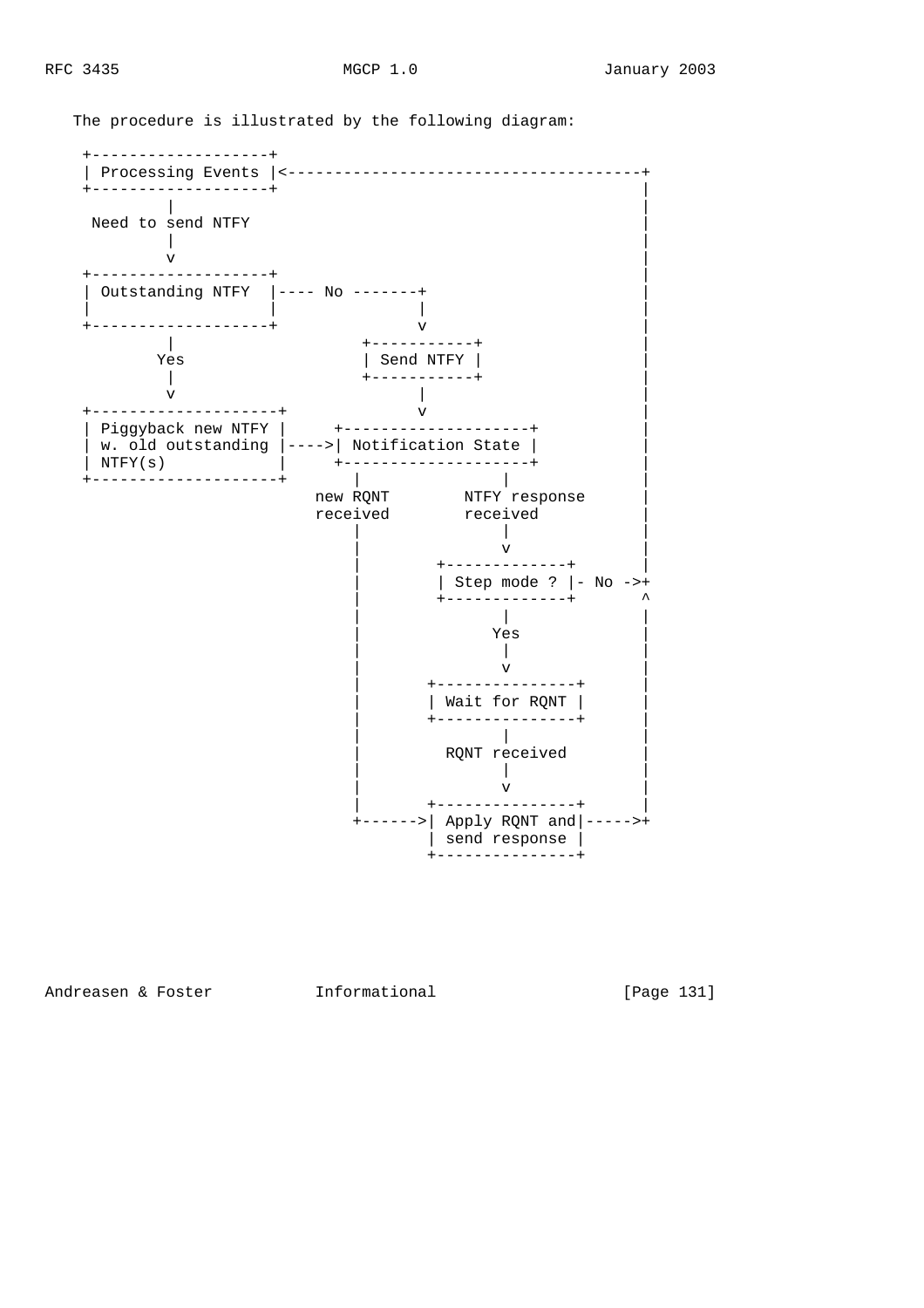Gateways may also attempt to deliver the pending Notify prior to a successful response to the new NotificationRequest by using the "piggybacking" functionality of the protocol. This was in fact required behavior in RFC 2705, however there are several complications in doing this, and the benefits are questionable. In particular, the RFC 2705 mechanism did not guarantee in-order delivery of Notify's and responses to NotificationRequests in general, and hence Call Agents had to handle out-of-order delivery of these messages anyway. The change to optional status is thus backwards compatible while greatly reducing complexity.

 After receiving the Notification Request command, the requested events list and digit map (if a new one was provided) are replaced by the newly received parameters, and the current dial string is reset to a null value. Furthermore, when the Notification Request was received in the "notification state", the list of observed events is reset to a null value. The subsequent behavior is conditioned by the value of the QuarantineHandling parameter. The parameter may specify that quarantined events (and observed events which in this case is now an empty list), should be discarded, in which case they will be. If the parameter specifies that the quarantined (and observed) events are to be processed, the gateway will start processing the list of quarantined (and observed) events, using the newly received list of requested events and digit map (if provided). When processing these events, the gateway may encounter an event which requires a Notify command to be sent. If that is the case, the gateway will immediately transmit a Notify command that will report all events that were accumulated in the list of observed events until the triggering event, included leaving the unprocessed events in the quarantine buffer, and will enter the "notification state".

 A new notification request may be received while the gateway has accumulated events according to the previous notification request, but has not yet detected a notification-triggering events, i.e., the endpoint is not in the "notification state". The handling of not yet-notified events is determined, as with the quarantined events, by the quarantine handling parameter:

- \* If the quarantine-handling parameter specifies that quarantined events shall be ignored, the observed events list is simply reset.
- \* If the quarantine-handling parameter specifies that quarantined events shall be processed, the observed event list is transferred to the quarantined event list. The observed event list is then reset, and the quarantined event list is processed.

Andreasen & Foster **Informational** [Page 132]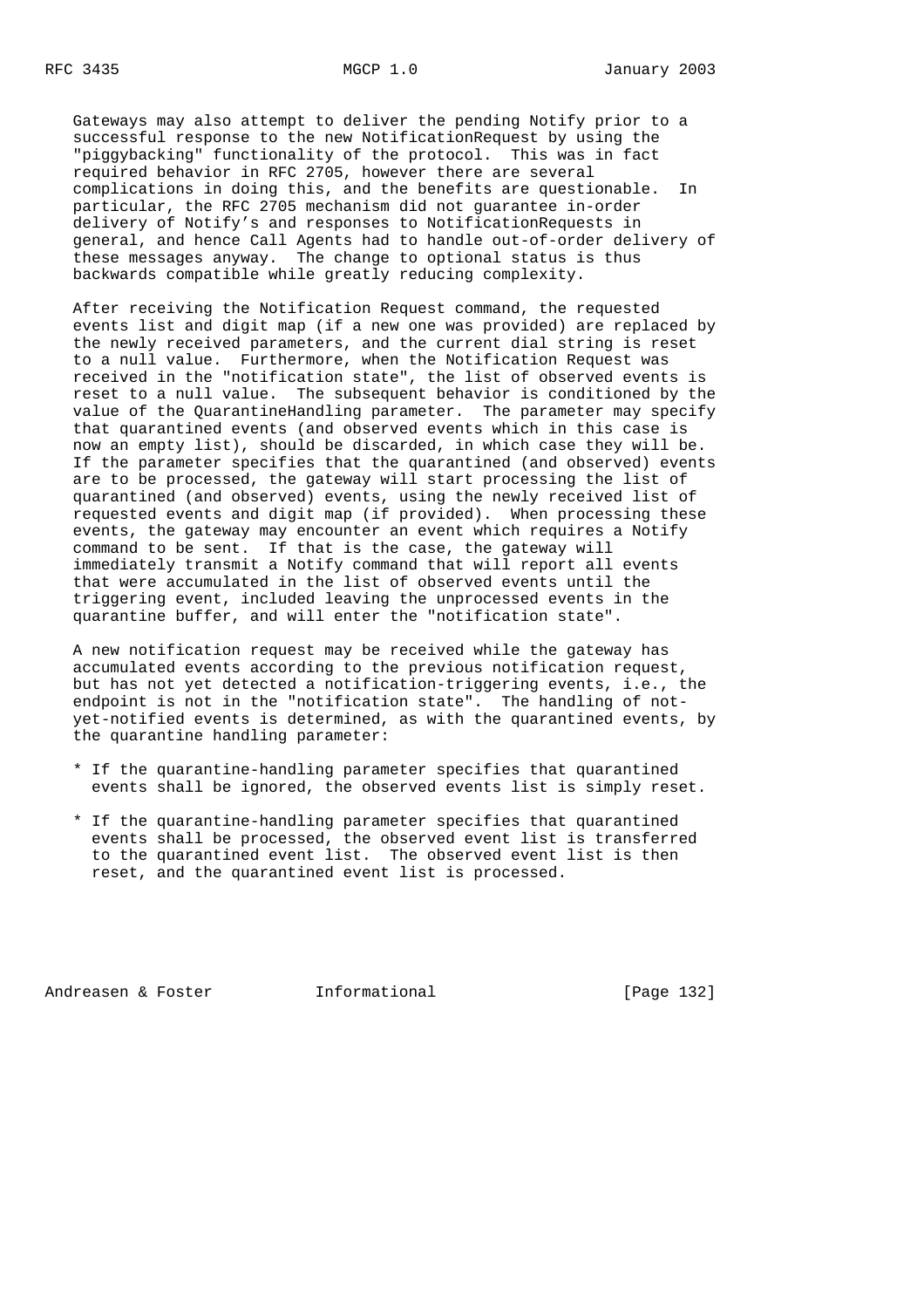Call Agents controlling endpoints in lockstep mode SHOULD provide the response to a successful Notify message and the new NotificationRequest in the same datagram using the piggybacking mechanism.

4.4.2 Explicit Detection

 A key element of the state of several endpoints is the position of the hook. A race condition may occur when the user decides to go off-hook before the Call Agent has the time to ask the gateway to notify an off-hook event (the "glare" condition well known in telephony), or if the user goes on-hook before the Call Agent has the time to request the event's notification.

 To avoid this race condition, the gateway MUST check the condition of the endpoint before acknowledging a NotificationRequest. It MUST return an error:

- 1. If the gateway is requested to notify an "off-hook" transition while the phone is already off-hook, (error code 401 - phone off hook)
- 2. If the gateway is requested to notify an "on-hook" or "flash hook" condition while the phone is already on-hook (error code 402 phone on hook).

 Additionally, individual signal definitions can specify that a signal will only operate under certain conditions, e.g., ringing may only be possible if the phone is already off-hook. If such prerequisites exist for a given signal, the gateway MUST return the error specified in the signal definition if the prerequisite is not met.

 It should be noted, that the condition check is performed at the time the notification request is received, whereas the actual event that caused the current condition may have either been reported, or ignored earlier, or it may currently be quarantined.

 The other state variables of the gateway, such as the list of RequestedEvents or list of requested signals, are entirely replaced after each successful NotificationRequest, which prevents any long term discrepancy between the Call Agent and the gateway.

 When a NotificationRequest is unsuccessful, whether it is included in a connection-handling command or not, the gateway MUST simply continue as if the command had never been received. As all other transactions, the NotificationRequest MUST operate as an atomic transaction, thus any changes initiated as a result of the command MUST be reverted.

Andreasen & Foster **Informational** [Page 133]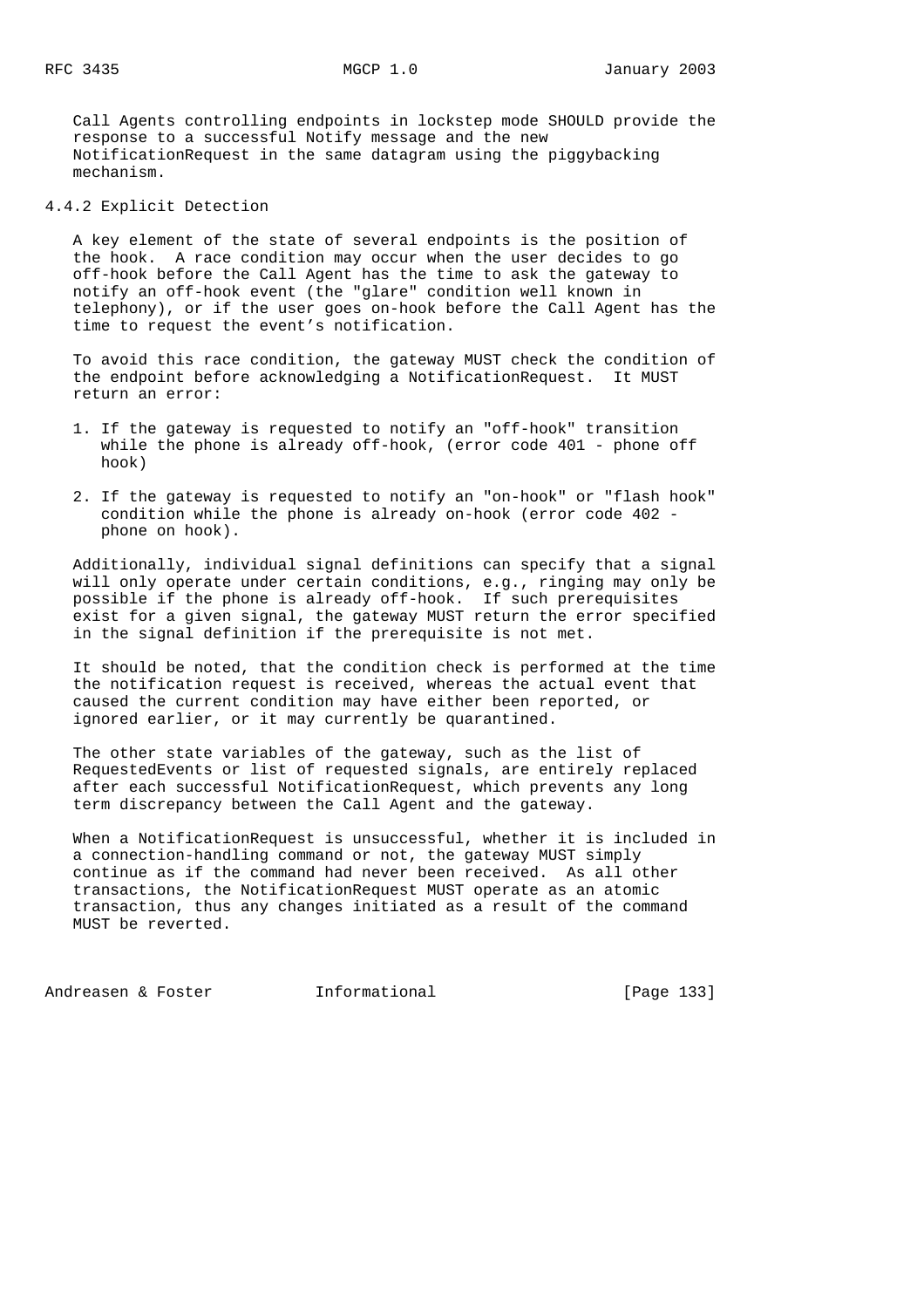Another race condition may occur when a Notify is issued shortly before the reception by the gateway of a NotificationRequest. The RequestIdentifier is used to correlate Notify commands with NotificationRequest commands thereby enabling the Call Agent to determine if the Notify command was generated before or after the gateway received the new NotificationRequest. This is especially important to avoid deadlocks in "step" mode.

## 4.4.3 Transactional Semantics

 As the potential transaction completion times increase, e.g., due to external resource reservations, a careful definition of the transactional semantics becomes increasingly important. In particular the issue of race conditions, e.g., as it relates to hook-state, must be defined carefully.

 An important point to consider is, that the status of a pre-condition (e.g., hook-state) may in fact change between the time a transaction starts and the time it either completes successfully (transaction commit) or fails. In general, we can say that the successful execution of a transaction depends on one or more pre-conditions where the status of one or more of the pre-conditions may change dynamically between the transaction start and transaction commit.

 The simplest semantics for this is simply to require that all pre conditions be met from the time the transaction is initiated until the transaction commits. If any pre-condition is not met before the completion of the transaction, the transaction will also fail.

 As an example, consider a transaction that includes a request for the "off-hook" event. When the transaction is initiated the phone is "on-hook" and this pre-condition is therefore met. If the hook-state changes to "off-hook" before the transaction completes, the pre condition is no longer met, and the transaction therefore immediately fails.

 Finally, we need to consider the point in time when a new transaction takes effect and endpoint processing according to an old transaction stops. For example, assume that transaction T1 has been executed successfully and event processing is currently being done according to transaction T1. Now we receive a new transaction T2 specifying new event processing (for example a CreateConnection with an encapsulated NotificationRequest). Since we don't know whether T2 will complete successfully or not, we cannot start processing events according to T2 until the outcome of T2 is known. While we could suspend all event processing until the outcome of T2 is known, this would make for a less responsive system and hence SHOULD NOT be done. Instead, when a new transaction Ty is received and Ty modifies

Andreasen & Foster **Informational** [Page 134]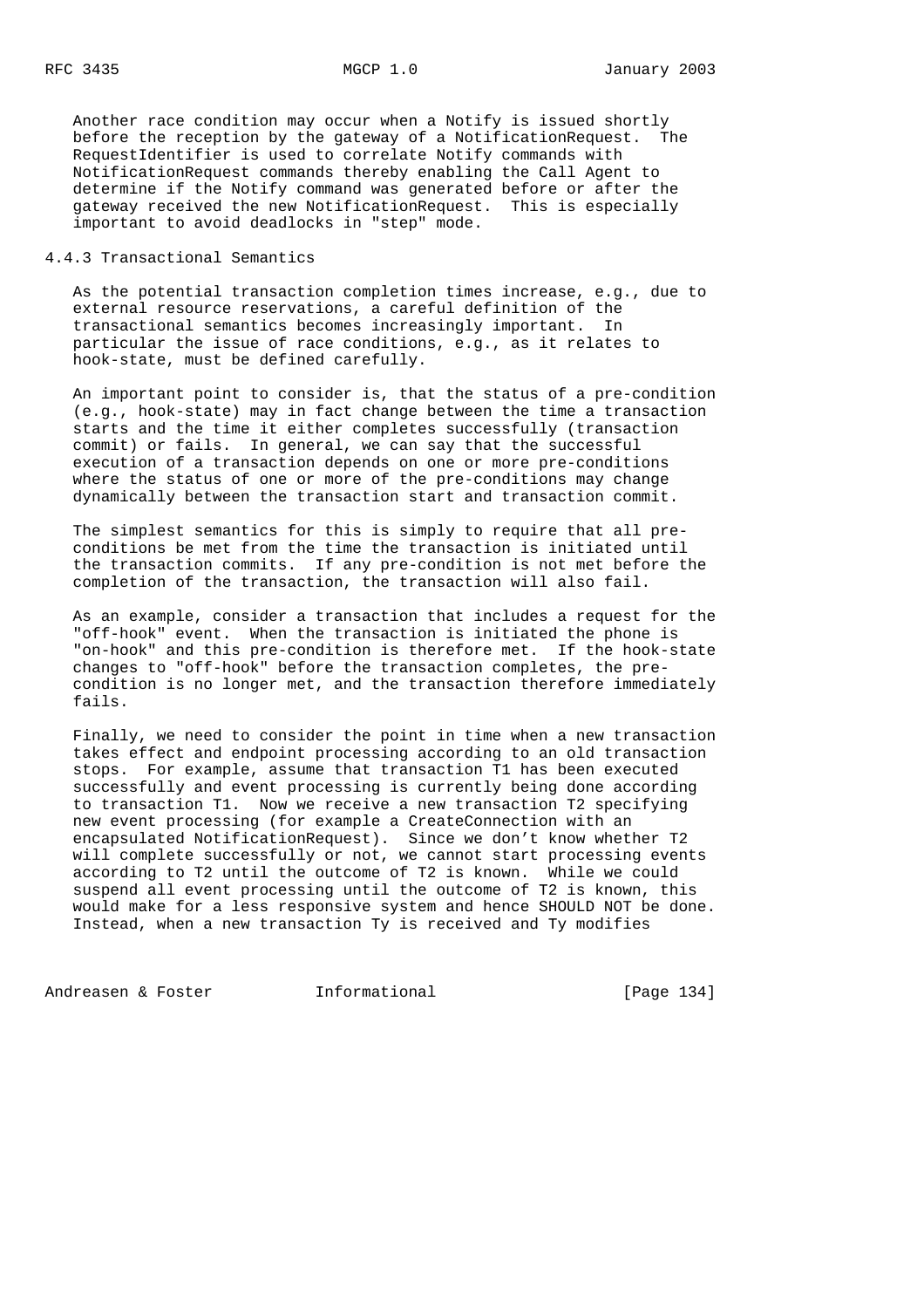processing according to an old transaction Tx, processing according to Tx SHOULD remain active for as long as possible, until a successful outcome of Ty is known to occur. If Ty fails, then processing according to Tx will of course continue as usual. Any changes incurred by Ty logically takes effect when Ty commits. Thus, if the endpoint was in the notification state when Ty commits, and Ty contained a NotificationRequest, the endpoint will be taken out of the notification state when Ty commits. Note that this is independent of whether the endpoint was in the notification state when Ty was initiated. For example, a Notify could be generated due to processing according to Tx between the start and commit of Ty. If the commit of Ty leads to the endpoint entering the notification state, a new NotificationRequest (Tz) is needed to exit the notification state. This follows from the fact that transaction execution respects causal order.

 Another related issue is the use of wildcards, especially the "all of" wildcard, which may match more than one endpoint. When a command is requested, and the endpoint identifier matches more than one endpoint, transactional semantics still apply. Thus, the command MUST either succeed for all the endpoints, or it MUST fail for all of them. A single response is consequently always issued.

4.4.4 Ordering of Commands, and Treatment of Misorder

 MGCP does not mandate that the underlying transport protocol guarantees in-order delivery of commands to a gateway or an endpoint. This property tends to maximize the timeliness of actions, but it has a few drawbacks. For example:

- \* Notify commands may be delayed and arrive at the Call Agent after the transmission of a new Notification Request command,
- \* If a new NotificationRequest is transmitted before a previous one is acknowledged, there is no guarantee that the previous one will not be received and executed after the new one.

 Call Agents that want to guarantee consistent operation of the endpoints can use the following rules:

- 1) When a gateway handles several endpoints, commands pertaining to the different endpoints can be sent in parallel, for example following a model where each endpoint is controlled by its own process or its own thread.
- 2) When several connections are created on the same endpoint, commands pertaining to different connections can be sent in parallel.

Andreasen & Foster **Informational** [Page 135]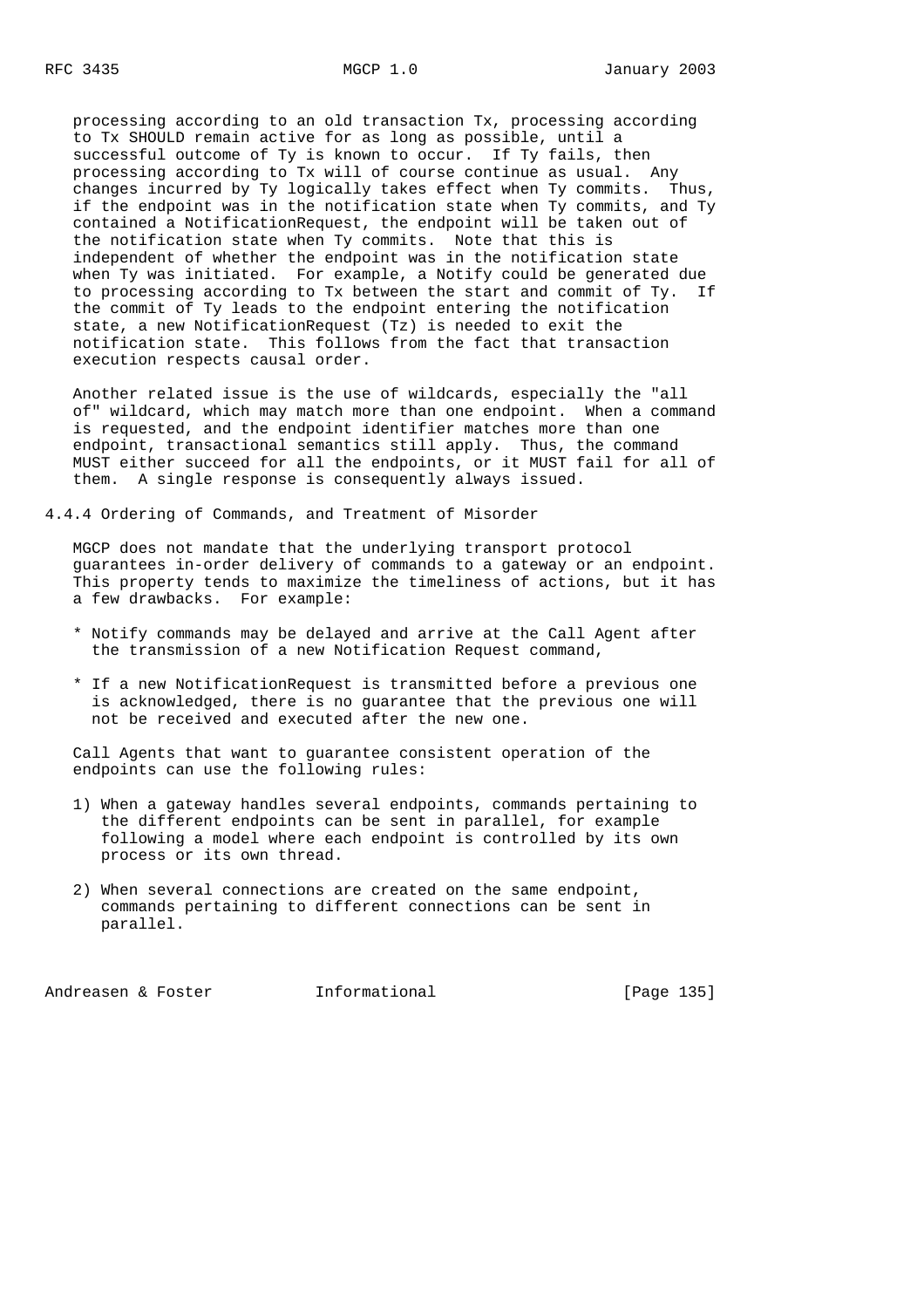- 3) On a given connection, there should normally be only one outstanding command (create or modify). However, a DeleteConnection command can be issued at any time. In consequence, a gateway may sometimes receive a ModifyConnection command that applies to a previously deleted connection. Such commands will fail, and an error code MUST be returned (error code 515 - incorrect connection-id, is RECOMMENDED).
- 4) On a given endpoint, there should normally be only one outstanding NotificationRequest command at any time. The RequestId parameter MUST be used to correlate Notify commands with the triggering notification request.
- 5) In some cases, an implicitly or explicitly wildcarded DeleteConnection command that applies to a group of endpoints can step in front of a pending CreateConnection command. The Call Agent should individually delete all connections whose completion was pending at the time of the global DeleteConnection command. Also, new CreateConnection commands for endpoints named by the wild-carding SHOULD NOT be sent until the wild-carded DeleteConnection command is acknowledged.
- 6) When commands are embedded within each other, sequencing requirements for all commands must be adhered to. For example a Create Connection command with a Notification Request in it must adhere to the sequencing requirements associated with both CreateConnection and NotificationRequest at the same time.
- 7) AuditEndpoint and AuditConnection are not subject to any sequencing requirements.
- 8) RestartInProgress MUST always be the first command sent by an endpoint as defined by the restart procedure. Any other command or non-restart response (see Section 4.4.6), except for responses to auditing, MUST be delivered after this RestartInProgress command (piggybacking allowed).
- 9) When multiple messages are piggybacked in a single packet, the messages are always processed in order.
- 10) On a given endpoint, there should normally be only one outstanding EndpointConfiguration command at any time.

 Gateways MUST NOT make any assumptions as to whether Call Agents follow these rules or not. Consequently gateways MUST always respond to commands, regardless of whether they adhere to the above rules or not. To ensure consistent operation, gateways SHOULD behave as specified below when one or more of the above rules are not followed:

Andreasen & Foster **Informational** [Page 136]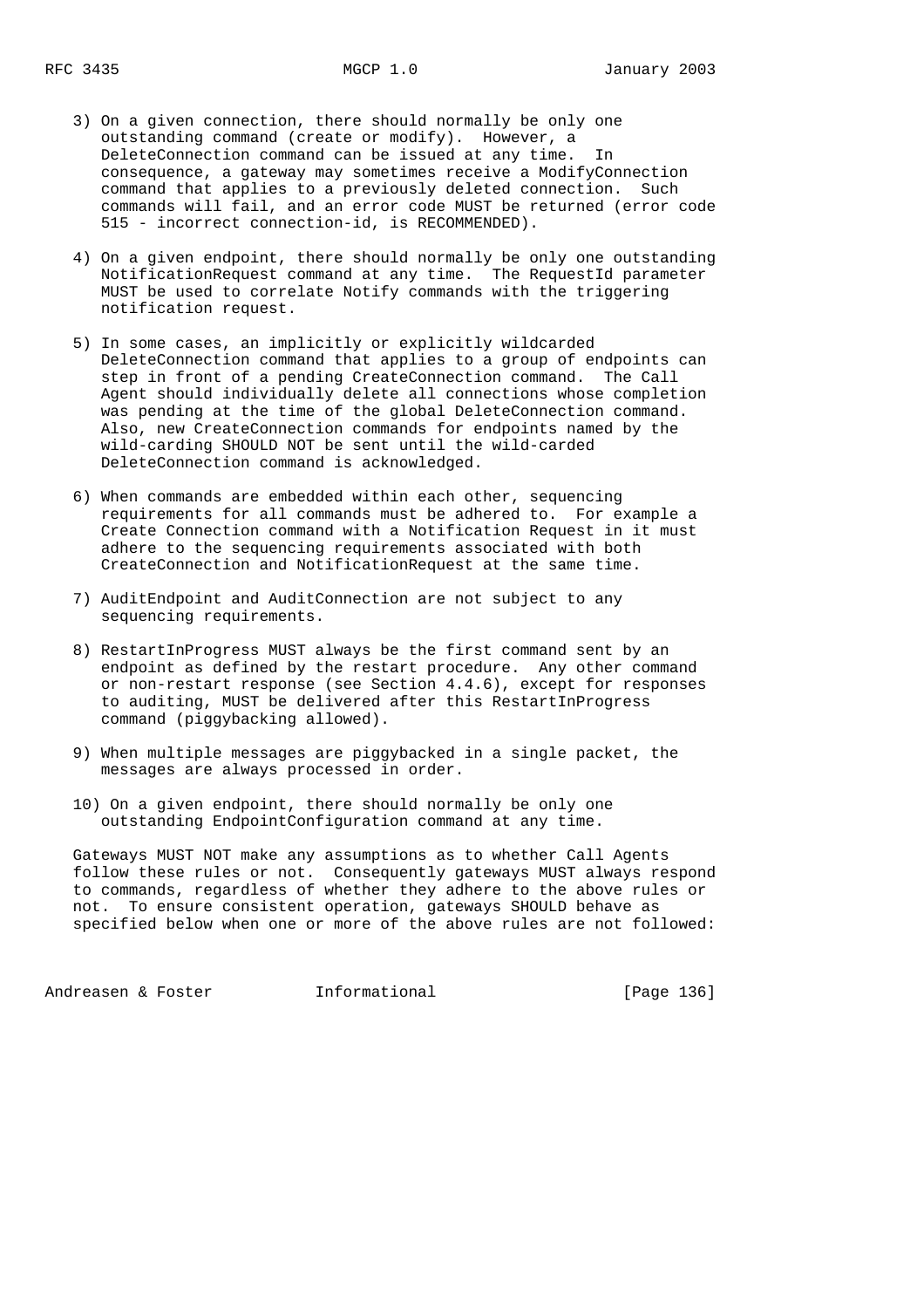- \* Where a single outstanding command is expected (ModifyConnection, NotificationRequest, and EndpointConfiguration), but the same command is received in a new transaction before the old finishes executing, the gateway SHOULD fail the previous command. This includes the case where one or more of the commands were encapsulated. The use of error code 407 (transaction aborted) is RECOMMENDED.
- \* If a ModifyConnection command is received for a pending CreateConnection command, the ModifyConnection command SHOULD simply be rejected. The use of error code 400 (transient error) is RECOMMENDED. Note that this situation constitutes a Call Agent programming error.
- \* If a DeleteConnection command is received for a pending CreateConnection or ModifyConnection command, the pending command MUST be aborted. The use of error code 407 (transaction aborted) is RECOMMENDED.

 Note, that where reception of a new command leads to aborting an old command, the old command SHOULD be aborted regardless of whether the new command succeeds or not. For example, if a ModifyConnection command is aborted by a DeleteConnection command which itself fails due to an encapsulated NotificationRequest, the ModifyConnection command is still aborted.

### 4.4.5 Endpoint Service States

 As described earlier, endpoints configured for operation may be either in-service or out-of-service. The actual service-state of the endpoint is reflected by the combination of the RestartMethod and RestartDelay parameters, which are sent with RestartInProgress commands (Section 2.3.12) and furthermore may be audited in AuditEndpoint commands (Section 2.3.10).

 The service-state of an endpoint affects how it processes a command. An endpoint in-service MUST process any command received, whereas an endpoint that is out-of-service MUST reject non-auditing commands, but SHOULD process auditing commands if possible. For backwards compatibility, auditing commands for an out-of-service endpoint may alternatively be rejected as well. Any command rejected due to an endpoint being out-of-service SHOULD generate error code 501 (endpoint not ready/out-of-service).

 Note that (per Section 2.1.2), unless otherwise specified for a command, endpoint names containing the "any of" wildcard only refer to endpoints in-service, whereas endpoint names containing the "all of" wildcard refer to all endpoints, regardless of service state.

Andreasen & Foster **Informational** [Page 137]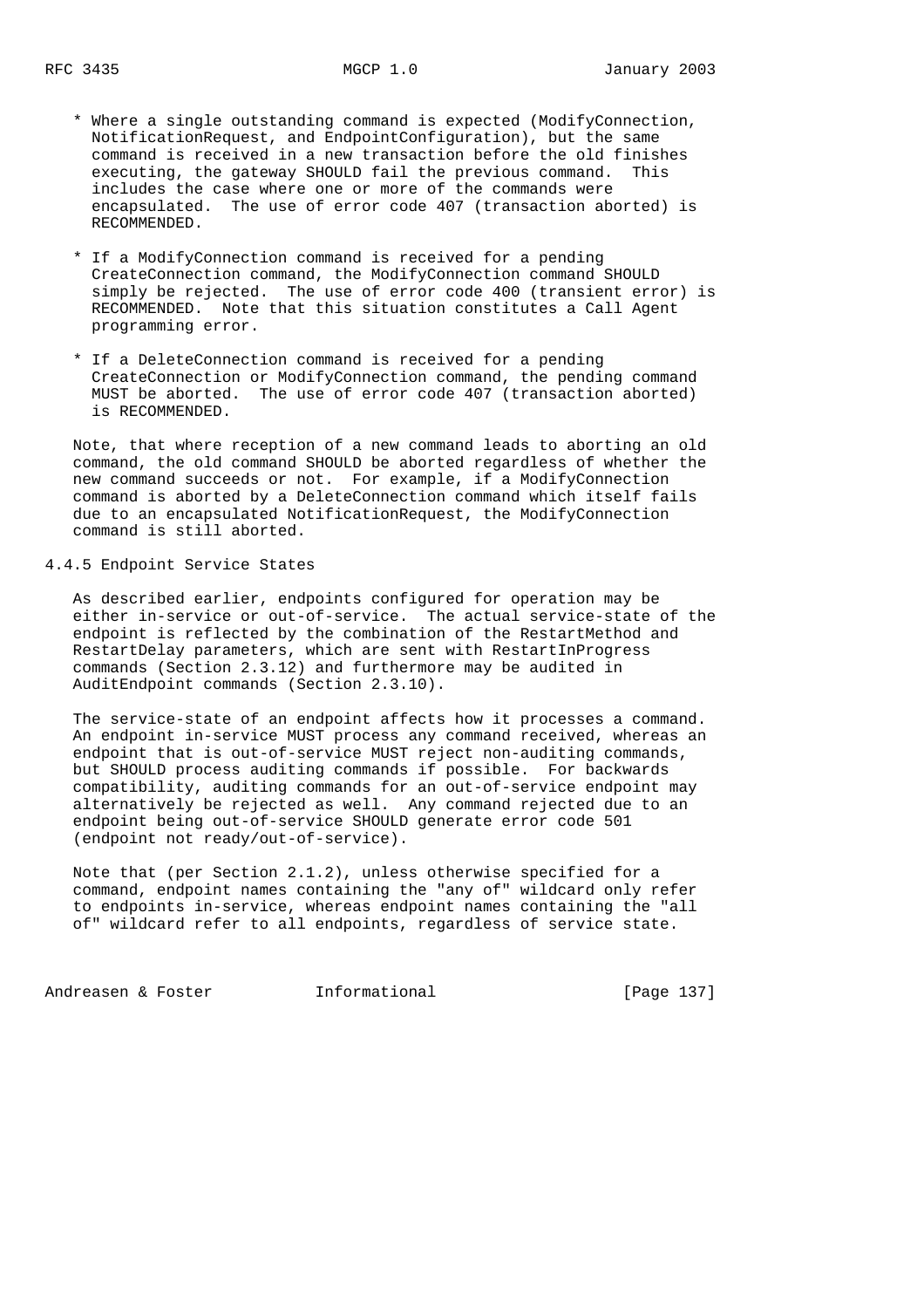The above relationships are illustrated in the table below which shows the current service-states and gateway processing of commands as a function of the RestartInProgress command sent and the response (if any) received to it. The last column also lists (in parentheses) the RestartMethod to be returned if audited:

Andreasen & Foster **Informational** [Page 138]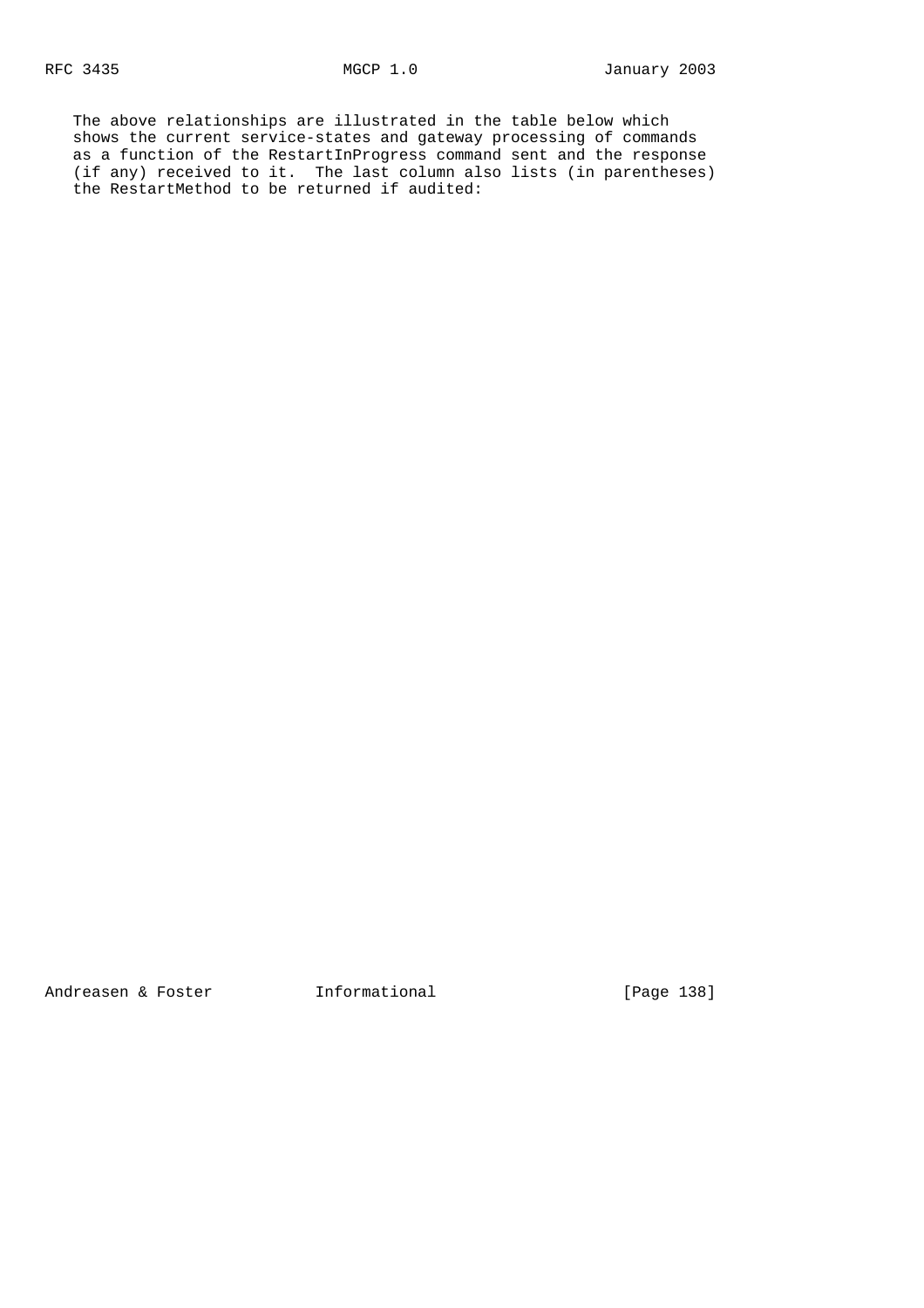| Restart-<br>Method  | Restart-          | 2xx<br>Delay   received ? | Service-<br>State | Response to<br>new command                         |
|---------------------|-------------------|---------------------------|-------------------|----------------------------------------------------|
| qraceful            | zero              | Yes/No                    | In                | non-audit: 2xx<br>audit:<br>2xx<br>(graceful)      |
| graceful            | non-zero          | Yes/No                    | In*               | non-audit: 2xx<br>audit:<br>2xx<br>(graceful)      |
| forced              | N/A               | Yes/No                    | Out               | $non-audit: 501$<br>audit:<br>2xx<br>(forced)      |
| restart             | zero              | No                        | In                | non-audit: 2xx, 405*<br>audit:<br>2xx<br>(restart) |
| restart             | zero              | Yes                       | In                | $non-audit: 2xx$<br>audit:<br>2xx<br>(restart)     |
| restart             | non-zero          | No                        | Out*              | non-audit: 501*<br>audit:<br>2xx<br>(restart)      |
| restart             | non-zero          | Yes                       | Out*              | non-audit: 501*<br>2xx<br>audit:<br>(restart)      |
| discon-<br>nected   | zero/<br>non-zero | No                        | In                | non-audit: 2xx,<br>audit:<br>2xx<br>(disconnected) |
| discon-<br>nected   | zero/<br>non-zero | Yes                       | In                | non-audit: 2xx<br>audit:<br>2xx<br>(restart)       |
| cancel-<br>graceful | N/A               | Yes/No                    | In                | non-audit: 2xx<br>2xx<br>audit:<br>(restart)       |

Andreasen & Foster **Informational** [Page 139]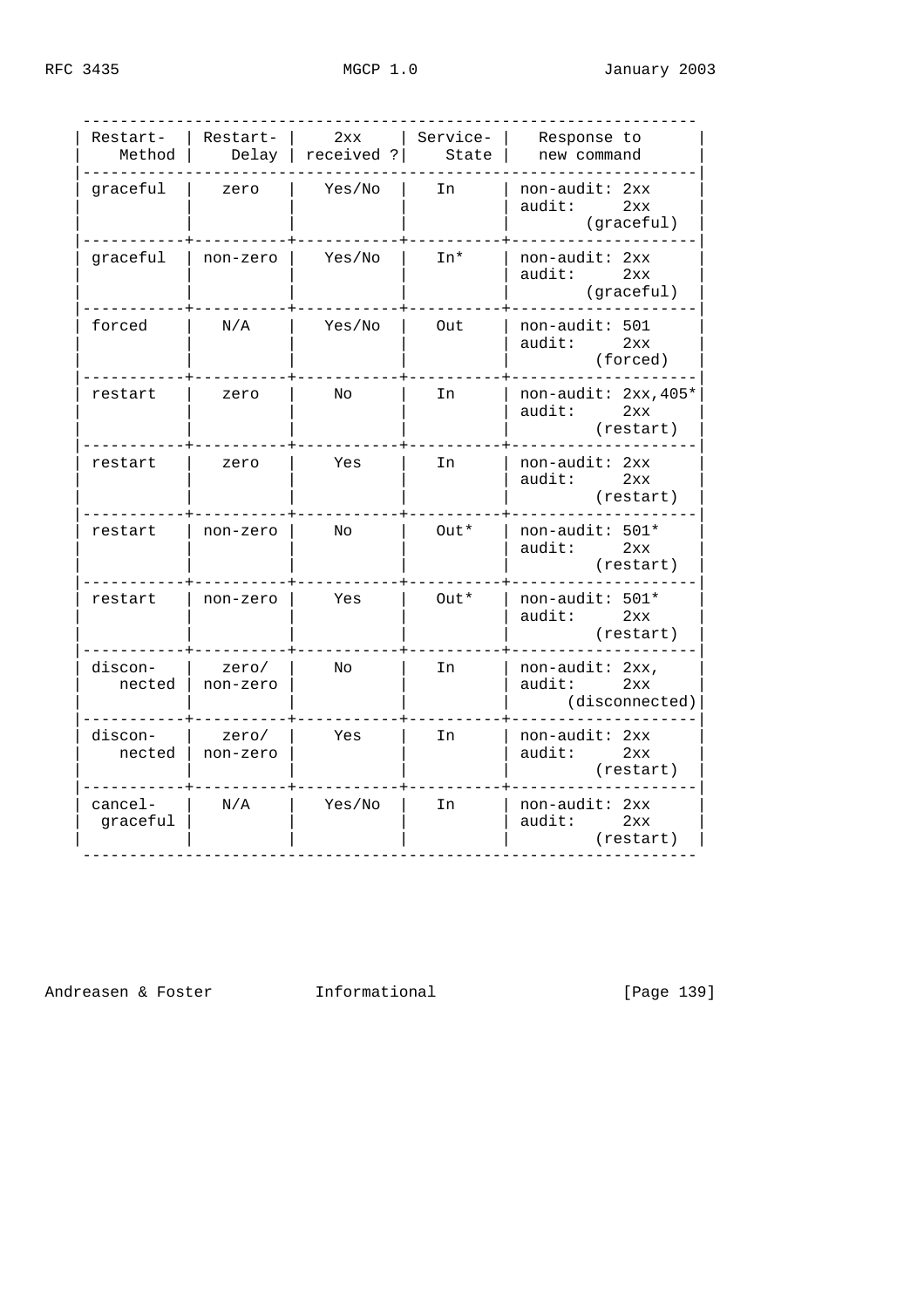Notes (\*):

- \* The three service-states marked with "\*" will change after the expiration of the RestartDelay at which time an updated RestartInProgress command SHOULD be sent.
- \* If the endpoint returns 2xx when the restart procedure has not yet completed, then in-order delivery MUST still be satisfied, i.e., piggy-backing is to be used. If instead, the command is not processed, 405 SHOULD be returned.
- \* Following a "restart" RestartInProgress with a non-zero RestartDelay, error code 501 is only returned until the endpoint goes in-service, i.e., until the expiration of the RestartDelay.

4.4.6 Fighting the Restart Avalanche

 Let's suppose that a large number of gateways are powered on simultaneously. If they were to all initiate a RestartInProgress transaction, the Call Agent would very likely be swamped, leading to message losses and network congestion during the critical period of service restoration. In order to prevent such avalanches, the following behavior is REQUIRED:

- 1) When a gateway is powered on, it MUST initiate a restart timer to a random value, uniformly distributed between 0 and a maximum waiting delay (MWD). Care should be taken to avoid synchronicity of the random number generation between multiple gateways that would use the same algorithm.
- 2) The gateway MUST then wait for either the end of this timer, the reception of a command from the Call Agent, or the detection of a local user activity, such as for example an off-hook transition on a residential gateway.
- 3) When the timer elapses, when a command is received, or when an activity is detected, the gateway MUST initiate the restart procedure.

 The restart procedure simply requires the endpoint to guarantee that the first

- \* non-audit command, or
- \* non-restart response (i.e., error codes other than 405, 501, and 520) to a non-audit command

Andreasen & Foster **Informational** [Page 140]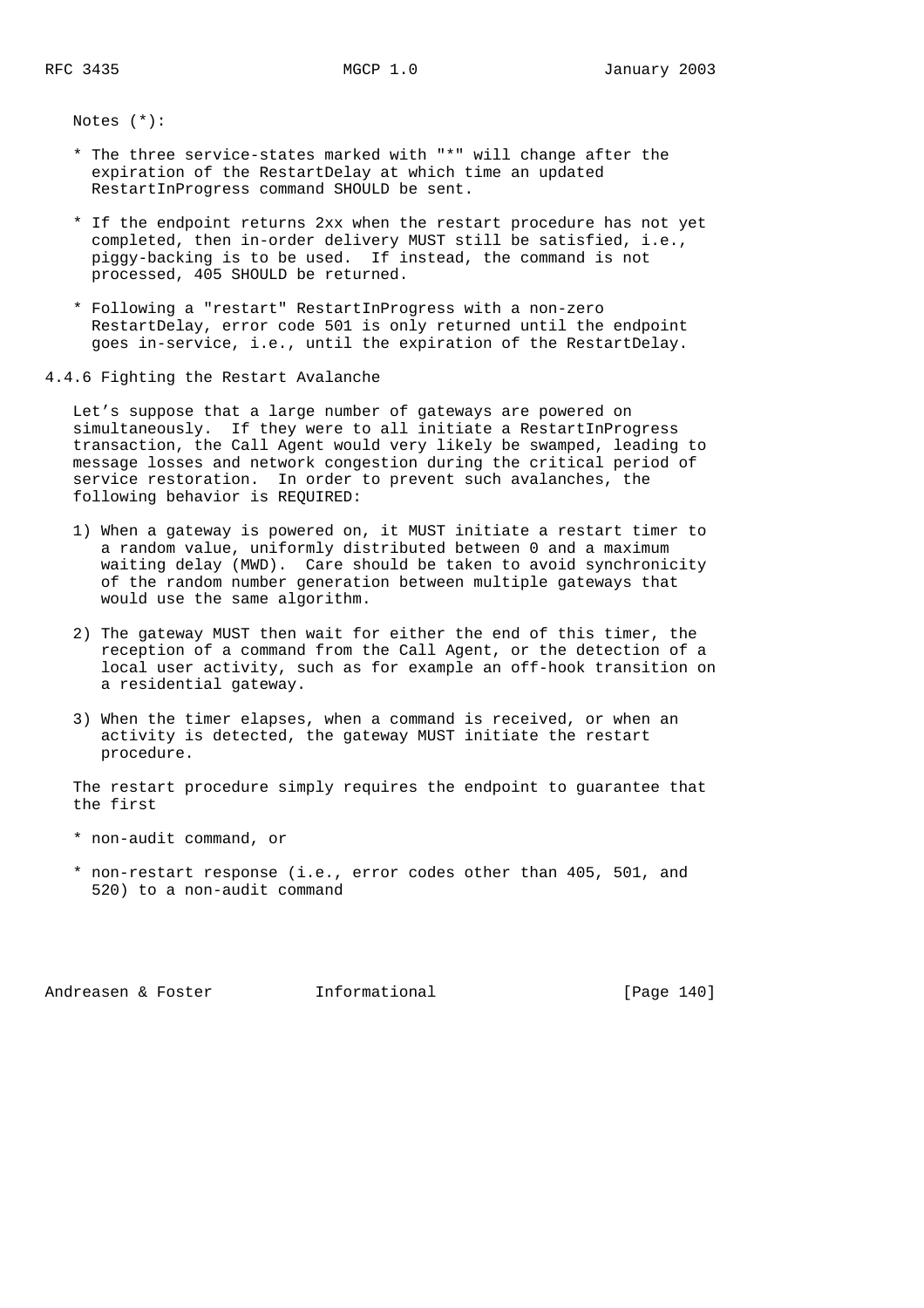that the Call Agent sees from this endpoint is a "restart" RestartInProgress command. The endpoint is free to take full advantage of piggybacking to achieve this. Endpoints that are considered in-service will have a RestartMethod of "restart", whereas endpoints considered out-of-service will have a RestartMethod of "forced" (also see Section 4.4.5). Commands rejected due to an endpoint not yet having completed the restart procedure SHOULD use error code 405 (endpoint "restarting").

 The restart procedure is complete once a success response has been received. If an error response is received, the subsequent behavior depends on the error code in question:

- \* If the error code indicates a transient error (4xx), then the restart procedure MUST be initiated again (as a new transaction).
- \* If the error code is 521, then the endpoint is redirected, and the restart procedure MUST be initiated again (as a new transaction). The 521 response MUST have included a NotifiedEntity which then is the "notified entity" towards which the restart is initiated. If it did not include a NotifiedEntity, the response is treated as any other permanent error (see below).
- \* If the error is any other permanent error (5xx), and the endpoint is not able to rectify the error, then the endpoint no longer initiates the restart procedure on its own (until rebooted/restarted) unless otherwise specified. If a command is received for the endpoint, the endpoint MUST initiate the restart procedure again.

 Note that if the RestartInProgress is piggybacked with the response (R) to a command received while restarting, then retransmission of the RestartInProgress does not require piggybacking of the response R. However, while the endpoint is restarting, a resend of the response R does require the RestartInProgress to be piggybacked to ensure in-order delivery of the two.

 Should the gateway enter the "disconnected" state while carrying out the restart procedure, the disconnected procedure specified in Section 4.4.7 MUST be carried out, except that a "restart" rather than "disconnected" message is sent during the procedure.

 Each endpoint in a gateway will have a provisionable Call Agent, i.e., "notified entity", to direct the initial restart message towards. When the collection of endpoints in a gateway is managed by more than one Call Agent, the above procedure MUST be performed for each collection of endpoints managed by a given Call Agent. The gateway MUST take full advantage of wild-carding to minimize the

Andreasen & Foster **Informational** [Page 141]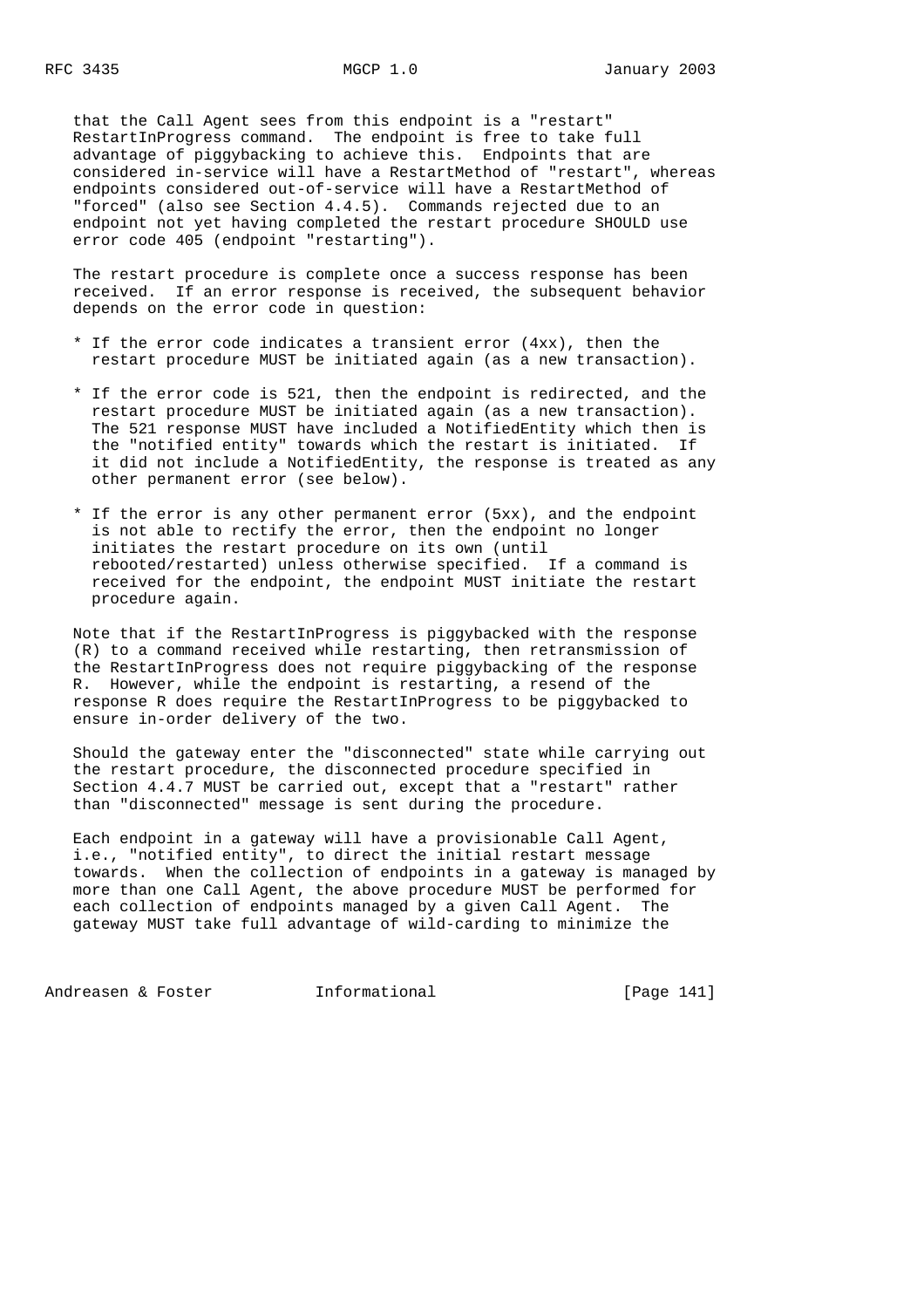number of RestartInProgress messages generated when multiple endpoints in a gateway restart and the endpoints are managed by the same Call Agent. Note that during startup, it is possible for endpoints to start out as being out-of-service, and then become in service as part of the gateway initialization procedure. A gateway may thus choose to send first a "forced" RestartInProgress for all its endpoints, and subsequently a "restart" RestartInProgress for the endpoints that come in-service. Alternatively, the gateway may simply send "restart" RestartInProgress for only those endpoints that are in-service, and "forced" RestartInProgress for the specific endpoints that are out-of-service. Wild-carding MUST still be used to minimize the number of messages sent though.

 The value of MWD is a configuration parameter that depends on the type of the gateway. The following reasoning can be used to determine the value of this delay on residential gateways.

 Call agents are typically dimensioned to handle the peak hour traffic load, during which, in average, 10% of the lines will be busy, placing calls whose average duration is typically 3 minutes. The processing of a call typically involves 5 to 6 MGCP transactions between each endpoint and the Call Agent. This simple calculation shows that the Call Agent is expected to handle 5 to 6 transactions for each endpoint, every 30 minutes on average, or, to put it otherwise, about one transaction per endpoint every 5 to 6 minutes on average. This suggest that a reasonable value of MWD for a residential gateway would be 10 to 12 minutes. In the absence of explicit configuration, residential gateways should adopt a value of 600 seconds for MWD.

 The same reasoning suggests that the value of MWD should be much shorter for trunking gateways or for business gateways, because they handle a large number of endpoints, and also because the usage rate of these endpoints is much higher than 10% during the peak busy hour, a typical value being 60%. These endpoints, during the peak hour, are thus expected to contribute about one transaction per minute to the Call Agent load. A reasonable algorithm is to make the value of MWD per "trunk" endpoint six times shorter than the MWD per residential gateway, and also inversely proportional to the number of endpoints that are being restarted. For example MWD should be set to 2.5 seconds for a gateway that handles a T1 line, or to 60 milliseconds for a gateway that handles a T3 line.

Andreasen & Foster **Informational** [Page 142]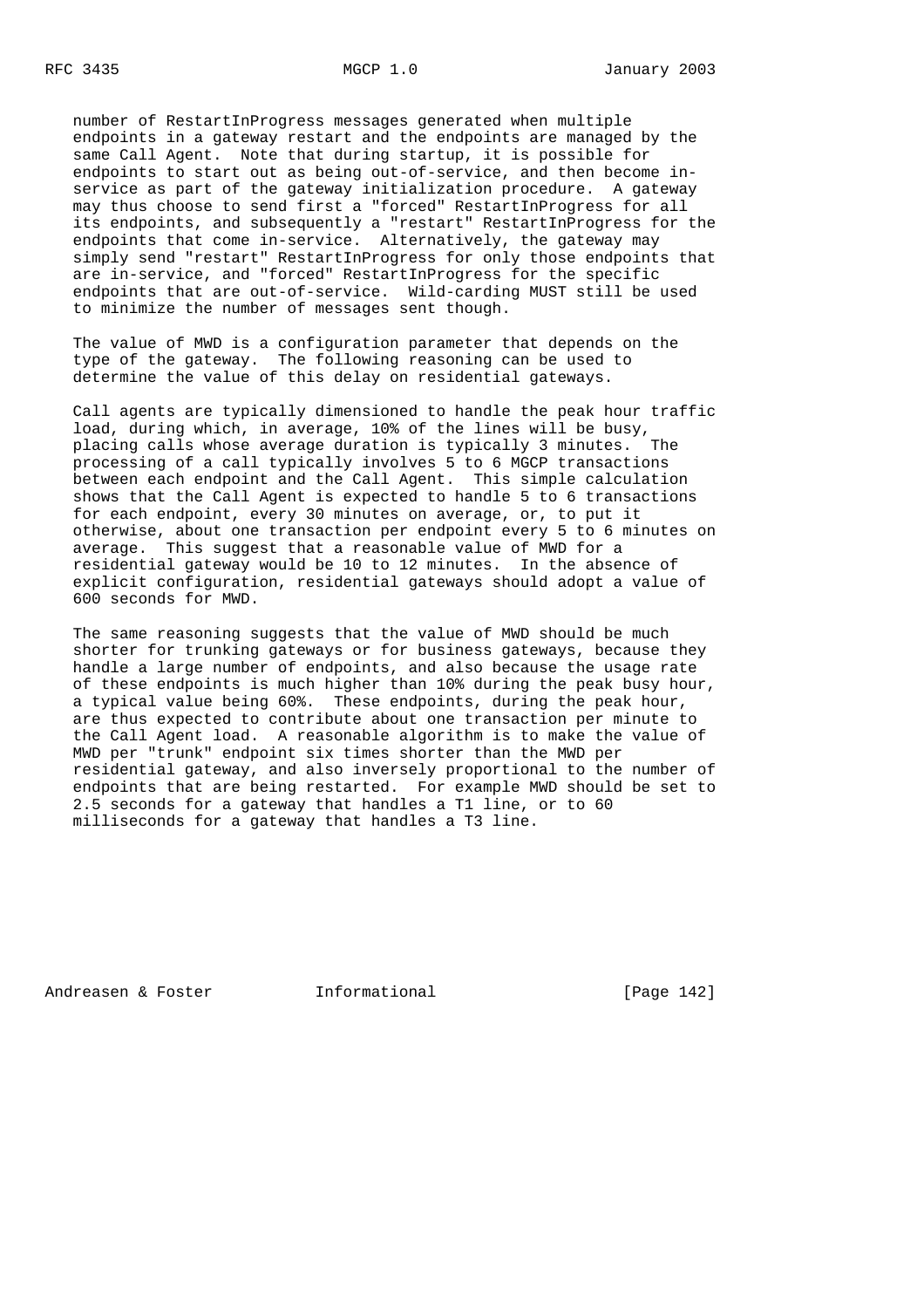#### 4.4.7 Disconnected Endpoints

 In addition to the restart procedure, gateways also have a "disconnected" procedure, which MUST be initiated when an endpoint becomes "disconnected" as described in Section 4.3. It should here be noted, that endpoints can only become disconnected when they attempt to communicate with the Call Agent. The following steps MUST be followed by an endpoint that becomes "disconnected":

- 1. A "disconnected" timer is initialized to a random value, uniformly distributed between 1 and a provisionable "disconnected" initial waiting delay (Tdinit), e.g., 15 seconds. Care MUST be taken to avoid synchronicity of the random number generation between multiple gateways and endpoints that would use the same algorithm.
- 2. The gateway then waits for either the end of this timer, the reception of a command for the endpoint from the Call Agent, or the detection of a local user activity for the endpoint, such as for example an off-hook transition.
- 3. When the "disconnected" timer elapses for the endpoint, when a command is received for the endpoint, or when local user activity is detected for the endpoint, the gateway initiates the "disconnected" procedure for the endpoint - if a disconnected procedure was already in progress for the endpoint, it is simply replaced by the new one. Furthermore, in the case of local user activity, a provisionable "disconnected" minimum waiting delay (Tdmin) MUST have elapsed since the endpoint became disconnected or the last time it ended the "disconnected" procedure in order to limit the rate at which the procedure is performed. If Tdmin has not passed, the endpoint simply proceeds to step 2 again, without affecting any disconnected procedure already in progress.
	- 4. If the "disconnected" procedure still left the endpoint disconnected, the "disconnected" timer is then doubled, subject to a provisionable "disconnected" maximum waiting delay (Tdmax), e.g., 600 seconds, and the gateway proceeds with step 2 again (using a new transaction-id).

 The "disconnected" procedure is similar to the restart procedure in that it simply states that the endpoint MUST send a RestartInProgress command to the Call Agent informing it that the endpoint was disconnected. Furthermore, the endpoint MUST guarantee that the first non-audit message (non-audit command or response to non-audit command) that the Call Agent sees from this endpoint MUST inform the Call Agent that the endpoint is disconnected (unless the endpoint goes out-of-service). When a command (C) is received, this is achieved by sending a piggy-backed datagram with a "disconnected"

Andreasen & Foster **Informational** [Page 143]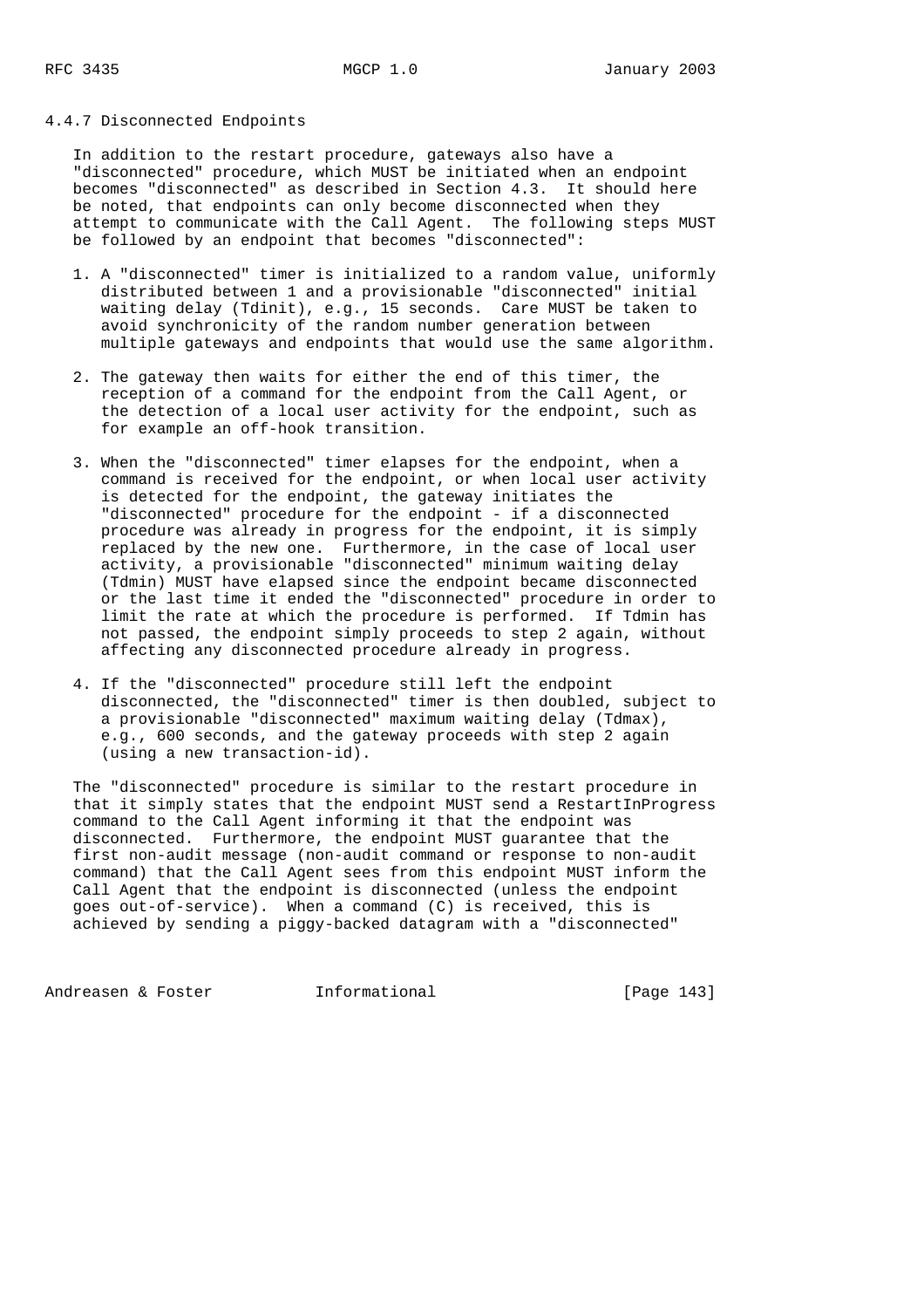RestartInProgress command and the response to command C to the source address of command C as opposed to the current "notified entity". This piggy-backed RestartInProgress is not automatically retransmitted by the endpoint but simply relies on fate-sharing with the piggy-backed response to guarantee the in-order delivery requirement. The Call Agent still sends a response to the piggy backed RestartInProgress, however, as usual, the response may be lost. In addition to the piggy-backed RestartInProgress command, a new "disconnected" procedure is triggered by the command received. This will lead to a non piggy-backed copy (i.e., same transaction) of the "disconnected" RestartInProgress command being sent reliably to the current "notified entity".

 When the Call Agent learns that the endpoint is disconnected, the Call Agent may then for instance decide to audit the endpoint, or simply clear all connections for the endpoint. Note that each such "disconnected" procedure will result in a new RestartInProgress command, which will be subject to the normal retransmission procedures specified in Section 4.3. At the end of the procedure, the endpoint may thus still be "disconnected". Should the endpoint go out-of-service while being disconnected, it SHOULD send a "forced" RestartInProgress message as described in Section 2.3.12.

 The disconnected procedure is complete once a success response has been received. Error responses are handled similarly to the restart procedure (Section 4.4.6). If the "disconnected" procedure is to be initiated again following an error response, the rate-limiting timer considerations specified above still apply.

 Note, that if the RestartInProgress is piggybacked with the response (R) to a command received while being disconnected, then retransmission of this particular RestartInProgress does not require piggybacking of the response R. However, while the endpoint is disconnected, resending the response R does require the RestartInProgress to be piggybacked with the response to ensure the in-order delivery of the two.

 If a set of disconnected endpoints have the same "notified entity", and the set of endpoints can be named with a wildcard, the gateway MAY replace the individual disconnected procedures with a suitably wildcarded disconnected procedure instead. In that case, the Restart Delay for the wildcarded "disconnected" RestartInProgress command SHALL be the Restart Delay corresponding to the oldest disconnected procedure replaced. Note that if only a subset of these endpoints subsequently have their "notified entity" changed and/or are no longer disconnected, then that wildcarded disconnected procedure can no longer be used. The remaining individual disconnected procedures MUST then be resumed again.

Andreasen & Foster **Informational** [Page 144]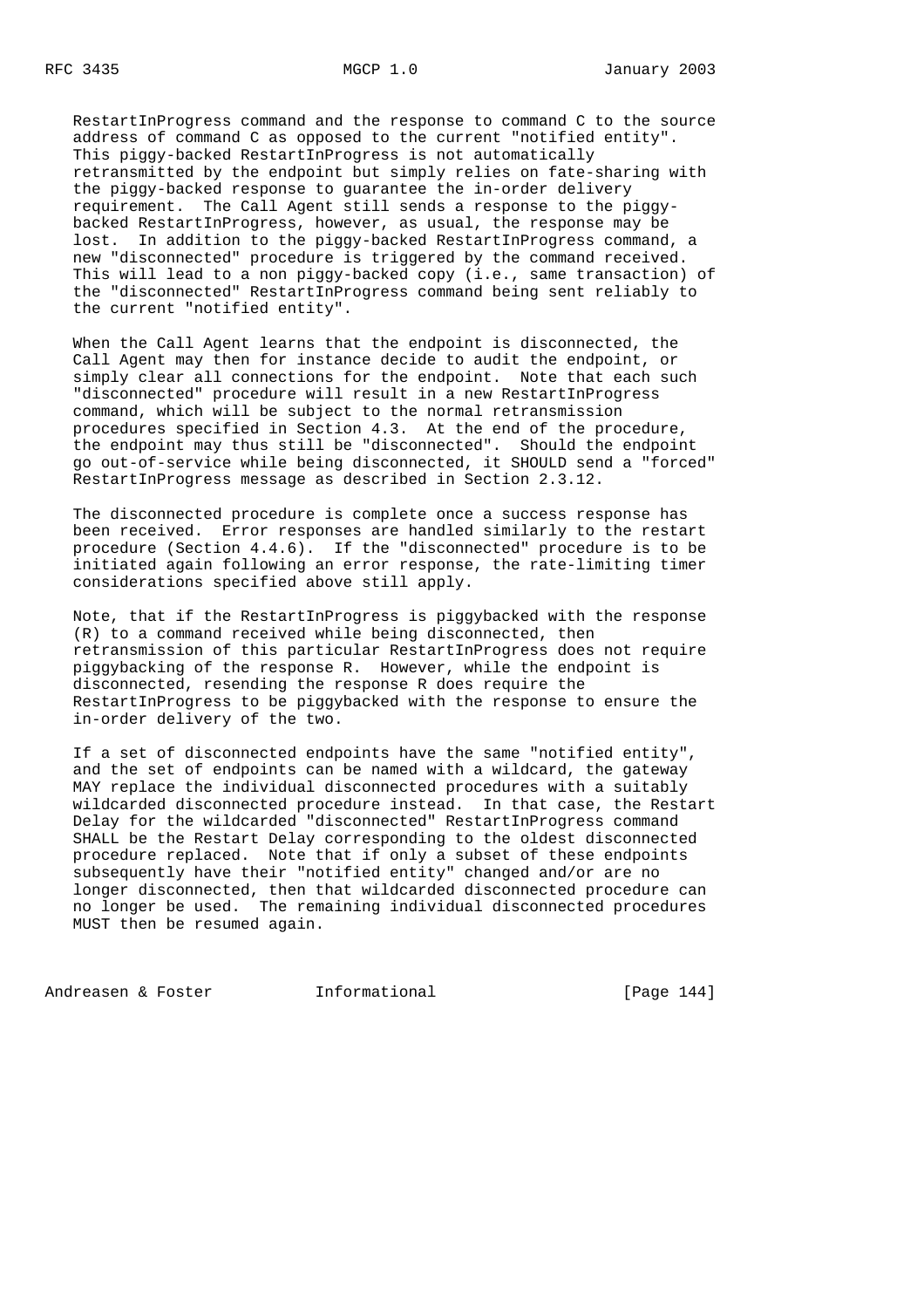A disconnected endpoint may wish to send a command (besides RestartInProgress) while it is disconnected. Doing so will only succeed once the Call Agent is reachable again, which raises the question of what to do with such a command meanwhile. At one extreme, the endpoint could drop the command right away, however that would not work very well when the Call Agent was in fact available, but the endpoint had not yet completed the "disconnected" procedure (consider for example the case where a NotificationRequest was just received which immediately resulted in a Notify being generated). To prevent such scenarios, disconnected endpoints SHALL NOT blindly drop new commands to be sent for a period of T-MAX seconds after they receive a non-audit command.

 One way of satisfying this requirement is to employ a temporary buffering of commands to be sent, however in doing so, the endpoint MUST ensure, that it:

- \* does not build up a long queue of commands to be sent,
- \* does not swamp the Call Agent by rapidly sending too many commands once it is connected again.

 Buffering commands for T-MAX seconds and, once the endpoint is connected again, limiting the rate at which buffered commands are sent to one outstanding command per endpoint is considered acceptable (see also Section 4.4.8, especially if using wildcards). If the endpoint is not connected within T-MAX seconds, but a "disconnected" procedure is initiated within T-MAX seconds, the endpoint MAY piggyback the buffered command(s) with that RestartInProgress. Note, that once a command has been sent, regardless of whether it was buffered initially, or piggybacked earlier, retransmission of that command MUST cease T-MAX seconds after the initial send as described in Section 4.3.

 This specification purposely does not specify any additional behavior for a disconnected endpoint. Vendors MAY for instance choose to provide silence, play reorder tone, or even enable a downloaded wav file to be played.

 The default value for Tdinit is 15 seconds, the default value for Tdmin, is 15 seconds, and the default value for Tdmax is 600 seconds.

Andreasen & Foster **Informational** [Page 145]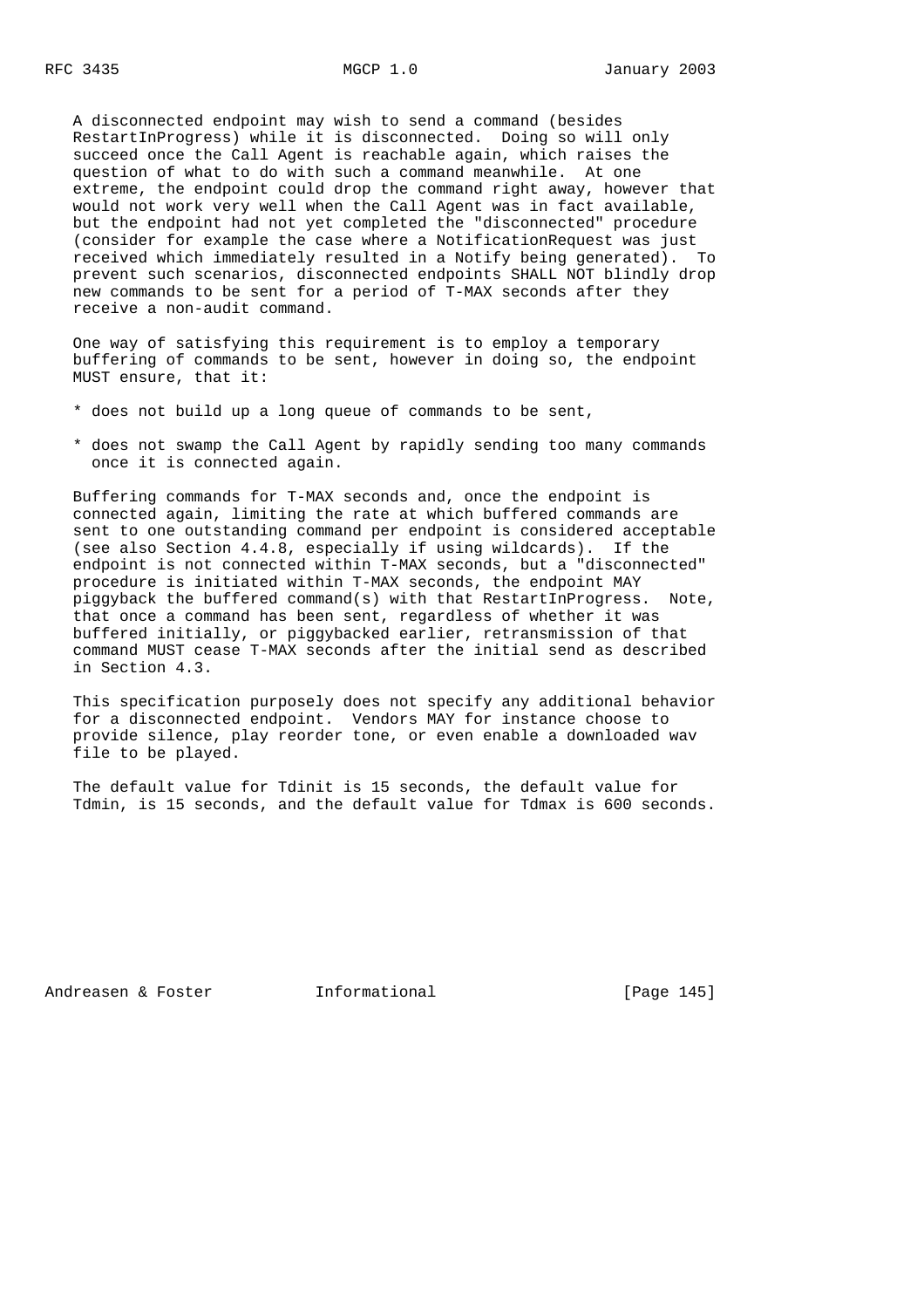# 4.4.8 Load Control in General

 The previous sections have described several MGCP mechanisms to deal with congestion and overload, namely:

- \* the UDP retransmission strategy which adapts to network and call agent congestion on a per endpoint basis,
- \* the guidelines on the ordering of commands which limit the number of commands issued in parallel,
- \* the restart procedure which prevents flooding in case of a restart avalanche, and
- \* the disconnected procedure which prevents flooding in case of a large number of disconnected endpoints.

 It is however still possible for a given set of endpoints, either on the same or different gateways, to issue one or more commands at a given point in time. Although it can be argued, that Call Agents should be sized to handle one message per served endpoint at any given point in time, this may not always be the case in practice. Similarly, gateways may not be able to handle a message for all of its endpoints at any given point in time. In general, such issues can be dealt with through the use of a credit-based mechanism, or by monitoring and automatically adapting to the observed behavior. We opt for the latter approach as follows.

 Conceptually, we assume that Call Agents and gateways maintain a queue of incoming transactions to be executed. Associated with this transaction queue is a high-water and a low-water mark. Once the queue length reaches the high-water mark, the entity SHOULD start issuing 101 provisional responses (transaction queued) until the queue length drops to the low-water mark. This applies to new transactions as well as to retransmissions. If the entity is unable to process any new transactions at this time, it SHOULD return error code 409 (processing overload).

 Furthermore, gateways SHOULD adjust the sending rate of new commands to a given Call Agent by monitoring the observed response times from that Call Agent to a \*set\* of endpoints. If the observed smoothed average response time suddenly rises significantly over some threshold, or the gateway receives a 101 (transaction queued) or 409 (overload) response, the gateway SHOULD adjust the sending rate of new commands to that Call Agent accordingly. The details of the smoothing average algorithm, the rate adjustments, and the thresholds involved are for further study, however they MUST be configurable.

Andreasen & Foster **Informational** [Page 146]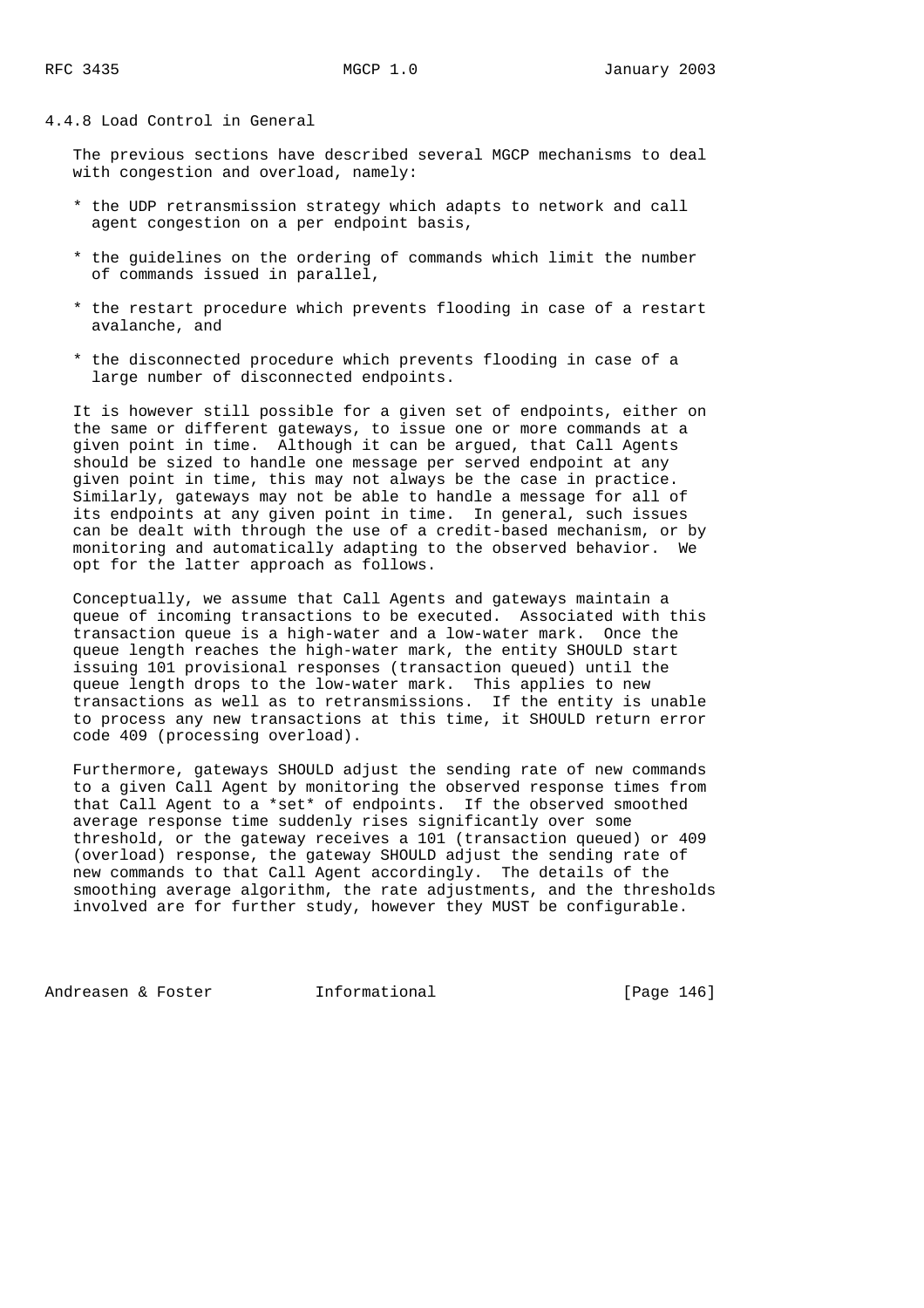Similarly, Call Agents SHOULD adjust the sending rate of new transactions to a given gateway by monitoring the observed response times from that gateway for a \*set\* of endpoints. If the observed smoothed average response time suddenly rises significantly over some threshold, or the Call Agent receives a 101 (transaction queued) or 409 (overloaded), the Call Agent SHOULD adjust the sending rate of new commands to that gateway accordingly. The details of the smoothing average algorithm, the rate adjustments, and the thresholds involved are for further study, however they MUST be configurable.

5. Security Requirements

 Any entity can send a command to an MGCP endpoint. If unauthorized entities could use the MGCP, they would be able to set-up unauthorized calls, or to interfere with authorized calls. We expect that MGCP messages will always be carried over secure Internet connections, as defined in the IP security architecture as defined in RFC 2401, using either the IP Authentication Header, defined in RFC 2402, or the IP Encapsulating Security Payload, defined in RFC 2406. The complete MGCP protocol stack would thus include the following layers:

| MGCP                                          |
|-----------------------------------------------|
| UDP                                           |
| IP security<br>(authentication or encryption) |
| ΤP                                            |
| transmission media                            |

 Adequate protection of the connections will be achieved if the gateways and the Call Agents only accept messages for which IP security provided an authentication service. An encryption service will provide additional protection against eavesdropping, thus preventing third parties from monitoring the connections set up by a given endpoint.

 The encryption service will also be requested if the session descriptions are used to carry session keys, as defined in SDP.

Andreasen & Foster **Informational** [Page 147]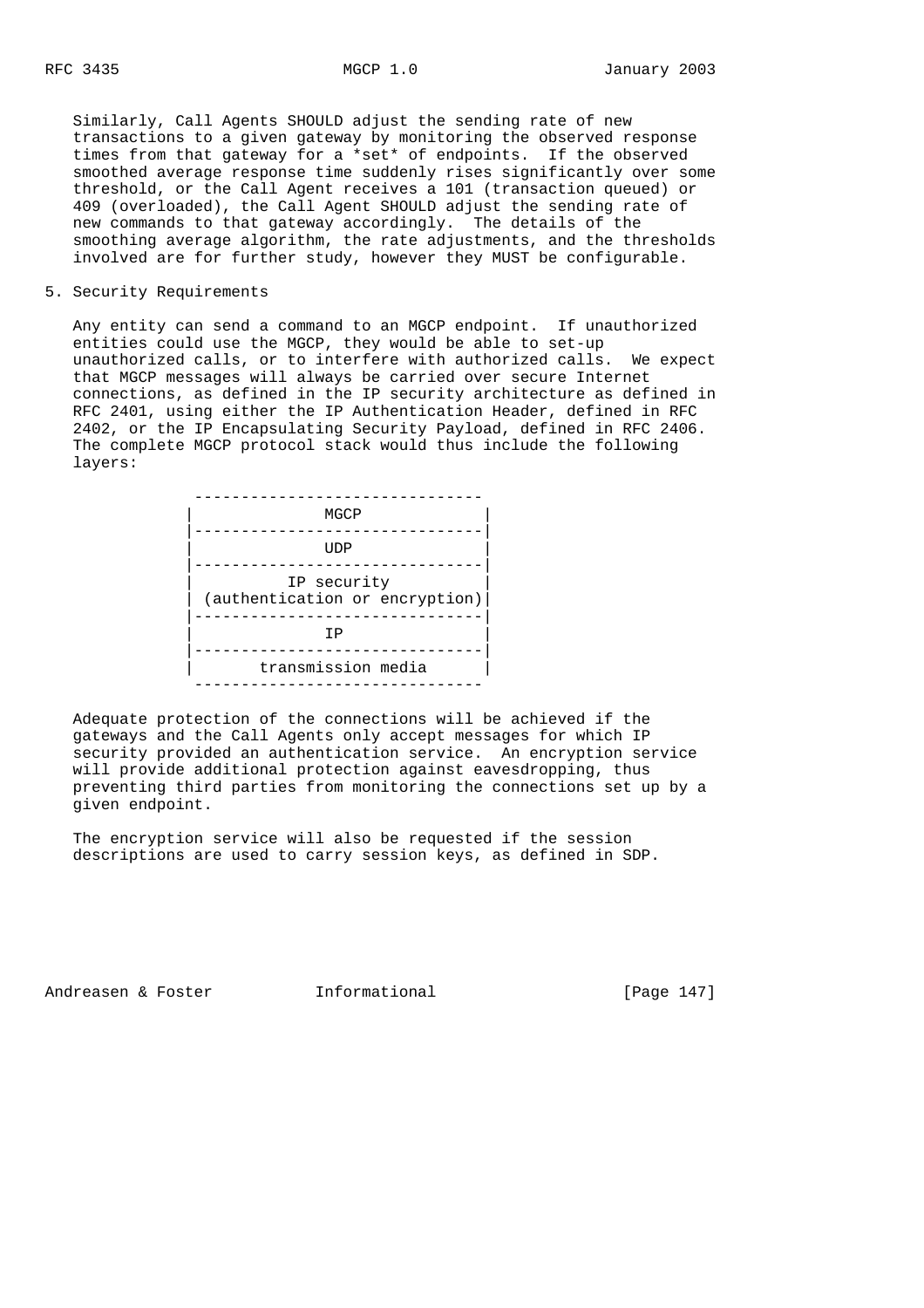These procedures do not necessarily protect against denial of service attacks by misbehaving gateways or misbehaving Call Agents. However, they will provide an identification of these misbehaving entities, which should then be deprived of their authorization through maintenance procedures.

5.1 Protection of Media Connections

 MGCP allows Call Agent to provide gateways with "session keys" that can be used to encrypt the audio messages, protecting against eavesdropping.

 A specific problem of packet networks is "uncontrolled barge-in". This attack can be performed by directing media packets to the IP address and UDP port used by a connection. If no protection is implemented, the packets will be decoded and the signals will be played on the "line side".

 A basic protection against this attack is to only accept packets from known sources, however this tends to conflict with RTP principles. This also has two inconveniences: it slows down connection establishment and it can be fooled by source spoofing:

- \* To enable the address-based protection, the Call Agent must obtain the source address of the egress gateway and pass it to the ingress gateway. This requires at least one network round trip, and leaves us with a dilemma: either allow the call to proceed without waiting for the round trip to complete, and risk for example "clipping" a remote announcement, or wait for the full round trip and settle for slower call-set-up procedures.
- \* Source spoofing is only effective if the attacker can obtain valid pairs of source and destination addresses and ports, for example by listening to a fraction of the traffic. To fight source spoofing, one could try to control all access points to the network. But this is in practice very hard to achieve.

 An alternative to checking the source address is to encrypt and authenticate the packets, using a secret key that is conveyed during the call set-up procedure. This will not slow down the call set-up, and provides strong protection against address spoofing.

6. Packages

 As described in Section 2.1.6, packages are the preferred way of extending MGCP. In this section we describe the requirements associated with defining a package.

Andreasen & Foster **Informational** [Page 148]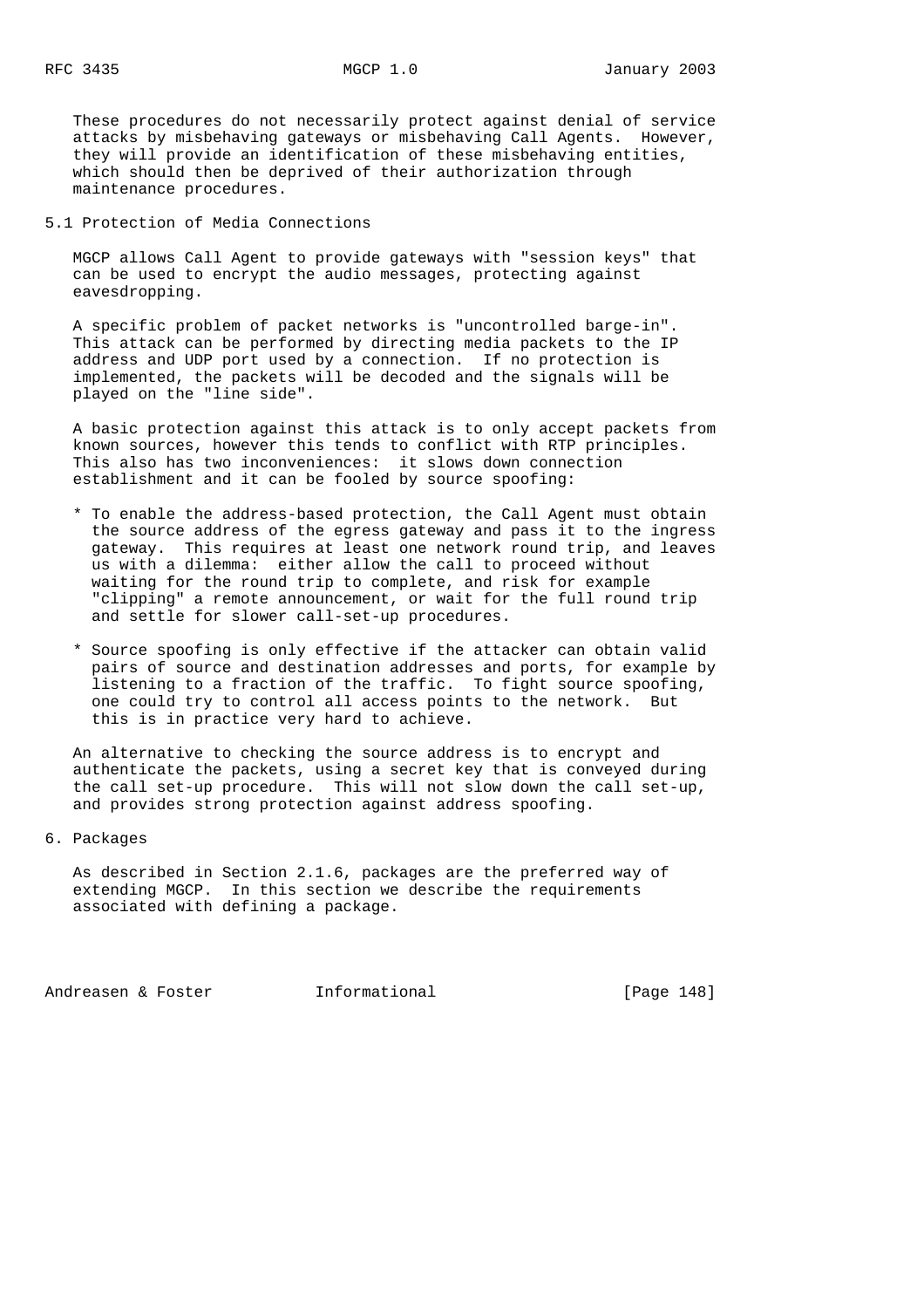A package MUST have a unique package name defined. The package name MUST be registered with the IANA, unless it starts with the characters "x-" or "x+" which are reserved for experimental packages. Please refer to Appendix C for IANA considerations.

 A package MUST also have a version defined which is simply a non negative integer. The default and initial version of a package is zero, the next version is one, etc. New package versions MUST be completely backwards compatible, i.e., a new version of a package MUST NOT redefine or remove any of the extensions provided in an earlier version of the package. If such a need arises, a new package name MUST be used instead.

 Packages containing signals of type time-out MAY indicate if the "to" parameter is supported for all the time-out signals in the package as well as the default rounding rules associated with these (see Section 3.2.2.4). If no such definition is provided, each time-out signal SHOULD provide these definitions.

A package defines one or more of the following extensions:

- \* Actions
- \* BearerInformation
- \* ConnectionModes
- \* ConnectionParameters
- \* DigitMapLetters
- \* Events and Signals
- \* ExtensionParameters
- \* LocalConnectionOptions
- \* ReasonCodes
- \* RestartMethods
- \* Return codes

 For each of the above types of extensions supported by the package, the package definition MUST contain a description of the extension as defined in the following sections. Please note, that package extensions, just like any other extension, MUST adhere to the MGCP grammar.

Andreasen & Foster **Informational** [Page 149]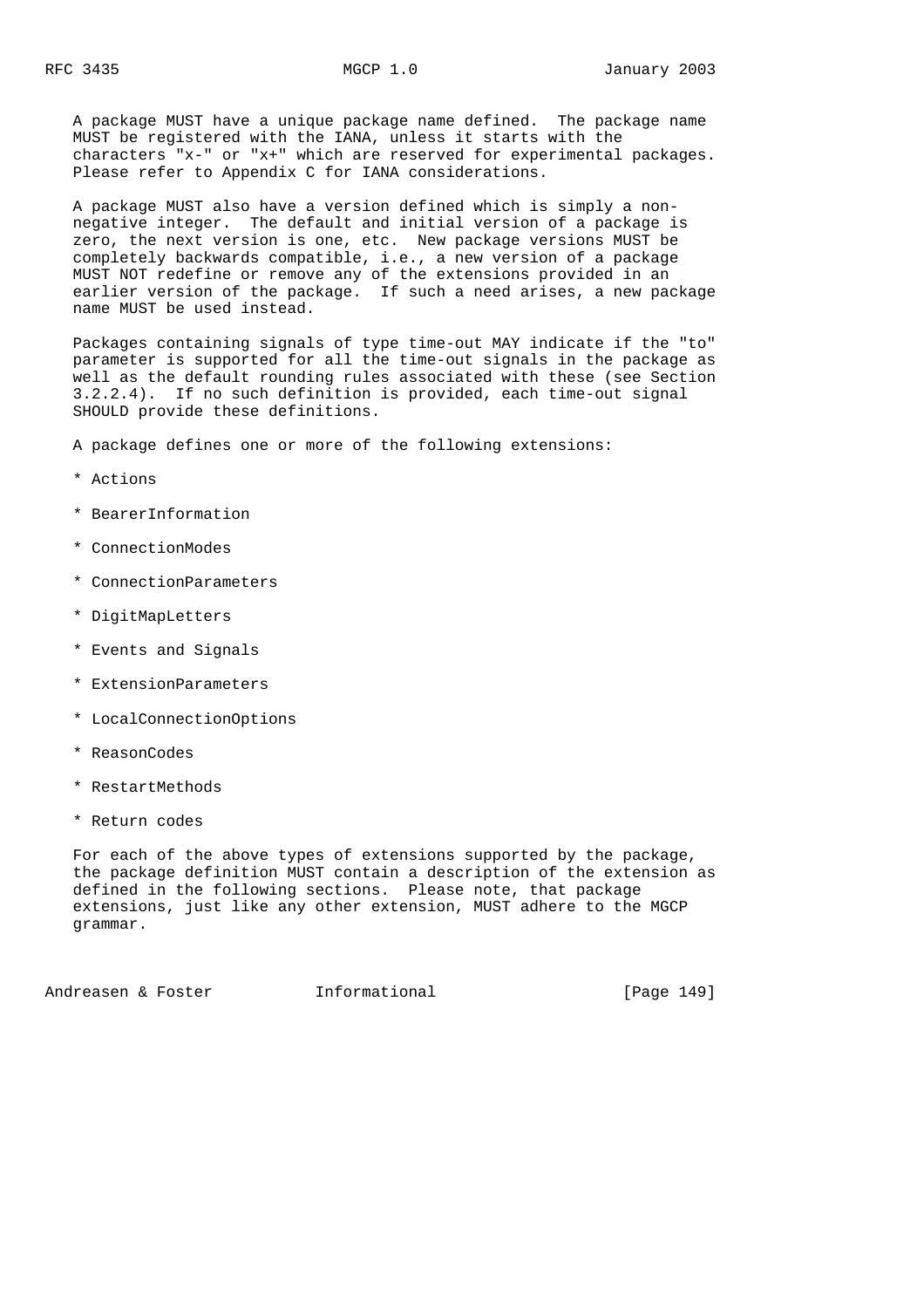# 6.1 Actions

Extension Actions SHALL include:

- \* The name and encoding of the extension action.
- \* If the extension action takes any action parameters, then the name, encoding, and possible values of those parameters.
- \* A description of the operation of the extension action.
- \* A listing of the actions in this specification the extension can be combined with. If such a listing is not provided, it is assumed that the extension action cannot be combined with any other action in this specification.
- \* If more than one extension action is defined in the package, then a listing of the actions in the package the extension can be combined with. If such a listing is not provided, it is assumed that the extension action cannot be combined with any other action in the package.

 Extension actions defined in two or more different packages SHOULD NOT be used simultaneously, unless very careful consideration to their potential interaction and side-effects has been given.

### 6.2 BearerInformation

BearerInformation extensions SHALL include:

- \* The name and encoding of the BearerInformation extension.
- \* The possible values and encoding of those values that can be assigned to the BearerInformation extension.
- \* A description of the operation of the BearerInformation extension. As part of this description the default value (if any) if the extension is omitted in an EndpointConfiguration command MUST be defined. It may be necessary to make a distinction between the default value before and after the initial application of the parameter, for example if the parameter retains its previous value once specified, until explicitly altered. If default values are not described, then the extension parameter simply defaults to empty in all EndpointConfiguration commands.

 Note that the extension SHALL be included in the result for an AuditEndpoint command auditing the BearerInformation.

Andreasen & Foster **Informational** [Page 150]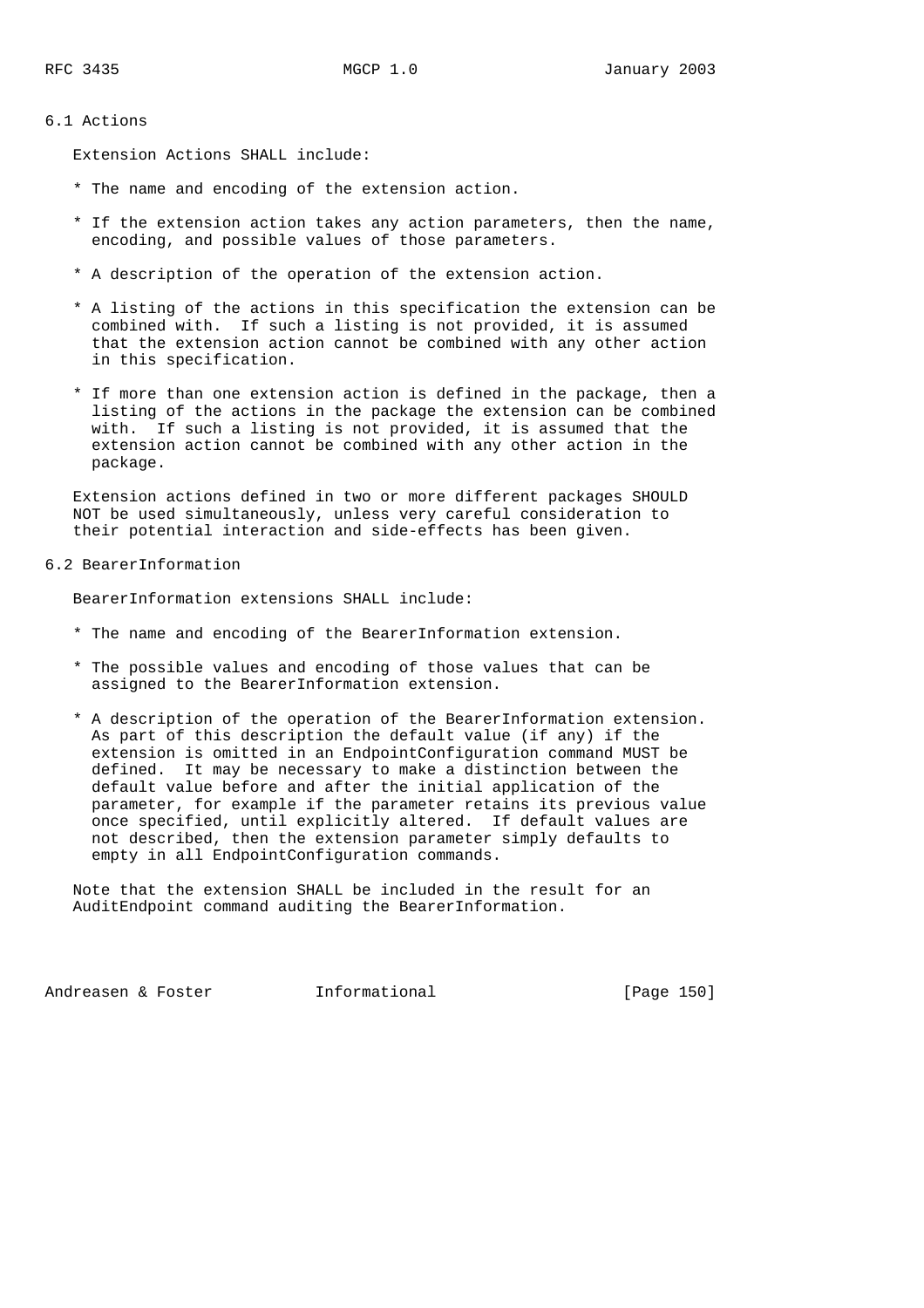#### 6.3 ConnectionModes

Extension Connection Modes SHALL include:

- \* The name and encoding of the extension connection mode.
- \* A description of the operation of the extension connection mode.
- \* A description of the interaction a connection in the extension connection mode will have with other connections in each of the modes defined in this specification. If such a description is not provided, the extension connection mode MUST NOT have any interaction with other connections on the endpoint.

 Extension connection modes SHALL NOT be included in the list of modes in a response to an AuditEndpoint for Capabilities, since the package will be reported in the list of packages.

6.4 ConnectionParameters

Extension Connection Parameters SHALL include:

- \* The name and encoding of the connection parameter extension.
- \* The possible values and encoding of those values that can be assigned to the connection parameter extension.
- \* A description of how those values are derived.

 Note that the extension connection parameter MUST be included in the result for an AuditConnection command auditing the connection parameters.

6.5 DigitMapLetters

Extension Digit Map Letters SHALL include:

- \* The name and encoding of the extension digit map letter(s).
- \* A description of the meaning of the extension digit map letter(s).

 Note that extension DigitMapLetters in a digit map do not follow the normal naming conventions for extensions defined in packages. More specifically the package name and slash ("/") will not be part of the extension name, thereby forming a flat and limited name space with potential name clashing.

Andreasen & Foster Theormational Theorem [Page 151]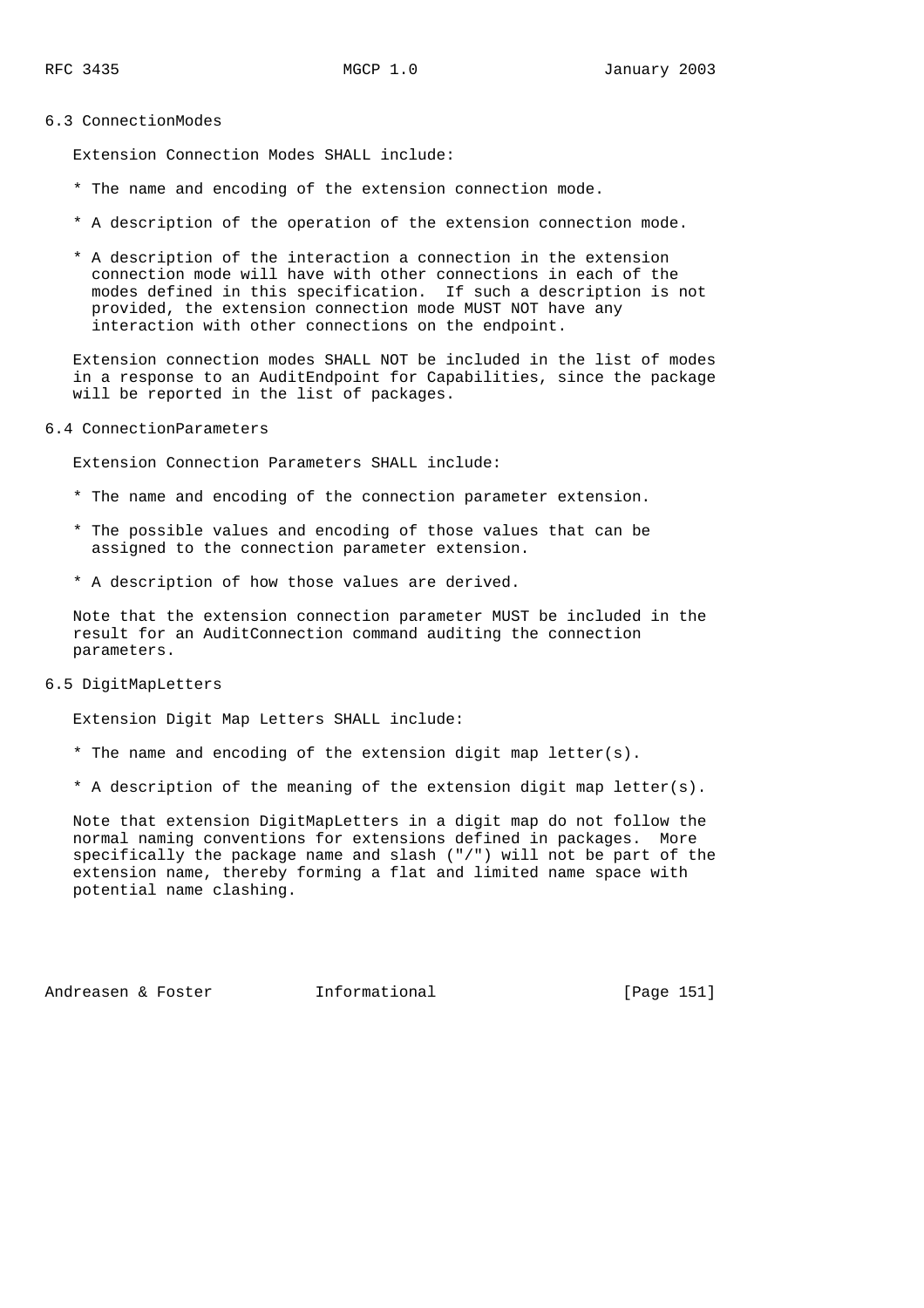Therefore, a package SHALL NOT define a digit map letter extension whose encoding has already been used in another package. If two packages have used the same encoding for a digit map letter extension, and those two packages are supported by the same endpoint, the result of using that digit map letter extension is undefined.

 Note that although an extension DigitMapLetter does not include the package name prefix and slash ("/") as part of the extension name within a digit map, the package name prefix and slash are included when the event code for the event that matched the DigitMapLetter is reported as an observed event. In other words, the digit map just define the matching  $rule(s)$ , but the event is still reported like any other event.

6.6 Events and Signals

 The event/signal definition SHALL include the precise name of the event/signal (i.e., the code used in MGCP), a plain text definition of the event/signal, and, when appropriate, the precise definition of the corresponding events/signals, for example the exact frequencies of audio signals such as dial tones or DTMF tones.

 The package description MUST provide, for each event/signal, the following information:

 \* The description of the event/signal and its purpose, which SHOULD include the actual signal that is generated by the client (e.g., xx ms FSK tone) as well as the resulting user observed result (e.g., Message Waiting light on/off).

The event code used for the event/signal.

- \* The detailed characteristics of the event/signal, such as for example frequencies and amplitude of audio signals, modulations and repetitions. Such details may be country specific.
- \* The typical and maximum duration of the event/signal if applicable.
- \* If the signal or event can be applied to a connection (across a media stream), it MUST be indicated explicitly. If no such indication is provided, it is assumed that the signal or event cannot be applied to a connection.

For events, the following MUST be provided as well:

 \* An indication if the event is persistent. By default, events are not persistent - defining events as being persistent is discouraged (see Appendix B for a preferred alternative). Note that persistent

Andreasen & Foster **Informational** [Page 152]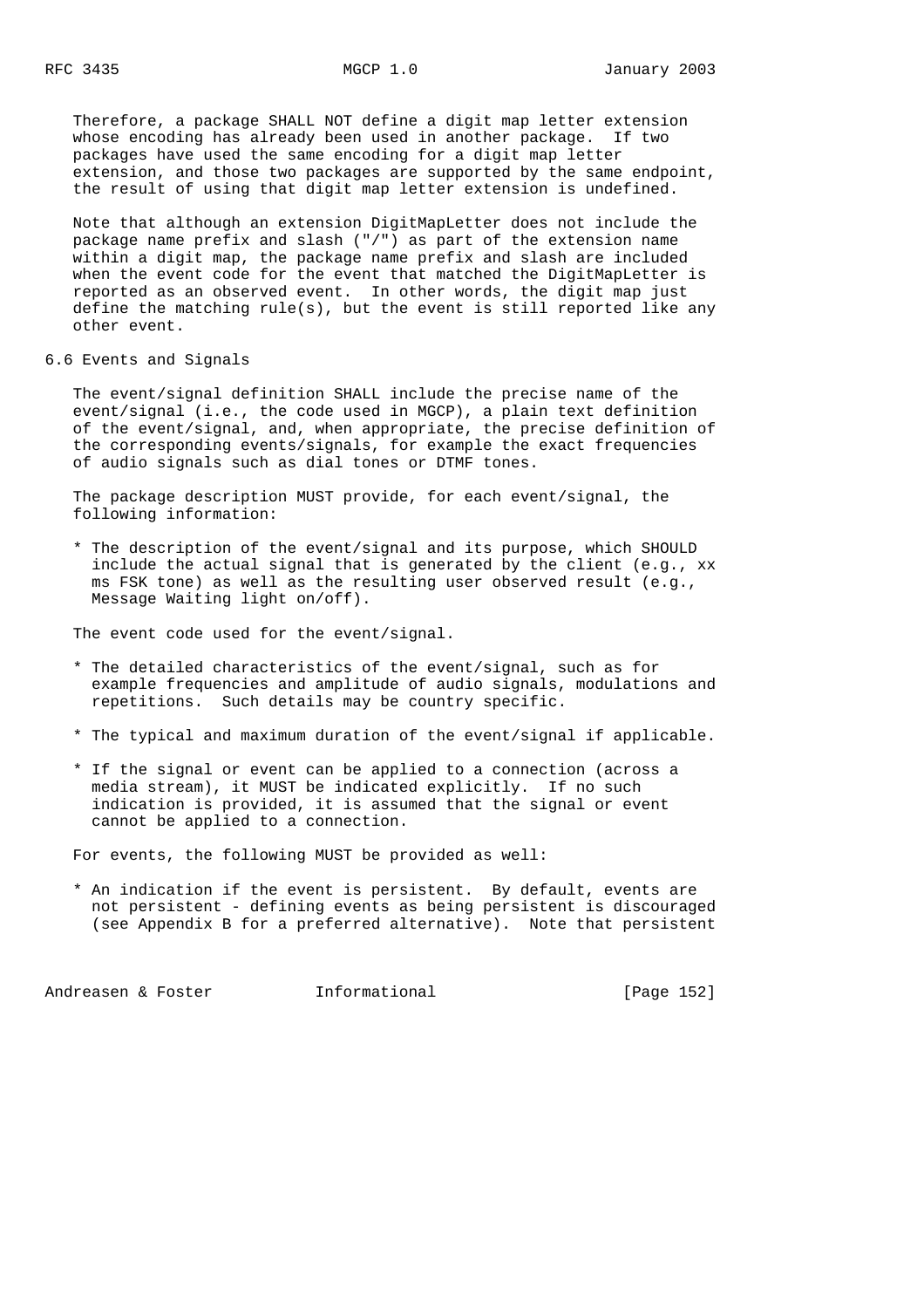events will automatically trigger a Notify when they occur, unless the Call Agent explicitly instructed the endpoint otherwise. This not only violates the normal MGCP model, but also assumes the Call Agent supports the package in question. Such an assumption is unlikely to hold in general.

- \* An indication if there is an auditable event-state associated with the event. By default, events do not have auditable event-states.
- \* If event parameters are supported, it MUST be stated explicitly. The precise syntax and semantics of these MUST then be provided (subject to the grammar provided in Appendix A). It SHOULD also be specified whether these parameters apply to RequestedEvents, ObservedEvents, DetectEvents and EventStates. If not specified otherwise, it is assumed that:
	- \* they do not apply to RequestedEvents,
	- \* they do apply to ObservedEvents,
	- \* they apply in the same way to DetectEvents as they do to RequestedEvents for a given event parameter,
	- \* they apply in the same way to EventStates as they do to ObservedEvents for a given event parameter.
- \* If the event is expected to be used in digit map matching, it SHOULD explicitly state so. Note that only events with single letter or digit parameter codes can do this. See Section 2.1.5 for further details.

For signals, the following MUST be provided as well:

- \* The type of signal (OO, TO, BR).
- \* Time-Out signals SHOULD have an indication of the default time-out value. In some cases, time-out values may be variable (if dependent on some action to complete such as out-pulsing digits).
- \* If signal parameters are supported, it MUST be stated explicitly. The precise syntax and semantics of these MUST then be provided (subject to the grammar provided in Appendix A).
- \* Time-Out signals may also indicate whether the "to" parameter is supported or not as well as what the rounding rules associated with them are. If omitted from the signal definition, the package-wide definition is assumed (see Section 6). If the package definition did not specify this, rounding rules default to the nearest non-

Andreasen & Foster **Informational** [Page 153]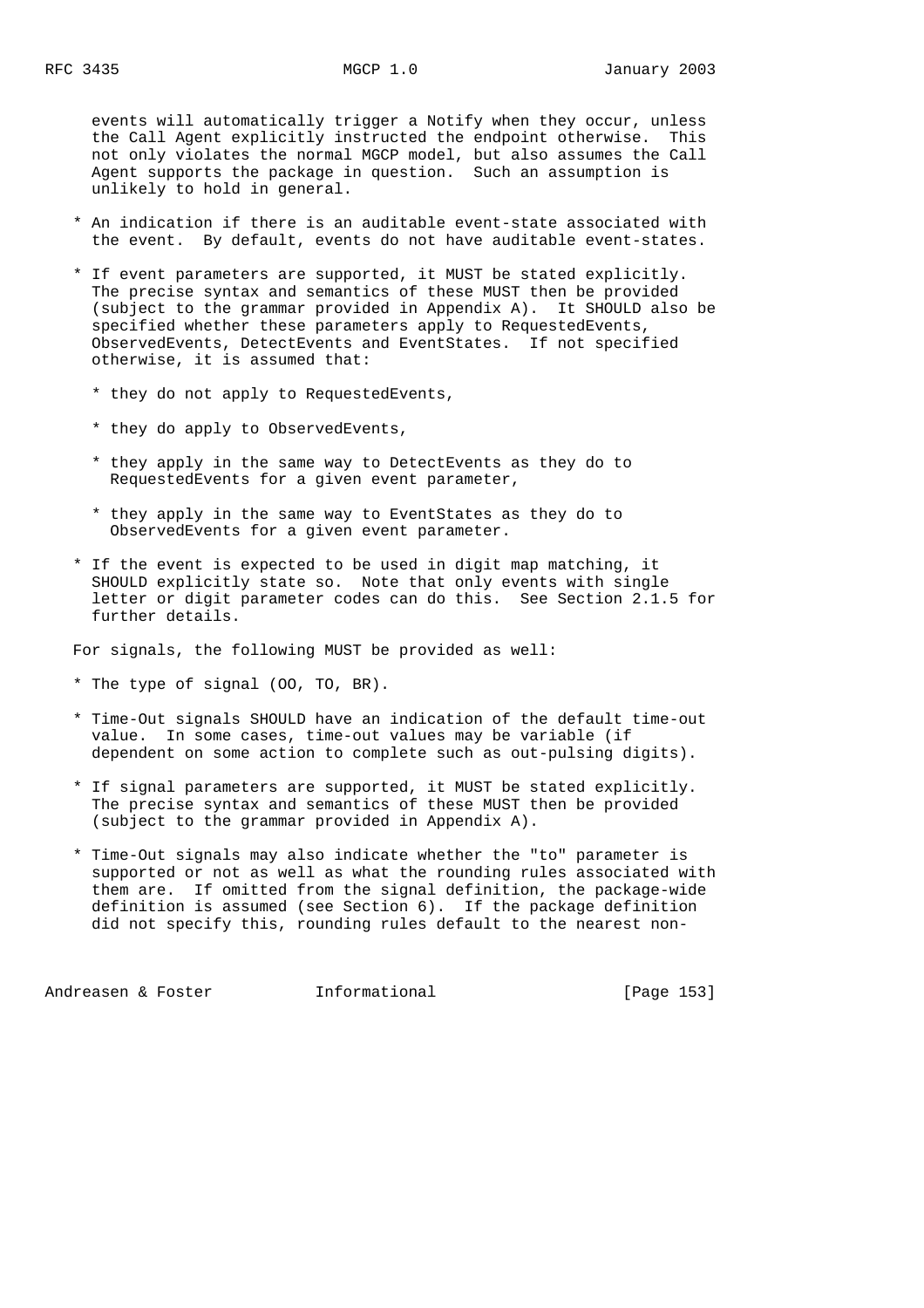zero second, whereas support for the "to" parameter defaults to "no" for package version zero, and "yes" for package versions one and higher.

 The following format is RECOMMENDED for defining events and signals in conformance with the above:

| Symbol | Definition | R | S | Duration |
|--------|------------|---|---|----------|
|        |            |   |   |          |
|        |            |   |   |          |
|        |            |   |   |          |

where:

- \* Symbol indicates the event code used for the event/signal, e.g., "hd".
- \* Definition gives a brief definition of the event/signal
- \* R contains an "x" if the event can be detected or one or more of the following symbols:
	- "P" if the event is persistent.
	- "S" if the events is an event-state that may be audited.
	- "C" if the event can be detected on a connection.
- \* S contains one of the following if it is a signal:
	- "OO" if the signal is On/Off signal.
	- "TO" if the signal is a Time-Out signal.
	- "BR" if the signal is a Brief signal.
- \* S also contains:
	- "C" if the signal can be applied on a connection.

 The table SHOULD then be followed by a more comprehensive description of each event/signal defined.

Andreasen & Foster **Informational** [Page 154]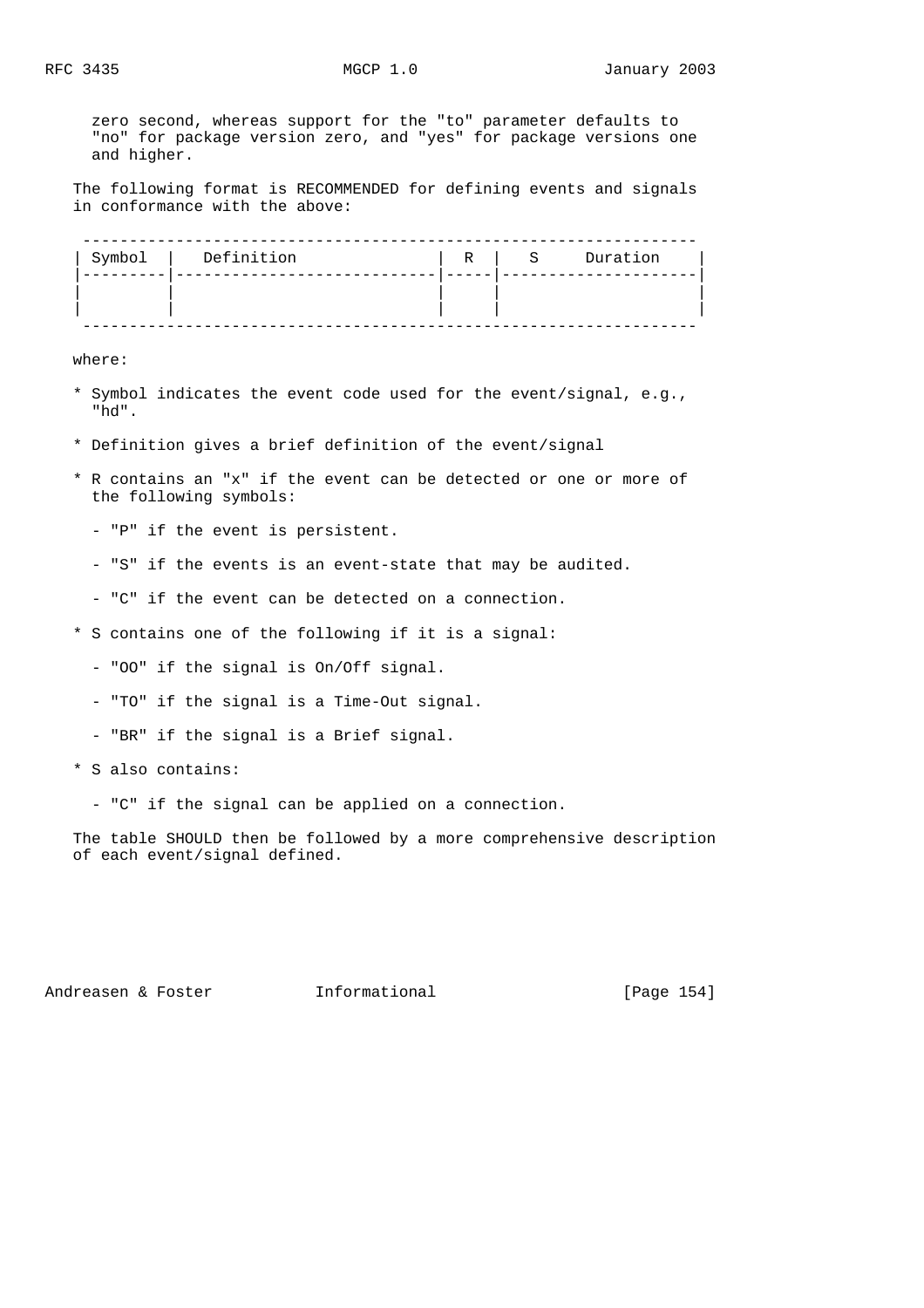### 6.6.1 Default and Reserved Events

 All packages that contain Time-Out type signals contain the operation failure ("of") and operation complete ("oc") events, irrespective of whether they are provided as part of the package description or not. These events are needed to support Time-Out signals and cannot be overridden in packages with Time-Out signals. They MAY be extended if necessary, however such practice is discouraged.

 If a package without Time-Out signals does contain definitions for the "oc" and "of" events, the event definitions provided in the package MAY over-ride those indicated here. Such practice is however discouraged and is purely allowed to avoid potential backwards compatibility problems.

 It is considered good practice to explicitly mention that the two events are supported in accordance with their default definitions, which are as follows:

| Symbol      | Definition         | R | Duration |
|-------------|--------------------|---|----------|
|             |                    |   |          |
| $_{\rm OC}$ | Operation Complete | x |          |
| of          | Operation Failure  | x |          |

 Operation complete (oc): The operation complete event is generated when the gateway was asked to apply one or several signals of type TO on the endpoint or connection, and one or more of those signals completed without being stopped by the detection of a requested event such as off-hook transition or dialed digit. The completion report should carry as a parameter the name of the signal that came to the end of its live time, as in:

 $O: G/oc(G/rt)$ 

 In this case, the observed event occurred because the "rt" signal in the "G" package timed out.

 If the reported signal was applied on a connection, the parameter supplied will include the name of the connection as well, as in:

O: G/oc(G/rt@0A3F58)

 When the operation complete event is requested, it cannot be parameterized with any event parameters. When the package name is omitted (which is discouraged) as part of the signal name, the default package is assumed.

Andreasen & Foster **Informational Informational** [Page 155]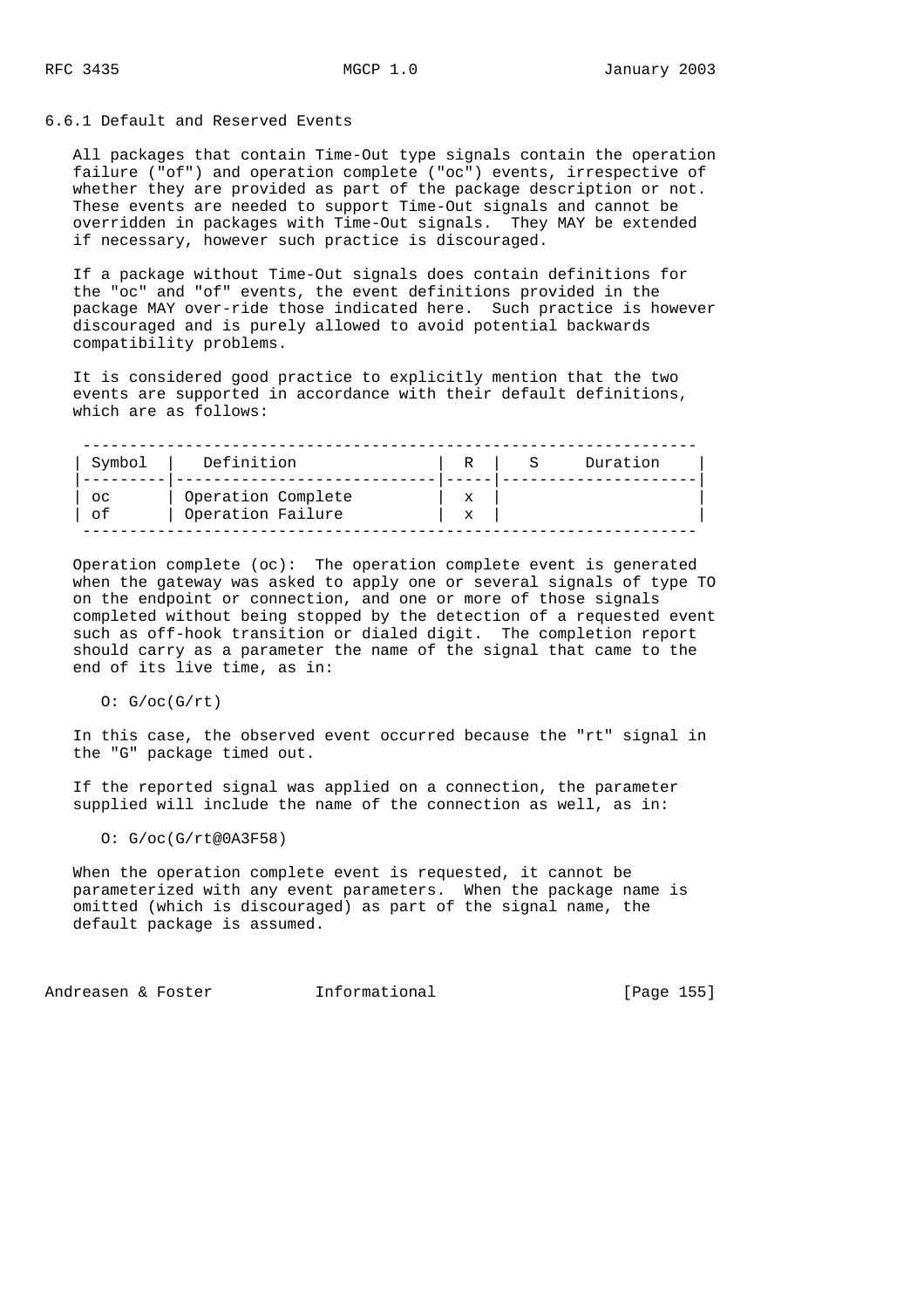Operation failure (of): The operation failure event is generated when the endpoint was asked to apply one or several signals of type TO on the endpoint or connection, and one or more of those signals failed prior to timing out. The completion report should carry as a parameter the name of the signal that failed, as in:

 $0: G/of(G/rt)$ 

 In this case a failure occurred in producing the "rt" signal in the "G" package.

 When the reported signal was applied on a connection, the parameter supplied will include the name of the connection as well, as in:

O: G/of(G/rt@0A3F58)

 When the operation failure event is requested, event parameters can not be specified. When the package name is omitted (which is discouraged), the default package name is assumed.

6.7 ExtensionParameters

Extension parameter extensions SHALL include:

- \* The name and encoding of the extension parameter.
- \* The possible values and encoding of those values that can be assigned to the extension parameter.
- \* For each of the commands defined in this specification, whether the extension parameter is Mandatory, Optional, or Forbidden in requests as well as responses. Note that extension parameters SHOULD NOT normally be mandatory.
- \* A description of the operation of the extension parameter. As part of this description the default value (if any) if the extension is omitted in a command MUST be defined. It may be necessary to make a distinction between the default value before and after the initial application of the parameter, for example if the parameter retains its previous value once specified, until explicitly altered. If default values are not described, then the extension parameter simply defaults to empty in all commands.
- \* Whether the extension can be audited in AuditEndpoint and/or AuditConnection as well as the values returned. If nothing is specified, then auditing of the extension parameter can only be done for AuditEndpoint, and the value returned SHALL be the current value for the extension. Note that this may be empty.

Andreasen & Foster Theormational (Page 156]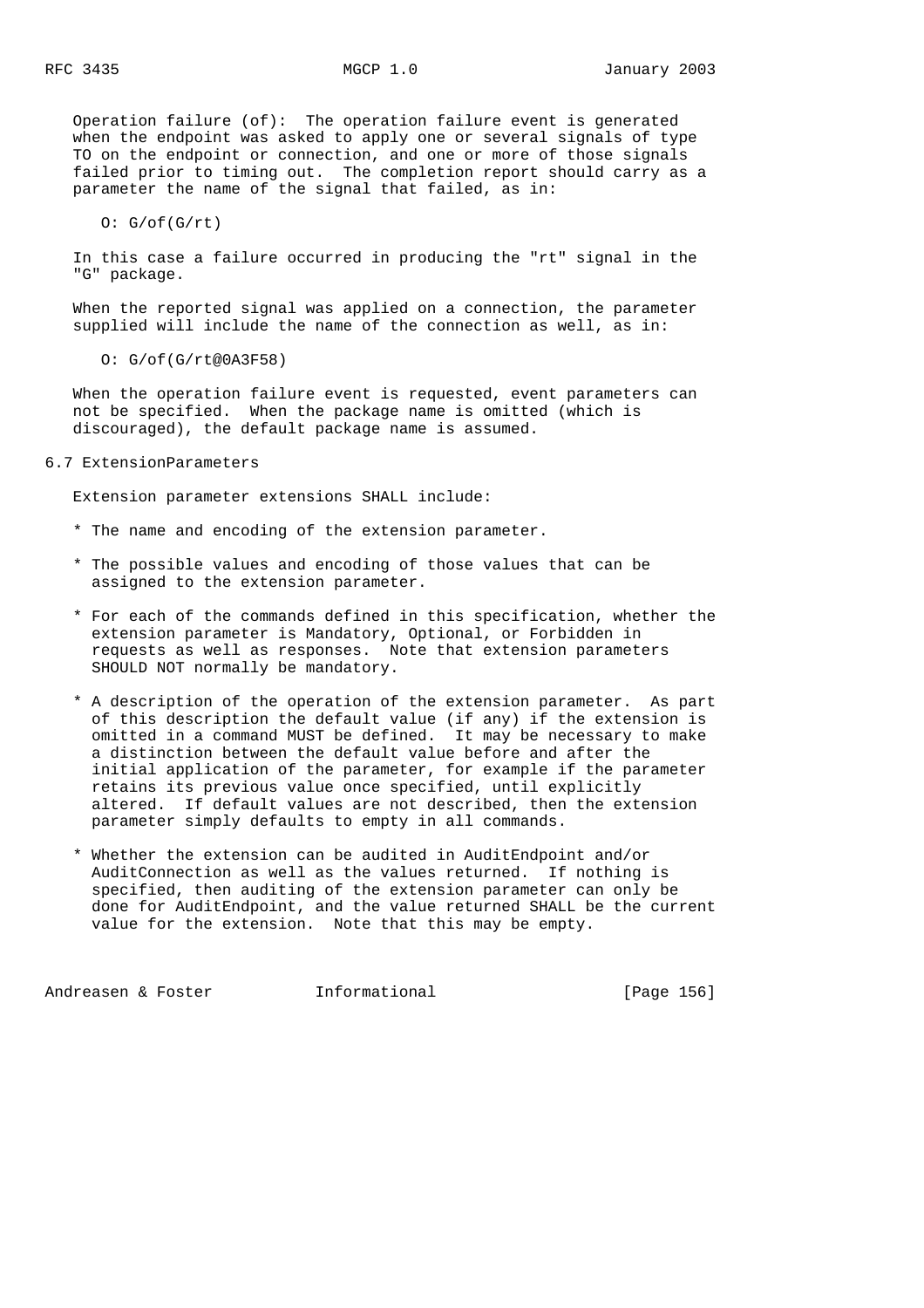#### 6.8 LocalConnectionOptions

LocalConnectionOptions extensions SHALL include:

- \* The name and encoding of the LocalConnectionOptions extension.
- \* The possible values and encoding of those values that can be assigned to the LocalConnectionOptions extension.
- \* A description of the operation of the LocalConnectionOptions extension. As part of this description the following MUST be specified:
	- The default value (if any) if the extension is omitted in a CreateConnection command.
	- The default value if omitted in a ModifyConnection command. This may be to simply retain the previous value (if any) or to apply the default value. If nothing is specified, the current value is retained if possible.
	- If Auditing of capabilities will result in the extension being returned, then a description to that effect as well as with what possible values and their encoding (note that the package itself will always be returned). If nothing is specified, the extension SHALL NOT be returned when auditing capabilities.

 Also note, that the extension MUST be included in the result for an AuditConnection command auditing the LocalConnectionOptions.

6.9 Reason Codes

Extension reason codes SHALL include:

- \* The number for the reason code. The number MUST be in the range 800 to 899.
- \* A description of the extension reason code including the circumstances that leads to the generation of the reason code. Those circumstances SHOULD be limited to events caused by another extension defined in the package to ensure the recipient will be able to interpret the extension reason code correctly.

 Note that the extension reason code may have to be provided in the result for an AuditEndpoint command auditing the reason code.

Andreasen & Foster **Informational** [Page 157]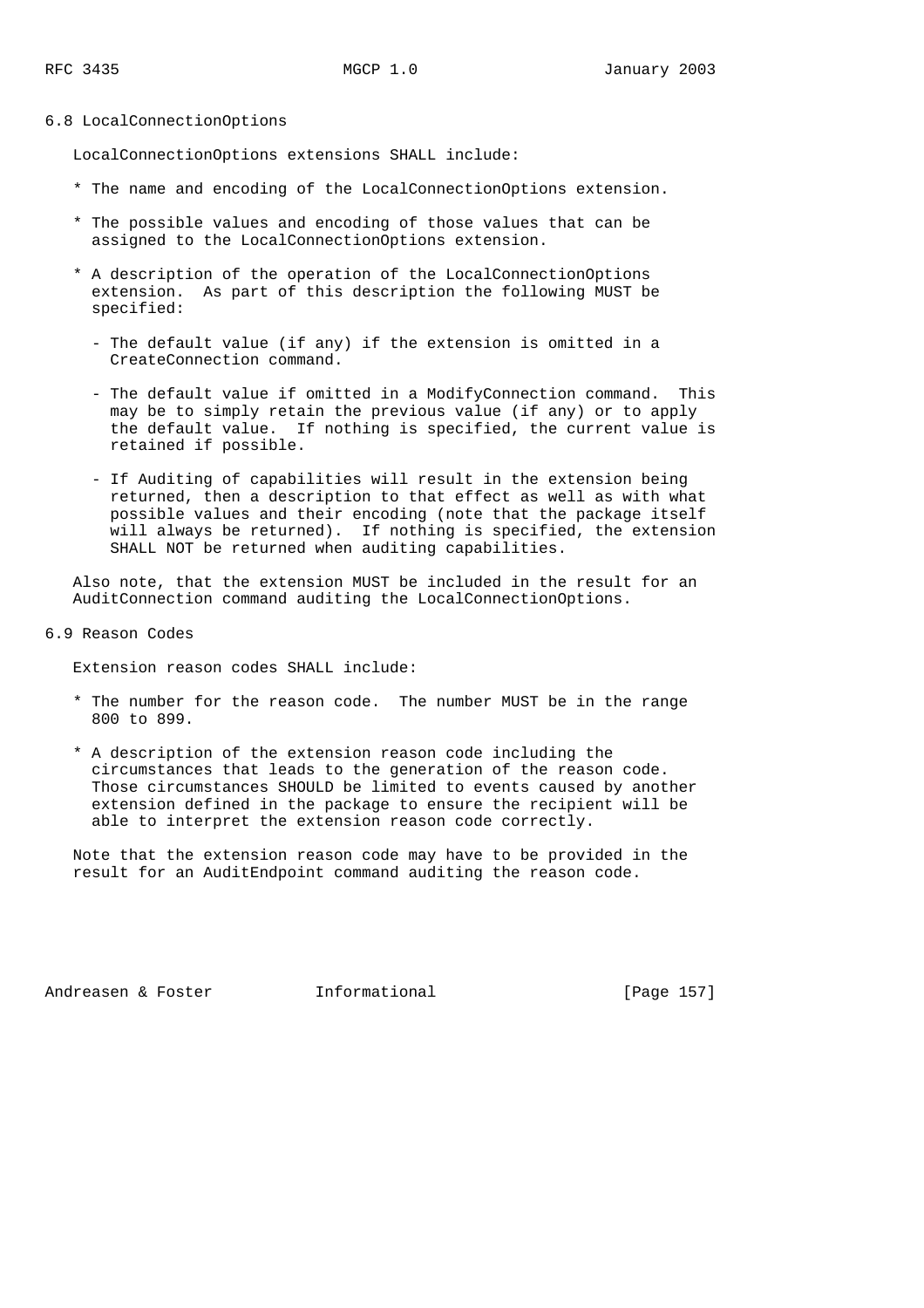### 6.10 RestartMethods

Extension Restart Methods SHALL include:

- \* The name and encoding for the restart method.
- \* A description of the restart method including the circumstances that leads to the generation of the restart method. Those circumstances SHOULD be limited to events caused by another extension defined in the package to ensure the recipient will be able to interpret the extension restart method correctly.
- \* An indication of whether the RestartDelay parameter is to be used with the extension. If nothing is specified, it is assumed that it is not to be used. In that case, RestartDelay MUST be ignored if present.
- \* If the restart method defines a service state, the description MUST explicitly state and describe this. In that case, the extension restart method can then be provided in the result for an AuditEndpoint command auditing the restart method.

# 6.11 Return Codes

Extension Return Codes SHALL include:

- \* The number for the extension return code. The number MUST be in the range 800 to 899.
- \* A description of the extension return code including the circumstances that leads to the generation of the extension return code. Those circumstances SHOULD be limited to events caused by another extension defined in the package to ensure the recipient will be able to interpret the extension return code correctly.
- 7. Versions and Compatibility
- 7.1 Changes from RFC 2705

 RFC 2705 was issued in October 1999, as the last update of draft version 0.5. This updated document benefits from further implementation experience. The main changes from RFC 2705 are:

- \* Contains several clarifications, editorial changes and resolution of known inconsistencies.
- \* Firmed up specification language in accordance with RFC 2119 and added RFC 2119 conventions section.

Andreasen & Foster Theormational (Page 158)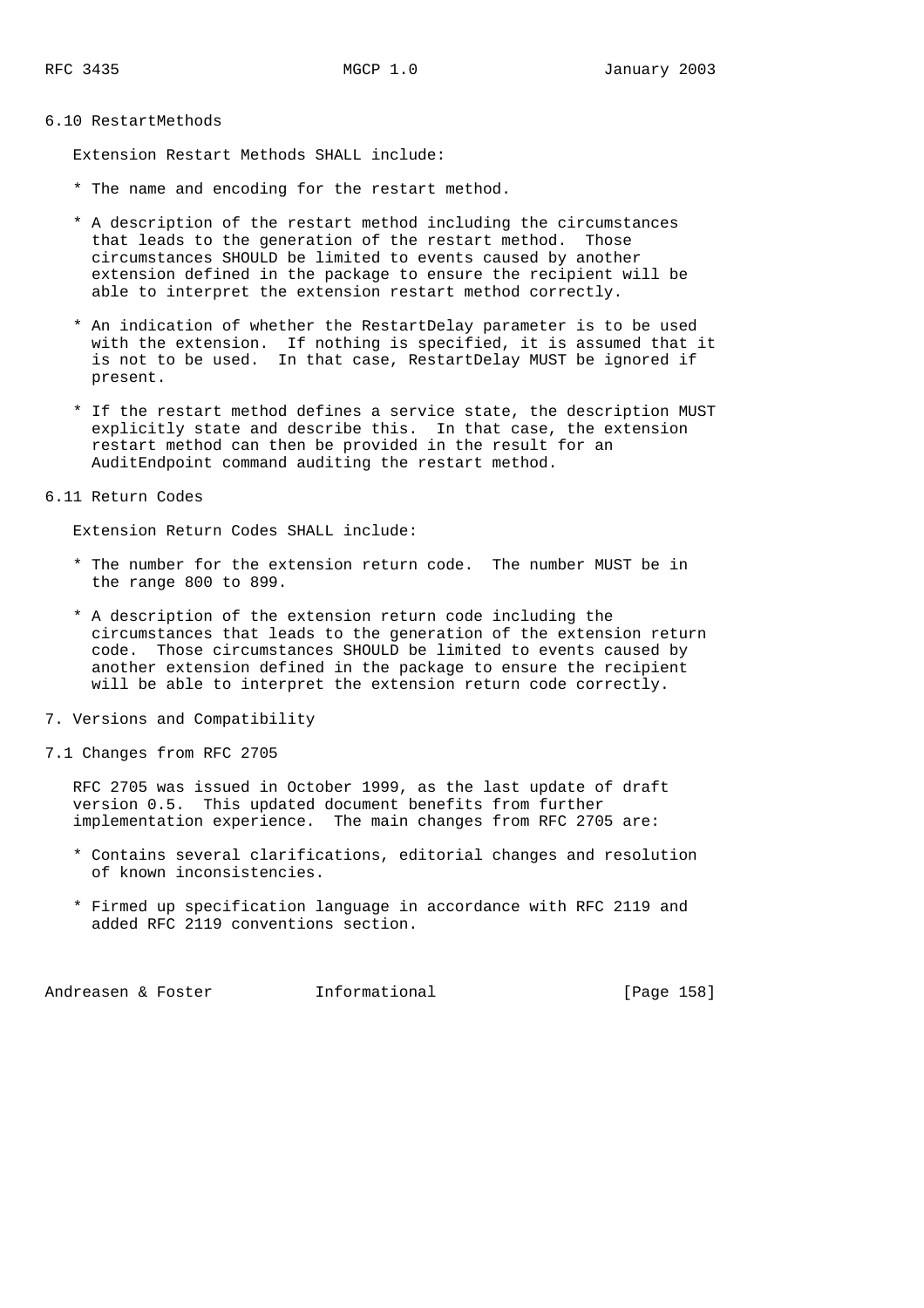- \* Clarified behavior of mixed wild-carding in endpoint names.
- \* Deleted naming requirement about having first term identify the physical gateway when the gateway consists of multiple physical gateways. Also added recommendations on wild-carding naming usage from the right only, as well as mixed wildcard usage.
- \* Clarified that synonymous forms and values for endpoint names are not freely interchangeable.
- \* Allowed IPv6 addresses in endpoint names.
- \* Clarified Digit Map matching rules.
- \* Added missing semantics for symbols used in digit maps.
- \* Added Timer T description in Digit Maps.
- \* Added recommendation to support digit map sizes of at least 2048 bytes per endpoint.
- \* Clarified use of wildcards in several commands.
- \* Event and Signal Parameters formally defined for events and signals.
- \* Persistent events now allowed in base MGCP protocol.
- \* Added additional detail on connection wildcards.
- \* Clarified behavior of loopback, and continuity test connection modes for mixing and multiple connections in those modes.
- \* Modified BearerInformation to be conditional optional in the EndpointConfiguration command.
- \* Clarified "swap audio" action operation for one specific scenario and noted that operation for other scenarios is undefined.
- \* Added recommendation that all implementations support PCMU encoding for interoperability.
- \* Changed Bandwidth LocalConnectionOptions value from excluding to including overhead from the IP layer and up for consistency with SDP.
- \* Clarified that mode of second connection in a CreateConnection command will be set to "send/receive".

Andreasen & Foster **Informational** [Page 159]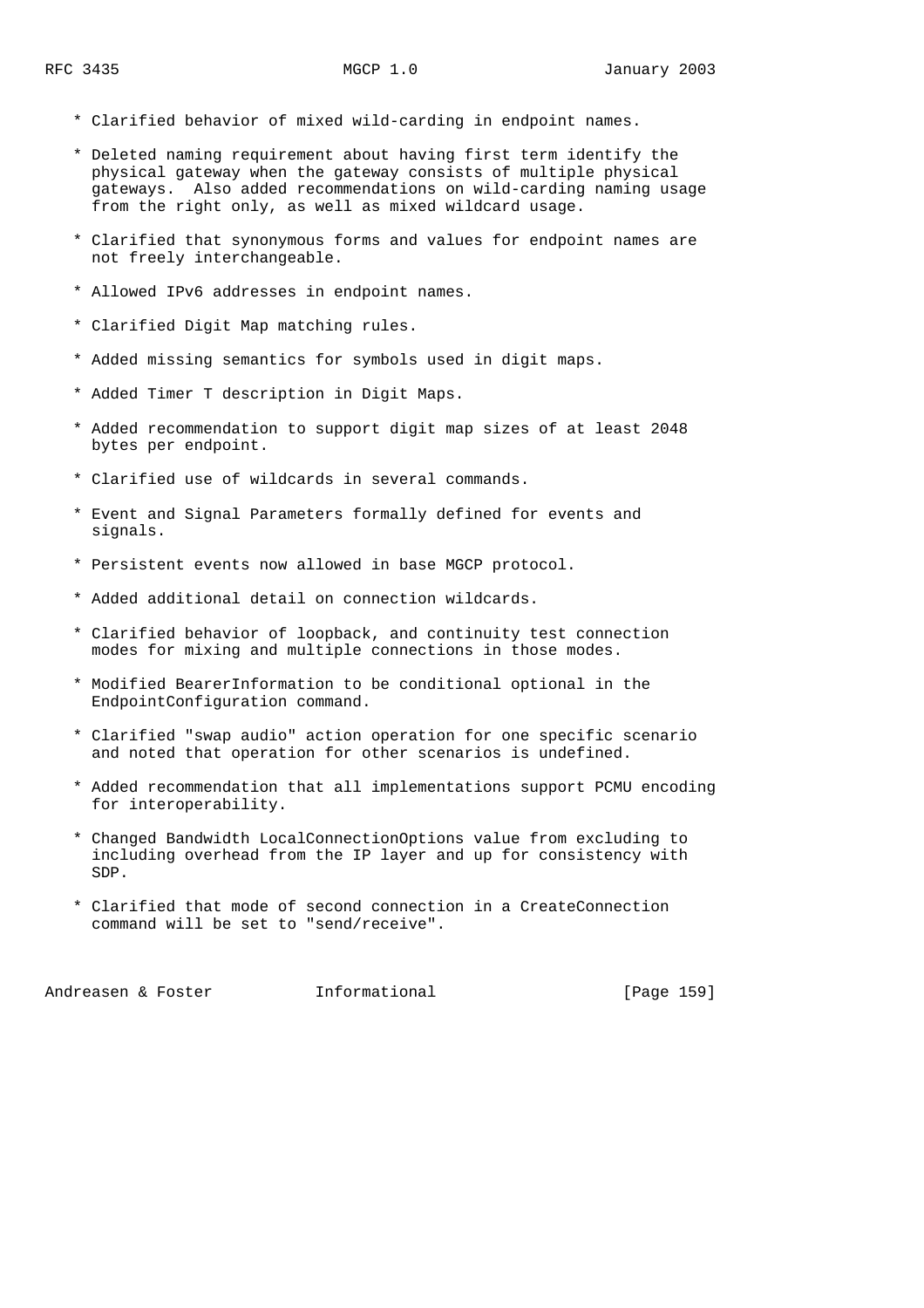- \* Type of service default changed to zero.
- \* Additional detail on echo cancellation, silence suppression, and gain control. Also added recommendation for Call Agents not to specify handling of echo cancellation and gain control.
- \* Added requirement for a connection to have a RemoteConnectionDescriptor in order to use the "network loopback" and "network continuity test" modes.
- \* Removed procedures and specification for NAS's (will be provided as package instead).
- \* Removed procedures and specification for ATM (will be provided as package instead).
- \* Added missing optional NotifiedEntity parameter to the DeleteConnection (from the Call Agent) MGCI command.
- \* Added optional new MaxMGCPDatagram RequestedInfo code for AuditEndpoint to enable auditing of maximum size of MGCP datagrams supported.
- \* Added optional new PackageList RequestedInfo code for AuditEndpoint to enable auditing of packages with a package version number. PackageList parameter also allowed with return code 518 (unsupported package).
- \* Added missing attributes in Capabilities.
- \* Clarified that at the expiration of a non-zero restart delay, an updated RestartInProgress should be sent. Also clarified that a new NotifiedEntity can only be returned in response to a RestartInProgress command.
- \* Added Response Acknowledgement response (return code 000) and included in three-way handshake.
- \* ResponseAck parameter changed to be allowed in all commands.
- \* Added return codes 101, 405, 406, 407, 409, 410, 503, 504, 505, 506, 507, 508, 509, 533, 534, 535, 536, 537, 538, 539, 540, 541, and defined return codes in range 800-899 to be package specific return codes. Additional text provided for some return codes and additional detail on how to handle unknown return codes added.
- \* Added reason code 903, 904, 905 and defined reason codes 800-899 to be package specific reason codes.

Andreasen & Foster **Informational** [Page 160]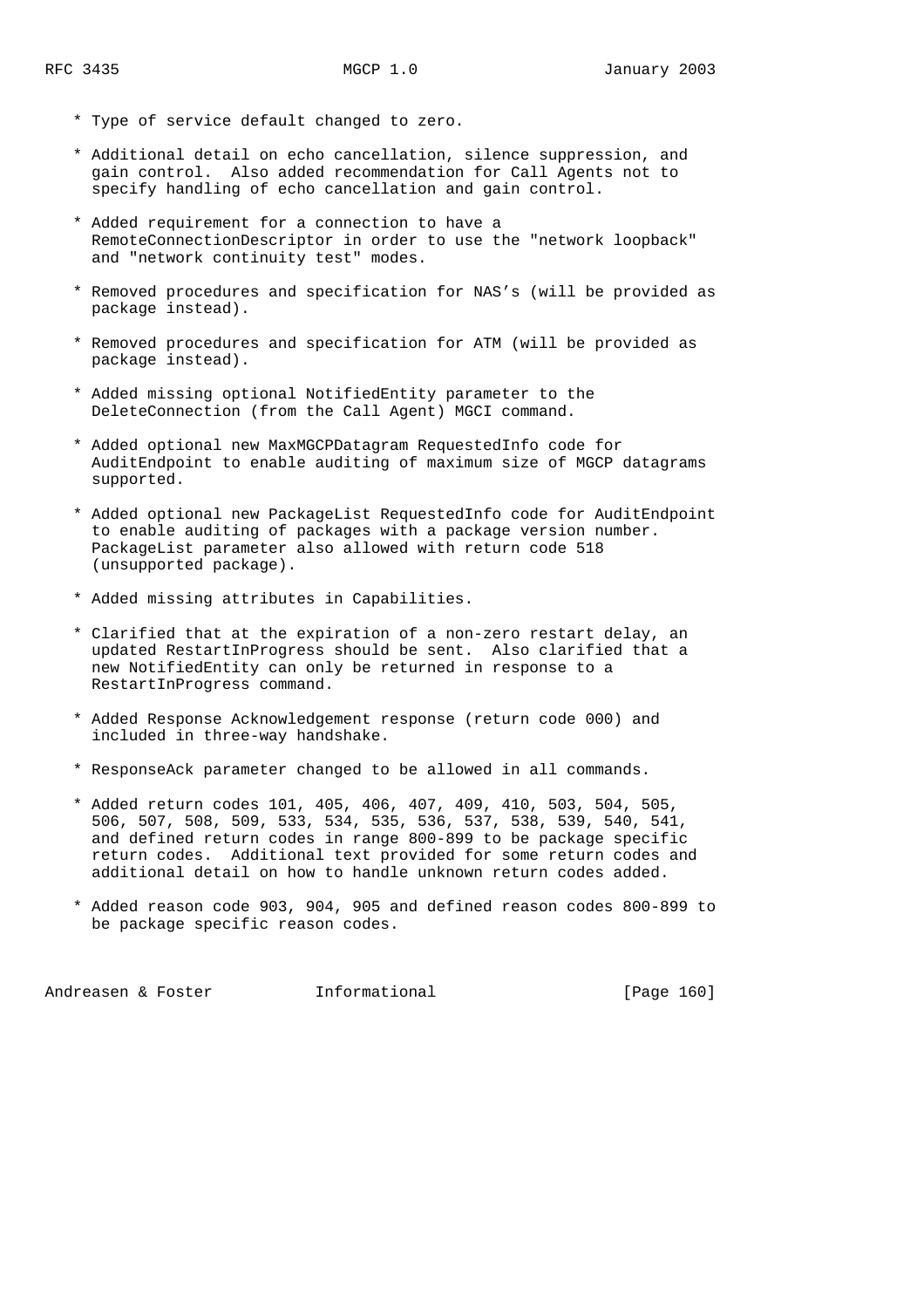- \* Added section clarifying codec negotiation procedure.
- \* Clarified that resource reservation parameters in a ModifyConnection command defaults to the current value used.
- \* Clarified that connection mode is optional in ModifyConnection commands.
- \* Corrected LocalConnectionDescriptor to be optional in response to CreateConnection commands (in case of failure).
- \* Clarified that quoted-strings are UTF-8 encoded and interchangeability of quoted strings and unquoted strings.
- \* Clarified that Transaction Identifiers are compared as numerical values.
- \* Clarified bit-ordering for Type Of Service LocalConnectionOptions.
- \* Clarified the use of RequestIdentifier zero.
- \* Added example sections for commands, responses, and some call flows.
- \* Corrected usage of and requirements for SDP to be strictly RFC 2327 compliant.
- \* Added requirement that all MGCP implementations must support MGCP datagrams up to at least 4000 bytes. Also added new section on Maximum Datagram Size, Fragmentation and reassembly.
- \* Generalized piggybacking retransmission scheme to only state underlying requirements to be satisfied.
- \* Clarified the section on computing retransmission timers.
- \* Clarified operation of long-running transactions, including provisional responses, retransmissions and failures.
- \* Enhanced description of provisional responses and interaction with three-way handshake.
- \* Enhanced description of fail-over and the role of "notified entity". An empty "notified entity" has been allowed, although strongly discouraged.

Andreasen & Foster **Informational** [Page 161]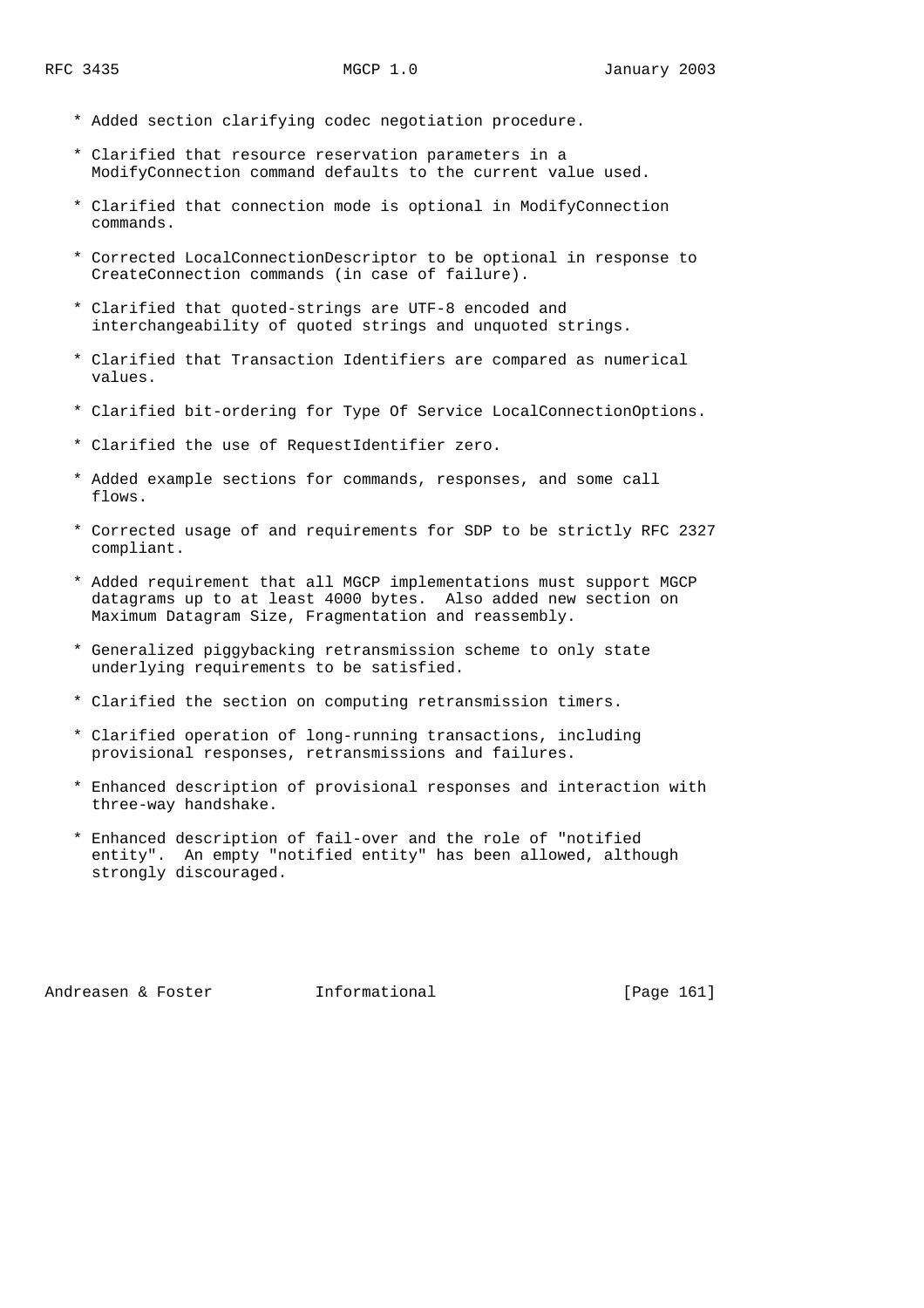- \* Clarified retransmission procedure and removed "wrong key" considerations from it. Also fixed inconsistencies between Max1 and Max2 retransmission boundaries and the associated flow diagram.
- \* Updated domain name resolution for retransmission procedure to incur less overhead when multiple endpoints are retransmitting.
- \* Removed requirement for in-order delivery of NotificationRequests response and Notify commands. Notify commands are still delivered in-order.
- \* Clarified that activating an embedded Notification Request does not clear the list of ObservedEvents.
- \* Defined interactions between disconnected state and notification state.
- \* Added section on transactional semantics.
- \* Defined gateway behavior when multiple interacting transactions are received.
- \* Additional details provided on service states. Clarified relationship between endpoint service states, restart methods, and associated processing of commands.
- \* Clarified operation for transitioning from "restart procedure" to "disconnected state".
- \* Allowed auditing commands and responses to bypass the "restart" and "disconnected" procedures.
- \* Clarified operation of "disconnected procedure" and in particular the operation of piggy-backed "disconnected" RestartInProgress messages.
- \* Added option to aggregate "disconnected" RestartInProgress messages under certain conditions to reduce message volume.
- \* Defined additional behavior for endpoints wishing to send commands while in the "disconnected" state.
- \* Added new section on Load Control in General which includes two new error codes (101 and 409) to handle overload.
- \* Deleted the "Proposed MoveConnection command".

Andreasen & Foster **Informational** [Page 162]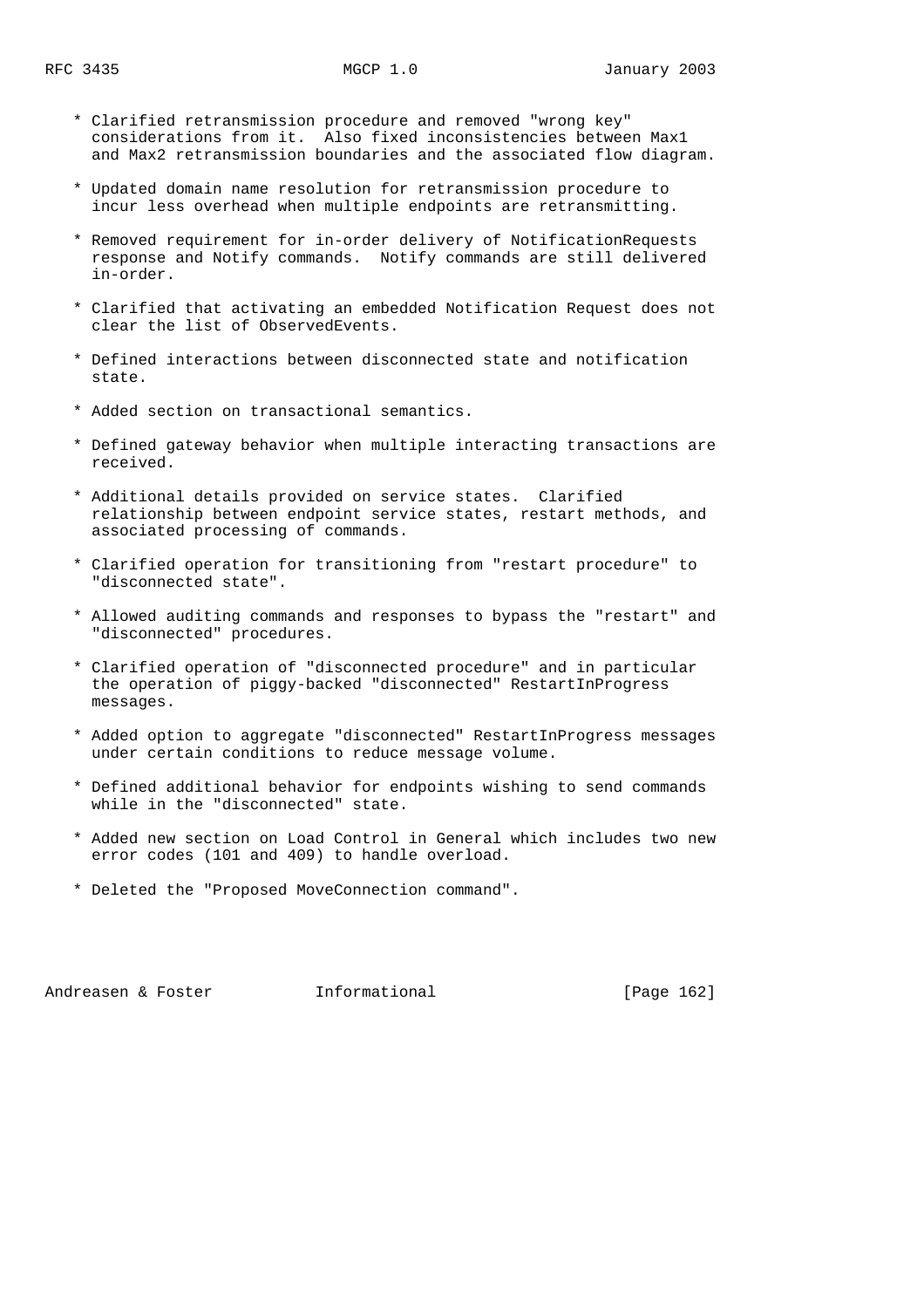- \* Removed packages from protocol specification (will be provided in separate documents instead).
- \* Package concept formally extended to be primary extension mechanism now allowing extensions for the following to be defined in packages as well:
	- BearerInformation
	- LocalConnectionOptions
	- ExtensionParameters
	- Connection Modes
	- Actions
	- Digit Map Letters
	- Connection Parameters
	- Restart Methods
	- Reason Codes
	- Return Codes
- \* Requirements and suggested format for package definitions added.
- \* Defined "operation complete" and "operation failure" events to be automatically present in packages with Time-Out signals.
- \* Deleted list of differences that were prior to RFC 2705.
- \* Added Base Package to deal with quarantine buffer overflow, ObservedEvents overflow, embedded NotificationRequest failure, and to enable events to be requested persistently. A new "Message" command is included as well.
- \* IANA registration procedures for packages and other extensions added.
- \* Updated grammar to fix known errors and support new extensions in a backwards compatible manner. Added new (optional) PackageList and MaxMGCPDatagram for auditing. Changed explicit white space rules in some productions to make grammar more consistent.
- \* Connection Mode interaction table added.

Andreasen & Foster **Informational** [Page 163]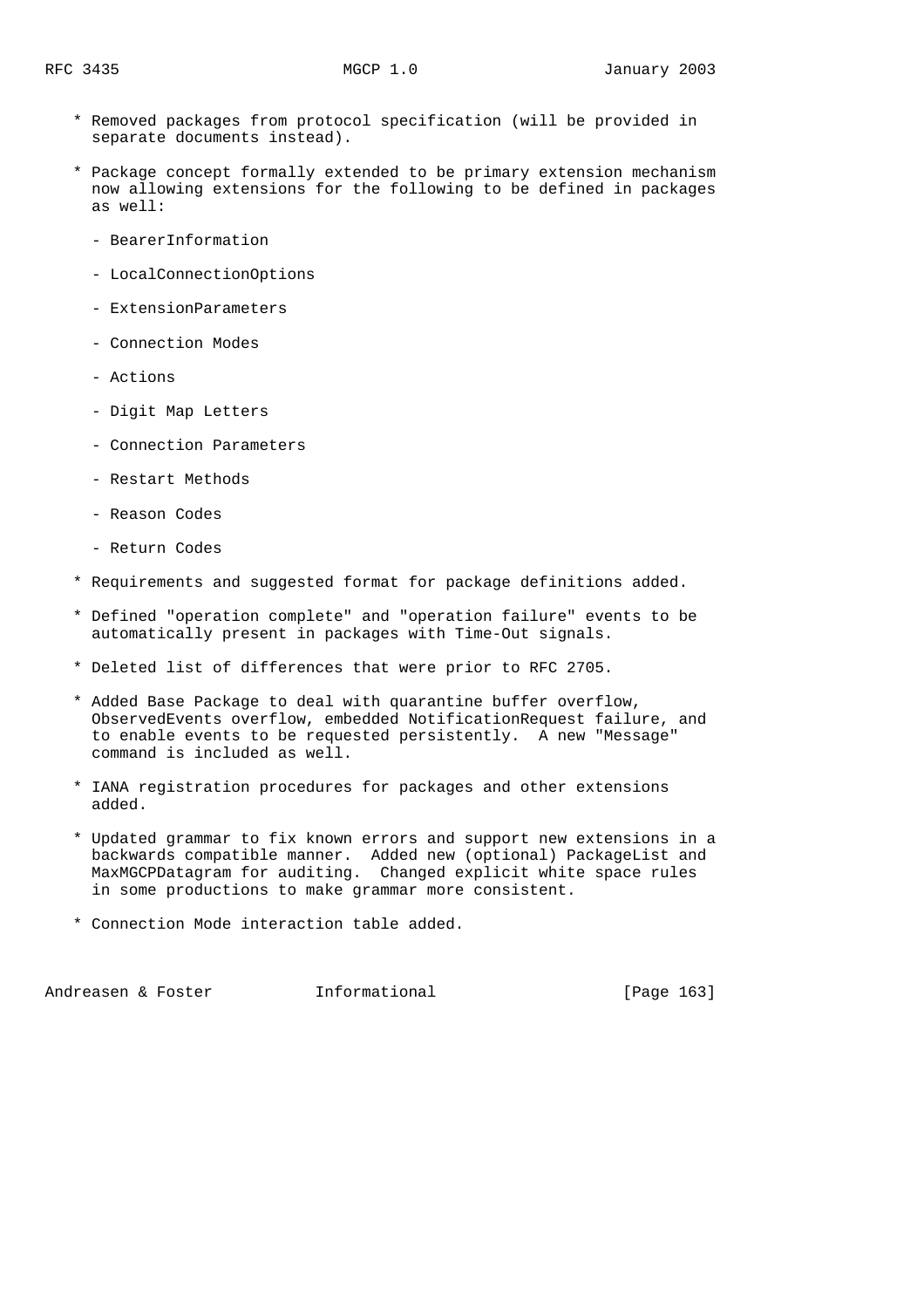\* Added additional detail on virtual endpoint naming conventions. Also added suggested gateway endpoint convention and a "Range Wildcard" option to the Endpoint Naming Conventions.

8. Security Considerations

Security issues are discussed in section 5.

9. Acknowledgements

 Special thanks are due to the authors of the original MGCP 1.0 specification: Mauricio Arango, Andrew Dugan, Isaac Elliott, Christian Huitema, and Scott Picket.

 We also want to thank the many reviewers who provided advice on the design of SGCP and then MGCP, notably Sankar Ardhanari, Francois Berard, David Auerbach, Bob Biskner, David Bukovinsky, Charles Eckel, Mario Edini, Ed Guy, Barry Hoffner, Jerry Kamitses, Oren Kudevitzki, Rajesh Kumar, Troy Morley, Dave Oran, Jeff Orwick, John Pickens, Lou Rubin, Chip Sharp, Paul Sijben, Kurt Steinbrenner, Joe Stone, and Stuart Wray.

 The version 0.1 of MGCP was heavily inspired by the "Internet Protocol Device Control" (IPDC) designed by the Technical Advisory Committee set up by Level 3 Communications. Whole sets of text were retrieved from the IP Connection Control protocol, IP Media Control protocol, and IP Device Management. The authors wish to acknowledge the contribution to these protocols made by Ilya Akramovich, Bob Bell, Dan Brendes, Peter Chung, John Clark, Russ Dehlinger, Andrew Dugan, Isaac Elliott, Cary FitzGerald, Jan Gronski, Tom Hess, Geoff Jordan, Tony Lam, Shawn Lewis, Dave Mazik, Alan Mikhak, Pete O'Connell, Scott Pickett, Shyamal Prasad, Eric Presworsky, Paul Richards, Dale Skran, Louise Spergel, David Sprague, Raj Srinivasan, Tom Taylor and Michael Thomas.

10. References

- [1] Bradner, S., "The Internet Standards Process -- Revision 3", BCP 9, RFC 2026, October 1996.
- [2] Bradner, S., "Key words for use in RFCs to Indicate Requirement Levels", BCP 14, RFC 2119, March 1997.
- [3] Schulzrinne, H., Casner, S., Frederick, R. and V. Jacobson, "RTP: A Transport Protocol for Real-Time Applications", RFC 1889, January 1996.

Andreasen & Foster **Informational** [Page 164]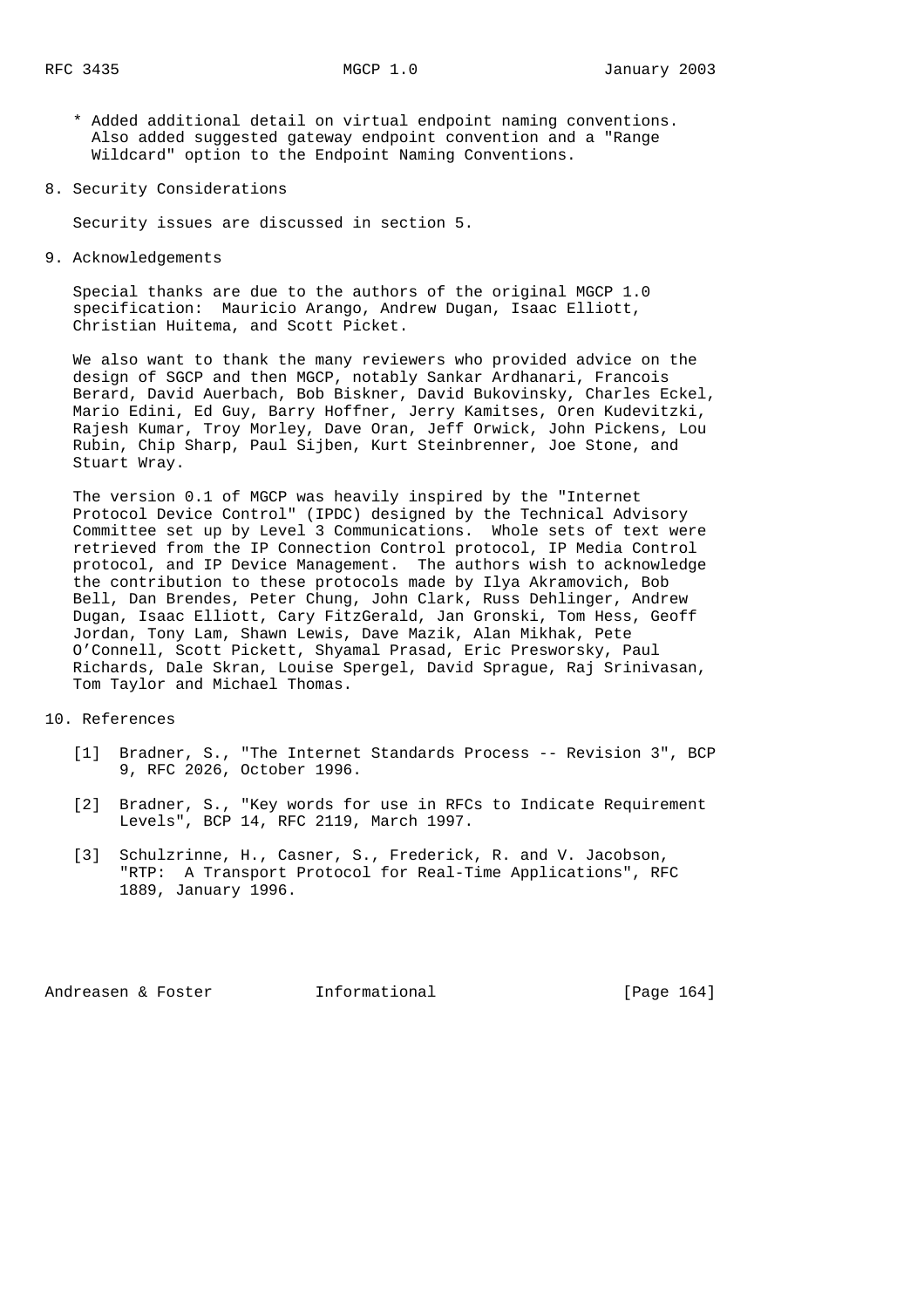- [4] Schulzrinne, H., "RTP Profile for Audio and Video Conferences with Minimal Control", RFC 1890, January 1996.
- [5] Handley, M. and V. Jacobson, "SDP: Session Description Protocol", RFC 2327, April 1998.
- [6] Handley, M., Perkins, C. and E. Whelan, "Session Announcement Protocol", RFC 2974, October 2000.
- [7] Rosenberg, J., Camarillo, G., Johnston, A., Peterson, J., Sparks, R., Handley, M., Schulzrinne, H. and E. Schooler, "Session Initiation Protocol (SIP)", RFC 3261, June 2002.
- [8] Schulzrinne, H., Rao, A. and R. Lanphier, "Real Time Streaming Protocol (RTSP)", RFC 2326, April 1998.
- [9] ITU-T, Recommendation Q.761, "FUNCTIONAL DESCRIPTION OF THE ISDN USER PART OF SIGNALING SYSTEM No. 7", (Malaga-Torremolinos, 1984; modified at Helsinki, 1993).
- [10] ITU-T, Recommendation Q.762, "GENERAL FUNCTION OF MESSAGES AND SIGNALS OF THE ISDN USER PART OF SIGNALING SYSTEM No. 7", (MalagaTorremolinos, 1984; modified at Helsinki, 1993).
- [11] ITU-T, Recommendation H.323 (02/98), "PACKET-BASED MULTIMEDIA COMMUNICATIONS SYSTEMS".
- [12] ITU-T, Recommendation H.225, "Call Signaling Protocols and Media Stream Packetization for Packet Based Multimedia Communications Systems".
- [13] ITU-T, Recommendation H.245 (02/98), "CONTROL PROTOCOL FOR MULTIMEDIA COMMUNICATION".
- [14] Kent, S. and R. Atkinson, "Security Architecture for the Internet Protocol", RFC 2401, November 1998.
- [15] Kent, S. and R. Atkinson, "IP Authentication Header", RFC 2402, November 1998.
- [16] Kent, S. and R. Atkinson, "IP Encapsulating Security Payload (ESP)", RFC 2406, November 1998.
- [17] Crocker, D. and P. Overell, "Augmented BNF for Syntax Specifications: ABNF", RFC 2234, November 1997.
- [18] Stevens, W. Richard, "TCP/IP Illustrated, Volume 1, The Protocols", Addison-Wesley, 1994.

Andreasen & Foster **Informational** [Page 165]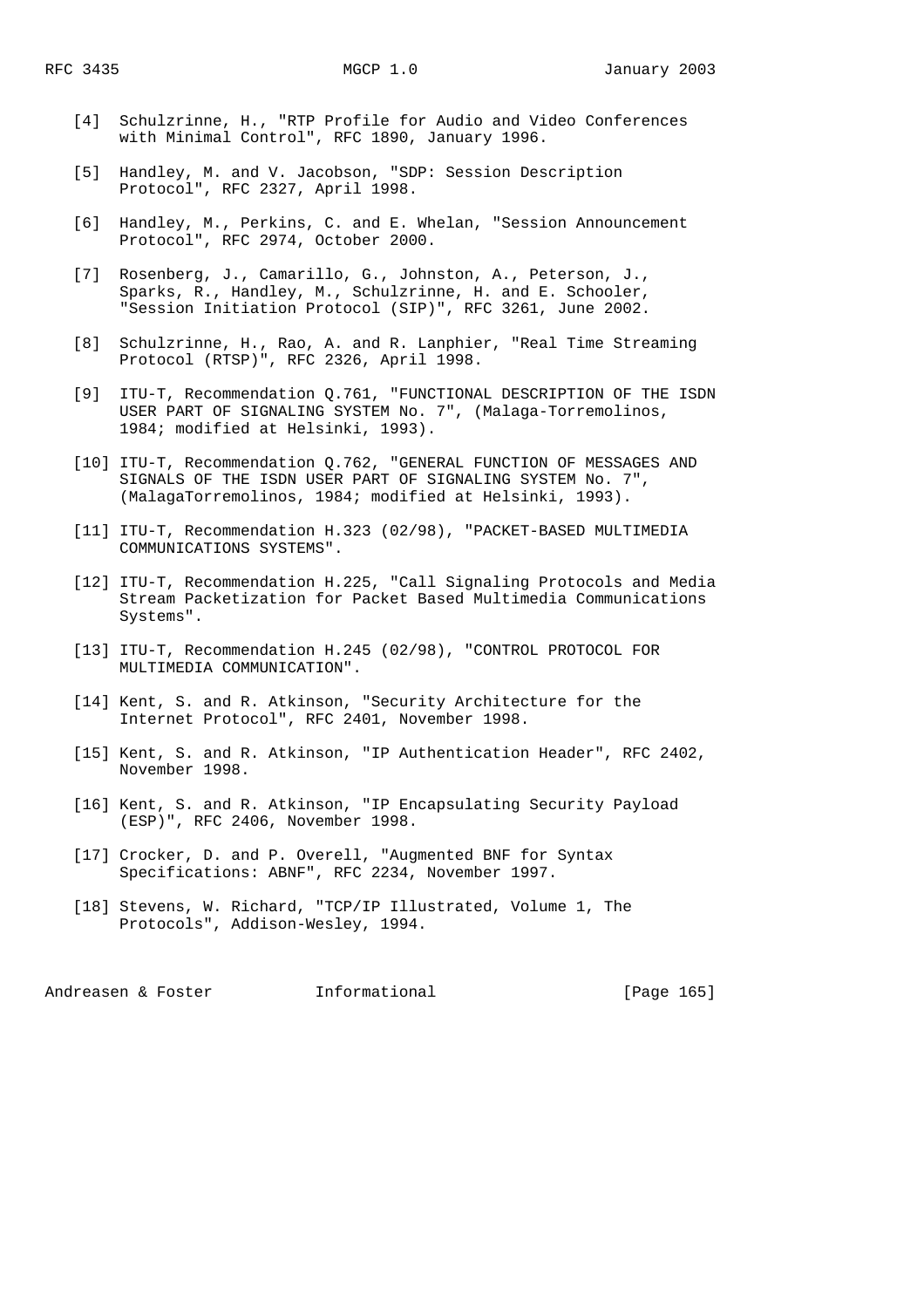- [19] Allman, M., Paxson, V. "On Estimating End-to-End Network Path Properties", Proc. SIGCOMM'99, 1999.
- [20] Yergeau, F., "UTF-8, a transformation format of ISO 10646", RFC 2279, January 1998.
- [21] Braden, R., "Requirements for Internet Hosts -- Communication Layers", STD 3, RFC 1122, October 1989.
- [22] Bellcore, "LSSGR: Switching System Generic Requirements for Call Control Using the Integrated Services Digital Network User Part (ISDNUP)", GR-317-CORE, Issue 2, December 1997.
- [23] Narten, T., and Alvestrand H., "Guidelines for Writing an IANA Considerations Section in RFCs", RFC 2434, October 1998.

Andreasen & Foster **Informational** [Page 166]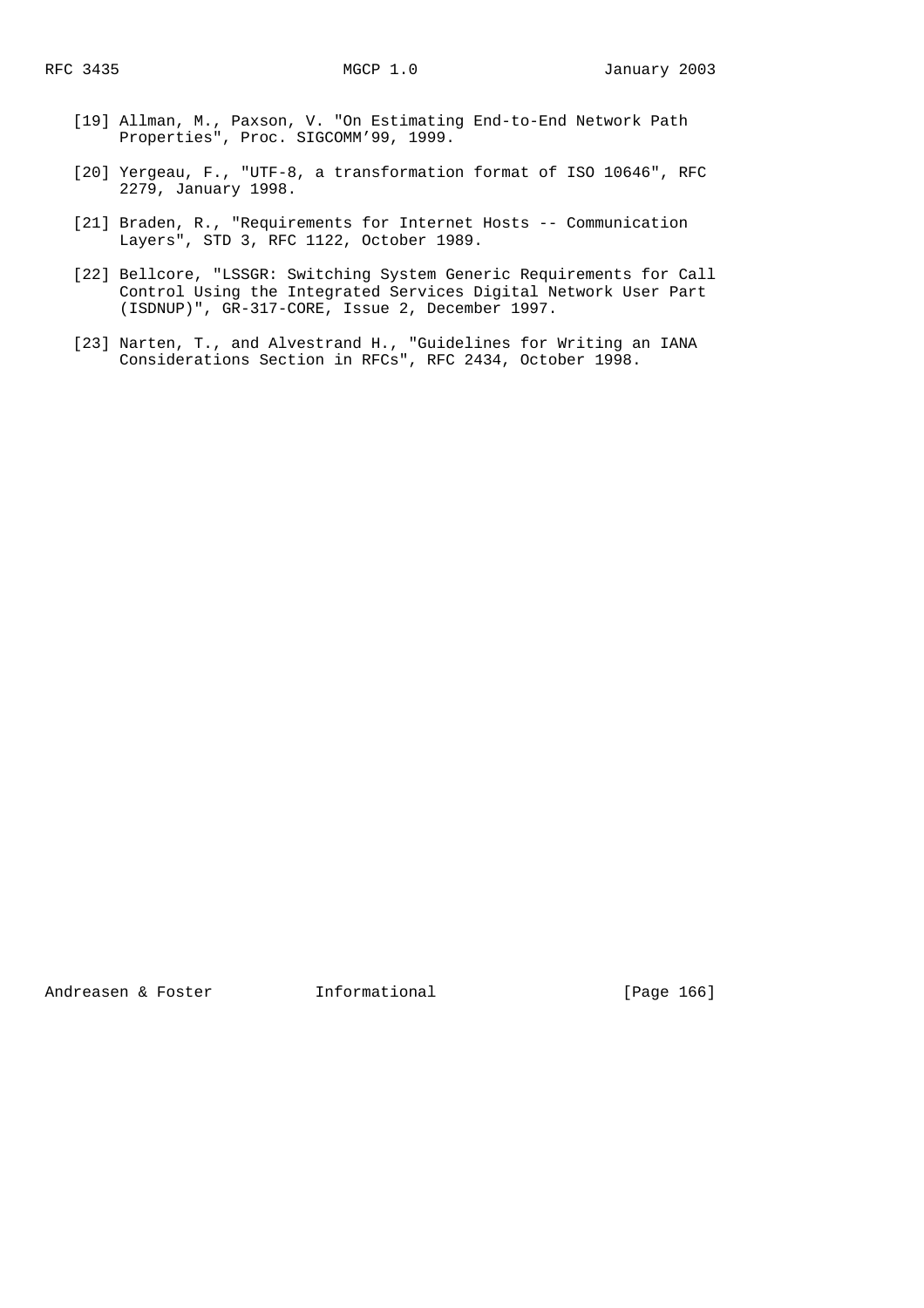Appendix A: Formal Syntax Description of the Protocol

 In this section, we provide a formal description of the protocol syntax, following the "Augmented BNF for Syntax Specifications" defined in RFC 2234. The syntax makes use of the core rules defined in RFC 2234, Section 6.1, which are not included here. Furthermore, the syntax follows the case-sensitivity rules of RFC 2234, i.e., MGCP is case-insensitive (but SDP is not). It should be noted, that ABNF does not provide for implicit specification of linear white space and MGCP messages MUST thus follow the explicit linear white space rules provided in the grammar below. However, in line with general robustness principles, implementers are strongly encouraged to tolerate additional linear white space in messages received. MGCPMessage = MGCPCommand / MGCPResponse MGCPCommand = MGCPCommandLine 0\*(MGCPParameter) [EOL \*SDPinformation] MGCPCommandLine = MGCPVerb  $1*(WSP)$  transaction-id  $1*(WSP)$  endpointName 1\*(WSP) MGCPversion EOL MGCPVerb = "EPCF" / "CRCX" / "MDCX" / "DLCX" / "RQNT" / "NTFY" / "AUEP" / "AUCX" / "RSIP" / extensionVerb extensionVerb = ALPHA 3(ALPHA / DIGIT) ; experimental starts with X  $transaction-id = 1*9(DIGIT)$ endpointName = LocalEndpointName "@" DomainName LocalEndpointName = LocalNamePart 0\*("/" LocalNamePart) LocalNamePart = AnyName / AllName / NameString AnyName  $=$  " $\zeta$ "<br>AllName  $=$  "\*" AllName<br>NameString  $= 1*(range-of-allowed-charactors)$ ; VCHAR except "\$", "\*", "/", "@" range-of-allowed-characters =  $x21-23 / x25-29 / x2B-2E$  / %x30-3F / %x41-7E DomainName = 1\*255(ALPHA / DIGIT / "." / "-") ; as defined /  $"$ #" number / "[" IPv4address / IPv6address "]" ; see RFC 2373 ; Rewritten to ABNF from RFC 821 number = 1\*DIGIT ;From RFC 2373 IPv6address = hexpart [ ":" IPv4address ] IPv4address = 1\*3DIGIT "." 1\*3DIGIT "." 1\*3DIGIT "." 1\*3DIGIT

Andreasen & Foster **Informational** [Page 167]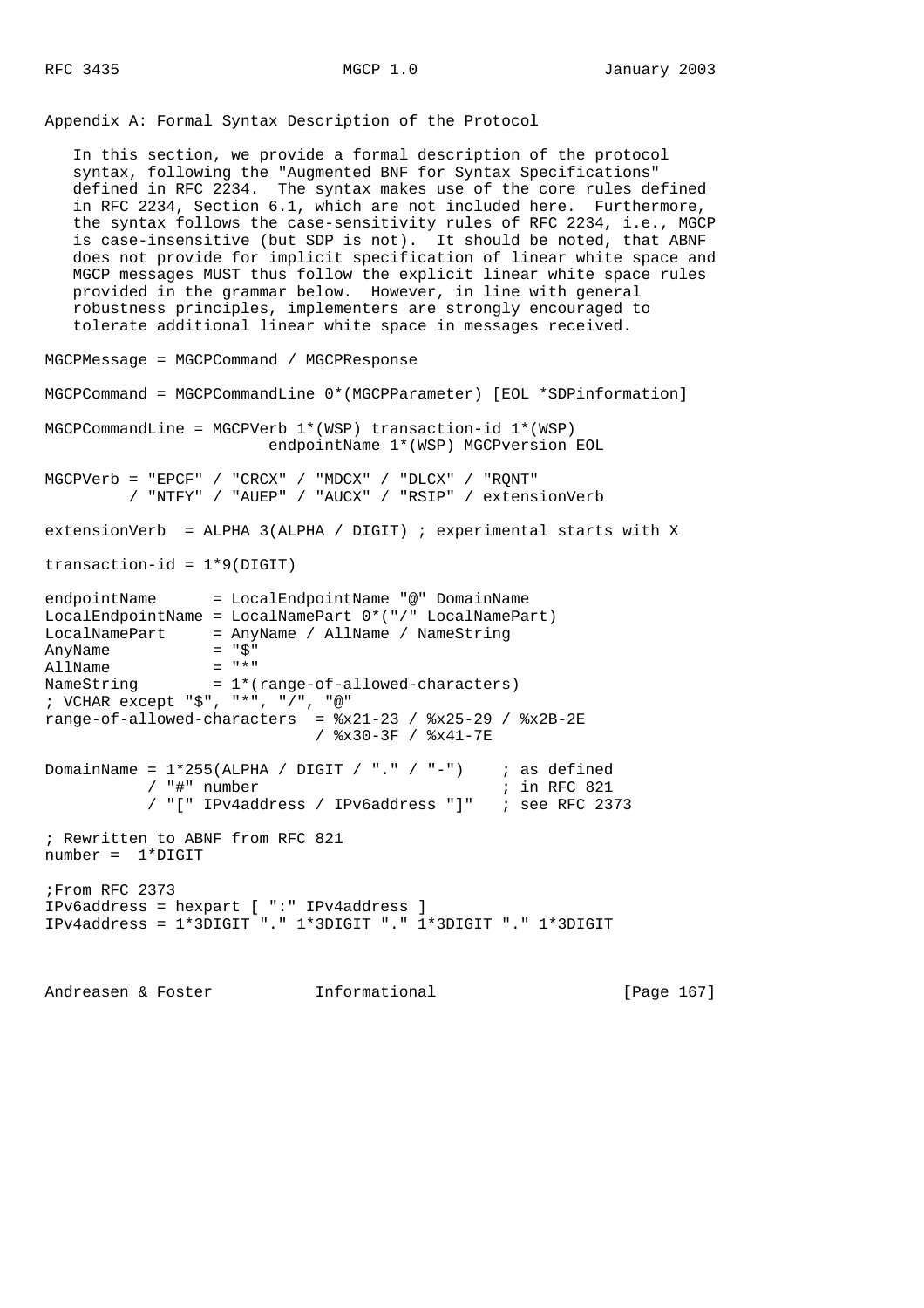```
; this production, while occurring in RFC2373, is not referenced
; IPv6prefix = hexpart "/" 1*2DIGIT
hexpart = hexseq / hexseq "::" [ hexseq ] / "::" [ hexseq ]
hexseq = hex4 \times ( ":" hex4)hex4 = 1*4HEXDIGMGCPversion = "MGCP" 1*(WSP) 1*(DIGIT) "." 1*(DIGIT)
                              [1*(WSP) ProfileName]
ProfileName = VCHAR *( WSP / VCHAR)
MGCPParameter = ParameterValue EOL
; Check infoCode if more parameter values defined
; Most optional values can only be omitted when auditing
ParameterValue = ("K" ":: 0*(WSP) [Responseack])<br>/ ("B" ":: 0*(WSP) [BearerInformation]/ ("B" ":: 0*(WSP) [BearerInformation])<br>/ ("C" ":: 0*(WSP) CallId)" : " 0*(WSP) CallId)
                / ("I" ":" 0*(WSP) [ConnectionId])
                / ("N" ":" 0*(WSP) [NotifiedEntity])
                / ("X" ":" 0*(WSP) [RequestIdentifier])
                / ("L" ":" 0*(WSP) [LocalConnectionOptions])
                / ("M" ":" 0*(WSP) ConnectionMode)
 / ("R" ":" 0*(WSP) [RequestedEvents])
 / ("S" ":" 0*(WSP) [SignalRequests])
                / ("D" ":" 0*(WSP) [DigitMap])
                / ("O" ":" 0*(WSP) [ObservedEvents])
               / ("P" ":" 0*(WSP) [ConnectionParameters])<br>/ ("E" ":" 0*(WSP) ReasonCode)
                       ":" 0*(WSP) ReasonCode)
                / ("Z" ":" 0*(WSP) [SpecificEndpointID])
                / ("Z2" ":" 0*(WSP) SecondEndpointID)
                / ("I2" ":" 0*(WSP) SecondConnectionID)
                / ("F" ":" 0*(WSP) [RequestedInfo])
                / ("Q" ":" 0*(WSP) QuarantineHandling)
                / ("T" ":" 0*(WSP) [DetectEvents])
                / ("RM" ":" 0*(WSP) RestartMethod)
                / ("RD" ":" 0*(WSP) RestartDelay)
                / ("A" ":" 0*(WSP) [Capabilities])
                / ("ES" ":" 0*(WSP) [EventStates])
                / ("PL" ":" 0*(WSP) [PackageList]) ; Auditing only
                / ("MD" ":" 0*(WSP) MaxMGCPDatagram) ; Auditing only
                / (extensionParameter ":" 0*(WSP) [parameterString])
; A final response may include an empty ResponseAck
ResponseAck = confirmedTransactionIdRange
                *( "," 0*(WSP) confirmedTransactionIdRange )
confirmedTransactionIdRange = transaction-id ["-" transaction-id]
```
Andreasen & Foster **Informational** [Page 168]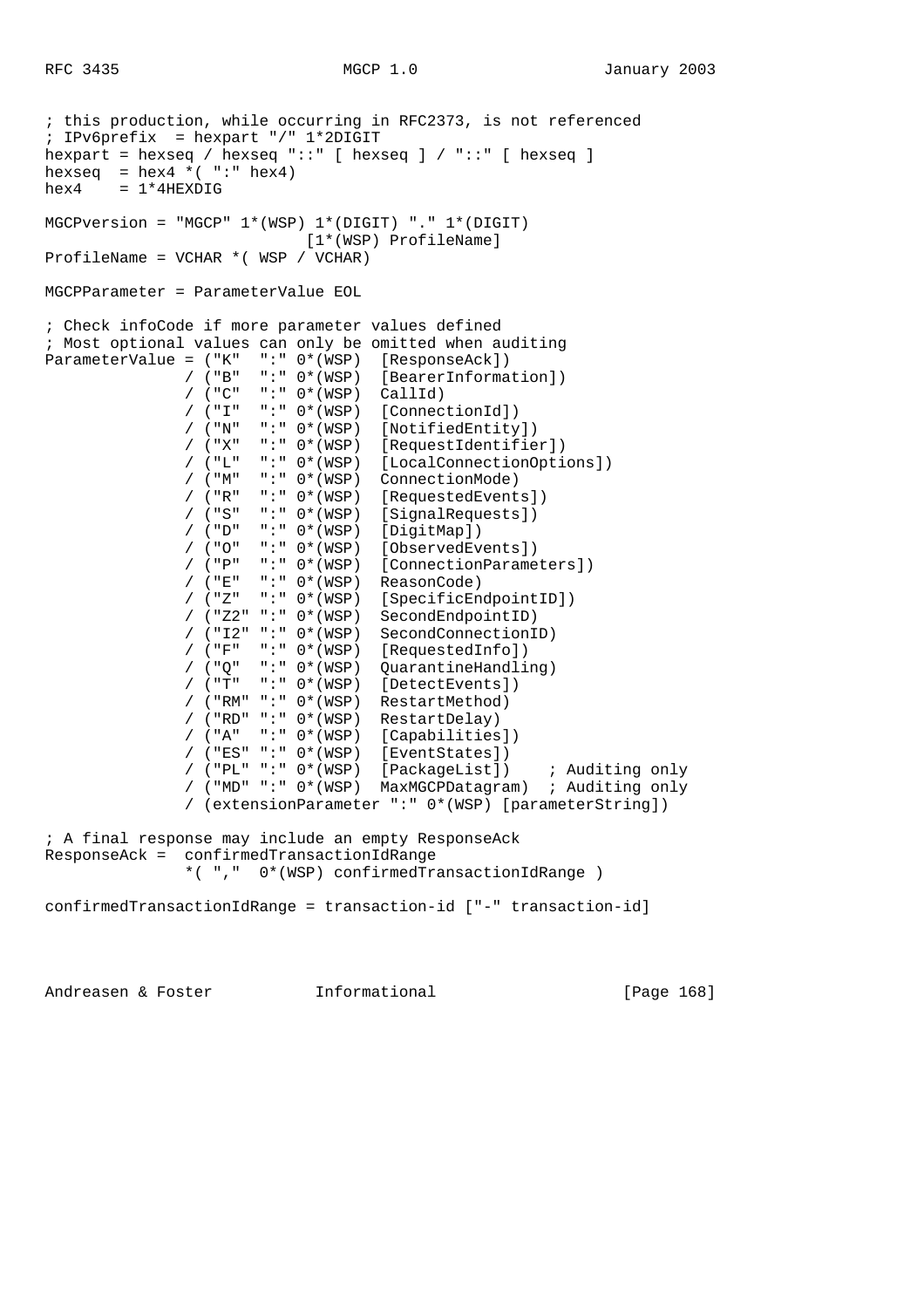```
BearerInformation = BearerAttribute 0*("," 0*(WSP) BearerAttribute)
BearerAttribute = ("e" ":" BearerEncoding)
                   / (BearerExtensionName [":" BearerExtensionValue])
BearerExtensionName = PackageLCOExtensionName
BearerExtensionValue = LocalOptionExtensionValue
BearerEncoding = "A" / "mu"
CallId = 1*32(HEXDIG); The audit request response may include a list of identifiers
ConnectionId = 1*32(HEXDIG) 0*(\sqrt{w} - 0*(\sqrt{w}) - 1*32)(HEXDIG))
SecondConnectionID = ConnectionId
NotifiedEntity = [LocalName "@"] DomainName [":" portNumber]
LocalName = LocalEndpointName ; No internal structure
portNumber = 1*5(DIGIT)RequestIdentifier = 1*32(HEXDIG)
LocalConnectionOptions = LocalOptionValue 0*(WSP)
                           0*("," 0*(WSP) LocalOptionValue 0*(WSP))
LocalOptionValue = ("p" ":" packetizationPeriod)
 / ("a" ":" compressionAlgorithm)
                  / ("b" ":" bandwidth)
                  / ("e" ":" echoCancellation)
                  / ("gc" ":" gainControl)
                 / ("s" ":" silenceSuppression)<br>/ ("t" ":" typeOfService)
                        ":" typeOfService)
                  / ("r" ":" resourceReservation)
                  / ("k" ":" encryptiondata)
                  / ("nt" ":" ( typeOfNetwork /
                                     supportedTypeOfNetwork))
                  / (LocalOptionExtensionName
                          [":" LocalOptionExtensionValue])
Capabilities = CapabilityValue 0*(WSP)
                      0*("," 0*(WSP) CapabilityValue 0*(WSP))
CapabilityValue = LocalOptionValue
                 / ("v" ":" supportedPackages)
                 / ("m" ":" supportedModes)
PackageList = pkgNameAndVers 0*("," pkgNameAndVers)
pkgNameAndVers = packageName ":" packageVersion
packageVersion = 1*(DIGIT)
packetizationPeriod = 1*4(DIGIT) ["-" 1*4(DIGIT)]
compressionAlgorithm = algorithmName 0*(";" algorithmName)
```
Andreasen & Foster **Informational** [Page 169]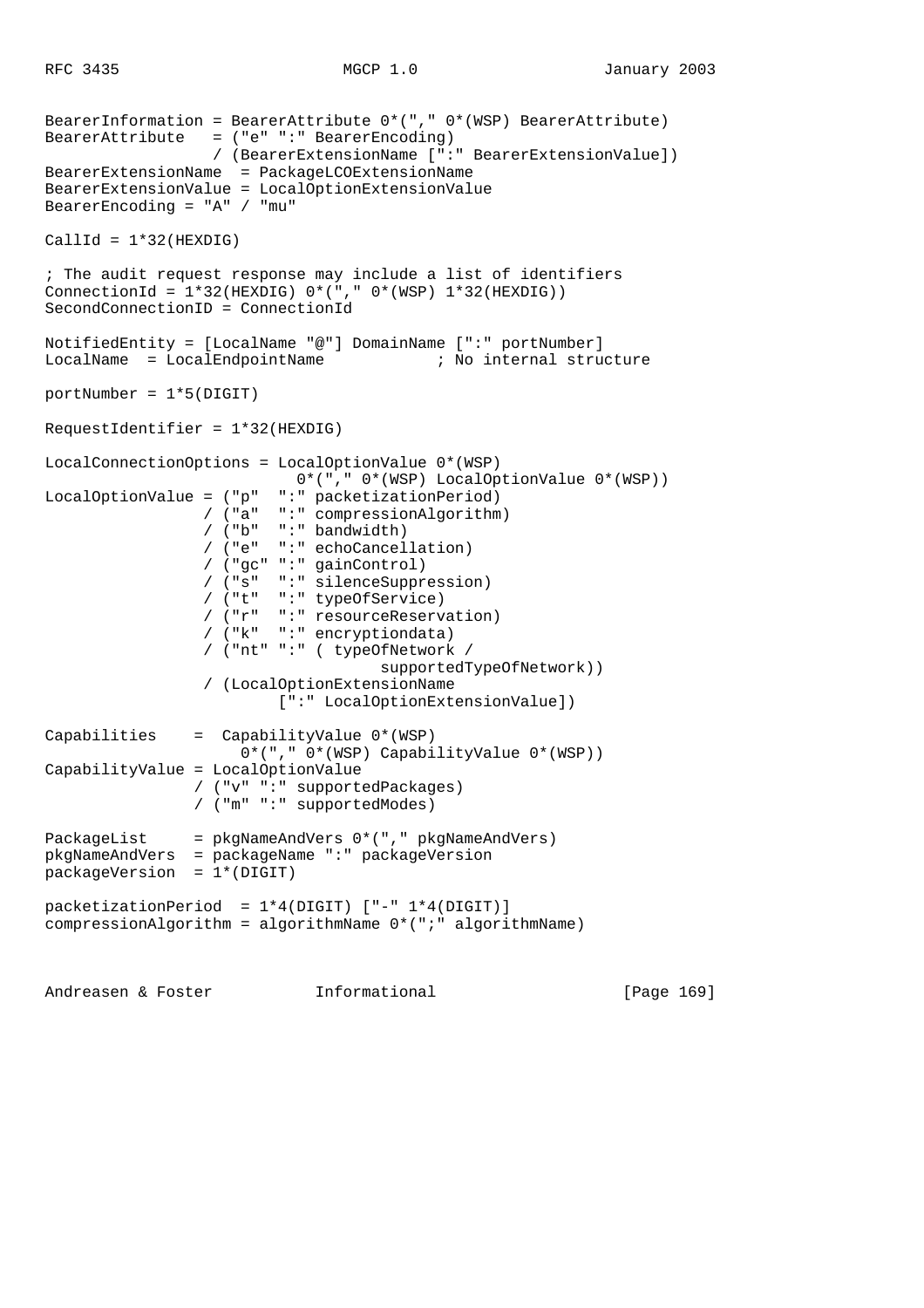```
algorithmName = 1*(SuitableLCOCharacter)
bandwidth = 1*4(DIGIT) ["-" 1*4(DIGIT)]
echoCancellation = "on" / "off"
gainControl = "auto" / ["-"] 1*4(DIGIT)silenceSuppression = "on" / "off"
\begin{array}{rcl}\n\text{surc}-\text{surc} & \text{surc} & \text{surc}\n\text{silencesuppression} & = "on" / "off" \\
\text{typeOfService} & = & 1*2(\text{HEXDIG}) & \text{if } 1 \text{ hex} & \text{only for capabilities}\n\end{array}resourceReservation = "g" / "cl" / "be"
;encryption parameters are coded as in SDP (RFC 2327)
;NOTE: encryption key may contain an algorithm as specified in RFC 1890
encryptiondata = ( "clear" ":" encryptionKey )
                 / ( "base64" ":" encodedEncryptionKey )
                 / ( "uri" ":" URItoObtainKey )
                 / ( "prompt" ) ; defined in SDP, not usable in MGCP!
encryptionKey = 1*(SuitableLCOCharacter) / quotedString
; See RFC 2045
encodedEncryptionKey = 1*(ALPHA / DIGIT / "+" / "/" / "=")URItoObtainKey = 1*(SuitableLCOCharacter) / quotedString
typeOfNetwork = "IN" / "ATM" / "LOCAL" / OtherTypeOfNetwork
; Registered with IANA - see RFC 2327
OtherTypeOfNetwork = 1*(\text{SuitableLCOCharacter})supportedTypeOfNetwork = typeOfNetwork *(";" typeOfNetwork)
supportedModes = ConnectionMode 0*(";" ConnectionMode)
supportedPackages = packageName 0*(";" packageName)
packageName = 1*(ALPHA / DIGIT / HYPHEN) ; Hyphen neither first or last
LocalOptionExtensionName = VendorLCOExtensionName
                           / PackageLCOExtensionName
                           / OtherLCOExtensionName
VendorLCOExtensionName = "x" ("+"/"-") 1*32(SuitableExtLCOCharacter)
PackageLCOExtensionName = packageName "/"
                              1*32(SuitablePkgExtLCOCharacter)
; must not start with "x-" or "x+"
OtherLCOExtensionName = 1*32(SuitableExtLCOCharacter)
LocalOptionExtensionValue = (1*(SuitableExtLCOValChar)
                                                        / quotedString)
                                 *(";" (1*(SuitableExtLCOValChar)
                                                          / quotedString))
;Note: No "data" mode.
ConnectionMode = "sendonly" / "recvonly" / "sendrecv"
                 / "confrnce" / "inactive" / "loopback"
```
Andreasen & Foster **Informational** [Page 170]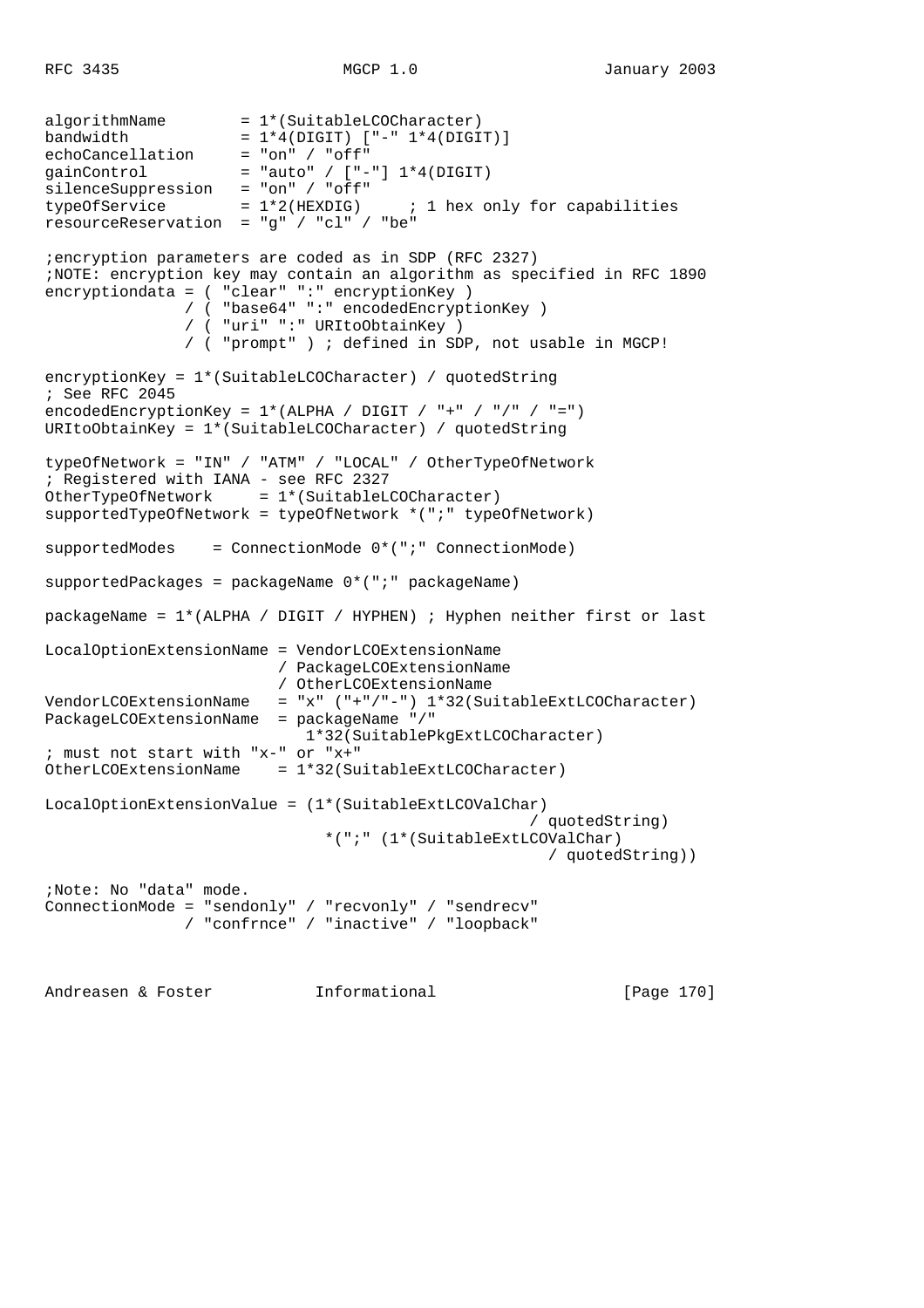```
 / "conttest" / "netwloop" / "netwtest"
                / ExtensionConnectionMode
ExtensionConnectionMode = PkgExtConnectionMode
PkgExtConnectionMode = packageName "/" 1*(ALPHA / DIGIT)
RequestedEvents = requestedEvent 0*("," 0*(WSP) requestedEvent)
requestedEvent = (eventName ["(" requestedActions ")"])
                / (eventName "(" requestedActions ")"
                                      "(" eventParameters ")" )
eventName = [(packageName / "*") "/"]
                 (eventId / "all" / eventRange
                                        / "*" / "#") ; for DTMF
                              ["@" (ConnectionId / "$" / "*")]
eventId = 1*(ALPHA / DIGIT / HYPHEN) ; Hyphen neither first nor last
eventRange = "[" 1*(DigitMapLetter / (DIGIT "-" DIGIT) /
                        (DTMFLetter "-" DTMFLetter)) "]"
DTMFLetter = "A" / "B" / "C" / "D"
requestedActions = requestedAction 0*("," 0*(WSP) requestedAction)
requestedAction = "N" / "A" / "D" / "S" / "I" / "K"
 / "E" "(" EmbeddedRequest ")"
                 / ExtensionAction
ExtensionAction = PackageExtAction
PackageExtAction = packageName "/" Action ["(" ActionParameters ")"]
Action = 1*ALPHA
ActionParameters = eventParameters ; May contain actions
;NOTE: Should tolerate different order when receiving, e.g., for NCS.
EmbeddedRequest = ( "R" "(" EmbeddedRequestList ")"
                    ["," 0*(WSP) "S" "(" EmbeddedSignalRequest ")"]
                   ["," 0*(WSP) "D" "(" EmbeddedDigitMap ")"] )
                       / ( "S" "(" EmbeddedSignalRequest ")"
                  ["," 0*(WSP) "D" "(" EmbeddedDigitMap ")"] )
                        / ( "D" "(" EmbeddedDigitMap ")" )
EmbeddedRequestList = RequestedEvents
EmbeddedSignalRequest = SignalRequests
EmbeddedDigitMap = DigitMap
SignalRequests = SignalRequest 0*("," 0*(WSP) SignalRequest )
SignalRequest = eventName [ "(" eventParameters ")" ]
eventParameters = eventParameter 0*("," 0*(WSP) eventParameter)
eventParameter = eventParameterValue
                 / eventParameterName "=" eventParameter
                 / eventParameterName "(" eventParameters ")"
eventParameterString = 1*(SuitableEventParamCharacter)
eventParameterName = eventParameterString
```
Andreasen & Foster **Informational** [Page 171]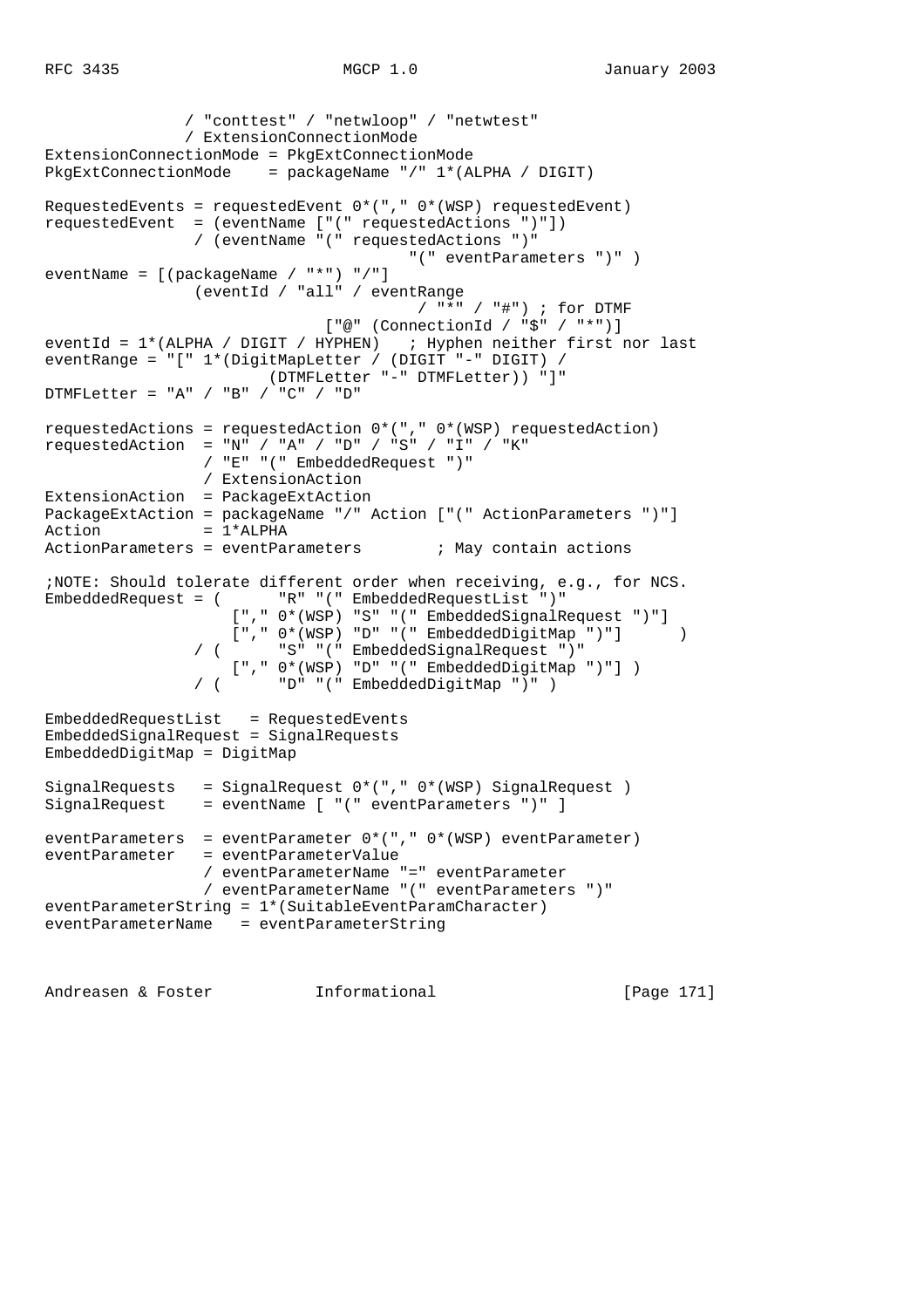```
eventParameterValue = eventParameterString / quotedString
DigitMap = DigitString / "(" DigitStringList ")"
DigitStringList = DigitString 0*( "|" DigitString )
DigitString = 1*(DigitStringElement)
DigitStringElement = DigitPosition ["."]
DigitPosition = DigitMapLetter / DigitMapRange
; NOTE "X" is now included
DigitMapLetter = \text{Diff} / \text{++} / \text{++} / \text{++} / \text{++} / \text{++} / \text{--} / \text{--} / \text{--} / \text{--} / \text{--} / "X" / ExtensionDigitMapLetter
ExtensionDigitMapLetter = "E" / "F" / "G" / "H" / "I" / "J" / "K"
                         / "L" / "M" / "N" / "O" / "P" / "Q" / "R"
                         / "S" / "U" / "V" / "W" / "Y" / "Z"
; NOTE "[x]" is now allowed
DigitMapRange = "[" 1*DigitLetter "]"
DigitLetter = *((DIGIT "-" DIGIT) / DigitMapLetter)
ObservedEvents = SignalRequests
EventStates = SignalRequests
ConnectionParameters = ConnectionParameter
                         0*( "," 0*(WSP) ConnectionParameter )
ConnectionParameter = ( "PS" "=" packetsSent )
                      / ( "OS" "=" octetsSent )
                      / ( "PR" "=" packetsReceived )
                      / ( "OR" "=" octetsReceived )
 / ( "PL" "=" packetsLost )
 / ( "JI" "=" jitter )
                      / ( "LA" "=" averageLatency )
                      / ( ConnectionParameterExtensionName
                               "=" ConnectionParameterExtensionValue )
packetsSent = 1*9(DIGIT)
octetsSent = 1*9(DIGIT)packetsReceived = 1*9(DIGIT)
octetsReceived = 1*9(DIGIT)
packetslost = 1*9(DIGIT)jitter = 1*9(DIGIT)averageLatency = 1*9(DIGIT)
ConnectionParameterExtensionName = VendorCPExtensionName
                              / PackageCPExtensionName
VendorCPExtensionName = "X" "-" 2*ALPHA
PackageCPExtensionName = packageName "/" CPName
CPName = 1*(ALPHA / DIGIT / HYPHEN)ConnectionParameterExtensionValue = 1*9(DIGIT)
```
Andreasen & Foster **Informational** [Page 172]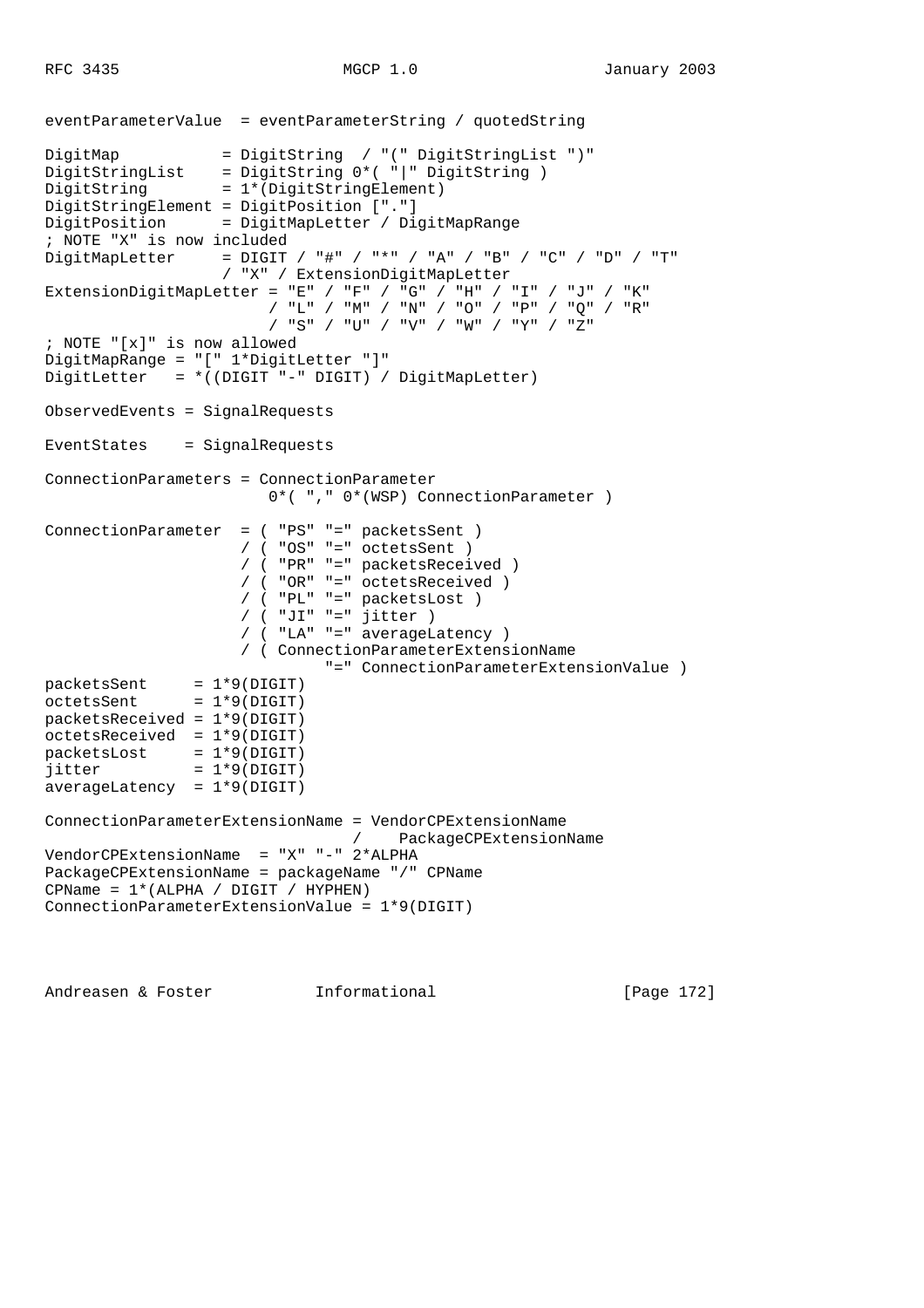```
MaxMGCPDatagram = 1*9(DIGIT)
ReasonCode = 3DIGIT
              [1*(WSP) "/" packageName] ; Only for 8xx
              [WSP 1*(%x20-7E)]
SpecificEndpointID = endpointName
SecondEndpointID = endpointName
RequestedInfo = infoCode 0*(", " 0*(WSP) infocode)infoCode = "B" / "C" / "I" / "N" / "X" / "L" / "M" / "M" / "R" / "S" / "D" / "O" / "P" / "E" / "Z" / "Q" / "T" / "RC" / "LC"
          / "A" / "ES" / "RM" / "RD" / "PL" / "MD" / extensionParameter
QuarantineHandling = loopControl / processControl
                  / (loopControl "," 0*(WSP) processControl )
loopControl = "step" / "loop"
processControl = "process" / "discard"
DetectEvents = SignalRequests
RestartMethod = "graceful" / "forced" / "restart" / "disconnected"
              / "cancel-graceful" / extensionRestartMethod
extensionRestartMethod = PackageExtensionRM
PackageExtensionRM = packageName "/" 1*32(ALPHA / DIGIT / HYPHEN)
RestartDelay = 1*6(DIGIT)
extensionParameter = VendorExtensionParameter
                   / PackageExtensionParameter
                   / OtherExtensionParameter
VendorExtensionParameter = "X" ("-"/"+") 1*6(ALPHA / DIGIT)
PackageExtensionParameter = packageName "/"
                            1*32(ALPHA / DIGIT / HYPHEN)
; must not start with "x-" or x+"
OtherExtensionParameter = 1*32(ALPHA / DIGIT / HYPHEN)
;If first character is a double-quote, then it is a quoted-string
parameterString = (*x21 / *x23-7F) *(*x20-7F); first and last must not
                                              ; be white space
                    / quotedString
MGCPResponse = MGCPResponseLine 0*(MGCPParameter)
                                        *2(EOL *SDPinformation)
MGCPResponseLine = responseCode 1*(WSP) transaction-id
                        [1*(WSP) "/" packageName] ; Only for 8xx
                             [WSP responseString] EOL
Andreasen & Foster Informational [Page 173]
```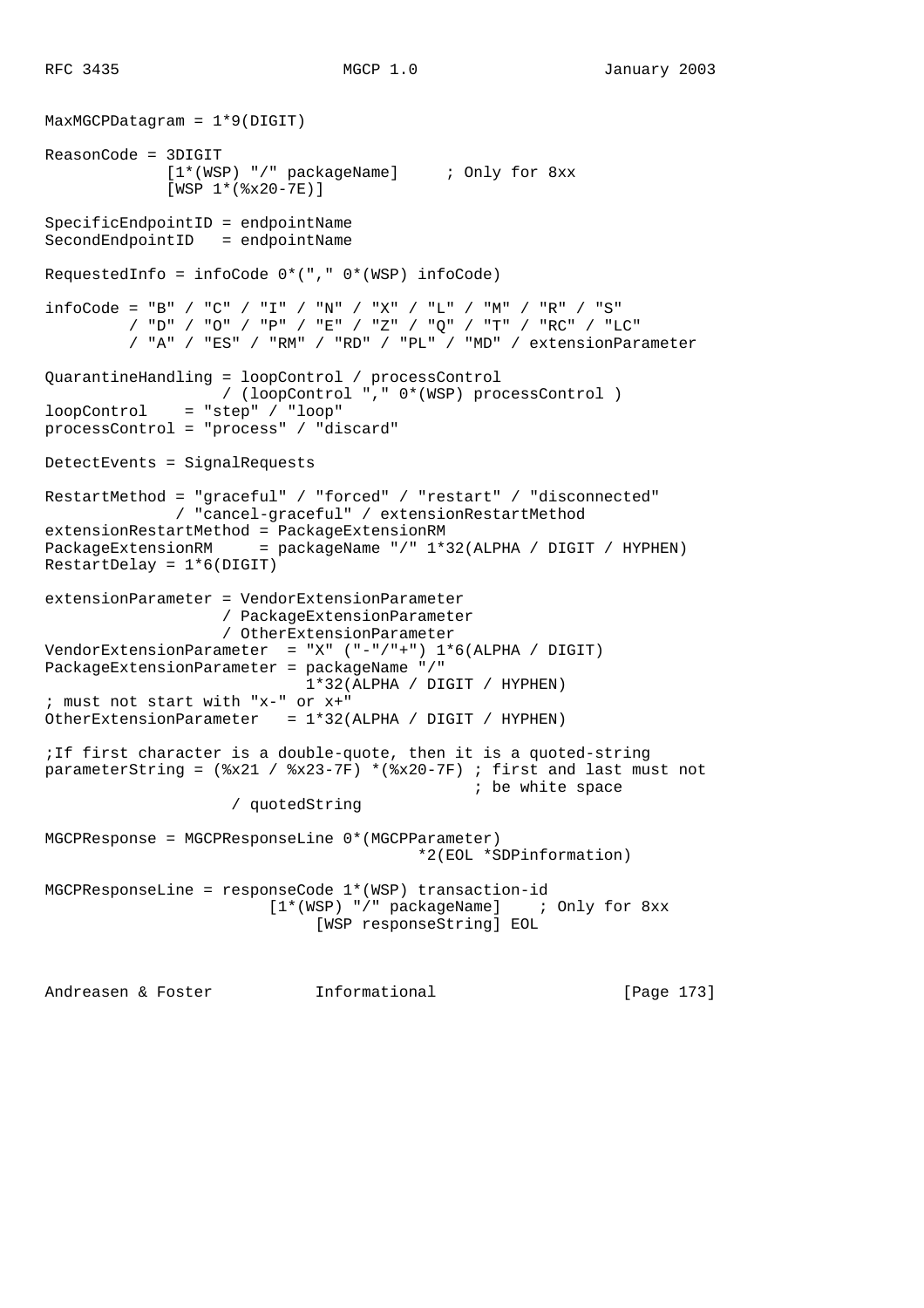```
responseCode = 3DIGIT
responseString = *(\text{$}x20-7E)SuitablePkgExtLCOCharacter = SuitableLCOCharacter
SuitableExtLCOCharacter = DIGIT / ALPHA / "+" / "-" / " " / "&"
 / "!" / "'" / "|" / "=" / "#" / "?"
 / "." / "$" / "*" / "@" / "[" / "]"
 / "^" / "'" / "{" / "}" / "˜"
SuitableLCOCharacter = SuitableExtLCOCharacter / "/"
SuitableExtLCOValChar = SuitableLCOCharacter / ":"
; VCHAR except """, "(", ")", ",", and "="
SuitableEventParamCharacter = %x21 / %x23-27 / %x2A-2B
                          / %x2D-3C / %x3E-7E
; NOTE: UTF8 encoded
quotedString = DQUOTE 0*(quoteEscape / quoteChar) DQUOTE
quoteEscape = DQUOTE DQUOTE
quoteChar = (%x00-21 / %x23-FF)
EOL = CRLF / LFHYPHEN = "-"; See RFC 2327 for proper SDP grammar instead.
SDPinformation = SDPLine CRLF *(SDPLine CRLF) ; see RFC 2327
SDPLine = 1*(8x01-09 / 8x0B / 8x0C / 8x0E-FF); for proper def.
```
Andreasen & Foster **Informational** [Page 174]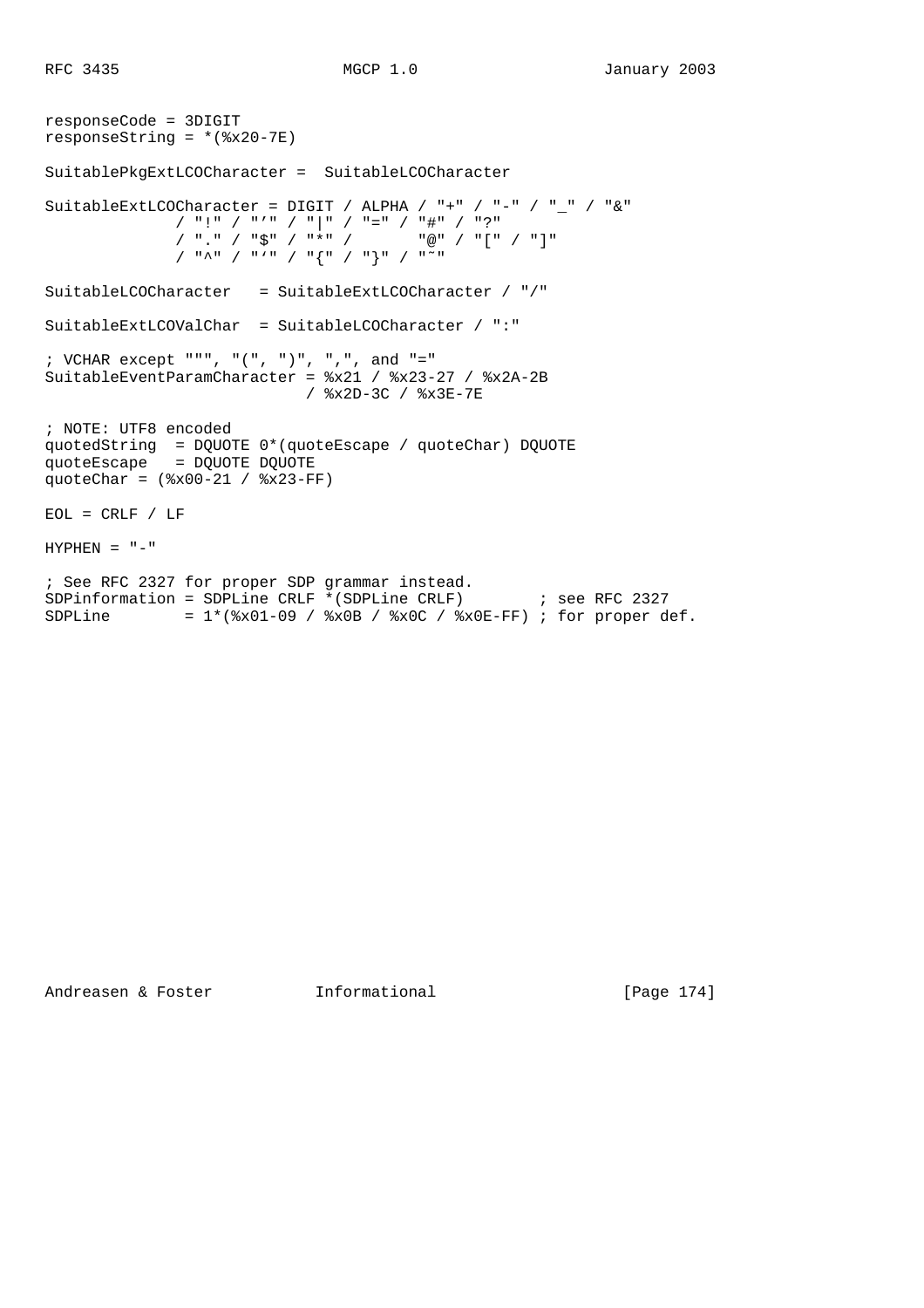Appendix B: Base Package

 Package name: B Version: 0

 The MGCP specification defines a base package which contains a set of events and extension parameters that are of general use to the protocol. Although not required, it is highly RECOMMENDED to support this package as it provides important functionality for the base protocol.

### B.1 Events

The table below lists the events:

| Symbol     | Definition                 | R           | Duration |
|------------|----------------------------|-------------|----------|
|            |                            |             |          |
| $enf$ (##) | embedded RONT failure      | x           |          |
| oef        | observed events full       | X           |          |
| apo        | quarantine buffer overflow | $\mathbf x$ |          |

The events are defined as follows:

Embedded NotificationRequest failure (enf):

 The Embedded NotificationRequest Failure (enf) event is generated when an embedded Notification Request failure occurs. When the event is requested, it should be as part of the Embedded NotificationRequest itself. When the event is reported, it may be parameterized with an error code (see Section 2.4) detailing the error that occurred. When requested, it cannot be parameterized.

Observed events full (oef):

 The event is generated when the endpoint is unable to accumulate any more events in the list of ObservedEvents. If this event occurs, and it is not used to trigger a Notify, subsequent events that should have been added to the list will be lost.

Quarantine buffer overflow (qbo):

 The event is generated when the quarantine buffer overflows and one or more events have been lost.

Andreasen & Foster **Informational** [Page 175]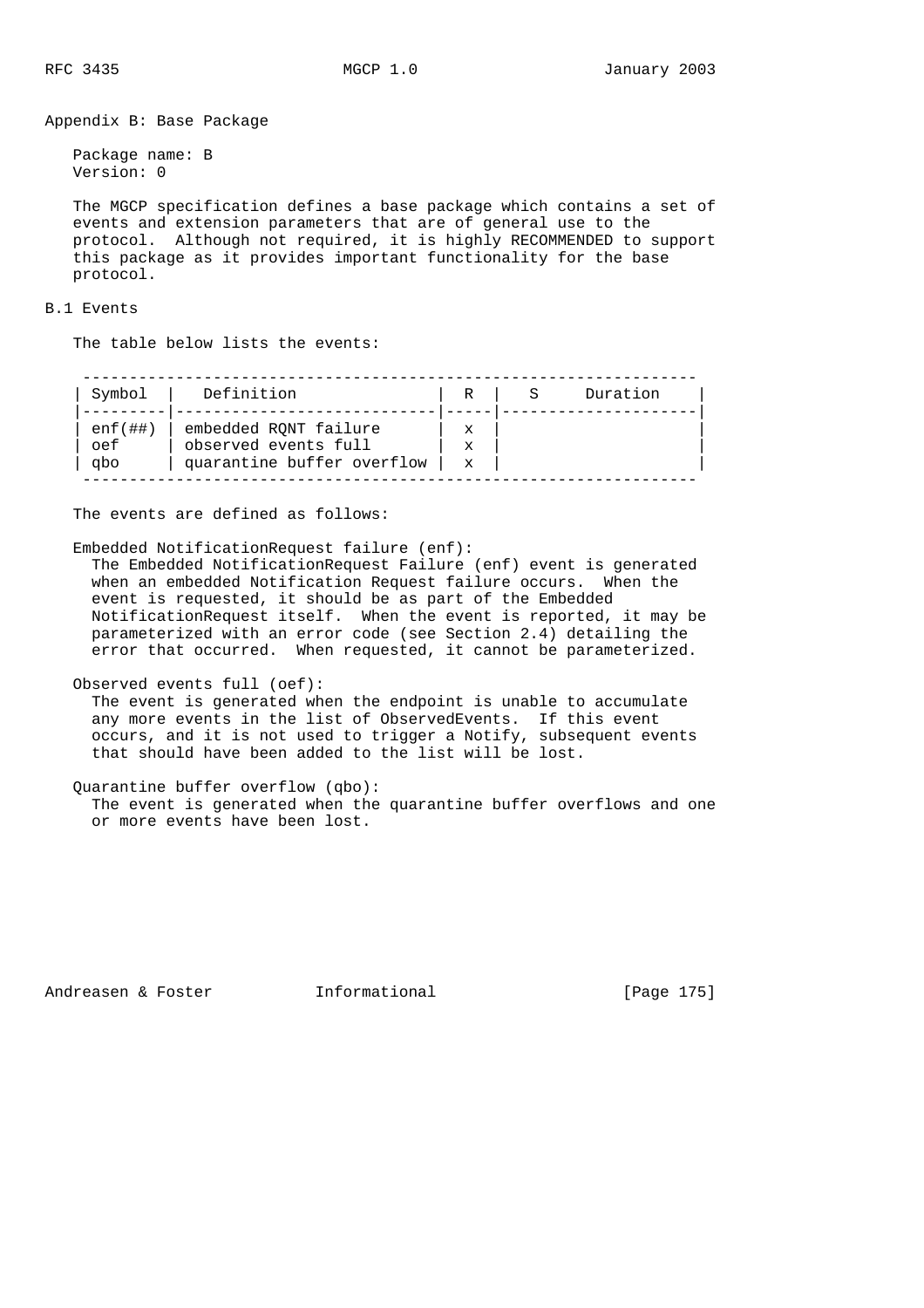### B.2 Extension Parameters

### B.2.1 PersistentEvents

 PersistentEvents: A list of events that the gateway is requested to detect and report persistently. The parameter is optional but can be provided in any command where the DetectEvents parameter can be provided. The initial default value of the parameter is empty. When the parameter is omitted from a command, it retains its current value. When the parameter is provided, it completely replaces the current value. Providing an event in this list, is similar (but preferable) to defining that particular event as being persistent. The current list of PersistentEvents will implicitly apply to the current as well as subsequent NotificationRequests, however no glare detection etc. will be performed (similarly to DetectEvents). If an event provided in this list is included in a RequestedEvents list, the action and event parameters used in the RequestedEvents will replace the action and event parameters associated with the event in the PersistentEvents list for the life of the RequestedEvents list, after which the PersistentEvents action and event parameters are restored. Events with event states requested through this parameter will be included in the list of EventStates if audited.

 PersistentEvents can also be used to detect events on connections. Use of the "all connections" wildcard is straightforward, whereas using PersistentEvents with one or more specific connections must be considered carefully. Once the connection in question is deleted, a subsequent NotificationRequest without a new PersistentEvents value will fail (error code 515 - incorrect connection-id, is RECOMMENDED), as it implicitly refers to the deleted connection.

 The parameter generates the relevant error codes from the base protocol, e.g., error code 512 if an unknown event is specified.

 The PersistentEvents parameter can be audited, in which case it will return its current value. Auditing of RequestedEvents is not affected by this extension, i.e., events specified in this list are not automatically reported when auditing RequestedEvents.

 The parameter name for PersistentEvents is "PR" and it is defined by the production:

PersistentEvents = "PR" ":" 0\*WSP [RequestedEvents]

Andreasen & Foster **Informational** [Page 176]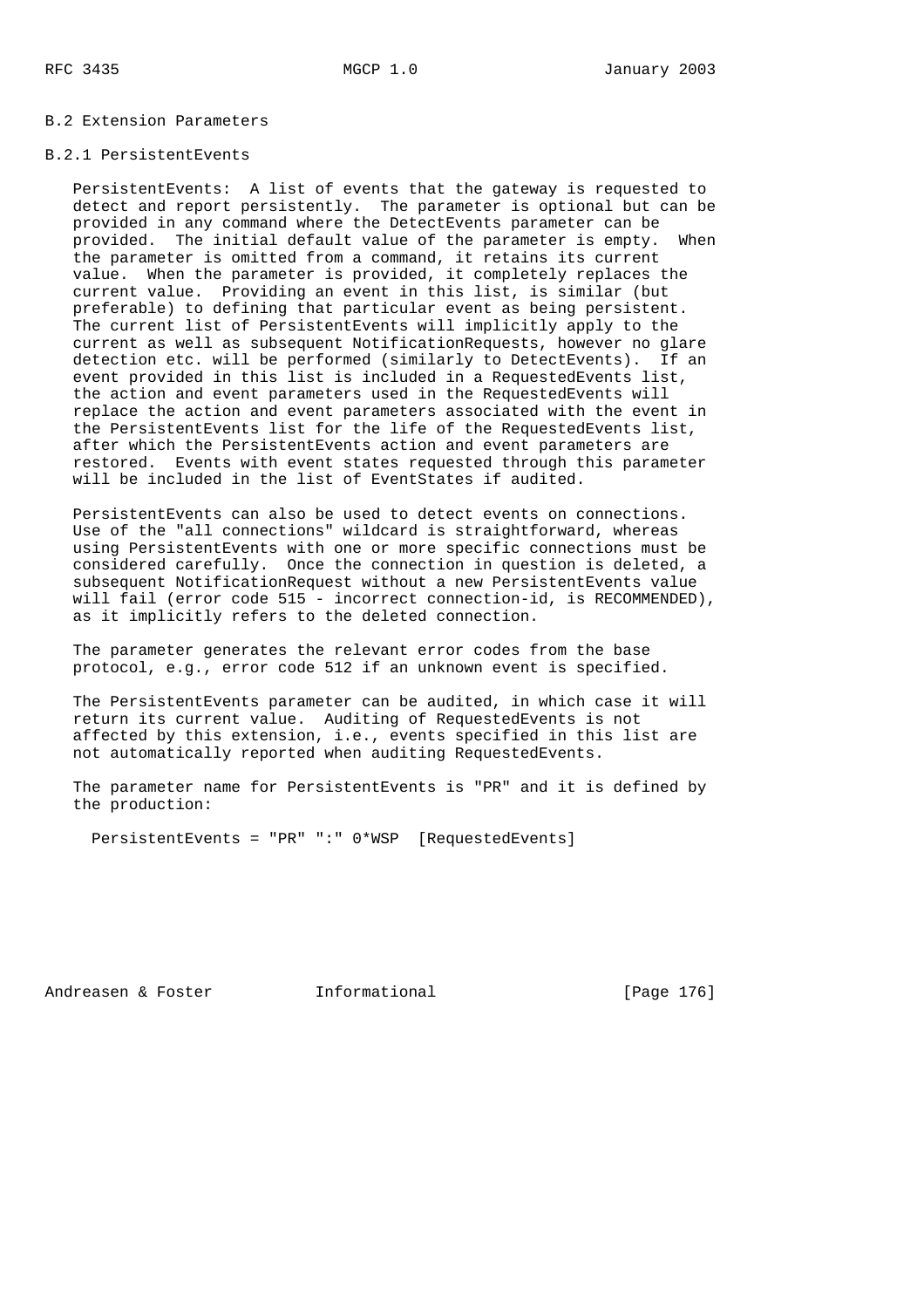The following example illustrates the use of the parameter:

 $B/PR: L/hd(N), L/hf(N), L/hu(N), B/enf, B/oef, B/qbo$ 

 which instructs the endpoint to persistently detect and report off hook, hook-flash, and on-hook. It also instructs the endpoint to persistently detect and report Embedded Notification Request failure, Observed events full, and Quarantine buffer overflow.

# B.2.2 NotificationState

 NotificationState is a RequestedInfo parameter that can be audited with the AuditEndpoint command. It can be used to determine if the endpoint is in the notification state or not.

 The parameter is forbidden in any command. In responses, it is a valid response parameter for AuditEndpoint only.

It is defined by the following grammar:

| NotificationState      |                     |  | = "NS" ":" 0*WSP NotificationStateValue |
|------------------------|---------------------|--|-----------------------------------------|
| NotificationStateValue | = "ns" / "ls" / "o" |  |                                         |

 It is requested as part of auditing by including the parameter code in RequestedInfo, as in:

F: B/NS

 The response parameter will contain the value "ns" if the endpoint is in the "notification state", the value "ls" if the endpoint is in the "lockstep state" (i.e., waiting for an RQNT after a response to a NTFY has been received when operating in "step" mode), or the value "o" otherwise, as for example:

B/NS: ns

### B.3 Verbs

 MGCP packages are not intended to define new commands, however an exception is made in this case in order to add an important general capability currently missing, namely the ability for the gateway to send a generic message to the Call Agent.

The definition of the new command is:

```
 ReturnCode
 <-- Message(EndpointId
                 [\ ,\ \ldots]
```
Andreasen & Foster **Informational** [Page 177]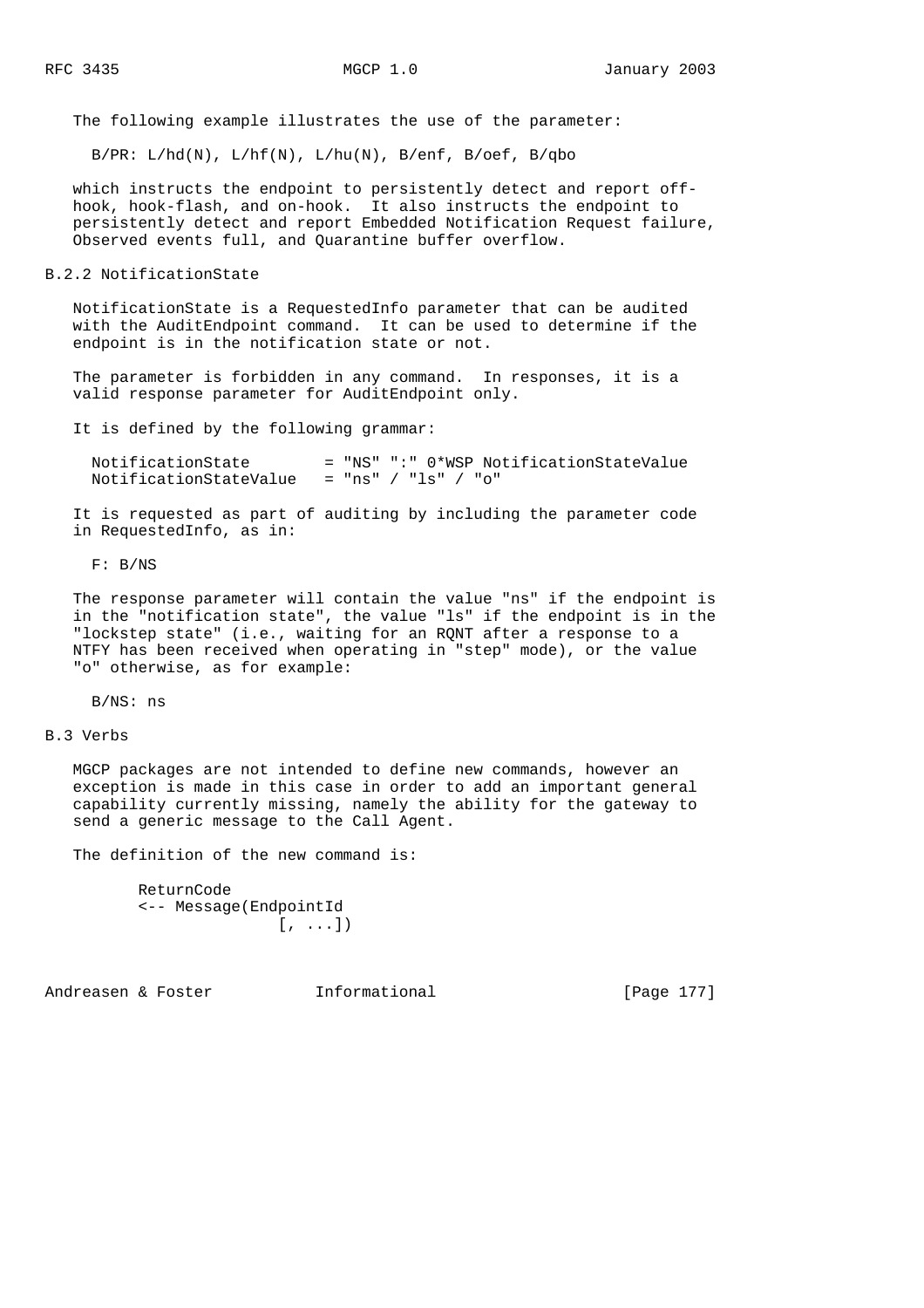EndpointId is the name for the endpoint(s) in the gateway which is issuing the Message command. The identifier MUST be a fully qualified endpoint identifier, including the domain name of the gateway. The local part of the endpoint name MUST NOT use the "any of" wildcard.

 The only parameter specified in the definition of the Message command is the EndpointId, however, it is envisioned that extensions will define additional parameters to be used with the Message command. Such extensions MUST NOT alter or otherwise interfere with the normal operation of the basic MGCP protocol. They may however define additional capabilities above and beyond that provided by the basic MGCP protocol. For example, an extension to enable the gateway to audit the packages supported by the Call Agent could be defined, whereas using the Message command as an alternative way of reporting observed events would be illegal, as that would alter the normal MGCP protocol behavior.

 In order to not interfere with normal MGCP operation, lack of a response to the Message command MUST NOT lead the endpoint to become disconnected. The endpoint(s) MUST be prepared to handle this transparently and continue normal processing unaffected.

 If the endpoint(s) receive a response indicating that the Call Agent does not support the Message command, the endpoint(s) MUST NOT send a Message command again until the current "notified entity" has changed. Similarly, if the endpoint(s) receive a response indicating that the Call Agent does not support one or more parameters in the Message command, the endpoint(s) MUST NOT send a Message command with those parameters again until the current "notified entity" has changed.

 The Message command is encoded as MESG, as shown in the following example:

MESG 1200 aaln/1@rgw.whatever.net MGCP 1.0

Andreasen & Foster **Informational** [Page 178]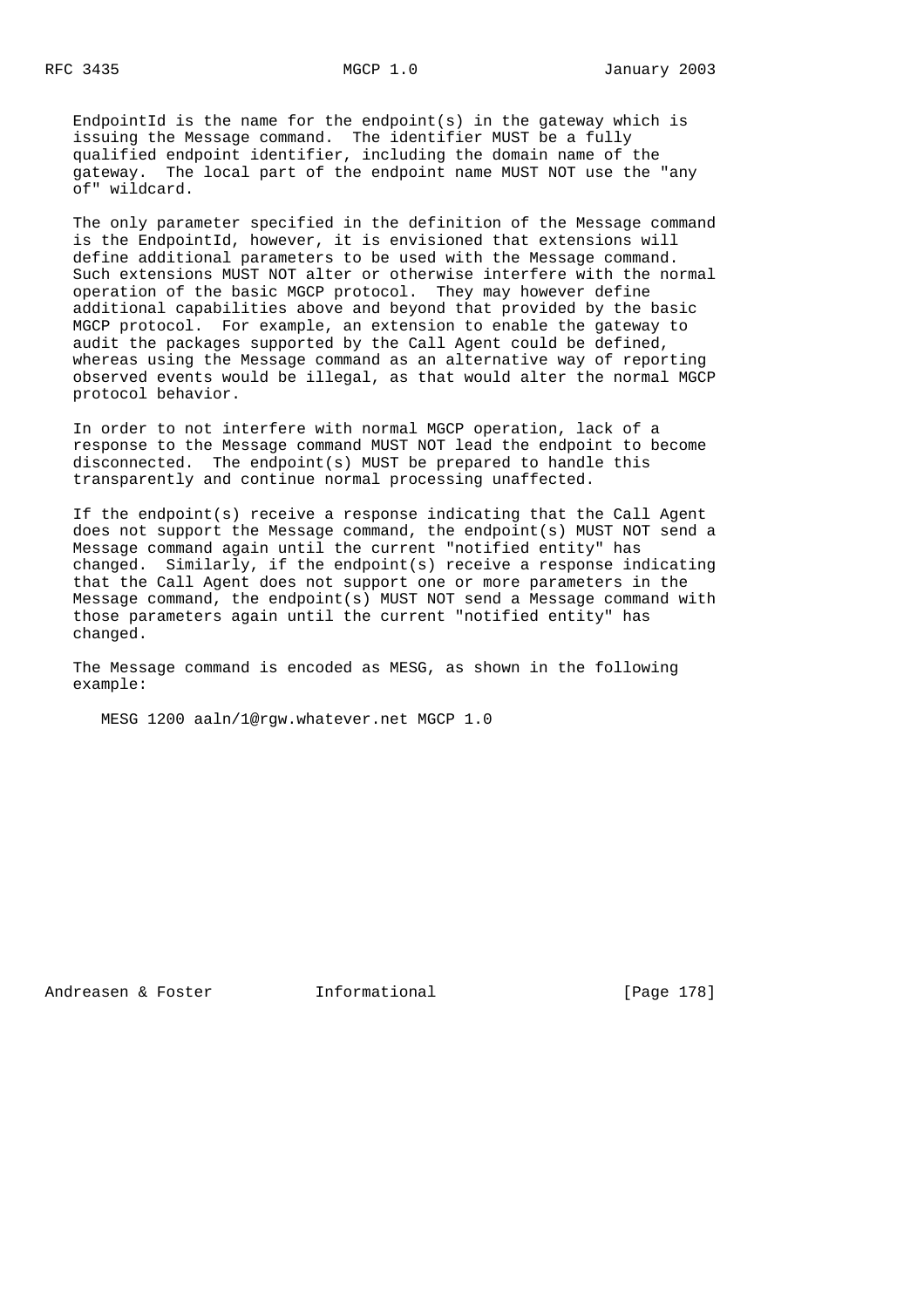Appendix C: IANA Considerations

C.1 New MGCP Package Sub-Registry

 The IANA has established a new sub-registry for MGCP packages under http://www.iana.org/assignments/mgcp-packages.

 Packages can be registered with the IANA according to the following procedure:

 The package MUST have a unique string name which MUST NOT start with the two characters "x-" or "x+".

 The package title, name, and version (zero assumed by default) MUST be registered with IANA as well as a reference to the document that describes the package. The document MUST have a stable URL and MUST be contained on a public web server.

 Packages may define one or more Extension Digit Map Letters, however these are taken from a limited and flat name space. To prevent name clashing, IANA SHALL NOT register a package that defines an Extension Digit Map Letter already defined in another package registered by IANA. To ease this task, such packages SHALL contain the line "Extension Digit Map Letters: " followed by a list of the Extension Digit Map Letters defined in the package at the beginning of the package definition.

 A contact name, e-mail and postal address for the package MUST be provided. The contact information SHALL be updated by the defining organization as necessary.

 Finally, prior to registering a package, the IANA MUST have a designated expert [23] review the package. The expert reviewer will send e-mail to the IANA on the overall review determination.

C.2 New MGCP Package

 This document defines a new MGCP Base Package in Appendix B, which has been registered by IANA.

C.3 New MGCP LocalConnectionOptions Sub-Registry

 The IANA has established a new sub-registry for MGCP LocalConnectionOptions under http://www.iana.org/assignments/mgcp localconnectionoptions.

Andreasen & Foster **Informational** [Page 179]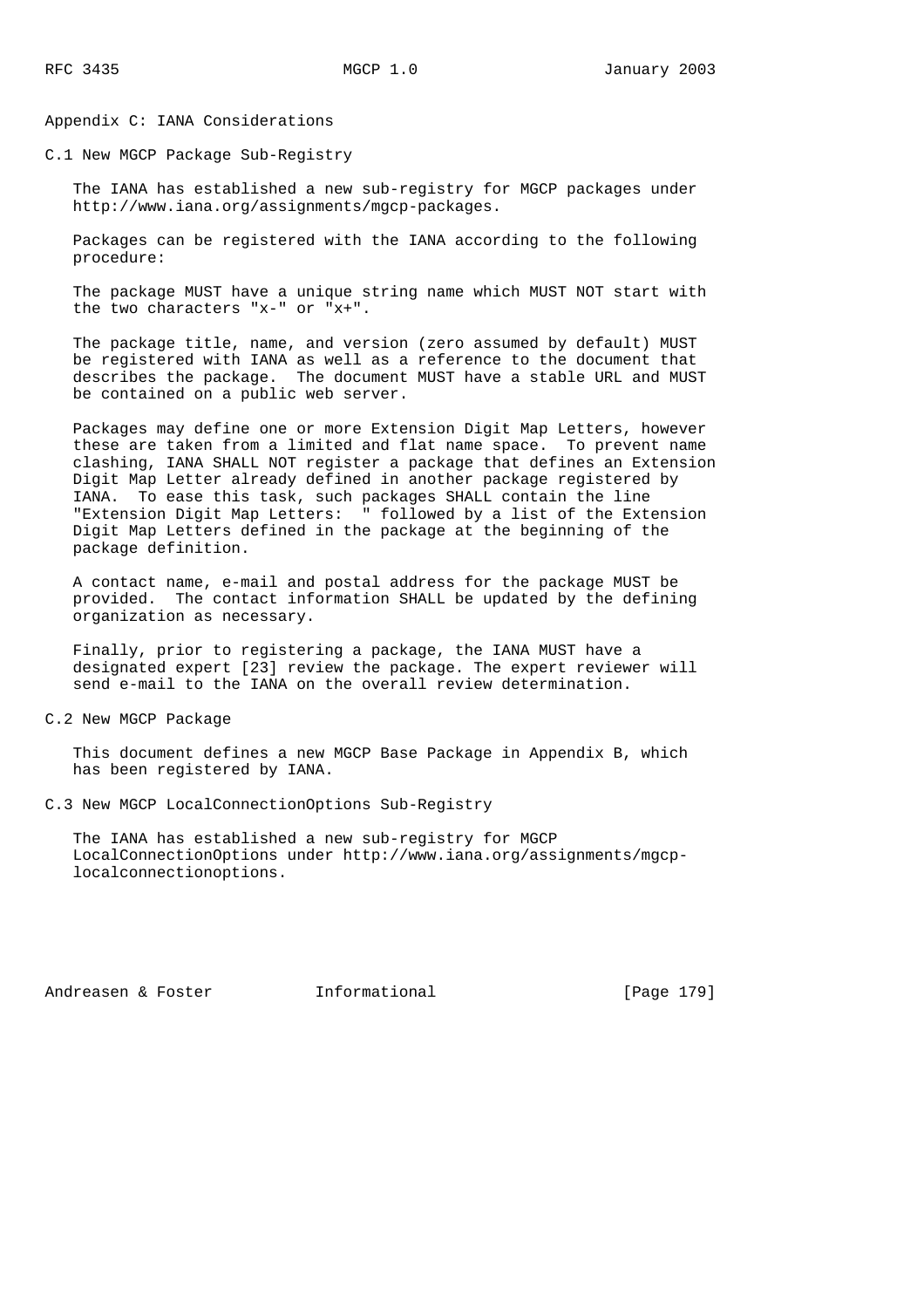Packages are the preferred extension mechanism, however for backwards compatibility, local connection options beyond those provided in this specification can be registered with IANA. Each such local connection option MUST have a unique string name which MUST NOT start with "x-" or "x+". The local connection option field name and encoding name MUST be registered with IANA as well as a reference to the document that describes the local connection option. The document MUST have a stable URL and MUST be contained on a public web server.

 A contact name, e-mail and postal address for the local connection option MUST be provided. The contact information SHALL be updated by the defining organization as necessary.

 Finally, prior to registering a LocalConnectionOption, the IANA MUST have a designated expert [23] review the LocalConnectionOption. The expert reviewer will send e-mail to the IANA on the overall review determination.

Appendix D: Mode Interactions

 An MGCP endpoint can establish one or more media streams. These streams are either incoming (from a remote endpoint) or outgoing (generated at the handset microphone). The "connection mode" parameter establishes the direction and generation of these streams. When there is only one connection to an endpoint, the mapping of these streams is straightforward; the handset plays the incoming stream over the handset speaker and generates the outgoing stream from the handset microphone signal, depending on the mode parameter.

 However, when several connections are established to an endpoint, there can be many incoming and outgoing streams. Depending on the connection mode used, these streams may interact differently with each other and the streams going to/from the handset.

 The table below describes how different connections SHALL be mixed when one or more connections are concurrently "active". An active connection is here defined as a connection that is in one of the following modes:

- \* "send/receive"
- \* "send only"
- \* "receive only"
- \* "conference"

 Connections in "network loopback", "network continuity test", or "inactive" modes are not affected by connections in the "active" modes. The Table uses the following conventions:

Andreasen & Foster **Informational** [Page 180]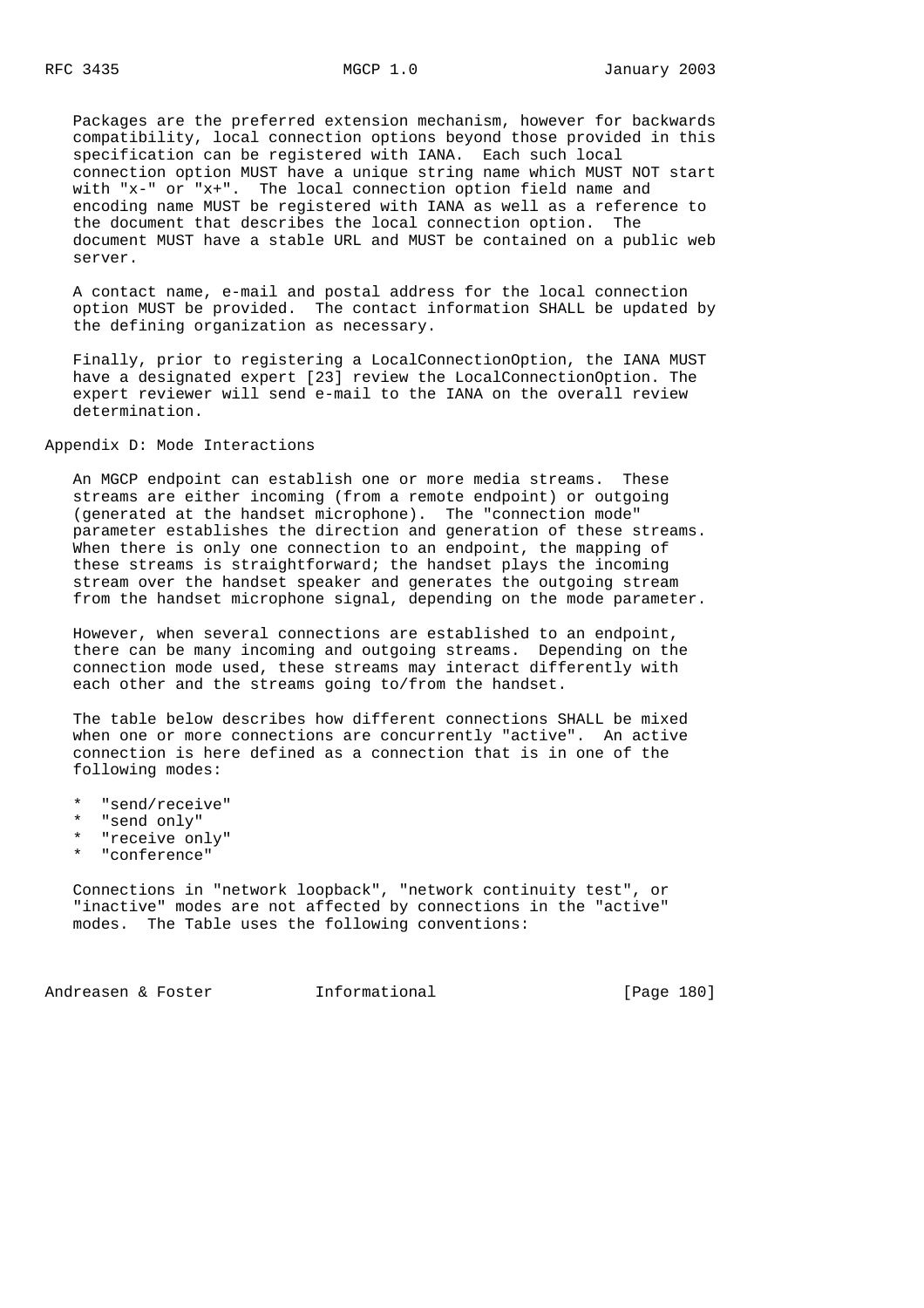- \* Ai is the incoming media stream from Connection A
- \* Bi is the incoming media stream from Connection B
- \* Hi is the incoming media stream from the Handset Microphone
- \* Ao is the outgoing media stream to Connection A
- \* Bo is the outgoing media stream to Connection B
- \* Ho is the outgoing media stream to the Handset earpiece
- \* NA indicates no stream whatsoever (assuming there are no signals applied on the connection)

 "netw" in the following table indicates either "netwloop" or "netwtest" mode.

|                                          |              | Connection A Mode            |                                                      |                               |                                                                          |                                  |                                    |
|------------------------------------------|--------------|------------------------------|------------------------------------------------------|-------------------------------|--------------------------------------------------------------------------|----------------------------------|------------------------------------|
|                                          |              |                              | sendonly   recvonly   sendrecv   confrnce   inactive |                               |                                                                          |                                  | netw                               |
| C<br>$\circ$                             | Send<br>only | Ao=Hi<br>Bo=Hi<br>$H_0 = NA$ | $A_0 = NA$<br>$Bo=Hi$<br>$Ho=Ai$                     | $Ao=Hi$<br>$Bo=Hi$<br>$Ho=Ai$ | $Ao=Hi$<br>$Bo=Hi$<br>Ho=Ai                                              | $A_0 = NA$<br>$Bo=Hi$<br>$Ho=NA$ | $Ao = Ai$<br>Bo=Hi<br>$HO=NA$      |
| n<br>n <sub>l</sub><br>e<br>$\mathsf{C}$ | recv<br>only |                              | $Ao=NA$<br>$Bo=NA$                                   | Ao=Hi<br>$Bo = NA$            | Ao=Hi<br>$Bo = NA$<br>Ho=Ai+Bi Ho=Ai+Bi Ho=Ai+Bi                         | $A_0 = NA$<br>$Bo=NA$<br>$Ho=B1$ | $Ao=Ai$<br>$Bo = NA$<br>$Ho = Bi$  |
| t<br>i.<br>$\circ$<br>n                  | send<br>recv |                              |                                                      | Ao=Hi<br>$Bo=Hi$              | $Ao=Hi$<br>Bo=Hi<br>$Ho = A\dot{i} + B\dot{i}  Ho = A\dot{i} + B\dot{i}$ | $Ao=NA$<br>Bo=Hi<br>$Ho=B1$      | $Ao=Ai$<br>$Bo=Hi$<br>$Ho=B1$      |
| $\overline{B}$<br>M                      | conf<br>rnce |                              |                                                      |                               | Ao=Hi+Bi<br>Bo=Hi+Ai<br>Ho=Ai+Bi                                         | $Ao=NA$<br>Bo=Hi<br>Ho=Bi        | $A \cap = A i$<br>Bo=Hi<br>$Ho=B1$ |
| $\circ$<br>d<br>e <sub>1</sub>           | Inac<br>tive |                              |                                                      |                               |                                                                          | $Ao=NA$<br>$Bo=NA$<br>$Ho=NA$    | $Ao=Ai$<br>$Bo=NA$<br>$Ho=NA$      |
|                                          | netw         |                              |                                                      |                               |                                                                          |                                  | Ao=Ai<br>$Bo = Bi$<br>$HO=NA$      |

 If there are three or more "active" connections they will still interact as defined in the table above with the outgoing media streams mixed for each interaction (union of all streams). If internal resources are used up and the streams cannot be mixed, the gateway MUST return an error (error code 403 or 502, not enough resources, are RECOMMENDED).

Andreasen & Foster **Informational** [Page 181]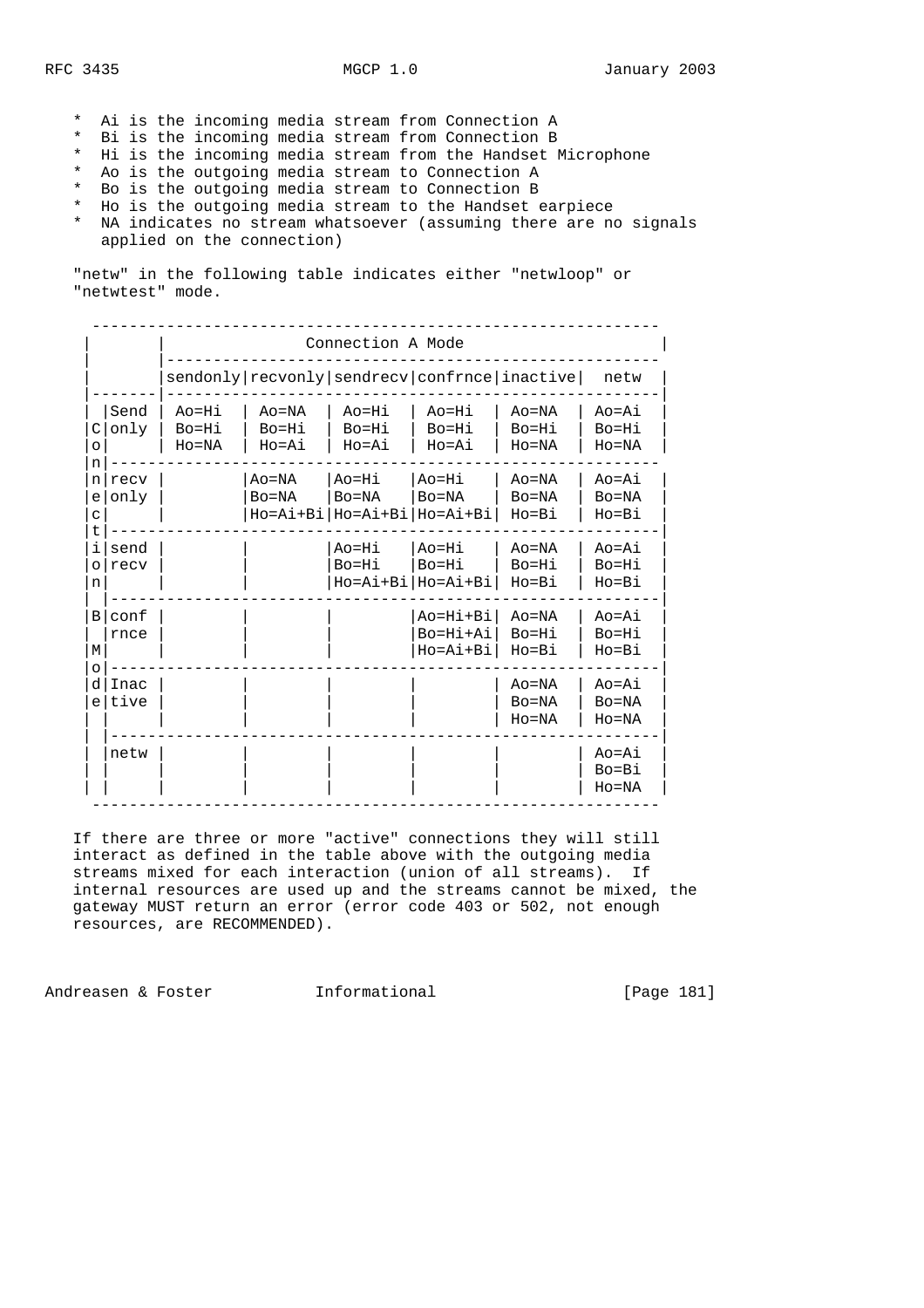Appendix E: Endpoint Naming Conventions

 The following sections provide some RECOMMENDED endpoint naming conventions.

E.1 Analog Access Line Endpoints

 The string "aaln", should be used as the first term in a local endpoint name for analog access line endpoints. Terms following "aaln" should follow the physical hierarchy of the gateway so that if the gateway has a number of RJ11 ports, the local endpoint name could look like the following:

#### aaln/#

 where "#" is the number of the analog line (RJ11 port) on the gateway.

 On the other hand, the gateway may have a number of physical plug-in units, each of which contain some number of RJ11 ports, in which case, the local endpoint name might look like the following:

aaln/<unit #>/#

where  $\langle$ unit #> is the number of the plug in unit in the gateway and "#" is the number of the analog line (RJ11 port) on that unit. Leading zeroes MUST NOT be used in any of the numbers ("#") above.

E.2 Digital Trunks

 The string "ds" should be used for the first term of digital endpoints with a naming convention that follows the physical and digital hierarchy such as:

ds/<unit-type1>-<unit #>/<unit-type2>-<unit #>/.../<channel #>

where: <unit-type> identifies the particular hierarchy level. Some example values of <unit-type> are: "s", "su", "oc3", "ds3", "e3", "ds2", "e2", "ds1", "e1" where "s" indicates a slot number and "su" indicates a sub-unit within a slot. Leading zeroes MUST NOT be used in any of the numbers ("#") above.

The <unit #> is a decimal number which is used to reference a particular instance of a <unit-type> at that level of the hierarchy. The number of levels and naming of those levels is based on the physical hierarchy within the media gateway.

Andreasen & Foster **Informational** [Page 182]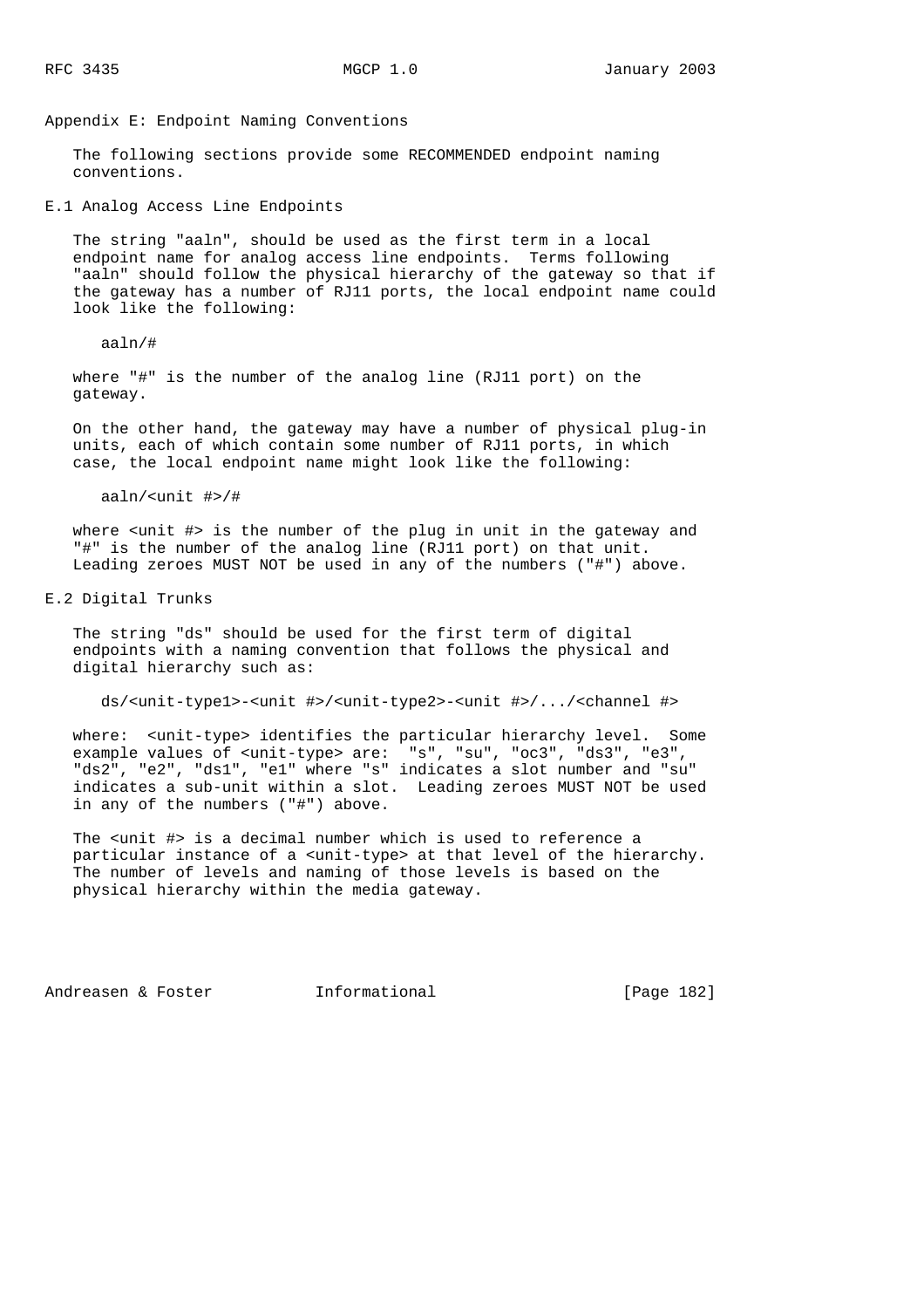E.3 Virtual Endpoints

 Another type of endpoint is one that is not associated with a physical interface (such as an analog or digital endpoint). This type of endpoint is called a virtual endpoint and is often used to represent some DSP resources that gives the endpoint some capability. Examples are announcement, IVR or conference bridge devices. These devices may have multiple instances of DSP functions so that a possible naming convention is:

<virtual-endpoint-type>/<endpoint-#>

 where <virtual-endpoint-type> may be some string representing the type of endpoint (such as "ann" for announcement server or "cnf" for conference server) and <endpoint-#> would identify a particular virtual endpoint within the device. Leading zeroes MUST NOT be used in the number ("#") above. If the physical hierarchy of the server includes plug-in DSP cards, another level of hierarchy in the local endpoint name may be used to describe the plug in unit.

 A virtual endpoint may be created as the result of using the "any of" wildcard. Similarly, a virtual endpoint may cease to exist once the last connection on the virtual endpoint is deleted. The definition of the virtual endpoint MUST detail both of these aspects.

When a <virtual-endpoint-type> creates and deletes virtual endpoints automatically, there will be cases where no virtual endpoints exist at the time a RestartInProgress command is to be issued. In such cases, the gateway SHOULD simply use the "all of" wildcard in lieu of any specific <endpoint-#> as in, e.g.:

ann/\*@mygateway.whatever.net

 If the RestartInProgress command refers to all endpoints in the gateway (virtual or not), the <virtual-endpoint-id> can be omitted as in, e.g.:

\*@mygateway.whatever.net

 Commands received by the gateway will still have to refer to an actual endpoint (possibly created by that command by use of the "any of" wildcard) in order for the command to be processed though.

Andreasen & Foster **Informational** [Page 183]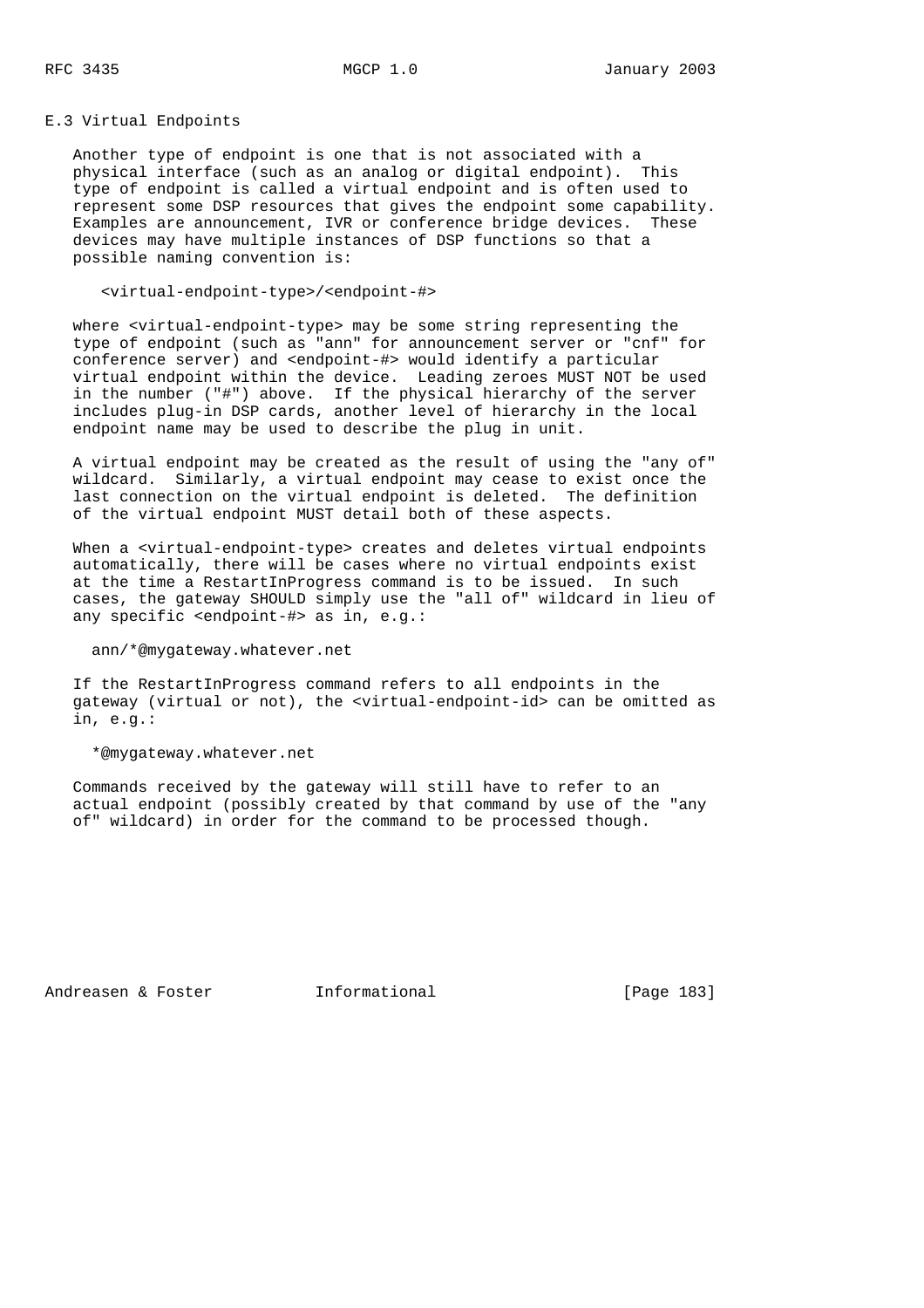### E.4 Media Gateway

 MGCP only defines operation on endpoints in a media gateway. It may be beneficial to define an endpoint that represents the gateway itself as opposed to the endpoints managed by the gateway. Implementations that wish to do so should use the local endpoint name "mg" (for media gateway) as in:

### mg@mygateway.whatever.net

 Note that defining such an endpoint does not change any of the protocol semantics, i.e., the "mg" endpoint and other endpoints (e.g., digital trunks) in the gateway are still independent endpoints and MUST be treated as such. For example, RestartInProgress commands MUST still be issued for all endpoints in the gateway as usual.

### E.5 Range Wildcards

 As described in Section 2.1.2, the MGCP endpoint naming scheme defines the "all of" and "any of" wildcards for the individual terms in a local endpoint name. While the "all of" wildcard is very useful for reducing the number of messages, it can by definition only be used when we wish to refer to all instances of a given term in the local endpoint name. Furthermore, in the case where a command is to be sent by the gateway to the Call Agent, the "all of" wildcard can only be used if all of the endpoints named by it have the same "notified entity". Implementations that prefer a finer-grained wildcarding scheme can use the range wildcarding scheme described here.

A range wildcard is defined as follows:

 RangeWildcard = "[" NumericalRange \*( "," NumericalRange ) "]" NumericalRange = 1\*(DIGIT) [ "-" 1\*(DIGIT) ]

 Note that white space is not permitted. Also, since range wildcards use the character "[" to indicate the start of a range, the "[" character MUST NOT be used in endpoint names that use range wildcards. The length of a range wildcard SHOULD be bounded to a reasonably small value, e.g., 128 characters.

 Range wildcards can be used anywhere an "all of" wildcard can be used. The semantics are identical for the endpoints named. However, it MUST be noted, that use of the range wildcarding scheme requires support on both the gateway and the Call Agent. Therefore, a gateway MUST NOT assume that it's Call Agent supports range wildcarding and vice versa. In practice, this typically means that both the gateway and Call Agent will need to be provisioned consistently in order to

Andreasen & Foster **Informational** [Page 184]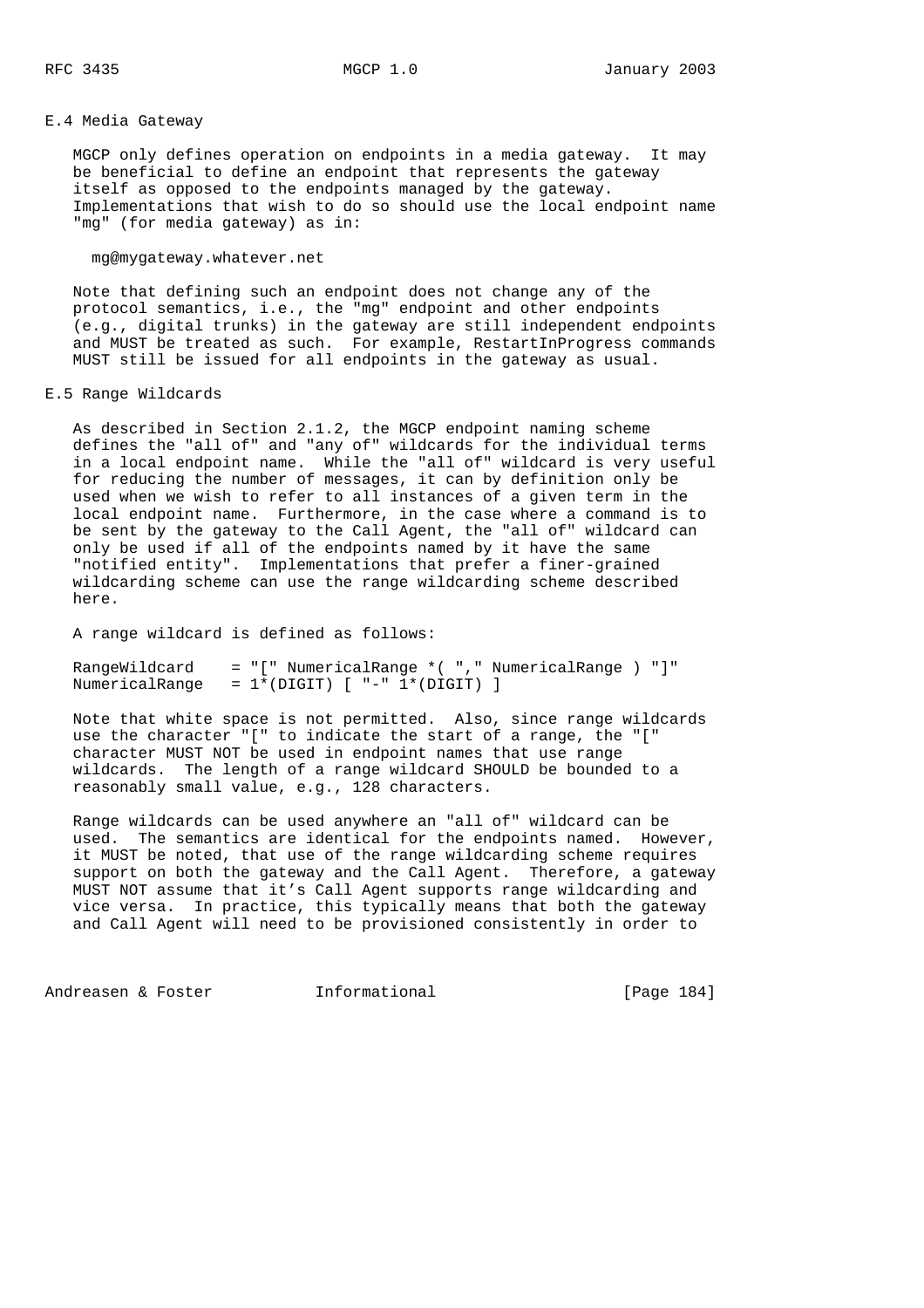use range wildcards. Also, if a gateway or Call Agent using range wildcards receives an error response that could indicate a possible endpoint naming problem, they MUST be able to automatically revert to not using range wildcards.

The following examples illustrates the use of range wildcards:

```
 ds/ds1-1/[1-12]
 ds/ds1-1/[1,3,20-24]
ds/ds1-[1-2]/* ds/ds3-1/[1-96]
```
The following example illustrates how to use it in a command:

```
 RSIP 1204 ds/ds3-1/[1-96]@tgw-18.whatever.net MGCP 1.0
 RM: restart
 RD: 0
```
Appendix F: Example Command Encodings

 This appendix provides examples of commands and responses shown with the actual encoding used. Examples are provided for each command. All commentary shown in the commands and responses is optional.

F.1 NotificationRequest

 The first example illustrates a NotificationRequest that will ring a phone and look for an off-hook event:

 RQNT 1201 aaln/1@rgw-2567.whatever.net MGCP 1.0 N: ca@ca1.whatever.net:5678 X: 0123456789AC  $R: 1/hd(N)$  $S: 1/rq$ 

The response indicates that the transaction was successful:

200 1201 OK

 The second example illustrates a NotificationRequest that will look for and accumulate an off-hook event, and then provide dial-tone and accumulate digits according to the digit map provided. The "notified entity" is set to "ca@ca1.whatever.net:5678", and since the SignalRequests parameter is empty (it could have been omitted as well), all currently active TO signals will be stopped. All events in the quarantine buffer will be processed, and the list of events to detect in the "notification" state will include fax tones in addition to the "requested events" and persistent events:

Andreasen & Foster **Informational** [Page 185]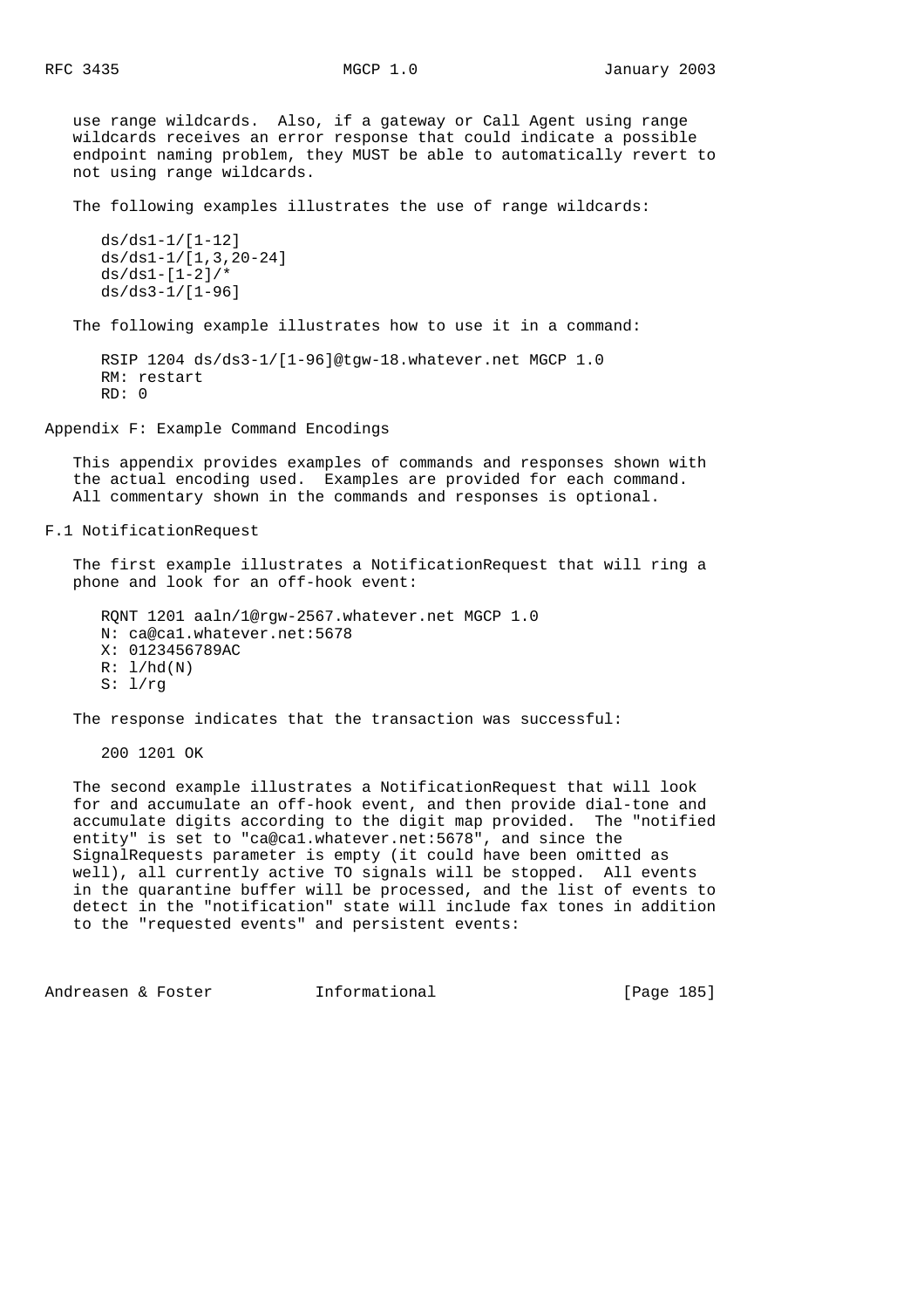RQNT 1202 aaln/1@rgw-2567.whatever.net MGCP 1.0 N: ca@ca1.whatever.net:5678 X: 0123456789AC  $R: L/hd(A, E(S(L/dl), R(L/oc, L/hu, D/[0-9#*T](D))))$  D: (0T|00T|#xxxxxxx|\*xx|91xxxxxxxxxx|9011x.T)  $S:$  Q: process T: G/ft

The response indicates that the transaction was successful:

200 1202 OK

F.2 Notify

The example below illustrates a Notify message that notifies an off hook event followed by a 12-digit number beginning with "91". A transaction identifier correlating the Notify with the NotificationRequest it results from is included. The command is sent to the current "notified entity", which typically will be the actual value supplied in the NotifiedEntity parameter, i.e., "ca@ca1.whatever.net:5678" - a failover situation could have changed this:

 NTFY 2002 aaln/1@rgw-2567.whatever.net MGCP 1.0 N: ca@ca1.whatever.net:5678 X: 0123456789AC O: L/hd,D/9,D/1,D/2,D/0,D/1,D/8,D/2,D/9,D/4,D/2,D/6,D/6

The Notify response indicates that the transaction was successful:

200 2002 OK

F.3 CreateConnection

 The first example illustrates a CreateConnection command to create a connection on the endpoint specified. The connection will be part of the specified CallId. The LocalConnectionOptions specify that G.711 mu-law will be the codec used and the packetization period will be 10 ms. The connection mode will be "receive only":

 CRCX 1204 aaln/1@rgw-2567.whatever.net MGCP 1.0 C: A3C47F21456789F0 L: p:10, a:PCMU M: recvonly

Andreasen & Foster **Informational** [Page 186]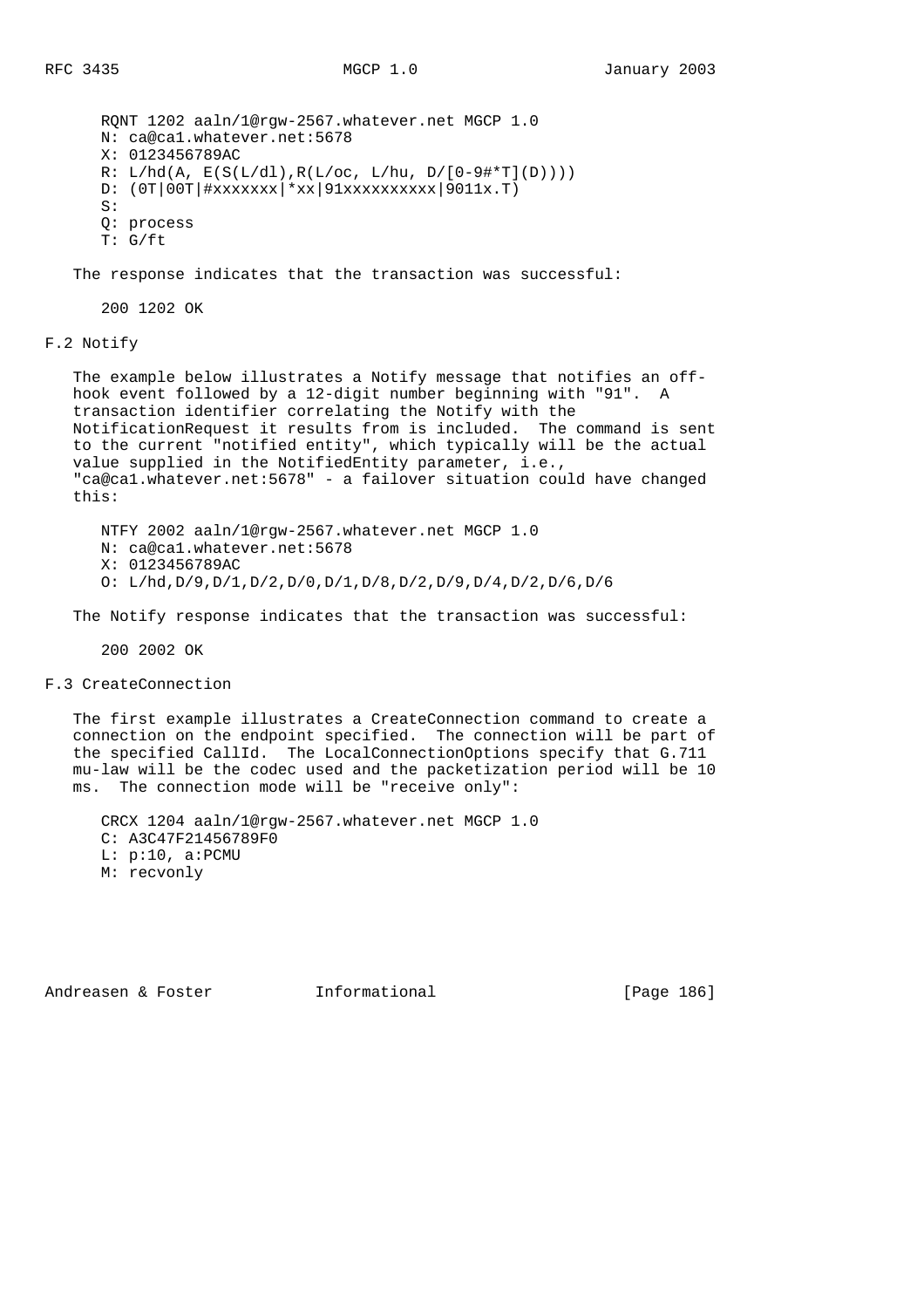The response indicates that the transaction was successful, and a connection identifier for the newly created connection is therefore included. A session description for the new connection is included as well - note that it is preceded by an empty line.

```
 200 1204 OK
 I: FDE234C8
v=0 o=- 25678 753849 IN IP4 128.96.41.1
s=- c=IN IP4 128.96.41.1
t=0 0
 m=audio 3456 RTP/AVP 0
```
 The second example illustrates a CreateConnection command containing a notification request and a RemoteConnectionDescriptor:

```
 CRCX 1205 aaln/1@rgw-2569.whatever.net MGCP 1.0
 C: A3C47F21456789F0
 L: p:10, a:PCMU
 M: sendrecv
 X: 0123456789AD
 R: L/hd
 S: L/rg
v=0 o=- 25678 753849 IN IP4 128.96.41.1
s=- c=IN IP4 128.96.41.1
t=0 0
 m=audio 3456 RTP/AVP 0
```
 The response indicates that the transaction failed, because the phone was already off-hook. Consequently, neither a connection-id nor a session description is returned:

401 1205 Phone off-hook

 Our third example illustrates the use of the provisional response and the three-way handshake. We create another connection and acknowledge the previous response received by using the response acknowledgement parameter:

Andreasen & Foster **Informational** [Page 187]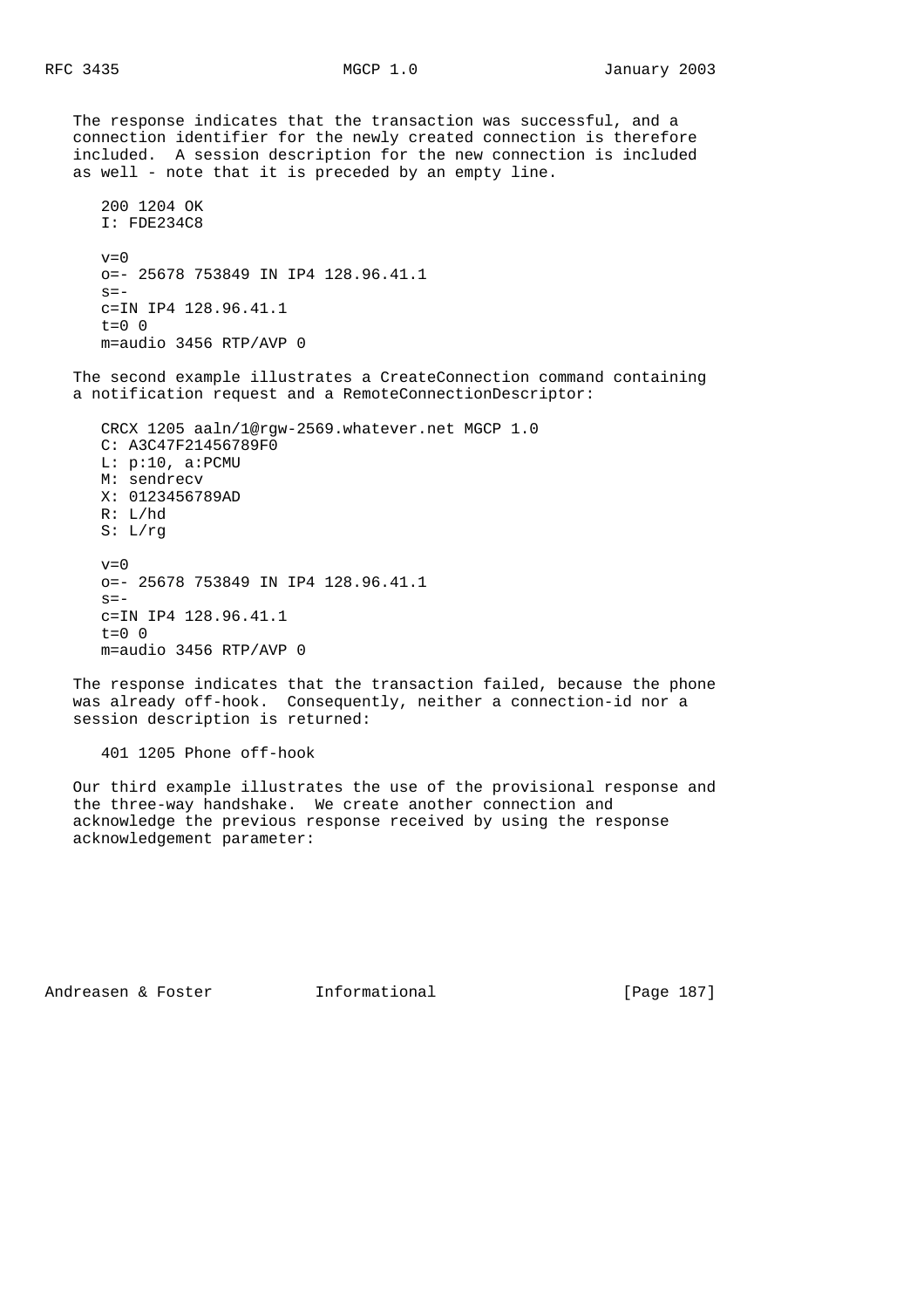CRCX 1206 aaln/1@rgw-2569.whatever.net MGCP 1.0 K: 1205 C: A3C47F21456789F0 L: p:10, a:PCMU M: inactive  $v=0$  o=- 25678 753849 IN IP4 128.96.41.1  $s=$  c=IN IP4 128.96.41.1 t=0 0 m=audio 3456 RTP/AVP 0 A provisional response is returned initially: 100 1206 Pending I: DFE233D1  $v=0$  o=- 4723891 7428910 IN IP4 128.96.63.25  $s=$  c=IN IP4 128.96.63.25  $t=0$  0 m=audio 3456 RTP/AVP 0 A little later, the final response is received: 200 1206 OK  $K:$  I: DFE233D1  $v=0$  o=- 4723891 7428910 IN IP4 128.96.63.25  $s =$  c=IN IP4 128.96.63.25 t=0 0 m=audio 3456 RTP/AVP 0 The Call Agent acknowledges the final response as requested: 000 1206 and the transaction is complete.

Andreasen & Foster **Informational** [Page 188]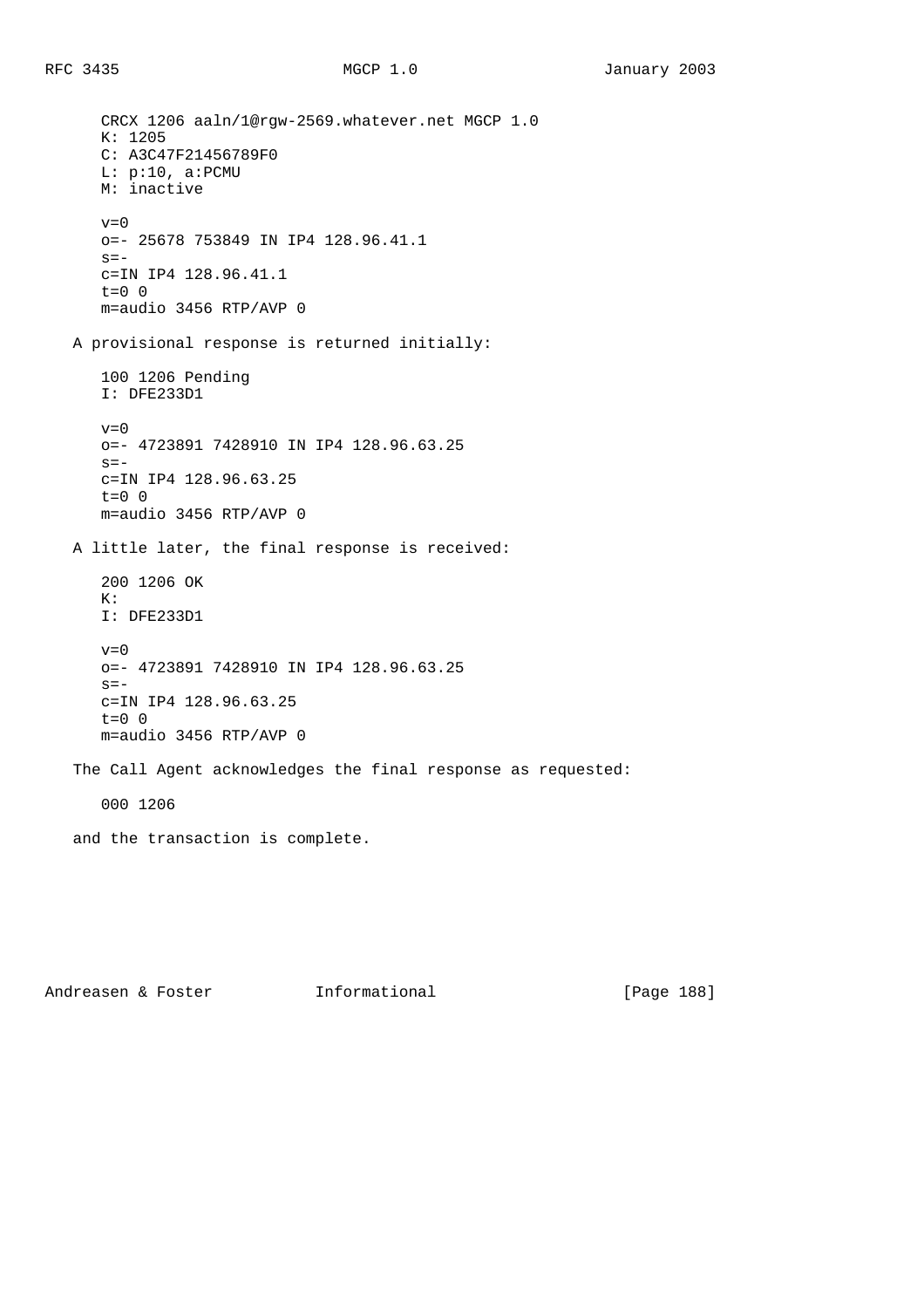F.4 ModifyConnection The first example shows a ModifyConnection command that simply sets the connection mode of a connection to "send/receive" - the "notified entity" is set as well: MDCX 1209 aaln/1@rgw-2567.whatever.net MGCP 1.0 C: A3C47F21456789F0 I: FDE234C8 N: ca@ca1.whatever.net M: sendrecv The response indicates that the transaction was successful: 200 1209 OK In the second example, we pass a session description and include a notification request with the ModifyConnection command. The endpoint will start playing ring-back tones to the user: MDCX 1210 aaln/1@rgw-2567.whatever.net MGCP 1.0 C: A3C47F21456789F0 I: FDE234C8 M: recvonly X: 0123456789AE R: L/hu S: G/rt  $v=0$  o=- 4723891 7428910 IN IP4 128.96.63.25  $s=$  c=IN IP4 128.96.63.25  $t=0$  0 m=audio 3456 RTP/AVP 0 The response indicates that the transaction was successful: 200 1206 OK F.5 DeleteConnection (from the Call Agent) In this example, the Call Agent simply instructs the gateway to delete the connection "FDE234C8" on the endpoint specified: DLCX 1210 aaln/1@rgw-2567.whatever.net MGCP 1.0 C: A3C47F21456789F0 I: FDE234C8

Andreasen & Foster Theormational Theorem [Page 189]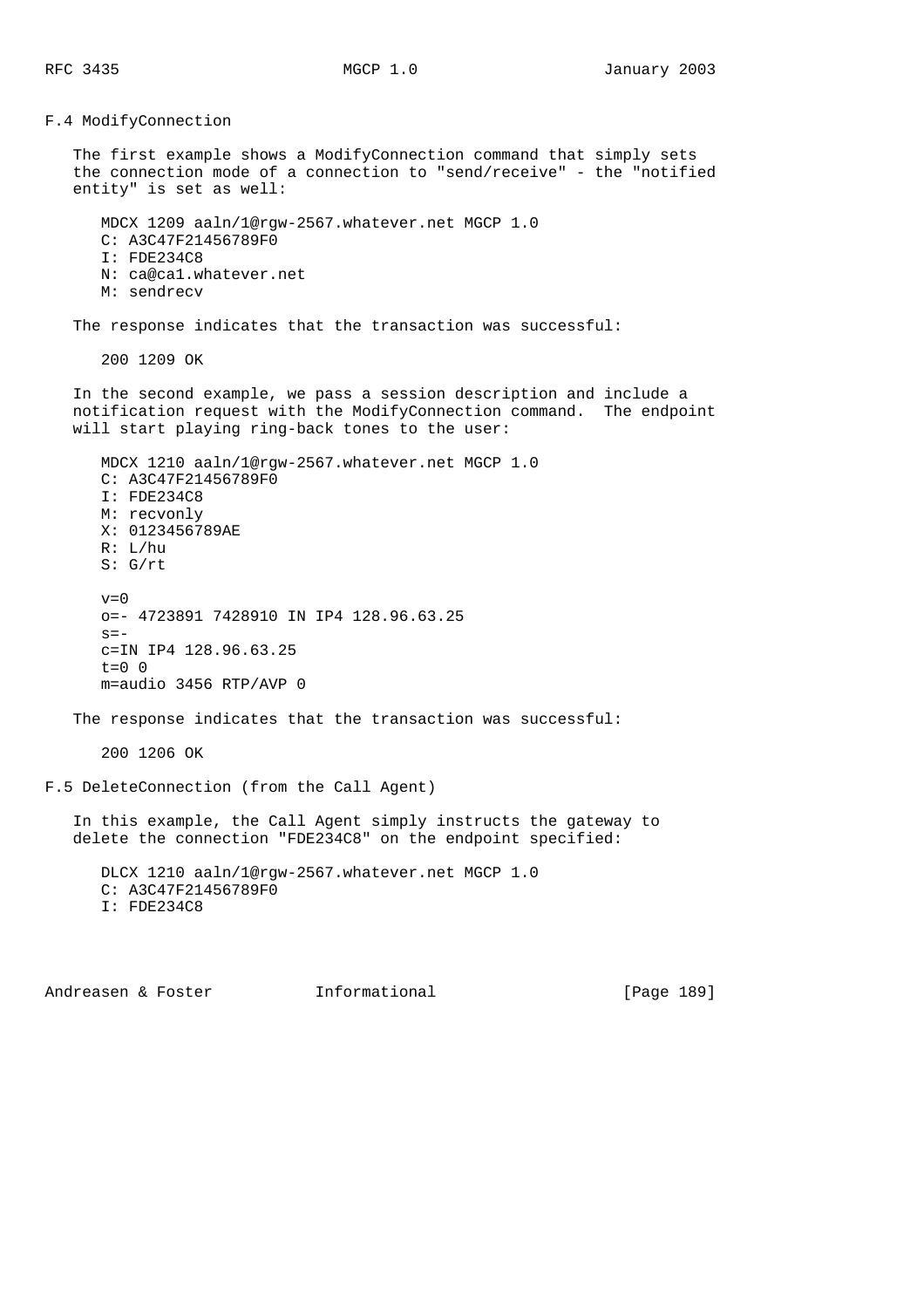The response indicates success, and that the connection was deleted. Connection parameters for the connection are therefore included as well:

 250 1210 OK P: PS=1245, OS=62345, PR=780, OR=45123, PL=10, JI=27, LA=48

F.6 DeleteConnection (from the gateway)

 In this example, the gateway sends a DeleteConnection command to the Call Agent to instruct it that a connection on the specified endpoint has been deleted. The ReasonCode specifies the reason for the deletion, and Connection Parameters for the connection are provided as well:

 DLCX 1210 aaln/1@rgw-2567.whatever.net MGCP 1.0 C: A3C47F21456789F0 I: FDE234C8 E: 900 - Hardware error P: PS=1245, OS=62345, PR=780, OR=45123, PL=10, JI=27, LA=48

The Call Agent sends a success response to the gateway:

200 1210 OK

F.7 DeleteConnection (multiple connections from the Call Agent)

 In the first example, the Call Agent instructs the gateway to delete all connections related to call "A3C47F21456789F0" on the specified endpoint:

 DLCX 1210 aaln/1@rgw-2567.whatever.net MGCP 1.0 C: A3C47F21456789F0

The response indicates success and that the connection(s) were deleted:

250 1210 OK

 In the second example, the Call Agent instructs the gateway to delete all connections related to all of the endpoints specified:

DLCX 1210 aaln/\*@rgw-2567.whatever.net MGCP 1.0

The response indicates success:

250 1210 OK

Andreasen & Foster **Informational** [Page 190]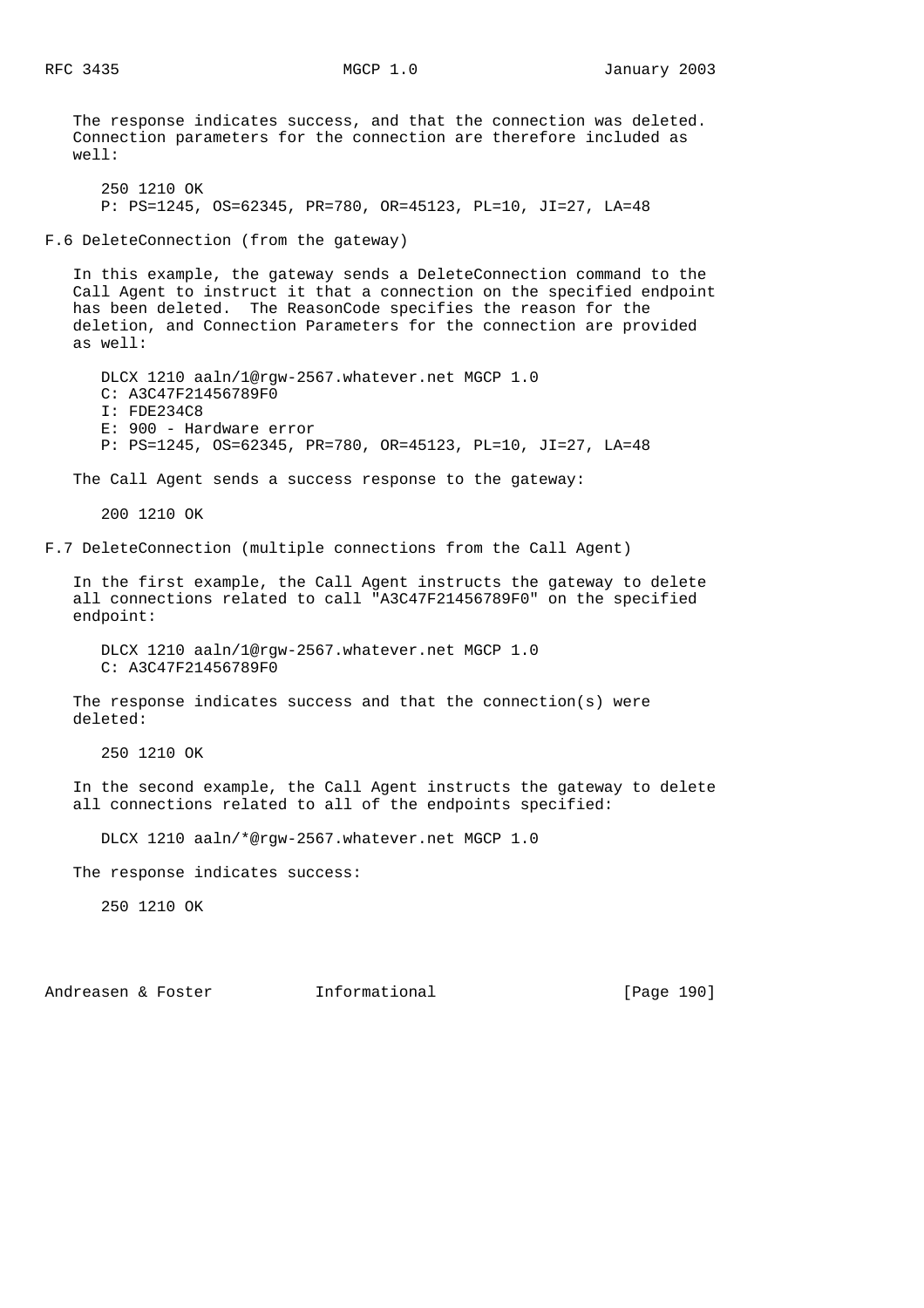F.8 AuditEndpoint In the first example, the Call Agent wants to learn what endpoints are present on the gateway specified, hence the use of the "all of" wild-card for the local portion of the endpoint-name: AUEP 1200 \*@rgw-2567.whatever.net MGCP 1.0 The gateway indicates success and includes a list of endpoint names: 200 1200 OK Z: aaln/1@rgw-2567.whatever.net Z: aaln/2@rgw-2567.whatever.net In the second example, the capabilities of one of the endpoints is requested: AUEP 1201 aaln/1@rgw-2567.whatever.net MGCP 1.0 F: A The response indicates success and the capabilities as well. Two codecs are supported, however with different capabilities. Consequently two separate capability sets are returned: 200 1201 OK A: a:PCMU, p:10-100, e:on, s:off, v:L;S, m:sendonly; recvonly;sendrecv;inactive;netwloop;netwtest A: a:G729, p:30-90, e:on, s:on, v:L;S, m:sendonly; recvonly;sendrecv;inactive;confrnce;netwloop

 Note that the carriage return in the Capabilities lines are shown for formatting reasons only - they are not permissible in a real implementation.

 In the third example, the Call Agent audits several types of information for the endpoint:

 AUEP 2002 aaln/1@rgw-2567.whatever.net MGCP 1.0 F: R,D,S,X,N,I,T,O,ES

Andreasen & Foster Theormational (Page 191)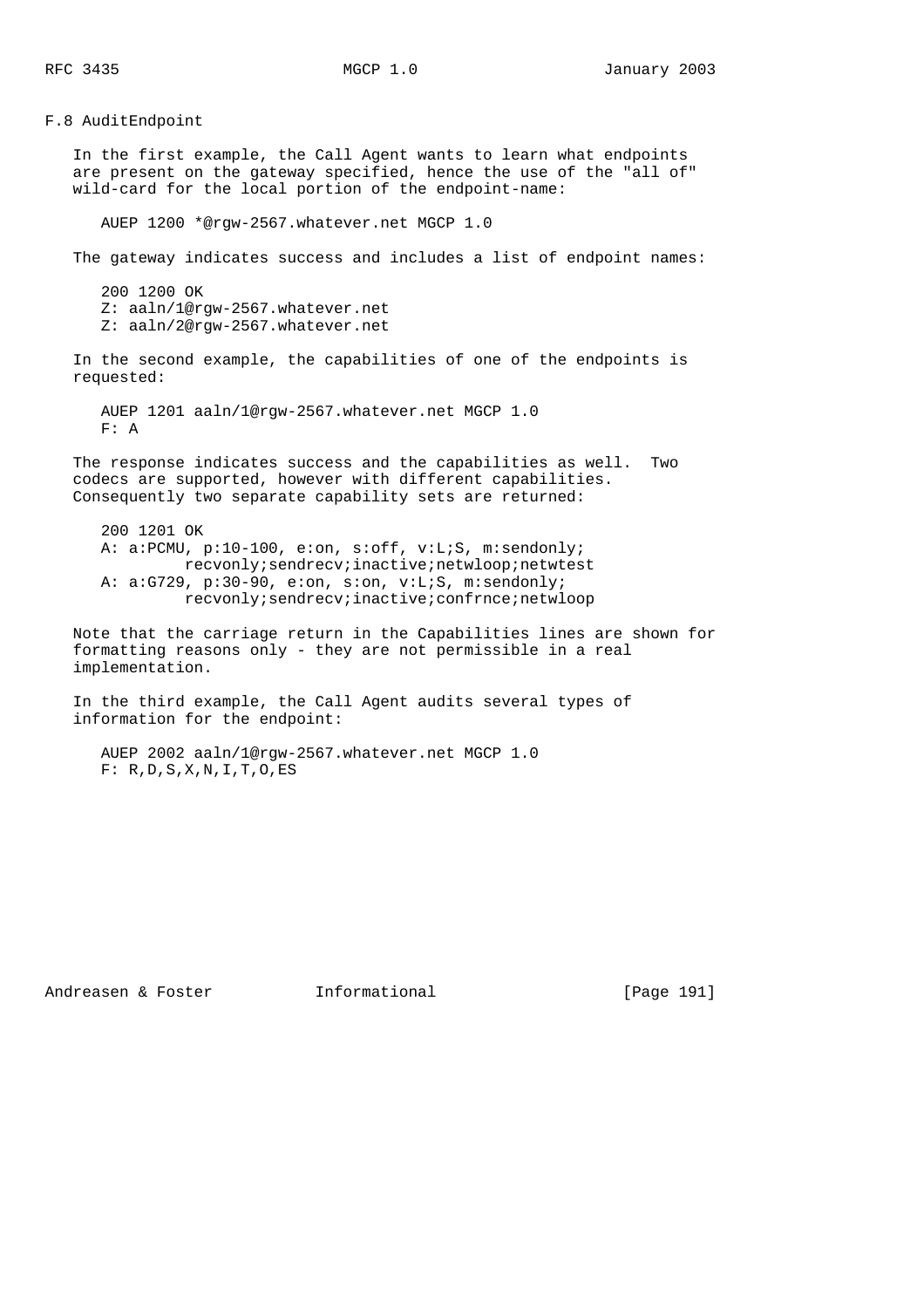The response indicates success:

```
 200 2002 OK
R: L/hu, L/oc(N), D/[0-9](N) D:
S: L/vmwi(+) X: 0123456789B1
 N: [128.96.41.12]
 I: 32F345E2
 T: G/ft
 O: L/hd,D/9,D/1,D/2
 ES: L/hd
```
 The list of requested events contains three events. Where no package name is specified, the default package is assumed. The same goes for actions, so the default action - Notify - must therefore be assumed for the "L/hu" event. The omission of a value for the "digit map" means the endpoint currently does not have a digit map. There are currently no active time-out signals, however the OO signal "vmwi" is currently on and is consequently included - in this case it was parameterized, however the parameter could have been excluded. The current "notified entity" refers to an IP-address and only a single connection exists for the endpoint. The current value of DetectEvents is "G/ft", and the list of ObservedEvents contains the four events specified. Finally, the event-states audited reveals that the phone was off-hook at the time the transaction was processed.

F.9 AuditConnection

 The first example shows an AuditConnection command where we audit the CallId, NotifiedEntity, LocalConnectionOptions, Connection Mode, LocalConnectionDescriptor, and the Connection Parameters:

```
 AUCX 2003 aaln/1@rgw-2567.whatever.net MGCP 1.0
 I: 32F345E2
F: C, N, L, M, LC, P
```
Andreasen & Foster **Informational** [Page 192]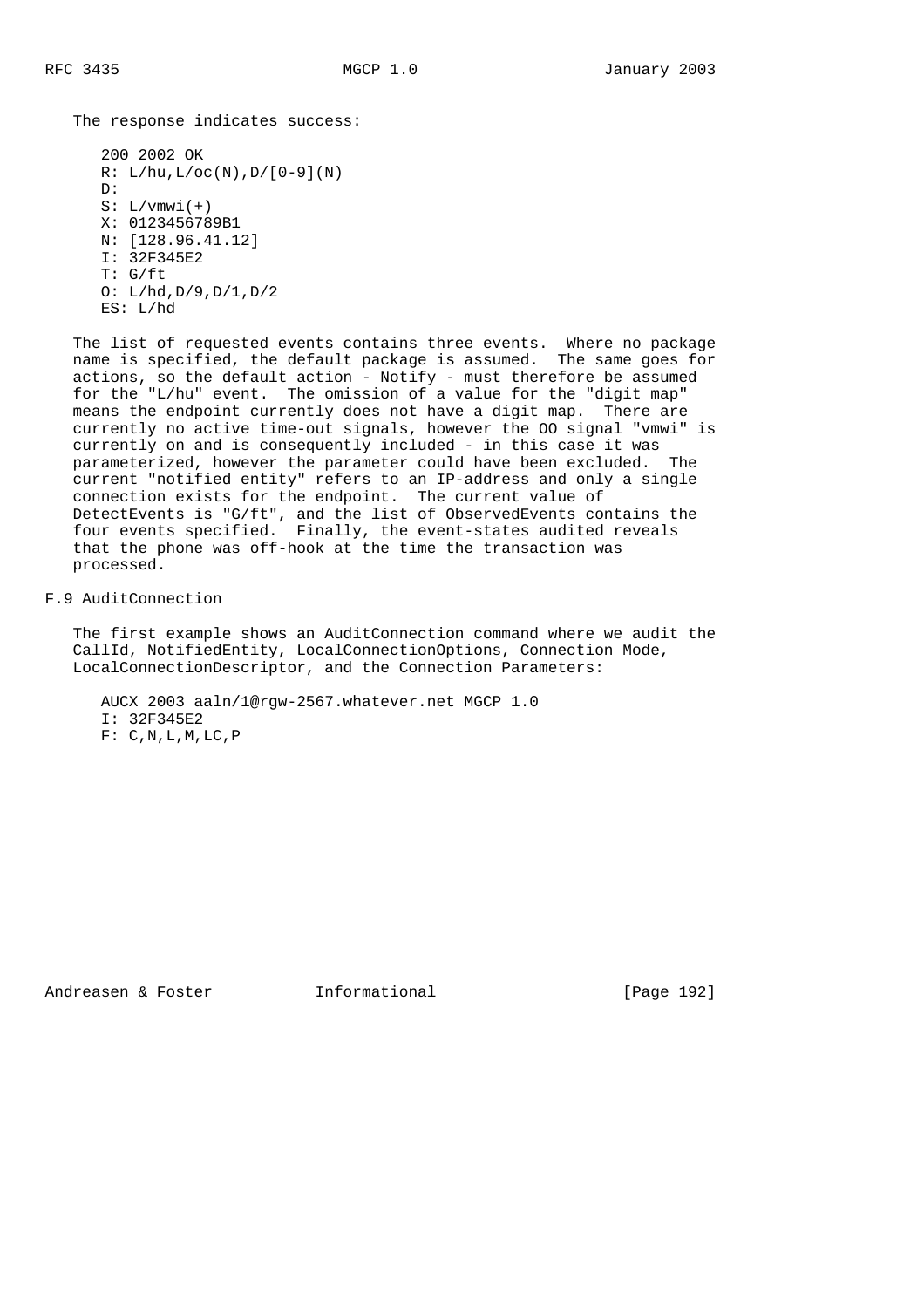The response indicates success and includes information for the RequestedInfo: 200 2003 OK C: A3C47F21456789F0 N: ca@ca1.whatever.net L: p:10, a:PCMU M: sendrecv P: PS=395, OS=22850, PR=615, OR=30937, PL=7, JI=26, LA=47  $v=0$  o=- 4723891 7428910 IN IP4 128.96.63.25  $s =$  c=IN IP4 128.96.63.25  $t=0$  0 m=audio 1296 RTP/AVP 0 In the second example, we request to audit RemoteConnectionDescriptor and LocalConnectionDescriptor: AUCX 1203 aaln/2@rgw-2567.whatever.net MGCP 1.0 I: FDE234C8 F: RC,LC The response indicates success, and includes information for the RequestedInfo. In this case, no RemoteConnectionDescriptor exists, hence only the protocol version field is included for the RemoteConnectionDescriptor: 200 1203 OK  $v=0$  o=- 4723891 7428910 IN IP4 128.96.63.25  $s=$  c=IN IP4 128.96.63.25  $t=0$  0 m=audio 1296 RTP/AVP 0  $v=0$ 

F.10 RestartInProgress

 The first example illustrates a RestartInProgress message sent by an gateway to inform the Call Agent that the specified endpoint will be taken out-of-service in 300 seconds:

Andreasen & Foster **Informational** [Page 193]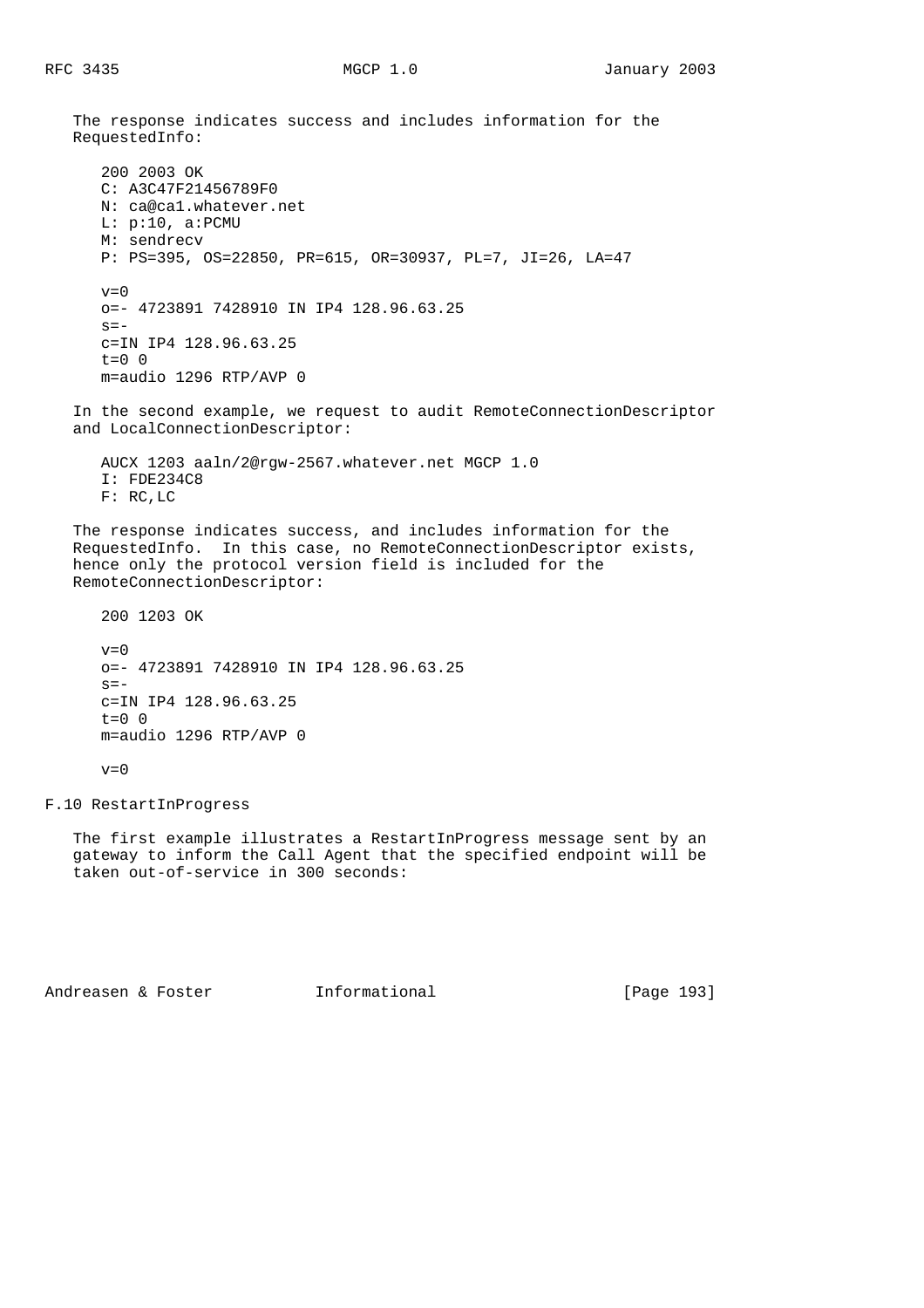RSIP 1200 aaln/1@rgw-2567.whatever.net MGCP 1.0 RM: graceful RD: 300 The Call Agent's response indicates that the transaction was successful: 200 1200 OK In the second example, the RestartInProgress message sent by the gateway informs the Call Agent, that all of the gateway's endpoints are being placed in-service in 0 seconds, i.e., they are currently in service. The restart delay could have been omitted as well: RSIP 1204 \*@rgw-2567.whatever.net MGCP 1.0 RM: restart RD: 0 The Call Agent's response indicates success, and furthermore provides the endpoints in question with a new "notified entity": 200 1204 OK N: CA-1@whatever.net Alternatively, the command could have failed with a new "notified entity" as in: 521 1204 OK N: CA-1@whatever.net In that case, the command would then have to be retried in order to satisfy the "restart procedure", this time going to Call Agent "CA- 1@whatever.net". Appendix G: Example Call Flows The message flow tables in this section use the following abbreviations: \* rgw = Residential Gateway \* ca = Call Agent \* n+ = step 'n' is repeated one or more times

Andreasen & Foster **Informational** [Page 194]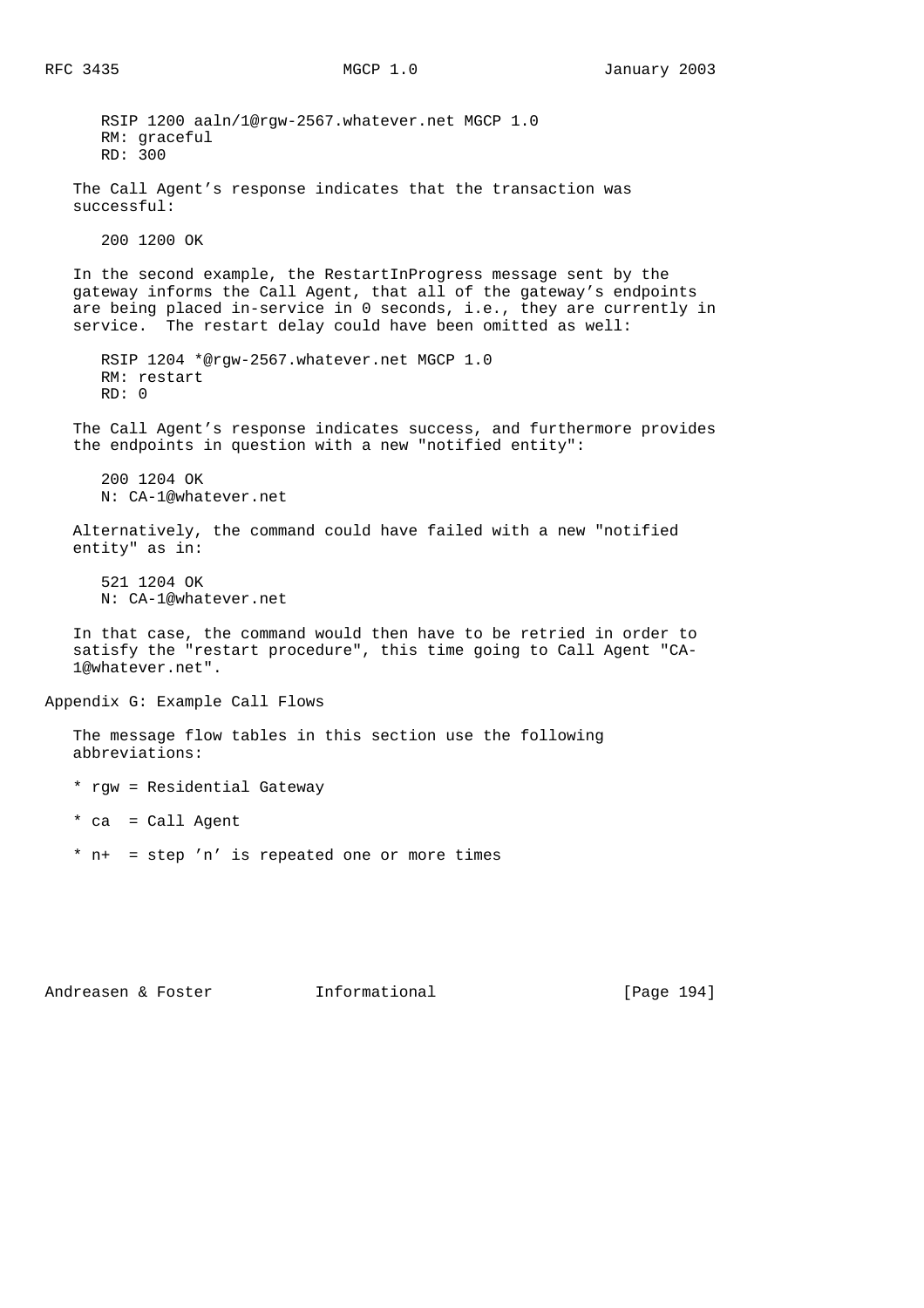Note that any use of upper and lower case within the text of the messages is to aid readability and is not in any way a requirement. The only requirement involving case is to be case insensitive at all times.

## G.1 Restart

G.1.1 Residential Gateway Restart

 The following table shows a message sequence that might occur when a call agent (ca) is contacted by two independent residential gateways (rgw1 and rgw2) which have restarted.

| step#<br>===== | usr1 | rgwl               | ca                 | rgw2             | usr2 |
|----------------|------|--------------------|--------------------|------------------|------|
| 1              |      | $rsip \rightarrow$ |                    |                  |      |
|                |      |                    | $\leftarrow$ ack   |                  |      |
| $\overline{2}$ |      |                    | <- auep            |                  |      |
|                |      | $ack -$            |                    |                  |      |
| $3+$           |      |                    | $\leftarrow$ rqnt  |                  |      |
|                |      | $ack -$            |                    |                  |      |
| $\overline{4}$ |      |                    |                    | <- rsip          |      |
|                |      |                    | $ack -$            |                  |      |
| 5              |      |                    | auep $\rightarrow$ |                  |      |
|                |      |                    |                    | $\leftarrow$ ack |      |
| $6+$           |      |                    | rqnt $\rightarrow$ |                  |      |
|                |      |                    |                    | $<-ack$          |      |

Table F.1: Residential Gateway Restart

### Step 1 - RestartInProgress (rsip) from rgw1 to ca

 rgw1 uses DNS to determine the domain name of ca and send to the default port of 2727. The command consists of the following:

Andreasen & Foster **Informational** [Page 195]

rsip 1 \*@rgw1.whatever.net mgcp 1.0 rm: restart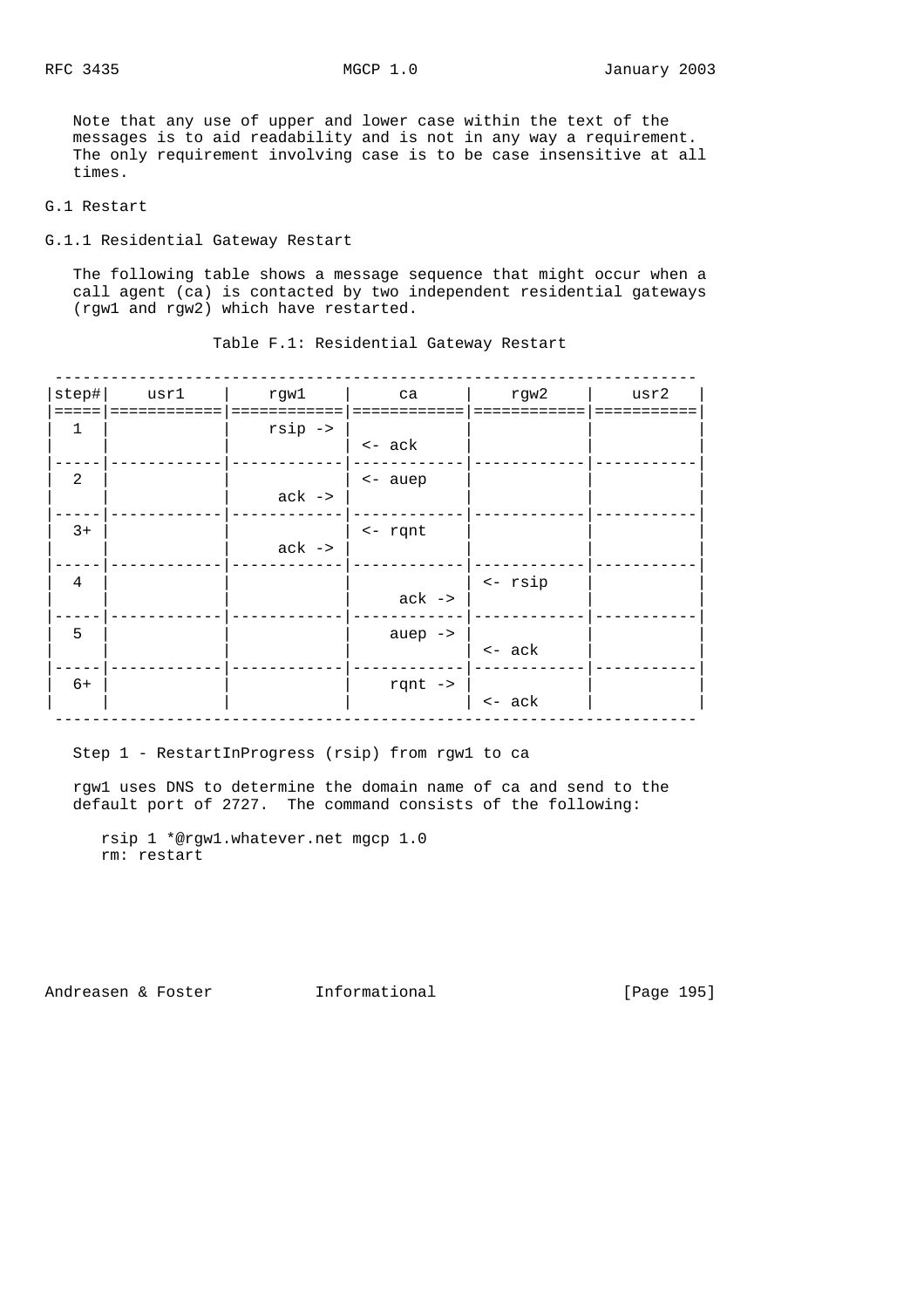The "\*" is used to inform ca that all endpoints of rgw1 are being restarted, and "restart" is specified as the restart method. The Call Agent "ca" acknowledges the command with an acknowledgement message containing the transaction-id (in this case 1) for the command. It sends the acknowledgement to rgw1 using the same port specified as the source port for the rsip. If none was indicated, it uses the default port of 2727.

200 1 ok

 A response code is mandatory. In this case, "200", indicates "the requested transaction was executed normally". The response string is optional. In this case, "ok" is included as an additional description.

Step 2 - AuditEndpoint (auep) from ca to rgw1

The command consists of the following:

auep 153 \*@rgw1.whatever.net mgcp 1.0

 The "\*" is used to request audit information from rgw1 of all its endpoints. rgw1 acknowledges the command with an acknowledgement message containing the transaction-id (in this case 153) of the command, and it includes a list of its endpoints. In this example, rgw1 has two endpoints, aaln/1 and aaln/2.

 200 153 ok Z: aaln/1@rgw1.whatever.net Z: aaln/2@rgw1.whatever.net

 Once it has the list of endpoint ids, ca may send individual AuditEndpoint commands in which the "\*" is replaced by the id of the given endpoint. As its response, rgw1 would replace the endpoint id list returned in the example with the info requested for the endpoint. This optional message exchange is not shown in this example.

Step 3 - NotificationRequest (rqnt) from ca to each endpoint of rgw1

In this case, ca sends two rqnts, one for aaln/1:

 rqnt 154 aaln/1@rgw1.whatever.net mgcp 1.0 r: l/hd(n) x: 3456789a0

Andreasen & Foster **Informational** [Page 196]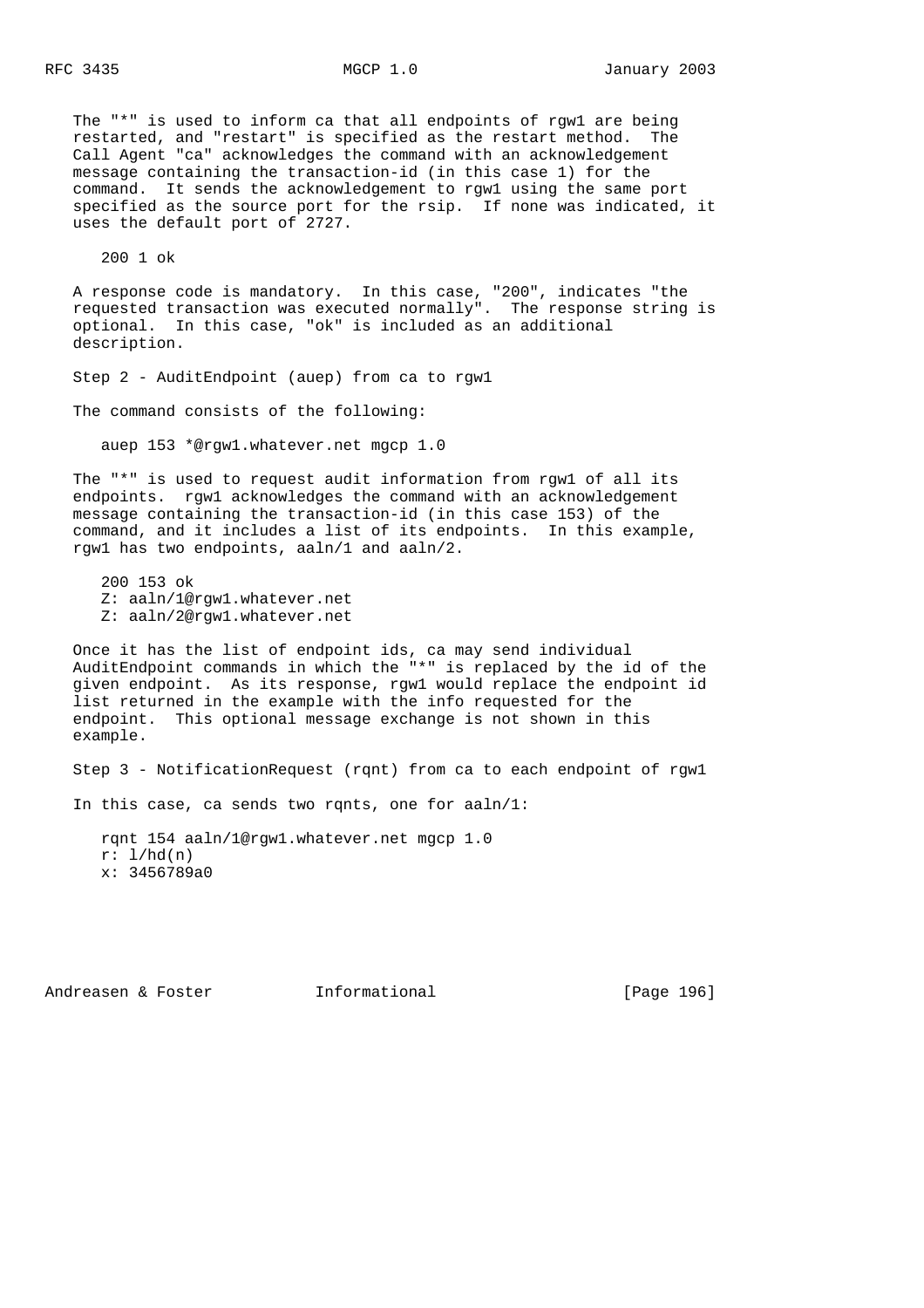and a second for aaln/2: rqnt 155 aaln/2@rgw1.whatever.net mgcp 1.0  $r: 1/hd(n)$  x: 3456789a1 Note that in the requested events parameter line, the event is fully specified as "l/hd", i.e., with the package name, in order to avoid any potential ambiguity. This is the recommended behavior. For the sake of clarity, the action, which in this case is to Notify, is explicitly specified by including the "(n)". If no action is specified, Notify is assumed as the default regardless of the event. If any other action is desired, it must be stated explicitly. The expected response from rgw1 to these requests is an acknowledgement from aaln/1 as follows: 200 154 ok and from aaln/2: 200 155 ok Step 4 RestartInProgress (rsip) from rgw2 to ca rsip 0 \*@rgw2.whatever.net mgcp 1.0 rm: restart followed by the acknowledgement from ca: 200 0 ok Step 5 - AuditEndpoint (auep) from ca to rgw2 auep 156 \*@rgw2.whatever.net mgcp 1.0 followed by an acknowledgement from rgw2: 200 156 ok z: aaln/1@rgw2.whatever.net z: aaln/2@rgw2.whatever.net Step 6 - NotificationRequest (rqnt) from ca to each endpoint of rgw2 rqnt 157 aaln/1@rgw2.whatever.net mgcp 1.0  $r: 1/hd(n)$ x: 3456789a2

Andreasen & Foster **Informational** [Page 197]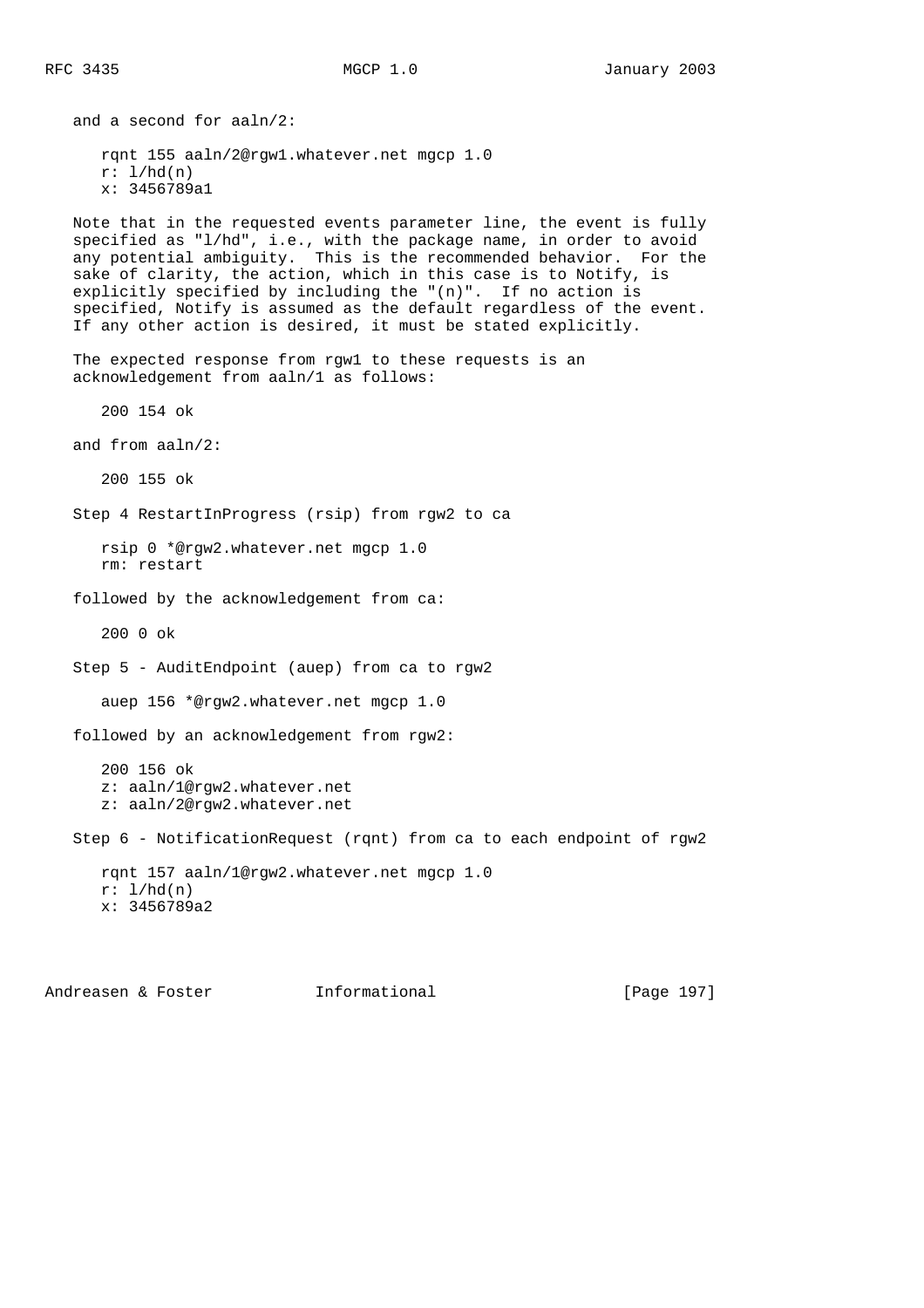followed by:

 rqnt 158 aaln/2@rgw2.whatever.net mgcp 1.0  $r: 1/hd(n)$ x: 3456789a3

with rgw2 acknowledging for aaln/1:

200 157 ok

and for aaln/2:

200 158 ok

G.1.2 Call Agent Restart

 The following table shows the message sequence which occurs when a call agent (ca) restarts. How it determines the address information of the gateways, in this case rgw1 and rgw2, is not covered in this document. For interoperability, it is RECOMMENDED to provide the ability to configure the call agent to send AUEP (\*) to specific addresses and ports.

Table F.2: Residential Gateway Restart

| $\#$ | usrl | rgwl    | ca                 | rgw2             | usr2 |
|------|------|---------|--------------------|------------------|------|
| 1    |      |         | <- auep            |                  |      |
|      |      | $ack -$ |                    |                  |      |
| $2+$ |      | $ack -$ | $\leftarrow$ rqnt  |                  |      |
|      |      |         |                    |                  |      |
| 3    |      |         | auep $\rightarrow$ | $\leftarrow$ ack |      |
|      |      |         |                    |                  |      |
| $4+$ |      |         | rqnt $\rightarrow$ | $\leftarrow$ ack |      |

Step 1 - AuditEndpoint (auep) from ca to rgw1

The command consists of the following:

auep 0 \*@rgw1.whatever.net mgcp 1.0

Andreasen & Foster **Informational** [Page 198]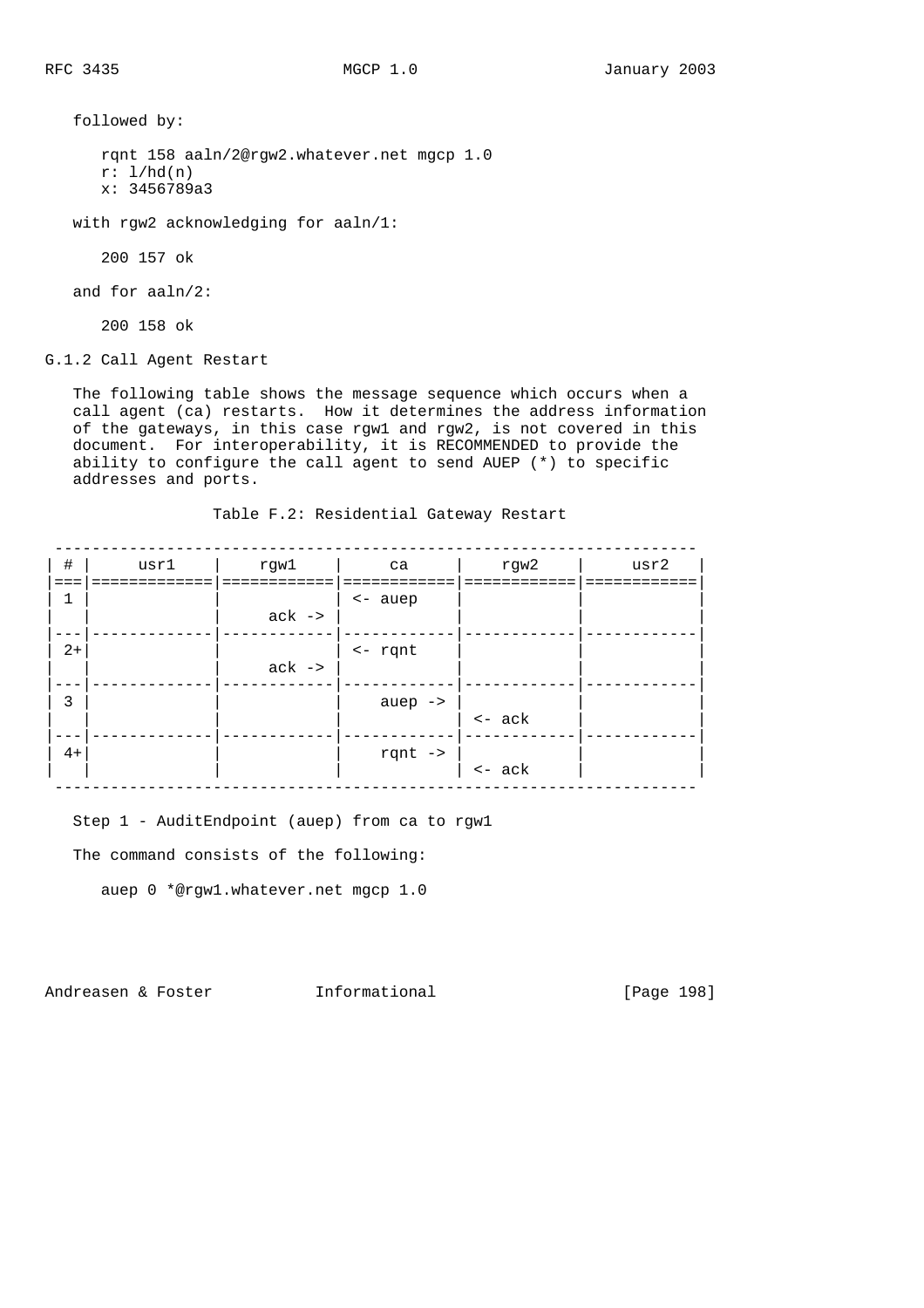The "\*" is used to request audit information from rgw1 of all its endpoints. rgw1 acknowledges the command with an acknowledgement message containing the transaction id (in this case 0) of the command, and it includes a list of its endpoints. In this example, rgw1 has two endpoints, aaln/1 and aaln/2. 200 0 ok z: aaln/1@rgw1.whatever.net z: aaln/2@rgw1.whatever.net Once it has the list of endpoint ids, ca may send individual AuditEndpoint commands in which the "\*" is replaced by the id of the given endpoint. As its response, rgw1 would replace the endpoint id list returned in the example with the info requested for the endpoint. This optional message exchange is not shown in this example. Step 2 - NotificationRequest (rqnt) off-hook from ca to rgw1 In this case, ca sends two rqnts, one for aaln/1: rqnt 1 aaln/1@rgw1.whatever.net mgcp 1.0  $r: 1/hd(n)$  x: 234567890 and a second for aaln/2: rqnt 2 aaln/2@rgw1.whatever.net mgcp 1.0  $r: 1/hd(n)$  x: 234567891 The expected response from rgw1 to these requests is an acknowledgement from aaln/1 as follows: 200 1 ok and from aaln/2: 200 2 ok Step 3 - AuditEndpoint (auep) from ca to rgw2 auep 3 \*@rgw2.whatever.net mgcp 1.0

Andreasen & Foster **Informational** [Page 199]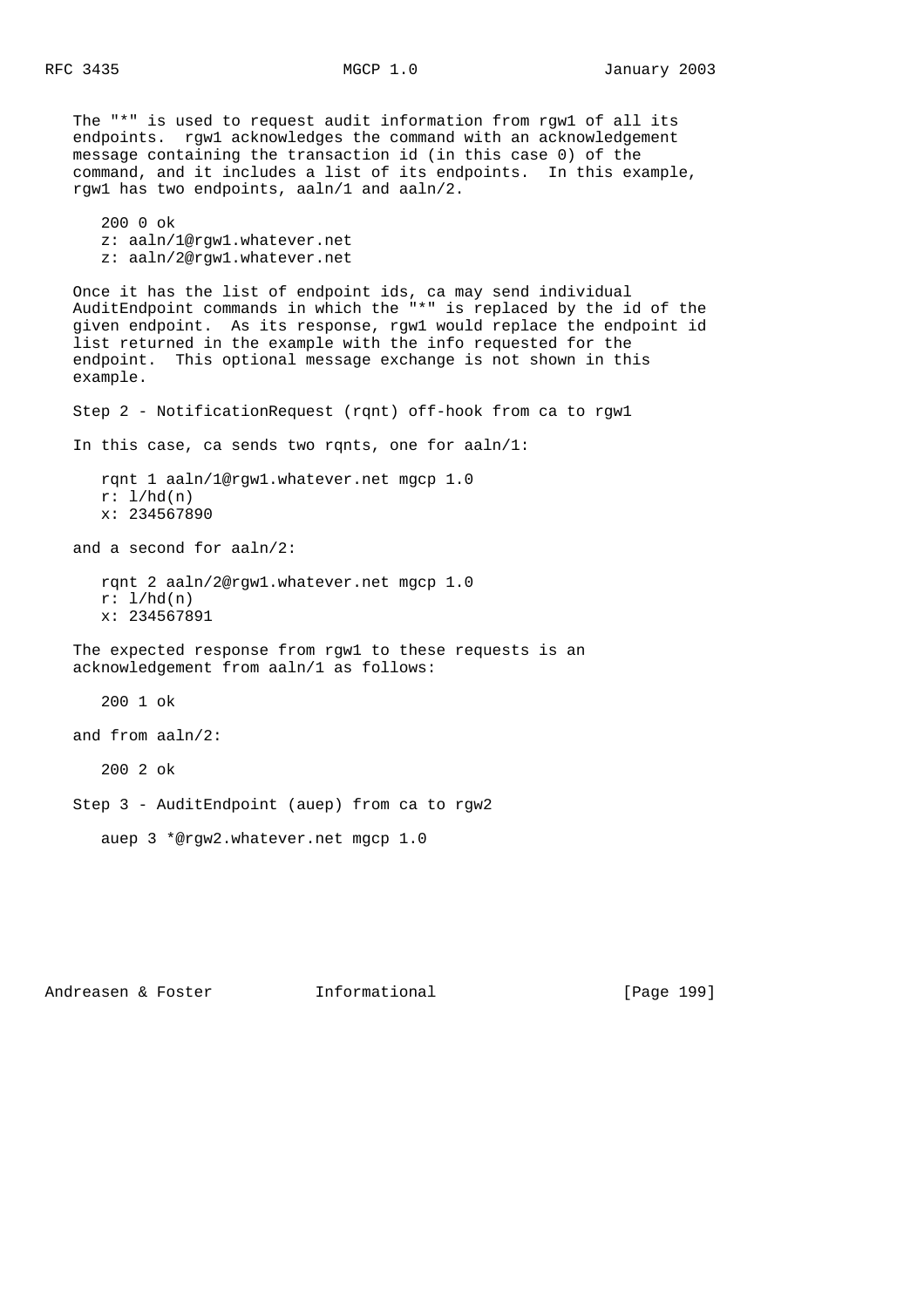followed by an acknowledgement from rgw2: 200 3 ok z: aaln/1@rgw2.whatever.net z: aaln/2@rgw2.whatever.net Step 4 - NotificationRequest (rqnt) from ca to each endpoint of rgw2 rqnt 4 aaln/1@rgw2.whatever.net mgcp 1.0  $r: 1/hd(n)$  x: 234567892 followed by: rqnt 5 aaln/2@rgw2.whatever.net mgcp 1.0  $r: 1/hd(n)$  x: 234567893 with rgw2 acknowledging for aaln/1: 200 4 ok and for aaln/2: 200 5 ok G.2 Connection Creation

G.2.1 Residential Gateway to Residential Gateway

 The following table shows the message sequence which occurs when a user (usr1) makes a call through a residential gateway (rgw1) to a user served by another residential gateway (rgw2). This example illustrates the communication between the residential gateways and the call agent (ca) only. The local name of the endpoints in this example is aaln/1 for both gateways, and references within the description of the steps to rgw1 and rgw2 can be assumed to refer to aaln/1 of rgw1 and aaln/1 of rgw2. Note that this is only an example and is not the only legal call scenario.

Andreasen & Foster **Informational** [Page 200]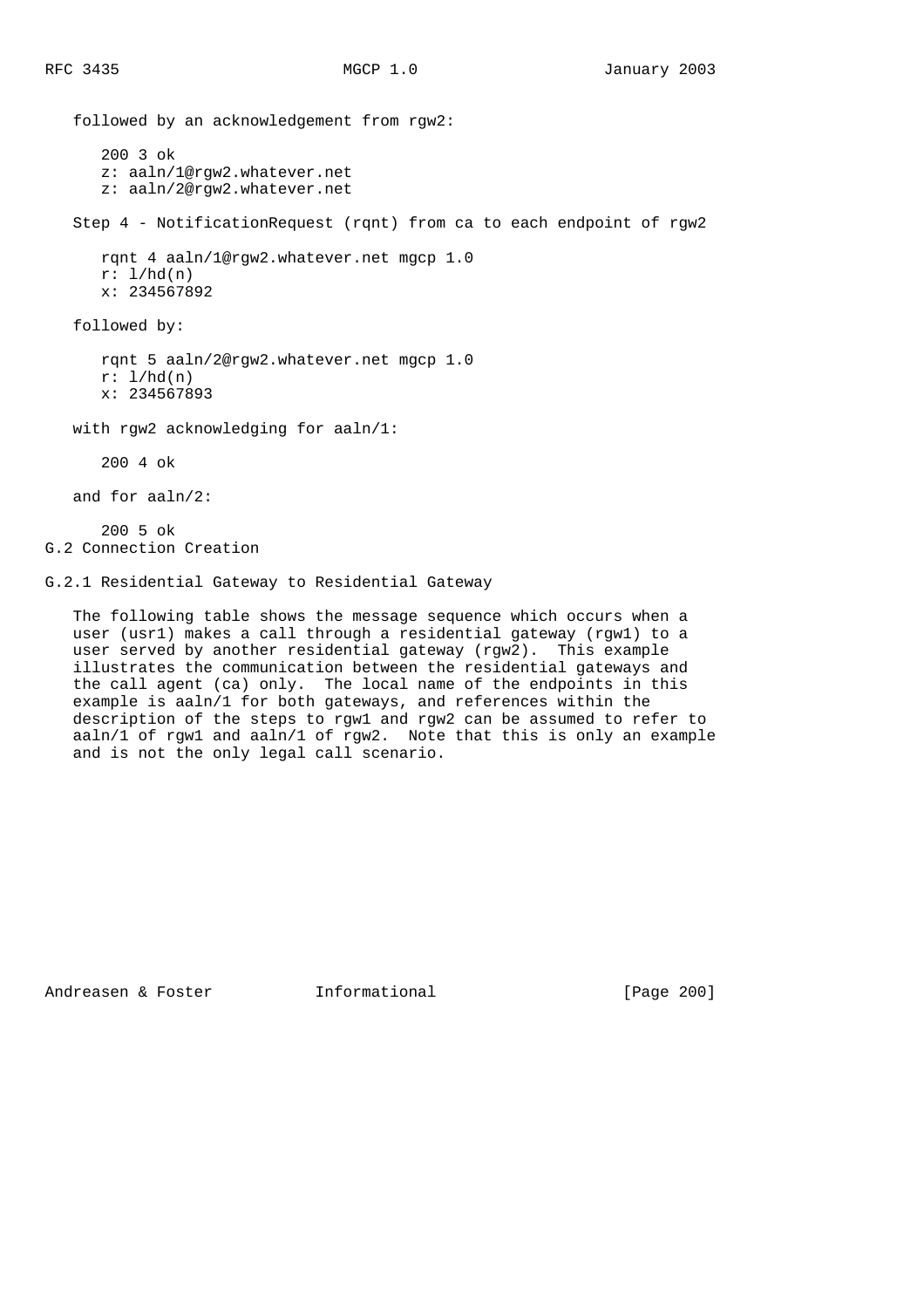| #               | usr1        | rgwl               | l ca               | rgw2    | usr2 usr   |
|-----------------|-------------|--------------------|--------------------|---------|------------|
| 1               | offhook ->  | $ntfy \rightarrow$ |                    |         |            |
|                 |             |                    | $\leftarrow$ ack   |         |            |
| 2               | <- dialtone | $ack -$            | $\leftarrow$ rqnt  |         |            |
|                 |             |                    |                    |         |            |
| $\overline{3}$  | digits ->   | $ntfy \rightarrow$ | $\leftarrow$ ack   |         |            |
| $\overline{4}$  |             |                    | <- rqnt            |         |            |
|                 |             | $ack -$            |                    |         |            |
| 5               | <- recvonly | $ack -$            | $\leftarrow$ crcx  |         |            |
|                 |             |                    |                    |         |            |
| 6               |             |                    | $crcx \rightarrow$ | $<-ack$ | sendrcv -> |
| $7\phantom{.0}$ | <- recvonly |                    | $\leftarrow$ mdcx  |         |            |
|                 |             | $ack -$            |                    |         |            |
| 8               | <- ringback |                    | $\leftarrow$ rqnt  |         |            |
|                 |             | $ack -$            |                    |         |            |
| 9               |             |                    | rqnt $\rightarrow$ | $<-ack$ | ringing -> |
| 10              |             |                    |                    | <- ntfy | <- offhook |
|                 |             |                    | $ack -$            |         |            |
| 11              |             |                    | rqnt $\rightarrow$ |         |            |
|                 |             |                    |                    | <- ack  |            |
| 12              |             | $ack -$            | <- rqnt            |         |            |
| 13              | <- sendrcv  |                    | $<-$ mdcx          |         |            |
|                 |             | $ack -$            |                    |         |            |

# Table F.3: Residential Gateway Connection Creation

Step 1 - Notify (ntfy) offhook from rgwl to ca

Andreasen & Foster 1nformational

[Page 201]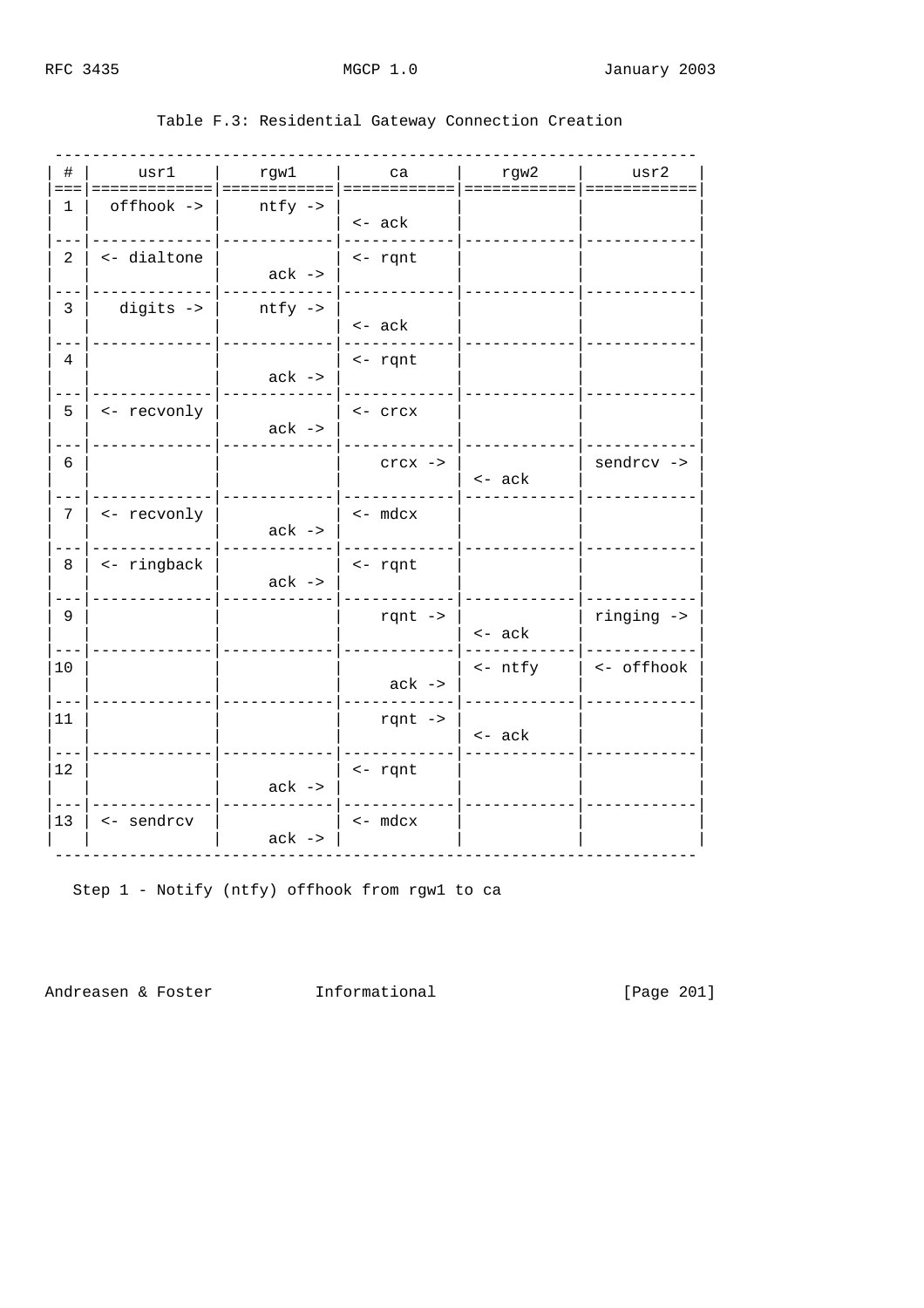This ntfy is the result of usr1 going offhook and assumes ca had previously sent an rqnt with RequestId "445678944" to rgw1 requesting notification in the event of an offhook: ntfy 12 aaln/1@rgw1.whatever.net mgcp 1.0  $o: 1/hd$  x: 445678944 Acknowledgement from ca: 200 12 ok Step 2 - Request Notification (rqnt) for digits from ca to rgw1 Request rgw1 to notify if on-hook and collect digits according to the digit map, and to provide dialtone: rqnt 1057 aaln/1@rgw1.whatever.net mgcp 1.0 r: l/hu(n), d/[0-9#\*T](d) s: l/dl x: 445678945 d: 5xxx Acknowledgement from rgw1: 200 1057 ok Step 3 - Notify (ntfy) digits from rgw1 to ca ntfy 13 aaln/1@rgw1.whatever.net mgcp 1.0 o: d/5, d/0, d/0, d/1 x: 445678945 Acknowledgement from ca: 200 13 ok Step 4 - Request Notification (rqnt) from ca to rgw1 Request rgw1 to notify in the event of an on-hook transition: rqnt 1058 aaln/1@rgw1.whatever.net mgcp 1.0  $r: 1/hu(n)$ x: 445678946

Andreasen & Foster Theormational (Page 202]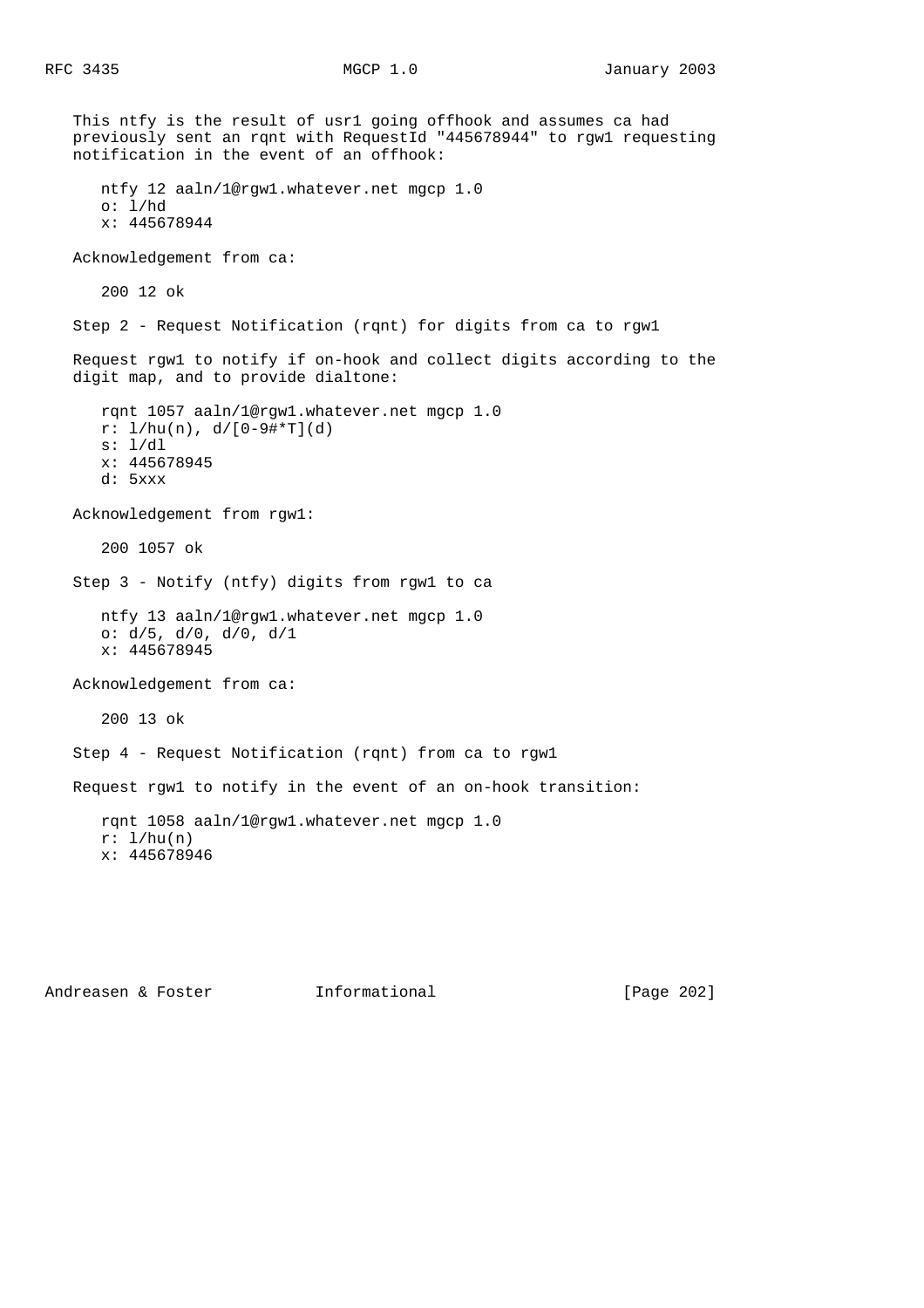Acknowledgement from rgw1: 200 1058 ok Step 5 - Create Connection (crcx) from ca to rgw1 Request a new connection on rgw1 with the specified local connection options, including 20 msec as the packetization period, G.711 mu-law as the codec, and receive only as the mode: crcx 1059 aaln/1@rgw1.whatever.net mgcp 1.0 c: 9876543210abcdef l: p:20, a:PCMU m: recvonly Acknowledgement from rgw1 that a new connection, "456789fedcba5", has been created, followed by a blank line and then the SDP parameters: 200 1059 ok i: 456789fedcba5  $v=0$  o=- 23456789 98765432 IN IP4 192.168.5.7  $s=$  c=IN IP4 192.168.5.7 t=0 0 m=audio 6058 RTP/AVP 0 Step 6 - Create Connection (crcx) from ca to rgw2 Request a new connection on rgw2. The request includes the session description returned by rgw1 such that a two way connection can be initiated: crcx 2052 aaln/1@rgw2.whatever.net mgcp 1.0 c: 9876543210abcdef l: p:20, a:PCMU m: sendrecv  $v=0$  o=- 23456789 98765432 IN IP4 192.168.5.7  $s =$  c=IN IP4 192.168.5.7  $t=0$  0 m=audio 6058 RTP/AVP 0

Andreasen & Foster **Informational** [Page 203]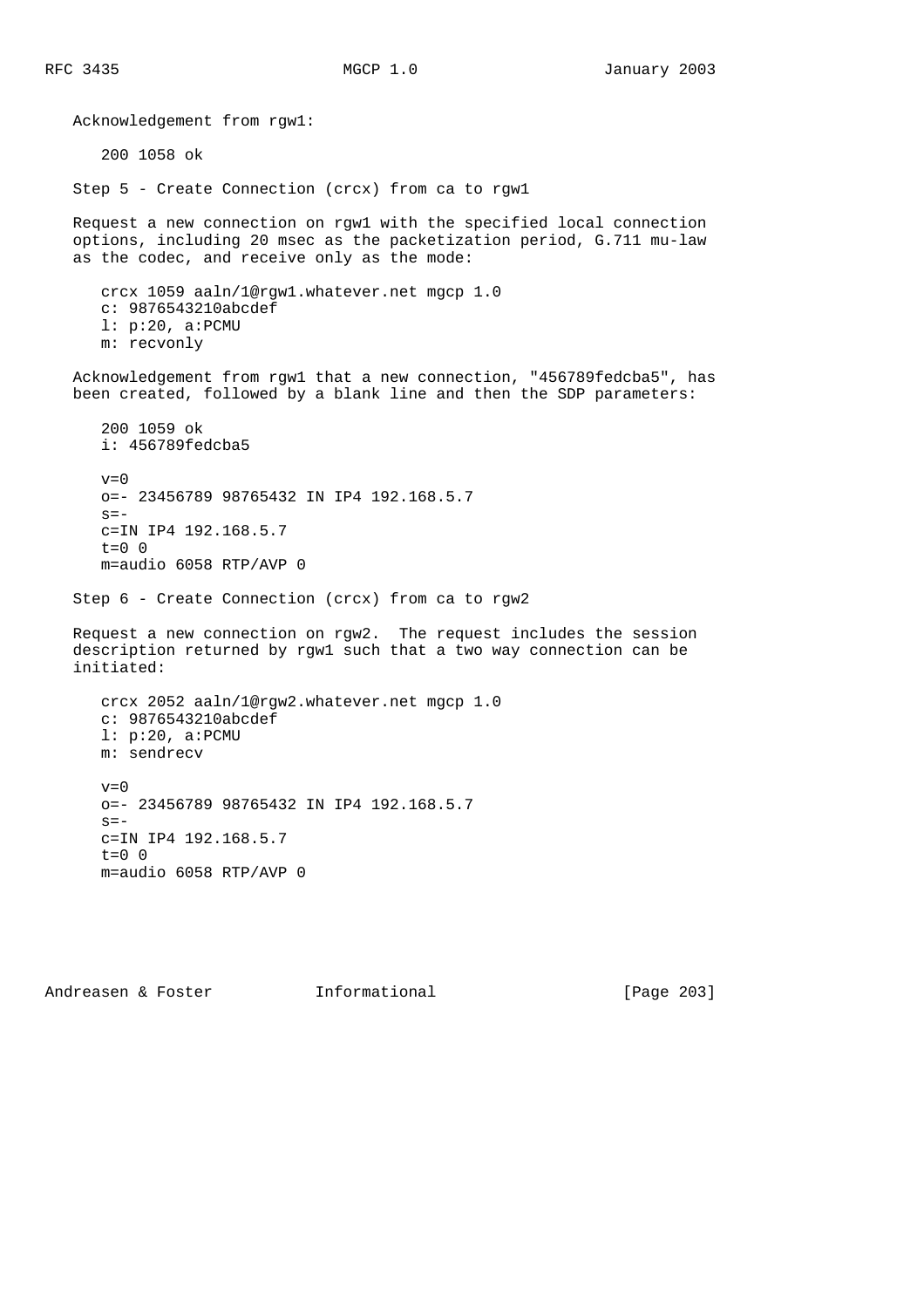Acknowledgement from rgw2 that a new connection, "67890af54c9", has been created; followed by a blank line and then the SDP parameters: 200 2052 ok i: 67890af54c9  $v=0$  o=- 23456889 98865432 IN IP4 192.168.5.8  $s=$  c=IN IP4 192.168.5.8 t=0 0 m=audio 6166 RTP/AVP 0 Step 7 - Modify Connection (mdcx) from ca to rgw1 Request rgw1 to modify the existing connection, "456789fedcba5", to use the session description returned by rgw2 establishing a half duplex connection which, though not used in this example, could be used to provide usr1 with in band ringback tone, announcements, etc: mdcx 1060 aaln/1@rgw1.whatever.net mgcp 1.0 c: 9876543210abcdef i: 456789fedcba5 l: p:20, a:PCMU M: recvonly  $v=0$  o=- 23456889 98865432 IN IP4 192.168.5.8  $s=$  c=IN IP4 192.168.5.8  $t=0$  0 m=audio 6166 RTP/AVP 0 Acknowledgement from rgw1: 200 1060 ok Step 8 - Request Notification (rqnt) from ca for rgw1 to provide ringback Request rgw1 to notify in the event of an on-hook transition, and also to provide ringback tone: rqnt 1061 aaln/1@rgw1.whatever.net mgcp 1.0  $r: 1/hu(n)$  s: g/rt x: 445678947

Andreasen & Foster **Informational** [Page 204]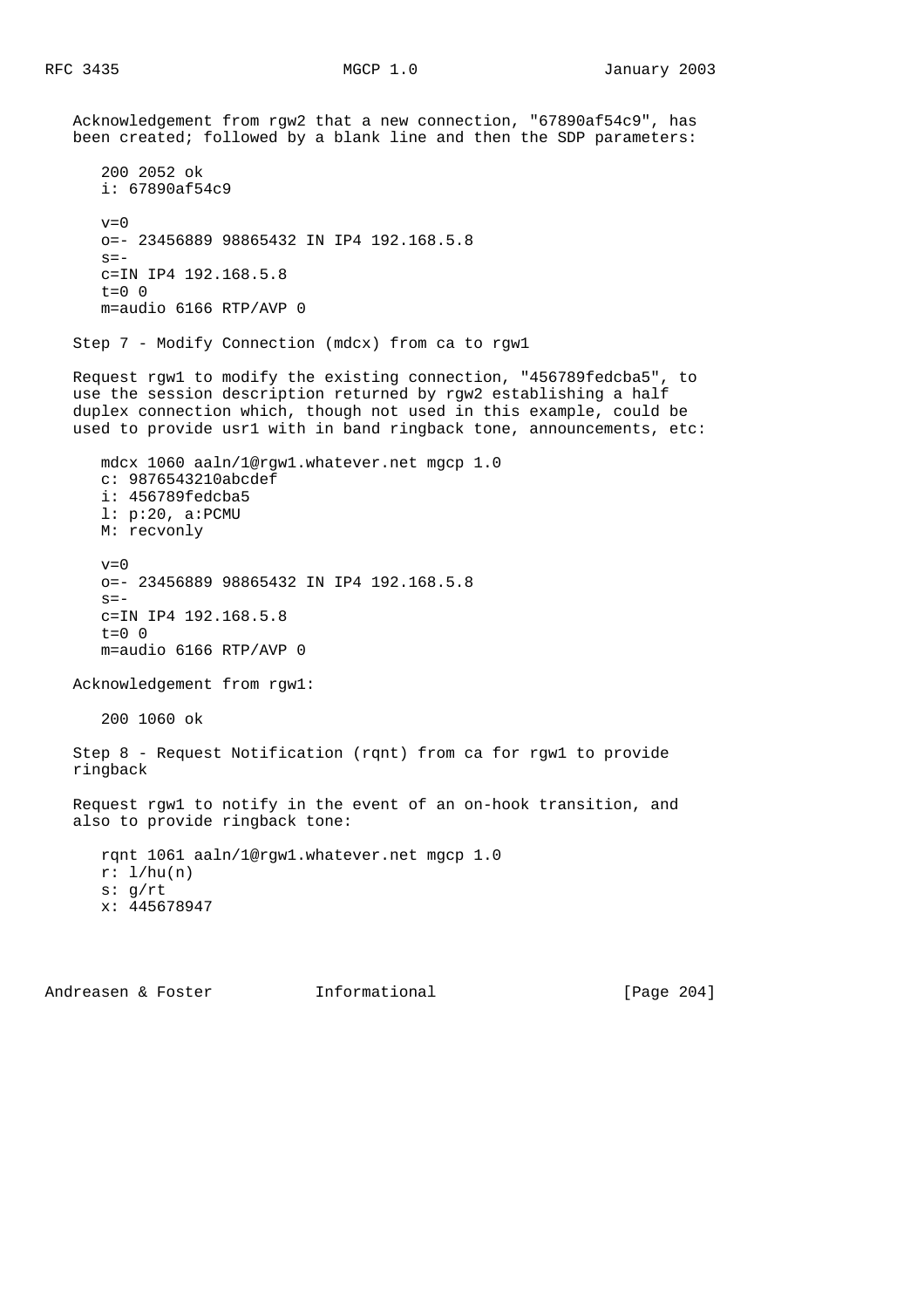Acknowledgement from rgw1: 200 1061 ok Step 9 - Request Notification (rqnt) from ca to rgw2 to provide ringing Request rgw2 to continue to look for offhook and provide ringing: rqnt 2053 aaln/1@rgw2.whatever.net mgcp 1.0  $r: 1/hd(n)$  s: l/rg x: 445678948 Acknowledgement from rgw2: 200 2053 ok Step 10 - Notify (ntfy) offhook from rgw2 to ca ntfy 27 aaln/1@rgw2.whatever.net mgcp 1.0 o: l/hd x: 445678948 Acknowledgement from ca: 200 27 ok Step 11 - Request Notification (rqnt) of on-hook from ca to rgw2 rqnt 2054 aaln/1@rgw2.whatever.net mgcp 1.0  $r: 1/hu(n)$  x: 445678949 Acknowledgement from rgw2: 200 2054 ok Step 12 - Request Notification (rqnt) of on-hook from ca to rgw1 rqnt 1062 aaln/1@rgw1.whatever.net mgcp 1.0 r: l/hu(n) x: 445678950 Acknowledgement from rgw1: 200 1062 ok

Andreasen & Foster **Informational** [Page 205]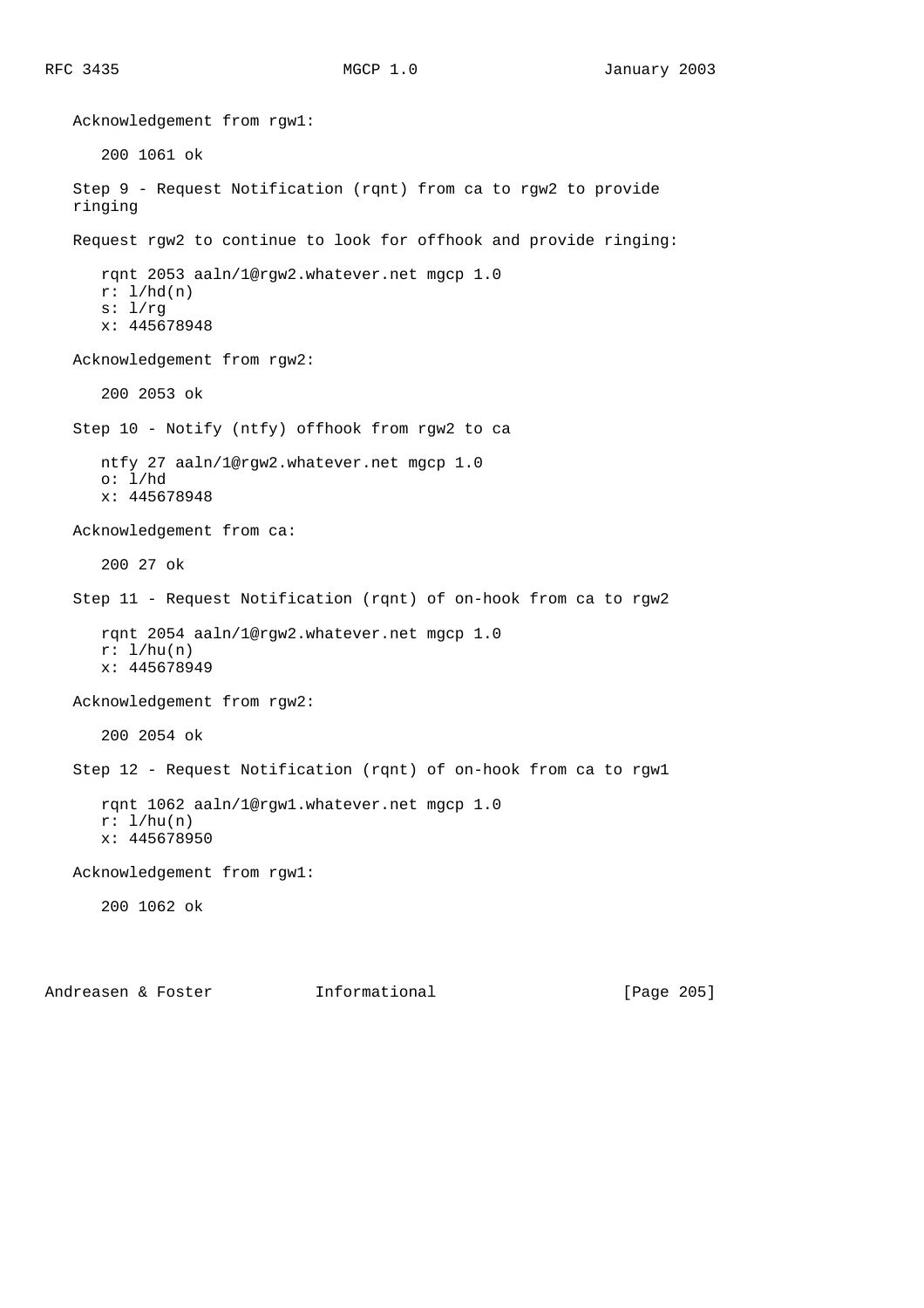Step 13 - Modify Connection (mdcx) from ca to rgw1

 Request rgw1 to modify the existing connection, "456789fedcba5", to sendrecv such that a full duplex connection is initiated:

 mdcx 1063 aaln/1@rgw1.whatever.net mgcp 1.0 c: 9876543210abcdef i: 456789fedcba5 m: sendrecv

Acknowledgement from rgw1:

200 1063 ok

G.3 Connection Deletion

G.3.1 Residential Gateway to Residential Gateway

 The following table shows the message sequence which occurs when a user (usr2) initiates the deletion of an existing connection on a residential gateway (rgw2) with a user served by another residential gateway (rgw1). This example illustrates the communication between the residential gateways and the call agent (ca) only. The local name of the endpoints in this example is aaln/1 for both gateways, and references within the description of the steps to rgw1 and rgw2 can be assumed to refer to aaln/1 of rgw1 and aaln/1 of rgw2.

Andreasen & Foster **Informational** [Page 206]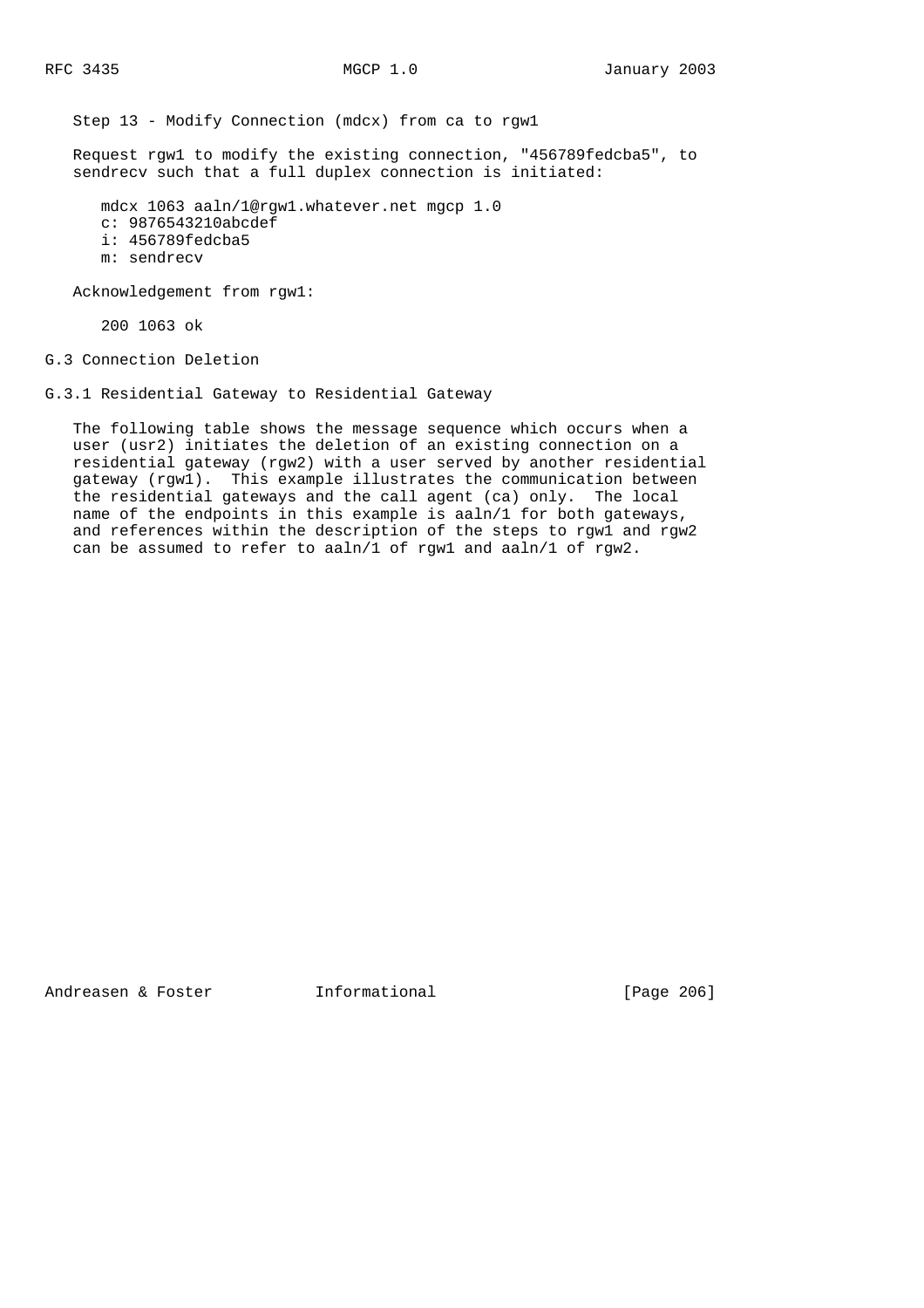| $\#$<br>$===$  | usr1<br>--------- | rgwl               | ca                 | rgw2             | usr2               |
|----------------|-------------------|--------------------|--------------------|------------------|--------------------|
| 1              |                   |                    | $ack -$            | <- ntfy          | $\vert$ <- on-hook |
|                |                   |                    |                    |                  |                    |
| $\overline{2}$ |                   |                    | $dlcx$ ->          |                  |                    |
|                |                   |                    |                    | $\leftarrow$ ack |                    |
| 3              |                   |                    | <- dlcx            |                  |                    |
|                |                   | $ack -$            |                    |                  |                    |
| 4              |                   |                    | rqnt $\rightarrow$ |                  |                    |
|                |                   |                    |                    | $\leftarrow$ ack |                    |
| 5              | on-hook ->        | $ntfy \rightarrow$ |                    |                  |                    |
|                |                   |                    | $\leftarrow$ ack   |                  |                    |
| 6              |                   |                    | $\leftarrow$ rqnt  |                  |                    |
|                |                   | $ack -$            |                    |                  |                    |

# Table F.4: Residential Gateway Connection Deletion

Step 1 - Notify (ntfy) offhook from rgw1 to ca

 This ntfy is the result of usr2 going on-hook and assumes that ca had previously sent an rqnt to rgw2 requesting notification in the event of an on-hook (see end of Connection Creation sequence):

 ntfy 28 aaln/1@rgw2.whatever.net mgcp 1.0 o:  $1/hu$ x: 445678949

Acknowledgement from ca:

200 28 ok

Step 2 - Delete Connection (dlcx) from ca to rgw2

Requests rgw2 to delete the connection "67890af54c9":

 dlcx 2055 aaln/1@rgw1.whatever.net mgcp 1.0 c: 9876543210abcdef i: 67890af54c9

Andreasen & Foster **Informational** [Page 207]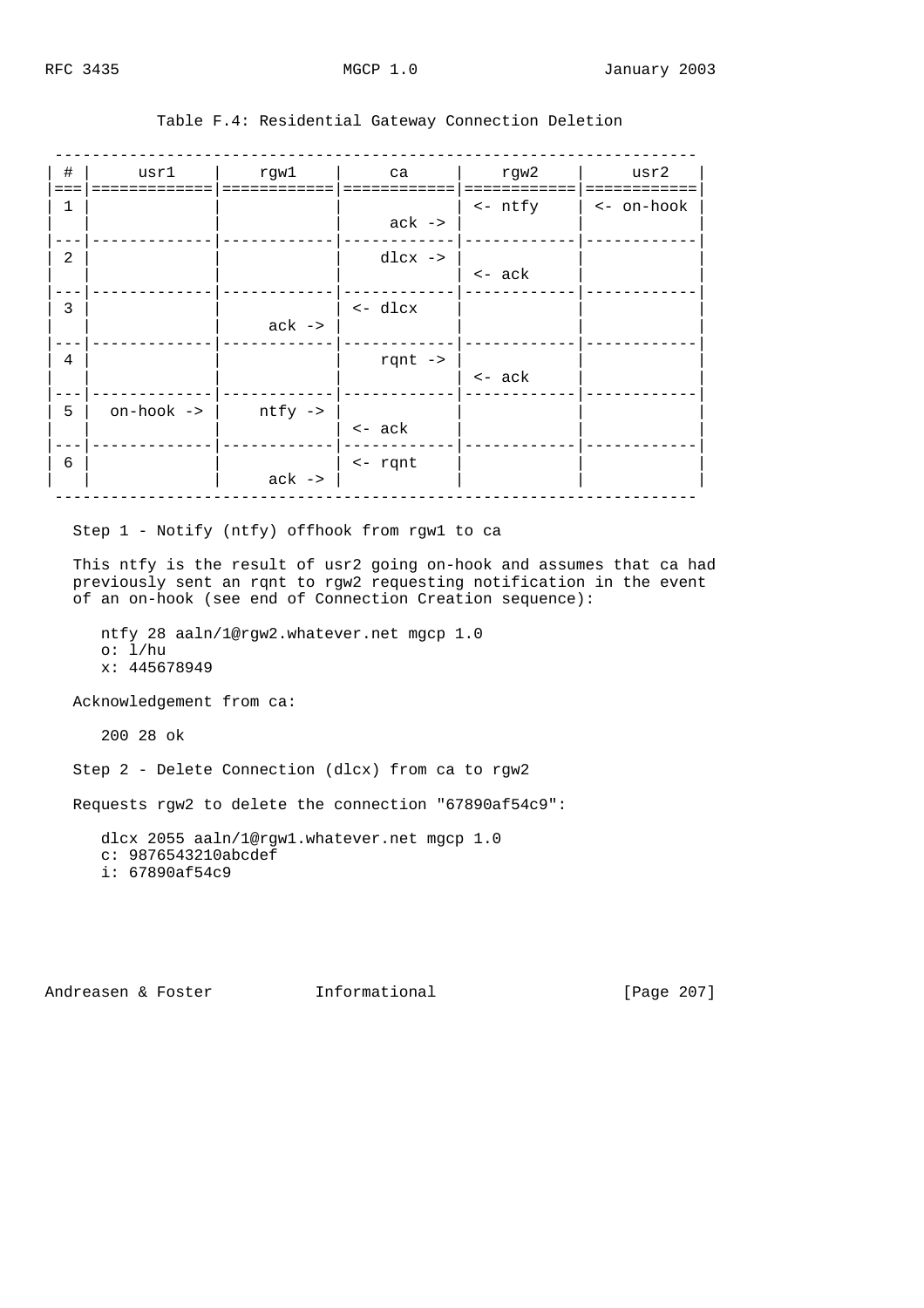Acknowledgement from rgw2. Note the response code of "250" meaning "the connection was deleted": 250 2055 ok Step 3 - Delete Connection (dlcx) from ca to rgw1 Requests rgw1 to delete the connection "456789fedcba5": dlcx 1064 aaln/1@rgw1.whatever.net mgcp 1.0 c: 9876543210abcdef i: 456789fedcba5 Acknowledgement from rgw1: 250 1064 ok Step 4 - NotificationRequest (rqnt) from ca to rgw2 Requests rgw2 to notify ca in the event of an offhook transition: rqnt 2056 aaln/1@rgw2.whatever.net mgcp 1.0  $r: 1/hd(n)$  x: 445678951 Acknowledgement from rgw2: 200 2056 ok Step 5 - Notify (ntfy) on-hook from rgw1 to ca Notify ca that usr1 at rgw1 went back on-hook: ntfy 15 aaln/1@rgw1.whatever.net mgcp 1.0 o:  $1/hu$  x: 445678950 Acknowledgement from ca: 200 15 ok Step 6 - NotificationRequest (rqnt) offhook from ca to rgw1 Requests rgw1 to notify ca in the event of an offhook transition: rqnt 1065 aaln/1@rgw1.whatever.net mgcp 1.0  $r: 1/hd(n)$ x: 445678952

Andreasen & Foster Theormational (Page 208]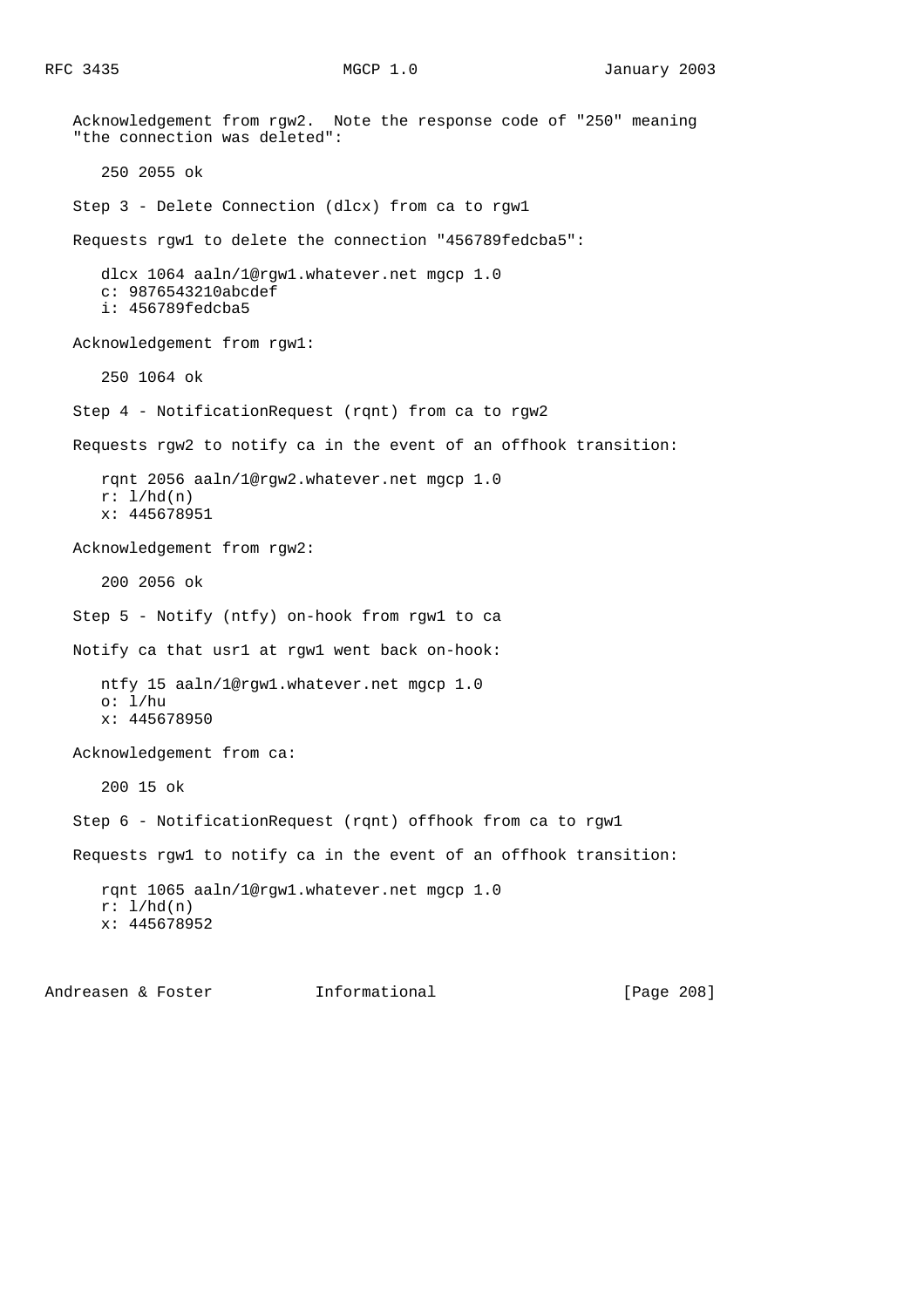Acknowledgement from rgw1:

200 1065 ok

Authors' Addresses

 Flemming Andreasen Cisco Systems 499 Thornall Street, 8th Floor Edison, NJ 08837

EMail: fandreas@cisco.com

 Bill Foster Cisco Systems 771 Alder Drive Milpitas, CA 95035

EMail: bfoster@cisco.com

Andreasen & Foster **Informational** [Page 209]